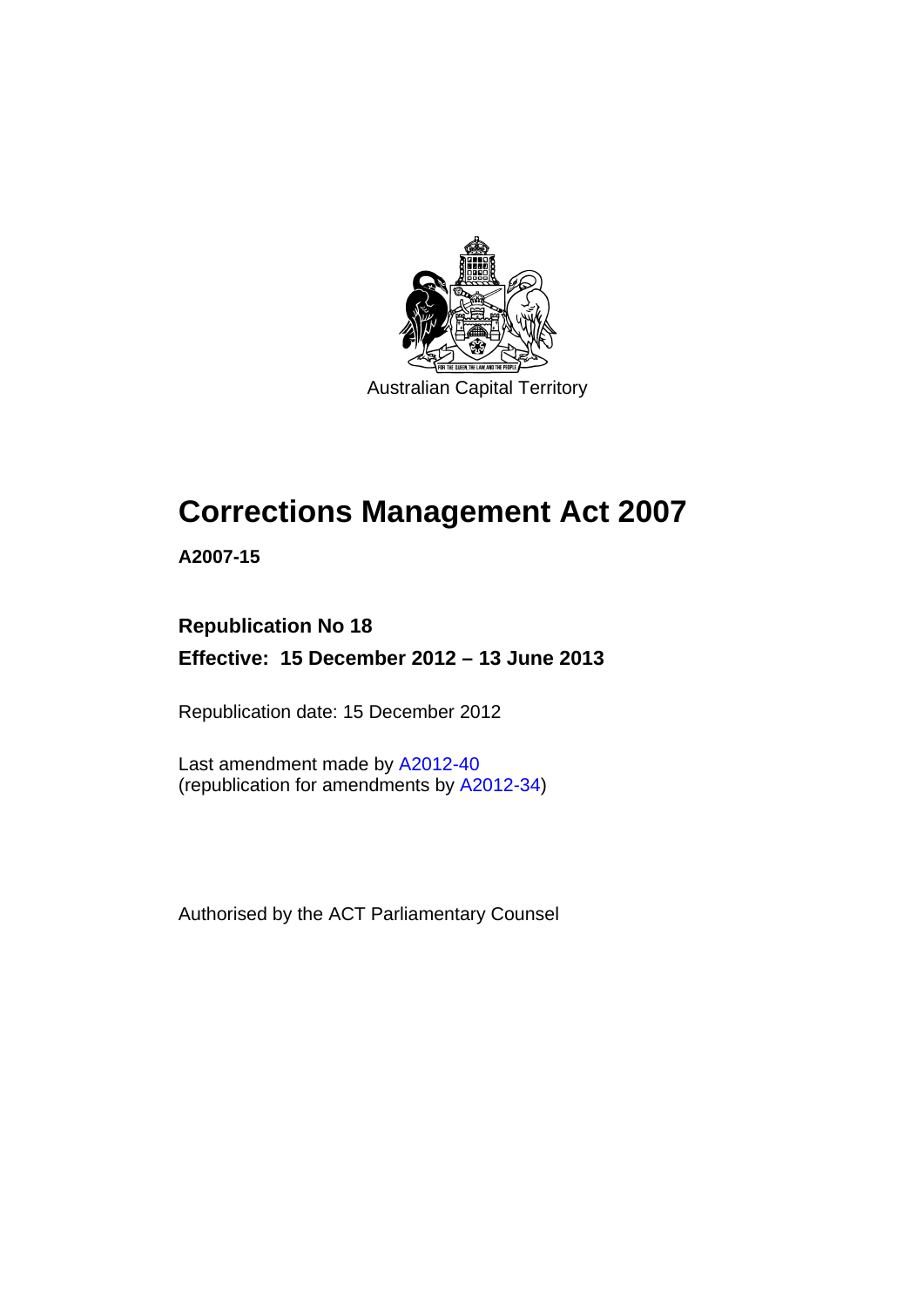### **About this republication**

#### **The republished law**

This is a republication of the *Corrections Management Act 2007* (including any amendment made under the *[Legislation Act 2001](http://www.legislation.act.gov.au/a/2001-14)*, part 11.3 (Editorial changes)) as in force on 15 December 2012*.* It also includes any commencement, amendment, repeal or expiry affecting this republished law to 15 December 2012.

The legislation history and amendment history of the republished law are set out in endnotes 3 and 4.

#### **Kinds of republications**

The Parliamentary Counsel's Office prepares 2 kinds of republications of ACT laws (see the ACT legislation register at [www.legislation.act.gov.au](http://www.legislation.act.gov.au/)):

- authorised republications to which the *[Legislation Act 2001](http://www.legislation.act.gov.au/a/2001-14)* applies
- unauthorised republications.

The status of this republication appears on the bottom of each page.

#### **Editorial changes**

The *[Legislation Act 2001](http://www.legislation.act.gov.au/a/2001-14)*, part 11.3 authorises the Parliamentary Counsel to make editorial amendments and other changes of a formal nature when preparing a law for republication. Editorial changes do not change the effect of the law, but have effect as if they had been made by an Act commencing on the republication date (see *[Legislation Act 2001](http://www.legislation.act.gov.au/a/2001-14)*, s 115 and s 117). The changes are made if the Parliamentary Counsel considers they are desirable to bring the law into line, or more closely into line, with current legislative drafting practice.

This republication includes amendments made under part 11.3 (see endnote 1).

#### **Uncommenced provisions and amendments**

If a provision of the republished law has not commenced, the symbol  $\mathbf{U}$  appears immediately before the provision heading. Any uncommenced amendments that affect this republished law are accessible on the ACT legislation register [\(www.legislation.act.gov.au\)](http://www.legislation.act.gov.au/). For more information, see the home page for this law on the register.

#### **Modifications**

If a provision of the republished law is affected by a current modification, the symbol  $\mathbf{M}$ appears immediately before the provision heading. The text of the modifying provision appears in the endnotes. For the legal status of modifications, see the *[Legislation Act 2001](http://www.legislation.act.gov.au/a/2001-14)*, section 95.

#### **Penalties**

At the republication date, the value of a penalty unit for an offence against this law is \$110 for an individual and \$550 for a corporation (see *[Legislation Act 2001](http://www.legislation.act.gov.au/a/2001-14)*, s 133).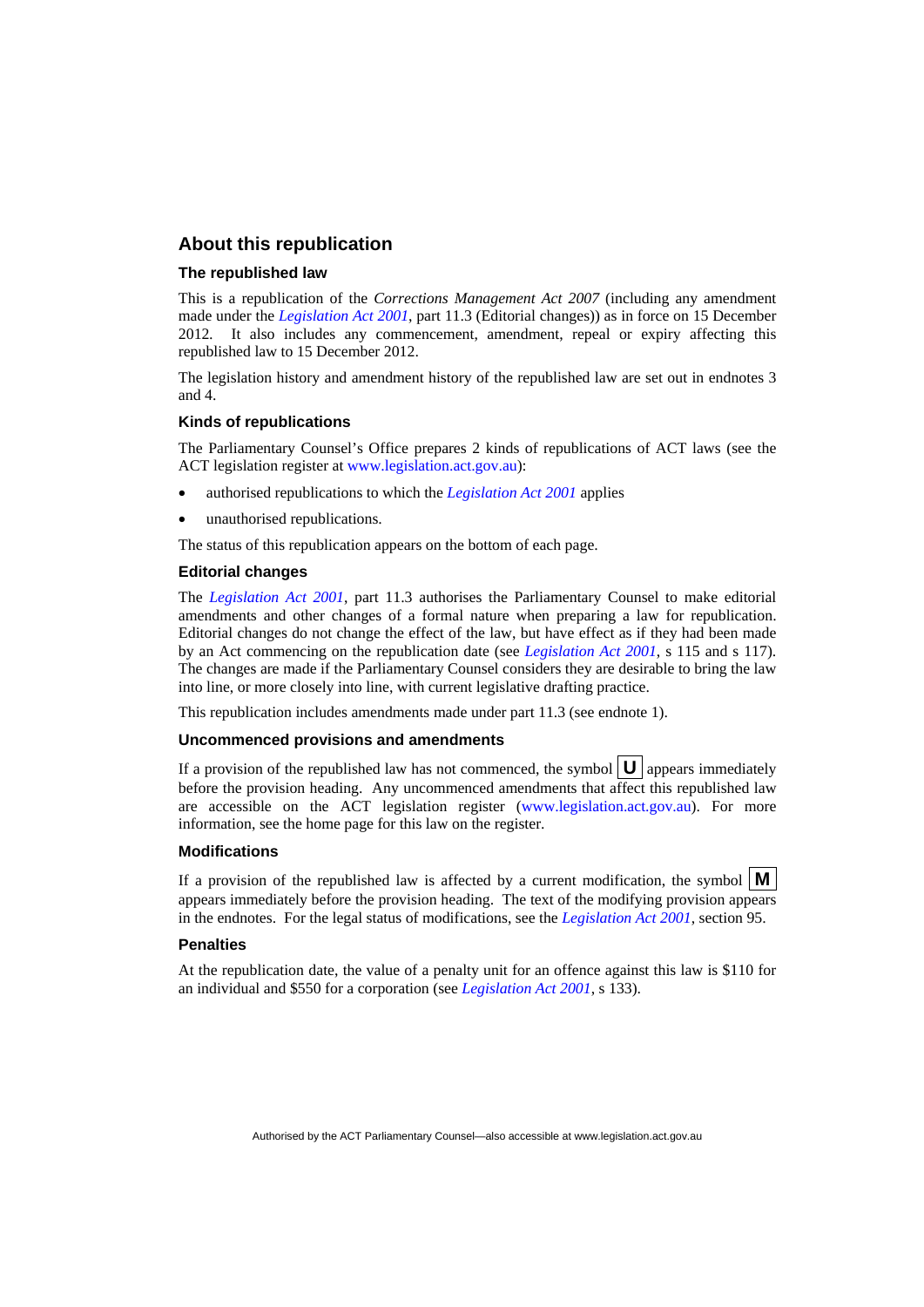

# **Corrections Management Act 2007**

## **Contents**

|                  |                                                       | Page       |
|------------------|-------------------------------------------------------|------------|
| Preamble         |                                                       | 2          |
|                  |                                                       |            |
|                  |                                                       |            |
| <b>Chapter 1</b> | <b>Preliminary</b>                                    |            |
| 1                | Name of Act                                           |            |
| 3                | Dictionary                                            |            |
| 4                | <b>Notes</b>                                          |            |
| 5                | Offences against Act-application of Criminal Code etc | 2          |
| 6                | Application of Act-detainees                          | 2          |
|                  |                                                       |            |
| <b>Chapter 2</b> | <b>Objects and principles</b>                         |            |
| 7                | Main objects of Act                                   | 4          |
| 8                | Management of correctional services                   | 4          |
| 9                | Treatment of detainees generally                      | 5          |
| 10               | Treatment of remandees                                | 5          |
|                  |                                                       |            |
| R <sub>18</sub>  | Corrections Management Act 2007                       | contents 1 |
| 15/12/12         | Effective: 15/12/12-13/06/13                          |            |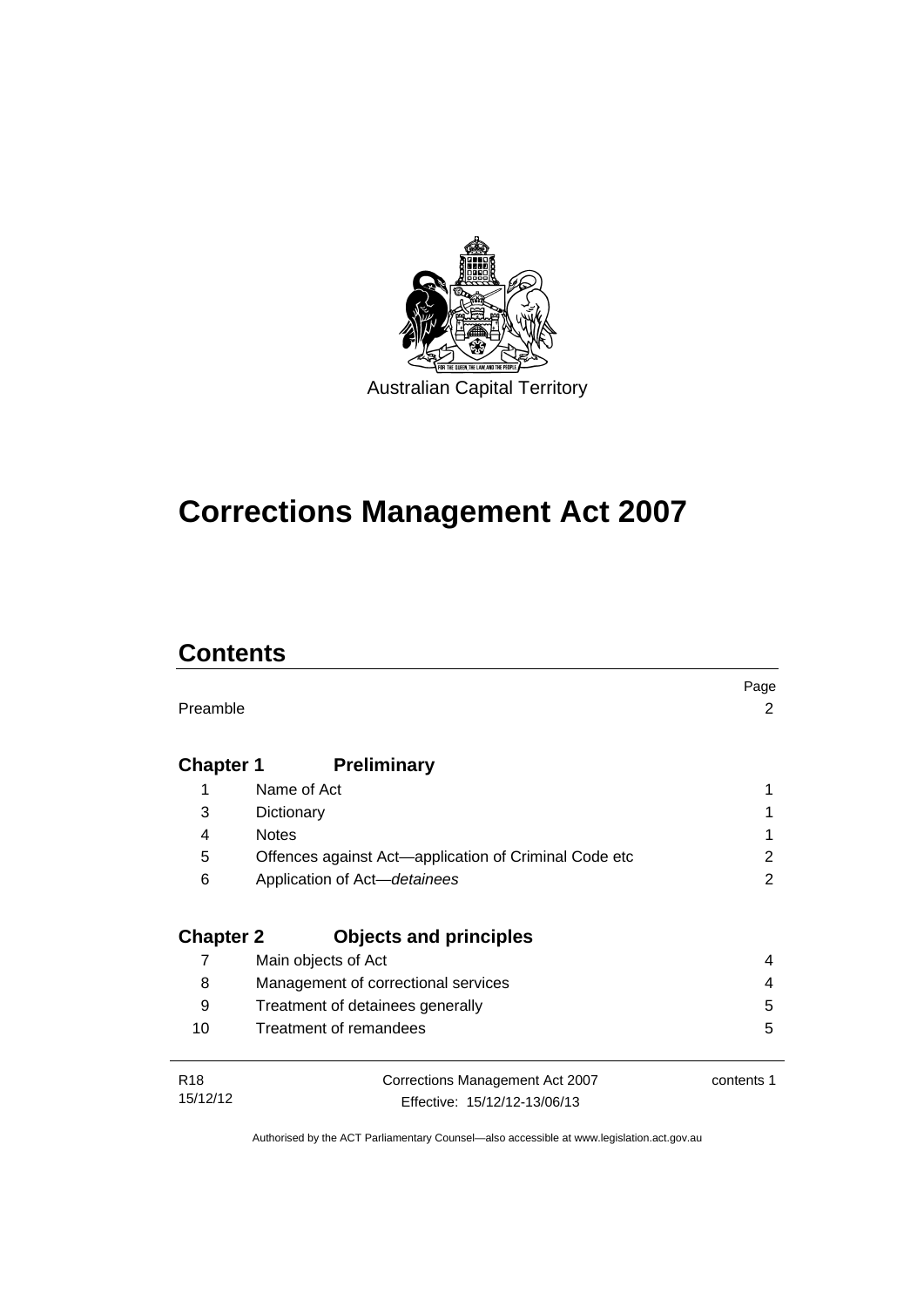| Contents |
|----------|
|----------|

|       |                                                | Page |
|-------|------------------------------------------------|------|
| - 11  | Treatment of certain detainees                 |      |
| $-12$ | Correctional centres—minimum living conditions |      |

### **Chapter 3 [Administration](#page-23-0)**

| <b>Part 3.1</b>  | <b>Administration-general</b>                                          |                 |
|------------------|------------------------------------------------------------------------|-----------------|
| 13               | Ministerial directions to director-general                             | 8               |
| 14               | Corrections policies and operating procedures                          | 8               |
| 15               | Exclusions from notified corrections policies and operating procedures | 9               |
| 16               | Director-general directions                                            | 10              |
| 17               | Director-general delegations                                           | 10              |
| 18               | Chief police officer delegations                                       | 11              |
| <b>Part 3.2</b>  | <b>Corrections officers</b>                                            |                 |
| 19               | Corrections officers-appointment                                       | 12              |
| 20               | Corrections officers-functions                                         | 12              |
| 21               | Doctors-health service appointments                                    | 13              |
| 22               | Health practitioners-non-therapeutic functions                         | 13              |
| 23               | Identity cards                                                         | 13              |
| <b>Part 3.3</b>  | <b>Correctional centres</b>                                            |                 |
| 24               | Correctional centres-declaration                                       | 15              |
| 25               | Correctional centres—arrangements with NSW                             | 15              |
| <b>Part 3.4</b>  | <b>Administration-special provisions</b>                               |                 |
| 26               | Declaration of emergency                                               | 17              |
| 27               | <b>Emergency powers</b>                                                | 18              |
| 28               | Arrangements with police                                               | 18              |
| <b>Chapter 4</b> | Detention in police and court cells etc                                |                 |
| 29               | Definitions-ch 4                                                       | 19              |
| 30               | Detention in police cells                                              | 19              |
| 31               | Detention in police cells-search powers etc                            | 20              |
| 31A              | Detention in police cells—additional provisions for young detainees    | 21              |
| contents 2       | Corrections Management Act 2007                                        | R <sub>18</sub> |
|                  | Effective: 15/12/12-13/06/13                                           | 15/12/12        |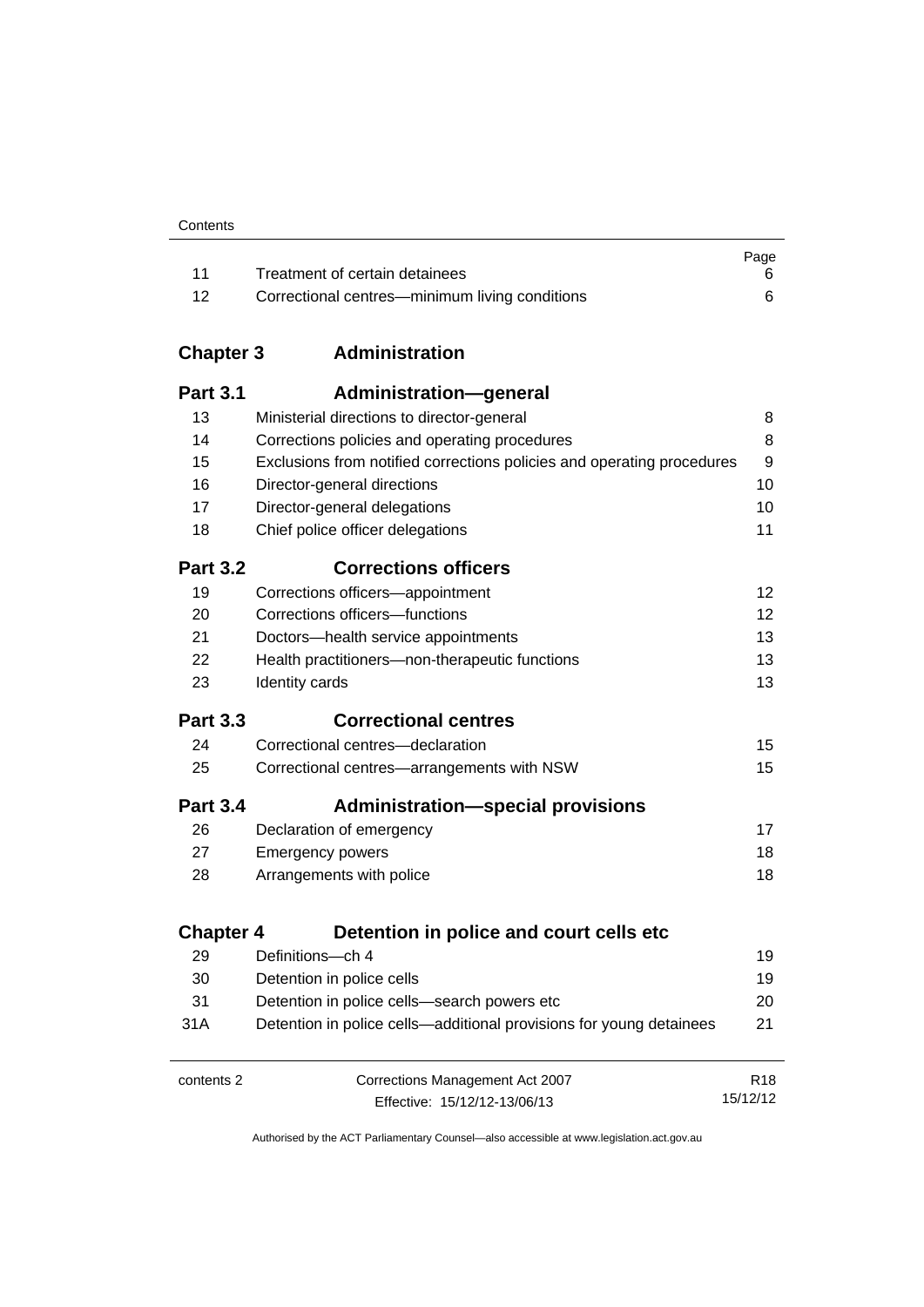|                                                                    | Page         |
|--------------------------------------------------------------------|--------------|
| Other police powers not limited                                    | 22.          |
| Detention in court cells                                           | $22^{\circ}$ |
| Detention in court cells—additional provisions for young detainees | 23           |
| Detainees accommodated away from correctional centre               | 24           |
|                                                                    |              |

### **Chapter 5 [Escorting detainees](#page-41-0)**

| 35 | Escort officer functions etc                      | 26. |
|----|---------------------------------------------------|-----|
| 36 | Escorting arrested person to court etc.           | 26. |
| 37 | Custody etc during proceedings                    | 27  |
| 38 | Executing warrants of imprisonment or remand etc. | 27  |
| 39 | Other powers not limited                          | 28. |

### **Chapter 6 [Living conditions at correctional centres](#page-44-0)**

| 40 | Food and drink                                     | 29 |
|----|----------------------------------------------------|----|
| 41 | Clothing                                           | 30 |
| 42 | Personal hygiene                                   | 30 |
| 43 | Sleeping areas                                     | 31 |
| 44 | Treatment of convicted and non-convicted detainees | 31 |
| 45 | Access to open air and exercise                    | 32 |
| 46 | Communication with family and others               | 33 |
| 47 | Telephone calls                                    | 34 |
| 48 | Mail                                               | 35 |
| 49 | Visits by family members etc                       | 37 |
| 50 | Contact with accredited people                     | 38 |
| 51 | Visits---protected communications                  | 39 |
| 52 | News and educational services                      | 39 |
| 53 | Health care                                        | 40 |
| 54 | Transfers to health facilities                     | 41 |
| 55 | Religious, spiritual and cultural needs            | 42 |
|    |                                                    |    |

### **Chapter 7 [Inspection of correctional centres](#page-59-0)**

| 56              | Independent inspections         | 44         |
|-----------------|---------------------------------|------------|
| 57              | Official visitors-appointment   | 44         |
|                 |                                 |            |
| R <sub>18</sub> | Corrections Management Act 2007 | contents 3 |
| 15/12/12        | Effective: 15/12/12-13/06/13    |            |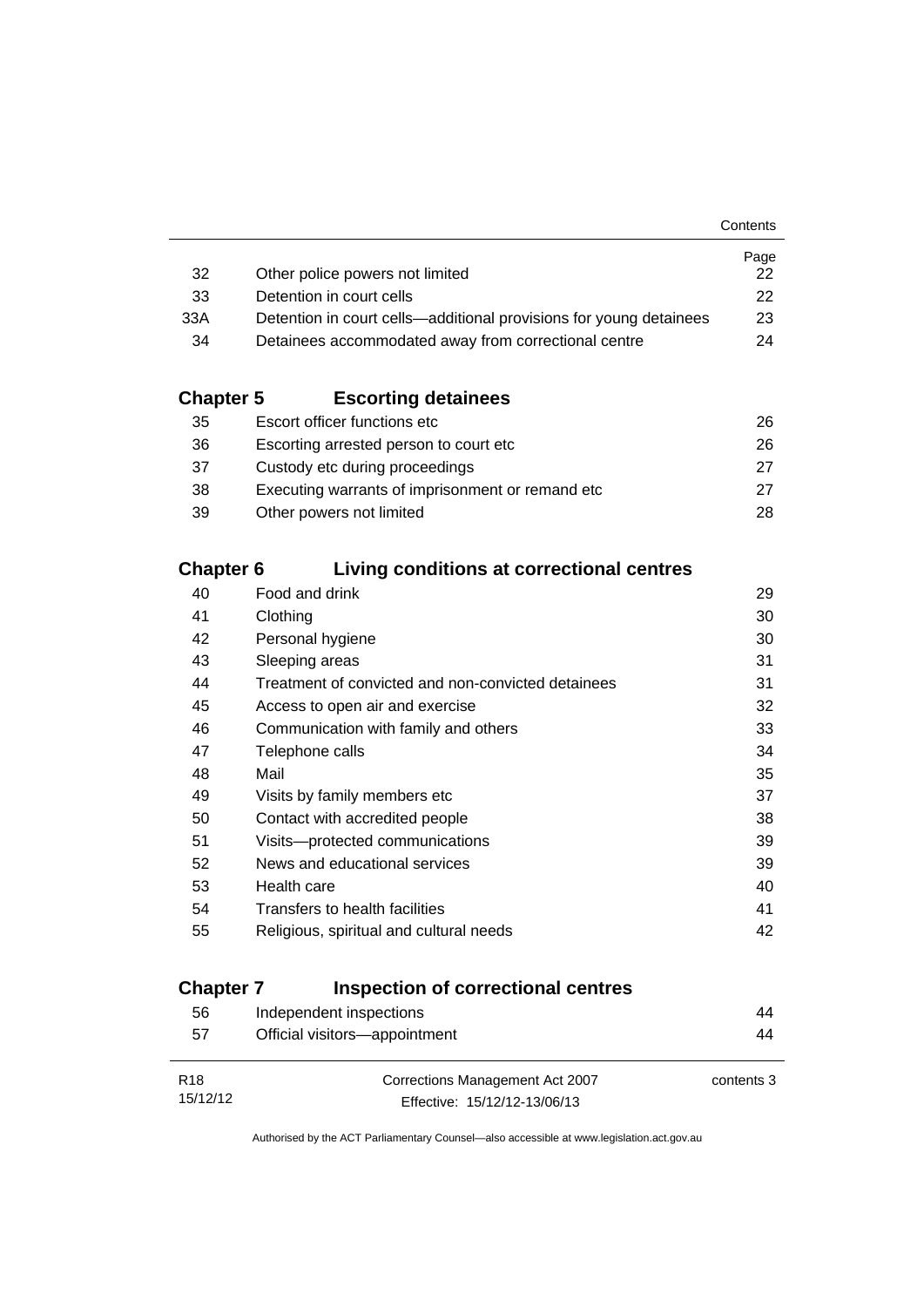|    |                                         | Page |
|----|-----------------------------------------|------|
| 58 | Official visitors-functions             | 45   |
| 59 | Complaints to official visitors         | 46   |
| 60 | Investigation etc by official visitors  | 46   |
| 61 | Official visitors—ending appointments   | 47   |
| 62 | Relationship with other inspection laws | 48   |

### **Chapter 8 [Admission to correctional centres](#page-65-0)**

| 63 | Meaning of <i>admission</i> to correctional centre | 50 |
|----|----------------------------------------------------|----|
| 64 | Authority for detention                            | 50 |
| 65 | Identification of detainees                        | 51 |
| 66 | Information about entitlements and obligations     | 52 |
| 67 | Initial assessment                                 | 54 |
| 68 | Health assessment                                  | 54 |
| 69 | Alcohol and drug tests on admission                | 55 |
| 70 | Strip search on admission                          | 55 |
| 71 | Property of detainees                              | 55 |
| 72 | Security classification                            | 56 |
| 73 | Case management plan                               | 56 |
| 74 | Entries in register of detainees                   | 56 |

### **Chapter 9 [Management and security](#page-72-0)**

| 75<br>Compliance with director-general's directions<br>76<br>Register of detainees<br>77<br>Health reports<br>78<br>Case management plans-scope etc<br>79<br>Transgender and intersex detainees—sexual identity<br>80<br>Security classification-basis etc<br>81<br>Prohibited things<br>82<br>Possession of prohibited things<br>83<br>Work by detainees<br>Trust accounts for detainees<br>84 | <b>Part 9.1</b> | <b>Management and security-general</b> |    |
|-------------------------------------------------------------------------------------------------------------------------------------------------------------------------------------------------------------------------------------------------------------------------------------------------------------------------------------------------------------------------------------------------|-----------------|----------------------------------------|----|
|                                                                                                                                                                                                                                                                                                                                                                                                 |                 |                                        | 57 |
|                                                                                                                                                                                                                                                                                                                                                                                                 |                 |                                        | 57 |
|                                                                                                                                                                                                                                                                                                                                                                                                 |                 |                                        | 58 |
|                                                                                                                                                                                                                                                                                                                                                                                                 |                 |                                        | 60 |
|                                                                                                                                                                                                                                                                                                                                                                                                 |                 |                                        | 62 |
|                                                                                                                                                                                                                                                                                                                                                                                                 |                 |                                        | 63 |
|                                                                                                                                                                                                                                                                                                                                                                                                 |                 |                                        | 64 |
|                                                                                                                                                                                                                                                                                                                                                                                                 |                 |                                        | 64 |
|                                                                                                                                                                                                                                                                                                                                                                                                 |                 |                                        | 65 |
|                                                                                                                                                                                                                                                                                                                                                                                                 |                 |                                        | 65 |

| contents 4 | Corrections Management Act 2007 | R <sub>18</sub> |
|------------|---------------------------------|-----------------|
|            | Effective: 15/12/12-13/06/13    | 15/12/12        |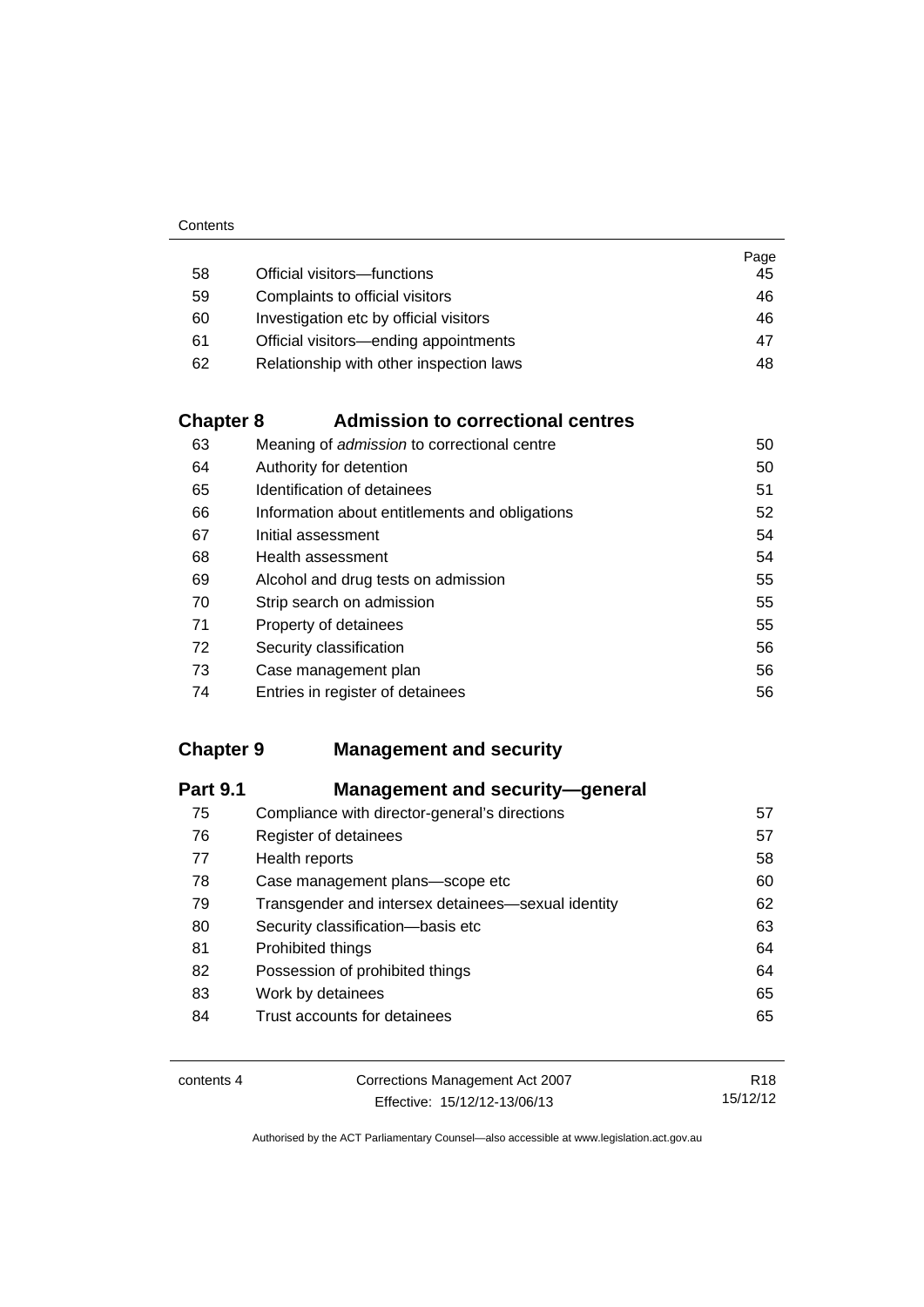|                       |                                                                          | Contents |
|-----------------------|--------------------------------------------------------------------------|----------|
|                       |                                                                          | Page     |
| 85                    | <b>Prohibited areas</b>                                                  | 65       |
| 86                    | Nonsmoking areas                                                         | 66       |
| 87                    | Management and security-corrections policies and operating<br>procedures | 66       |
| <b>Part 9.2</b>       | <b>Segregation</b>                                                       |          |
| 88                    | Meaning of segregation                                                   | 67       |
| 89                    | Segregation under pt 9.2-purpose                                         | 67       |
| 90                    | Segregation-safety and security                                          | 67       |
| 91                    | Segregation-protective custody                                           | 68       |
| 92                    | Segregation-health                                                       | 70       |
| 93                    | Interstate segregated detainees transferred to ACT                       | 71       |
| 94                    | Segregated detainees removed to NSW                                      | 72       |
| 95                    | Segregation not to affect minimum living conditions                      | 72       |
| 96                    | Application for review of segregation directions                         | 72       |
| 97                    | Review of segregation directions                                         | 73       |
| 98                    | Other separation of detainees                                            | 74       |
| <b>Part 9.3</b>       | <b>Monitoring</b>                                                        |          |
| 99                    | Monitoring-general considerations                                        | 75       |
| 100                   | Monitoring at correctional centres                                       | 75       |
| 101                   | Personal monitoring devices                                              | 76       |
| 102                   | Interfering with personal monitoring devices                             | 76       |
| 103                   | Monitoring telephone calls etc                                           | 76       |
| 104                   | Monitoring ordinary mail                                                 | 77       |
| 105                   | Monitoring protected mail                                                | 79       |
| 106                   | Mail searches-consequences                                               | 79       |
| <b>Part 9.4</b>       | <b>Searches</b>                                                          |          |
| <b>Division 9.4.1</b> | Searches-general                                                         |          |
| 107                   | Definitions-searches                                                     | 80       |
| 108                   | Intrusiveness of searches                                                | 81       |
| 109                   | Searches of transgender and intersex detainees                           | 81       |
| 110                   | Register of strip and body searches                                      | 82       |
|                       |                                                                          |          |

| R18      | Corrections Management Act 2007 | contents 5 |
|----------|---------------------------------|------------|
| 15/12/12 | Effective: 15/12/12-13/06/13    |            |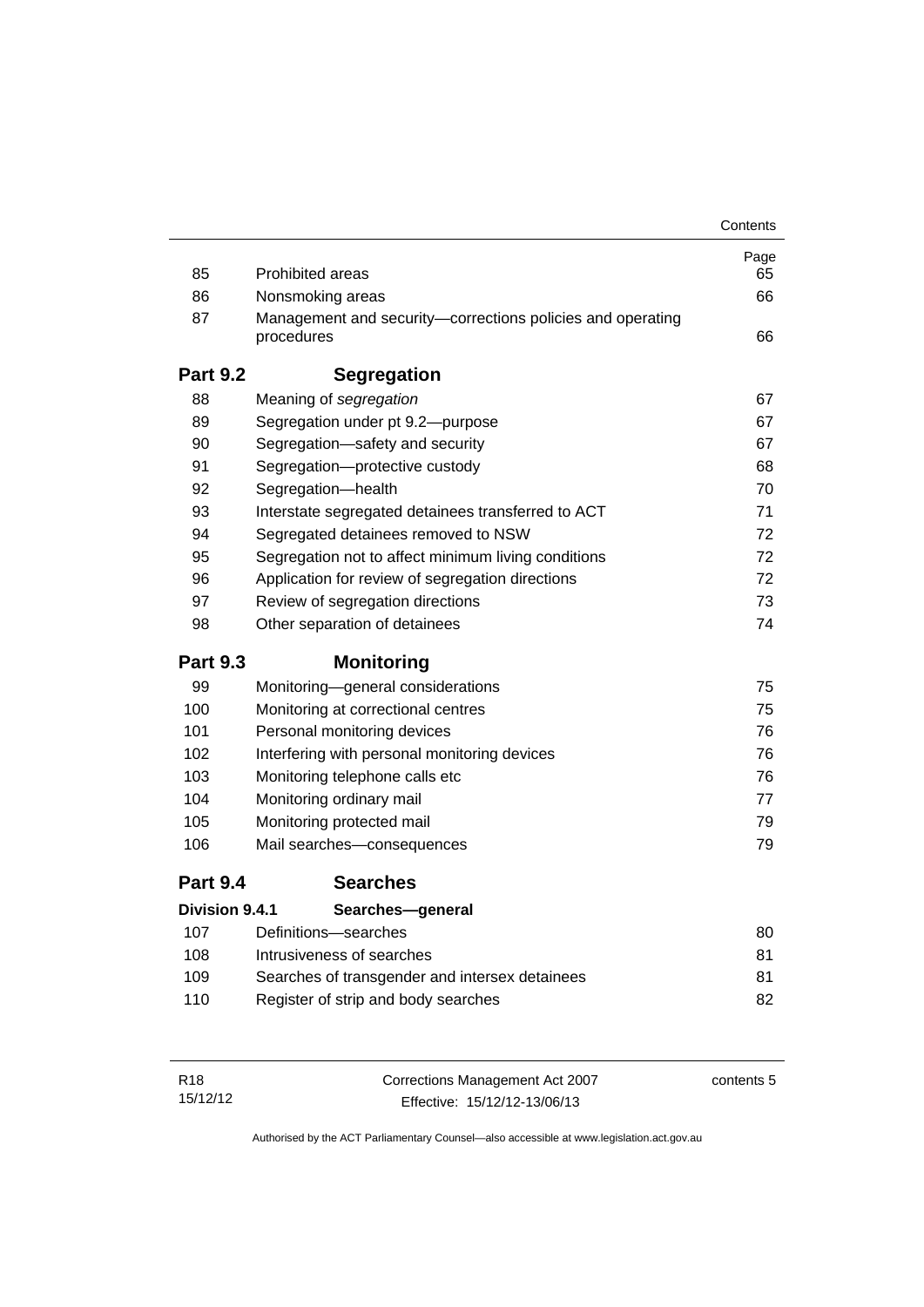### **Contents**

| Division 9.4.2  | Scanning, frisk and ordinary searches                            | Page |
|-----------------|------------------------------------------------------------------|------|
| 111             | Scanning, frisk and ordinary searches-directions                 | 82   |
| 112             | Scanning, frisk and ordinary searches-requirements               | 83   |
| Division 9.4.3  | <b>Strip searches</b>                                            |      |
| 113             | Meaning of seizeable item-div 9.4.3                              | 84   |
| 113A            | Strip searches-when may be conducted                             | 84   |
| 113B            | Strip searches-on suspicion                                      | 84   |
| 113C            | Strip searches-where prudent                                     | 85   |
| 114             | Strip searches-presence of corrections officers                  | 86   |
| 115             | Strip searches-general rules                                     | 86   |
| Division 9.4.4  | <b>Body searches</b>                                             |      |
| 116             | Body searches-directions                                         | 87   |
| 117             | Body searches-presence of nurse and corrections officers         | 88   |
| 118             | Body searches—assistance from corrections officer                | 88   |
| 119             | Body searches—rules about detainee's clothing                    | 89   |
| 120             | Body searches—rules about touching detainee                      | 89   |
| 121             | Body searches-seizing things                                     | 89   |
| Division 9.4.5  | Searches of premises and property                                |      |
| 122             | Searches-premises and property                                   | 90   |
| 123             | Searches of detainee cells-legally privileged material           | 91   |
| 124             | Searches of detainee cells-suspected legally privileged material | 91   |
| Division 9.4.6  | Searches-miscellaneous                                           |      |
| 125             | Searches-use of corrections dogs                                 | 92   |
| 126             | Searches-use of force                                            | 93   |
| <b>Part 9.5</b> | <b>Seizing property</b>                                          |      |
| 127             | Seizing mail etc                                                 | 94   |
| 128             | Seizing property-general                                         | 95   |
| 129             | Receipt for seizure                                              | 95   |
| 130             | Forfeiture of things seized                                      | 96   |
| 131             | Return of things seized but not forfeited                        | 97   |
|                 |                                                                  |      |

contents 6 Corrections Management Act 2007 Effective: 15/12/12-13/06/13

R18 15/12/12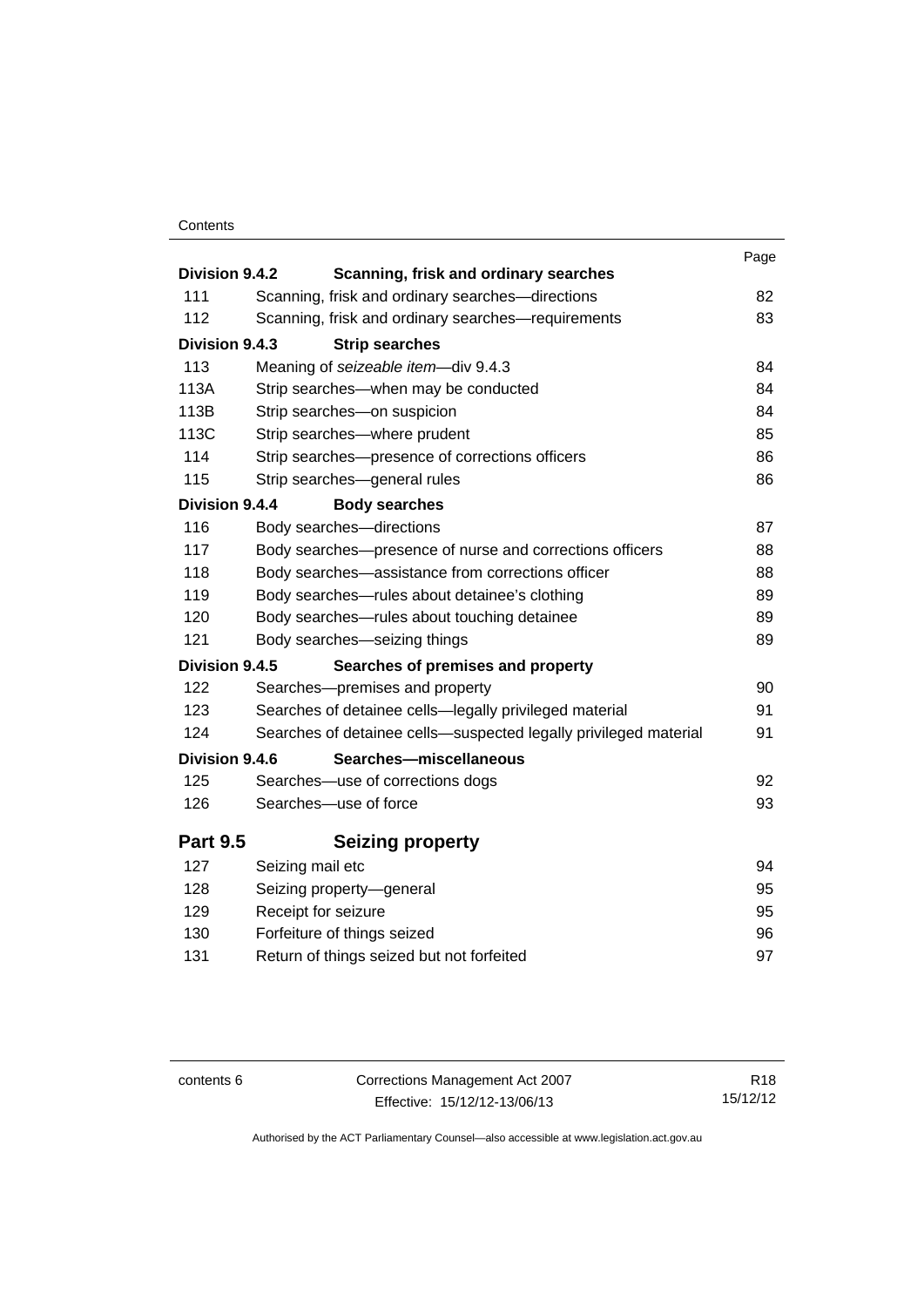|                   |                                                       | Contents |
|-------------------|-------------------------------------------------------|----------|
|                   |                                                       | Page     |
| <b>Part 9.6</b>   | <b>Alcohol and drug testing</b>                       |          |
| Division 9.6.1    | General                                               |          |
| 132               | Definitions-drug and test sample                      | 99       |
| 133               | When test sample positive                             | 99       |
| Division 9.6.2    | Alcohol and drug testing-detainees                    |          |
| 134               | Alcohol and drug testing of detainees                 | 101      |
| 135               | Effect of positive test sample from detainee          | 101      |
| Division 9.6.3    | Alcohol and drug testing-corrections officers etc     |          |
| 136               | Alcohol and drug testing of corrections officers etc  | 102      |
| <b>Part 9.7</b>   | Use of force                                          |          |
| 137               | Managing use of force                                 | 103      |
| 138               | Authorised use of force                               | 103      |
| 139               | Application of force                                  | 104      |
| 140               | Use of restraints or weapons                          | 104      |
| 141               | Medical examination after use of force                | 106      |
| 142               | Reporting use of force                                | 106      |
| <b>Part 9.8</b>   | <b>Access to correctional centres</b>                 |          |
| 143               | Visiting conditions                                   | 107      |
| 144               | Notice of visiting conditions                         | 107      |
| 145               | Taking prohibited things etc into correctional centre | 108      |
| 146               | Directions to visitors                                | 108      |
| 147               | Searches of visitors                                  | 109      |
| 148               | Directions to leave correctional centre etc.          | 109      |
| 149               | Removing people from correctional centre              | 110      |
| <b>Chapter 10</b> | <b>Discipline</b>                                     |          |
| <b>Part 10.1</b>  | General                                               |          |

| 1 AIL 1V. 1 | וסוסט                          |     |
|-------------|--------------------------------|-----|
| 150         | Application—ch 10              | 111 |
| 151         | Definitions—discipline         | 111 |
| 152         | Meaning of disciplinary breach | 112 |
| 153         | Meaning of <i>investigator</i> | 114 |
|             |                                |     |

| R18      | Corrections Management Act 2007 | contents 7 |
|----------|---------------------------------|------------|
| 15/12/12 | Effective: 15/12/12-13/06/13    |            |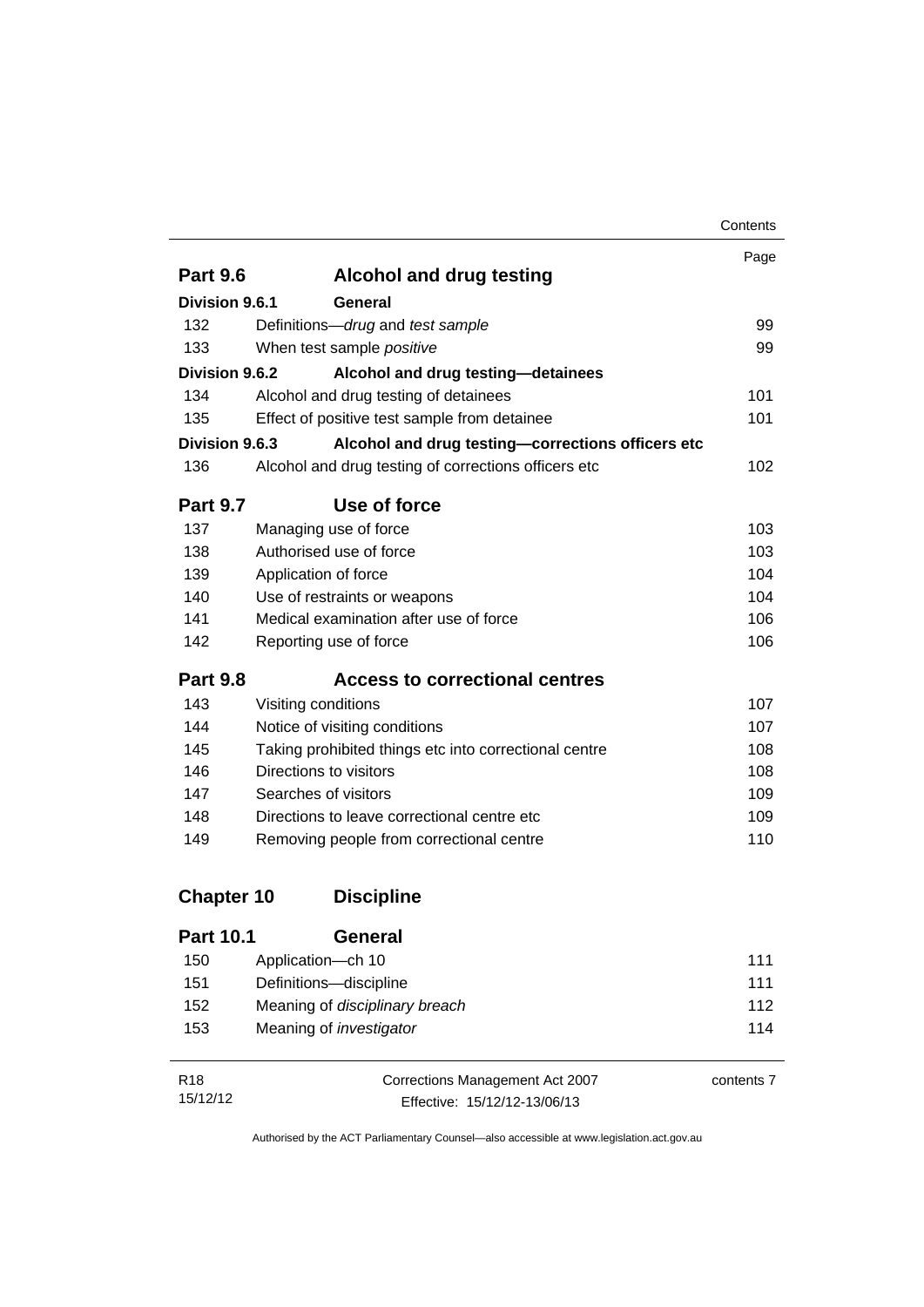| 154              | Meaning of privilege                                           | Page<br>115 |  |
|------------------|----------------------------------------------------------------|-------------|--|
| 155              | Overlapping disciplinary breaches and criminal offences        | 115         |  |
|                  |                                                                |             |  |
| <b>Part 10.2</b> | <b>Disciplinary investigations</b>                             |             |  |
| Division 10.2.1  | <b>Investigation of disciplinary breaches</b>                  |             |  |
| 156              | Report etc by corrections officer                              | 117         |  |
| 157              | Investigation by investigator                                  | 118         |  |
| 158              | Action by presiding officer                                    | 118         |  |
| 159              | Disciplinary charge                                            | 120         |  |
| Division 10.2.2  | <b>Investigative segregation</b>                               |             |  |
| 160              | Director-general directions-investigative segregation          | 120         |  |
| 161              | Grounds for investigative segregation                          | 121         |  |
| 162              | Notice of investigative segregation                            | 121         |  |
| 163              | Duration of investigative segregation                          | 121         |  |
| 164              | Application for review of investigative segregation directions | 122         |  |
| 165              | Review of investigative segregation directions                 | 123         |  |
|                  |                                                                |             |  |
| <b>Part 10.3</b> | <b>Disciplinary action and review</b>                          |             |  |
| Division 10.3.1  | Disciplinary action-with accused's consent                     |             |  |
| 167              | Disciplinary breach admitted by accused                        | 125         |  |
| 168              | Presiding officer's powers-breach admitted by accused          | 126         |  |
| Division 10.3.2  | Internal disciplinary inquiry                                  |             |  |
| 170              | Disciplinary inquiry into charge                               | 126         |  |
| 171              | Presiding officer's powers after internal inquiry              | 127         |  |
| Division 10.3.3  | Internal review of inquiry decision                            |             |  |
| 173              | Application for review of inquiry decision                     | 128         |  |
| 175              | Review of inquiry decision                                     | 129         |  |
| 176              | Director-general's powers after further inquiry                | 129         |  |
| Division 10.3.4  | <b>External review of inquiry decisions</b>                    |             |  |
| 177              | Appointment of adjudicator                                     | 130         |  |
| 178              | Application for review by adjudicator                          | 130         |  |
| 179              | Review by adjudicator                                          | 131         |  |
| 180              | Adjudicator's powers after review                              | 131         |  |

| contents 8 | Corrections Management Act 2007 | R <sub>18</sub> |
|------------|---------------------------------|-----------------|
|            | Effective: 15/12/12-13/06/13    | 15/12/12        |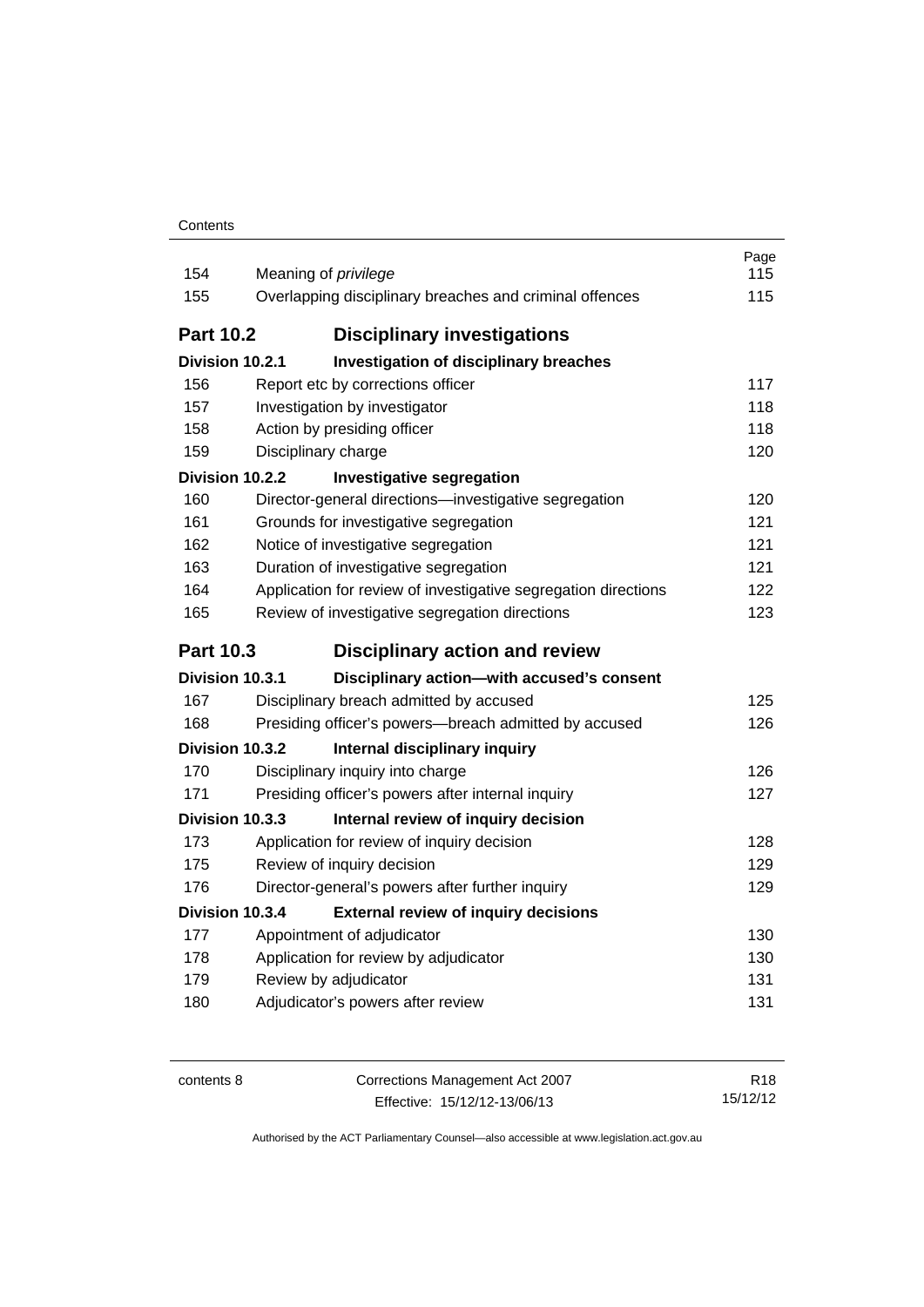|                   |                                                              | Contents |
|-------------------|--------------------------------------------------------------|----------|
|                   |                                                              | Page     |
|                   | Division 10.3.5<br><b>Disciplinary action</b>                |          |
| 181               | Application-div 10.3.5                                       | 132      |
| 182               | Meaning of relevant presiding officer-div 10.3.5             | 132      |
| 183               | Disciplinary action by relevant presiding officer            | 133      |
| 184               | Administrative penalties                                     | 133      |
| 185               | Reparation                                                   | 134      |
| 186               | Maximum administrative penalties                             | 135      |
| 187               | Separate confinement conditions                              | 135      |
| 188               | Privileges and entitlements-impact of discipline             | 135      |
| 189               | Record of disciplinary action                                | 136      |
|                   |                                                              |          |
| <b>Chapter 11</b> | <b>Disciplinary inquiries</b>                                |          |
| <b>Part 11.1</b>  | <b>Conduct of disciplinary inquiries—general</b>             |          |
| 190               | Application-ch 11                                            | 137      |
| 191               | Meaning of presiding officer-ch 11                           | 137      |
| <b>Part 11.2</b>  | <b>Disciplinary inquiry procedures</b>                       |          |
| 192               | Nature of disciplinary inquiries                             | 138      |
| 193               | Application of Criminal Code, ch 7                           | 138      |
| 194               | Notice of disciplinary inquiry etc                           | 138      |
| 195               | Conduct of disciplinary inquiries                            | 139      |
| 196               | Presiding officer may require official reports               | 140      |
| 197               | Presiding officer may require information and documents      | 140      |
| 198               | Possession of inquiry documents etc                          | 141      |
| 199               | Record of inquiry                                            | 141      |
| <b>Part 11.3</b>  | <b>Disciplinary hearing procedures</b>                       |          |
| 200               | Notice of disciplinary hearing                               | 142      |
| 201               | Appearance at disciplinary hearing                           | 142      |
| 202               | Rights of accused at disciplinary hearing                    | 143      |
| 203               | Appearance at disciplinary hearing-audiovisual or audio link | 144      |
|                   |                                                              |          |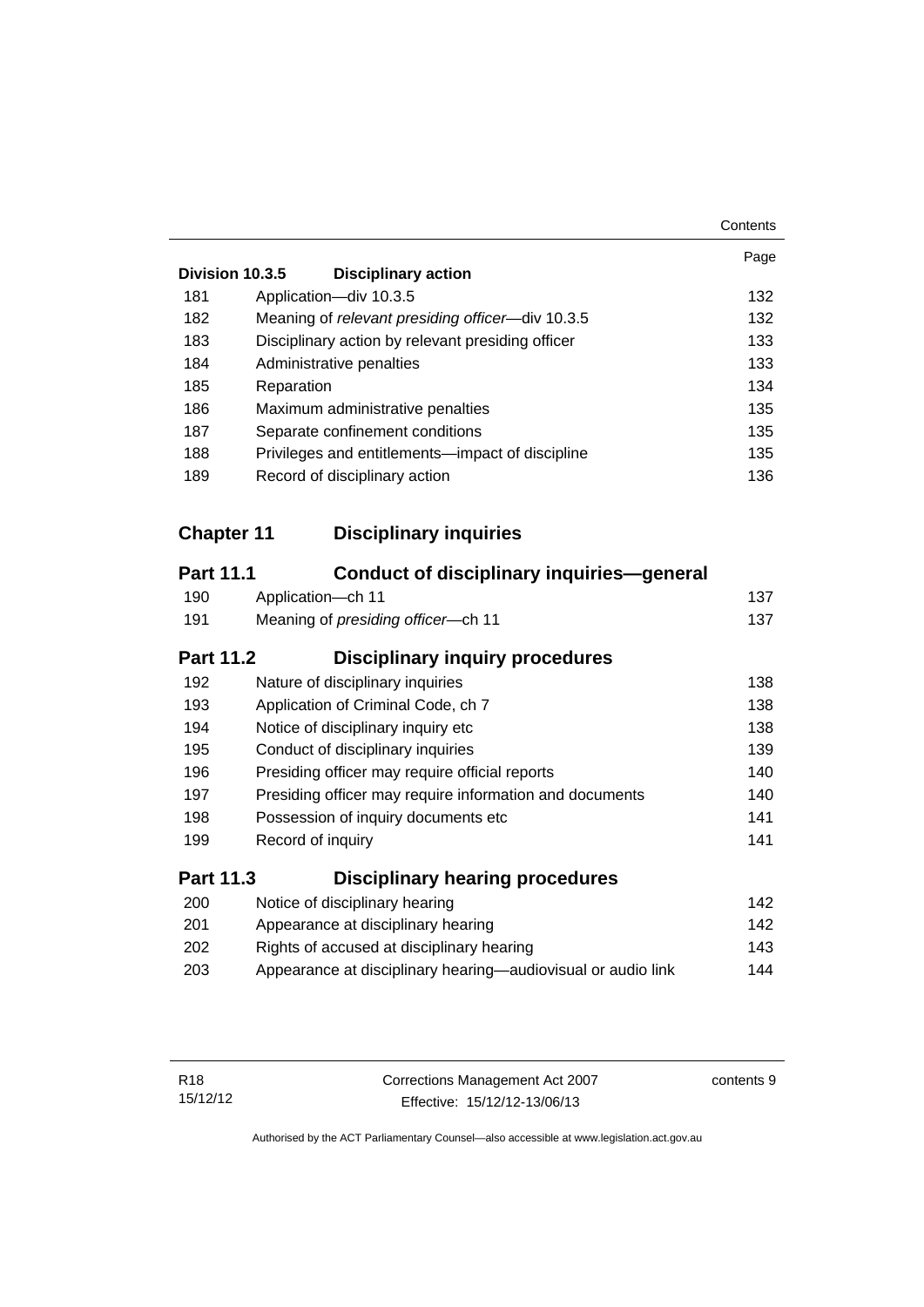### **Contents**

| <b>Chapter 12</b> |                 | <b>Full-time detainees-leave</b>                                       | Page            |
|-------------------|-----------------|------------------------------------------------------------------------|-----------------|
| <b>Part 12.1</b>  |                 | <b>Local leave</b>                                                     |                 |
| 204               |                 | Local leave directions                                                 | 146             |
| 205               |                 | Local leave permits                                                    | 147             |
| <b>Part 12.2</b>  |                 | <b>Interstate leave</b>                                                |                 |
|                   | Division 12.2.1 | General                                                                |                 |
| 206               |                 | Definitions-pt 12.2                                                    | 148             |
| 207               |                 | Declaration of corresponding leave laws                                | 148             |
|                   | Division 12.2.2 | <b>ACT permits for interstate leave</b>                                |                 |
| 208               |                 | Interstate leave permits                                               | 149             |
| 209               |                 | Effect of ACT permit for interstate leave                              | 150             |
| 210               |                 | Notice to participating States                                         | 151             |
| 211               |                 | Powers of escort officers                                              | 151             |
| 212               |                 | Liability for damage etc                                               | 152             |
|                   | Division 12.2.3 | Interstate leave under corresponding leave laws                        |                 |
| 213               |                 | Effect in ACT of interstate leave permit under corresponding leave law | 152             |
| 214               |                 | Powers of interstate escort officers                                   | 152             |
| 215               |                 | Escape of interstate detainee                                          |                 |
| 216               |                 | Return of escaped interstate detainee                                  | 153             |
| <b>Chapter 13</b> |                 | <b>Miscellaneous</b>                                                   |                 |
| 217               |                 | Lawful temporary absence from correctional centre                      | 155             |
| 218               |                 | Detainee's work-no employment contract etc                             | 155             |
| 219               |                 | Detainee's work-work health and safety                                 | 156             |
| 220               |                 | Personal injury management-detainees etc                               | 156             |
| 221               |                 | Random testing of detainees—statistical purposes                       | 157             |
| 222               |                 | Confidentiality                                                        | 157             |
| 223               |                 | Protection from liability                                              | 160             |
| 224               |                 | Corrections dogs                                                       | 160             |
| 225               |                 | Declaration of corresponding corrections law                           | 161             |
| 226               |                 | Evidentiary certificates                                               | 161             |
| 227               |                 | Determination of fees                                                  | 162             |
| contents 10       |                 | Corrections Management Act 2007                                        | R <sub>18</sub> |
|                   |                 | Effective: 15/12/12-13/06/13                                           | 15/12/12        |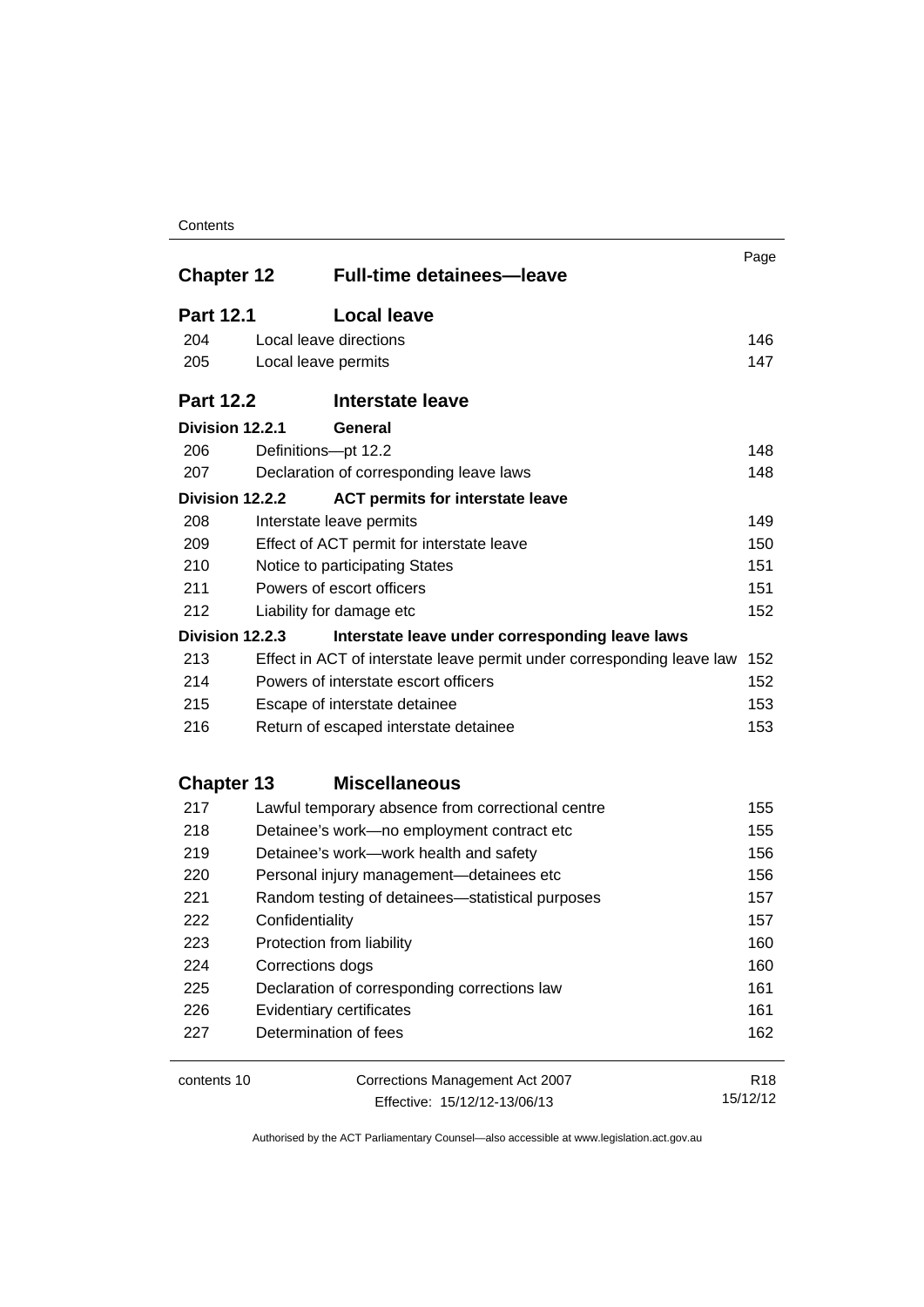|                   |                                                                                         | Contents    |  |
|-------------------|-----------------------------------------------------------------------------------------|-------------|--|
| 228               | Approved forms                                                                          | Page<br>162 |  |
| 229               | Regulation-making power                                                                 |             |  |
| <b>Chapter 51</b> | <b>Transitional–Corrections and Sentencing</b><br><b>Legislation Amendment Act 2012</b> |             |  |
| 508               | Alleged disciplinary breaches not finally dealt with before<br>commencement day         | 165         |  |
| 509               | Expiry-ch 51                                                                            | 165         |  |
| <b>Dictionary</b> |                                                                                         |             |  |
| <b>Endnotes</b>   |                                                                                         |             |  |
| 1                 | About the endnotes                                                                      | 173         |  |
| 2                 | Abbreviation key                                                                        | 173         |  |
| 3                 | Legislation history                                                                     | 174         |  |
| 4                 | Amendment history                                                                       | 177         |  |
| 5                 | Earlier republications                                                                  | 188         |  |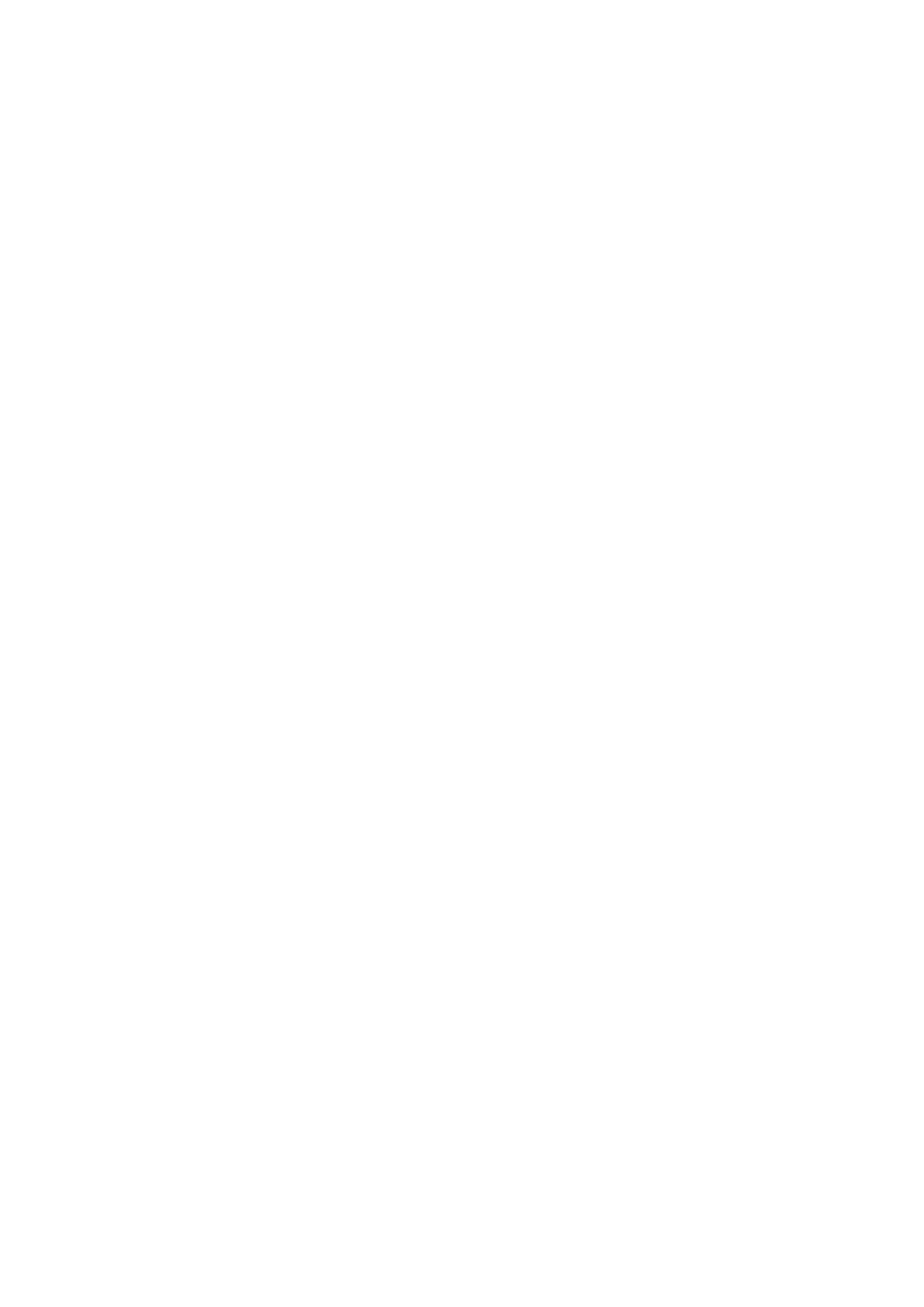

# **Corrections Management Act 2007**

An Act relating to correctional services, and for other purposes

R18 15/12/12

֖֚֚֚֬

Corrections Management Act 2007 Effective: 15/12/12-13/06/13

page 1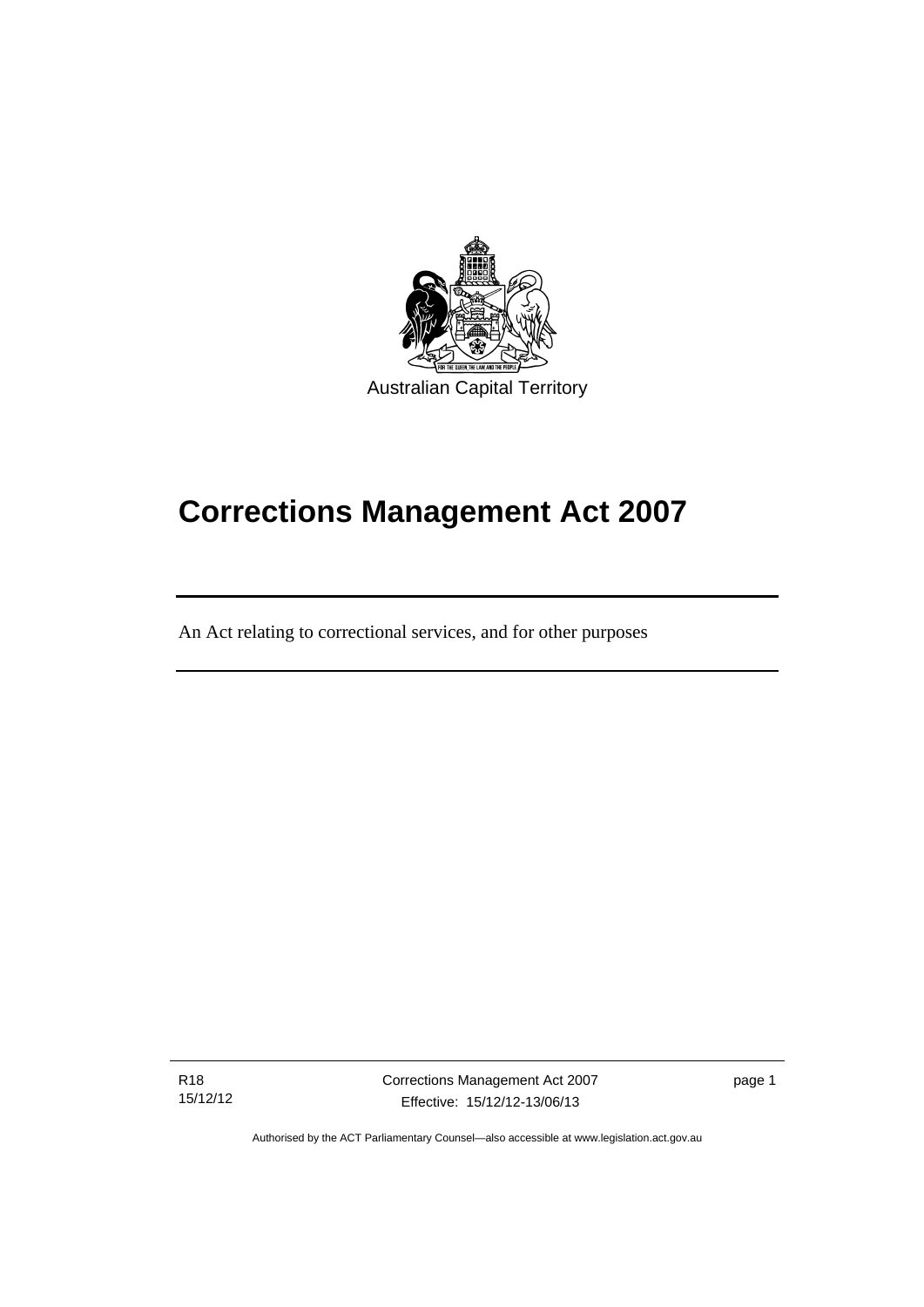#### Preamble

#### <span id="page-15-0"></span>**Preamble**

- 1 The inherent dignity of all human beings, whatever their personal or social status, is one of the fundamental values of a just and democratic society.
- 2 The criminal justice system should respect and protect all human rights in accordance with the *[Human Rights Act 2004](http://www.legislation.act.gov.au/a/2004-5)* and international law.
- 3 Sentences are imposed on offenders as punishment, not for punishment.
- 4 The management of imprisoned offenders, and people remanded or otherwise detained in lawful custody, should contribute to the maintenance of a safe, just and democratic society, particularly as follows:
	- (a) by ensuring justice, security and good order at correctional centres;
	- (b) by ensuring that harm suffered by victims of offenders, and their need for protection, are considered appropriately in making decisions about the management of offenders;
	- (c) by promoting the rehabilitation of imprisoned offenders and their reintegration into society;
	- (d) by ensuring that imprisoned offenders and people remanded or otherwise detained in lawful custody are treated in a decent, humane and just way.

The Legislative Assembly for the Australian Capital Territory therefore enacts as follows: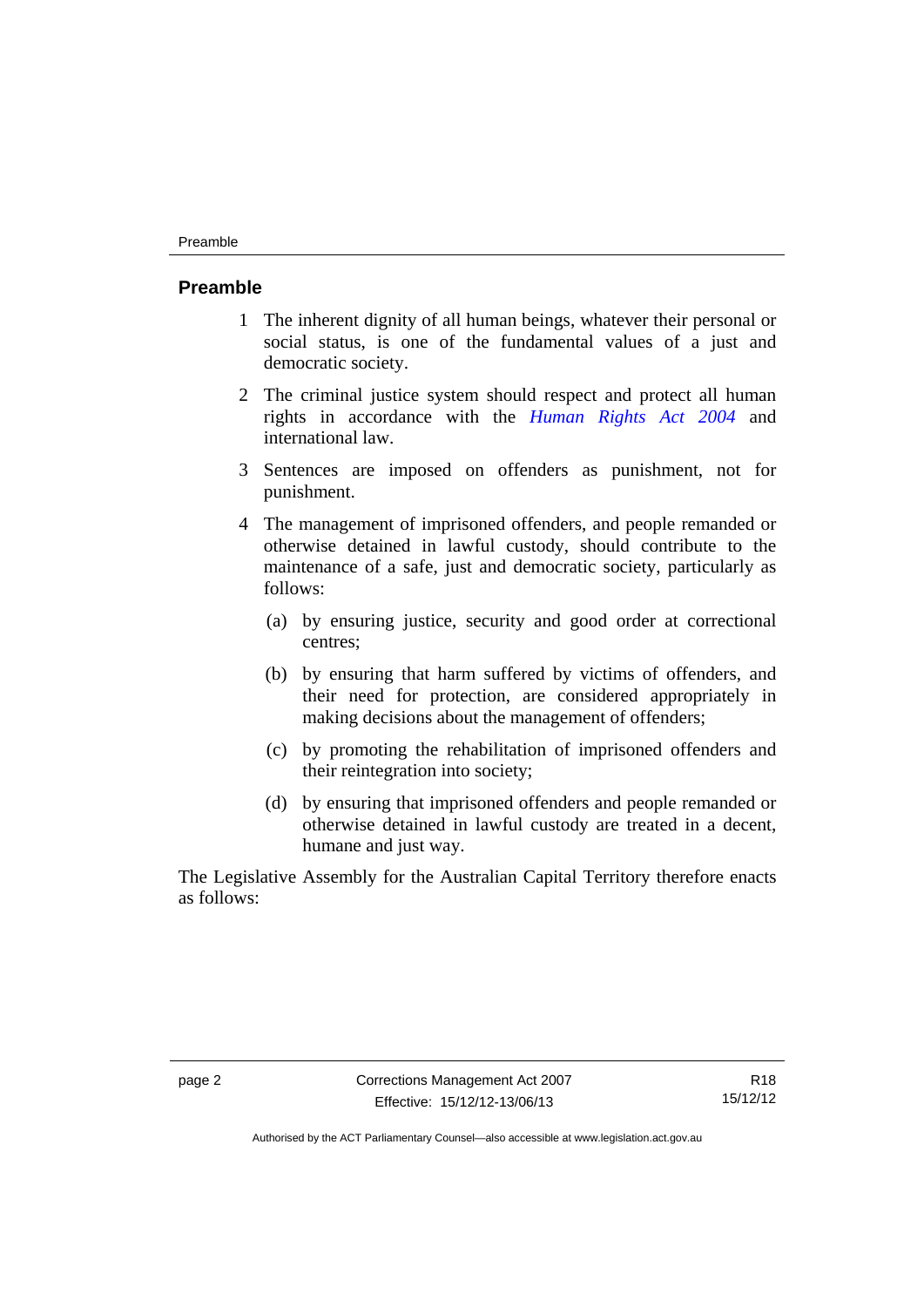## <span id="page-16-0"></span>**Chapter 1 Preliminary**

### <span id="page-16-1"></span>**1 Name of Act**

This Act is the *Corrections Management Act 2007*.

### <span id="page-16-2"></span>**3 Dictionary**

The dictionary at the end of this Act is part of this Act.

*Note 1* The dictionary at the end of this Act defines certain terms used in this Act, and includes references (*signpost definitions*) to other terms defined elsewhere.

> For example, the signpost definition '*detainee*—see section 6.' means that the term '*detainee*' is defined in that section and the definition applies to this Act.

*Note 2* A definition in the dictionary (including a signpost definition) applies to the entire Act unless the definition, or another provision of the Act, provides otherwise or the contrary intention otherwise appears (see [Legislation Act,](http://www.legislation.act.gov.au/a/2001-14) s 155 and s 156 (1)).

### <span id="page-16-3"></span>**4 Notes**

A note included in this Act is explanatory and is not part of this Act.

*Note* See the [Legislation Act,](http://www.legislation.act.gov.au/a/2001-14) s 127 (1), (4) and (5) for the legal status of notes.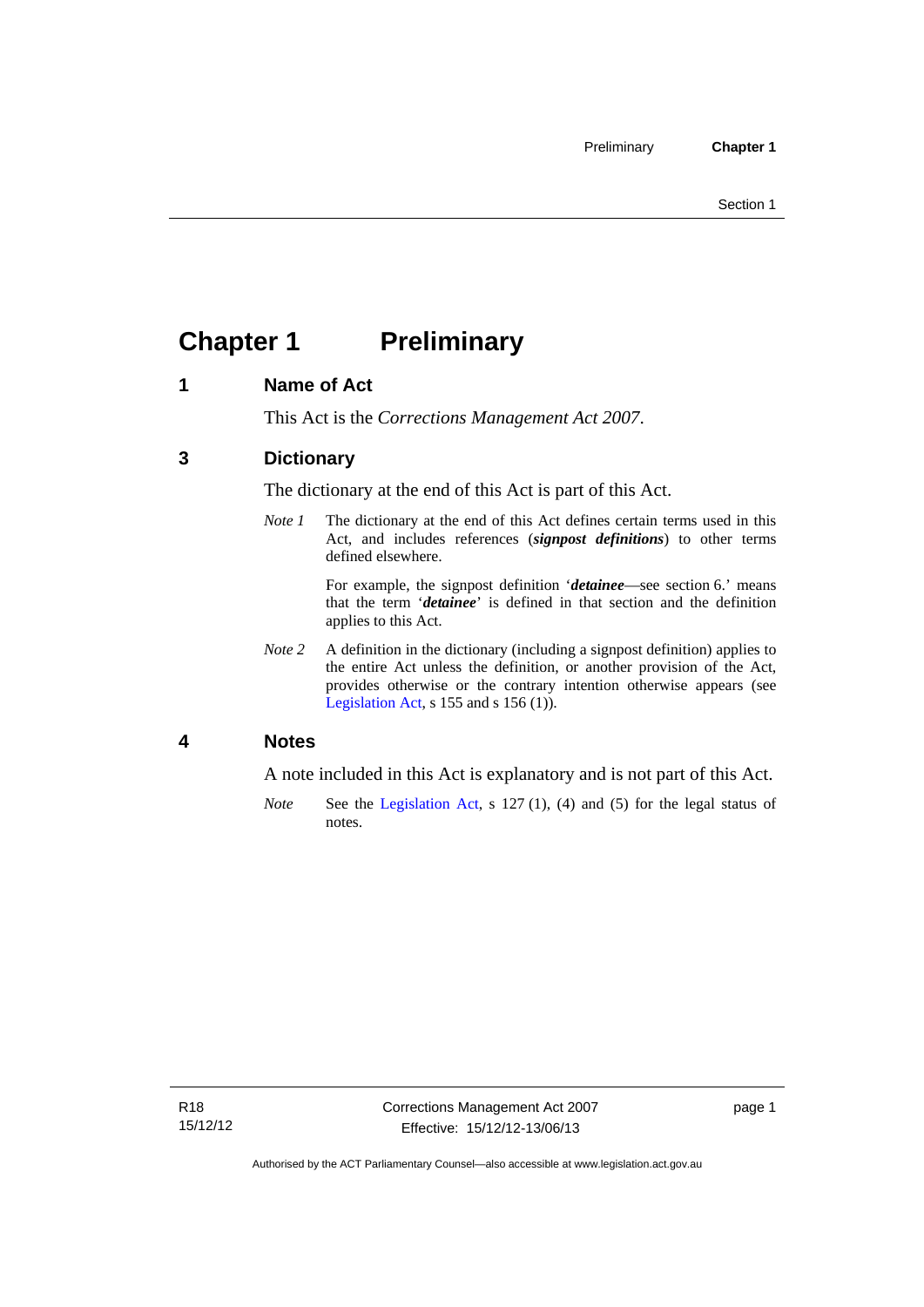### <span id="page-17-0"></span>**5 Offences against Act—application of Criminal Code etc**

Other legislation applies in relation to offences against this Act.

*Note 1 Criminal Code* The [Criminal Code](http://www.legislation.act.gov.au/a/2002-51), ch 2 applies to all offences against this Act (see Code, pt 2.1).

> The chapter sets out the general principles of criminal responsibility (including burdens of proof and general defences), and defines terms used for offences to which the Code applies (eg *conduct*, *intention*, *recklessness* and *strict liability*).

*Note 2 Penalty units* 

The [Legislation Act,](http://www.legislation.act.gov.au/a/2001-14) s 133 deals with the meaning of offence penalties that are expressed in penalty units.

### <span id="page-17-1"></span>**6 Application of Act—***detainees*

- (1) This Act applies to each of the following (each of whom is a *detainee*):
	- (a) an offender while the offender is required to be imprisoned under full-time detention because of a committal order for the *[Crimes \(Sentence Administration\) Act 2005](http://www.legislation.act.gov.au/a/2005-59)*, part 3.1;
	- (b) an offender under a sentence of imprisonment while the offender is required to perform periodic detention in a detention period under the *[Crimes \(Sentence Administration\)](http://www.legislation.act.gov.au/a/2005-59)  [Act 2005](http://www.legislation.act.gov.au/a/2005-59),* part 5.3;
	- (c) a person while the person is remanded in custody because of an order for remand for the *[Crimes \(Sentence Administration\)](http://www.legislation.act.gov.au/a/2005-59)  [Act 2005](http://www.legislation.act.gov.au/a/2005-59)*, part 3.2;
	- (d) anyone else while the person is required to be held in custody or detention under a territory law or a law of the Commonwealth, a State or another Territory.

#### **Examples—par (d)**

1 a person held on a warrant issued under the *[Royal Commissions](http://www.legislation.act.gov.au/a/1991-1)  [Act 1991](http://www.legislation.act.gov.au/a/1991-1)*, section 35 (Apprehension of witnesses failing to appear)

Authorised by the ACT Parliamentary Counsel—also accessible at www.legislation.act.gov.au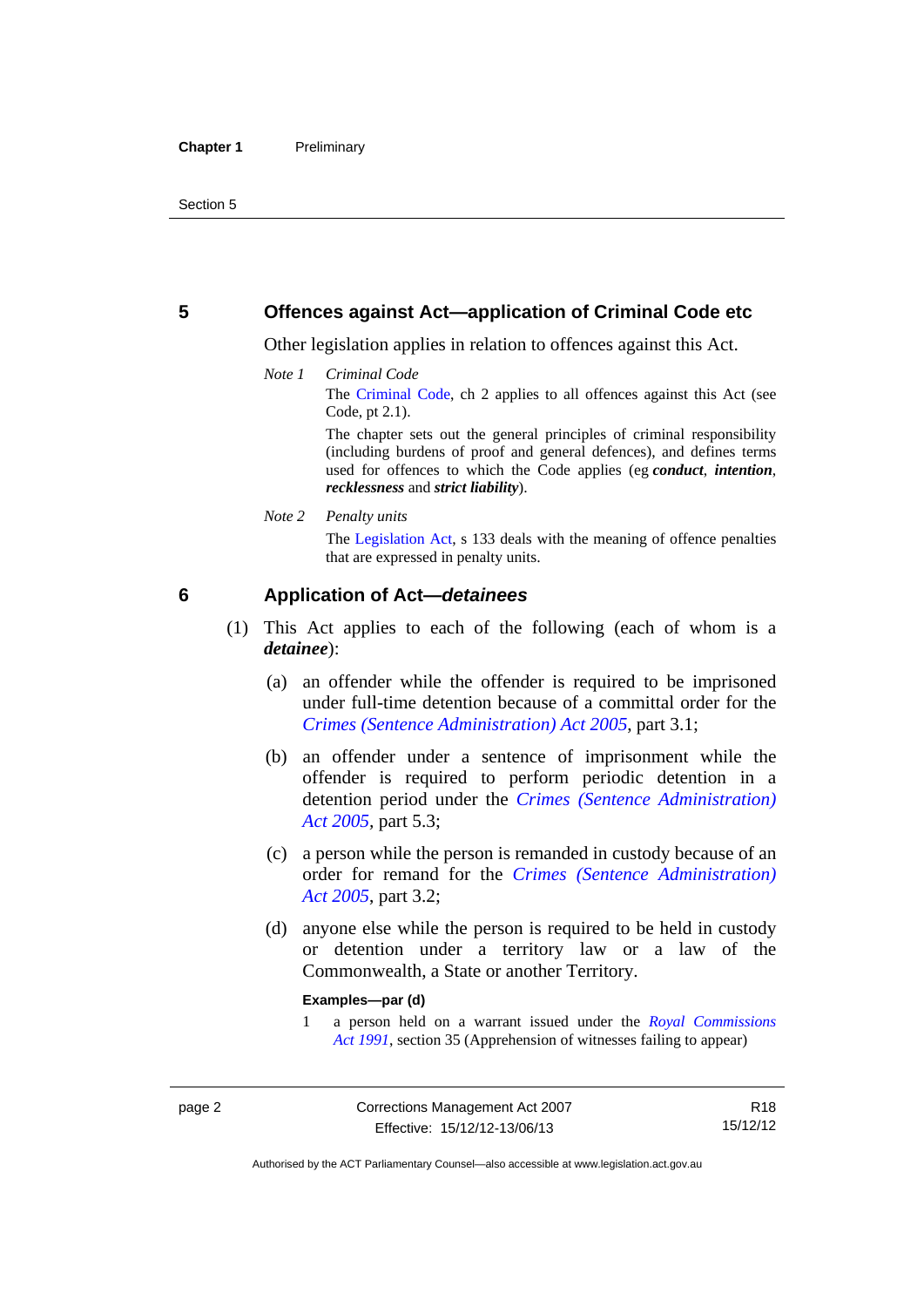- 2 a person in immigration detention under the *[Migration Act 1958](http://www.comlaw.gov.au/Series/C2004A07412)* (Cwlth)
- 3 an interstate detainee on leave in the ACT held in custody overnight
- *Note* An example is part of the Act, is not exhaustive and may extend, but does not limit, the meaning of the provision in which it appears (see [Legislation Act,](http://www.legislation.act.gov.au/a/2001-14) s 126 and s 132).
- (2) However, the application of this Act is subject to the *[Crimes](http://www.legislation.act.gov.au/a/2005-59)  [\(Sentence Administration\) Act 2005](http://www.legislation.act.gov.au/a/2005-59)*, part 4.3 (Full-time detention in NSW).
- (3) Also, this Act (other than chapter 4 (Detention in police and court cells)) does not apply to a person detained under the *[Children and](http://www.legislation.act.gov.au/a/2008-19)  [Young People Act 2008](http://www.legislation.act.gov.au/a/2008-19)*.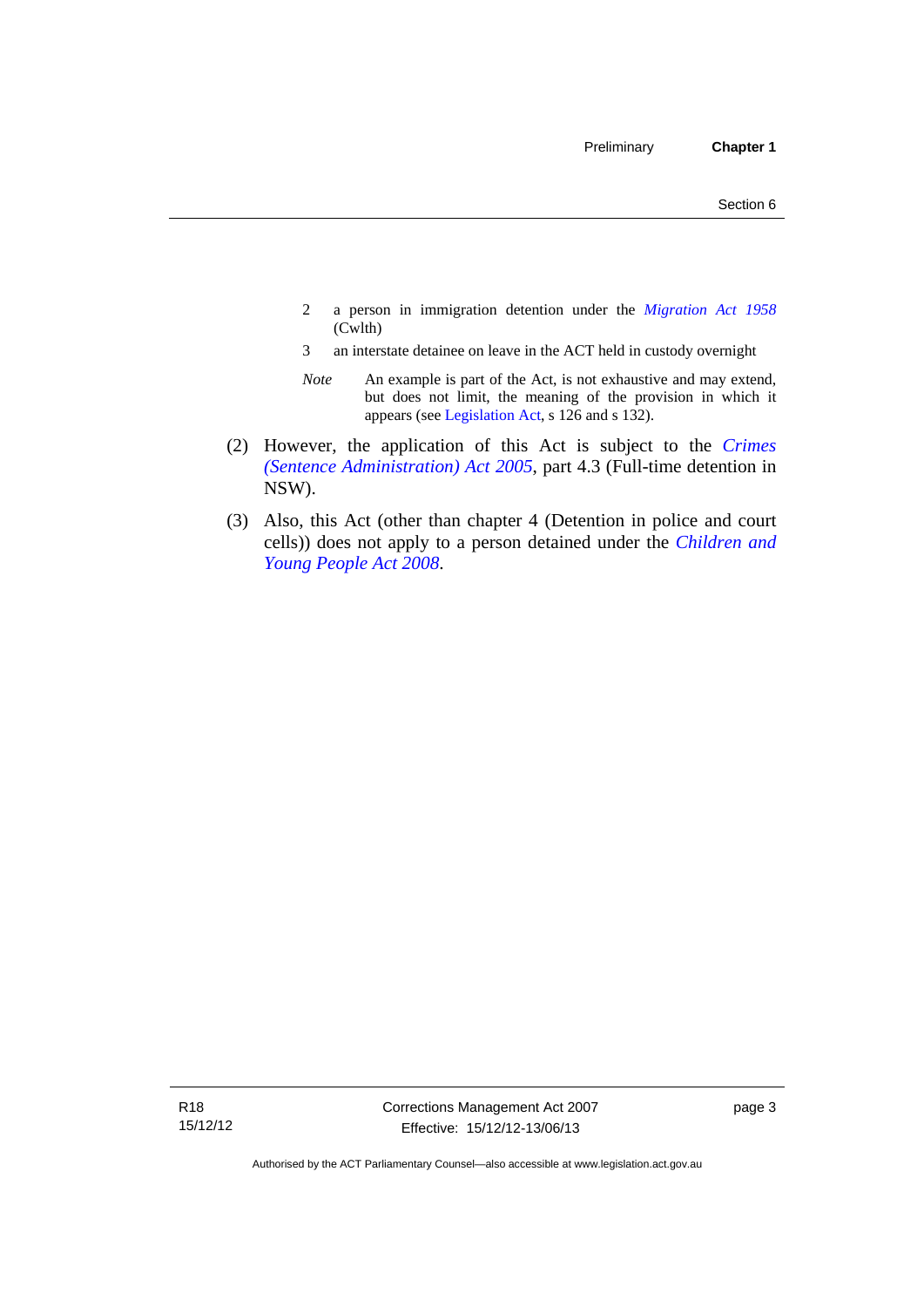Section 7

### <span id="page-19-0"></span>**Chapter 2 Objects and principles**

### <span id="page-19-1"></span>**7 Main objects of Act**

The main objects of this Act are to promote public safety and the maintenance of a just society, particularly by—

- (a) ensuring the secure detention of detainees at correctional centres; and
- (b) ensuring justice, security and good order at correctional centres; and
- (c) ensuring that detainees are treated in a decent, humane and just way; and
- (d) promoting the rehabilitation of offenders and their reintegration into society.

### **8 Management of correctional services**

Correctional services must be managed so as to achieve the main objects of this Act, particularly by—

- (a) ensuring that public safety is the paramount consideration in decision-making about the management of detainees; and
- (b) ensuring respect for the humanity of everyone involved in correctional services, including detainees, corrections officers and other people who work at or visit correctional centres; and
- (c) ensuring behaviour by corrections officers that recognises and respects the inherent dignity of detainees as individuals; and
- (d) ensuring that harm suffered by victims, and their need for protection, are considered appropriately in decision-making about the management of detainees.

<span id="page-19-2"></span>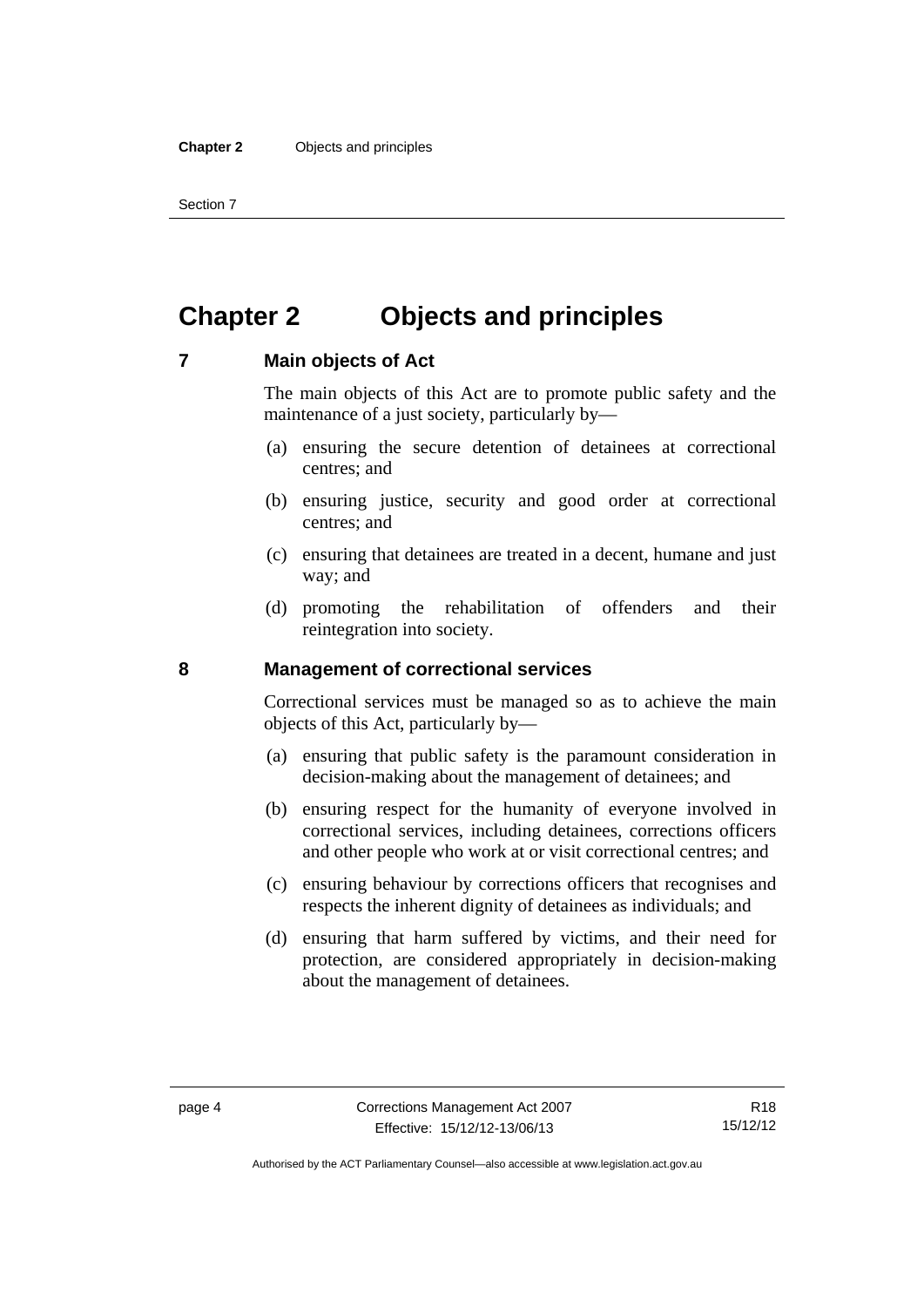### <span id="page-20-0"></span>**9 Treatment of detainees generally**

Functions under this Act in relation to a detainee must be exercised as follows:

- (a) to respect and protect the detainee's human rights;
- (b) to ensure the detainee's decent, humane and just treatment;
- (c) to preclude torture or cruel, inhuman or degrading treatment;
- (d) to ensure the detainee is not subject to further punishment (in addition to deprivation of liberty) only because of the conditions of detention;
- (e) to ensure the detainee's conditions in detention comply with section 12 (Correctional centres—minimum living conditions);
- (f) if the detainee is an offender—to promote, as far as practicable, the detainee's rehabilitation and reintegration into society.

### <span id="page-20-1"></span>**10 Treatment of remandees**

- (1) Functions under this Act in relation to a detainee who is a remandee must also be exercised to recognise and respect that—
	- (a) the remandee must be presumed innocent of any offence for which the remandee is remanded; and
	- (b) the detention is not imposed as punishment of the remandee.
- (2) Subsection (1) does not apply if the remandee—
	- (a) has been convicted or found guilty of the offence for which the remandee is detained; or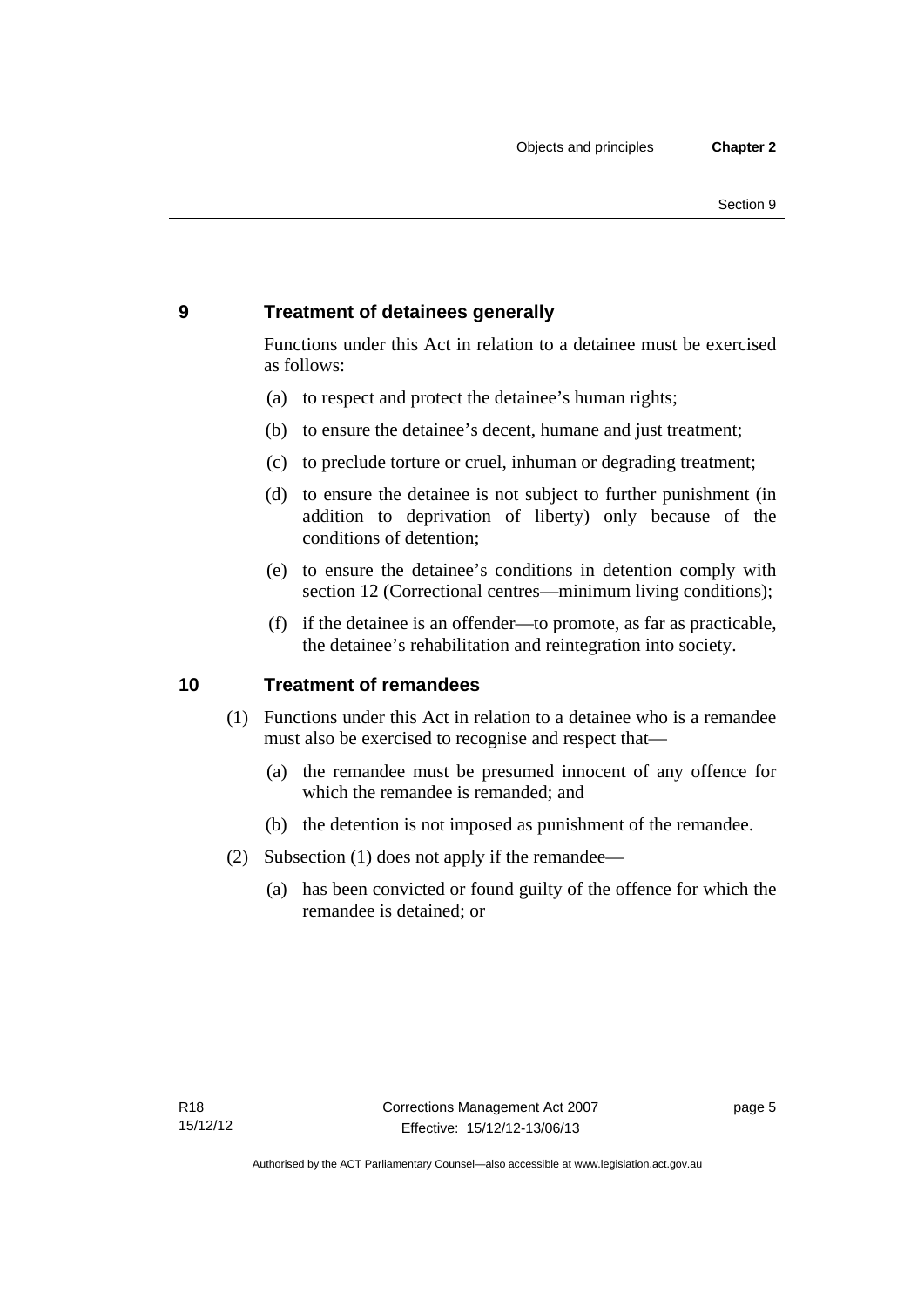(b) is under a sentence of imprisonment in relation to another offence.

#### **Examples—par (a)**

- 1 a convicted person remanded in custody for sentencing
- 2 a paroled offender remanded in custody during an adjournment of a hearing by the sentence administration board
- *Note* An example is part of the Act, is not exhaustive and may extend, but does not limit, the meaning of the provision in which it appears (see [Legislation Act,](http://www.legislation.act.gov.au/a/2001-14) s 126 and s 132).

### <span id="page-21-0"></span>**11 Treatment of certain detainees**

- (1) This section applies to a person (other than a sentenced offender or remandee) while the person is required to be held in custody or detention under a territory law or a law of the Commonwealth, a State or another Territory.
- (2) Functions under this Act in relation to the person must be exercised to recognise and respect the purpose for which the person is held in custody or detention.
- (3) This Act applies in relation to the person as a full-time detainee, with any changes prescribed by regulation.

### <span id="page-21-1"></span>**12 Correctional centres—minimum living conditions**

- (1) To protect the human rights of detainees at correctional centres, the director-general must ensure, as far as practicable, that conditions at correctional centres meet at least the following minimum standards:
	- (a) detainees must have access to sufficient food and drink to avoid hunger and poor nourishment;
	- (b) detainees must have access to sufficient suitable clothing that does not degrade or humiliate detainees;
	- (c) detainees must have access to suitable facilities for personal hygiene;

Authorised by the ACT Parliamentary Counsel—also accessible at www.legislation.act.gov.au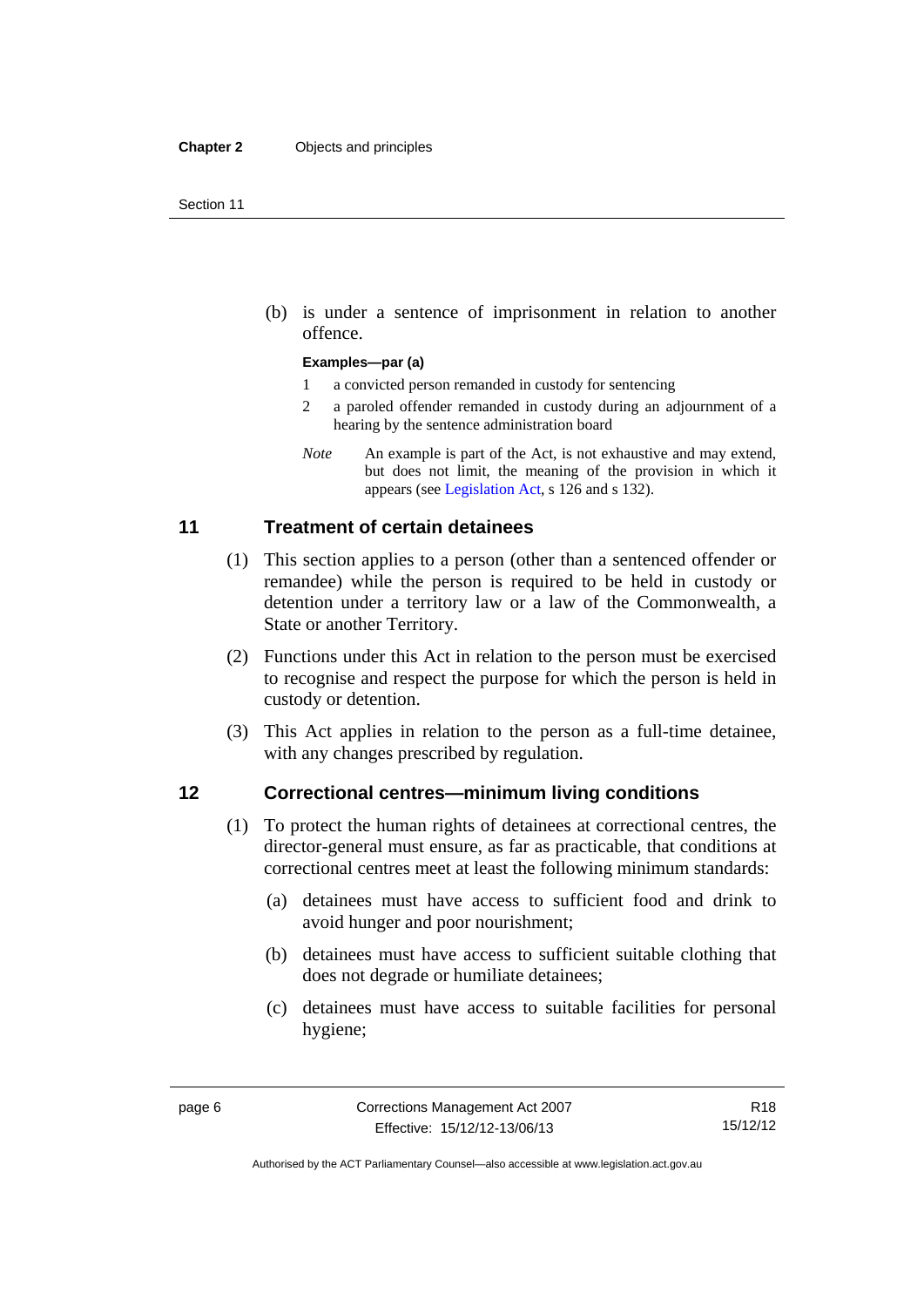- (d) detainees must have suitable accommodation and bedding for sleeping in reasonable privacy and comfort;
- (e) detainees must have reasonable access to the open air and exercise;
- (f) detainees must have reasonable access to telephone, mail and other facilities for communicating with people in the community;
- (g) detainees must have reasonable opportunities to receive visits from family members, accredited people and others;
	- *Note Family member* and *accredited person* are defined in the dictionary.
- (h) detainees must have reasonable opportunities to communicate with their lawyers;
- (i) detainees must have reasonable access to news and education services and facilities to maintain contact with society;
- (j) detainees must have access to suitable health services and health facilities;
- (k) detainees must have reasonable opportunities for religious, spiritual and cultural observances.

#### **Example—par (k)**

observances and practices relating to religious or spiritual beliefs, including indigenous spiritual beliefs

- *Note* An example is part of the Act, is not exhaustive and may extend, but does not limit, the meaning of the provision in which it appears (see [Legislation Act,](http://www.legislation.act.gov.au/a/2001-14) s 126 and s 132).
- (2) Chapter 6 (Living conditions at correctional centres) applies in relation to correctional centres.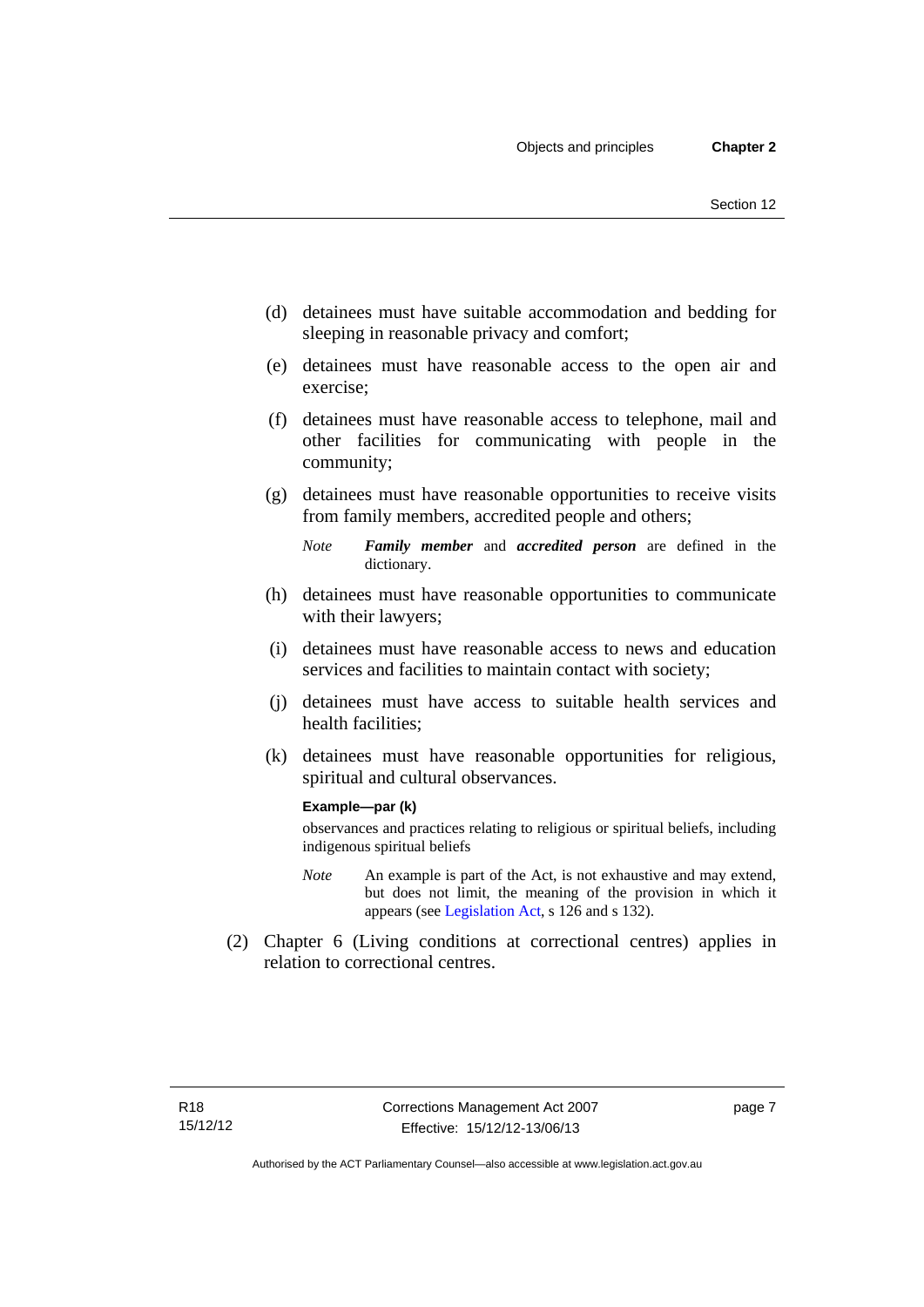**Chapter 3** Administration<br>**Part 3.1** Administration Administration—general

Section 13

### <span id="page-23-0"></span>**Chapter 3 Administration**

### <span id="page-23-1"></span>**Part 3.1 Administration—general**

### <span id="page-23-2"></span>**13 Ministerial directions to director-general**

 (1) The Minister may give written directions to the director-general about the exercise of functions under this Act.

#### **Example of direction**

a direction to make corrections policies or operating procedures to ensure that functions are exercised in accordance with a particular decision of the Supreme Court or a particular finding of a board of inquiry or royal commission

- *Note* An example is part of the Act, is not exhaustive and may extend, but does not limit, the meaning of the provision in which it appears (see [Legislation Act,](http://www.legislation.act.gov.au/a/2001-14) s 126 and s 132).
- (2) The director-general must comply with a direction under this section.
- (3) A direction is a notifiable instrument.

*Note* A notifiable instrument must be notified under the [Legislation Act](http://www.legislation.act.gov.au/a/2001-14).

### <span id="page-23-3"></span>**14 Corrections policies and operating procedures**

- (1) The director-general may make corrections policies and operating procedures, consistent with this Act, to facilitate the effective and efficient management of correctional services.
- (2) Each corrections policy or operating procedure is a notifiable instrument.
	- *Note 1* A notifiable instrument must be notified under the [Legislation Act](http://www.legislation.act.gov.au/a/2001-14).
	- *Note* 2 The amendment or repeal of a corrections policy or operating procedure is also a notifiable instrument. See the [Legislation Act,](http://www.legislation.act.gov.au/a/2001-14) section 46 (Power to make instrument includes power to amend or repeal).

Authorised by the ACT Parliamentary Counsel—also accessible at www.legislation.act.gov.au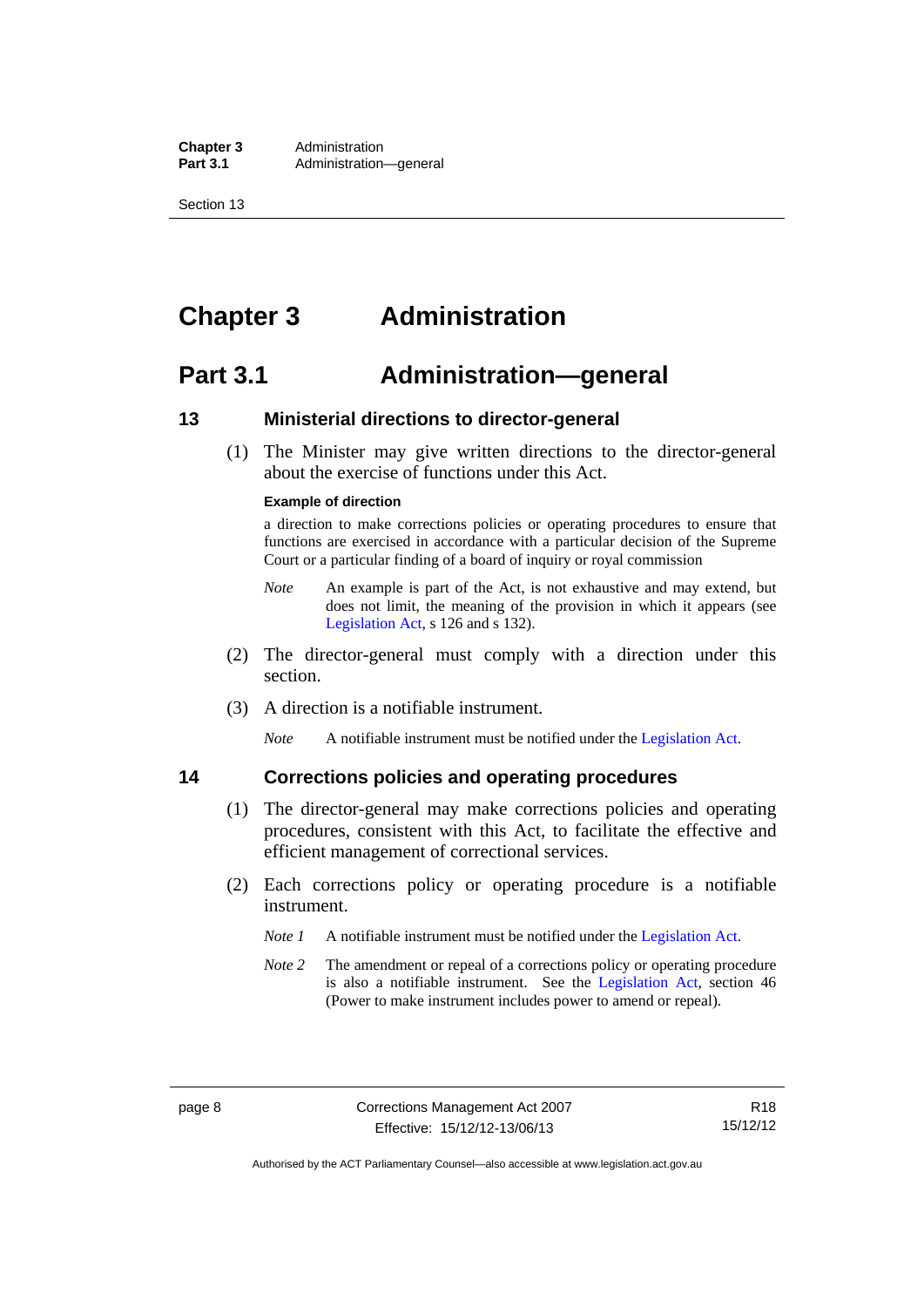- (3) Each corrections policy or operating procedure—
	- (a) must be available for inspection by anyone at each correctional centre; and
	- (b) may be made available for inspection at any other place decided by the director-general.

### <span id="page-24-0"></span>**15 Exclusions from notified corrections policies and operating procedures**

- (1) The director-general may exclude from a corrections policy or operating procedure notified or available for inspection in accordance with section 14 any matter that the director-general believes, on reasonable grounds, would be likely to disclose—
	- (a) information that may endanger public safety or undermine justice, security or good order at a correctional centre; or
	- (b) anything prescribed by regulation.
- (2) If subsection (1) applies to a corrections policy or operating procedure—
	- (a) the policy or procedure must contain a statement about the effect of this section; and
	- (b) the excluded matter must be available for inspection, on request, by any of the following:
		- (i) a judge or magistrate;
		- (ii) a member of the Legislative Assembly;
		- (iii) an official visitor;
		- (iv) the human rights commissioner;
		- (v) the public advocate;
		- (vi) the ombudsman;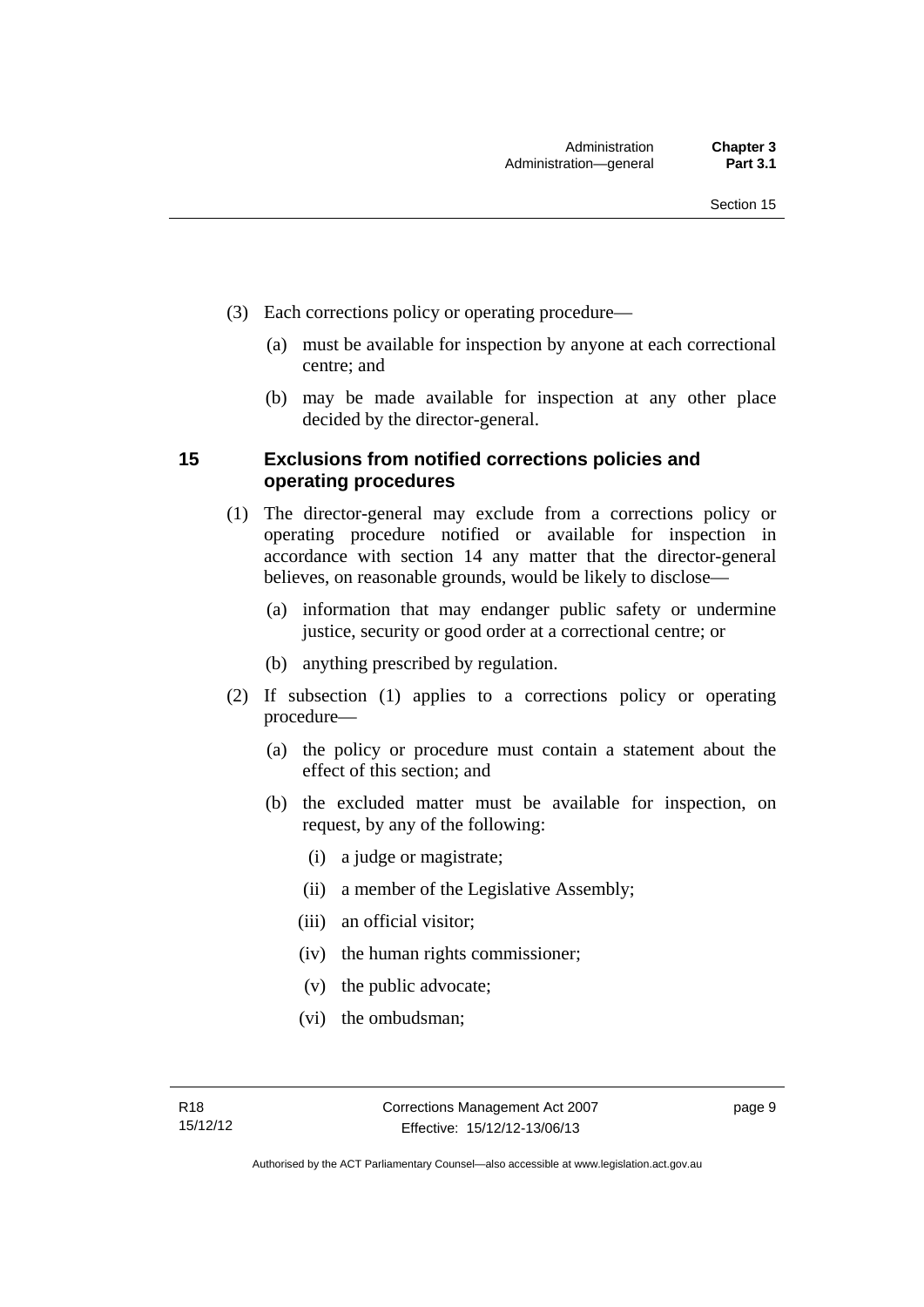**Chapter 3** Administration<br>**Part 3.1** Administration Administration—general

Section 16

- (vii) anyone else prescribed by regulation.
- *Note* Territory laws apply to a delegate of a person in the exercise of a delegation as if the delegate were the person who appointed the delegate (see [Legislation Act,](http://www.legislation.act.gov.au/a/2001-14) s 239 (2)).

### <span id="page-25-0"></span>**16 Director-general directions**

- (1) The director-general may give directions in relation to a detainee.
- (2) Without limiting subsection (1), the director-general may give a direction that the director-general considers necessary and reasonable in relation to any of the following:
	- (a) the welfare or safety of the detainee or anyone else;
	- (b) security or good order at a correctional centre;
	- (c) ensuring compliance with any requirement under this Act or another territory law.
- (3) A direction may be given orally or in writing and may apply to a particular detainee or 2 or more detainees.
- (4) A direction by the director-general under this Act, or anything done under the direction, is not invalid because of a defect or irregularity in or in relation to the direction.

### <span id="page-25-1"></span>**17 Director-general delegations**

- (1) The director-general may delegate any of the director-general's functions under this Act to a corrections officer.
- (2) This section does not limit the director-general's power to delegate a function under any other territory law.

#### **Examples of delegation**

1 a delegation for directions to be given to detainees at a correctional centre by the corrections officer in charge of the centre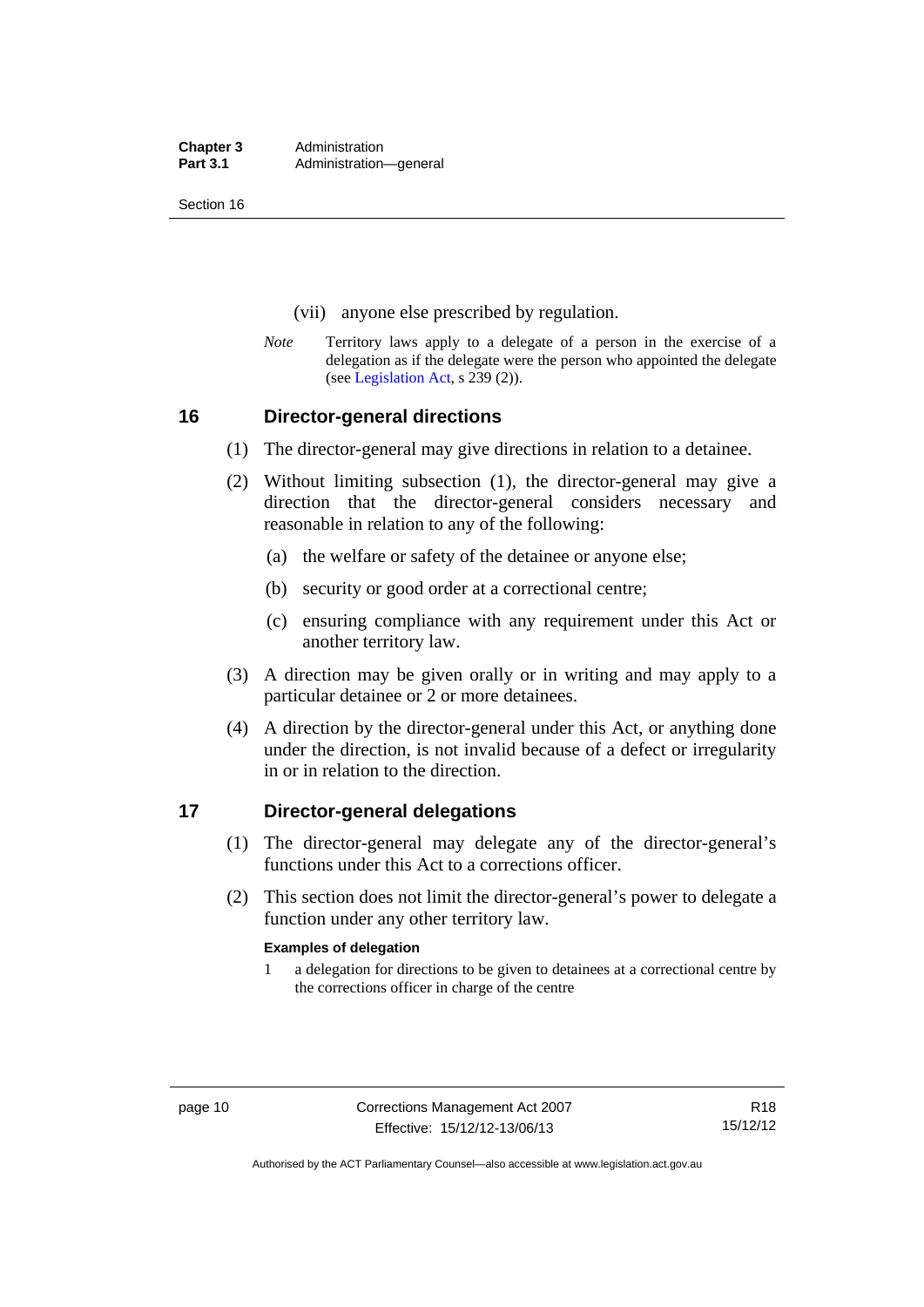- 2 a delegation for functions under chapter 10 (Discipline) to be exercised by a corrections officer at a correctional centre
- *Note 1* An example is part of the Act, is not exhaustive and may extend, but does not limit, the meaning of the provision in which it appears (see [Legislation Act,](http://www.legislation.act.gov.au/a/2001-14) s 126 and s 132).
- *Note 2* For the making of delegations and the exercise of delegated functions, see the [Legislation Act,](http://www.legislation.act.gov.au/a/2001-14) pt 19.4.
- *Note 3* The *[Public Sector Management Act 1994](http://www.legislation.act.gov.au/a/1994-37)*, s 36 also provides for a director-general to delegate, and sub-delegate, powers given to the director-general under a territory law.

### <span id="page-26-0"></span>**18 Chief police officer delegations**

- (1) The chief police officer may delegate any of the chief police officer's functions under this Act to a police officer.
- (2) This section does not limit the chief police officer's power to delegate a function under any other territory law.

#### **Example of delegation**

a delegation for giving directions under section 30 (Detention in police cells).

- *Note 1* An example is part of the Act, is not exhaustive and may extend, but does not limit, the meaning of the provision in which it appears (see [Legislation Act,](http://www.legislation.act.gov.au/a/2001-14) s 126 and s 132).
- *Note* 2 For the making of delegations and the exercise of delegated functions, see the [Legislation Act,](http://www.legislation.act.gov.au/a/2001-14) pt 19.4.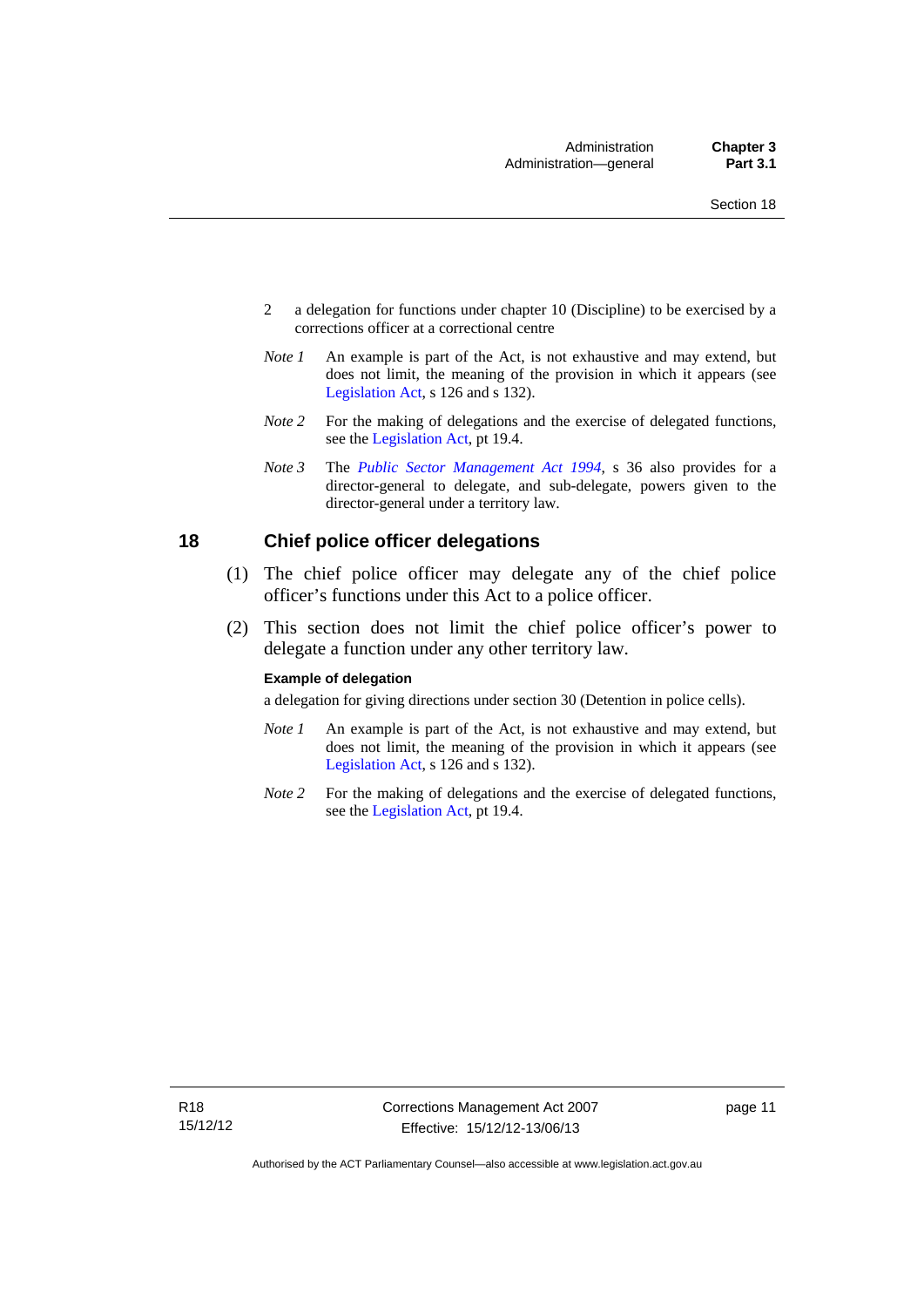**Chapter 3** Administration<br>**Part 3.2** Corrections of **Corrections officers** 

Section 19

### <span id="page-27-0"></span>**Part 3.2 Corrections officers**

### <span id="page-27-1"></span>**19 Corrections officers—appointment**

- (1) The director-general may appoint a public servant, or anyone else, as a corrections officer for this Act.
	- *Note 1* For the making of appointments (including acting appointments), see the [Legislation Act,](http://www.legislation.act.gov.au/a/2001-14) pt 19.3.
	- *Note* 2 In particular, a person may be appointed for a particular provision of a law (see [Legislation Act,](http://www.legislation.act.gov.au/a/2001-14) s 7 (3)) and an appointment may be made by naming a person or nominating the occupant of a position (see s 207).
	- *Note 3* A reference to an Act includes a reference to the statutory instruments made or in force under the Act, including any regulation and corrections policy and operating procedure (see [Legislation Act,](http://www.legislation.act.gov.au/a/2001-14) s 104).
- (2) The director-general may make an appointment under this section only if satisfied that the appointee has appropriate qualifications or experience to exercise the functions of a corrections officer.

### <span id="page-27-2"></span>**20 Corrections officers—functions**

- (1) A corrections officer—
	- (a) has the functions given to the officer under this Act or any other territory law; and
	- (b) is subject to the directions of the director-general in the exercise of the functions.
- (2) The functions of a corrections officer may be limited by—
	- (a) the instrument appointing the officer; or
	- (b) written notice given to the officer by the director-general; or
	- (c) a regulation.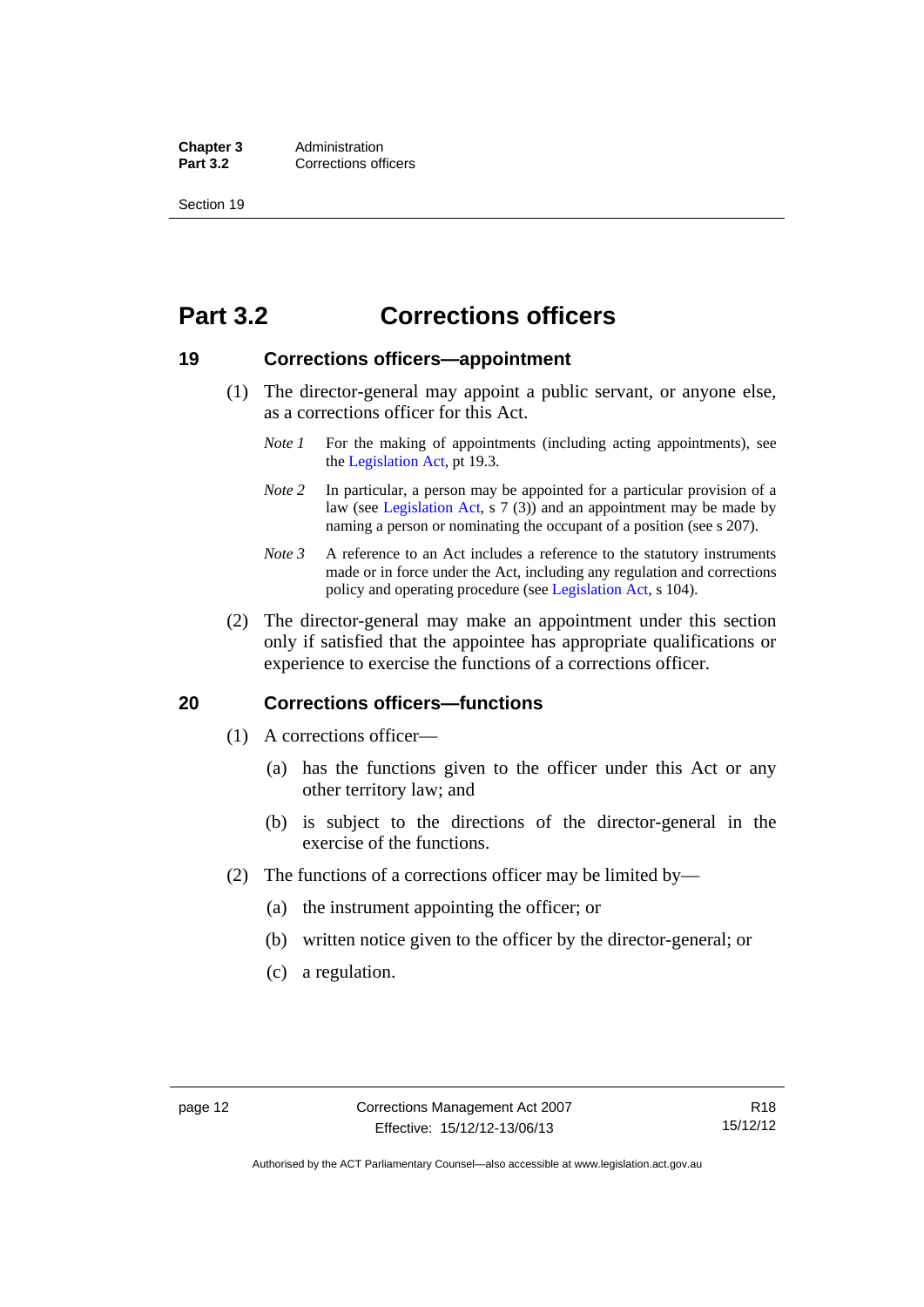### <span id="page-28-0"></span>**21 Doctors—health service appointments**

- (1) The director-general responsible for the administration of the *[Public](http://www.legislation.act.gov.au/a/1997-69)  [Health Act 1997](http://www.legislation.act.gov.au/a/1997-69)* must appoint a doctor for each correctional centre.
- (2) The doctor's functions are—
	- (a) to provide health services to detainees; and
	- (b) to protect the health of detainees (including preventing the spread of disease at correctional centres).
- (3) A doctor appointed for a correctional centre must be available to provide health services at the centre at least once each week.
- (4) The doctor may give written directions to the director-general for subsection (2) (b).
- (5) The director-general must ensure that each direction under subsection (4) is complied with unless the director-general believes, on reasonable grounds, that compliance would undermine security or good order at the correctional centre.

### <span id="page-28-1"></span>**22 Health practitioners—non-therapeutic functions**

- (1) The director-general must appoint a health practitioner to exercise non-therapeutic functions at each correctional centre.
	- *Note Health practitioner* includes a doctor and nurse registered under the *[Health Practitioner Regulation National Law \(ACT\)](http://www.legislation.act.gov.au/a/db_39269/default.asp)*.
- (2) In this section:

*non-therapeutic function* does not include a health service or other function mentioned in section 21.

### <span id="page-28-2"></span>**23 Identity cards**

- (1) This section applies in relation to a person appointed under any of the following:
	- (a) section 19 (Corrections officers—appointment);

page 13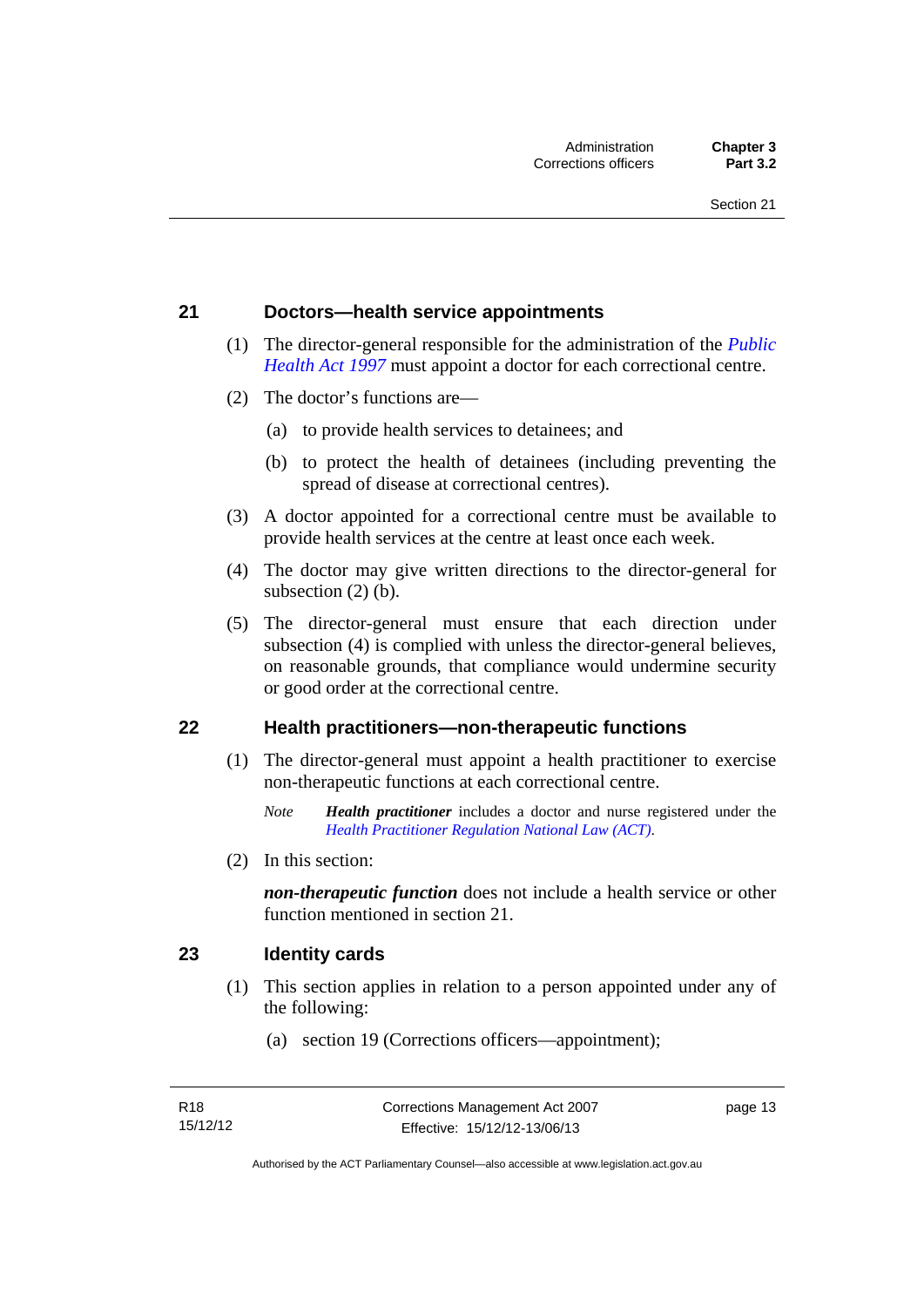Section 23

- (b) section 21 (Doctors—health service appointments);
- (c) section 22 (Health practitioners—non-therapeutic functions).
- (2) The director-general must give each person an identity card stating the person's name and the position to which the person is appointed.
- (3) The identity card must show—
	- (a) a recent photograph of the person; and
	- (b) the card's date of issue and expiry; and
	- (c) anything else prescribed by regulation.
- (4) A person commits an offence if the person—
	- (a) stops being a person to whom this section applies; and
	- (b) does not return the person's identity card to the director-general no later than 7 days after the day the person stops being a corrections officer.

Maximum penalty: 1 penalty unit.

(5) An offence against this section is a strict liability offence.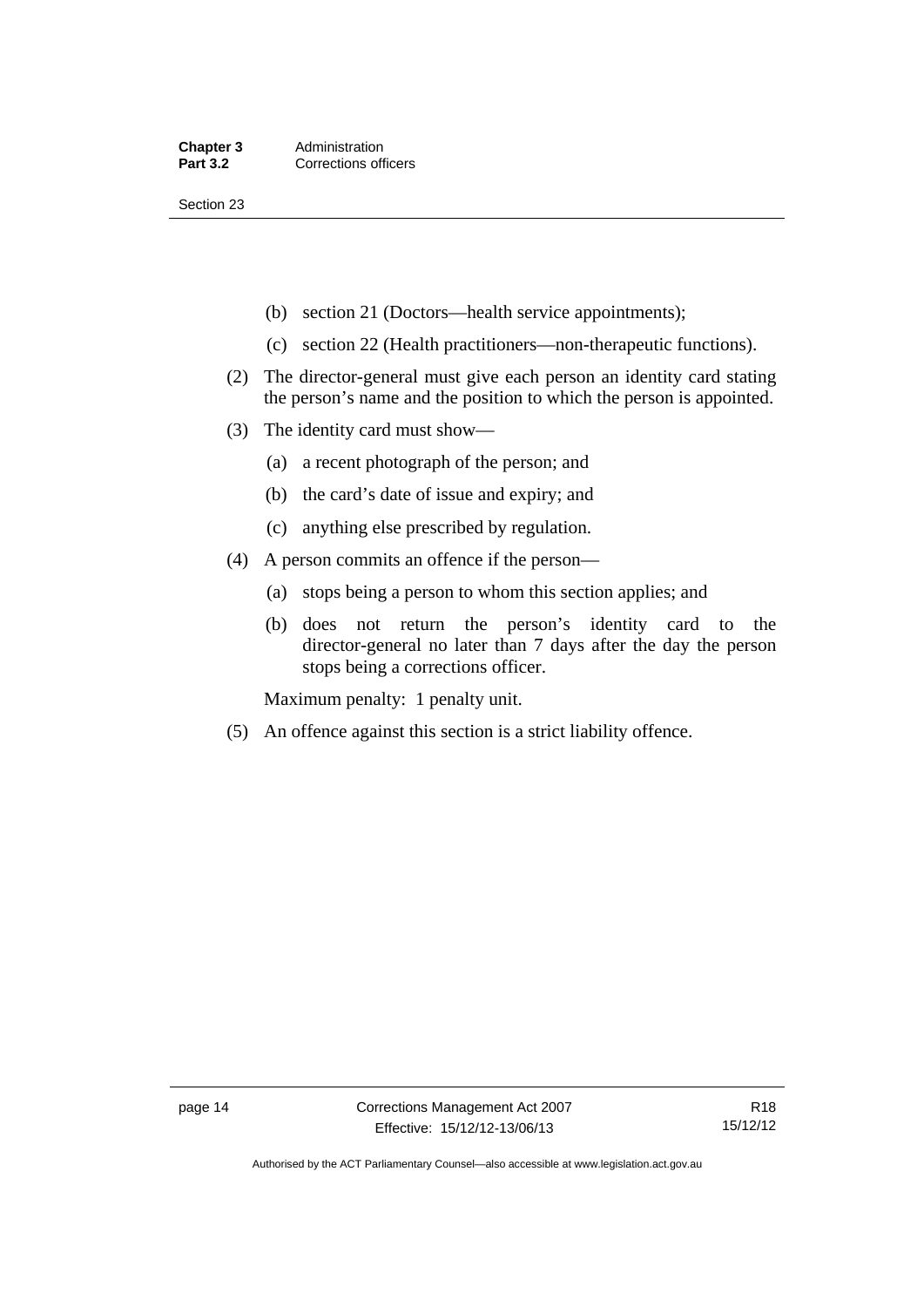### <span id="page-30-0"></span>**Part 3.3 Correctional centres**

### <span id="page-30-1"></span>**24 Correctional centres—declaration**

- (1) The Minister may declare a place to be a correctional centre.
- (2) A declaration is a notifiable instrument.

### **Examples of declarations**

- 1 the declaration of a place, including a buffer zone surrounding a secure perimeter, to be a correctional centre
- 2 a declaration of a place to be a correctional centre for full-time detention, or for a stated time and purpose, eg a temporary correctional centre for remandees
- *Note 1* An example is part of the Act, is not exhaustive and may extend, but does not limit, the meaning of the provision in which it appears (see [Legislation Act,](http://www.legislation.act.gov.au/a/2001-14) s 126 and s 132).
- *Note 2* A notifiable instrument must be notified under the [Legislation Act](http://www.legislation.act.gov.au/a/2001-14).
- *Note 3* The power to make an instrument includes power to make different provisions in relation to different matters or different classes of matters, and provisions that apply differently by reference to stated exceptions or factors (see [Legislation Act](http://www.legislation.act.gov.au/a/2001-14), s 48).

### <span id="page-30-2"></span>**25 Correctional centres—arrangements with NSW**

- (1) The Chief Minister may make arrangements with the Governor of New South Wales in relation to keeping full-time detainees at a NSW correctional centre.
- (2) The arrangements may include provision for—
	- (a) the exercise by NSW officers of functions in relation to full-time detainees kept at a NSW correctional centre; and
	- (b) reports by NSW officers about the exercise of those functions.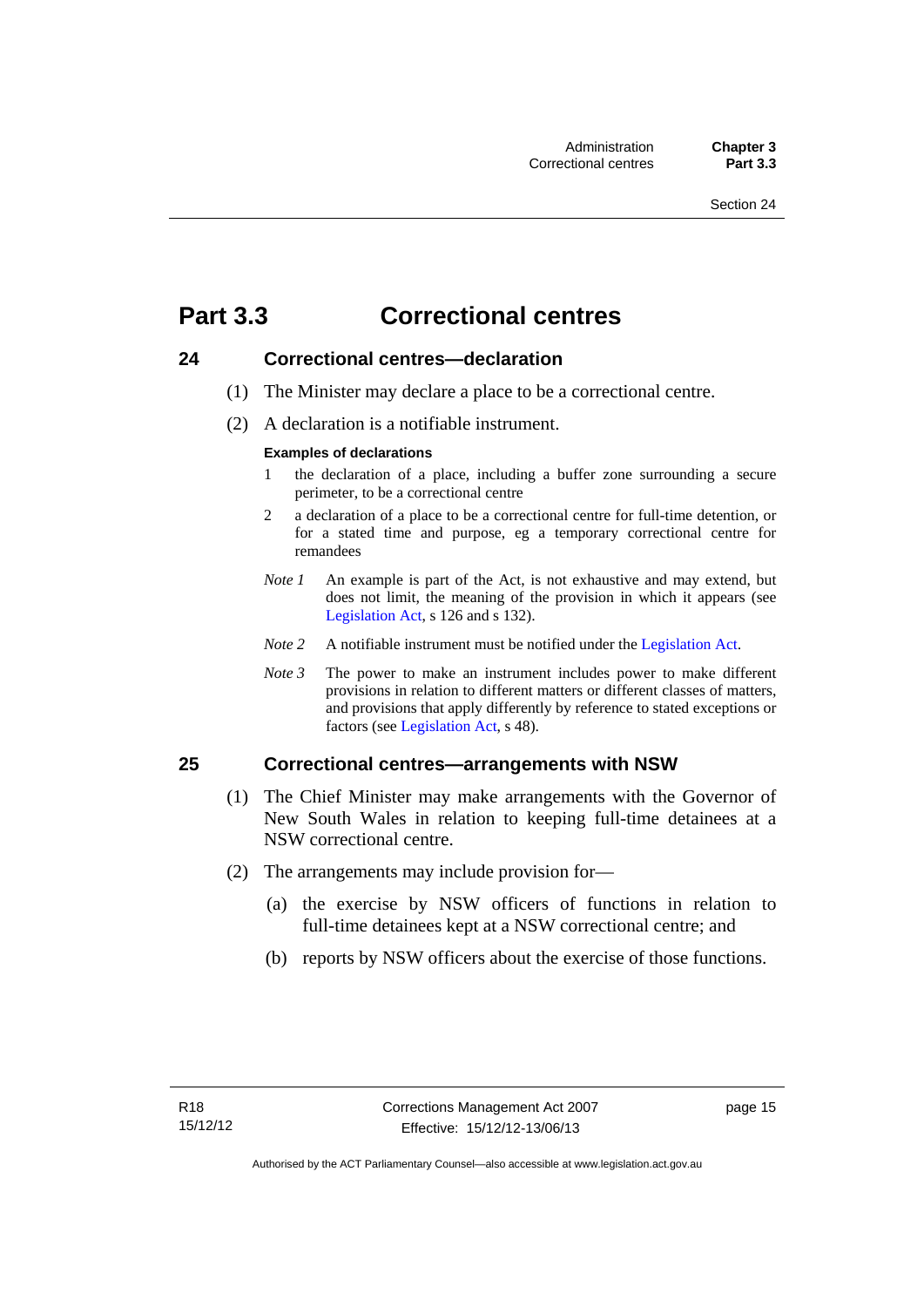| Chapter 3       | Administration       |
|-----------------|----------------------|
| <b>Part 3.3</b> | Correctional centres |

Section 25

(3) In this section:

*NSW officer* means an officer or other person having authority under the *[Crimes \(Administration of Sentences\) Act 1999](http://www.legislation.nsw.gov.au/maintop/view/inforce/act+93+1999+cd+0+N)* (NSW) to exercise a function in relation to a full-time detainee.

*Note* The *[Crimes \(Sentence Administration\) Act 2005](http://www.legislation.act.gov.au/a/2005-59)*, pt 4.3 (Full-time detention in NSW) provides for the removal of full-time detainees to NSW correctional centres.

page 16 Corrections Management Act 2007 Effective: 15/12/12-13/06/13

R18 15/12/12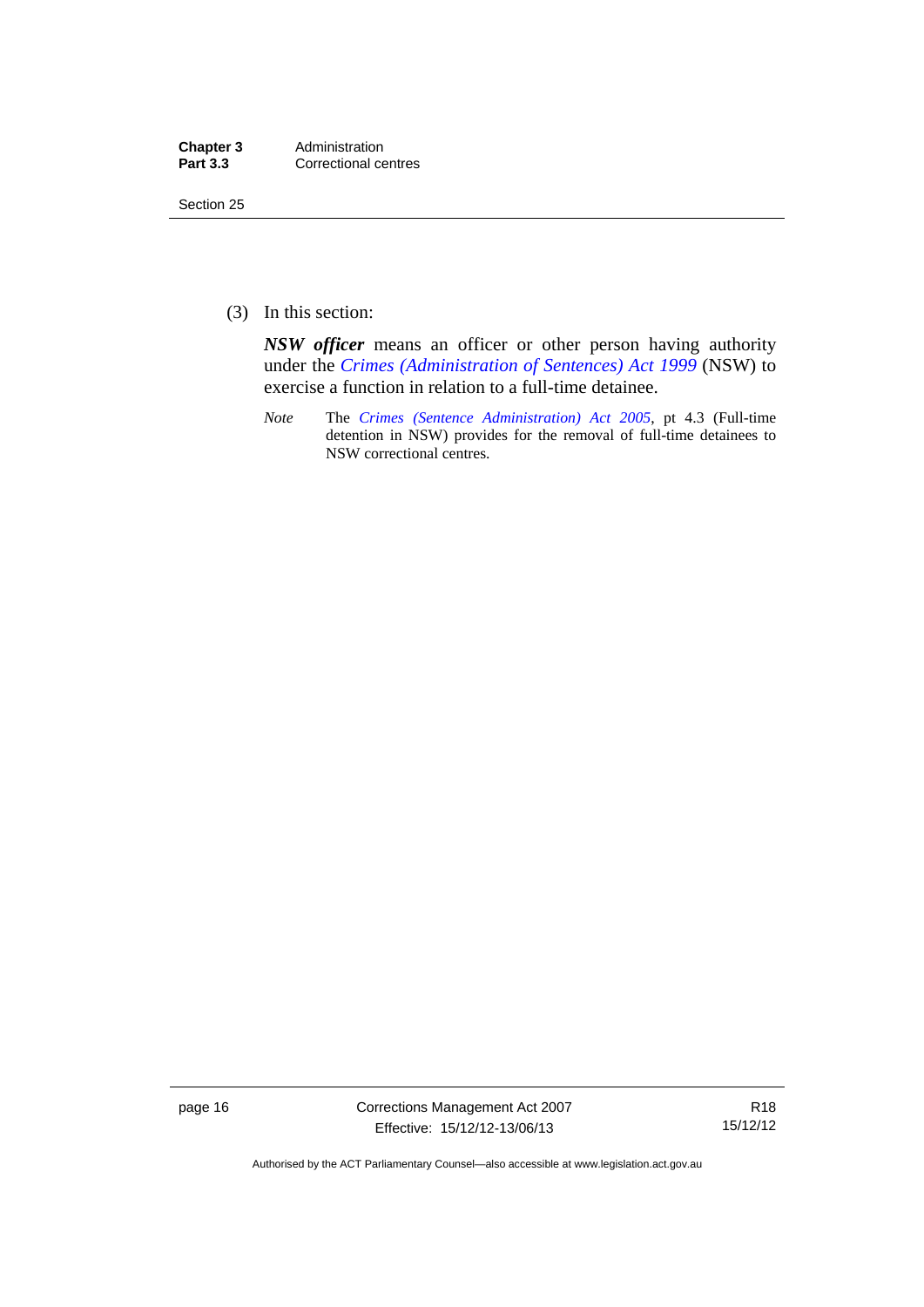### <span id="page-32-0"></span>**Part 3.4 Administration—special provisions**

### <span id="page-32-1"></span>**26 Declaration of emergency**

- (1) This section applies if the director-general believes, on reasonable grounds, that an emergency (including an imminent emergency) exists in relation to a correctional centre that threatens or is likely to threaten—
	- (a) security or good order at the centre; or
	- (b) the safety of anyone at the centre or elsewhere.
- (2) The director-general may declare that an emergency exists in relation to the correctional centre for a stated period of not more than—
	- (a) 3 days; or
	- (b) if another period is prescribed by regulation—the period prescribed.
- (3) To remove any doubt, the director-general may make declarations for 2 or more consecutive periods in relation to the same emergency.
- (4) A declaration commences when it is made, unless it provides for a later commencement.
- (5) A declaration—
	- (a) is a notifiable instrument; and
	- (b) must be notified under the [Legislation Act](http://www.legislation.act.gov.au/a/2001-14) no later than the day after the day it is made.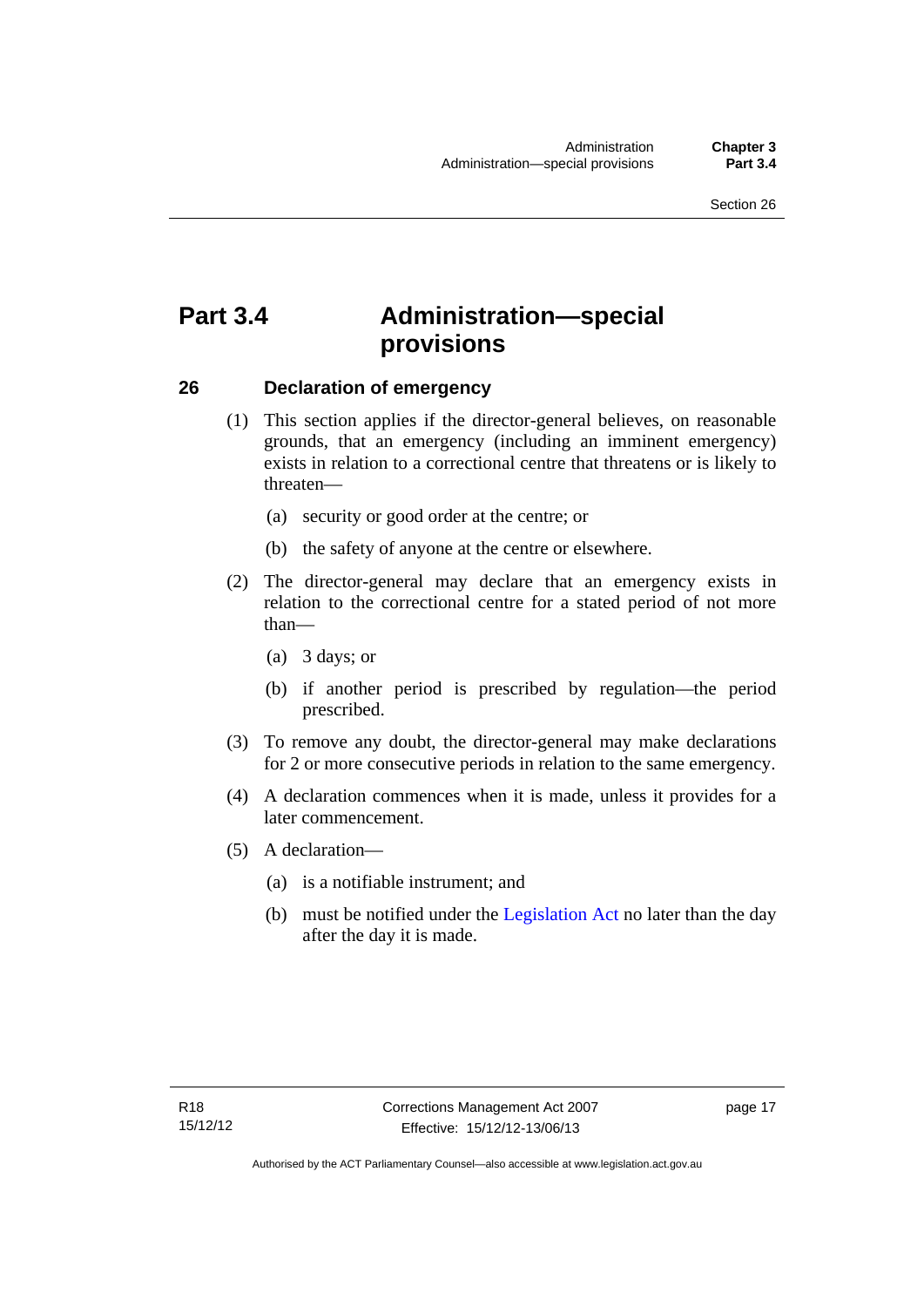Section 27

### <span id="page-33-0"></span>**27 Emergency powers**

- (1) While an emergency is declared under section 26 in relation to a correctional centre, the director-general may do 1 or more of the following:
	- (a) restrict any work or activity at the centre;
	- (b) restrict access in, or to or from, the centre or any part of the centre;
	- (c) restrict communications between a detainee and anyone else;
	- (d) authorise a police officer or public servant to exercise any function exercisable by a corrections officer under this Act in accordance with any direction by the director-general.
- (2) The director-general must ensure that action taken under this section is necessary and reasonable in the circumstances.

### <span id="page-33-1"></span>**28 Arrangements with police**

- (1) The director-general may make arrangements with the chief police officer for police assistance in relation to the administration of the following Acts:
	- (a) the *[Crimes \(Sentencing\) Act 2005](http://www.legislation.act.gov.au/a/2005-58)*;
	- (b) the *[Crimes \(Sentence Administration\) Act 2005](http://www.legislation.act.gov.au/a/2005-59)*;
	- (c) this Act.
- (2) Subject to any arrangement under this section, the chief police officer must comply, as far as practicable, with any request by the director-general for police assistance mentioned in subsection (1).
- (3) A police officer providing assistance under this section may exercise any function exercisable by a corrections officer under an Act mentioned in subsection (1) in accordance with any direction by the director-general.

Authorised by the ACT Parliamentary Counsel—also accessible at www.legislation.act.gov.au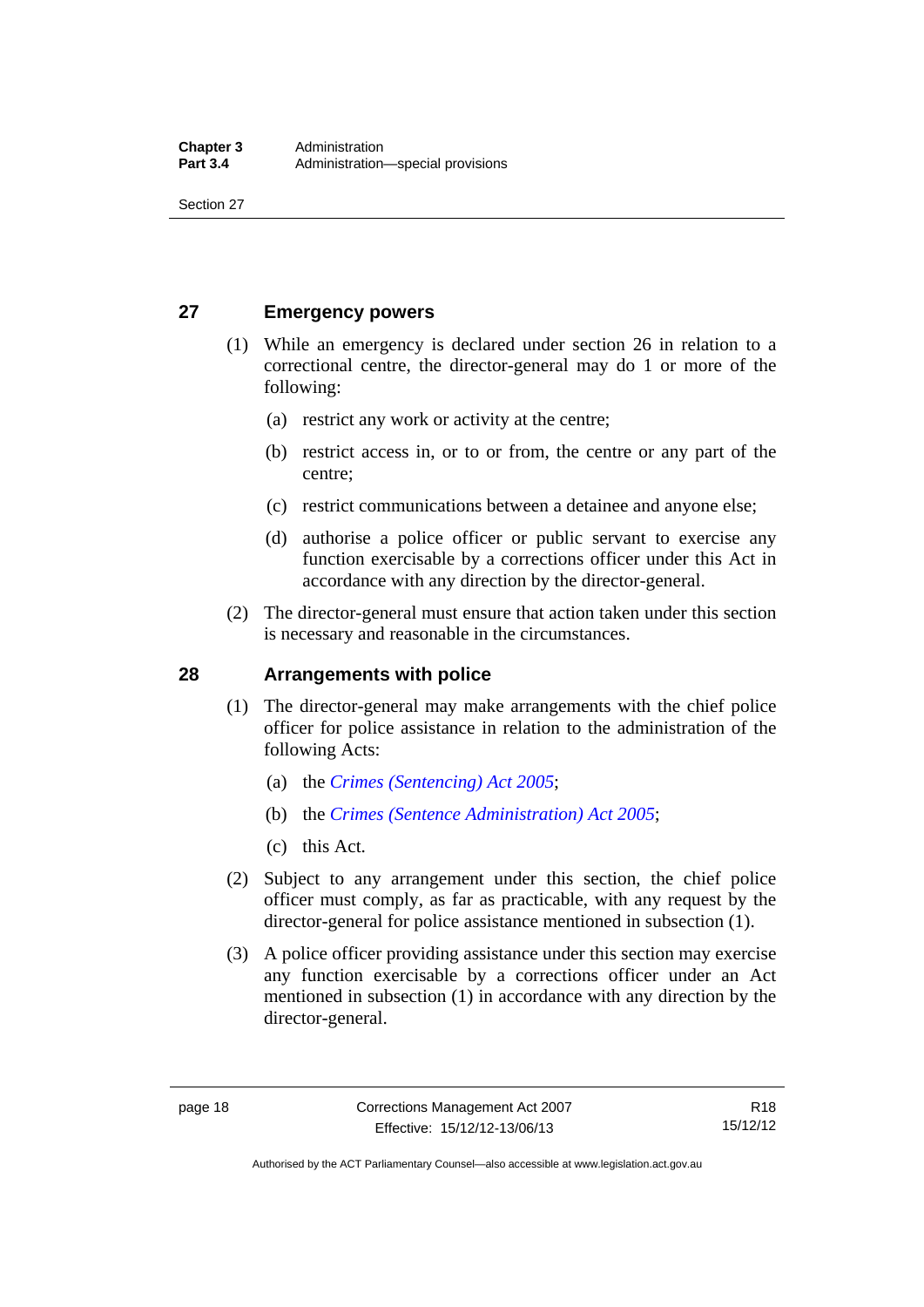### <span id="page-34-0"></span>**Chapter 4 Detention in police and court cells etc**

### <span id="page-34-1"></span>**29 Definitions—ch 4**

(1) In this chapter:

*court cell* means a cell (however described) for the detention of a person at a court.

### *director-general* means—

- (a) for a detainee (other than a young detainee)—the director-general responsible for this Act; and
- (b) for a young detainee—the director-general responsible for the *[Children and Young People Act 2008](http://www.legislation.act.gov.au/a/2008-19)*.

*police cell* means a cell (however described) for the detention of a person at a police station.

*young detainee*—see the *[Children and Young People Act 2008](http://www.legislation.act.gov.au/a/2008-19)*, section 95.

- (2) In this chapter—
	- (a) a reference to a *correctional centre* is, in relation to the custody or detention of a young detainee, a reference to a detention place under the *[Children and Young People](http://www.legislation.act.gov.au/a/2008-19)  [Act 2008](http://www.legislation.act.gov.au/a/2008-19)*; and
	- (b) a reference to a *corrections officer* is, in relation to the custody or detention of a young detainee, a reference to a youth detention officer under the *[Children and Young People](http://www.legislation.act.gov.au/a/2008-19)  [Act 2008](http://www.legislation.act.gov.au/a/2008-19)*.

### <span id="page-34-2"></span>**30 Detention in police cells**

 (1) A person lawfully required to be in police custody may, for the purposes of the custody, be detained at a police cell.

| R18      | Corrections Management Act 2007 | page 19 |
|----------|---------------------------------|---------|
| 15/12/12 | Effective: 15/12/12-13/06/13    |         |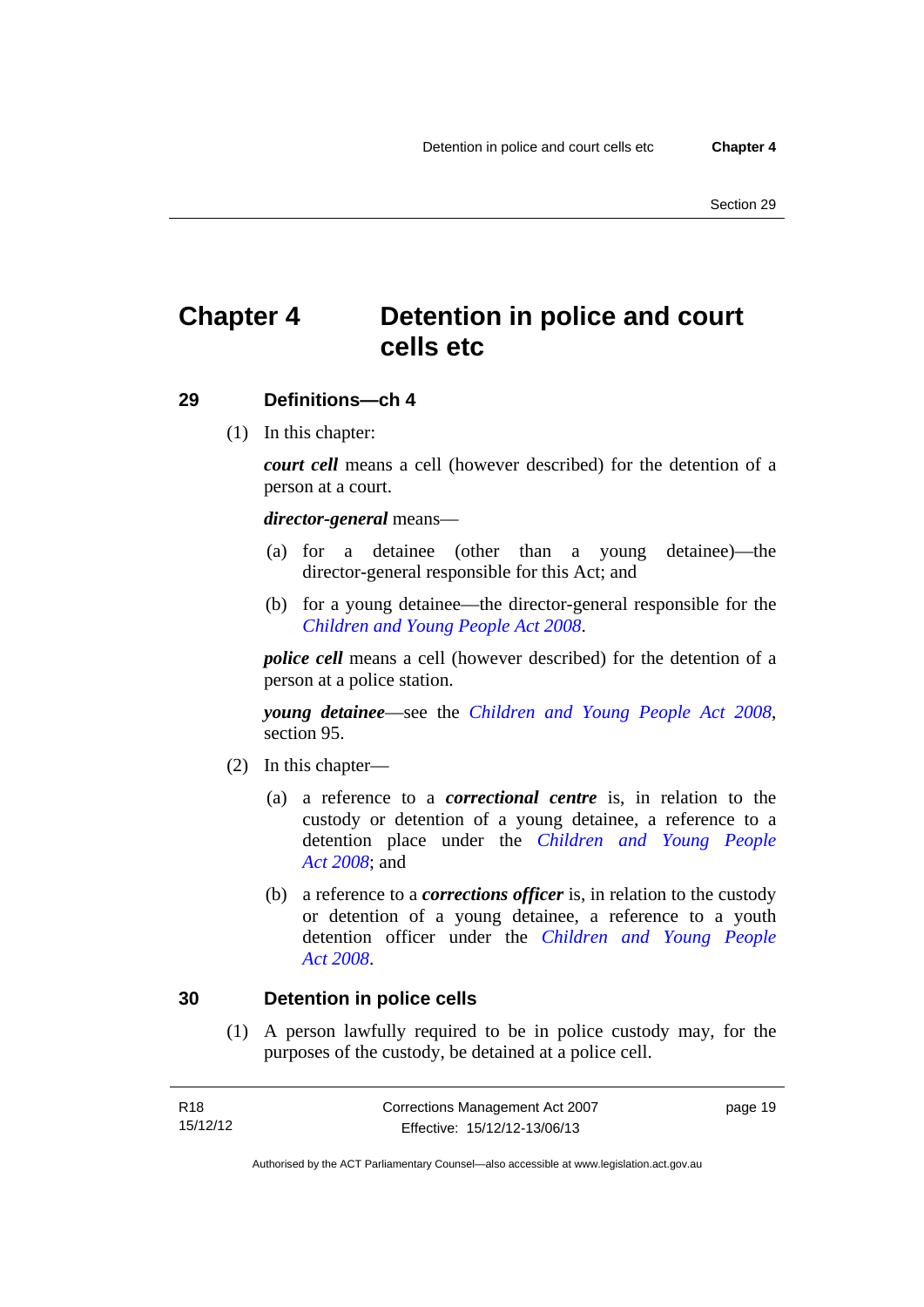- (2) However, a person lawfully required to be in police custody must not be detained continuously at a police cell for a period longer than the following period (the *allowed period*):
	- (a) for a detainee (other than a young detainee)—36 hours;
	- (b) for a young detainee—12 hours.
- (3) If a person is lawfully required to remain in police custody for a period longer than the allowed period, the chief police officer may direct that the person be transferred to the custody of the director-general for the purposes of the police custody.
- (4) The direction by the chief police officer—
	- (a) authorises the director-general to have custody of the person under the direction; and
	- (b) requires the director-general to do the following:
		- (i) take the person into custody;
		- (ii) arrange for the person's admission to a correctional centre;
		- (iii) keep the person in custody under full-time detention under the direction;
		- (iv) provide for police access to the person;
		- (v) return the person to the custody of the chief police officer as required by the direction.
- (5) To remove any doubt, the person is also taken to remain in police custody while in custody under subsection (4).

### <span id="page-35-0"></span>**31 Detention in police cells—search powers etc**

 (1) The chief police officer may direct a police officer to conduct a scanning search, frisk search, ordinary search or strip search of a person detained at a police cell.

Authorised by the ACT Parliamentary Counsel—also accessible at www.legislation.act.gov.au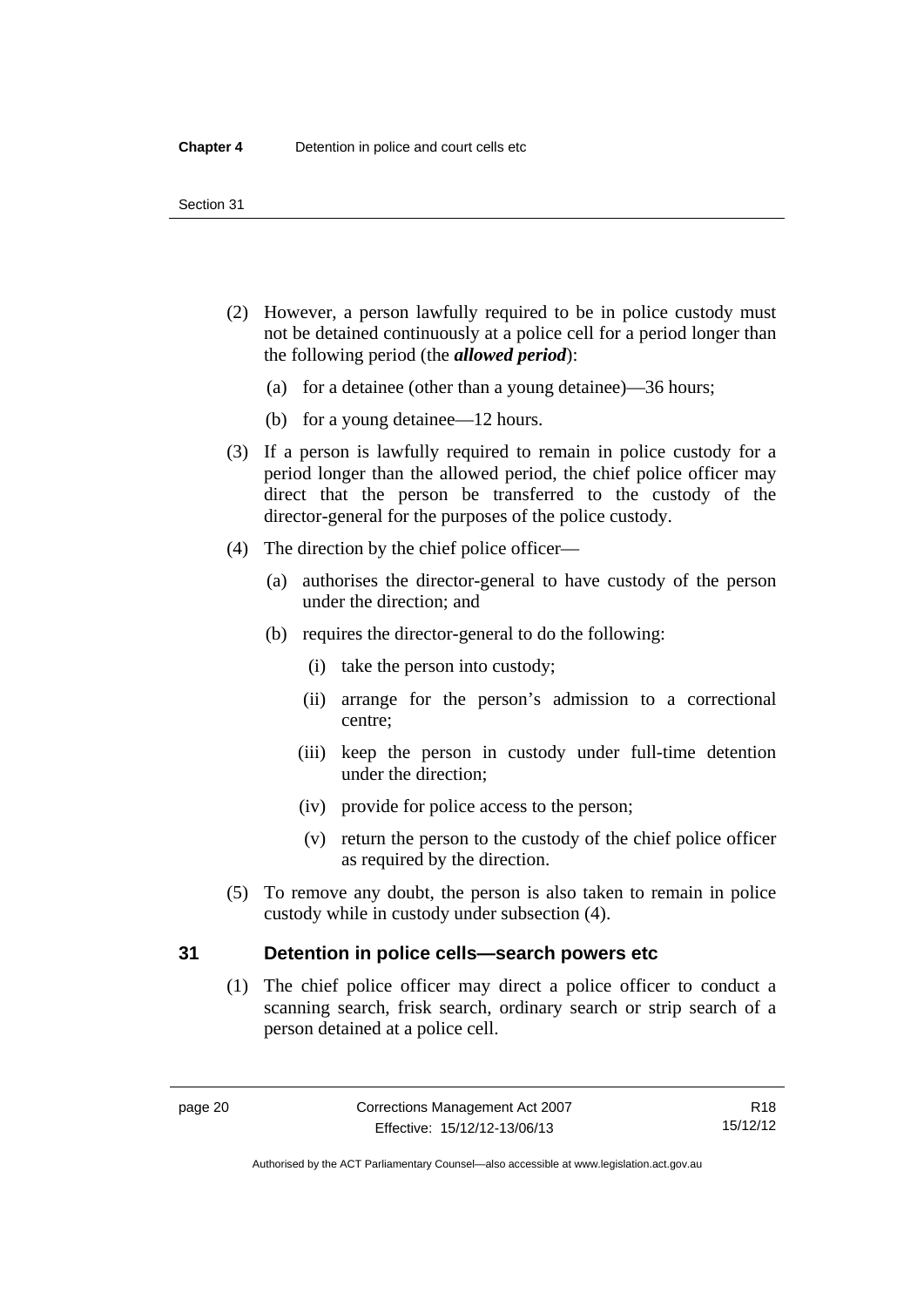- (2) For the application of this section to a detainee (other than a young detainee), part 9.4 (Searches) and part 9.5 (Seizing property) apply as if the direction, search or seizure occurred under the relevant part in relation to a detainee at a correctional centre.
- (3) For the application of this section to a young detainee, the following provisions of the *[Children and Young People Act 2008](http://www.legislation.act.gov.au/a/2008-19)* apply as if the direction, search or seizure occurred under the relevant part in relation to a young detainee at a detention place:
	- (a) part 7.1 (Preliminary—ch 7);
	- (b) part 7.2 (Searches generally);
	- (c) part 7.3 (Scanning, frisking and ordinary searches);
	- (d) part 7.4 (Strip searches—young detainees);
	- (e) part 7.9 (Seizing property).

# **31A Detention in police cells—additional provisions for young detainees**

- (1) This section applies if a young detainee is detained at a police cell under section 30.
- (2) The chief police officer must ensure that the young detainee—
	- (a) is kept separate from adult detainees; and
	- (b) has prompt access to medical and legal assistance; and
	- (c) is told, in language and a way he or she can readily understand, about the reason for the detention and the procedures that apply; and
	- (d) is able to contact and be contacted by each of the following:
		- (i) a commissioner exercising functions under the *[Human](http://www.legislation.act.gov.au/a/2005-40)  [Rights Commission Act 2005](http://www.legislation.act.gov.au/a/2005-40)*;
		- (ii) the public advocate;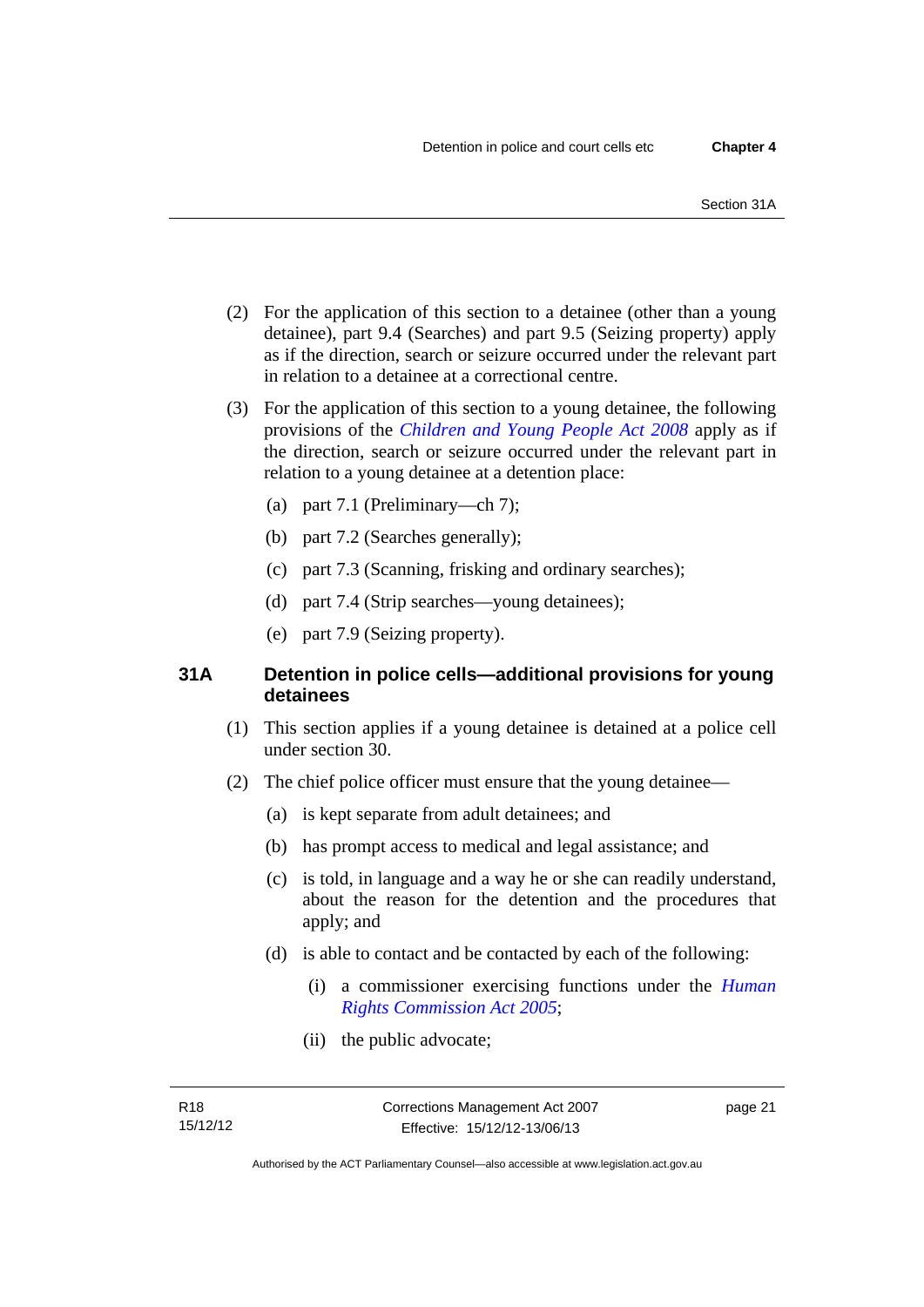Section 32

## (iii) the ombudsman.

*Note* The *[Crimes Act 1914](http://www.comlaw.gov.au/Series/C2004A07391)* (Cwlth), pt 1C contains provisions about investigation of offences (including about periods of arrest and obligations of investigating officials) that apply to offences against ACT laws punishable by imprisonment for longer than 12 months.

In particular, that Act, s 23Q provides that a person who is under arrest or a protected suspect must be treated with humanity and with respect for human dignity, and must not be subjected to cruel, inhuman or degrading treatment.

# **32 Other police powers not limited**

To remove any doubt, section 30 and section 31 are additional to, and do not limit, any other provision relating to a police function under a territory law or a law of the Commonwealth, a State or another Territory.

# **33 Detention in court cells**

- (1) This section applies to a person who is—
	- (a) in the director-general's custody but not admitted as a detainee at a correctional centre; and
	- (b) required to attend a court.
- (2) The director-general may direct that the person be detained at a court cell in the custody of a corrections officer for the purposes of the person's attendance at the court.
	- *Note* If the person is a young offender who is under 18 years old, he or she must not be placed in a room with an adult who is under detention (see *[Children and Young People Act 2008](http://www.legislation.act.gov.au/a/2008-19)*, s 100).
- (3) However, the person must not be detained continuously at a court cell for a period longer than the following period (the *allowed period*):
	- (a) for a detainee (other than a young detainee)—36 hours;
	- (b) for a young detainee—12 hours.

R18 15/12/12

Authorised by the ACT Parliamentary Counsel—also accessible at www.legislation.act.gov.au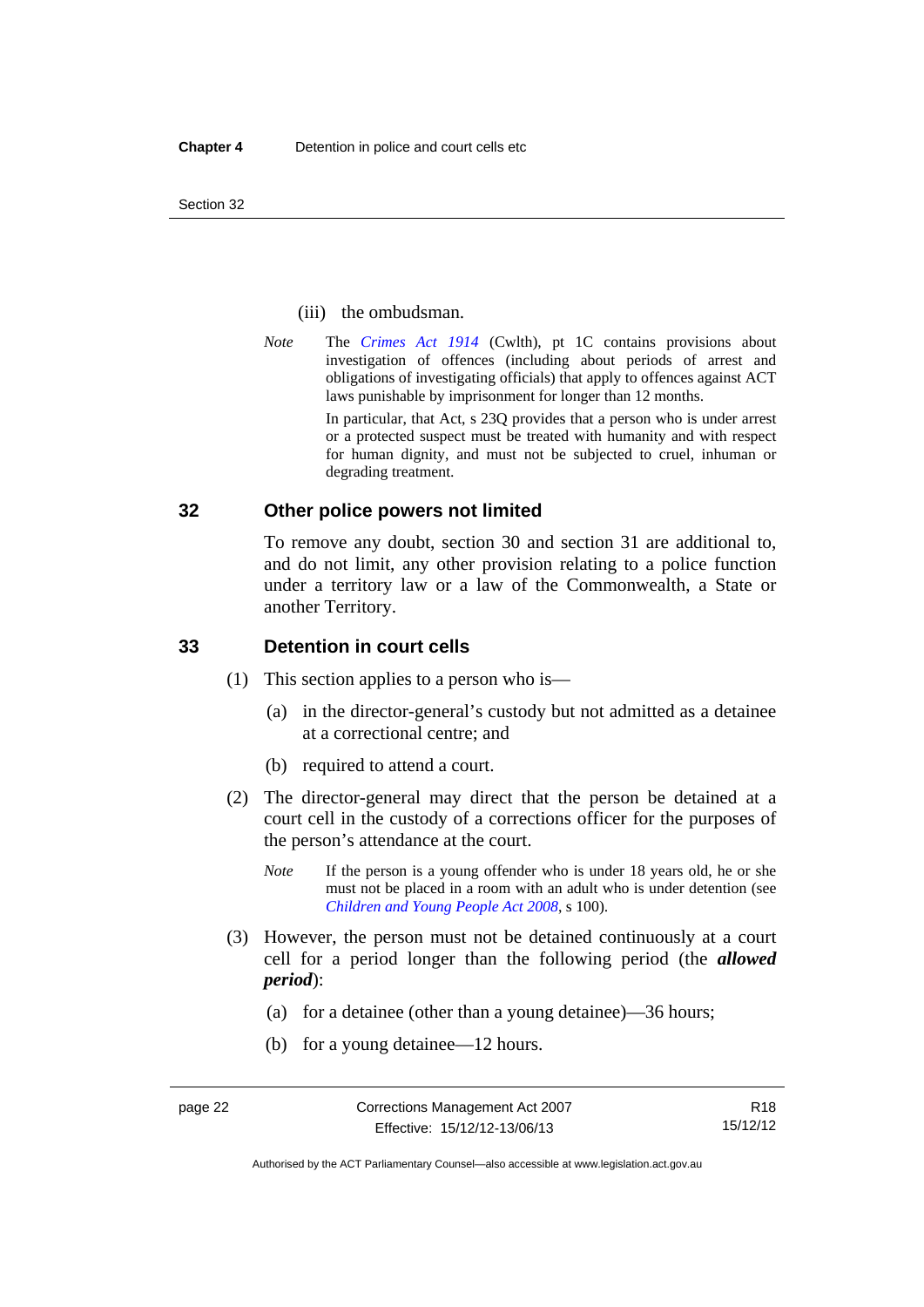- (4) If the person is required to remain in detention for a period longer than the allowed period for the court attendance, the director-general must—
	- (a) arrange for the person's admission to a correctional centre; and
	- (b) keep the person in custody under full-time detention for the attendance; and
	- (c) take the person to the court as required by the court.
- (5) While detained at a court cell under this section—
	- (a) a detainee (other than a young detainee) is taken to be a detainee for all purposes under this Act; and
	- (b) a young detainee is taken to be a young detainee for all purposes under the *[Children and Young People Act 2008](http://www.legislation.act.gov.au/a/2008-19)*.

# **33A Detention in court cells—additional provisions for young detainees**

- (1) This section applies if a young detainee is detained at a court cell under section 33.
- (2) The director-general must ensure that the young detainee—
	- (a) is kept separate from adult detainees; and
	- (b) has prompt access to medical and legal assistance; and
	- (c) is told, in language and a way he or she can readily understand, about the reason for the detention and the procedures that apply; and
	- (d) is able to contact and be contacted by each of the following:
		- (i) a commissioner exercising functions under the *[Human](http://www.legislation.act.gov.au/a/2005-40)  [Rights Commission Act 2005](http://www.legislation.act.gov.au/a/2005-40)*;
		- (ii) the public advocate;
		- (iii) the ombudsman.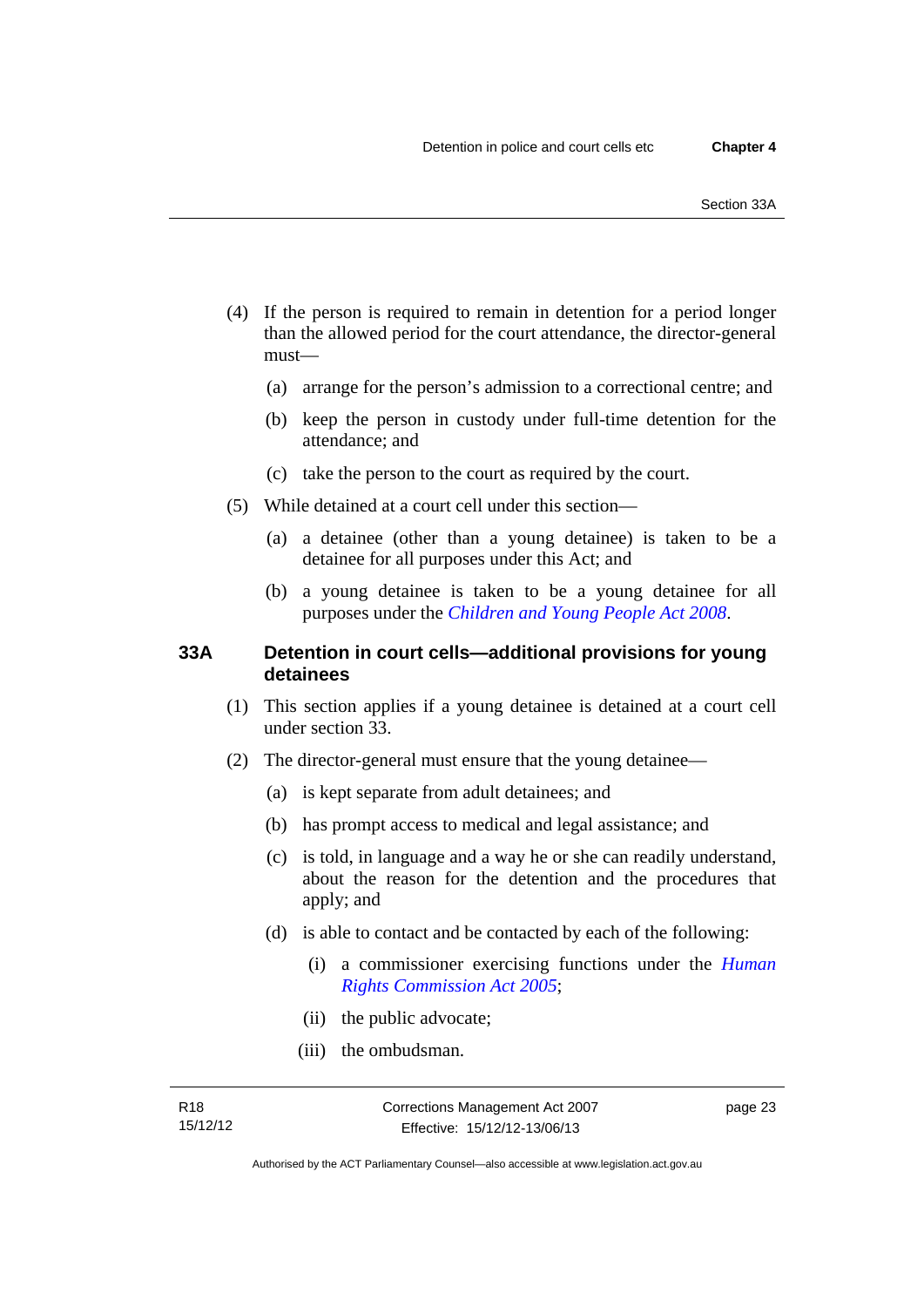# **34 Detainees accommodated away from correctional centre**

 (1) This section applies if the director-general believes, on reasonable grounds, that circumstances exist in relation to a correctional centre that make it necessary or prudent for a detainee admitted at the centre to be accommodated temporarily away from the centre.

#### **Examples**

- 1 where a correctional centre cannot properly accommodate any more detainees
- 2 where there is an outbreak of disease or violent behaviour at a correctional centre
- 3 where a detainee is being transferred to or from a correctional centre or other place and needs accommodation in transit
- *Note* An example is part of the Act, is not exhaustive and may extend, but does not limit, the meaning of the provision in which it appears (see [Legislation Act,](http://www.legislation.act.gov.au/a/2001-14) s 126 and s 132).
- (2) The director-general may declare that this section applies in relation to the correctional centre for a stated period.
- (3) A declaration is a notifiable instrument.

*Note* A notifiable instrument must be notified under the [Legislation Act](http://www.legislation.act.gov.au/a/2001-14).

- (4) The director-general may direct that, while a declaration is in force in relation to a correctional centre, a detainee at the centre be detained—
	- (a) at a police cell in the custody of a police officer; or
	- (b) at a court cell in the custody of a corrections officer.
- (5) The period of detention at a police cell or court cell is not limited by section 30 or section 33.
- (6) To remove any doubt, while detained under this section—
	- (a) a detainee (other than a young detainee) remains a detainee for all purposes under this Act; and

Authorised by the ACT Parliamentary Counsel—also accessible at www.legislation.act.gov.au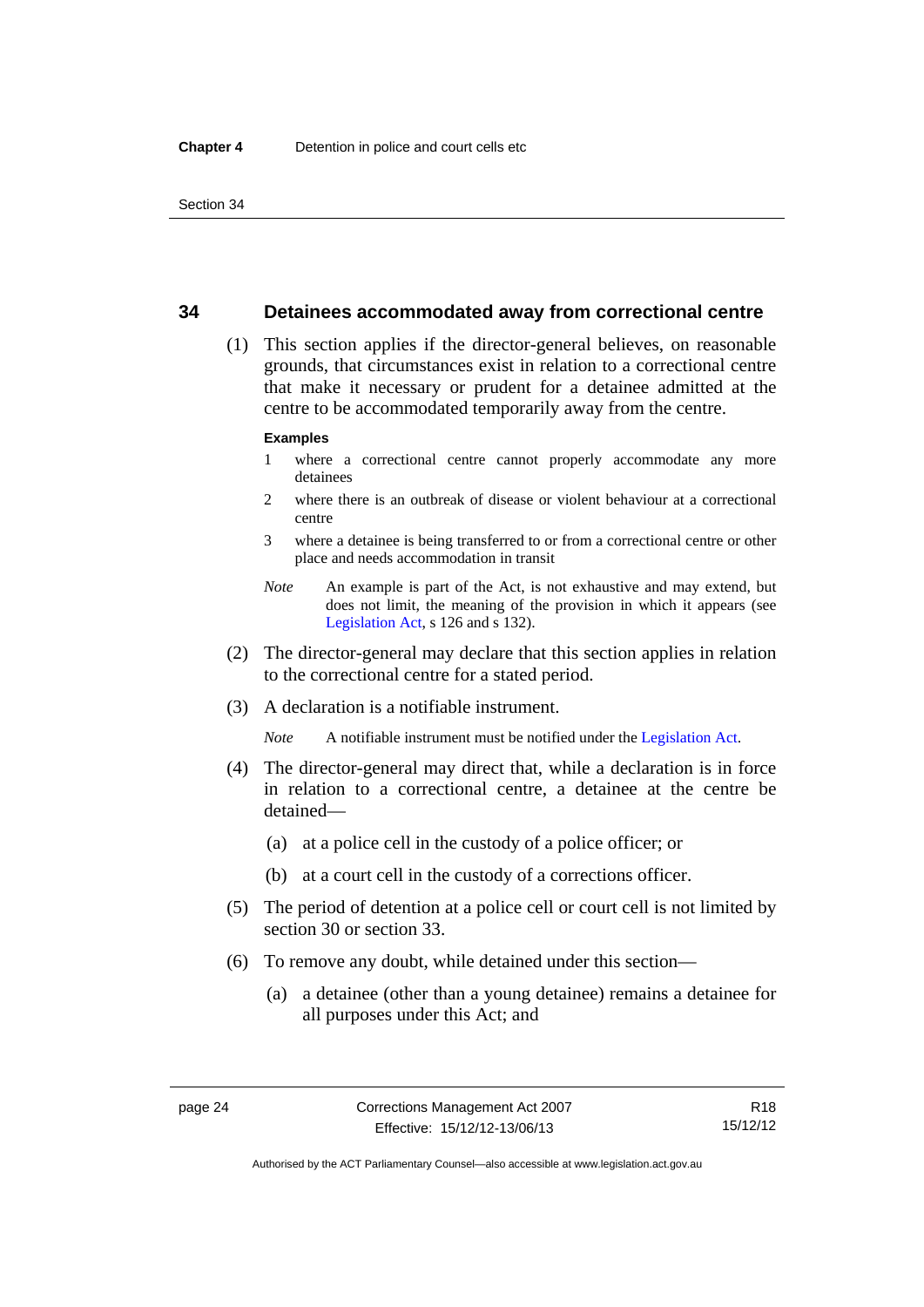(b) a young detainee remains a young detainee for all purposes under the *[Children and Young People Act 2008](http://www.legislation.act.gov.au/a/2008-19)*.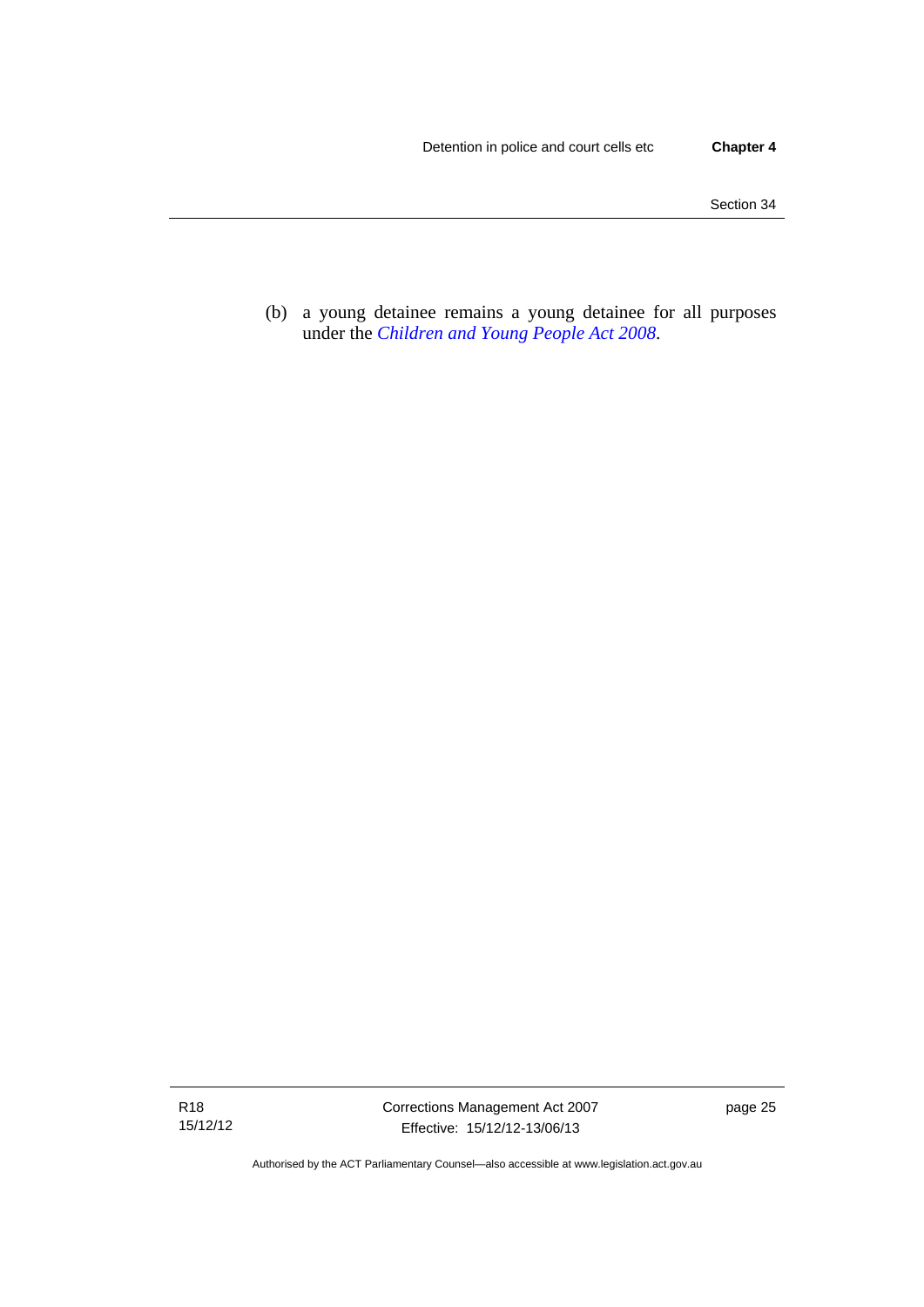#### **Chapter 5** Escorting detainees

Section 35

# **Chapter 5 Escorting detainees**

# **35 Escort officer functions etc**

- (1) This section applies if, under a law in force in the ACT, a person required to be held in the director-general's custody is to be escorted anywhere by an escort officer.
- (2) To remove any doubt—
	- (a) the escort officer is authorised to have custody of the person for the purpose of escorting the person; and
	- (b) the person is also taken to be in the director-general's custody; and
	- (c) a corrections officer acting as the escort officer may, for the purpose of escorting the person, exercise any function under this Act that the officer may exercise in relation to a detainee admitted at a correctional centre.

#### **Examples of functions—par (c)**

- 1 functions given to the officer under section 20 (Corrections officers functions) or delegated to the officer by the director-general (for example, giving directions to detainees)
- 2 the officer's functions under part 9.4 (Searches) or part 9.7 (Use of force)
- *Note* An example is part of the Act, is not exhaustive and may extend, but does not limit, the meaning of the provision in which it appears (see [Legislation Act,](http://www.legislation.act.gov.au/a/2001-14) s 126 and s 132).

# **36 Escorting arrested person to court etc**

- (1) This section applies if a person arrested by a police officer—
	- (a) has not been released on bail; and
	- (b) is in police custody; and
	- (c) is required by law to be brought before a court or tribunal.

R18 15/12/12

Authorised by the ACT Parliamentary Counsel—also accessible at www.legislation.act.gov.au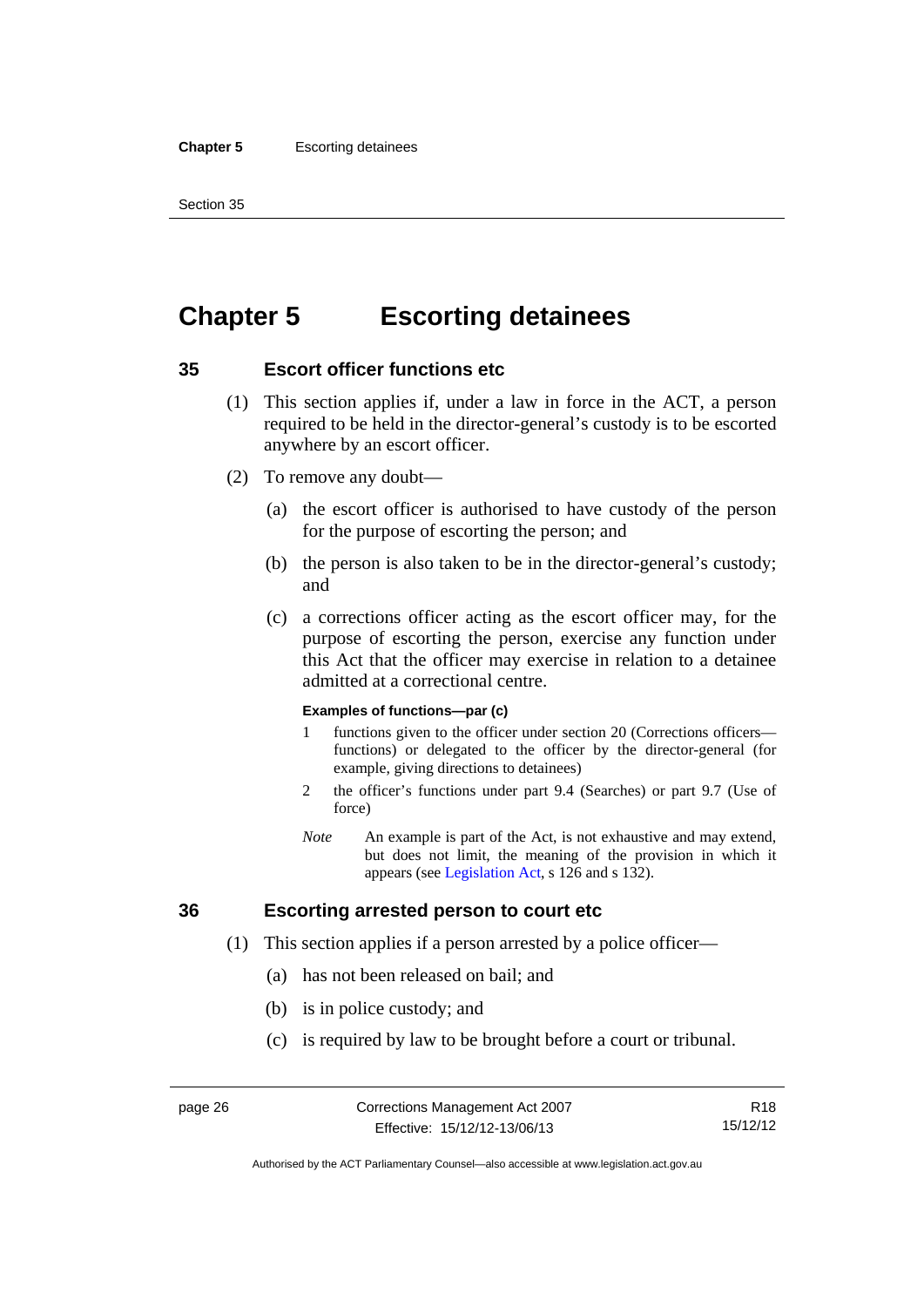- (2) A police officer may request an escort officer to bring the person before the court or tribunal.
- (3) The escort officer must bring the person before the court or tribunal and, for that purpose, may—
	- (a) take the person into custody; and
	- (b) arrange for the person to be detained under this Act until the person is brought before the court or tribunal.

# **37 Custody etc during proceedings**

Subject to any order or direction of a court, an escort officer who is required to bring a person before a court must, as far as practicable—

- (a) ensure the safe custody and welfare of the person for the purposes of the proceeding; and
- (b) ensure that the person does not obstruct or hinder the proceeding.

# **38 Executing warrants of imprisonment or remand etc**

- (1) The director-general may make escort officers available to attend on a court or tribunal—
	- (a) to take a person into custody; or
	- (b) to arrange for a person to be kept in custody; or
	- (c) to transfer or otherwise deal with a person.
- (2) An order or direction of the court addressed to all escort officers—
	- (a) is taken to be addressed to each escort officers; and
	- (b) may be executed by any escort officers.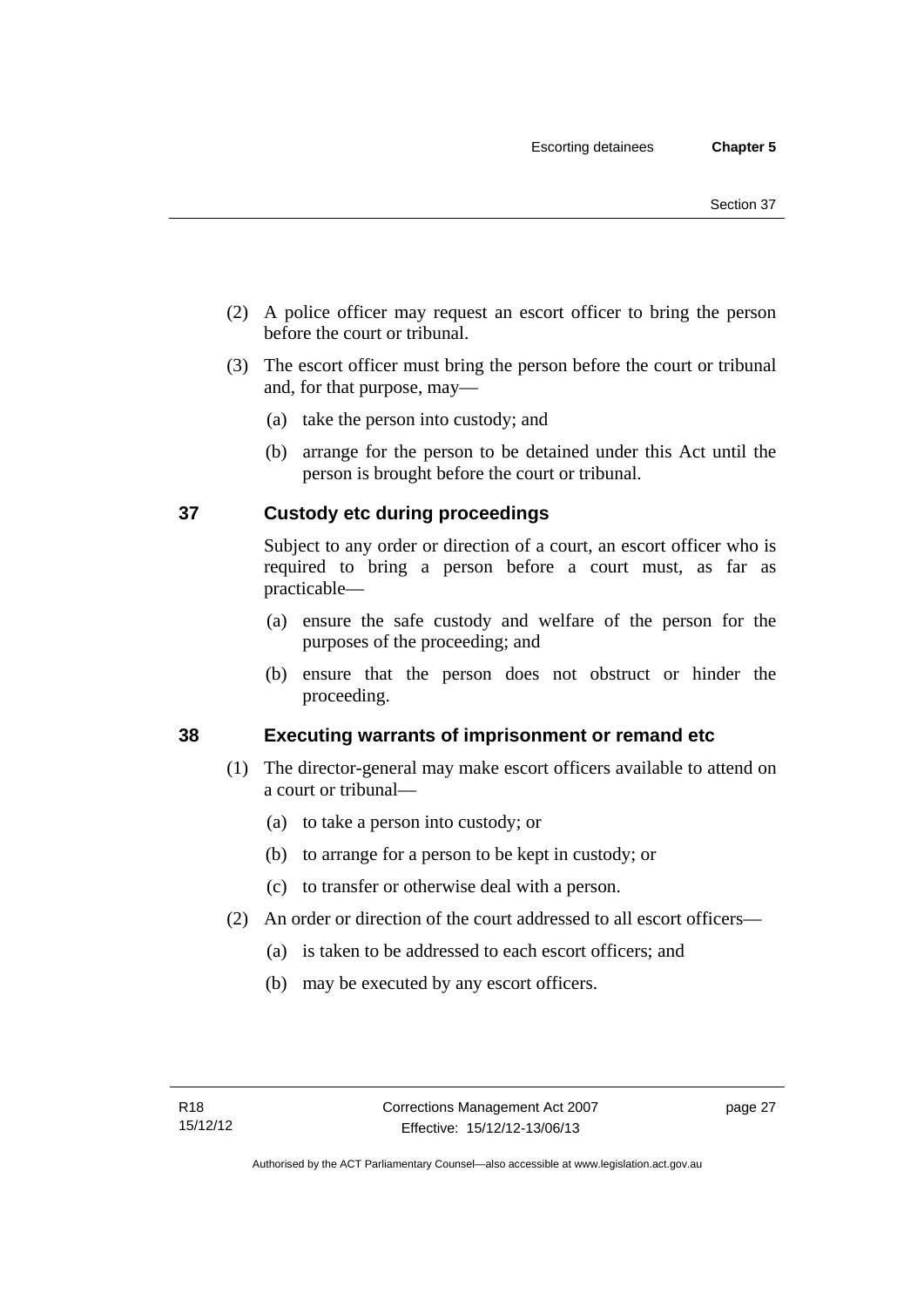#### **Chapter 5** Escorting detainees

Section 39

# **39 Other powers not limited**

To remove any doubt, this chapter is additional to, and does not limit, any other provision relating to the escorting of detainees under a territory law or a law of the Commonwealth, a State or another territory.

#### **Examples of other provisions**

- 1 The *[Crimes \(Sentence Administration\) Act 2005](http://www.legislation.act.gov.au/a/2005-59)*, part 3.3 (Committal miscellaneous)—
	- section 20 (Directions to escort officers)
	- section 21 (Orders to bring offender or remandee before court etc).
- 2 A law of a State relating to the escort of prisoners through the ACT.
- *Note* An example is part of the Act, is not exhaustive and may extend, but does not limit, the meaning of the provision in which it appears (see [Legislation Act,](http://www.legislation.act.gov.au/a/2001-14) s 126 and s 132).

page 28 Corrections Management Act 2007 Effective: 15/12/12-13/06/13

R18 15/12/12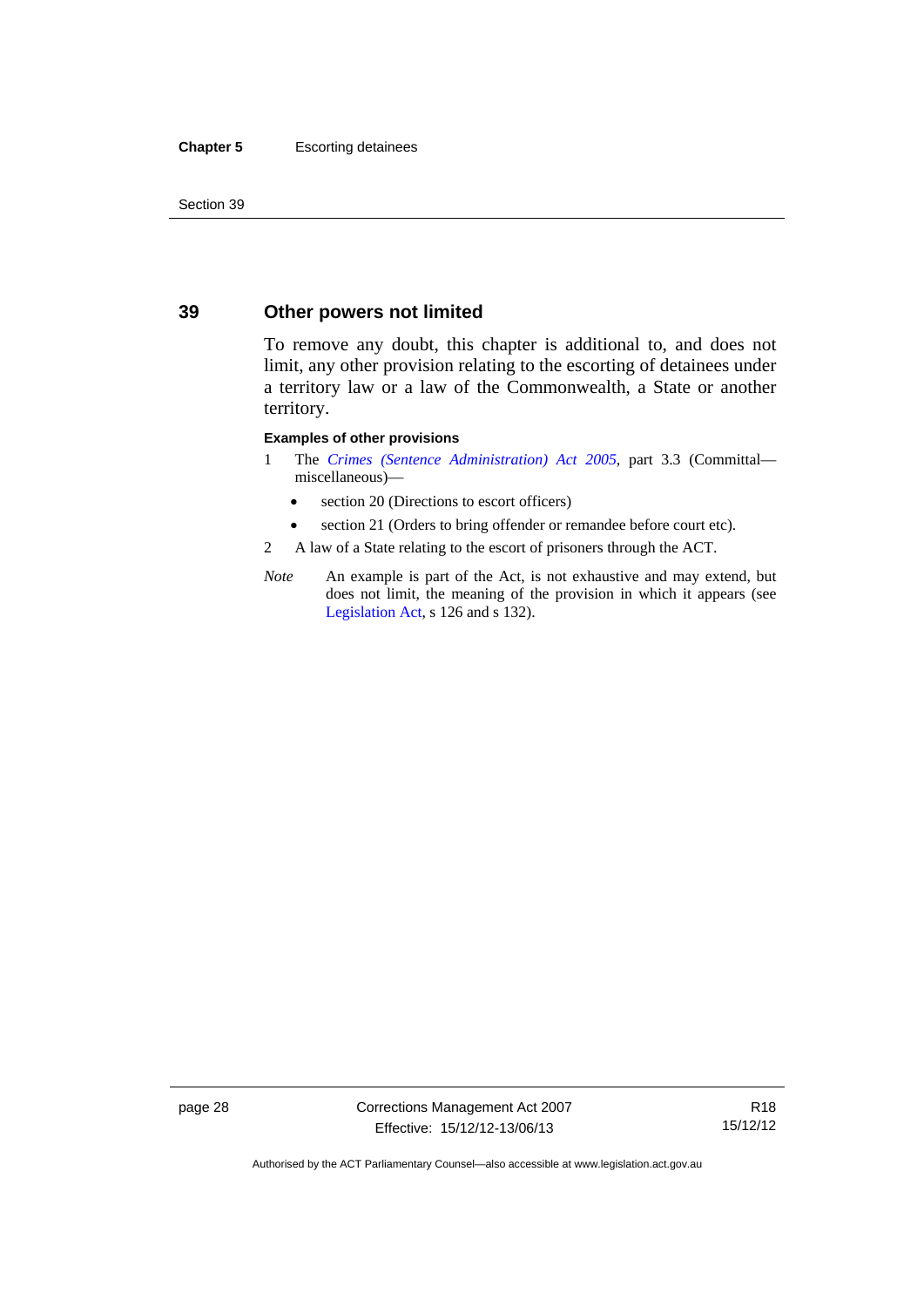# **Chapter 6 Living conditions at correctional centres**

#### *Note to ch 6*

Anything expressed in this chapter to be an entitlement for ch 10 (Discipline) is not affected by anything that happens under that chapter. See s 154 (Meaning of *privilege*) and s 188 (Privileges and entitlements—impact of discipline).

## **40 Food and drink**

- (1) The director-general must ensure that—
	- (a) sufficient nutritional food and drink are provided for detainees to avoid hunger and poor nourishment; and
	- (b) meals are provided for detainees at times consistent with the cultural norms of Australia; and
	- (c) clean drinking water is provided to meet the needs of detainees.
- (2) The director-general must also ensure, as far as practicable, that allowance is made for the religious, spiritual and cultural needs of detainees in relation to the provision of food and drink.
- (3) If a doctor, other than a doctor appointed under section 22 (Health practitioners—non-therapeutic functions), prescribes a particular diet for a detainee, the director-general must ensure that reasonable steps are taken to provide the detainee with the diet.
- (4) For chapter 10 (Discipline), subsections (1), (2) and (3) are taken to provide an entitlement for each detainee in relation to food and drink.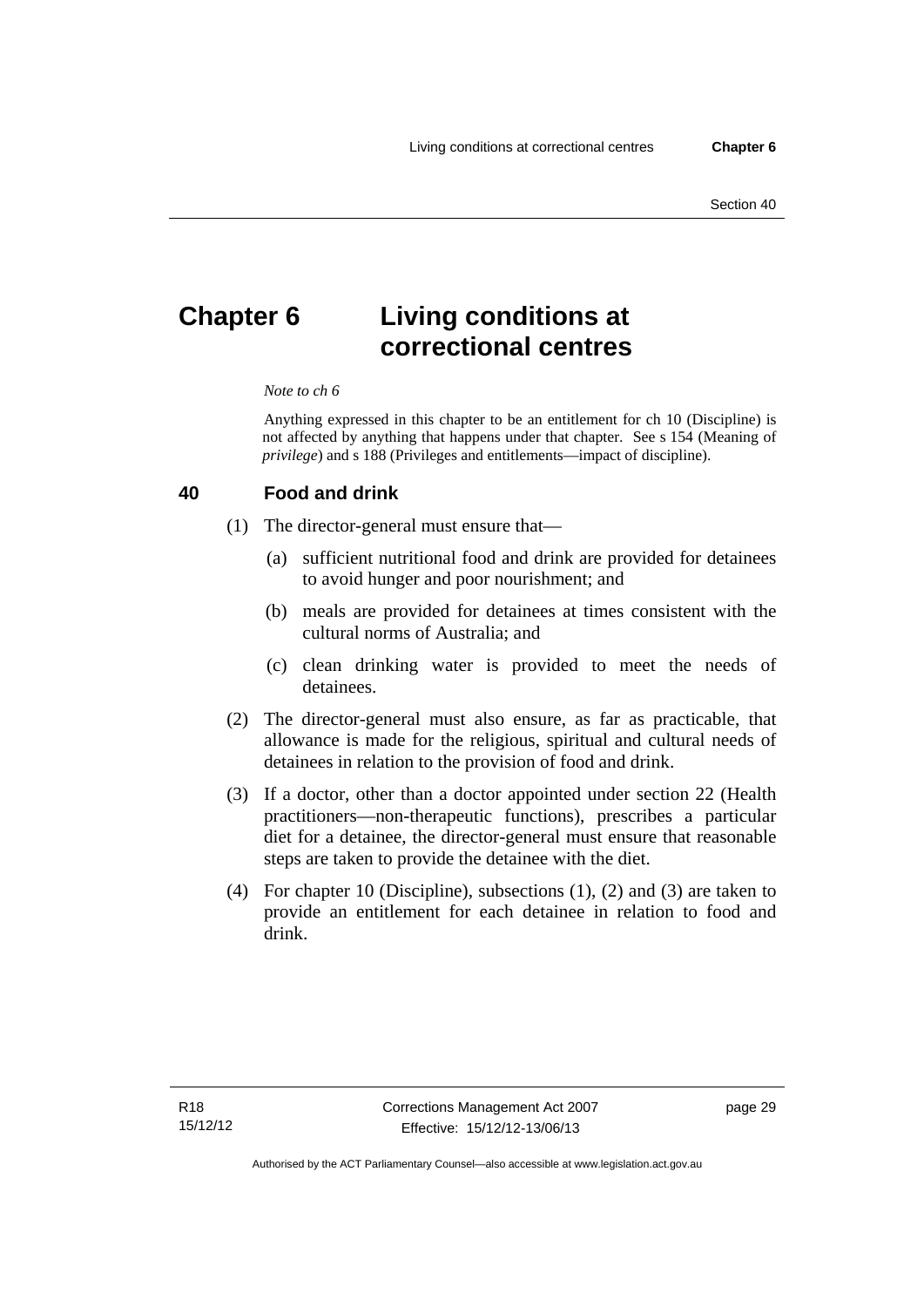- (5) Without limiting section 14 (Corrections policies and operating procedures), a corrections policy or operating procedure may include provision for any of the following:
	- (a) the nutritional standards to be met by food and drink for detainees;
	- (b) the provision of nutritional advice about food and drink provided to detainees;
	- (c) the appointment of a nutritionist.
- (6) For chapter 10 (Discipline), a detainee's entitlement in relation to food and drink includes anything expressed to be an entitlement in a corrections policy or operating procedure made for subsection (5).

# **41 Clothing**

- (1) The director-general must ensure that—
	- (a) sufficient, suitable clothing is provided for detainees; and
	- (b) any particular clothing, including a uniform, issued to detainees is not likely to degrade or humiliate detainees.
- (2) The director-general must also ensure, as far as practicable, that clothing provided for detainees is clean and hygienic.
- (3) For chapter 10 (Discipline), this section is taken to provide an entitlement for each detainee in relation to clothing.

# **42 Personal hygiene**

- (1) The director-general must ensure that—
	- (a) toilet facilities and washing or showering facilities are available to detainees; and
	- (b) the facilities are clean, hygienic and private enough to ensure the dignity and self-respect of detainees.

Authorised by the ACT Parliamentary Counsel—also accessible at www.legislation.act.gov.au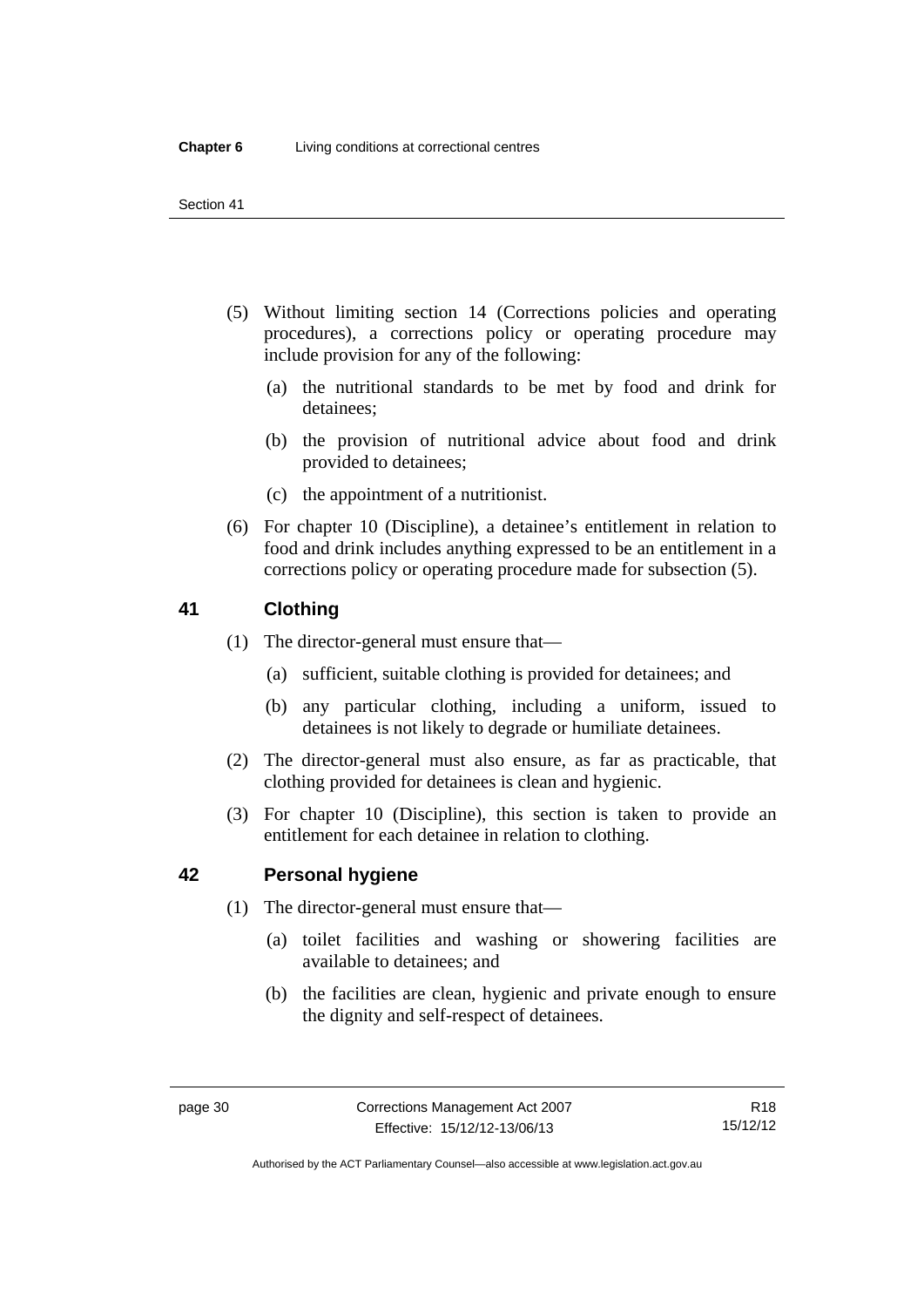(2) For chapter 10 (Discipline), this section is taken to provide an entitlement for each detainee in relation to personal hygiene.

# **43 Sleeping areas**

- (1) The director-general must ensure that—
	- (a) detainees have sleeping places, with bed and bedding, suitable for reasonable privacy and comfort; and
	- (b) sleeping places, including beds and bedding, are clean and hygienic.
- (2) For chapter 10 (Discipline), this section is taken to provide an entitlement for each detainee in relation to sleeping areas.

# **44 Treatment of convicted and non-convicted detainees**

 (1) Without limiting section 14 (Corrections policies and operating procedures), the director-general must make a corrections policy or operating procedure providing for different treatment of convicted detainees and non-convicted detainees.

## **Example**

a corrections policy or operating procedure, in accordance with the following rules of the United Nations *[Standard Minimum Rules for the Treatment of](http://www2.ohchr.org/english/law/treatmentprisoners.htm)  [Prisoners](http://www2.ohchr.org/english/law/treatmentprisoners.htm)*, for non-convicted detainees to be able to—

- procure food at own expense (r 87)
- be offered work but not be obliged to work (r 89)
- procure reading and writing material at own expense (r 90)
- visit and be treated by own doctor at own expense (r 91)
- *Note* An example is part of the Act, is not exhaustive and may extend, but does not limit, the meaning of the provision in which it appears (see [Legislation Act,](http://www.legislation.act.gov.au/a/2001-14) s 126 and s 132).
- (2) The director-general must also ensure that convicted detainees are accommodated separately from non-convicted detainees.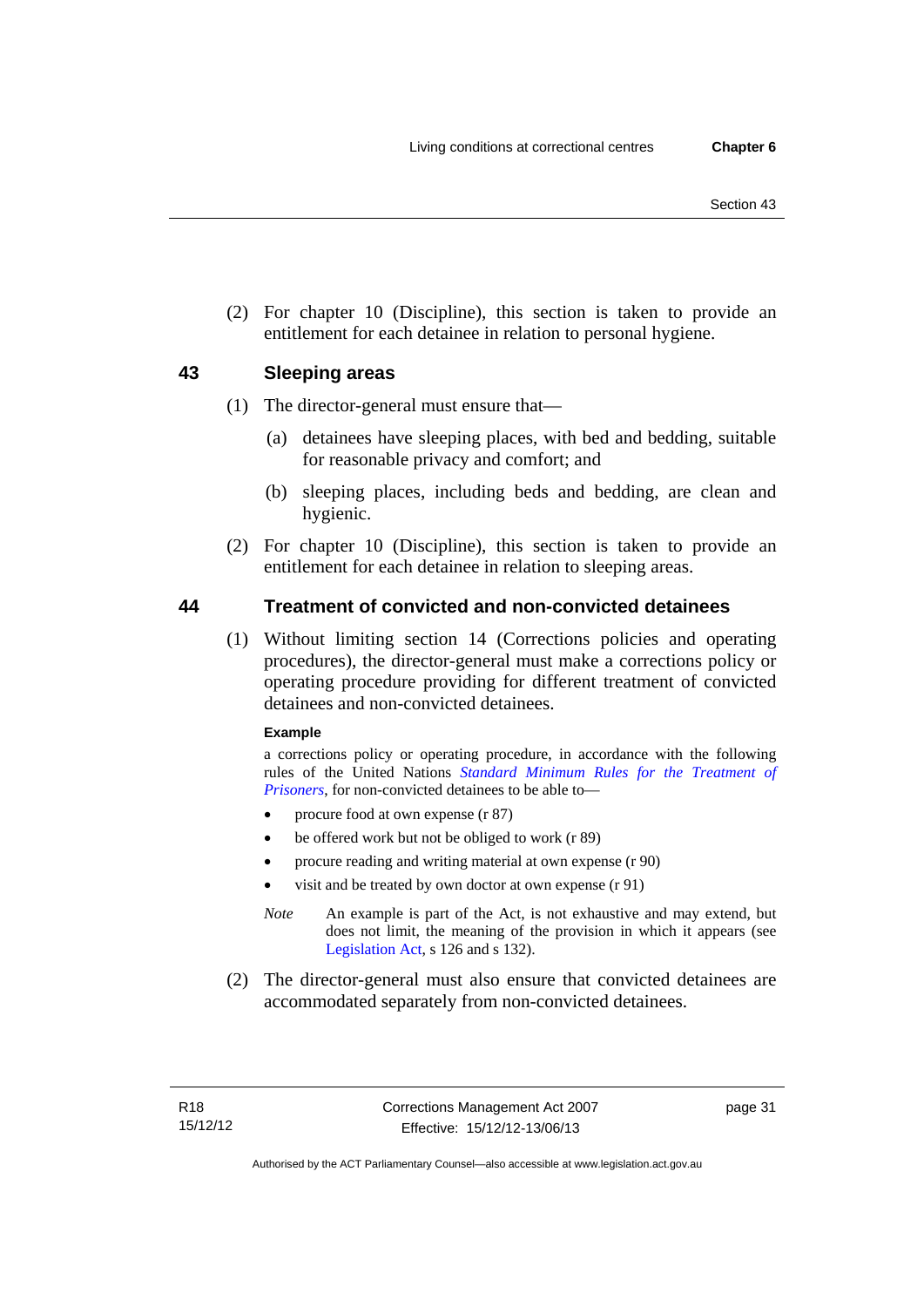- (3) For chapter 10 (Discipline)—
	- (a) a detainee's entitlement in relation to treatment in detention includes anything expressed to be an entitlement in a corrections policy or operating procedure made for subsection (1); and
	- (b) subsection (2) is taken to provide an entitlement for each detainee in relation to accommodation.
- (4) However, the director-general may give directions for different accommodation of a non-convicted detainee if the director-general suspects, on reasonable grounds, that is necessary to ensure the safety of the detainee or anyone else.

#### **Example**

Remandee J has served various sentences for violence offences, has an aggressive personality and enjoys bullying other people. The director-general suspects that other remandees detained with J are highly vulnerable in comparison with J. The director-general decides that J should be accommodated with convicted offenders.

- *Note* An example is part of the Act, is not exhaustive and may extend, but does not limit, the meaning of the provision in which it appears (see [Legislation Act,](http://www.legislation.act.gov.au/a/2001-14) s 126 and s 132).
- (5) In this section:

*convicted detainee* means a detainee whose detention is because of the detainee's conviction of an offence.

# **45 Access to open air and exercise**

- (1) The director-general must ensure, as far as practicable, that detainees—
	- (a) have access to the open air for at least 1 hour each day; and
	- (b) can exercise for at least 1 hour each day.
- (2) The standards under subsection (1) may both be satisfied during the same hour on any day.

Authorised by the ACT Parliamentary Counsel—also accessible at www.legislation.act.gov.au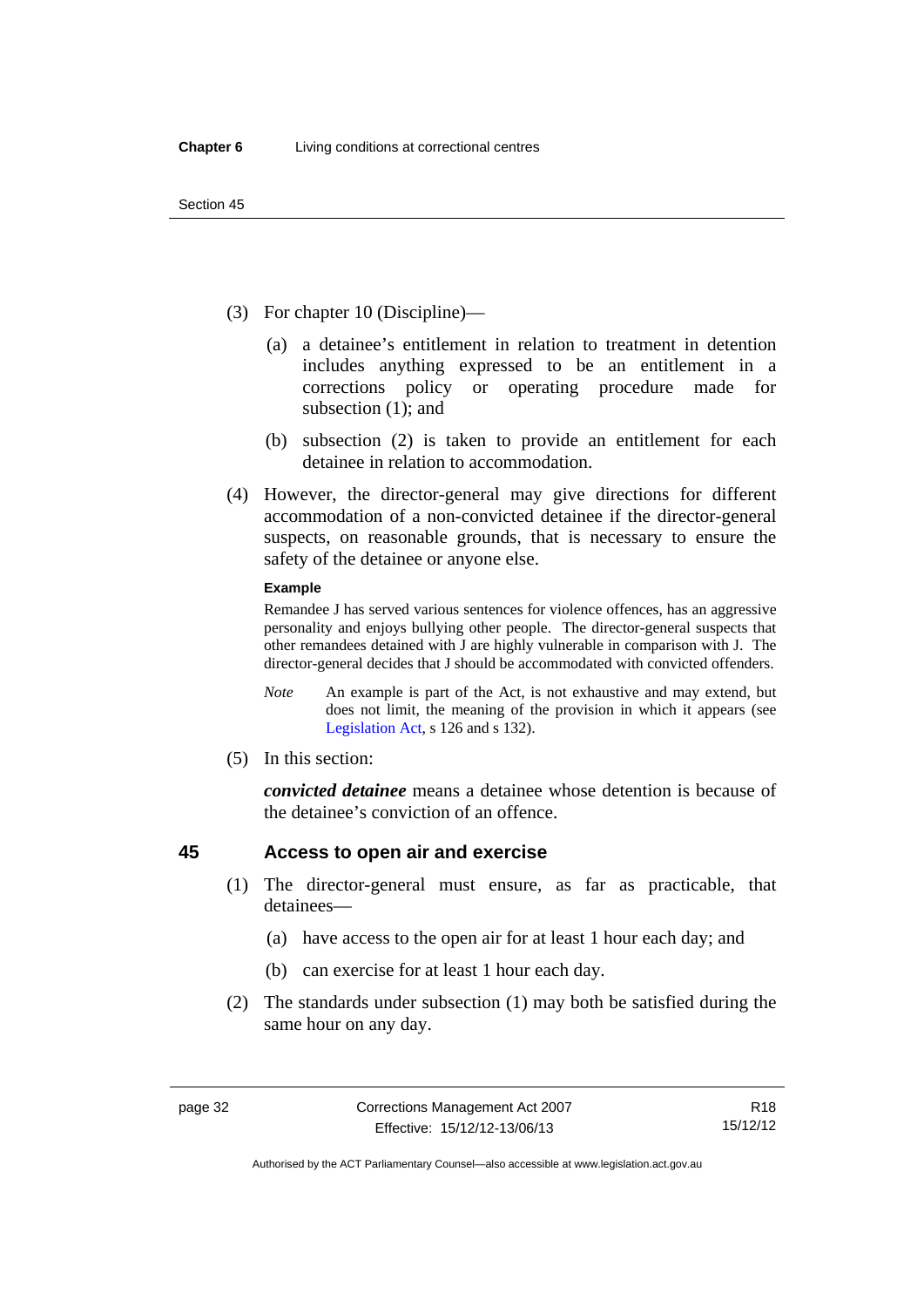(3) For chapter 10 (Discipline), this section is taken to provide an entitlement for each detainee in relation to access to the open air and exercise.

# **46 Communication with family and others**

- (1) The director-general must ensure, as far as practicable, that adequate opportunities are provided for detainees to be able to remain in contact with family members, friends, associates and others by telephone calls, mail and visits.
- (2) For subsection (1), the director-general must have regard, in addition to any other relevant matter, to whether the detainee's detention is for a reason other than the conviction of an offence.
- (3) The director-general must also ensure that the overall treatment of a detainee, including any segregation or disciplinary action, does not unreasonably deprive the detainee generally of all communication with other people.
- (4) In particular, the director-general must ensure that the overall treatment of a detainee does not deprive the detainee generally of all communication with any of the following:
	- (a) the courts;
	- (b) accredited people;
	- (c) a doctor of the detainee's choice for health services;
	- (d) family members;
	- (e) other people with whom the detainee may communicate under this Act.
- (5) For chapter 10 (Discipline), subsections (1) to (4) are taken to provide an entitlement for each detainee in relation to communication generally with other people.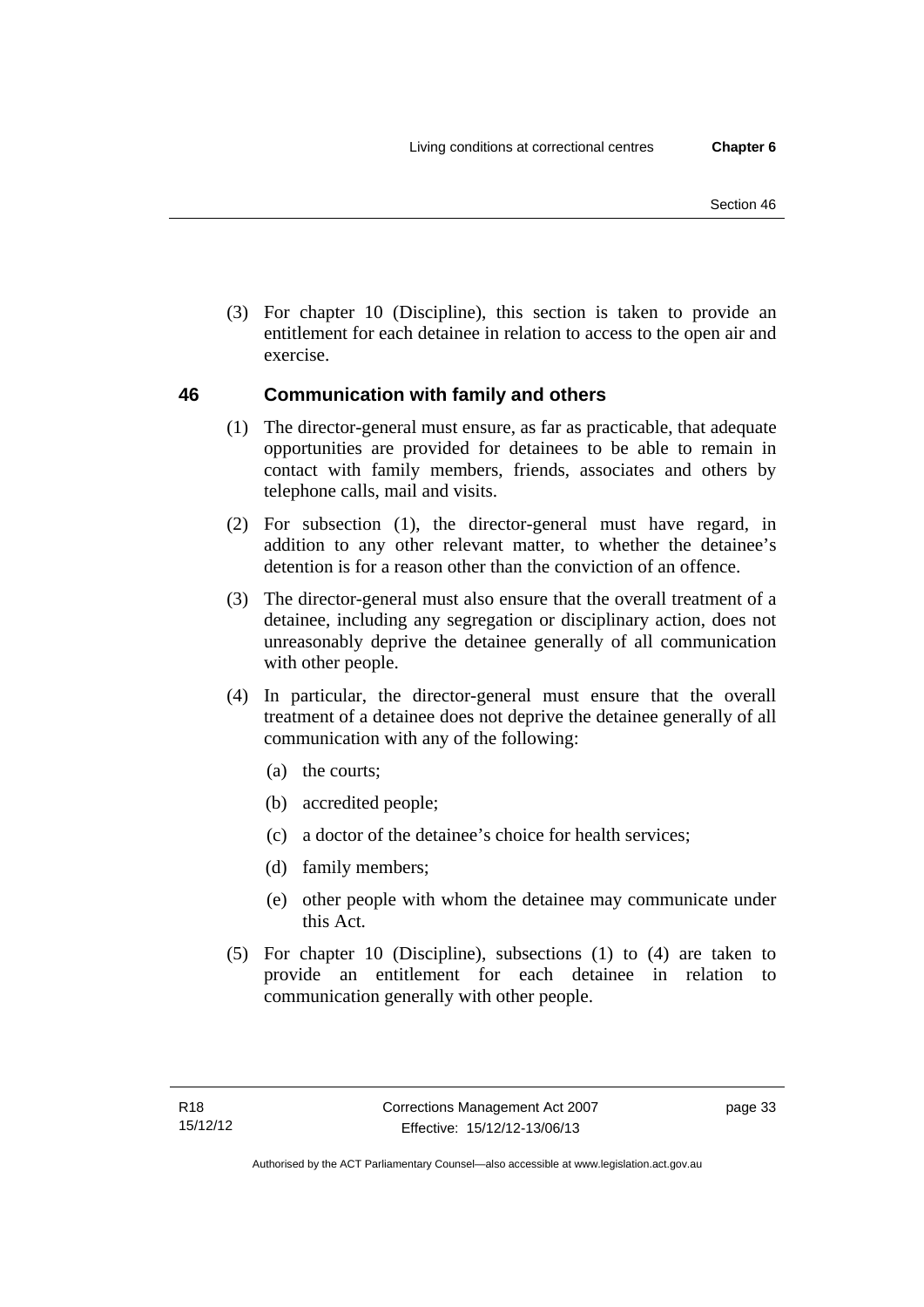- (6) However, this section is subject to the following:
	- (a) section 47 (Telephone calls);
	- (b) section 48 (Mail);
	- (c) section 49 (Visits by family members etc);
	- (d) section 50 (Contact with accredited people).

# **47 Telephone calls**

- (1) The director-general must ensure that each correctional centre has telephone facilities for detainees to make and receive telephone calls.
- (2) A detainee may make at least—
	- (a) 1 telephone call on admission to a correctional centre; and
	- (b) 1 telephone call each week to a family member.

*Note Family member* is defined in the dictionary.

- (3) A detainee may also make and receive further telephone calls for necessary contact with a family member, friend or someone else.
- (4) A detainee who makes a telephone call mentioned in subsection (2) or (3) must pay for the call if the director-general believes, on reasonable grounds, that is appropriate.

#### **Example**

if the detainee can afford to pay for the call

- *Note* An example is part of the Act, is not exhaustive and may extend, but does not limit, the meaning of the provision in which it appears (see [Legislation Act,](http://www.legislation.act.gov.au/a/2001-14) s 126 and s 132).
- (5) For chapter 10 (Discipline), subsections (2) and (3) are taken to provide entitlements for each detainee in relation to telephone calls.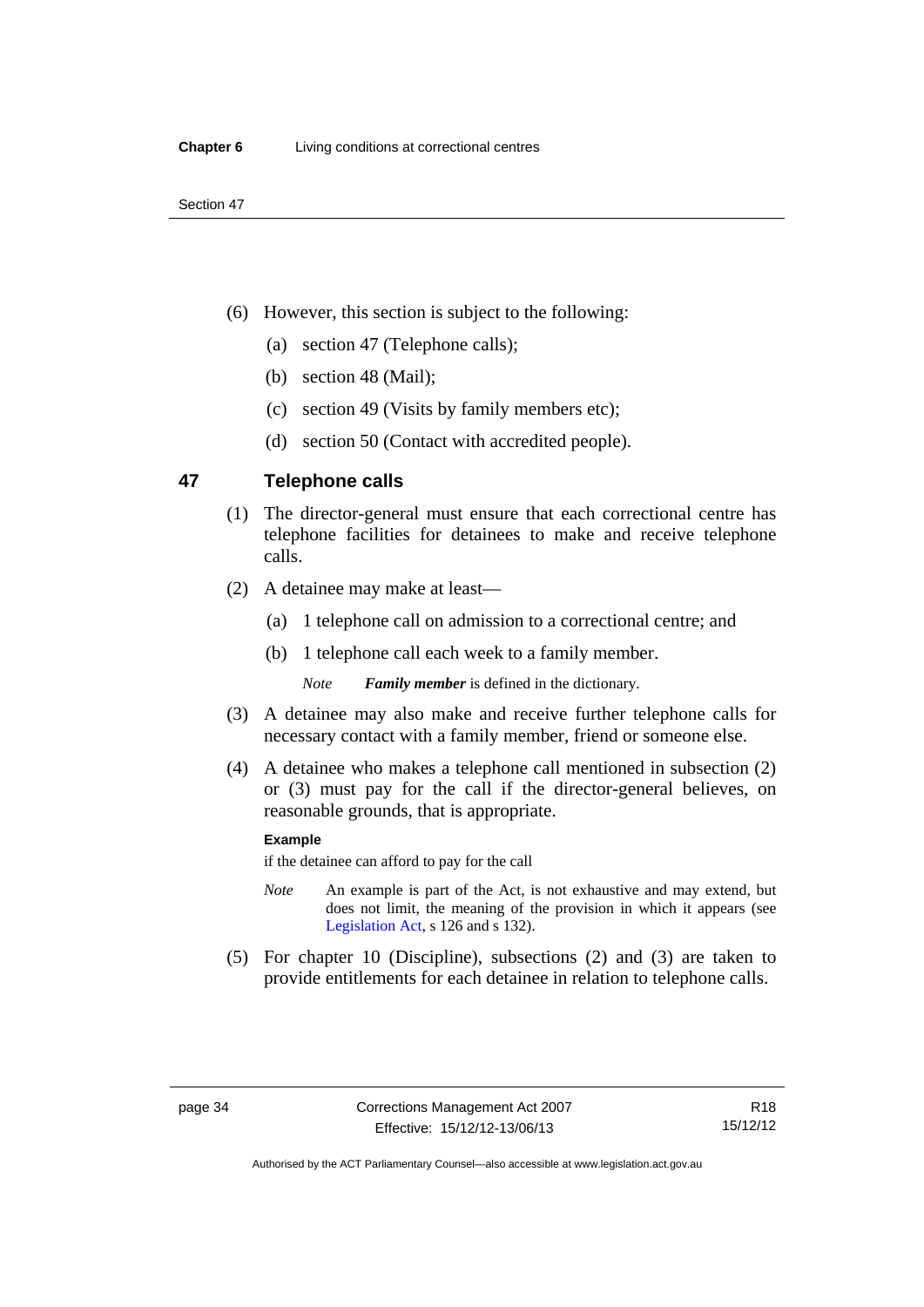- (6) However, the director-general may give directions denying or limiting the use of a telephone by a detainee for a call mentioned in subsection (2) or (3) if the director-general suspects, on reasonable grounds, that the call may—
	- (a) undermine security or good order at a correctional centre; or
	- (b) revictimise a victim; or
	- (c) circumvent any process for investigating complaints or reviewing decisions under this Act; or
	- (d) have the purpose of causing community distress.

## **Example—par (d)**

Mr F was imprisoned for intentionally inflicting grievous bodily harm against his former wife. He had been convicted previously of domestic violence offences. He believes he has a right to assault his former wife and advocates the matter is private. Mr F believes that organisations that support victims of domestic violence are a social evil. He begins to use telephone calls to his brother to organise him into inciting violence against organisations advocating women's rights. Following complaints from the organisations, the director-general denies phone calls between Mr F and his brother.

- (7) Also, subsections (2) and (3) are subject to—
	- (a) section 103 (Monitoring telephone calls etc); and
	- (b) any operating procedure mentioned in subsection (8).
- (8) An operating procedure may include provision regulating the following in relation to detainees' telephone calls:
	- (a) the times for making or receiving calls;
	- (b) the frequency and length of calls;
	- (c) arrangements for payment for the cost of calls made.

## **48 Mail**

 (1) The director-general must ensure, as far as practicable, that detainees can send and receive as much mail as they wish.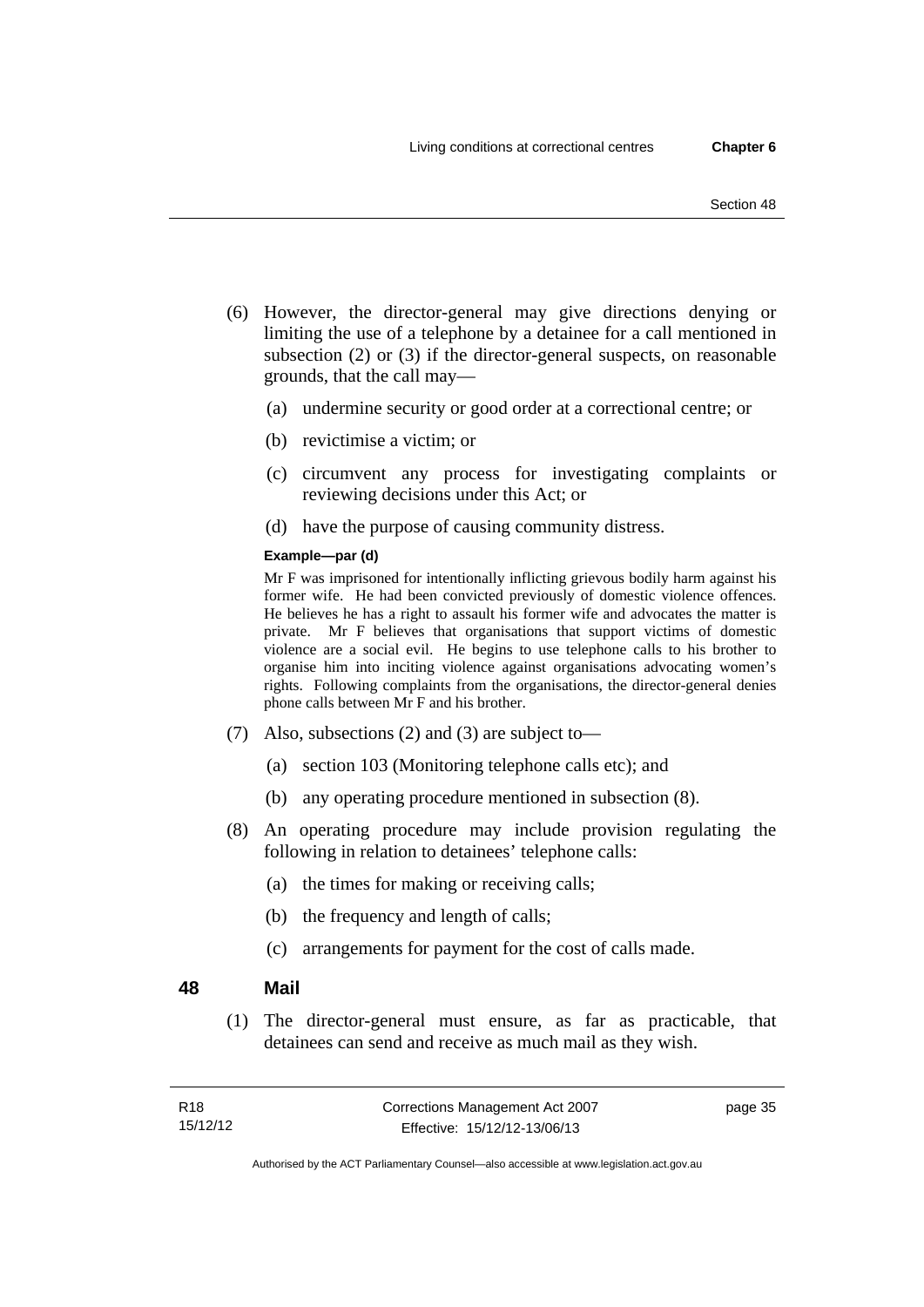- (2) However, a detainee may send mail to, and receive mail from, a person only if the person is nominated by the detainee by written notice given to the director-general.
- (3) A detainee who sends mail must pay for the cost of any writing and other material, and postage, for the mail if the director-general believes, on reasonable grounds, that is appropriate.

#### **Example**

if the detainee can afford to pay for the material and postage

- *Note* An example is part of the Act, is not exhaustive and may extend, but does not limit, the meaning of the provision in which it appears (see [Legislation Act,](http://www.legislation.act.gov.au/a/2001-14) s 126 and s 132).
- (4) For chapter 10 (Discipline), subsection (2) is taken to provide an entitlement for each detainee in relation to mail.
- (5) However, the director-general may give directions denying or limiting the sending or receiving of an item of mail by a detainee if the director-general suspects, on reasonable grounds, that it may—
	- (a) undermine security or good order at a correctional centre; or
	- (b) revictimise a victim; or
	- (c) circumvent any process for investigating complaints or reviewing decisions under this Act; or
	- (d) have the purpose of causing community distress.

#### **Example—par (d)**

AW was convicted of murdering her parents with a view to obtaining an inheritance. The W family are well known in the community and family members had actively campaigned for a higher sentence for AW. AW began writing inflammatory letters to her relatives and friends of her parents. Having received complaints about the letters from family members, the director-general denies AW from sending further letters to family members who had complained about the letters.

- (6) Also, subsections (1) and (2) are subject to—
	- (a) section 104 (Monitoring ordinary mail); and

Authorised by the ACT Parliamentary Counsel—also accessible at www.legislation.act.gov.au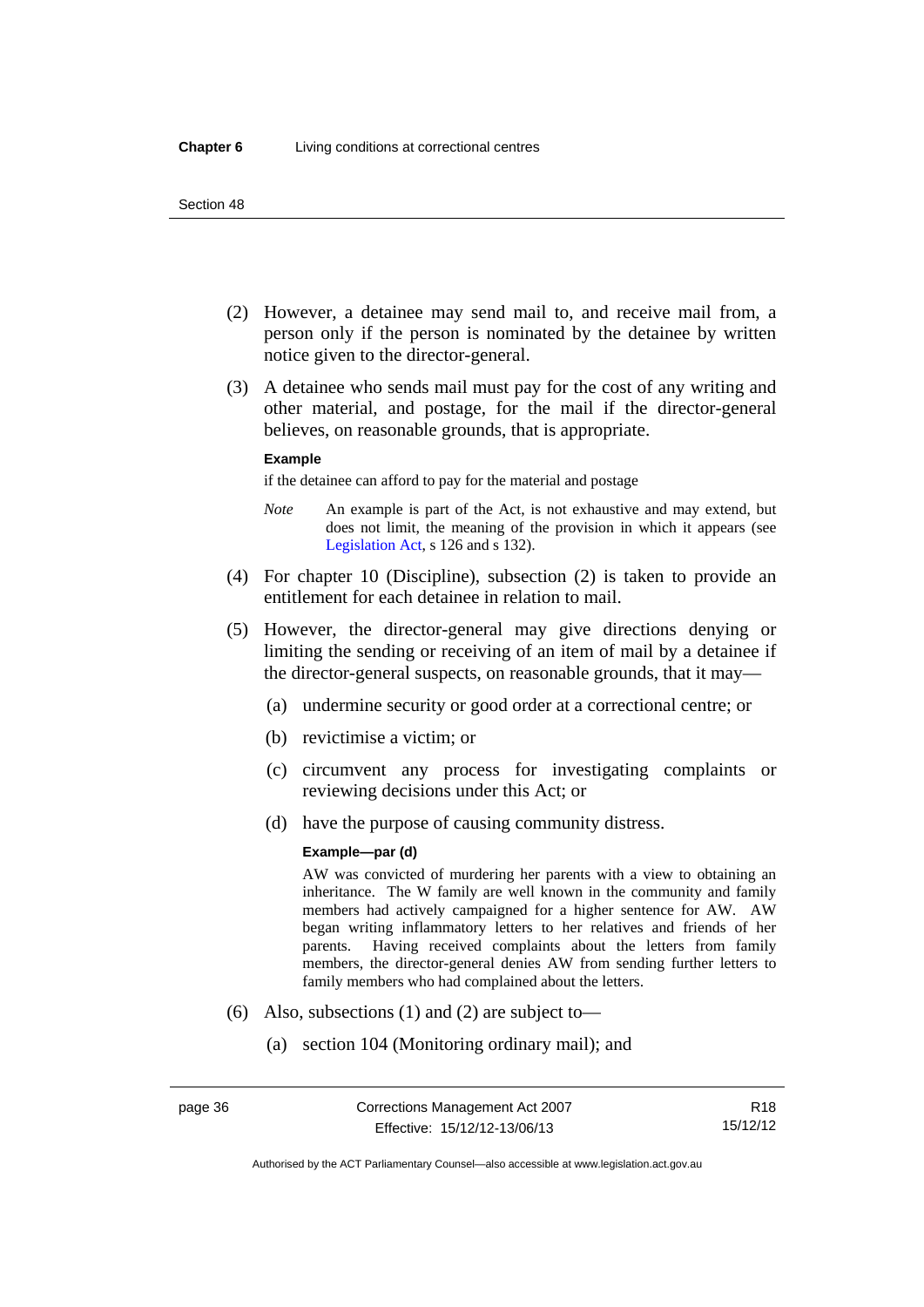- (b) section 105 (Monitoring protected mail); and
- (c) any operating procedure mentioned in subsection (7).
- (7) An operating procedure may include provision regulating the following in relation to detainees' mail:
	- (a) the way mail is sent or received;
	- (b) the provision of writing and other material for sending mail;
	- (c) arrangements for payment for the cost of the material and postage.

# **49 Visits by family members etc**

 (1) The director-general must ensure that each correctional centre has suitable facilities for detainees to receive visits from family members and other people.

## **Example of non-family member visitor**

a person who is a long-term friend or a friend who normally lives with the detainee

- *Note* An example is part of the Act, is not exhaustive and may extend, but does not limit, the meaning of the provision in which it appears (see [Legislation Act,](http://www.legislation.act.gov.au/a/2001-14) s 126 and s 132).
- (2) A detainee may have at least 1 visit, of at least 30 minutes, each week by a family member.

*Note Family member* is defined in the dictionary.

- (3) For chapter 10 (Discipline), subsection (2) is taken to provide an entitlement for each detainee in relation to visits by family members.
- (4) However, the director-general may give directions denying or limiting a visit mentioned in subsection (1) if the director-general suspects, on reasonable grounds, that the visit may—
	- (a) undermine security or good order at a correctional centre; or

page 37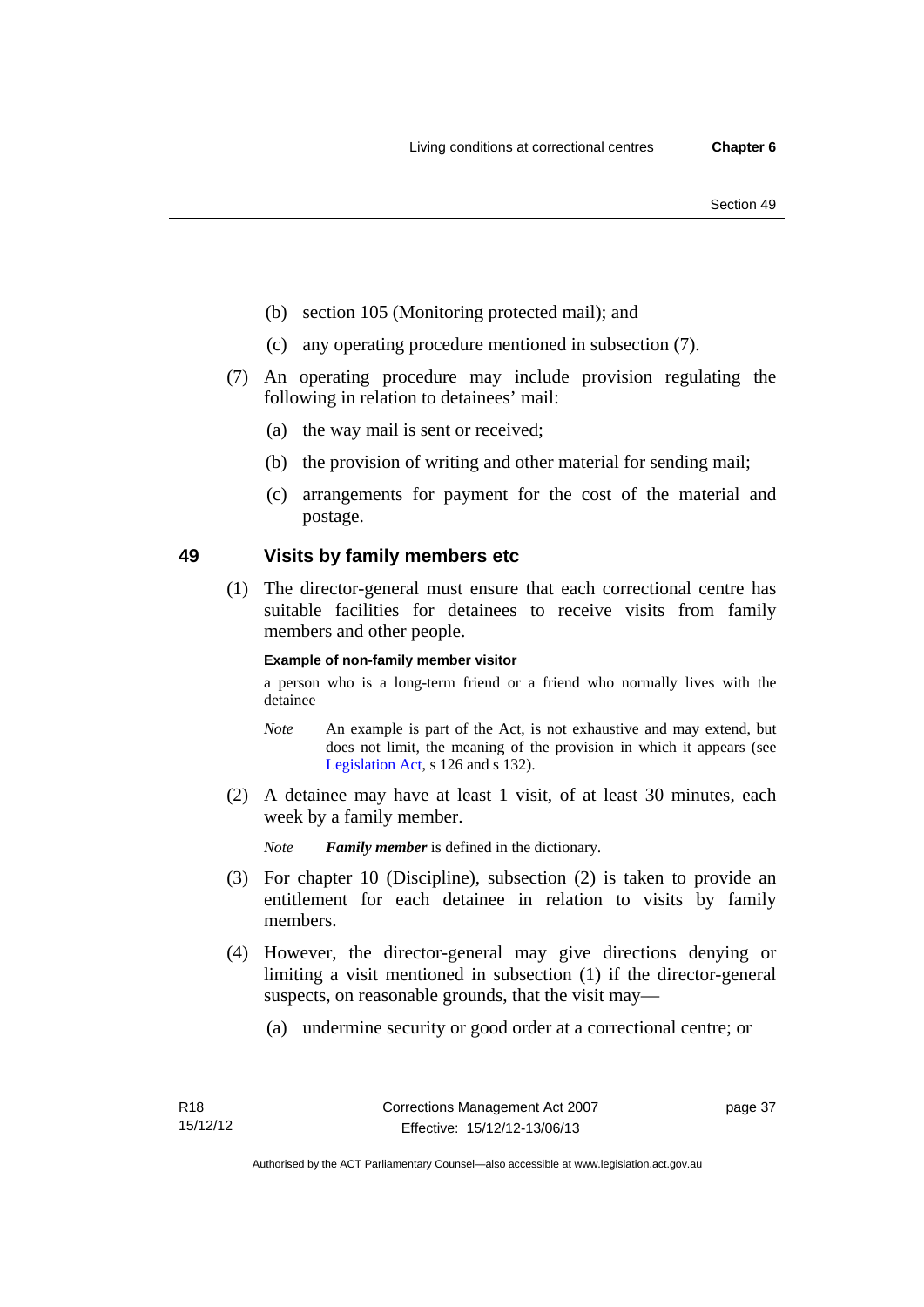Section 50

- (b) revictimise a victim; or
- (c) circumvent any process for investigating complaints or reviewing decisions under this Act; or
- (d) have the purpose of causing community distress.

#### **Example—par (d)**

Mr J is convicted of numerous serious sexual offences against young girls. He begins to write letters to various public figures, including journalists, stating that his crimes were motivated by a love for the children and that he intends to change his name to that of one of his victims. He makes arrangements for a visit by a journalist for a story about why he wants to change his name. The director-general may deny the visit on the ground that it may cause community distress.

(5) Also, this section is subject to section 143 (Visiting conditions).

# **50 Contact with accredited people**

 (1) The director-general must ensure that a detainee has adequate opportunities for contact with an accredited person, whether by telephone or mail or by a visit by an accredited person.

*Note Accredited person* is defined in the dictionary.

- (2) For chapter 10 (Discipline), subsection (1) is taken to provide an entitlement for each detainee in relation to contact with an accredited person.
- (3) However, the director-general may give directions denying or limiting a detainee's contact with an accredited person if the director-general suspects, on reasonable grounds, that the contact may—
	- (a) undermine security or good order at a correctional centre; or
	- (b) circumvent any process for investigating complaints or reviewing decisions under this Act.
- (4) Also, this section is subject to section 143 (Visiting conditions).

R18 15/12/12

Authorised by the ACT Parliamentary Counsel—also accessible at www.legislation.act.gov.au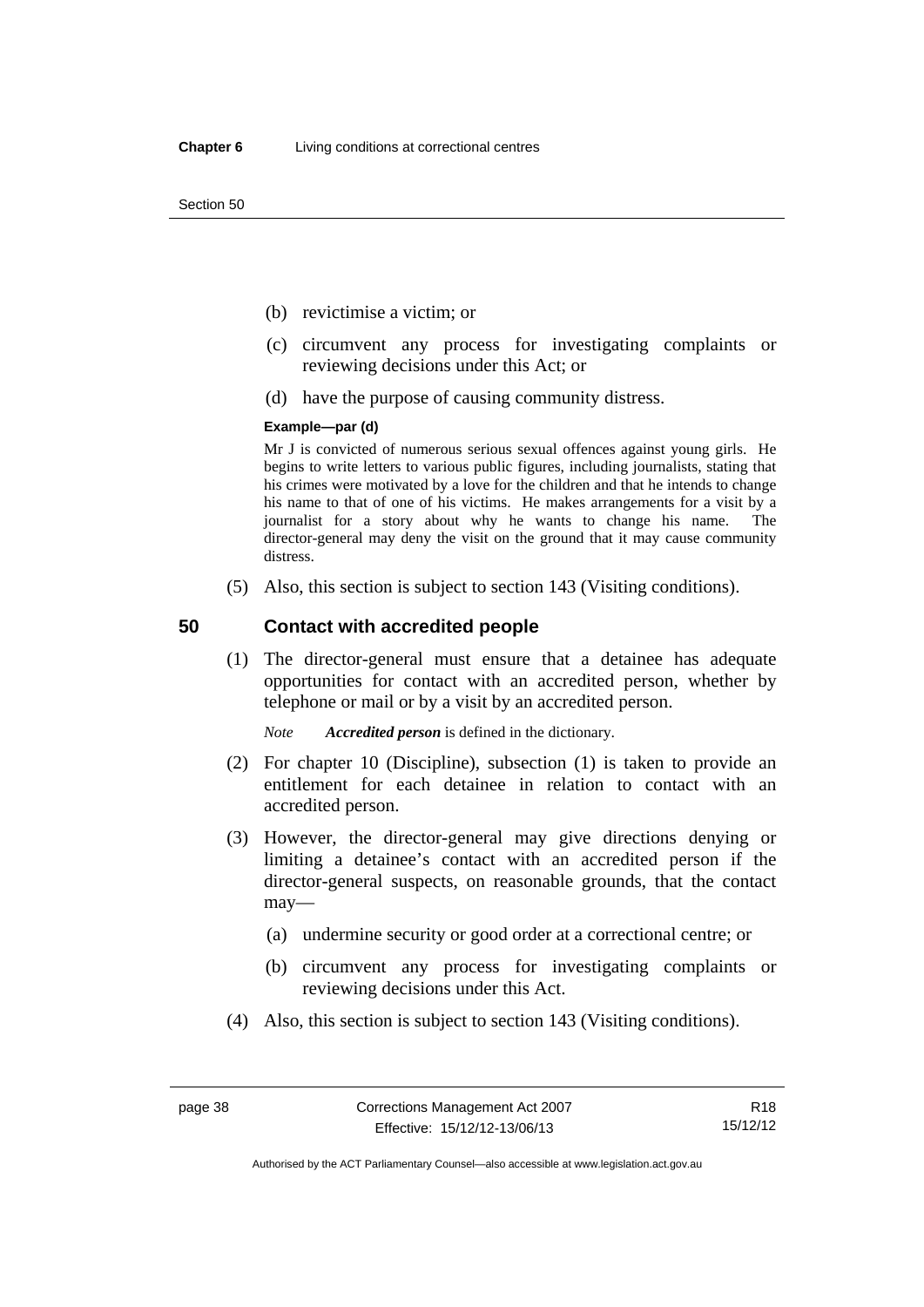#### Section 51

# **51 Visits—protected communications**

The director-general must not listen to, or record, a communication at a visit between a detainee and any of the following people:

- (a) a lawyer representing the detainee;
- (b) an official visitor;
- (c) the human rights commissioner;
- (d) the public advocate;
- (e) the ombudsman;
- (f) a person prescribed by regulation.
- *Note 1* Electronic communications between a detainee and a person mentioned in this section must not be monitored, see s 103.
- *Note 2* For restrictions on monitoring mail between a detainee and a person mentioned in this section, see s 105.

# **52 News and educational services**

- (1) The director-general must ensure, as far as practicable, that detainees have reasonable access to—
	- (a) newspapers, radio and television broadcasts and other mass media (including the internet) for news and information; and
	- (b) a library or library service.
- (2) The director-general may, as part of a detainee's case management plan, approve a detainee participating in academic, vocational or cultural education or training if satisfied it would benefit the detainee in any of the following ways:
	- (a) by providing the detainee with suitable vocational skills;
	- (b) by promoting the detainee's rehabilitation or reintegration into society;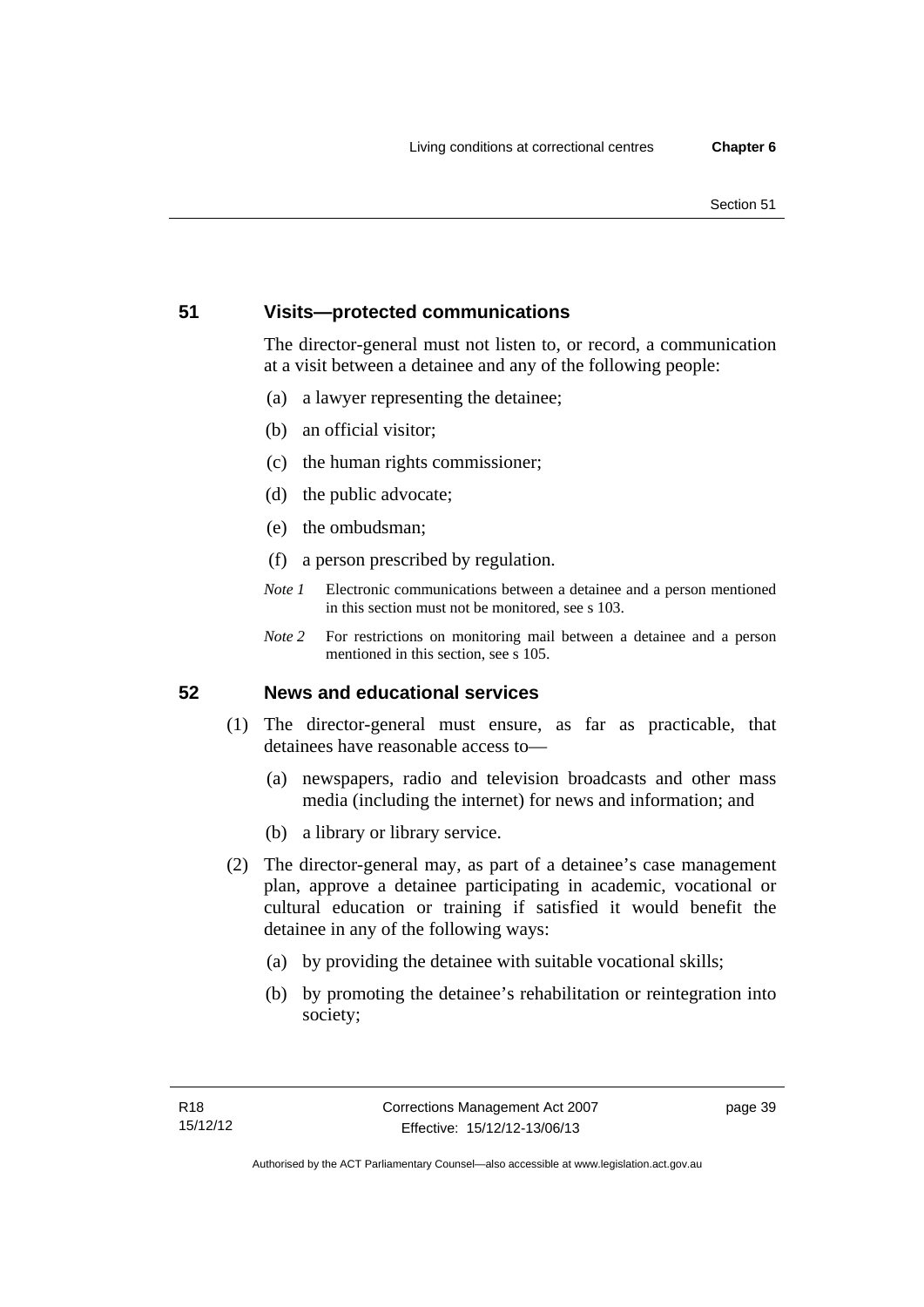- (c) by contributing satisfactorily to the detainee's personal development.
- (3) For chapter 10 (Discipline), participation in education or training approved under subsection (2) is taken to be an entitlement for the detainee.

## **53 Health care**

- (1) The director-general must ensure that—
	- (a) detainees have a standard of health care equivalent to that available to other people in the ACT; and
	- (b) arrangements are made to ensure the provision of appropriate health services for detainees; and
	- (c) conditions in detention promote the health and wellbeing of detainees; and
	- (d) as far as practicable, detainees are not exposed to risks of infection.
- (2) In particular, the director-general must ensure that detainees have access to—
	- (a) regular health checks; and
	- (b) timely treatment where necessary, particularly in urgent circumstances; and
	- (c) hospital care where necessary; and
	- (d) as far as practicable—
		- (i) specialist health services from health practitioners; and
		- (ii) necessary health care programs, including rehabilitation programs.
- (3) For chapter 10 (Discipline), subsections (1) and (2) are taken to provide an entitlement for each detainee in relation to health care.

R18 15/12/12

Authorised by the ACT Parliamentary Counsel—also accessible at www.legislation.act.gov.au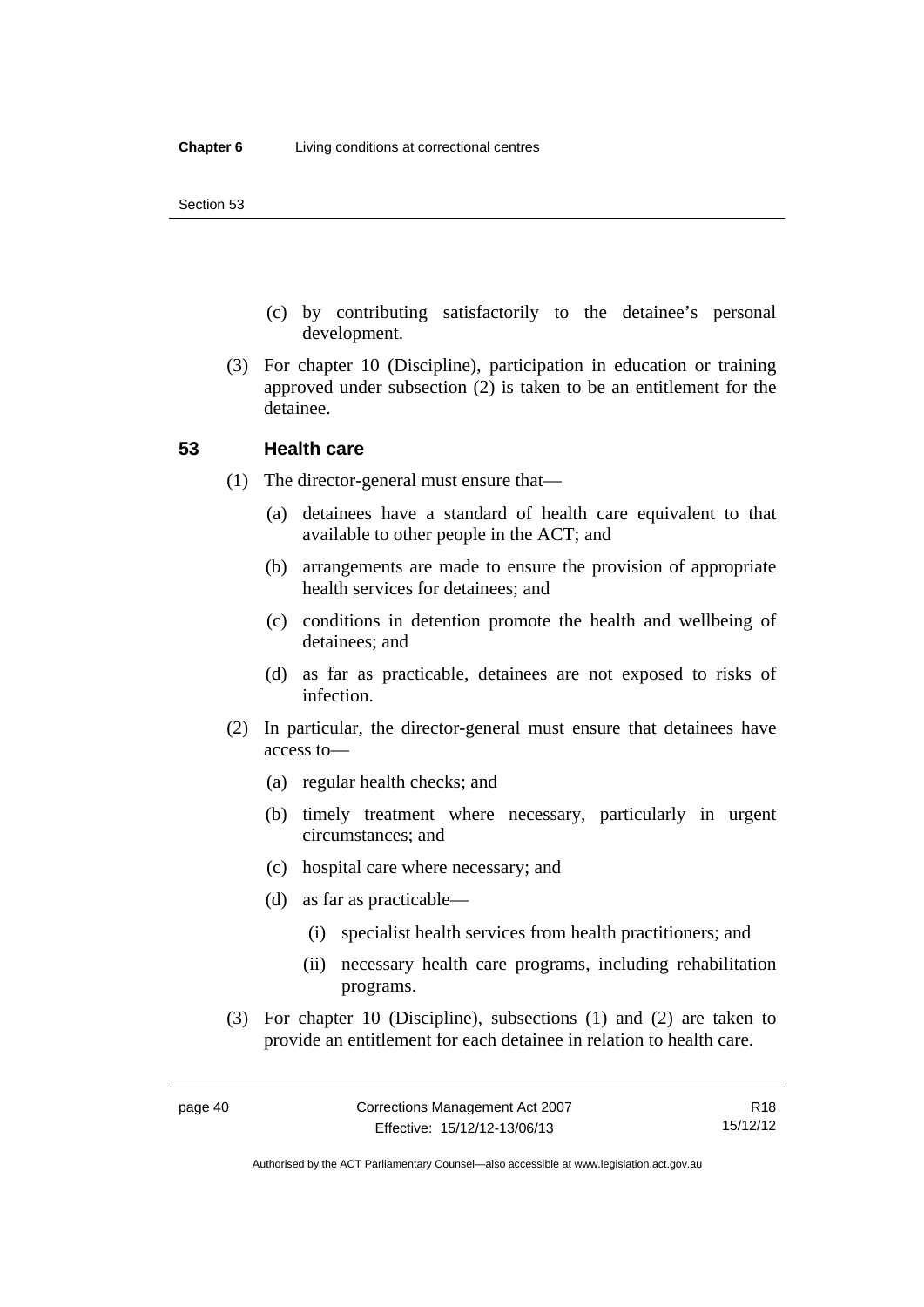- (4) A regulation may make provision in relation to health services for detainees, including provision about the following:
	- (a) the appointment of health practitioners for this Act;
	- (b) the provision of health service clinics for detainees;
	- (c) appointments for detainees with health practitioners;
	- (d) rehabilitation for detainees who suffer personal injury arising out of or in the course of their detention;
	- (e) security arrangements for detainees visiting health practitioners or health facilities, particularly outside correctional centres.
- (5) For chapter 10 (Discipline), a detainee's entitlement in relation to health care includes anything expressed to be an entitlement in a regulation made for subsection (4).

# **54 Transfers to health facilities**

 (1) The director-general may direct that a detainee be transferred to a health facility at a correctional centre, or outside a correctional centre, if the director-general believes, on reasonable grounds, that is necessary or desirable for the detainee to receive health services at the facility.

*Note Health facility* is defined in the dictionary.

- (2) The director-general must have regard to the advice of a doctor appointed under section 21 (Doctors—health service appointments) when considering whether to make a direction under subsection  $(1)$ .
- (3) The director-general may direct an escort officer to escort the detainee to or from the health facility, or while at the facility.
- (4) The detainee may be discharged from the health facility only if—
	- (a) the health practitioner in charge of the detainee's care approves the discharge; or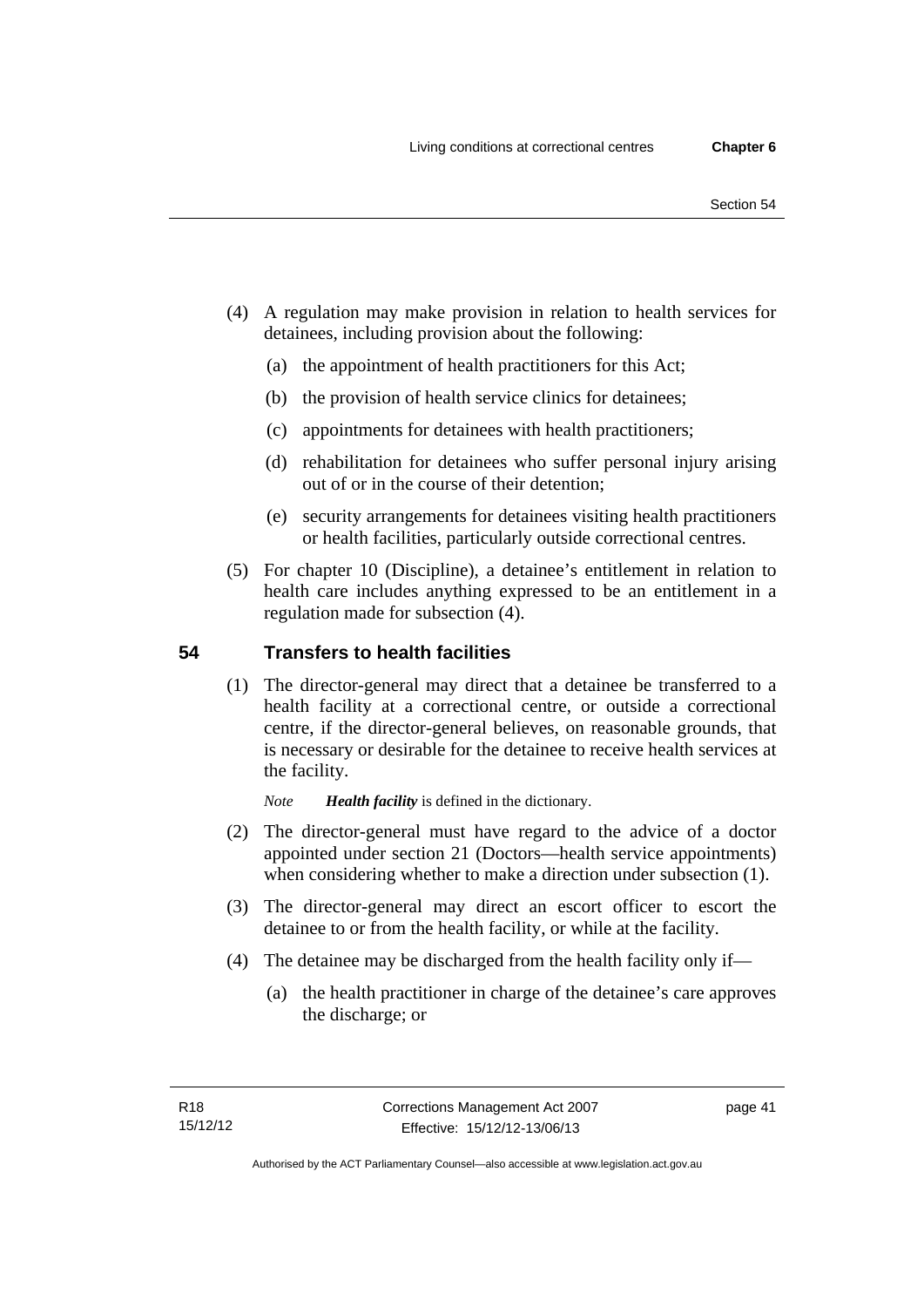(b) the director-general directs that the detainee be removed from the facility.

#### **Example of direction for removal of detainee from health facility**

where the detainee is a danger to the safety of people at the facility

- *Note* An example is part of the Act, is not exhaustive and may extend, but does not limit, the meaning of the provision in which it appears (see [Legislation Act,](http://www.legislation.act.gov.au/a/2001-14) s 126 and s 132).
- (5) The director-general may give a direction for ensuring that a detainee discharged from a health facility under this section is returned to a correctional centre stated in the direction.
- (6) For chapter 10 (Discipline), this section is taken to provide an entitlement for each detainee in relation to health care.

## **55 Religious, spiritual and cultural needs**

 (1) The director-general must ensure, as far as practicable, that provision is made at correctional centres for the religious, spiritual and cultural needs of detainees.

#### **Examples of religious, spiritual or cultural needs**

- 1 observances and practices relating to religious or spiritual beliefs, including indigenous spiritual beliefs
- 2 observances or practices arising because a person belongs to a particular culture
- *Note* An example is part of the Act, is not exhaustive and may extend, but does not limit, the meaning of the provision in which it appears (see [Legislation Act,](http://www.legislation.act.gov.au/a/2001-14) s 126 and s 132).
- (2) In particular, the director-general must ensure, as far as practicable, that detainees have reasonable access to—
	- (a) ministers of religion and other people with standing in a particular culture whom detainees wish to see for religious, spiritual or cultural purposes; and
	- (b) religious services at the correctional centre; and

R18 15/12/12

Authorised by the ACT Parliamentary Counsel—also accessible at www.legislation.act.gov.au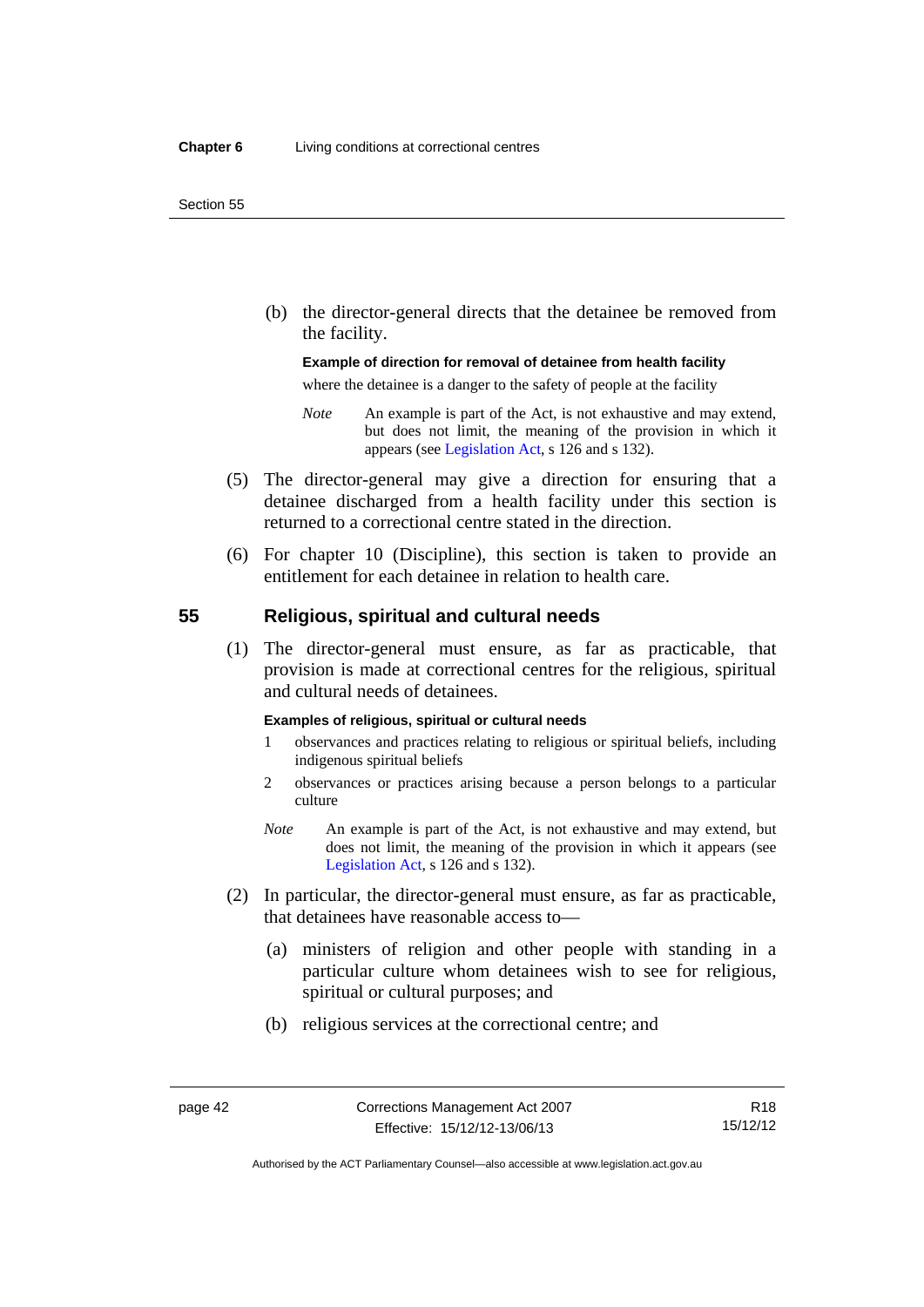- (c) books and other articles associated with their religious, spiritual or cultural practices.
- (3) However, the director-general may give directions denying or limiting a detainee's access under subsection (1) or (2) if the director-general suspects, on reasonable grounds, that it may—
	- (a) undermine security or good order at a correctional centre; or
	- (b) revictimise a victim; or
	- (c) circumvent any process for investigating complaints or reviewing decisions under this Act; or
	- (d) cause community distress.
- (4) A detainee must not be required to receive a visit from anyone representing a particular religion, spiritual belief or culture, or attend any related service or practice, if the detainee does not wish to do so.
- (5) For chapter 10 (Discipline), subsections (1) and (2) are taken to provide an entitlement for each detainee in relation to religious observance.
- (6) In this section:

*minister of religion* means—

- (a) a person registered under the *[Marriage Act 1961](http://www.comlaw.gov.au/Series/C2004A07402)* (Cwlth), part 4.1 (Authorised celebrants); or
- (b) a person prescribed by regulation.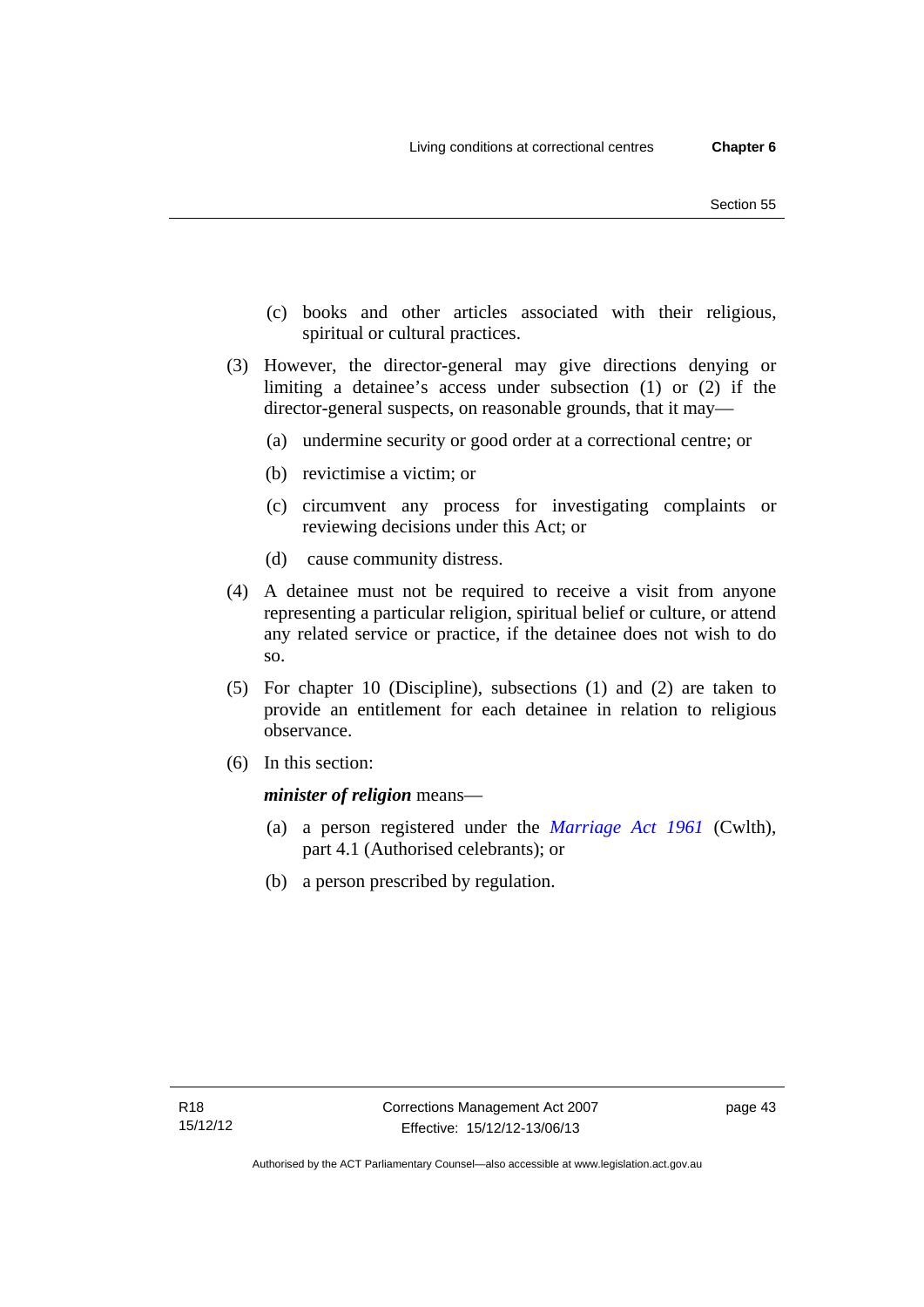Section 56

# **Chapter 7 Inspection of correctional centres**

## **56 Independent inspections**

- (1) This section applies to each of the following:
	- (a) a judge;
	- (b) a magistrate;
	- (c) a member of the Legislative Assembly;
	- (d) the human rights commissioner;
	- (e) the ombudsman.
- (2) A person mentioned in subsection (1) may, at any reasonable time, enter and inspect—
	- (a) a correctional centre; or
	- (b) a place outside a correctional centre where a detainee is, or has been, directed to work or participate in an activity.

#### **Example of time that would not be reasonable**

a time that would hinder a search at a correctional centre

*Note* An example is part of the Act, is not exhaustive and may extend, but does not limit, the meaning of the provision in which it appears (see [Legislation Act,](http://www.legislation.act.gov.au/a/2001-14) s 126 and s 132).

# **57 Official visitors—appointment**

- (1) The Minister must appoint at least 1 official visitor.
- (2) The Minister may appoint a person as an official visitor only if satisfied the person has suitable qualifications or experience to exercise the functions of an official visitor.
- (3) The Minister must not appoint a public employee as an official visitor.

R18 15/12/12

Authorised by the ACT Parliamentary Counsel—also accessible at www.legislation.act.gov.au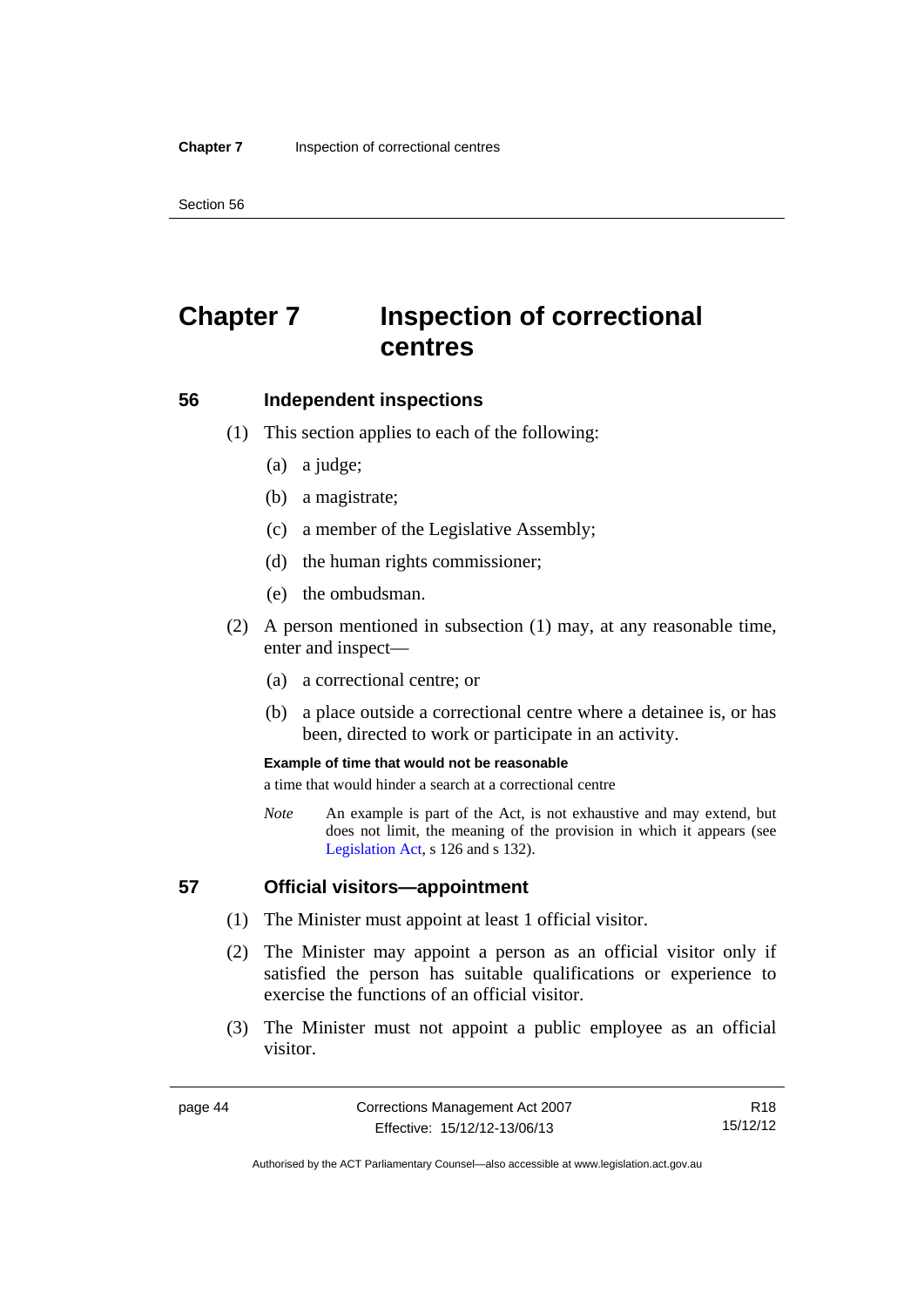- (4) An appointment of an official visitor must be for not longer than 3 years.
- (5) The conditions of appointment of an official visitor are the conditions agreed between the Minister and the member, subject to any determination under the *[Remuneration Tribunal Act 1995](http://www.legislation.act.gov.au/a/1995-55)*.
	- *Note 1* For the making of appointments (including acting appointments), see the [Legislation Act,](http://www.legislation.act.gov.au/a/2001-14) pt 19.3.
	- *Note 2* Certain Ministerial appointments require consultation with an Assembly committee and are disallowable (see [Legislation Act](http://www.legislation.act.gov.au/a/2001-14), div 19.3.3).
	- *Note 3* A person may be reappointed to a position if the person is eligible to be appointed to the position (see [Legislation Act](http://www.legislation.act.gov.au/a/2001-14), s 208 and dict, pt 1, def *appoint*).

# **58 Official visitors—functions**

- (1) An official visitor's functions are—
	- (a) to inspect correctional centres and places outside correctional centres where detainees are, or have been, directed to work or participate in an activity; and
	- (b) to exercise any other function given to an official visitor under this Act or another territory law.
- (2) For subsection (1), an official visitor—
	- (a) must visit each correctional centre in accordance with the conditions of the official visitor's appointment; and
	- (b) may visit a place outside a correctional centre where a detainee is, or has been, directed to work or participate in an activity; and
	- (c) may, at any reasonable time, enter a correctional centre or a place mentioned in paragraph (b).

**Example of time that would not be reasonable** 

a time that would hinder a search at a correctional centre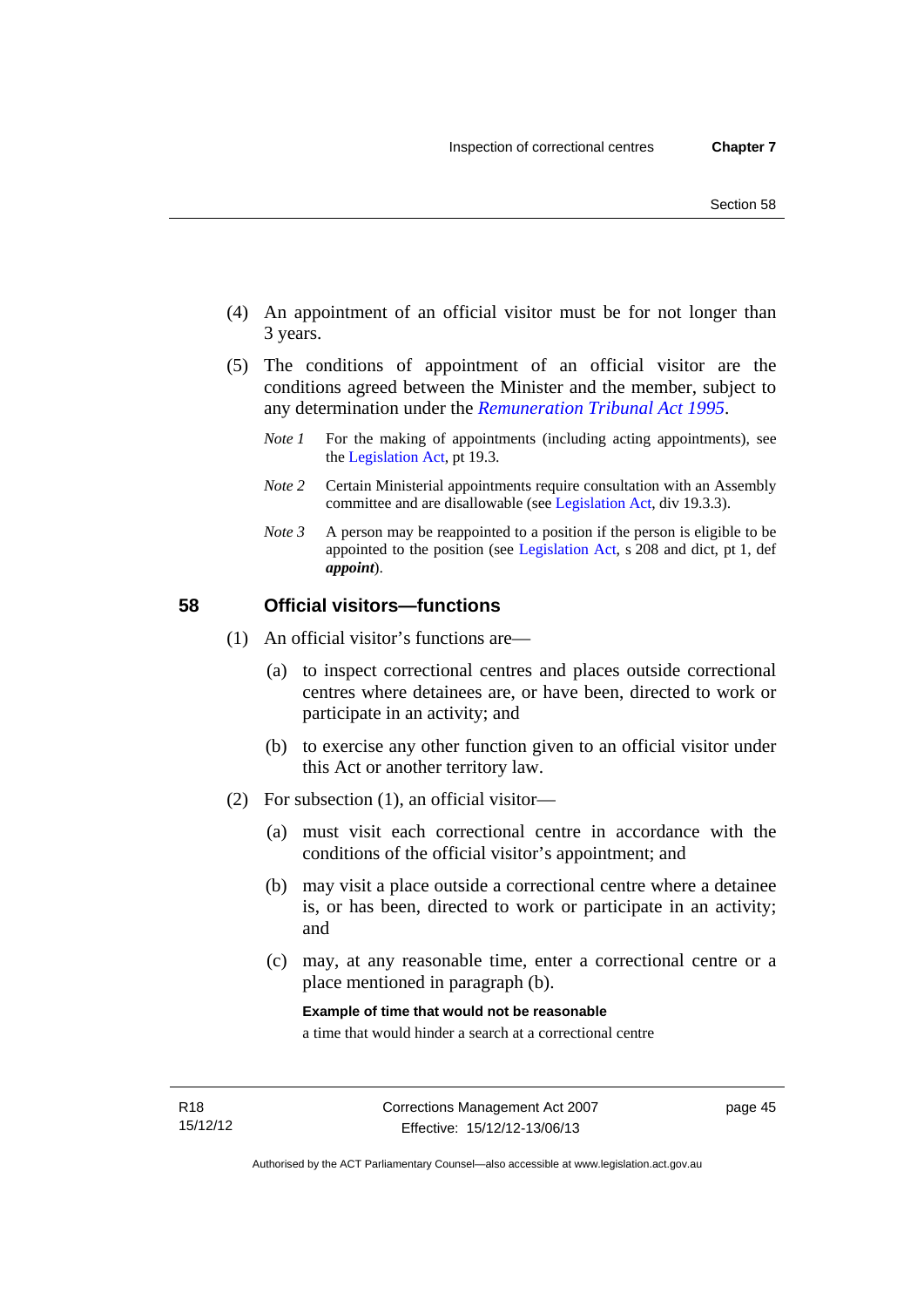Section 59

- *Note* An example is part of the Act, is not exhaustive and may extend, but does not limit, the meaning of the provision in which it appears (see [Legislation Act,](http://www.legislation.act.gov.au/a/2001-14) s 126 and s 132).
- (3) If an official visitor believes, on reasonable grounds, that the detention of a detainee (including any aspect of the treatment, living conditions, work or activities of the detainee) is not in accordance with this Act, the official visitor must report that belief to the Minister in writing.
- (4) A corrections officer must give an official visitor any reasonable help the official visitor asks for to exercise the official visitor's functions.

# **59 Complaints to official visitors**

- (1) A detainee may complain to an official visitor about any aspect of the detainee's detention or treatment in detention, including—
	- (a) the operation of a correctional centre where the detainee is detained; or
	- (b) conditions, or work or activities provided, at a place where the detainee is, or has been, directed to work or participate in an activity.
- (2) The director-general must ensure that an official visitor is told as soon as practicable about any detainee who has told a corrections officer that the detainee wants to see an official visitor.
- (3) A detainee is not required to explain to the director-general or a corrections officer why the detainee may want to see an official visitor.

# **60 Investigation etc by official visitors**

 (1) An official visitor must investigate each complaint made under section 59 unless the official visitor believes, on reasonable grounds, that the complaint is frivolous or vexatious.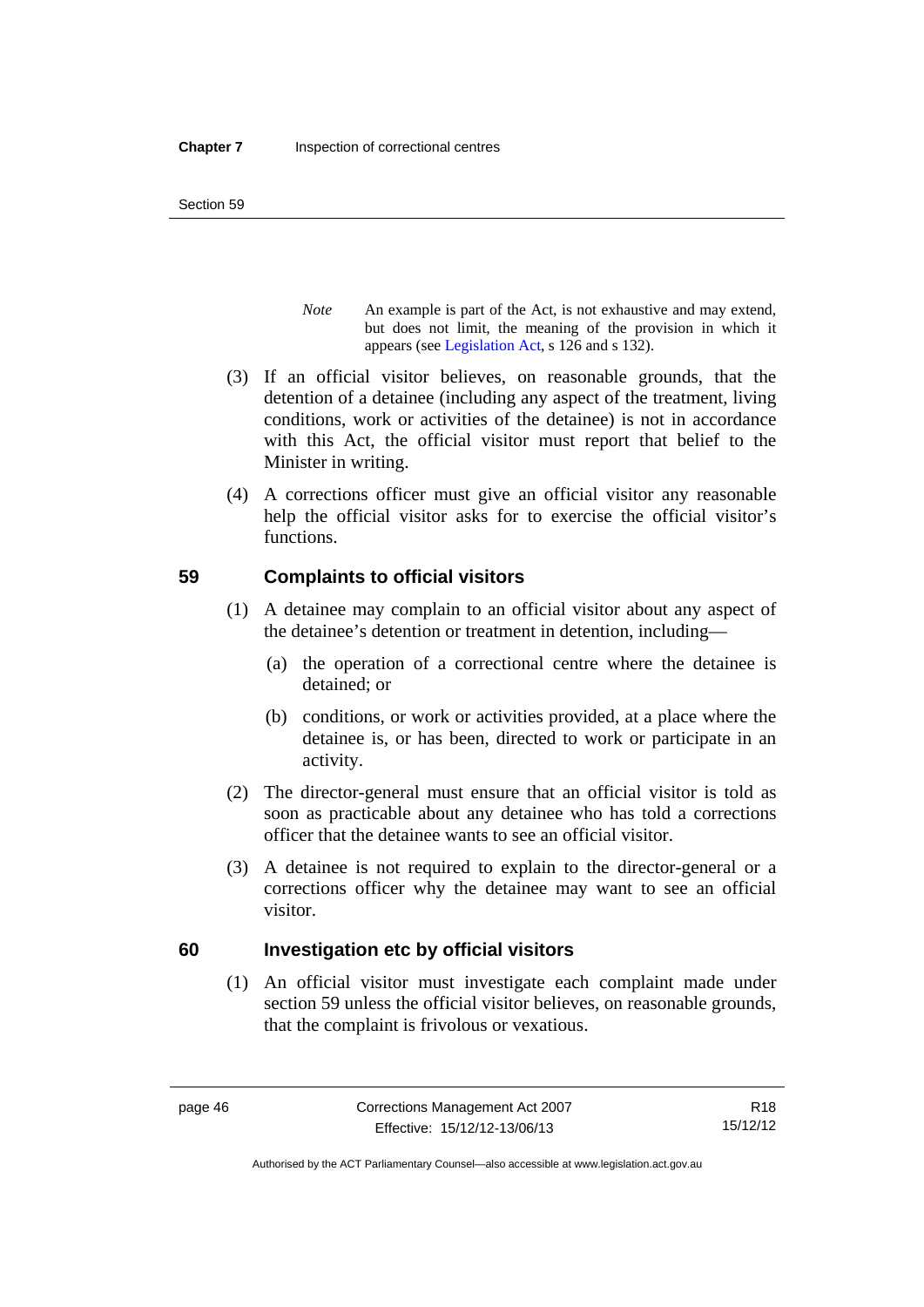- (2) An official visitor may—
	- (a) make a recommendation about the complaint to the director-general; or
	- (b) if the official visitor considers it is appropriate, give the Minister a report about any complaint or investigation.
- (3) As soon as practicable after the end of each quarter, an official visitor must give the Minister a written report for the quarter summarising—
	- (a) the number and kinds of complaints received by the official visitor; and
	- (b) the number and kinds of complaints investigated by the official visitor; and
	- (c) the outcomes of investigations of complaints.
	- *Note* For the meaning of *quarter*, see the [Legislation Act](http://www.legislation.act.gov.au/a/2001-14), dict, pt 1.
- (4) The quarterly report may include comments by the official visitor about anything in relation to a complaint or investigation to which the report applies.

## **61 Official visitors—ending appointments**

- (1) The Minister may end the appointment of an official visitor—
	- (a) if the official visitor contravenes a territory law; or
	- (b) for misbehaviour; or
	- (c) if the official visitor becomes bankrupt or personally insolvent; or

*Note Bankrupt or personally insolvent*—see the [Legislation Act,](http://www.legislation.act.gov.au/a/2001-14) dictionary, pt 1.

 (d) if the official visitor is convicted or found guilty, in the ACT, of an offence punishable by imprisonment for at least 1 year; or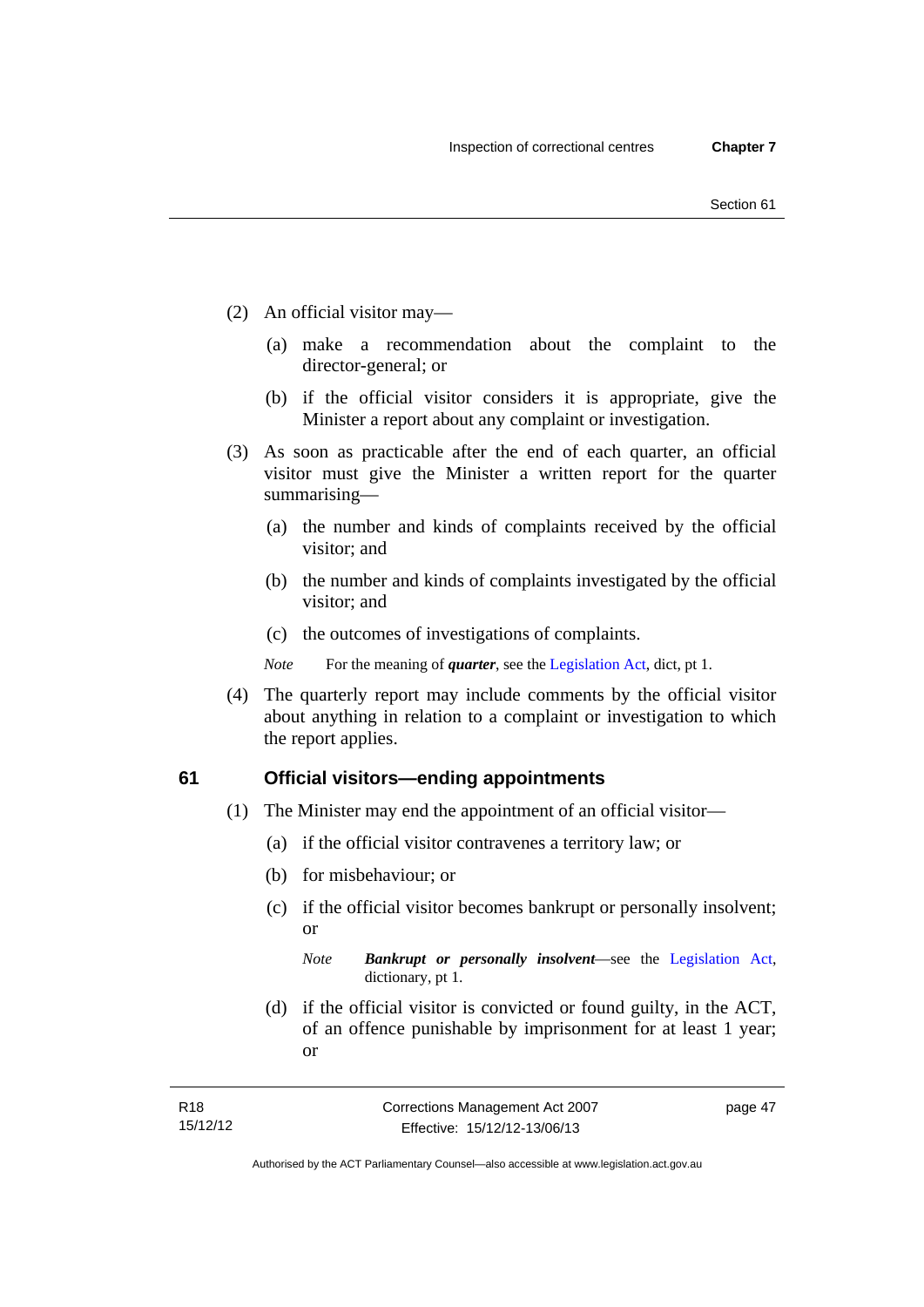- (e) if the official visitor is convicted or found guilty, outside the ACT, in Australia or elsewhere, of an offence that, if it had been committed in the ACT, would be punishable by imprisonment for at least 1 year; or
- (f) if the official visitor fails to visit a correctional centre in accordance with the conditions of the official visitor's appointment without the Minister's approval; or
- (g) for physical or mental incapacity, if the incapacity substantially affects the exercise of the official visitor's functions.
- (2) An official visitor's appointment ends if the person becomes a public employee.
	- *Note 1* A public employee must not be appointed as an official visitor (see s 57 (3)).
	- *Note 2* A person's appointment also ends if the person resigns (see Legislation [Act,](http://www.legislation.act.gov.au/a/2001-14) s 210).

# **62 Relationship with other inspection laws**

- (1) This Act must be construed and administered in a way that is consistent with an inspection law unless the contrary intention appears from this Act or that law.
- (2) This Act is taken to be consistent with an inspection law to the extent that it is capable of operating concurrently with that law.
- (3) The director-general may make arrangements with a person responsible for the exercise of functions under an inspection law to ensure, as far as practicable, the safety of an inspector (however described) or anyone else affected by the exercise of the function in relation to a detainee or correctional centre.
- (4) A person exercising a function under an inspection law in relation to a detainee or correctional centre must exercise the function in accordance with any direction by the director-general in relation to—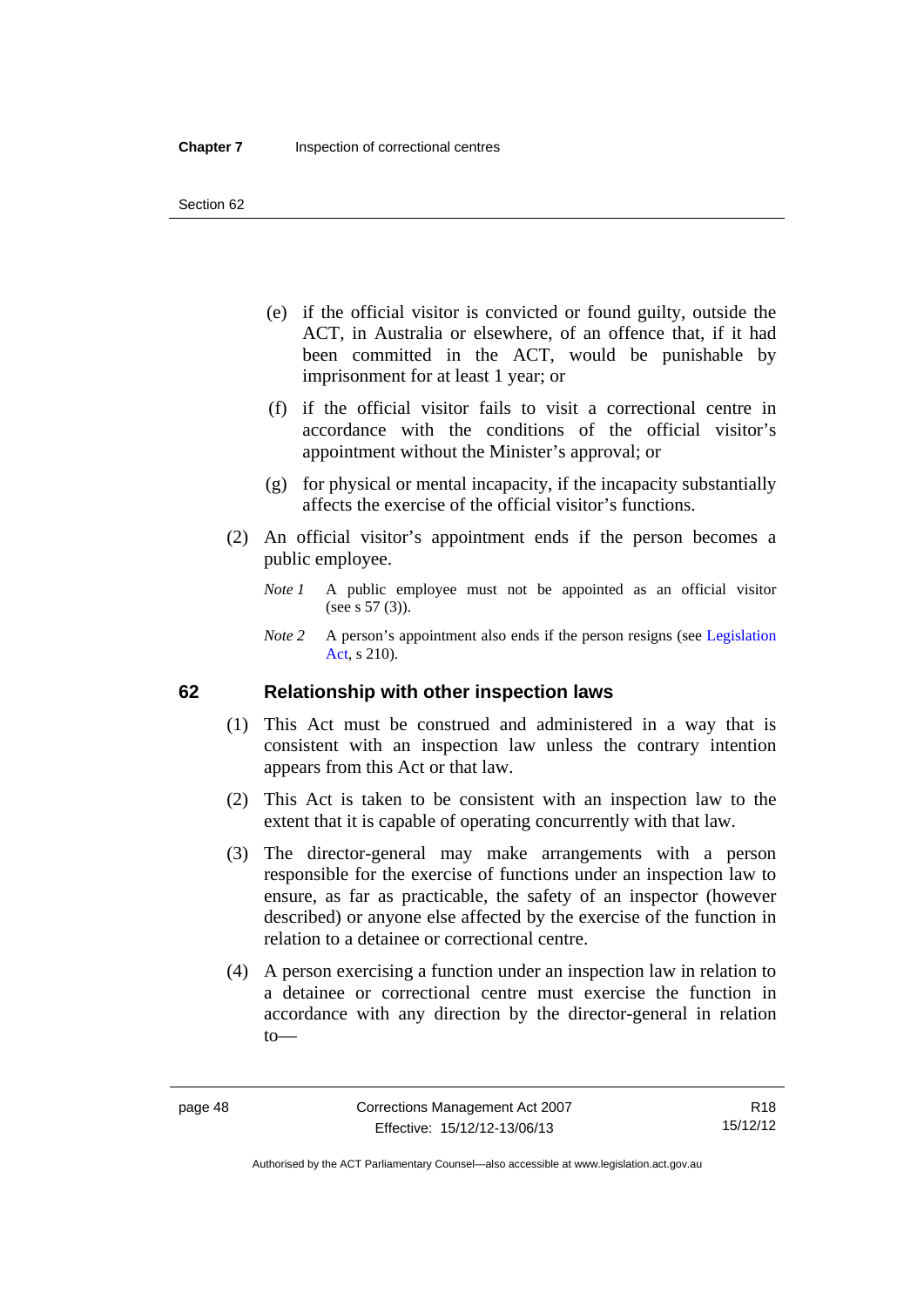- (a) the safety of anyone at the correctional centre; or
- (b) security or good order at a correctional centre.
- (5) In this section:

*inspection law* means an Act that provides for the entry and inspection of premises, or the search of people or premises.

#### **Examples of inspection laws**

- *[Crimes Act 1900](http://www.legislation.act.gov.au/a/1900-40)*
- *[Emergencies Act 2004](http://www.legislation.act.gov.au/a/2004-28)*
- *[Food Act 2001](http://www.legislation.act.gov.au/a/2001-66)*
- *[Public Health Act 1997](http://www.legislation.act.gov.au/a/1997-69)*
- *Note* An example is part of the Act, is not exhaustive and may extend, but does not limit, the meaning of the provision in which it appears (see [Legislation Act,](http://www.legislation.act.gov.au/a/2001-14) s 126 and s 132).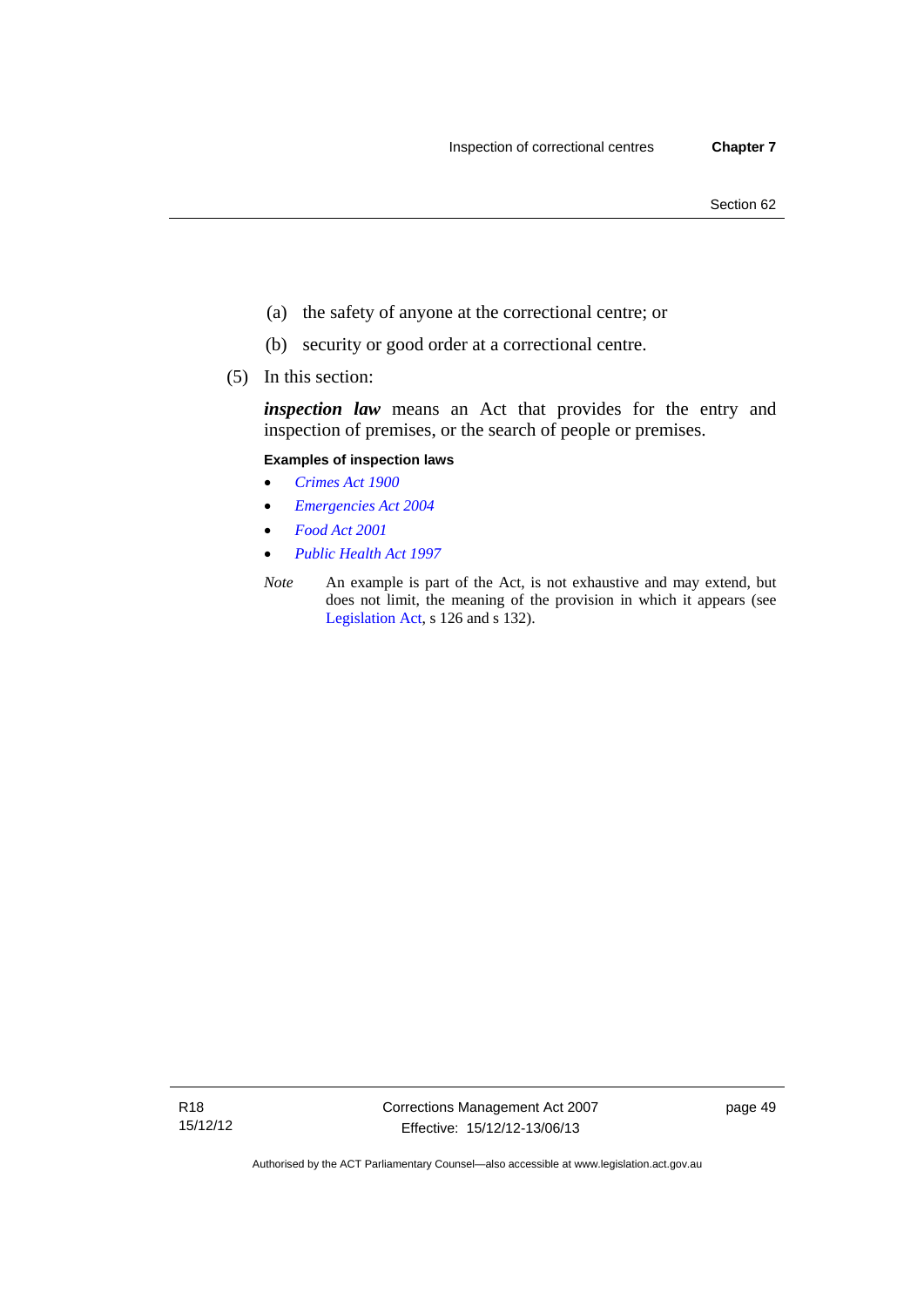Section 63

# **Chapter 8 Admission to correctional centres**

# **63 Meaning of** *admission* **to correctional centre**

In this Act:

*admission,* of a detainee to a correctional centre, means—

- (a) admission of the detainee to the centre for detention; and
- (b) for a detainee reporting to the centre to perform periodic detention—includes the first, but not the second or subsequent, time the detainee reports to the centre to perform periodic detention.

#### **64 Authority for detention**

- (1) A person must not be admitted to, or detained at, a correctional centre unless the detention is—
	- (a) authorised by a warrant under the *[Crimes \(Sentence](http://www.legislation.act.gov.au/a/2005-59)  [Administration\) Act 2005](http://www.legislation.act.gov.au/a/2005-59)*, section 12 (Warrant for imprisonment); or
	- (b) authorised by a warrant under the *[Crimes \(Sentence](http://www.legislation.act.gov.au/a/2005-59)  [Administration\) Act 2005](http://www.legislation.act.gov.au/a/2005-59)*, section 17 (Warrant for remand); or
	- (c) otherwise authorised, whether by a warrant or other authority (however named), under a territory law or a law of the Commonwealth, a State or another Territory.

#### **Examples—par (c)**

- 1 an accused person who is refused bail by an authorised person under the *[Bail Act 1992](http://www.legislation.act.gov.au/a/1992-8)*
- 2 a person held on a warrant issued under the *[Royal Commissions](http://www.legislation.act.gov.au/a/1991-1)  [Act 1991](http://www.legislation.act.gov.au/a/1991-1)*, section 35 (Apprehension of witnesses failing to appear)
- 3 a person in immigration detention under the *[Migration Act 1958](http://www.comlaw.gov.au/Series/C2004A07412)* (Cwlth)

R18 15/12/12

Authorised by the ACT Parliamentary Counsel—also accessible at www.legislation.act.gov.au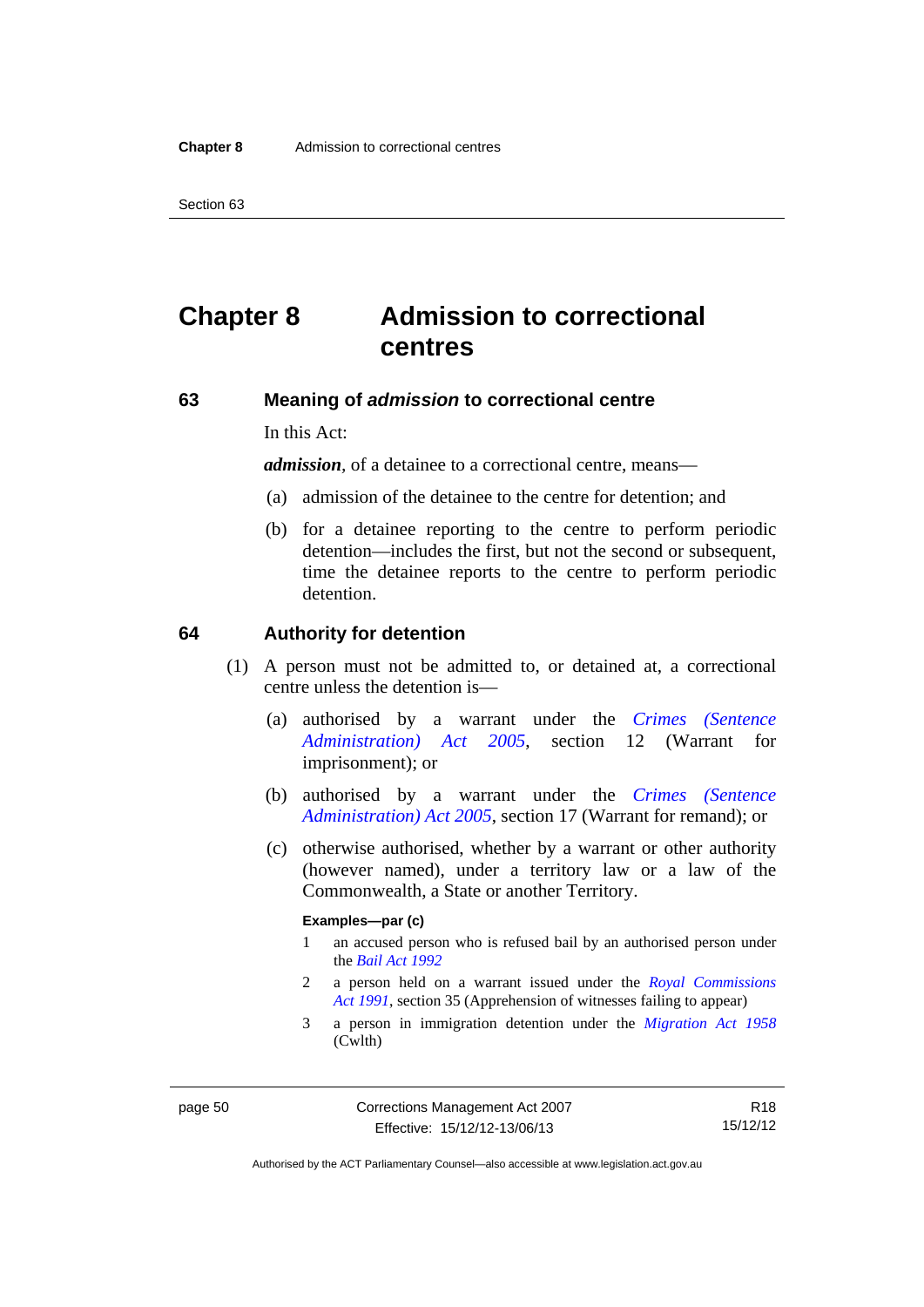- 4 an interstate detainee on leave in the ACT held in custody overnight
- *Note* An example is part of the Act, is not exhaustive and may extend, but does not limit, the meaning of the provision in which it appears (see [Legislation Act,](http://www.legislation.act.gov.au/a/2001-14) s 126 and s 132).
- (2) Before the person is admitted to the correctional centre, the director-general must be given the warrant or evidence of other authority for the detention.
- (3) The validity of a person's detention at a correctional centre is not affected by a defect or irregularity in or in relation to the warrant or the evidence of other authority for the detention.

# **65 Identification of detainees**

- (1) For the identification of a detainee admitted to a correctional centre, the director-general may direct that all or any of the following be taken of, or from, the detainee:
	- (a) prints of the detainee's hands, fingers, feet or toes;
	- (b) a photograph or video recording;
	- (c) a measurement;
	- (d) a cast or impression;
	- (e) a buccal swab or saliva sample;
	- (f) a blood sample;
	- (g) anything else prescribed by regulation.
- (2) Anything taken of, or from, a detainee under subsection (1) must be destroyed if—
	- (a) the detainee is found not guilty of any offence to which the detention relates, other than on the ground of unsoundness of mind; or
	- (b) proceedings for any offence to which the detention relates are discontinued or dismissed.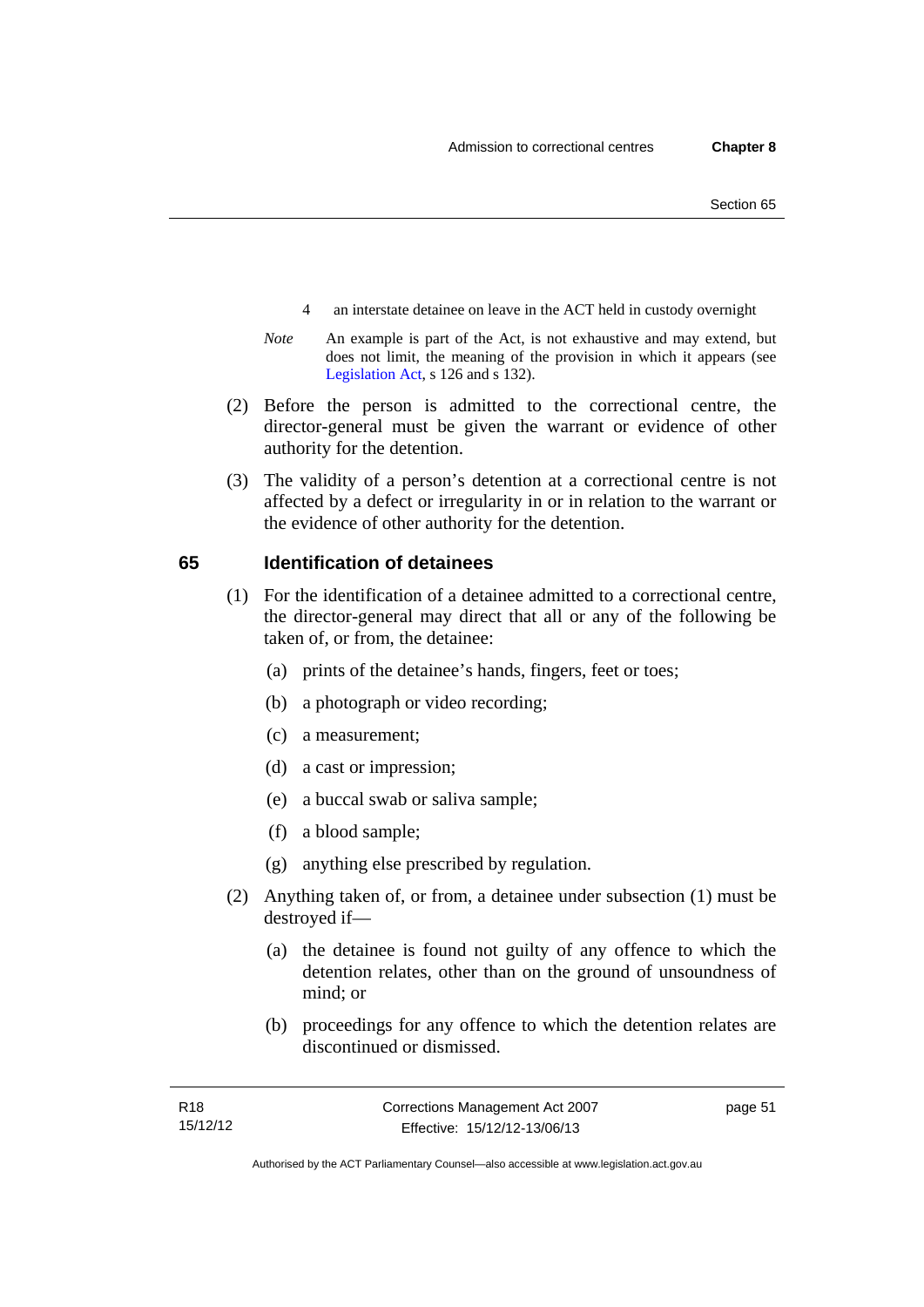- (3) However, subsection (2) does not apply if, for any part of the period of detention in relation to an offence, the detainee was also being detained for another offence—
	- (a) of which the detainee has been convicted; or
	- (b) for which a proceeding (including any appeal proceeding) is still pending.
- (4) A blood sample under this section may only be taken by a health practitioner appointed under section 22 (Health practitioners non-therapeutic functions).
	- *Note* The *[Crimes \(Forensic Procedures\) Act 2000](http://www.legislation.act.gov.au/a/2000-61)* includes provision for carrying out forensic procedures on people in custody. See particularly pt 2.7 (Carrying out of certain forensic procedures after conviction of serious offenders).

# **66 Information about entitlements and obligations**

- (1) As soon as practicable after a detainee is admitted to a correctional centre, the director-general must ensure that reasonable steps are taken to explain the following to the detainee:
	- (a) the detainee's entitlements and obligations under this Act;
	- (b) the case management plan arrangements;
	- (c) the role of official visitors;
	- (d) the procedures for seeking information and making complaints;
	- (e) if the detainee is a national of a foreign country—the right to have a diplomatic or consular representative of the country told about the detention;
	- (f) anything else prescribed by regulation;
	- (g) anything else the director-general considers necessary or desirable.

**Examples—par (g)** 

1 corrections policies and operating procedures relevant to the detainee

| page 52 | Corrections Management Act 2007 | R <sub>18</sub> |
|---------|---------------------------------|-----------------|
|         | Effective: 15/12/12-13/06/13    | 15/12/12        |

Authorised by the ACT Parliamentary Counsel—also accessible at www.legislation.act.gov.au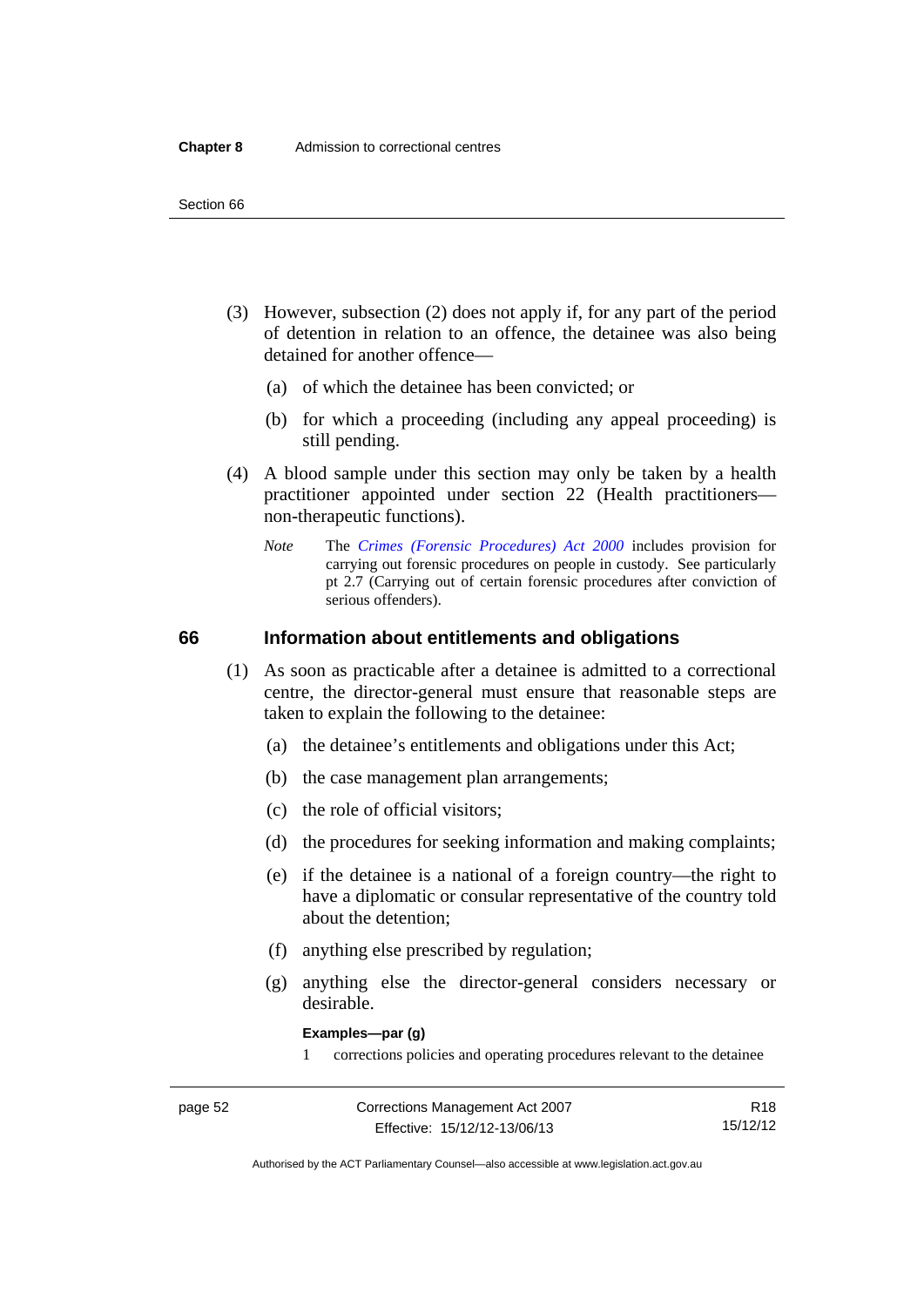- 2 the scope and effect of the director-general's directions
- 3 for a transgender or intersex detainee—the effect of section 79 in relation to choice of sexual identity
- 4 the health services, work and activities available to detainees
- 5 for an offender—the role of the sentence administration board
- *Note* An example is part of the Act, is not exhaustive and may extend, but does not limit, the meaning of the provision in which it appears (see [Legislation Act,](http://www.legislation.act.gov.au/a/2001-14) s 126 and s 132).
- (2) The explanation under subsection (1)—
	- (a) may be in general terms; and
	- (b) as far as practicable, must be in language the detainee can readily understand.

**Example—par (a)** 

a written statement or checklist used by corrections officers to give detainees a general summary of the things mentioned in subsection (1)

- *Note* An example is part of the Act, is not exhaustive and may extend, but does not limit, the meaning of the provision in which it appears (see [Legislation Act,](http://www.legislation.act.gov.au/a/2001-14) s 126 and s 132).
- (3) The director-general must arrange for the assistance of an interpreter in complying with subsection (1) or (2) if the director-general believes, on reasonable grounds, that the detainee is unable, because of inadequate knowledge of the English language or a disability, to communicate with reasonable fluency in English.
- (4) Without limiting subsection (3), the assistance of the interpreter may be provided by telephone.
- (5) The director-general must also ensure that copies of the following are available for inspection by detainees at each correctional centre:
	- (a) this Act;
	- (b) corrections policies and operating procedures available under section 14.

page 53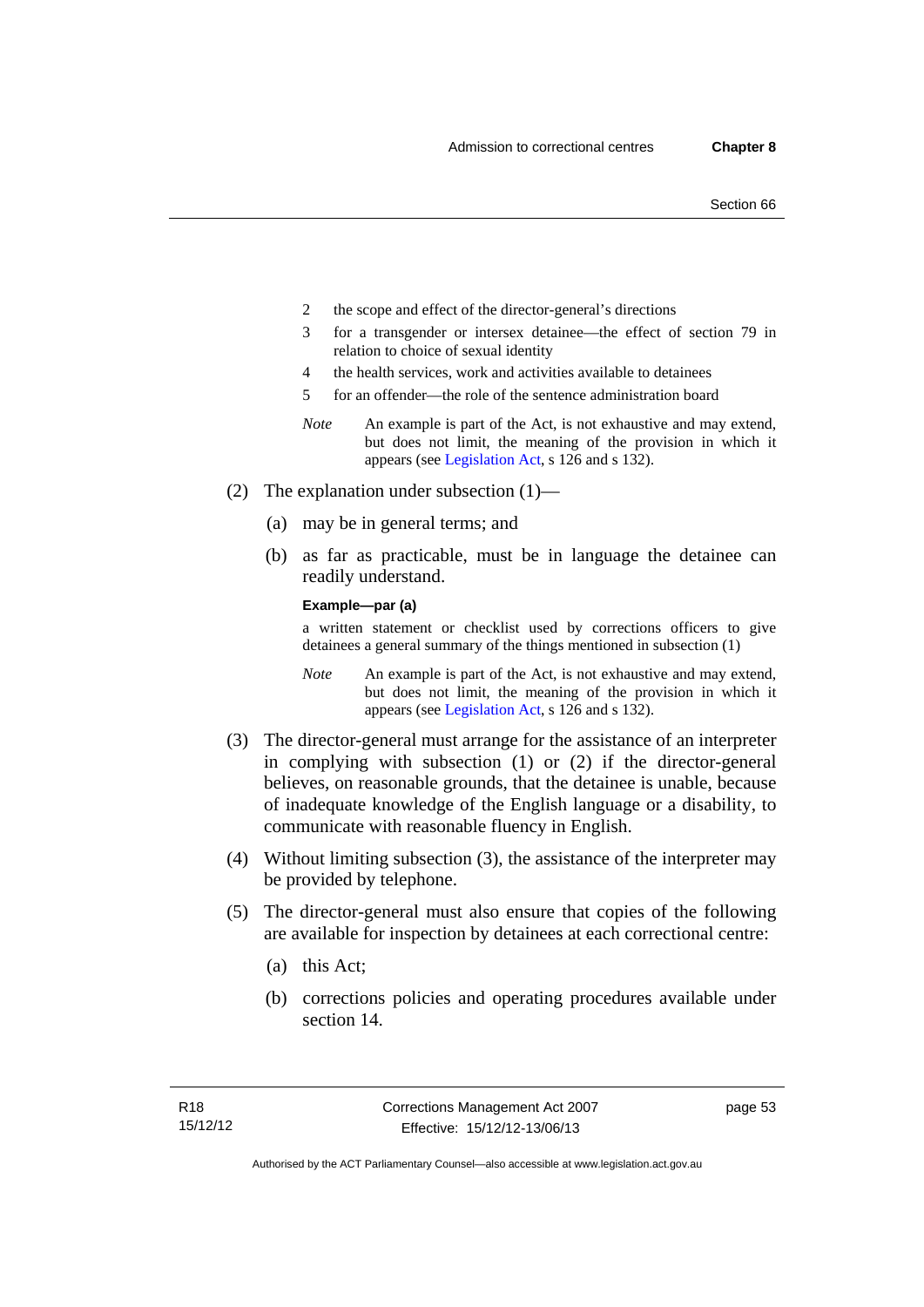(6) The director-general must tell a diplomatic or consular representative of a foreign country about the detention of a national of that country, if asked by the detainee.

# **67 Initial assessment**

- (1) The director-general must ensure that—
	- (a) each detainee admitted to a correctional centre is assessed as soon as practicable to identify any immediate physical or mental health, or safety or security, risks and needs; and
	- (b) any risks and needs identified by the assessment are addressed.
- (2) In particular, the director-general must ensure that any ongoing risks and needs are addressed in the detainee's case management plan.

## **68 Health assessment**

- (1) The assessment under section 67 of a detainee's physical and mental health needs and risks must be made within 24 hours after the detainee's admission.
- (2) The health assessment must involve—
	- (a) an initial assessment by a nurse and a review of the nurse's assessment by a doctor appointed under section 21 (Doctors health service appointments); or
	- (b) an assessment by a doctor appointed under section 21 (Doctors—health service appointments).
- (3) The health assessment must include an assessment of the detainee's risk of self-harm.
	- *Note 1* The detainee's case management plan must also address the detainee's health condition, any risk of self-harm and any treatment regime (see s 78).
	- *Note 2* The *[Mental Health \(Treatment and Care\) Act 1994](http://www.legislation.act.gov.au/a/1994-44)* also includes provision for assessment orders, and emergency detention and care, under that Act.

R18 15/12/12

Authorised by the ACT Parliamentary Counsel—also accessible at www.legislation.act.gov.au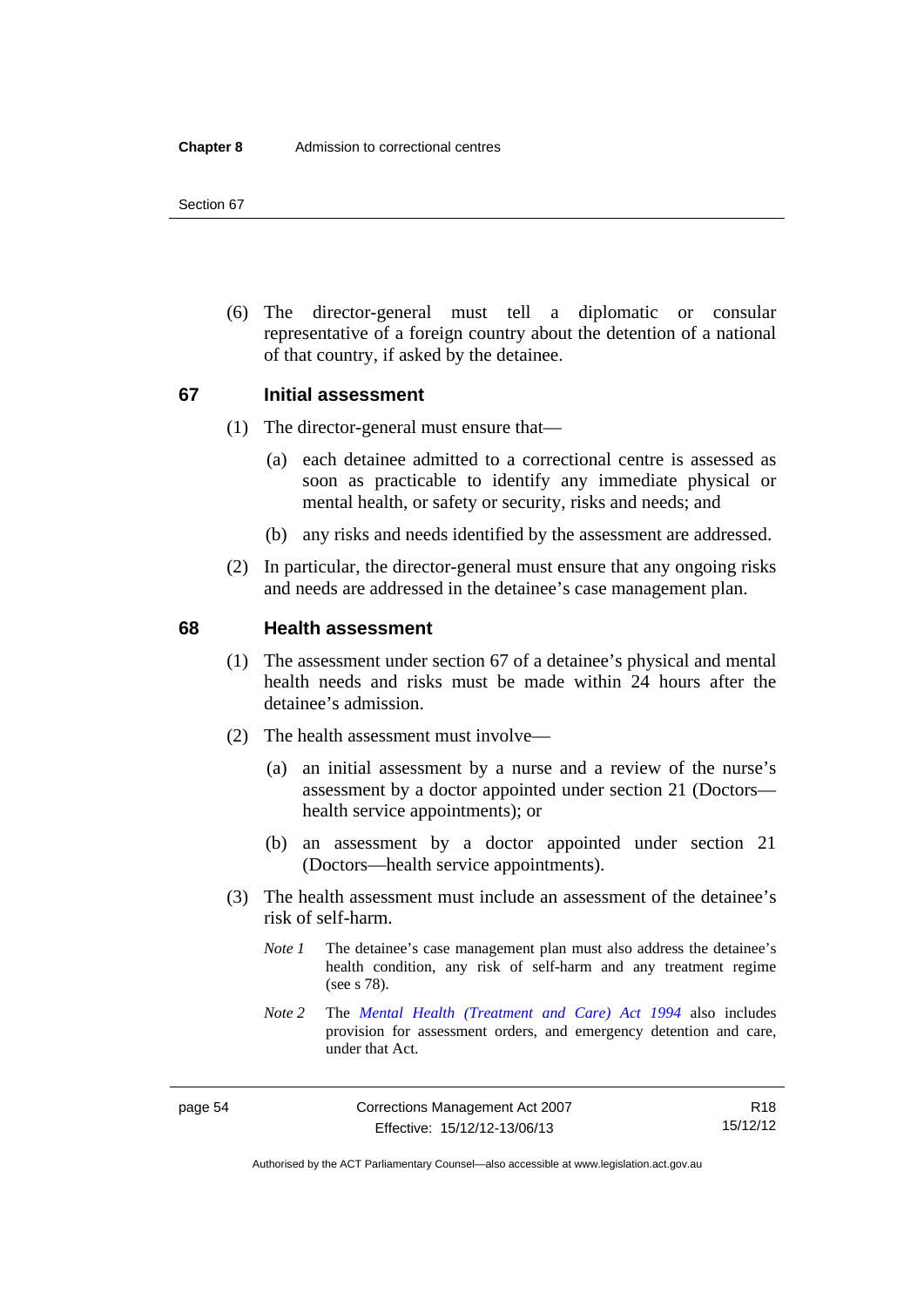# **69 Alcohol and drug tests on admission**

- (1) For an assessment under section 67, the director-general may direct the detainee, orally or in writing, to provide a test sample.
- (2) Division 9.6.2 (Alcohol and drug testing—detainees) applies in relation to the direction and any sample given under the direction.

# **70 Strip search on admission**

- (1) For an assessment under section 67, the director-general may direct the detainee, orally or in writing, to submit to a strip search.
- (2) Part 9.4 (Searches) and part 9.5 (Seizing property) apply in relation to the direction and any strip search conducted under the direction.

# **71 Property of detainees**

- (1) The director-general may allow a detainee's property to be brought into a correctional centre.
- (2) However, the director-general may give directions imposing conditions in relation to the detainee's property brought into a correctional centre, including conditions in relation to—
	- (a) the nature, amount and location of property that may be held by a detainee at the centre; and
	- (b) the use of the property.
- (3) The director-general must ensure that the register of detainees includes details of the property each detainee has at a correctional centre.
- (4) Without limiting section 14 (Corrections policies and operating procedures), a corrections policy or operating procedure may make provision in relation to detainee's property, including provision in relation to the following:
	- (a) the taking and storage of the property;

page 55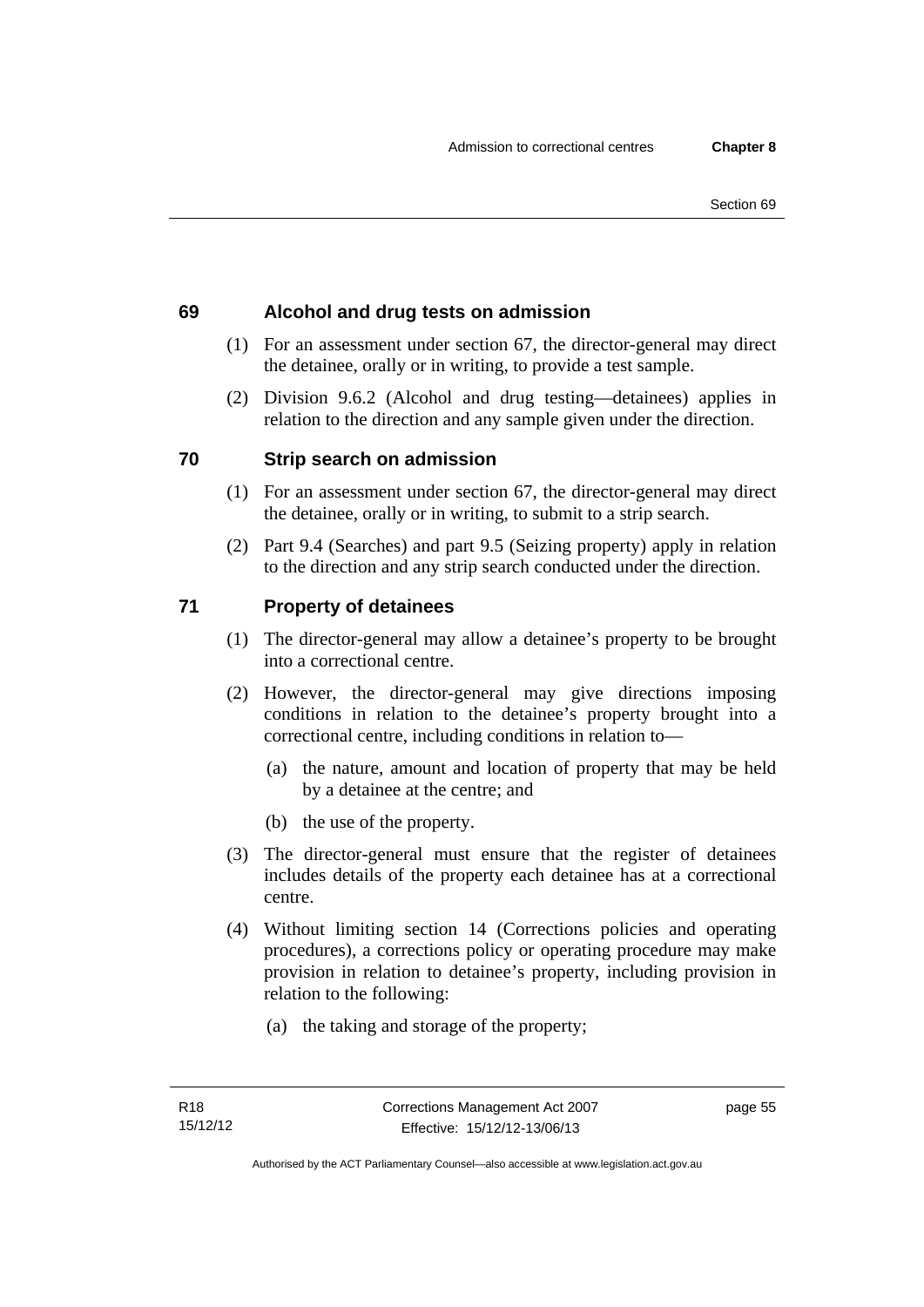Section 72

- (b) access to, and use of, the property;
- (c) transfer of the property;
- (d) compensation for loss or damage;
- (e) return of the property to the detainee.
- (5) In this section:

*detainee's property* does not include a prohibited thing.

*Note* Pt 9.5 (Seizing property) provides generally for the seizure, forfeiture and return of property.

## **72 Security classification**

The director-general must arrange a security classification for a detainee as soon as practicable after the detainee's admission to a correctional centre.

# **73 Case management plan**

The director-general must arrange for a case management plan to be prepared for a detainee as soon as practicable after the detainee's admission to a correctional centre.

# **74 Entries in register of detainees**

The director-general must ensure that details of each detainee admitted to a correctional centre are entered in the register of detainees on the detainee's admission to the centre.

*Note* The director-general must keep a register of detainees at a correctional centre (see s 76).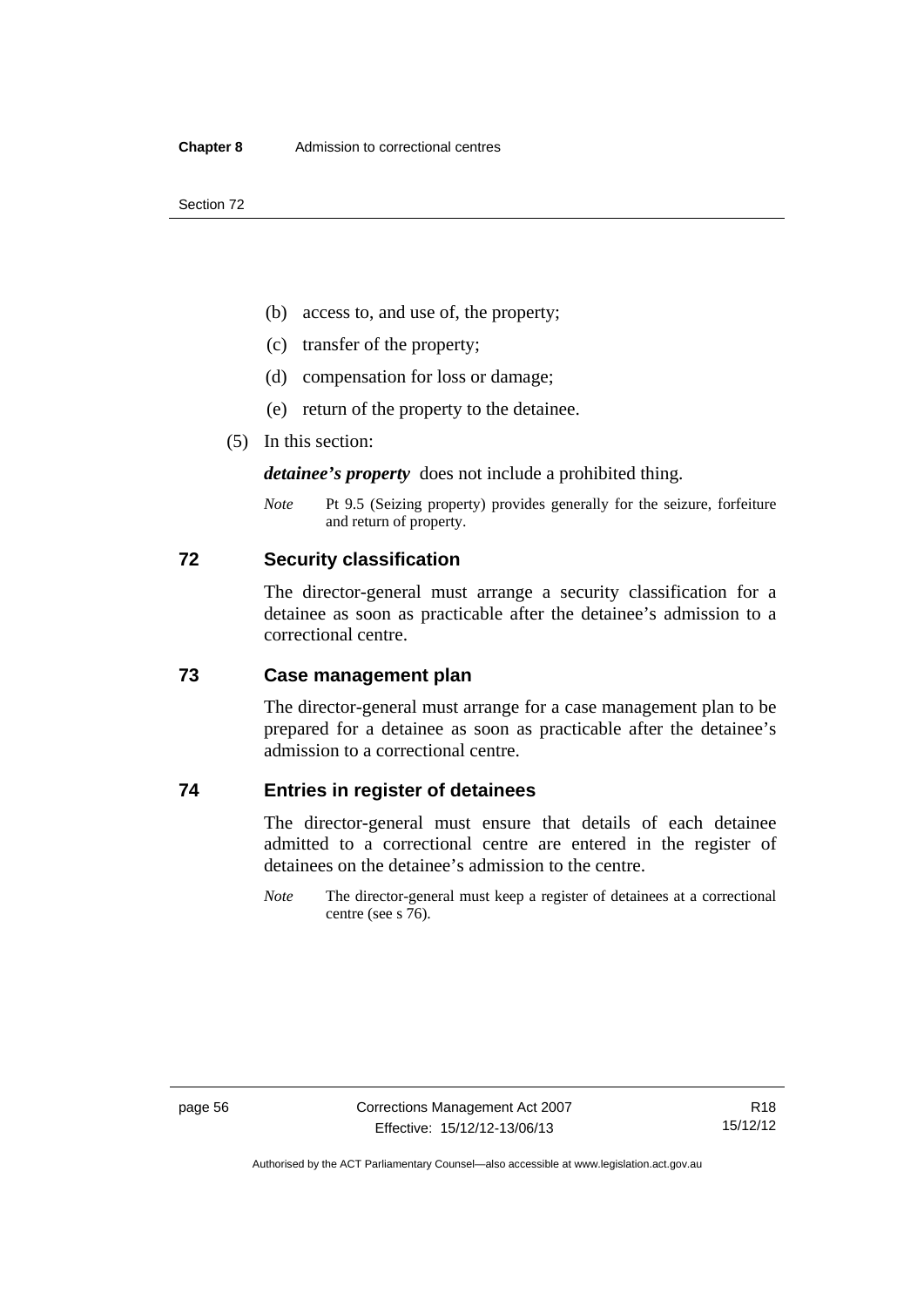# **Chapter 9 Management and security**

# **Part 9.1 Management and security general**

# **75 Compliance with director-general's directions**

A detainee must comply with any direction given under this Act to the detainee by the director-general.

*Note* Under s 17, the director-general may delegate any of the director-general's functions, including the giving of directions, to a corrections officer.

# **76 Register of detainees**

- (1) The director-general must keep a register containing details of each detainee at a correctional centre.
- (2) The register must include details of the following for each detainee:
	- (a) full name;
	- (b) authority for detention;
	- (c) period of authorised detention;
	- (d) for a detainee under a sentence of imprisonment—
		- (i) the sentence, including any periodic detention period or other element of a combination sentence; and
		- (ii) any nonparole period;
	- (e) current place of detention;
	- (f) security classification;
	- (g) case management plan;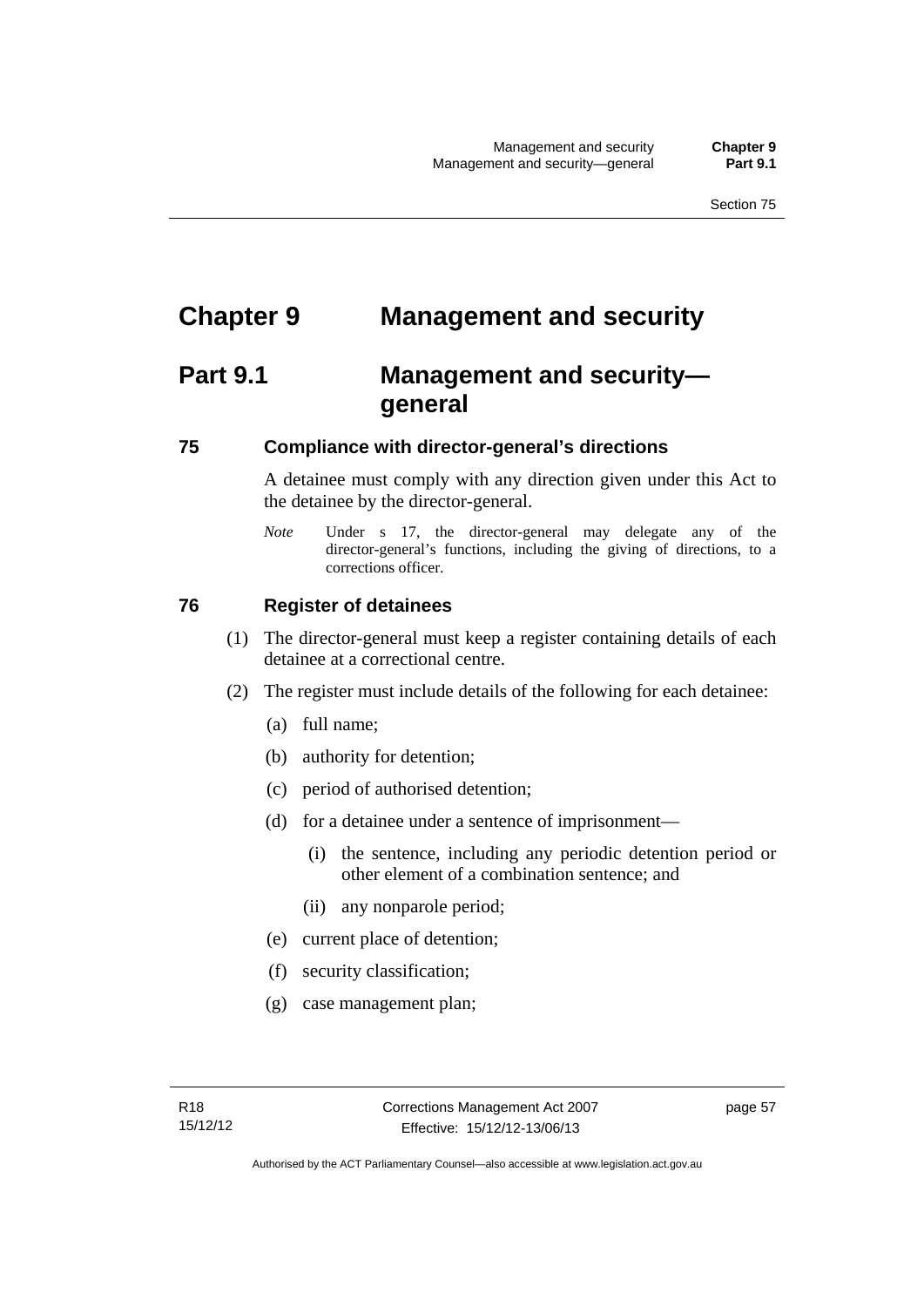- (h) sex, including that chosen under section 79 (Transgender and intersex detainees—sexual identity);
- (i) any known condition of the detainee that requires, or is likely to require, a health service;
- (j) anything taken under section 65 (Identification of detainees);
- (k) anything else the director-general considers necessary or appropriate for the proper management of the detainee.

#### **Examples—par (i)**

- 1 nutritional or health needs
- 2 need for spectacles, contact lens, crutches, prosthesis or other artificial aids
- 3 language or literacy difficulties
- *Note* An example is part of the Act, is not exhaustive and may extend, but does not limit, the meaning of the provision in which it appears (see [Legislation Act,](http://www.legislation.act.gov.au/a/2001-14) s 126 and s 132).
- (3) The register must be available for inspection under chapter 7 (Inspection of correctional centres).
- (4) In this section:

*combination sentence*—see the *[Crimes \(Sentencing\) Act 2005](http://www.legislation.act.gov.au/a/2005-58)*, dictionary.

# **77 Health reports**

- (1) For this Act, the director-general may ask a relevant director-general for a written report about a detainee's health.
- (2) The relevant director-general must comply with the request as soon as practicable.
- (3) The relevant director-general's report must include personal health information about the detainee that is in a health record—
	- (a) in the relevant director-general's custody; or

Authorised by the ACT Parliamentary Counsel—also accessible at www.legislation.act.gov.au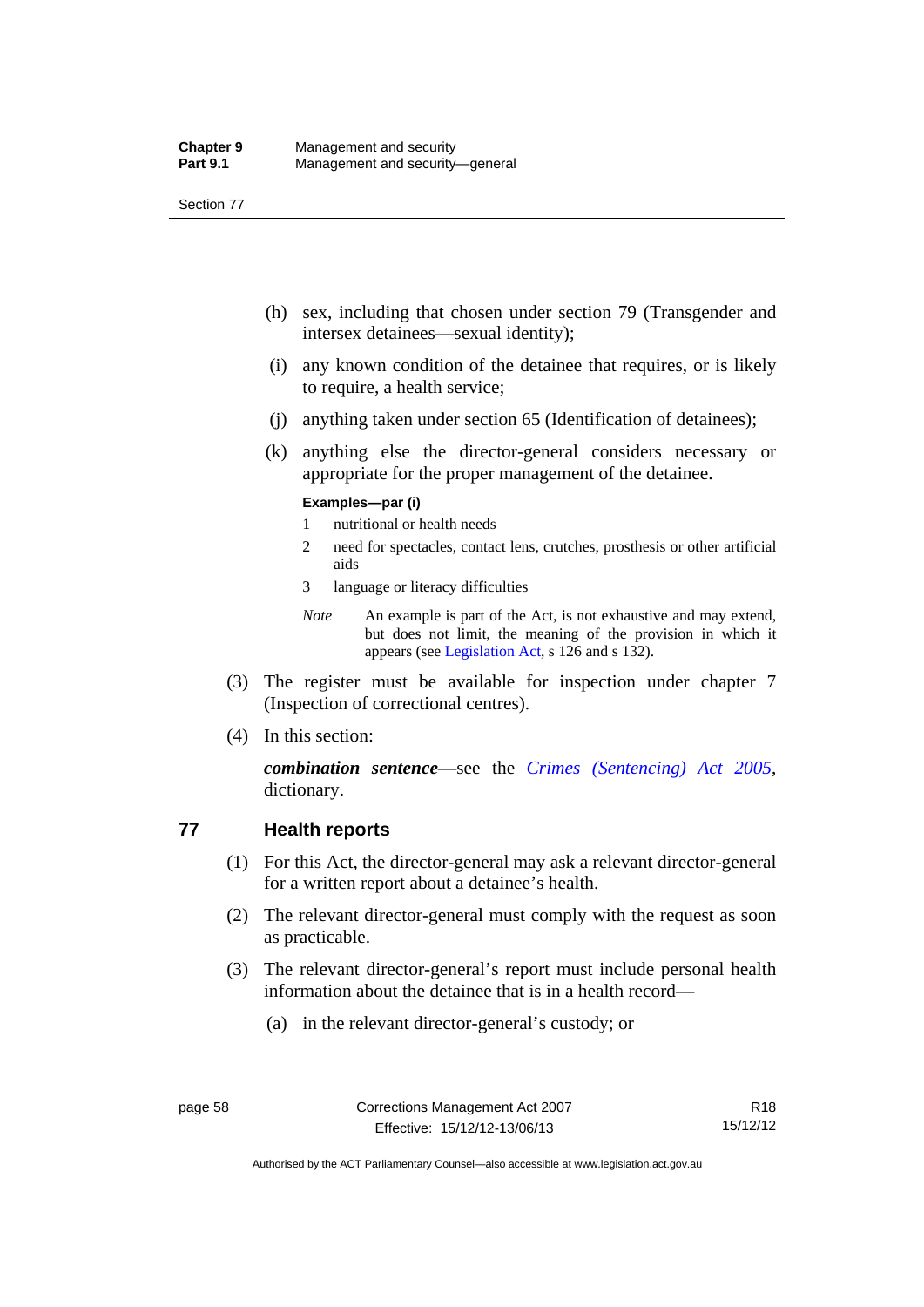- (b) to which the relevant director-general has access through any arrangement with another director-general.
- (4) The director-general must ensure that a doctor appointed under section 21 (Doctors—health service appointments) assesses the report from a relevant director-general and includes a statement of the detainee's condition (the *health schedule*) in the detainee's case management plan.
- (5) The health schedule must include a summary of—
	- (a) the detainee's condition and health risks, including any likelihood of the condition resulting in a medical emergency or the onset of significant health problems and any associated symptoms; and
	- (b) a treatment regime for the detainee

#### **Examples—s (5)**

- 1 Detainee D has diabetes. The health schedule for D explains the type of diabetes, the treatment required, any likely medical emergency or significant health problem and the associated symptoms, such as hypoglycaemia.
- 2 Detainee P has epilepsy. The health schedule for P explains the type of epilepsy, the treatment required, the symptoms and consequences of any failure to maintain the treatment regime.
- *Note* An example is part of the Act, is not exhaustive and may extend, but does not limit, the meaning of the provision in which it appears (see [Legislation Act,](http://www.legislation.act.gov.au/a/2001-14) s 126 and s 132).
- (6) Without limiting section 14 (Corrections policies and operating procedures), a corrections policy or operating procedure may include provision in relation to the health schedule, including provision in relation to any of the following:
	- (a) the content of the schedule and, in particular, any statement about the detainee's health risks and treatment regime;
	- (b) the people who may access the health schedule and the circumstances for access.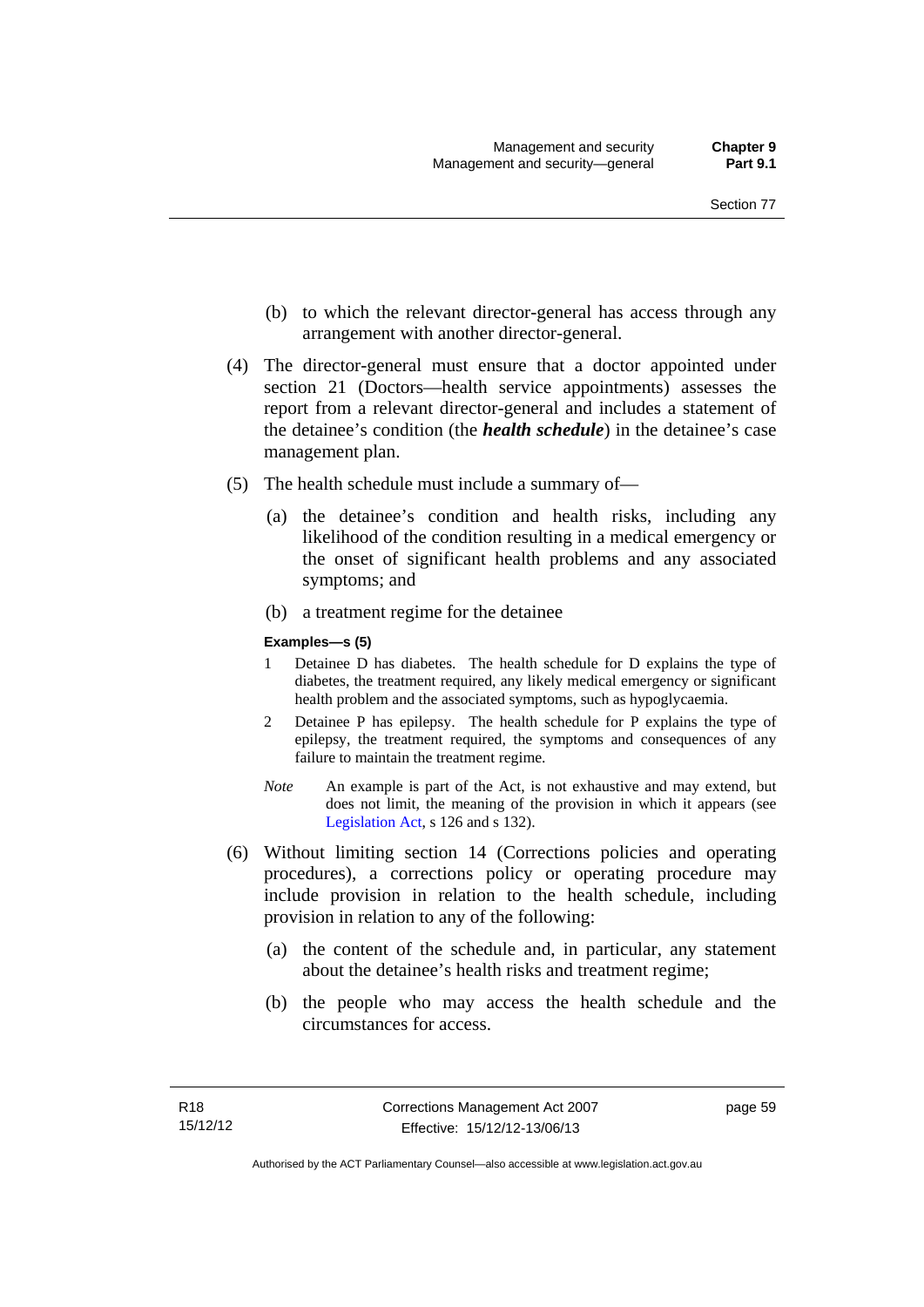- (7) The director-general must ensure that the relevant director-general's report and the health schedule is available only to people authorised by the director-general.
- (8) In this section:

*health record*—see the *[Health Records \(Privacy and Access\)](http://www.legislation.act.gov.au/a/1997-125)  [Act 1997](http://www.legislation.act.gov.au/a/1997-125)*, dictionary.

*personal health information*—see the *[Health Records \(Privacy and](http://www.legislation.act.gov.au/a/1997-125)  [Access\) Act 1997](http://www.legislation.act.gov.au/a/1997-125)*, dictionary.

*relevant director-general* means a director-general whose administrative unit is responsible for any provision of the following Acts:

- (a) the *[Children and Young People Act 2008](http://www.legislation.act.gov.au/a/2008-19)*;
- (b) the *[Disability Services Act 1991](http://www.legislation.act.gov.au/a/1991-98)*;
- (c) the *[Health Act 1993](http://www.legislation.act.gov.au/a/1993-13)*;
- (d) the *[Mental Health \(Treatment and Care\) Act 1994](http://www.legislation.act.gov.au/a/1994-44)*.
- *Note* Compliance with a request under this section does not involve a contravention of a privacy principle under the *[Health Records \(Privacy](http://www.legislation.act.gov.au/a/1997-125)  [and Access\) Act 1997](http://www.legislation.act.gov.au/a/1997-125)* (see that Act, s 5 (The privacy principles))*.*

#### **78 Case management plans—scope etc**

- (1) The director-general—
	- (a) must maintain an individual management plan for each detainee, other than a remandee; and
	- (b) may maintain an individual management plan for a detainee who is a remandee.
- (2) A case management plan for a detainee must—
	- (a) outline work and activities for the detainee; and

Authorised by the ACT Parliamentary Counsel—also accessible at www.legislation.act.gov.au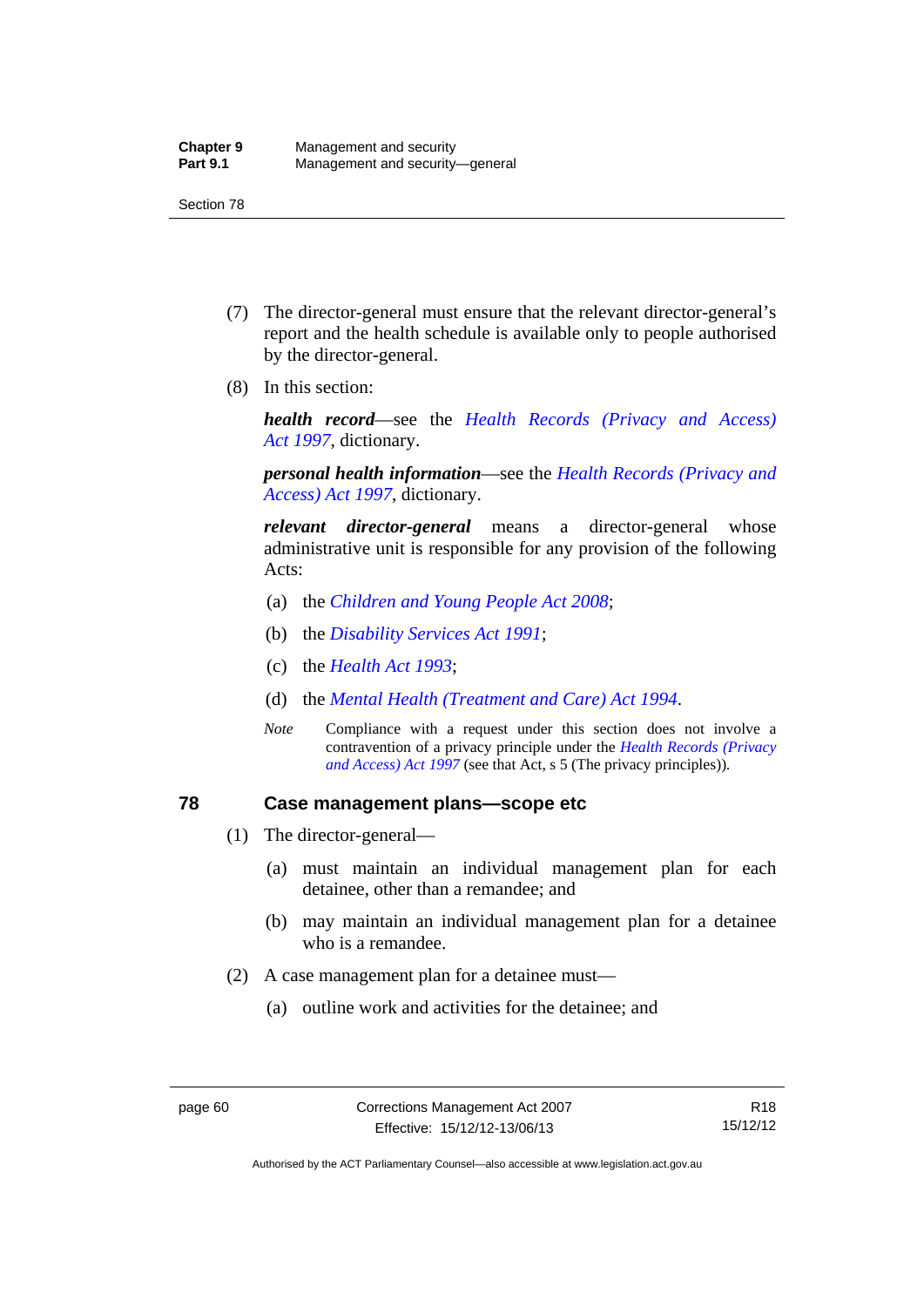- (b) be based on an assessment of the needs, capacities and disposition of the detainee; and
- (c) be consistent with the resources available to the director-general to manage the detainee; and
- (d) if the detainee is an offender—outline how the detainee is to be prepared for lawful release and reintegration into society at the earliest possible time.
- (3) A case management plan may deal with any matter relating to a detainee, including the following:
	- (a) provision for the safe, secure and humane treatment of the detainee;
	- (b) for a detainee at risk of self-harm—an outline of the risk and strategies for managing the risk;
	- (c) the welfare of the detainee, including the detainee's participation in work or activities, and other constructive use of time in detention;
	- (d) details of any academic, vocational or cultural education or training for the detainee approved under section 52 (News and educational services);
	- (e) the detainee's health condition and risks, and any associated treatment regime;
	- (f) for a detainee with a physical, mental or educational disability—strategies for extra assistance to minimise any disadvantage suffered by the detainee because of the disability, particularly in relation to suitability for work and release from detention;
	- (g) for a detainee serving a sentence of imprisonment by full-time detention—requirements for the detainee to be—
		- (i) told the detainee's release date under the sentence; and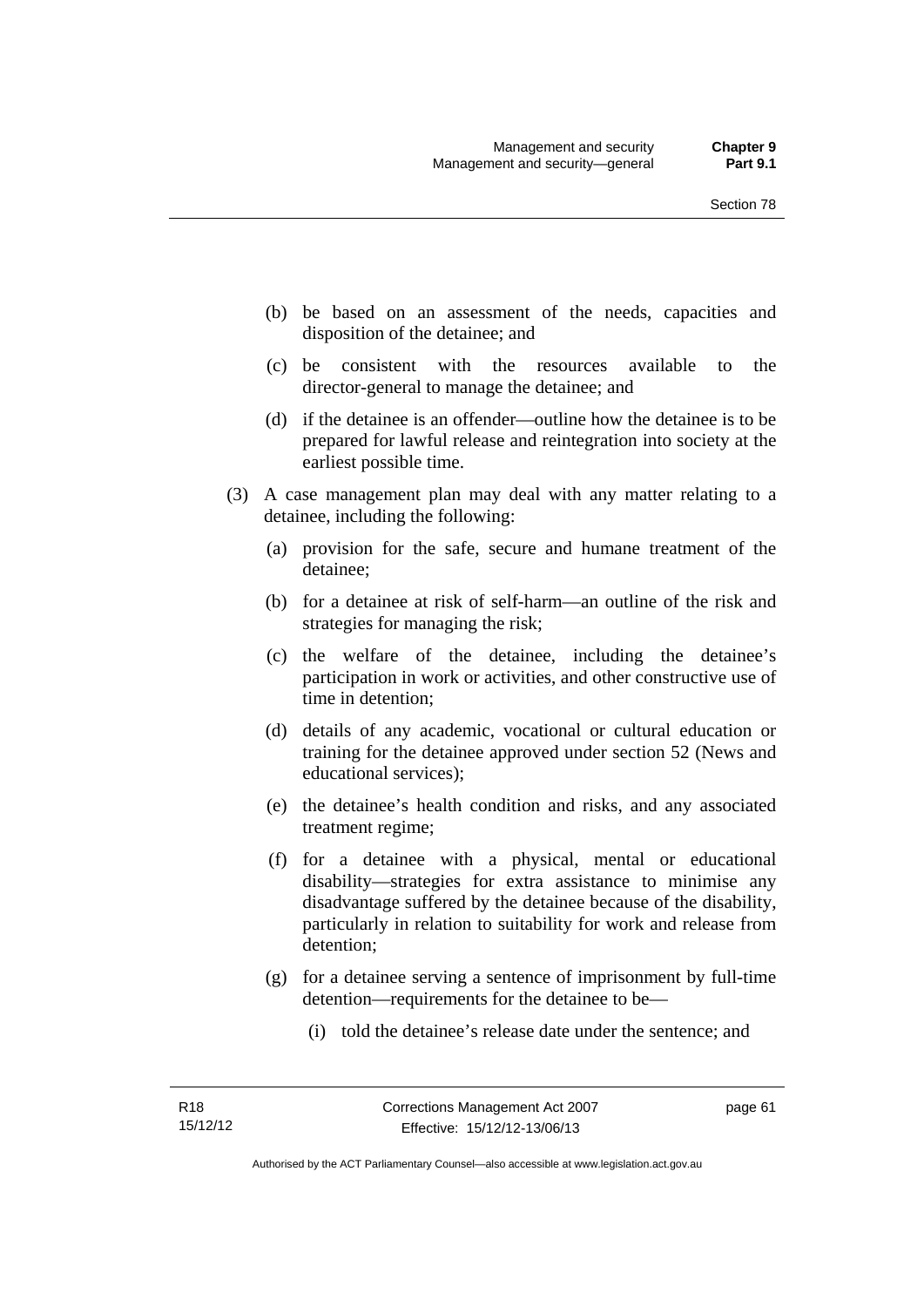- (ii) given necessary assistance in applying for parole;
- (h) anything else prescribed by regulation or directed by the director-general.

#### **79 Transgender and intersex detainees—sexual identity**

- (1) This section applies to a transgender or intersex detainee.
- (2) For this Act, the sex of the detainee is taken to be—
	- (a) the sex chosen under subsection (3); or
	- (b) if subsection (4) applies—the sex chosen with approval under subsection (4).
- (3) On admission to a correctional centre—
	- (a) the detainee may tell the director-general the sex the detainee chooses to be identified with; or
	- (b) if the detainee fails to make a choice under paragraph (a)—the director-general may choose the sex the detainee is to be identified with having regard to the report obtained under subsection (5).

*Note Fail* includes refuse, see the [Legislation Act,](http://www.legislation.act.gov.au/a/2001-14) dict, pt 1.

- (4) The director-general may, on application by the detainee, approve a change in the sex the detainee chooses to be identified with, having regard to the report obtained under subsection (5).
- (5) Before making a decision under subsection (3) or (4), the director-general must obtain a report by a doctor appointed under section 22 (Health practitioners—non-therapeutic functions) about the detainee's sexual identity.
- (6) The director-general must—
	- (a) give the detainee written notice of a decision by the director-general under subsection (3) or (4); and

Authorised by the ACT Parliamentary Counsel—also accessible at www.legislation.act.gov.au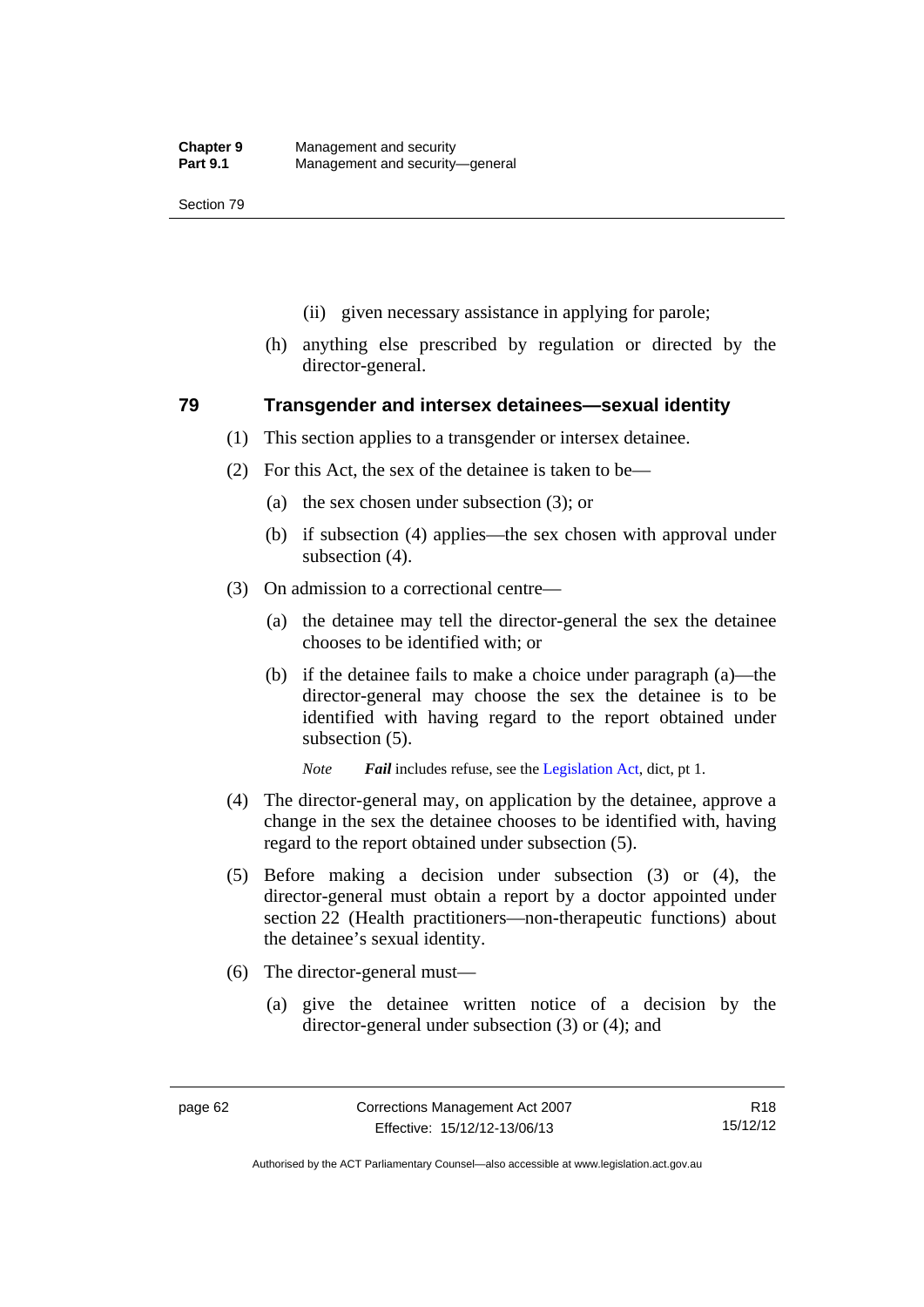(b) must ensure that the detainee's sex chosen under this section is entered in the register of detainees.

#### **Examples of effect of this section**

The conduct of searches of the detainee, and the allocation of accommodation and sanitary facilities for the detainee, would be on the basis that the detainee was a person of the chosen sex.

*Note* An example is part of the Act, is not exhaustive and may extend, but does not limit, the meaning of the provision in which it appears (see [Legislation Act,](http://www.legislation.act.gov.au/a/2001-14) s 126 and s 132).

#### **80 Security classification—basis etc**

- (1) The director-general must—
	- (a) give each detainee a security classification; and
	- (b) review the classification at least annually or otherwise as prescribed by regulation.
- (2) When deciding a detainee's security classification, the director-general must consider the following:
	- (a) the reason for the detention, including the nature of any offence for which the detainee is detained;
	- (b) the risks posed by the detainee if the detainee were to escape;
	- (c) the risk of the detainee escaping;
	- (d) the risks posed by the detainee while at a correctional centre;
	- (e) the risks to the detainee of being accommodated with particular detainees or in particular areas at a correctional centre;
	- (f) any matter prescribed by regulation.
- (3) The director-general may consider anything else the director-general considers relevant.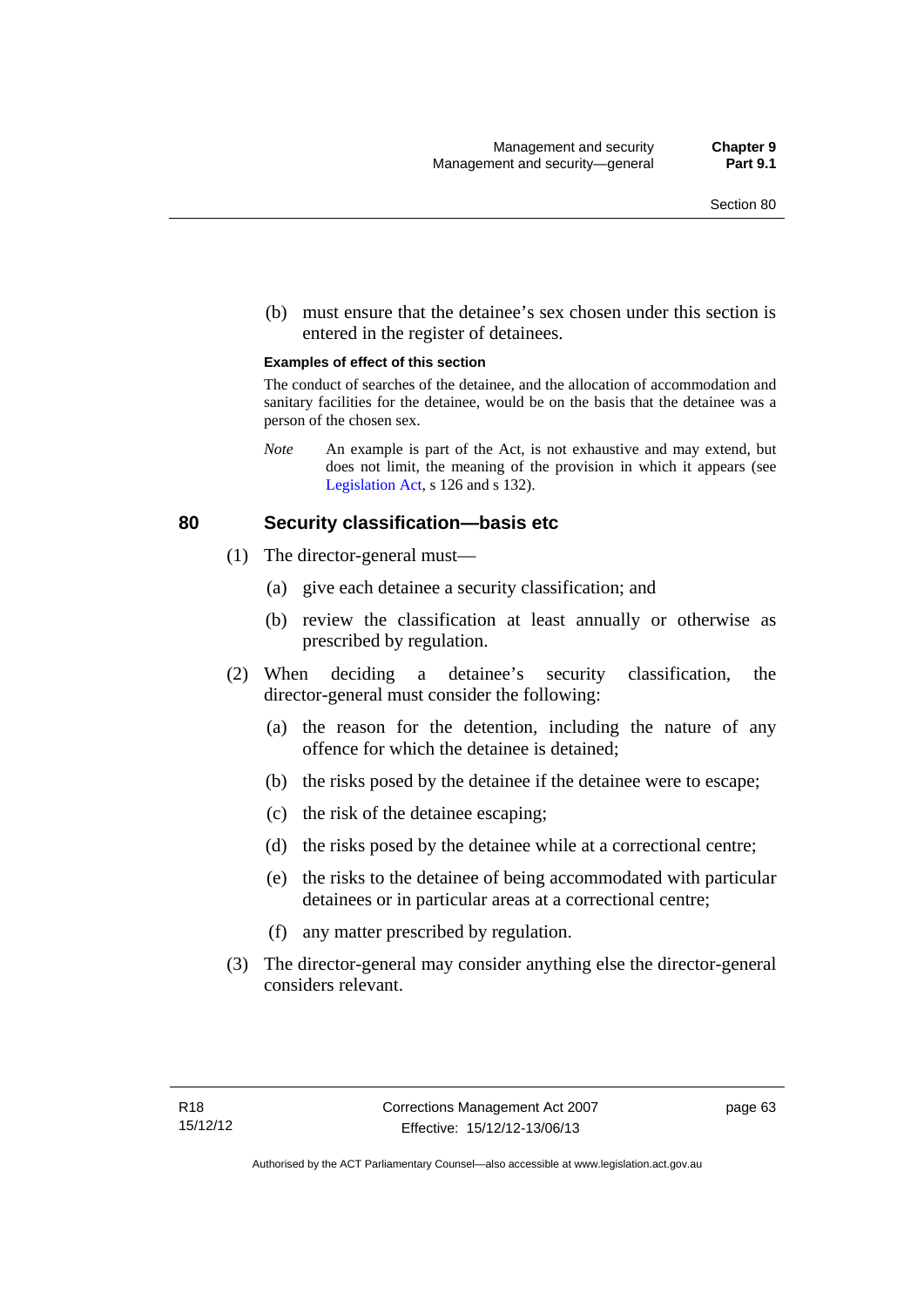| <b>Chapter 9</b> | Management and security         |
|------------------|---------------------------------|
| <b>Part 9.1</b>  | Management and security-general |

 (4) The security measures to which a detainee is subject under a security classification must be the minimum necessary to ensure secure detention of the detainee.

#### **81 Prohibited things**

- (1) The director-general may declare a thing to be a prohibited thing.
- (2) A declaration is a notifiable instrument.

#### **Examples of prohibited things**

- 1 a weapon or something crafted as a weapon
- 2 an explosive
- 3 alcohol
- 4 a controlled drug under the [Criminal Code](http://www.legislation.act.gov.au/a/2002-51)
- 5 a mobile phone
- *Note 1* The power to make an instrument includes power to make different provisions in relation to different matters or different classes of matters, and provisions that apply differently by reference to stated exceptions or factors (see [Legislation Act](http://www.legislation.act.gov.au/a/2001-14), s 48.)
- *Note 2* A notifiable instrument must be notified under the [Legislation Act](http://www.legislation.act.gov.au/a/2001-14).
- *Note 3* An example is part of the Act, is not exhaustive and may extend, but does not limit, the meaning of the provision in which it appears (see [Legislation Act,](http://www.legislation.act.gov.au/a/2001-14) s 126 and s 132).

#### **82 Possession of prohibited things**

 (1) A detainee commits an offence if the detainee possesses a prohibited thing.

Maximum penalty: 50 penalty units, imprisonment for 6 months or both.

 (2) Subsection (1) does not apply if the director-general approves the detainee's possession of the thing.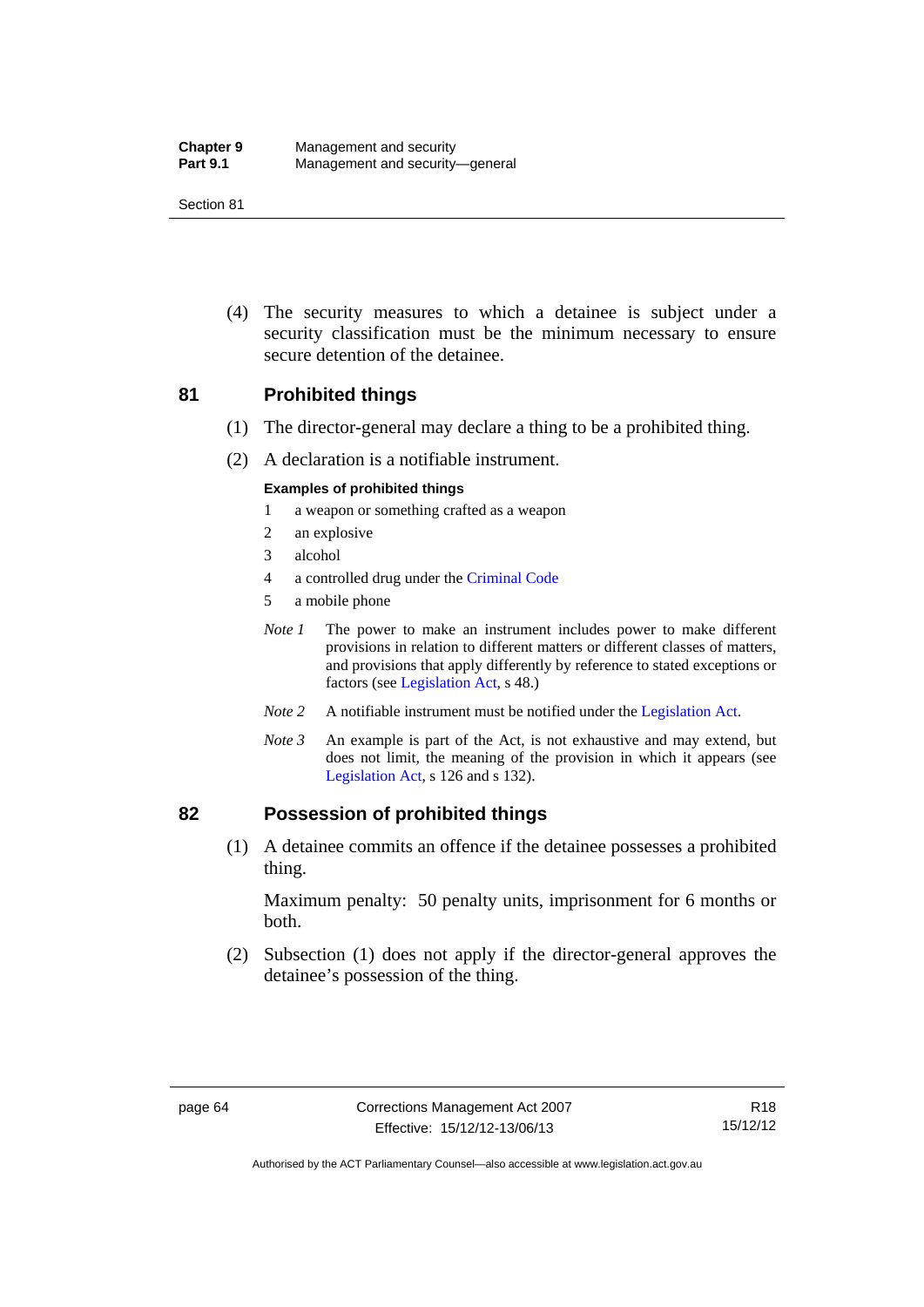#### **83 Work by detainees**

A regulation may make provision in relation to work by detainees, including provision in relation to any of the following:

- (a) the kind of work that may be done by detainees;
- (b) the places where detainees may work, including places outside a correctional centre;
- (c) any payment or other return to which detainees are entitled for work done;
- (d) accounting for any payment or other return credited to detainees for work done.

#### **84 Trust accounts for detainees**

- (1) The director-general must ensure that money belonging to a detainee is held for the detainee in a trust account.
- (2) The director-general may deduct amounts from the amount held in trust for a detainee the amount for payment of any financial penalty or reparation that must be paid as disciplinary action against the detainee.
- (3) A regulation may make provision in relation to the operation or maintenance of trust accounts.

#### **85 Prohibited areas**

- (1) The director-general may define an area at a correctional centre where detainees are prohibited (a *prohibited area*).
- (2) The director-general must take reasonable steps to bring each prohibited area to the attention of detainees, corrections officers and other people who work at or visit the centre.
- (3) Without limiting subsection (1), the director-general must ensure that notices or signs are prominently displayed at or near each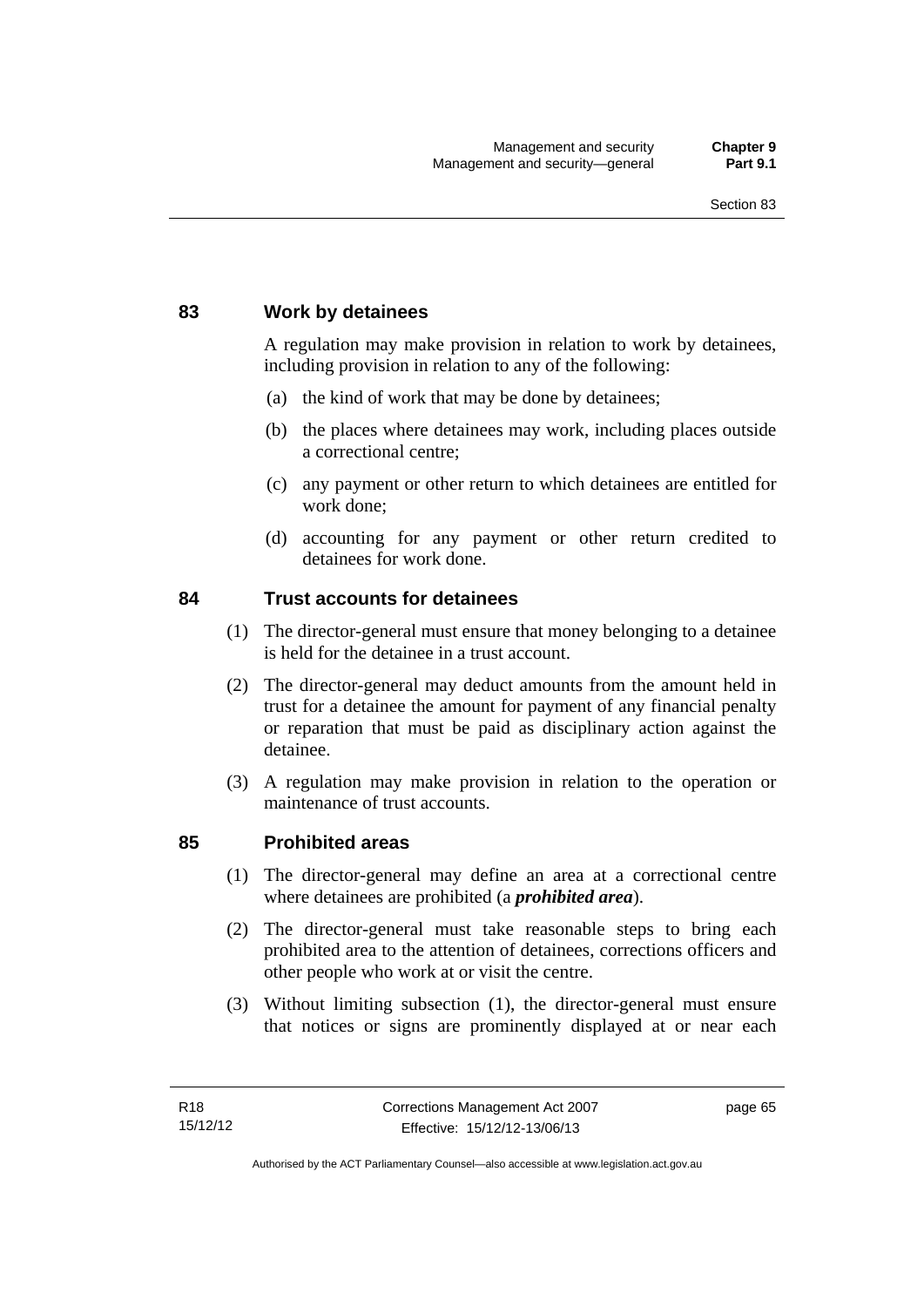prohibited area indicating that it is an area where detainees are prohibited.

#### **86 Nonsmoking areas**

- (1) The director-general may define an area at a correctional centre as an area in which smoking is prohibited (a *nonsmoking area*).
- (2) The director-general must take reasonable steps to bring each non-smoking area to the attention of detainees, corrections officers and other people who work at or visit the centre.
- (3) Without limiting subsection (1), the director-general must ensure that notices or signs are prominently displayed at or near each nonsmoking area indicating that smoking is prohibited in the area.
- (4) The *[Smoke-Free Public Places Act 2003](http://www.legislation.act.gov.au/a/2003-51)* does not apply to a correctional centre.

### **87 Management and security—corrections policies and operating procedures**

- (1) Without limiting section 14 (Corrections policies and operating procedures), a corrections policy or operating procedure may include provision for any other matter in relation to the management or security of detainees.
- (2) The director-general must ensure that a corrections policy or operating procedure makes provision in relation to each the following:
	- (a) a detainee giving birth;
	- (b) a marriage, civil union or civil partnership of a detainee;
	- (c) the death of a detainee.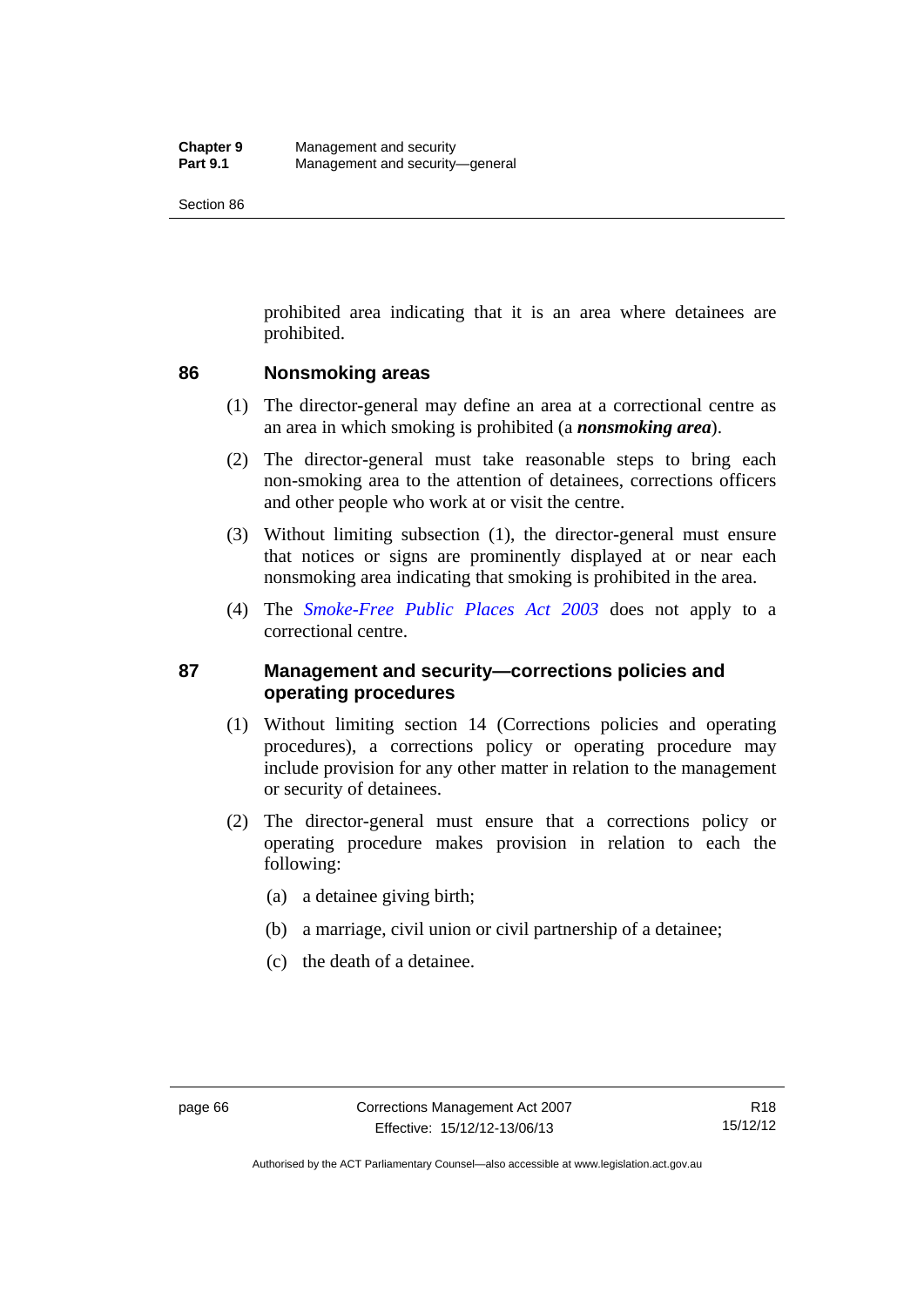# **Part 9.2 Segregation**

### **88 Meaning of** *segregation*

In this Act:

*segregation*, of a detainee—

- (a) means the restriction or denial of the detainee's opportunity—
	- (i) to go into, or be in, a particular part of a correctional centre; or
	- (ii) to associate with other detainees; and
- (b) includes separate confinement.

### **89 Segregation under pt 9.2—purpose**

To remove any doubt, segregation under this part must not be used for punishment or disciplinary purposes.

#### **90 Segregation—safety and security**

- (1) The director-general may direct that a detainee be segregated from other detainees if the director-general believes, on reasonable grounds, that the segregation is necessary or prudent to protect—
	- (a) the safety of anyone else at a correctional centre; or
	- (b) security or good order at a correctional centre.
- (2) When making a direction under this section, the director-general must also have regard to any relevant, known cultural consideration and the likely impact of segregation on the health and wellbeing of the detainee.
- (3) The director-general must give the detainee prompt notice of the direction, why it was given, when it takes effect and the provisions for its duration and review under this part.

page 67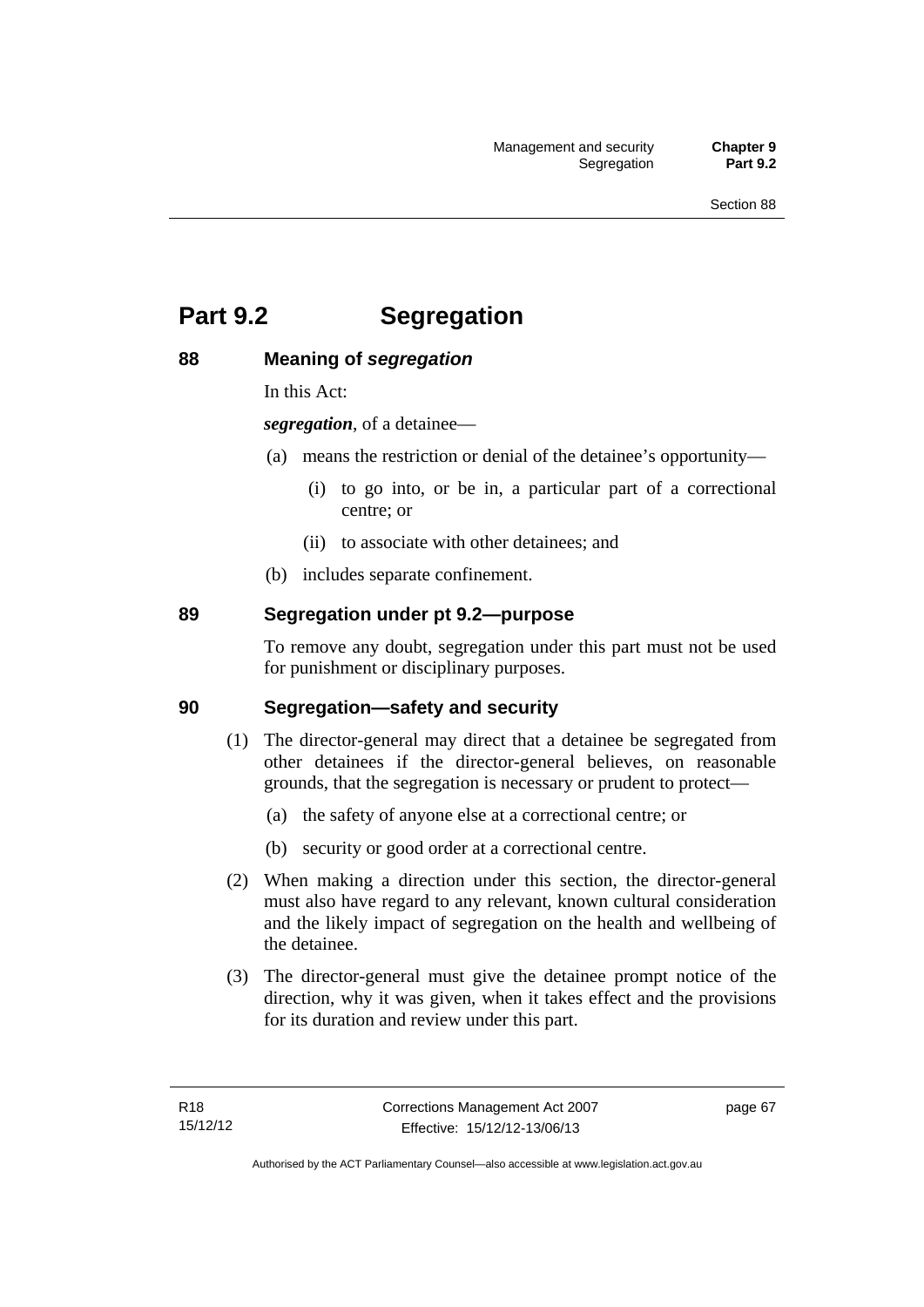- (4) The director-general must revoke the direction if the director-general believes, on reasonable grounds, that the protection mentioned in subsection (1) is no longer necessary or prudent.
- (5) The director-general—
	- (a) may review the direction at any time, on the director-general's own initiative or on request by the detainee; and
	- (b) if the detainee is to be transferred to another correctional centre for longer than 1 day—must review the direction before the transfer; and
	- (c) must review the direction at least once every 21 days while it remains in force.
- (6) After reviewing the direction, the director-general may—
	- (a) confirm the direction; or
	- (b) make a further direction under subsection (1); or
	- (c) revoke the direction under subsection (4).
- (7) To remove any doubt, the director-general may make more than 1 further direction under this section.
- (8) Subject to this section and section 94 (Segregated detainees removed to NSW), a direction ends at the end of—
	- (a) 28 days after the day it is given; or
	- (b) if subsection (6) (b) applies—90 days after the day the further direction, or latest further direction, is given.

# **91 Segregation—protective custody**

 (1) The director-general may direct that a detainee be segregated from other detainees if the director-general believes, on reasonable grounds, that the segregation is necessary or prudent to protect the safety of the detainee.

R18 15/12/12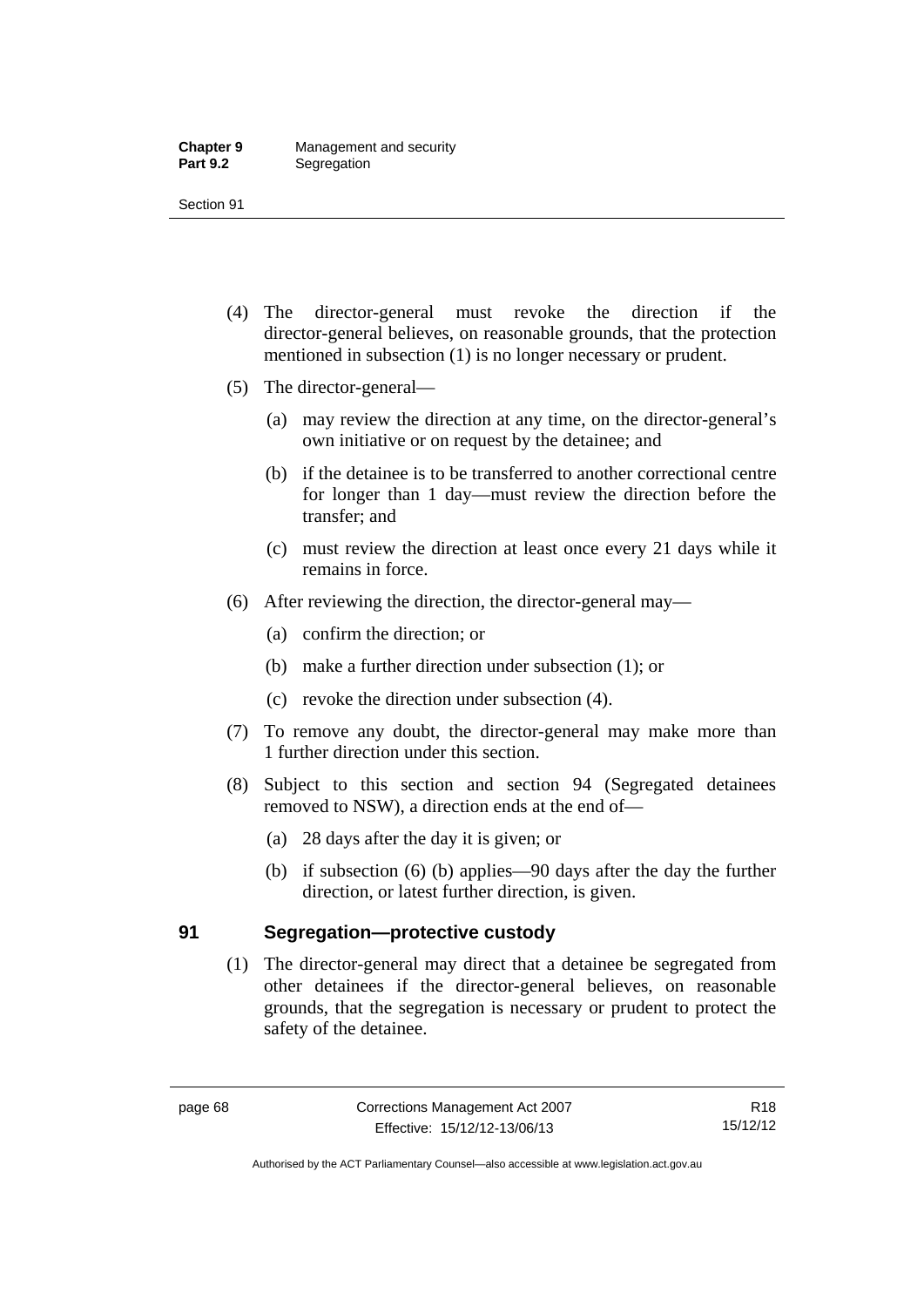- (2) The director-general may give the direction at any time, on the director-general's own initiative or on request by the detainee.
- (3) The director-general must give the detainee prompt notice of the direction, why it was given, when it takes effect and the provisions for its duration and review under this part.
- (4) The director-general must revoke the direction if the director-general believes, on reasonable grounds, that the protection mentioned in subsection (1) is no longer necessary or prudent.
- (5) The director-general—
	- (a) may review the direction at any time, on the director-general's own initiative or on request by the detainee; and
	- (b) if the detainee is to be transferred to another correctional centre for longer than 1 day—must review the direction before the transfer; and
	- (c) must review the direction at least once every 21 days while it remains in force.
- (6) After reviewing the direction, the director-general may—
	- (a) confirm the direction; or
	- (b) make a further direction under subsection (1); or
	- (c) revoke the direction under subsection (4).
- (7) To remove any doubt, the director-general may make more than 1 further direction under this section.
- (8) Subject to this section and section 94 (Segregated detainees removed to NSW), a direction ends—
	- (a) 28 days after the day it is given; or
	- (b) if subsection (6) (b) applies—90 days after the day the further direction, or latest further direction, is given.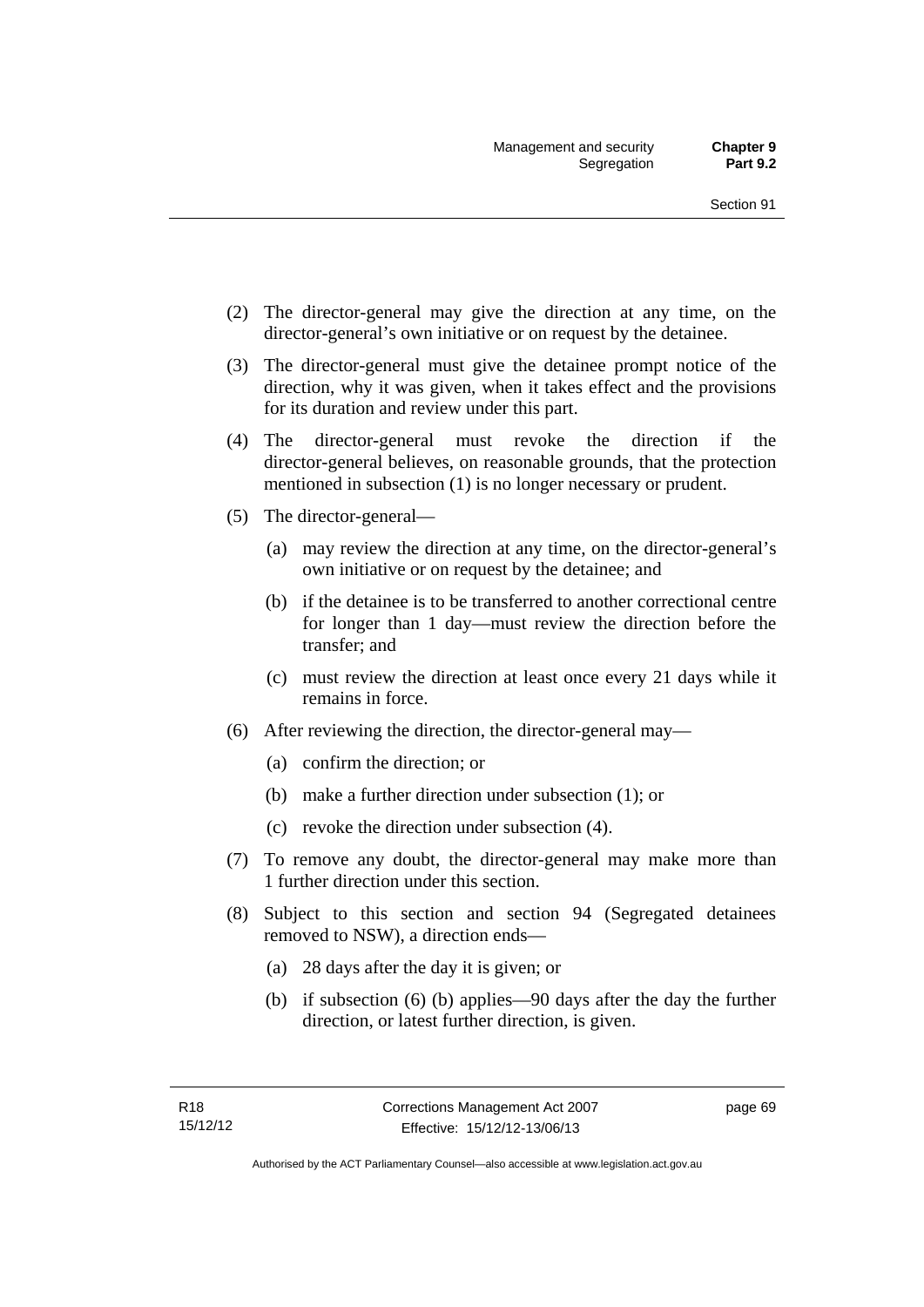### **92 Segregation—health**

- (1) The director-general may direct that a detainee be segregated from other detainees if the director-general believes, on reasonable grounds, that the segregation is necessary or prudent—
	- (a) to assess the detainee's physical or mental health; or
	- (b) to protect anyone (including the detainee) from harm because of the detainee's physical or mental health; or
	- (c) to prevent the spread of disease.
- (2) The director-general must give the detainee prompt notice of the direction, why it was given, when it takes effect and the provisions for its duration and review under this part.
- (3) The director-general must revoke the direction if the director-general believes, on reasonable grounds, that the direction is no longer necessary or prudent.
- (4) The director-general—
	- (a) may review the direction at any time, on the director-general's own initiative or on request by the detainee; and
	- (b) must review the direction on request by a doctor appointed under section 21 (Doctors—health service appointments); and
	- (c) if the detainee is to be transferred to another correctional centre for longer than 1 day—must review the direction before the transfer; and
	- (d) must review the direction at least once every 21 days while it remains in force.
- (5) After reviewing the direction, the director-general may—
	- (a) confirm the direction; or
	- (b) make a further direction under subsection (1); or
	- (c) revoke the direction under subsection (3).

Authorised by the ACT Parliamentary Counsel—also accessible at www.legislation.act.gov.au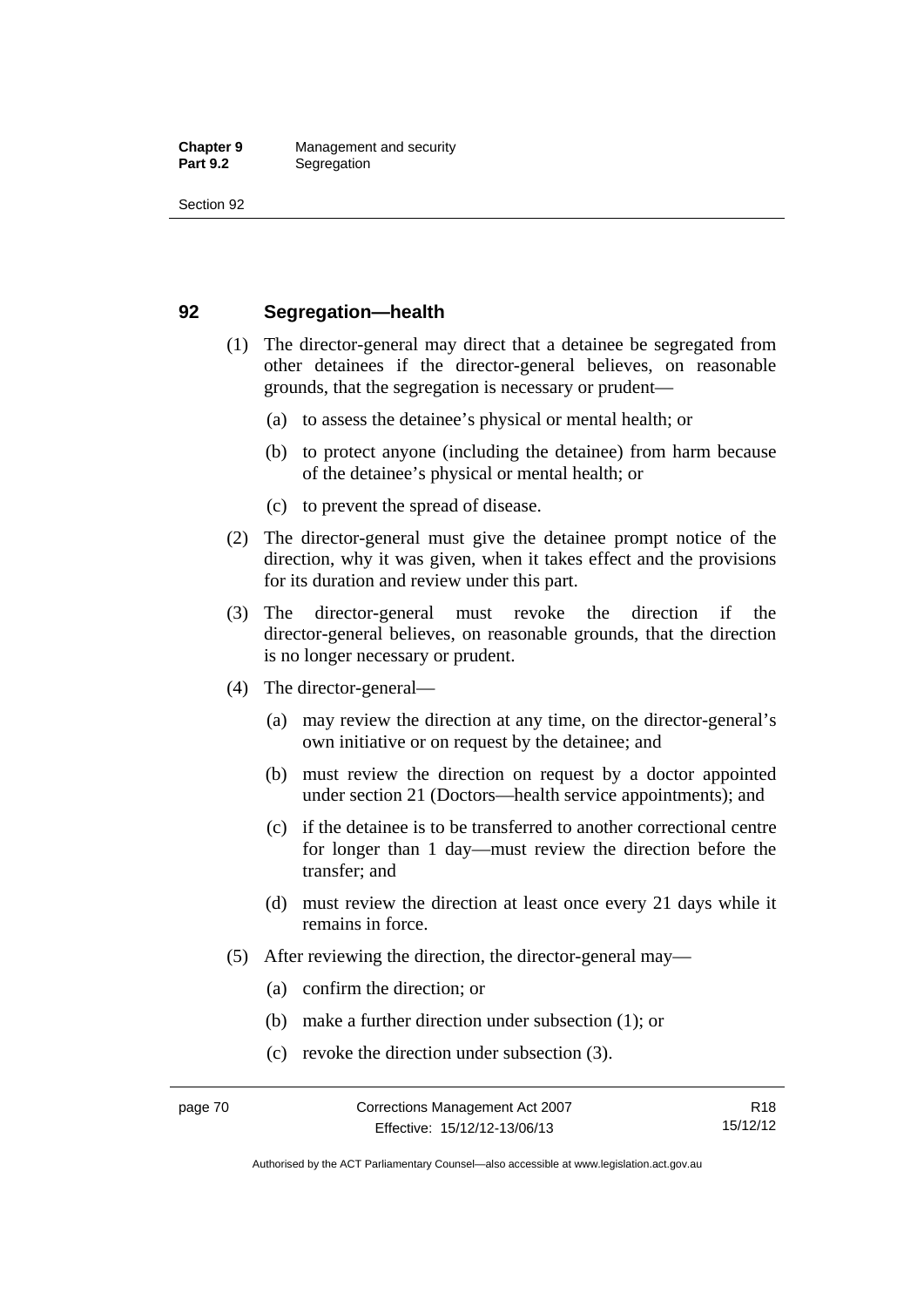- (6) To remove any doubt, the director-general may make more than 1 further direction under this section.
- (7) When acting under subsection (1), (3) or (4), the director-general must have regard to any advice given by a doctor appointed under section 21 (Doctors—health service appointments) in relation to the segregation of the detainee.

#### **93 Interstate segregated detainees transferred to ACT**

- (1) This part applies if—
	- (a) an interstate segregation direction applies to a detainee; and
	- (b) the detainee is transferred (however described) into custody at a correctional centre in the ACT.
- (2) Despite the transfer, the interstate direction—
	- (a) continues to apply in relation to the detainee—
		- (i) as if it were a direction under this part; and
		- (ii) with any necessary changes, and any change prescribed by regulation; and
	- (b) subject to this part, ends 3 days after the day the detainee is taken into custody at the correctional centre in the ACT.
- (3) In this section:

*interstate segregation direction* means a direction or order (however described) that—

- (a) corresponds substantially to a direction under this part; and
- (b) is in force under a law of the Commonwealth, a State or another Territory that is declared by regulation to be a corresponding law for this section.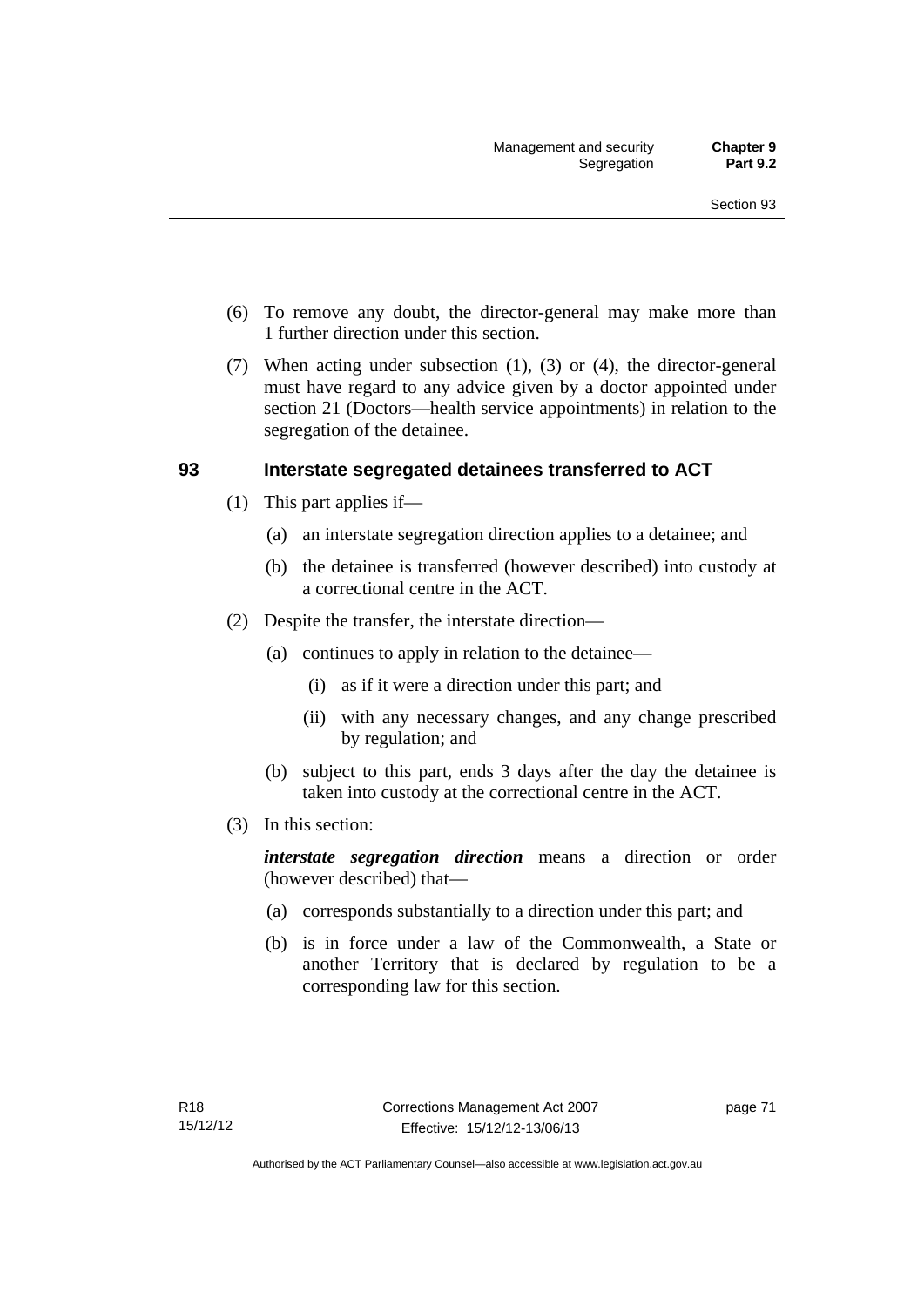### **94 Segregated detainees removed to NSW**

- (1) This section applies if both of the following apply to a detainee:
	- (a) a direction under the *[Crimes \(Sentence Administration\)](http://www.legislation.act.gov.au/a/2005-59)  [Act 2005](http://www.legislation.act.gov.au/a/2005-59)*, section 26 (Full-time detention in ACT or NSW) that the detainee be removed to a NSW correctional centre;
	- (b) a direction (the *ACT direction*)—
		- (i) under this part; or
		- (ii) under chapter 10 (Discipline) for investigative segregation.
- (2) Despite the detainee's removal to a NSW correctional centre, the ACT direction—
	- (a) continues to apply in relation to the detainee, with any necessary changes, and any change prescribed by regulation; and
	- (b) subject to this part, ends 3 days after the day the detainee is taken into custody at the NSW correctional centre.

# **95 Segregation not to affect minimum living conditions**

- (1) The segregation of a detainee under this part does not affect the standards applying to the detainee under section 12 (Correctional centres—minimum living conditions).
- (2) However, subsection (1) does not prevent the application of the standards in a way that is necessary and reasonable for the purpose of the segregation.

# **96 Application for review of segregation directions**

- (1) A detainee may apply to an adjudicator for a review of the director-general's directions under any of the following sections:
	- (a) section 90 (Segregation—safety and security);

Authorised by the ACT Parliamentary Counsel—also accessible at www.legislation.act.gov.au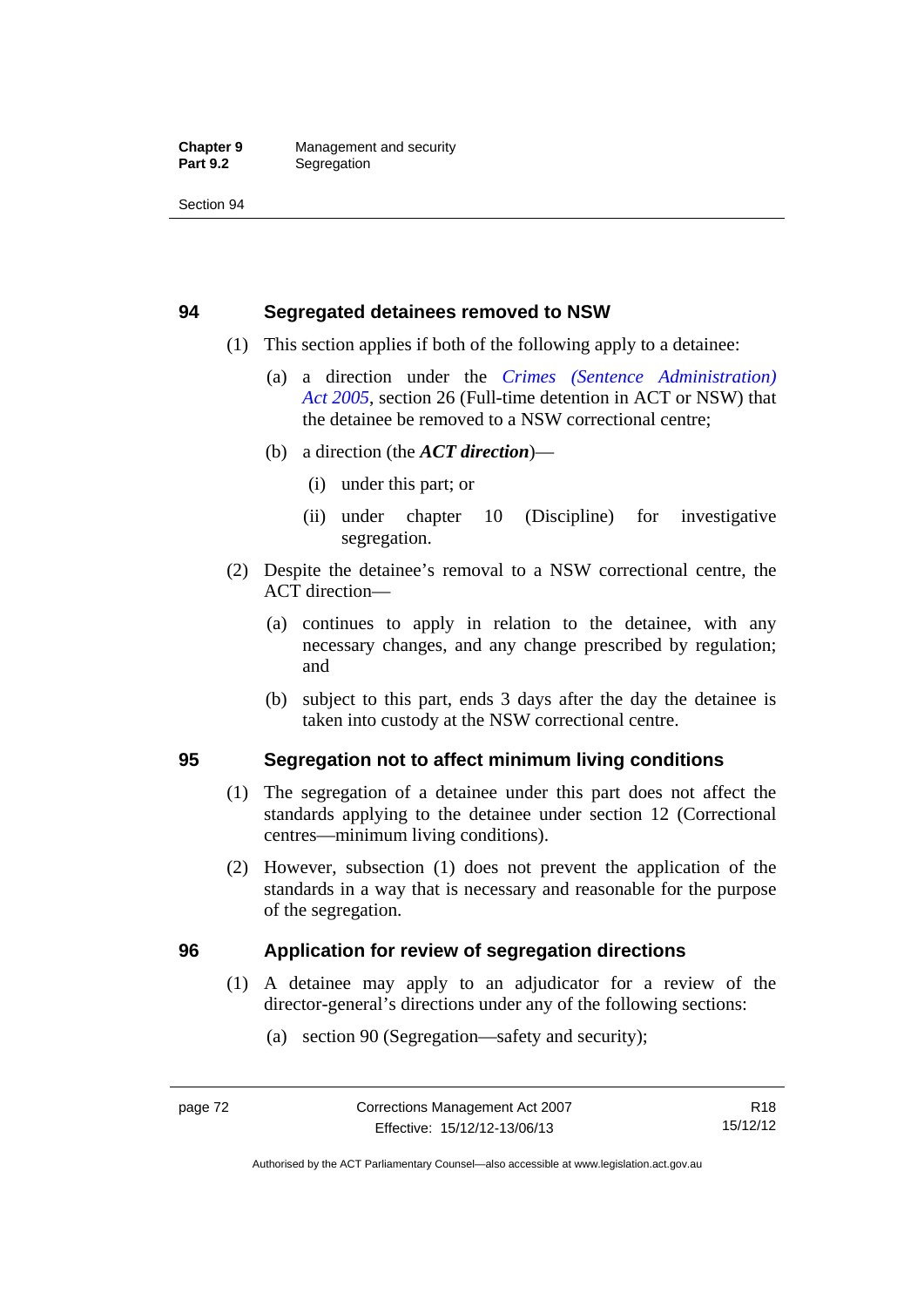- (b) section 91 (Segregation—protective custody);
- (c) section 92 (Segregation—health).
- (2) The application must be made no later than 7 days after the day the director-general gives the detainee notice of the direction.
	- *Note* If a form is approved under s 228 for an application under this section, the form must be used.
- (3) Subject to any decision by the adjudicator under section 97, the application does not affect the segregation of the detainee under the direction under review.

### **97 Review of segregation directions**

- (1) On application under section 96, an adjudicator may—
	- (a) conduct an inquiry to review the director-general's direction; or
	- (b) refuse to review the director-general's direction.
- (2) Chapter 11 (Disciplinary inquiries) applies, with any changes prescribed by regulation, in relation to the inquiry as if it were an inquiry under that chapter.
- (3) After completing an inquiry under this section, the adjudicator may—
	- (a) confirm the direction under review; or
	- (b) give any direction the director-general may make under the section authorising the direction under review, either by—
		- (i) amending the direction under review; or
		- (ii) setting aside the direction under review and making a direction in substitution for the direction set aside.
- (4) The adjudicator must give the detainee prompt written notice of the adjudicator's decision under this section.

page 73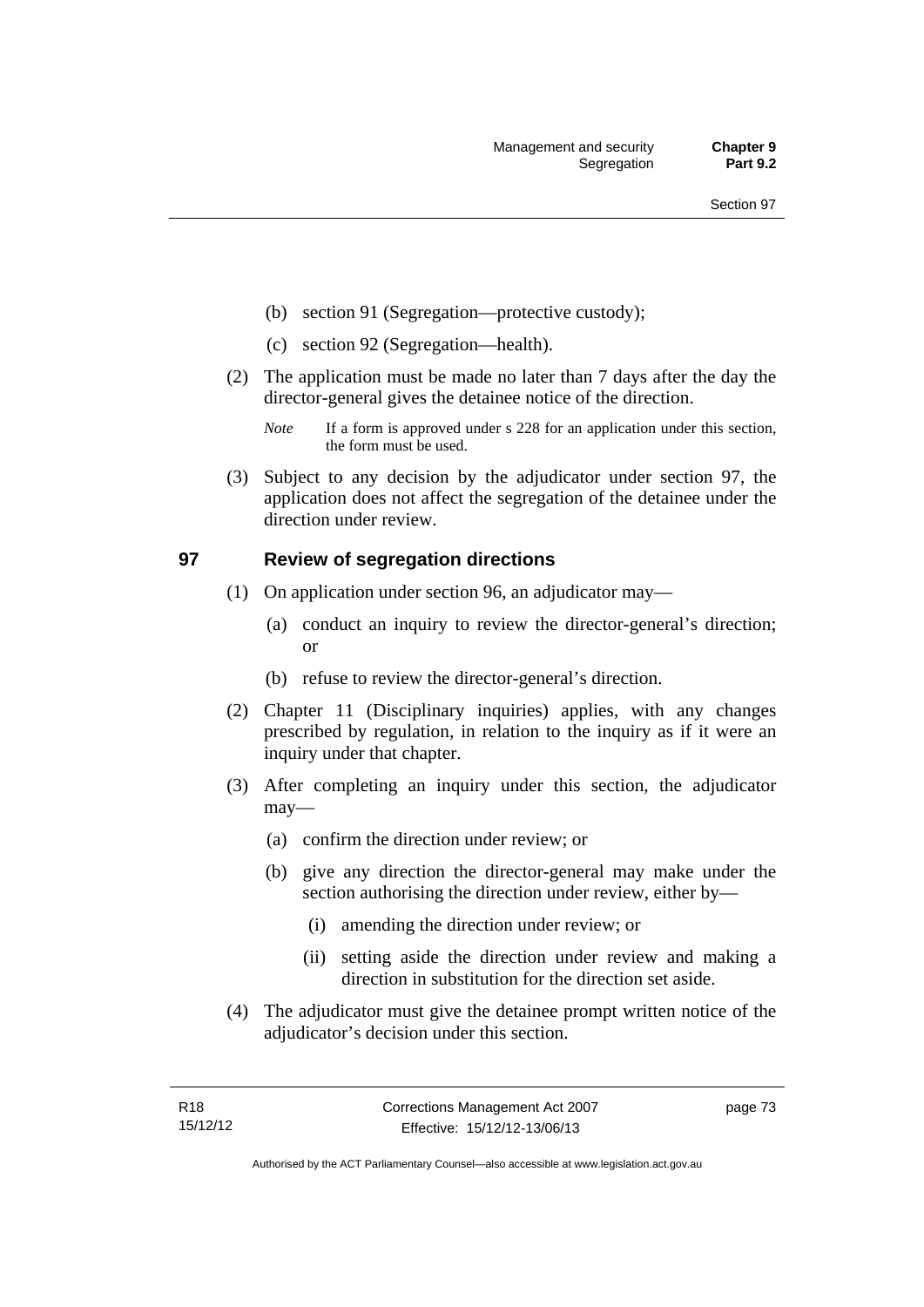| <b>Chapter 9</b> | Management and security |
|------------------|-------------------------|
| <b>Part 9.2</b>  | Segregation             |

- (5) If the adjudicator refuses to review the director-general's direction, the notice must include the reasons for the refusal.
	- *Note* Under the *[Administrative Decisions \(Judicial Review\) Act 1989](http://www.legislation.act.gov.au/a/alt_a1989-33co)*, a person aggrieved by an administrative decision made under an enactment may apply to the Supreme Court for a review of the decision. Subject to any order of the court, the making of the application does not affect the operation of the decision or prevent its implementation (see that Act, s 16).

#### **98 Other separation of detainees**

- (1) The director-general must provide separate accommodation for males and females.
- (2) Without limiting section 14 (Corrections policies and operating procedures), the director-general may make a corrections policy or operating procedure in relation to the management of detainees, including provision in relation to the separation of detainees in relation to any of the following:
	- (a) the cultural background or vulnerability of detainees;
	- (b) accommodation or use of facilities;
	- (c) participation in work or other activities.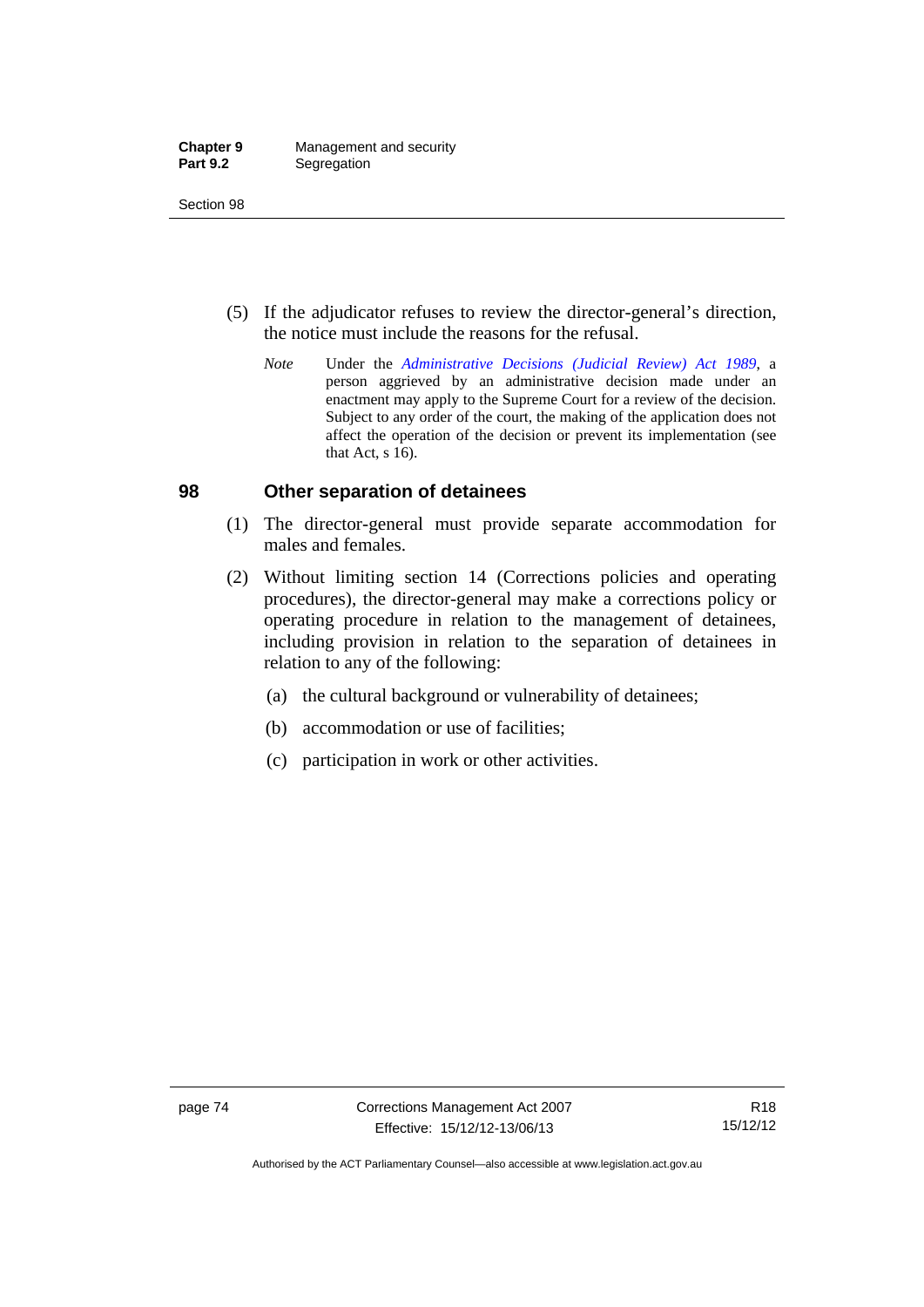# **Part 9.3 Monitoring**

#### **99 Monitoring—general considerations**

In exercising a function under this part, the director-general must ensure that the following are balanced appropriately:

- (a) the need to protect the safety of detainees, corrections officers, other people who work at or visit correctional centres, and the community;
- (b) the need for security and good order at correctional centres;
- (c) the benefits of detainees maintaining contact with the community outside correctional centres;
- (d) the need to protect the privacy of detainees;
- (e) the need to prevent intimidation and corruption at correctional centres, and the commission of offences;
- (f) the need to detect prohibited things entering, at, or leaving correctional centres;
- (g) anything else the director-general considers, on reasonable grounds, to be relevant.

#### **100 Monitoring at correctional centres**

The director-general may arrange for any part of a correctional centre to be monitored for any activity, including the movement of anyone at the centre.

#### **Examples of monitoring**

direct viewing, closed-circuit television coverage and the use of other devices for detecting movement

*Note* An example is part of the Act, is not exhaustive and may extend, but does not limit, the meaning of the provision in which it appears (see [Legislation Act,](http://www.legislation.act.gov.au/a/2001-14) s 126 and s 132).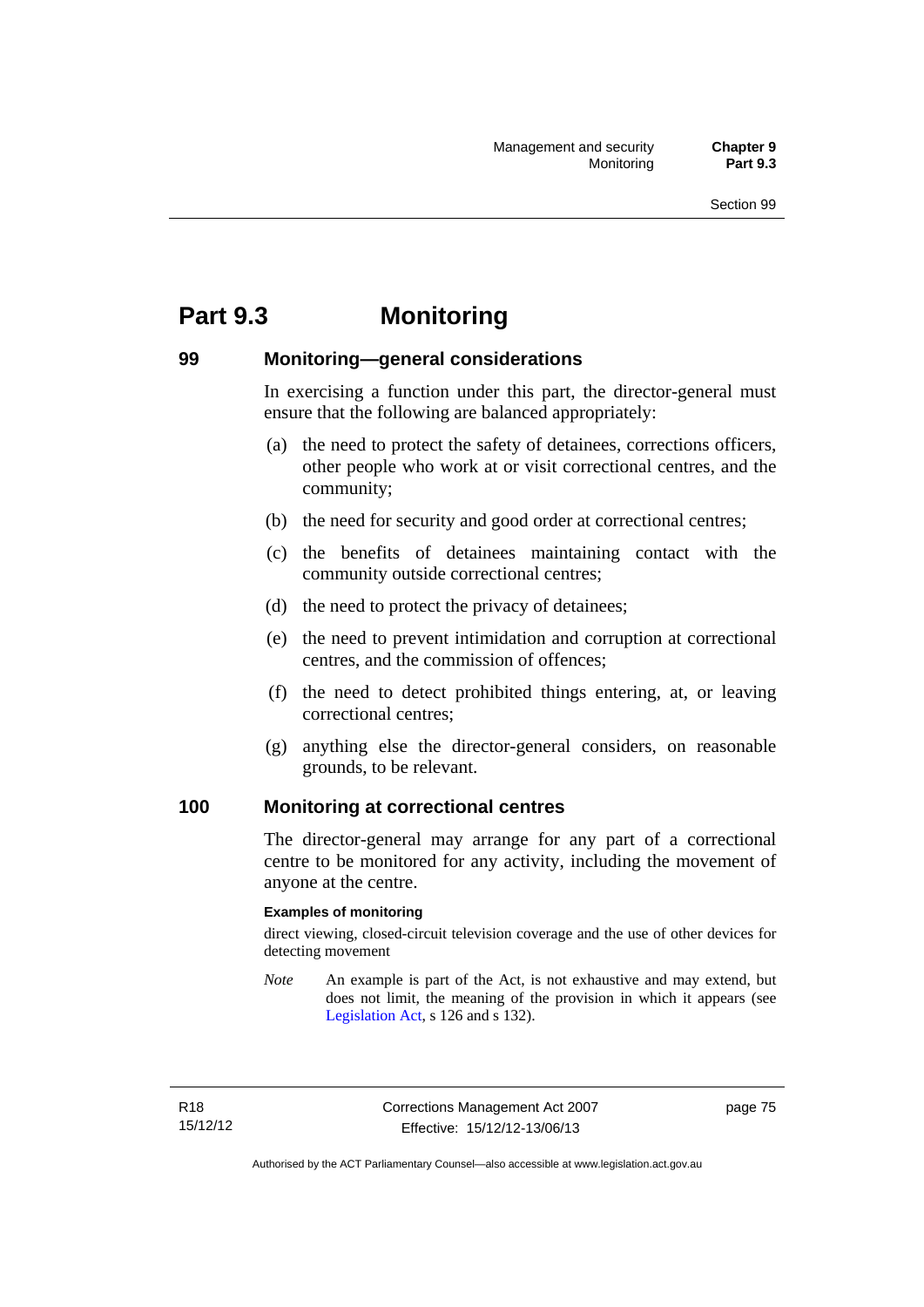#### **Chapter 9** Management and security<br>**Part 9.3** Monitoring **Monitoring**

Section 101

# **101 Personal monitoring devices**

- (1) The director-general may, orally or in writing, direct a person at a correctional centre to wear a device (a *personal monitoring device*) that allows the person's location at the centre to be monitored.
- (2) To remove any doubt, a direction under this section may be given to any of the following:
	- (a) a detainee;
	- (b) a corrections officer;
	- (c) anyone working at or visiting a correctional centre.

#### **102 Interfering with personal monitoring devices**

 (1) A person commits an offence if the person interferes with a personal monitoring device.

Maximum penalty: 50 penalty units, imprisonment for 6 months or both.

- (2) It does not matter whether the interference is by the person directed to wear the device or someone else.
- (3) Subsection (1) does not apply if the interference is authorised by the director-general.
- (4) In this section:

*interfere*, with a personal monitoring device, includes damage, cause to malfunction, disable and remove but does not include the effect of normal wear and tear associated with wearing the device.

#### **103 Monitoring telephone calls etc**

 (1) This section applies in relation to an electronic communication with a detainee, other than a protected electronic communication.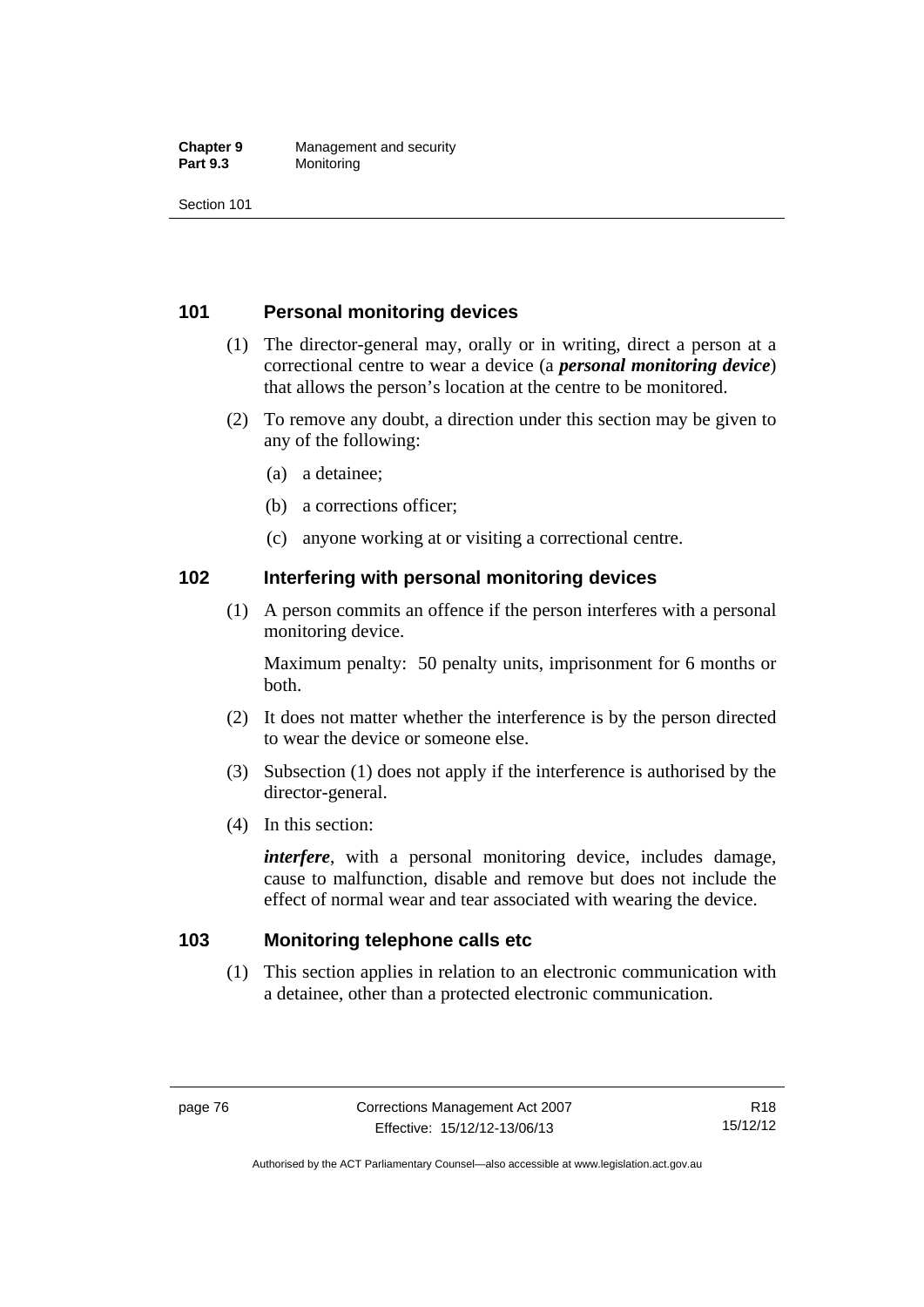- (2) The director-general may do either or both of the following in relation to the communication:
	- (a) monitor the communication;
	- (b) record the communication.
- (3) The director-general must tell the parties to the communication that the communication might be monitored and recorded.
- (4) If the communication reveals information about the commission of an offence, the director-general must give the information to the chief police officer.
- (5) In this section:

*electronic communication* means communication by—

- (a) telephone, email or fax; or
- (b) any other electronic means.

*protected electronic communication* means an electronic communication between a detainee and any of the following:

- (a) a lawyer representing the detainee;
- (b) an official visitor;
- (c) the human rights commissioner;
- (d) the public advocate;
- (e) the ombudsman;
- (f) a person prescribed by regulation.

# **104 Monitoring ordinary mail**

 (1) The director-general may open and search a detainee's ordinary mail.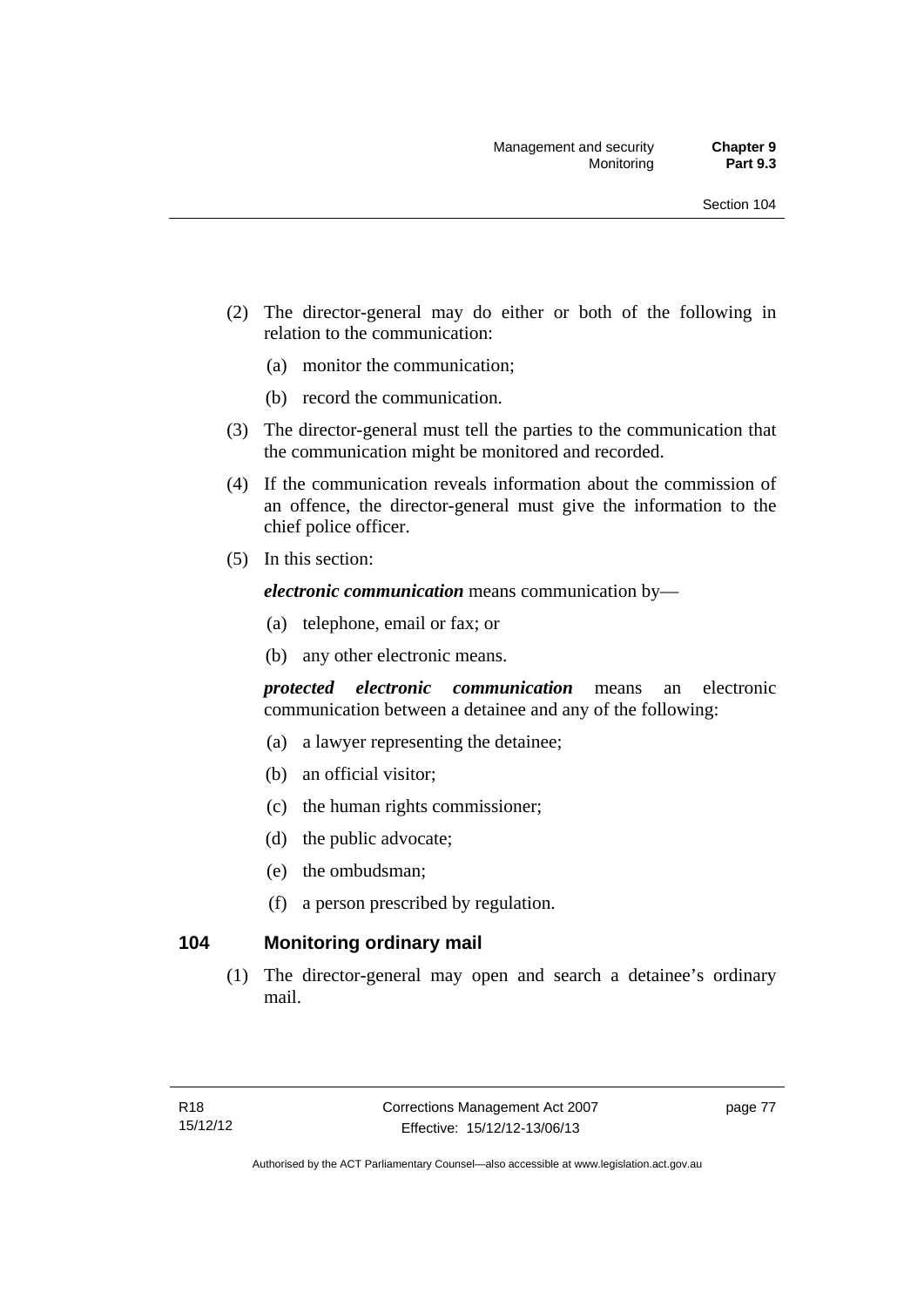#### **Chapter 9** Management and security<br>**Part 9.3** Monitoring **Monitoring**

Section 104

- (2) The director-general may read a detainee's ordinary mail only if the director-general suspects, on reasonable grounds, that the mail may—
	- (a) undermine security or good order at a correctional centre; or
	- (b) revictimise a victim; or
	- (c) circumvent any process for investigating complaints or reviewing decisions under this Act.
- (3) However, and without limiting section 14 (Corrections policies and operating procedures), the director-general may make a corrections policy or operating procedure in relation to reading a random selection of detainees' ordinary mail.
- (4) In this section:

*ordinary mail* means mail other than protected mail.

*protected mail* means mail between a detainee and any of the following:

- (a) a lawyer representing the detainee;
- (b) an official visitor;
- (c) the human rights commissioner;
- (d) the public advocate;
- (e) the ombudsman;
- (f) a person prescribed by regulation.

*search* includes search—

- (a) with any device using electronic or other technology; and
- (b) by physical means; and
- (c) with the assistance of a corrections dog.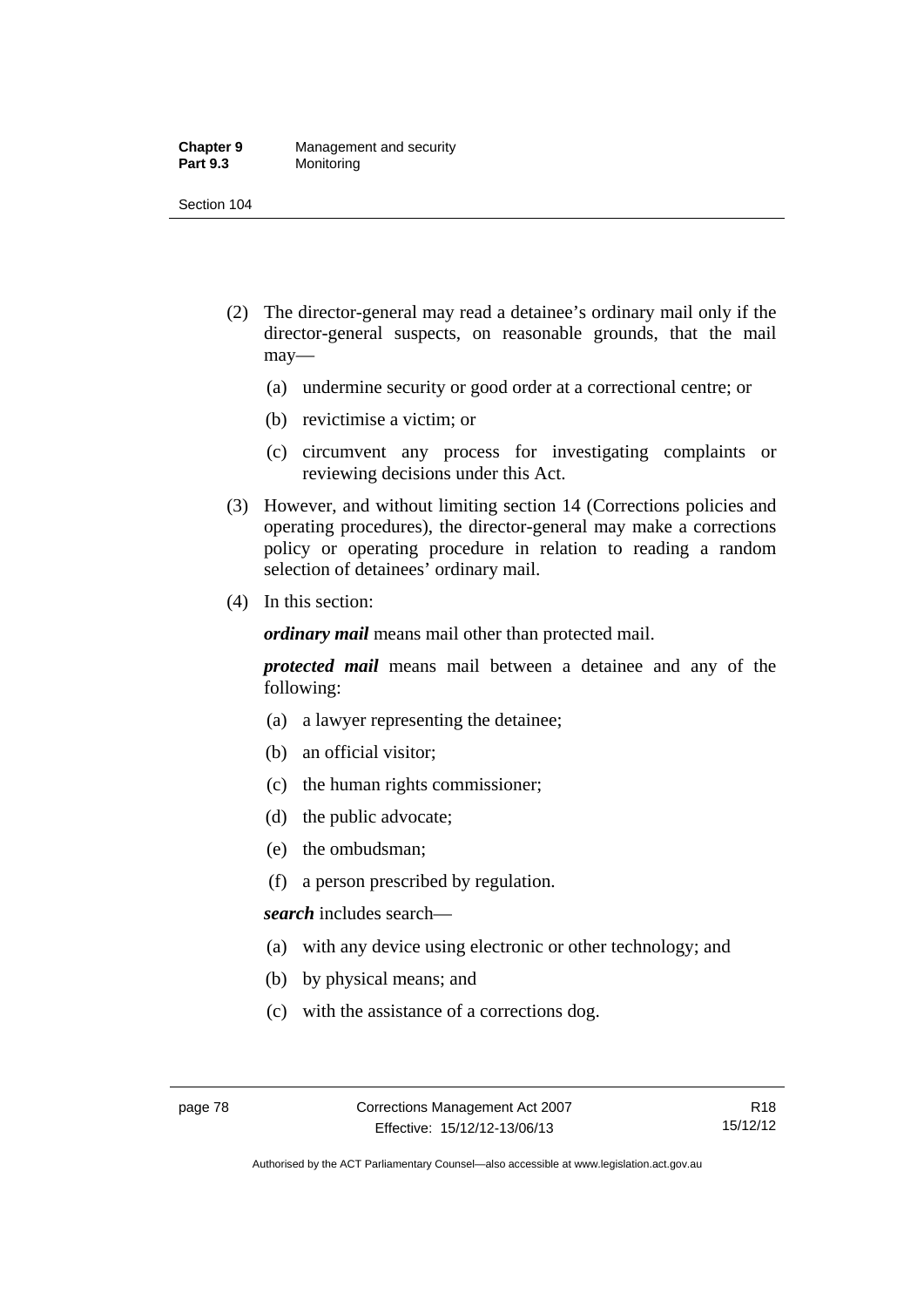## **105 Monitoring protected mail**

- (1) The director-general may open and search a detainee's protected mail in the detainee's presence if the director-general suspects, on reasonable grounds, that the mail contains—
	- (a) something that may physically harm the addressee; or
	- (b) a prohibited thing.
- (2) However, the director-general must not read a detainee's protected mail without the detainee's written consent.
- (3) In this section:

*search*—see section 104 (4).

#### **106 Mail searches—consequences**

- (1) Subject to section 127 (Seizing mail etc), a detainee's mail, once searched, must be delivered to the addressee as soon as practicable.
- (2) If a search of a detainee's mail reveals information about the commission of an offence, the director-general must give the information to the chief police officer.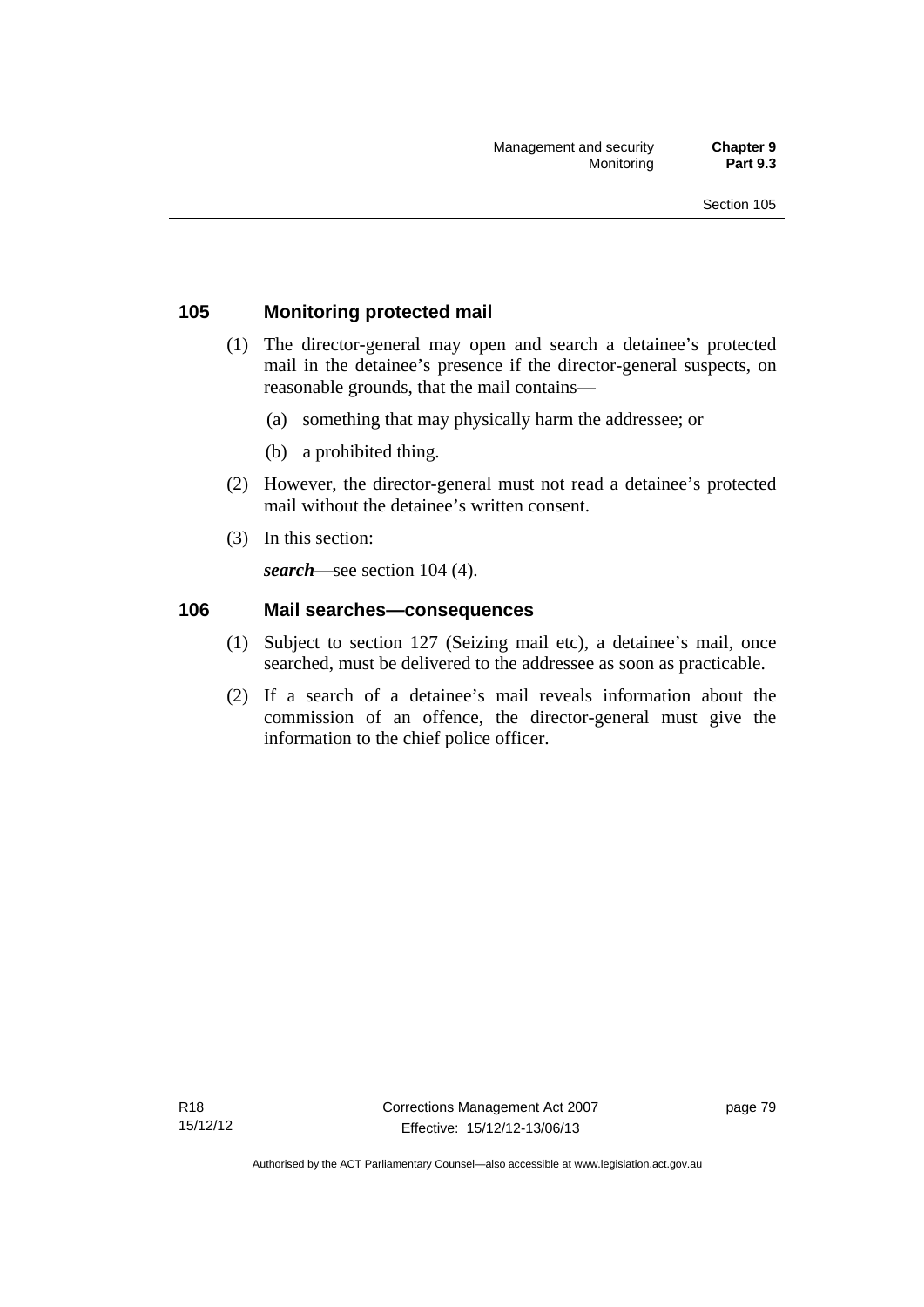**Chapter 9** Management and security<br>**Part 9.4** Searches **Part 9.4 Searches**<br>**Division 9.4.1** Searches Searches—general Section 107

# **Part 9.4 Searches**

# **Division 9.4.1 Searches—general**

#### **107 Definitions—searches**

In this Act:

*body search*, of a detainee, means a search of the detainee's body, including an examination of any orifice or cavity of the detainee's body.

*frisk search* means—

- (a) a search of a person conducted by quickly running the hands over the person's outer garments; and
- (b) an examination of anything worn or carried by the person that is conveniently and voluntarily removed by the person.

*ordinary search* means a search of a person, or of articles in a person's possession, that may include—

- (a) requiring the person to remove the person's overcoat, coat or jacket and any gloves, shoes or hat; and
- (b) an examination of those items.

*scanning search* means a search of a person by electronic or other means that does not require the person to remove the person's clothing or to be touched by someone else.

#### **Examples of scanning searches**

- 1 passing a portable electronic or other device over a person
- 2 requiring a person to pass by or through an electronic or other device
- *Note* An example is part of the Act, is not exhaustive and may extend, but does not limit, the meaning of the provision in which it appears (see [Legislation Act,](http://www.legislation.act.gov.au/a/2001-14) s 126 and s 132).

R18 15/12/12

Authorised by the ACT Parliamentary Counsel—also accessible at www.legislation.act.gov.au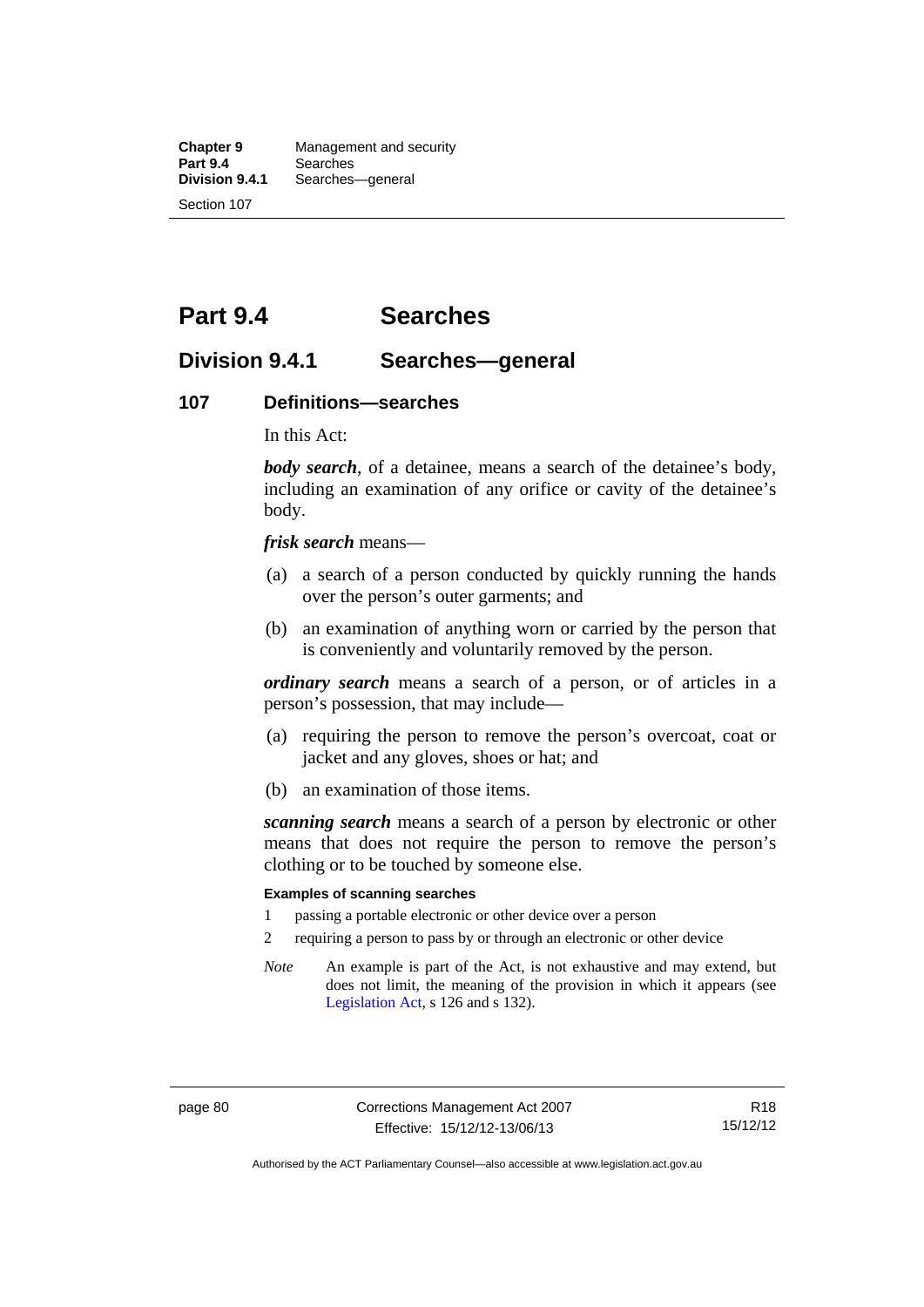*strip search*, of a detainee, means a search of the detainee, or of articles in the detainee's possession, that may include—

- (a) requiring the detainee to remove all of the detainee's clothing; and
- (b) an examination of the detainee's body (but not the detainee's body orifices or cavities) and of that clothing.

#### **108 Intrusiveness of searches**

The person conducting a search of a person under this part must ensure, as far as practicable, that—

- (a) the search is the least intrusive kind of search that is reasonable and necessary in the circumstances; and
- (b) the search is conducted in the least intrusive way that is reasonable and necessary in the circumstances.

#### **Example**

searching for a prohibited thing by a frisk search (rather than an ordinary search) with the assistance of a corrections dog

*Note* An example is part of the Act, is not exhaustive and may extend, but does not limit, the meaning of the provision in which it appears (see [Legislation Act,](http://www.legislation.act.gov.au/a/2001-14) s 126 and s 132).

#### **109 Searches of transgender and intersex detainees**

- (1) This section applies if a transgender or intersex detainee is to be subjected to a search under this part.
- (2) To remove any doubt, the detainee's sex is taken to be that entered for the detainee in the register of detainees.
	- *Note* For the meaning of *transgender person* and *intersex person*, see the [Legislation Act,](http://www.legislation.act.gov.au/a/2001-14) s 169A and s 169B.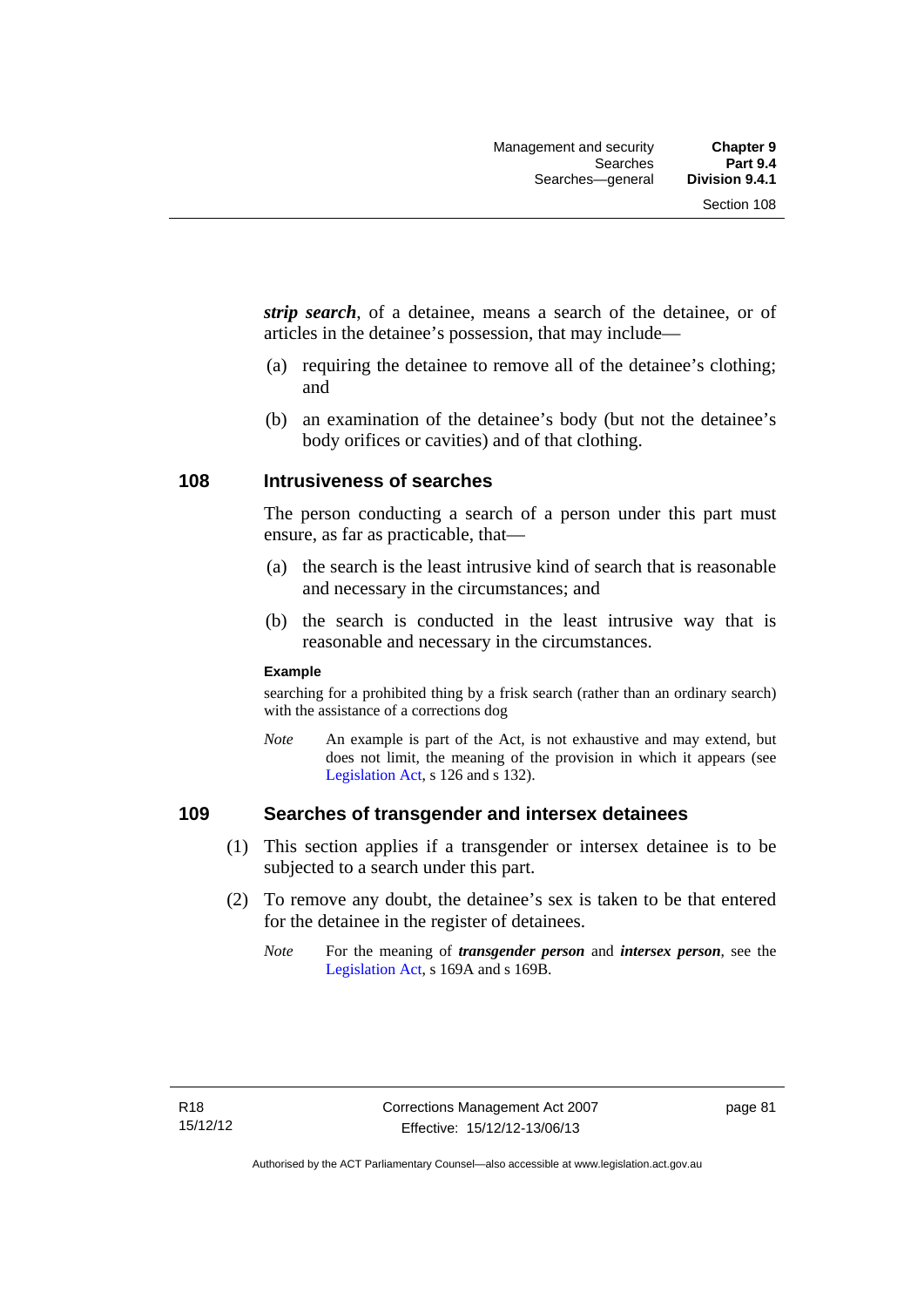## **110 Register of strip and body searches**

- (1) This section applies in relation to—
	- (a) a strip search of a detainee; and
	- (b) a body search of a detainee.
- (2) The director-general must keep a register containing the following details in relation to each search:
	- (a) the name of the detainee searched;
	- (b) the reason for the search;
	- (c) when the search was conducted;
	- (d) the name of each person present at any time during the search;
	- (e) details of anything seized during the search;
	- (f) anything else prescribed by regulation.
- (3) The register may contain anything else the director-general considers relevant.
- (4) The register must be available for inspection under chapter 7 (Inspection of correctional centres).

# **Division 9.4.2 Scanning, frisk and ordinary searches**

#### **111 Scanning, frisk and ordinary searches—directions**

- (1) The director-general may, at any time, direct a corrections officer to conduct a scanning search, frisk search or ordinary search of a detainee, another corrections officer or anyone else working at or visiting a correctional centre if the director-general believes, on reasonable grounds, that it is prudent to conduct the search to protect—
	- (a) the safety of anyone at a correctional centre; or

Authorised by the ACT Parliamentary Counsel—also accessible at www.legislation.act.gov.au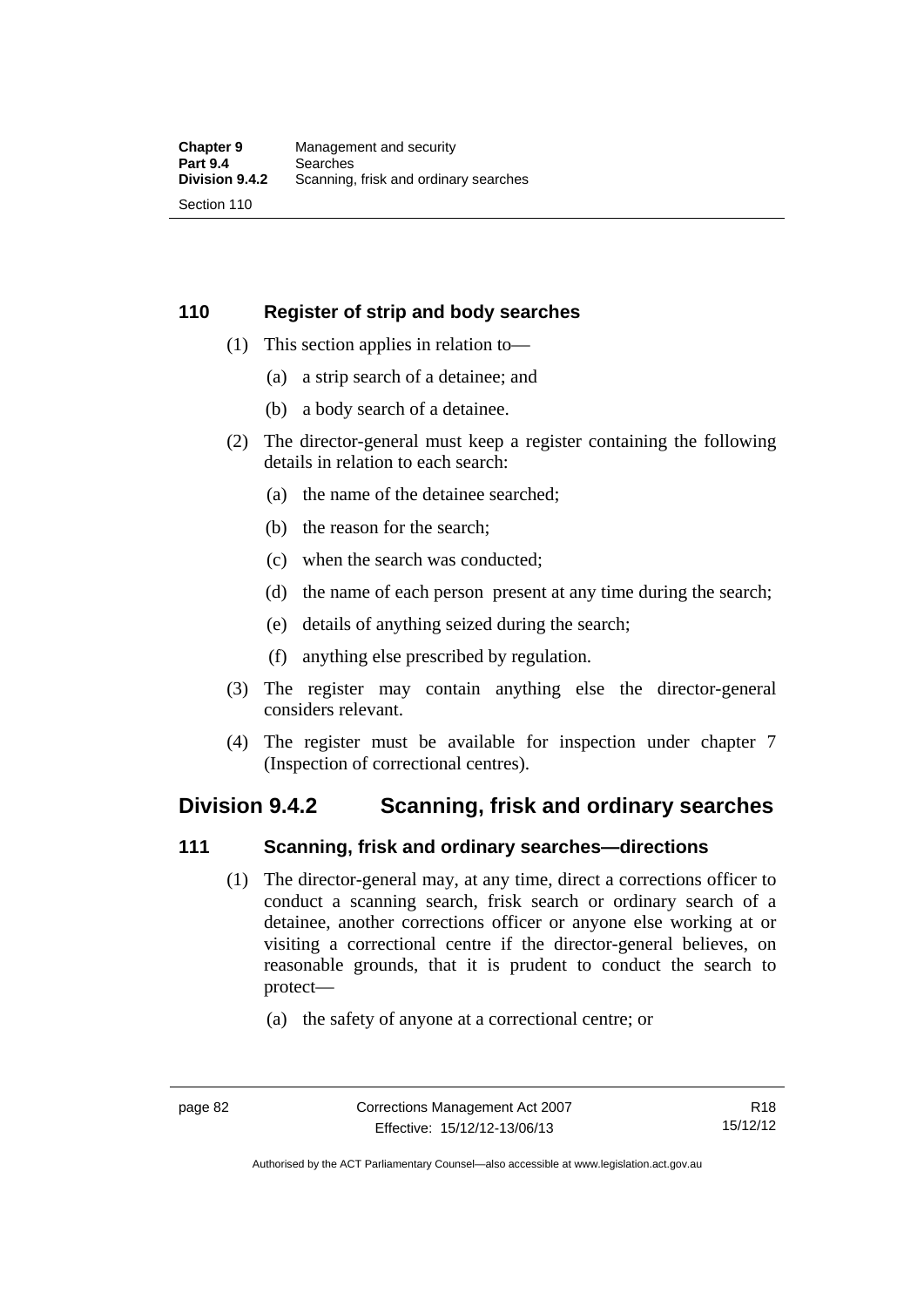#### (b) security or good order at a correctional centre.

#### **Examples of other people working at correctional centre**

counsellors, psychologists, maintenance workers and volunteers

#### **Examples of searches**

- 1 searching a detainee returning to a correctional centre after performing community service
- 2 searching a corrections officer reporting for work
- 3 searching a person engaged to provide an educational program at a correctional centre when the person arrives at, or returns to, the centre
- 4 searching a detainee returning to the detainee's accommodation at a correctional centre after working in another part of the centre
- *Note* An example is part of the Act, is not exhaustive and may extend, but does not limit, the meaning of the provision in which it appears (see [Legislation Act,](http://www.legislation.act.gov.au/a/2001-14) s 126 and s 132).
- (2) Also, a corrections officer may conduct a scanning search, frisk search or ordinary search of a detainee if the officer suspects, on reasonable grounds, that the detainee is carrying—
	- (a) a prohibited thing; or
	- (b) anything else that creates, or is likely to create, a risk to—
		- (i) the personal safety of the detainee or anyone else; or
		- (ii) security or good order at a correctional centre.
	- *Note* Section 126 provides for the use of force to carry out searches under this part.

#### **112 Scanning, frisk and ordinary searches—requirements**

- (1) A corrections officer may conduct a scanning search, frisk search or ordinary search of a person under section 111 only if—
	- (a) the person is of the same sex as the officer; or
	- (b) if that is not the case—another person of the same sex as the person to be searched is present while the search is conducted.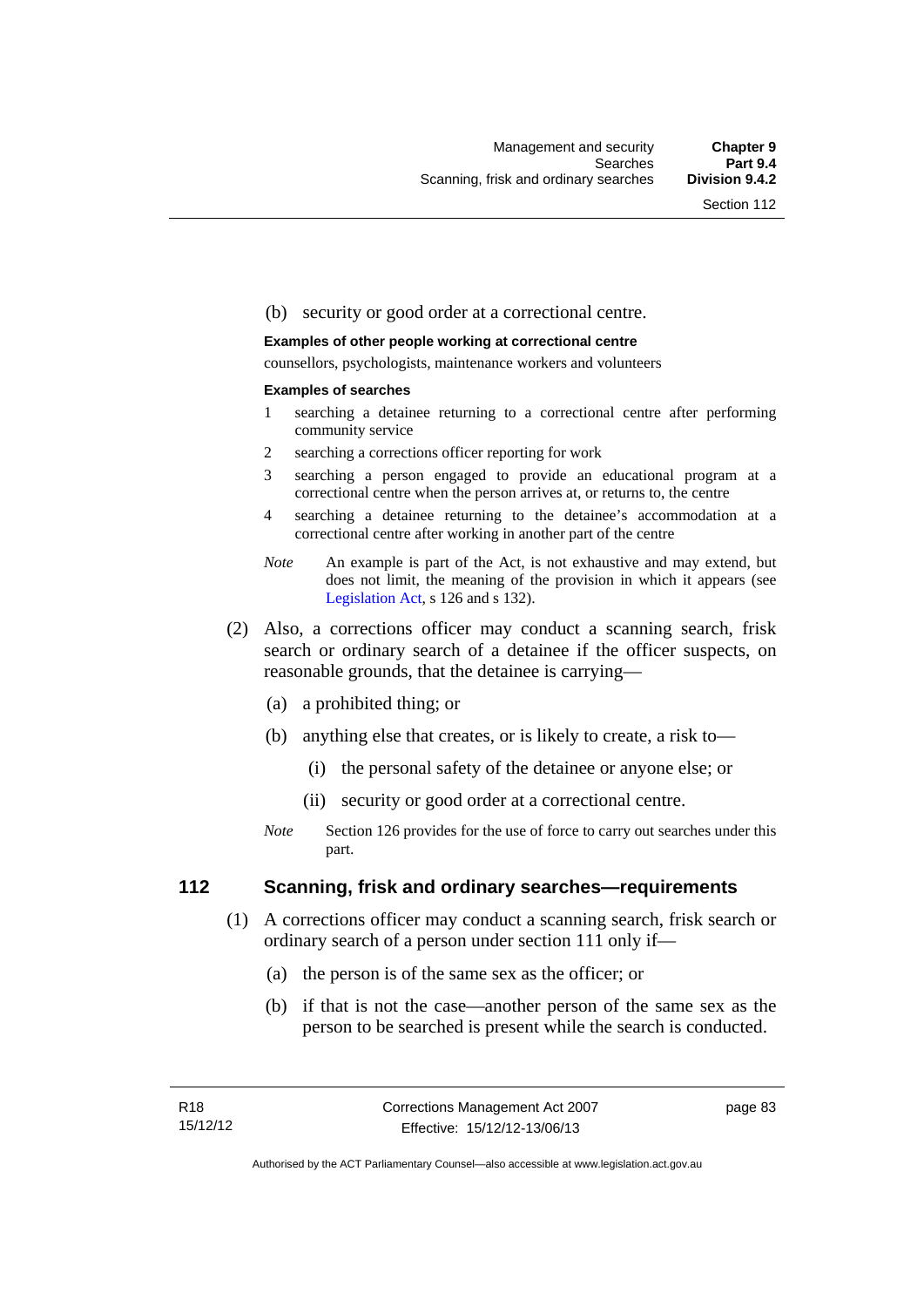(2) The other person mentioned in subsection (1) must not be a detainee.

# **Division 9.4.3 Strip searches**

#### **113 Meaning of** *seizeable item***—div 9.4.3**

In this division:

*seizeable item* means anything that—

- (a) is a prohibited thing; or
- (b) may be used by the detainee in a way that may involve—
	- (i) intimidating anyone else; or
	- (ii) an offence or disciplinary breach; or
	- (iii) a risk to the personal safety of anyone else; or
	- (iv) a risk to security or good order at a correctional centre.

#### **113A Strip searches—when may be conducted**

- (1) A detainee may be strip searched only if the director-general gives a direction in accordance with section 113B or section 113C.
	- *Note* Section 126 provides for the use of force to carry out searches under this part.
- (2) To remove any doubt, a strip search of a detainee may be conducted immediately after any scanning search, frisk search or ordinary search of the detainee.

#### **113B Strip searches—on suspicion**

The director-general may direct a corrections officer to strip search a detainee if the director-general suspects on reasonable grounds that the detainee has a seizeable item concealed on the detainee.

Authorised by the ACT Parliamentary Counsel—also accessible at www.legislation.act.gov.au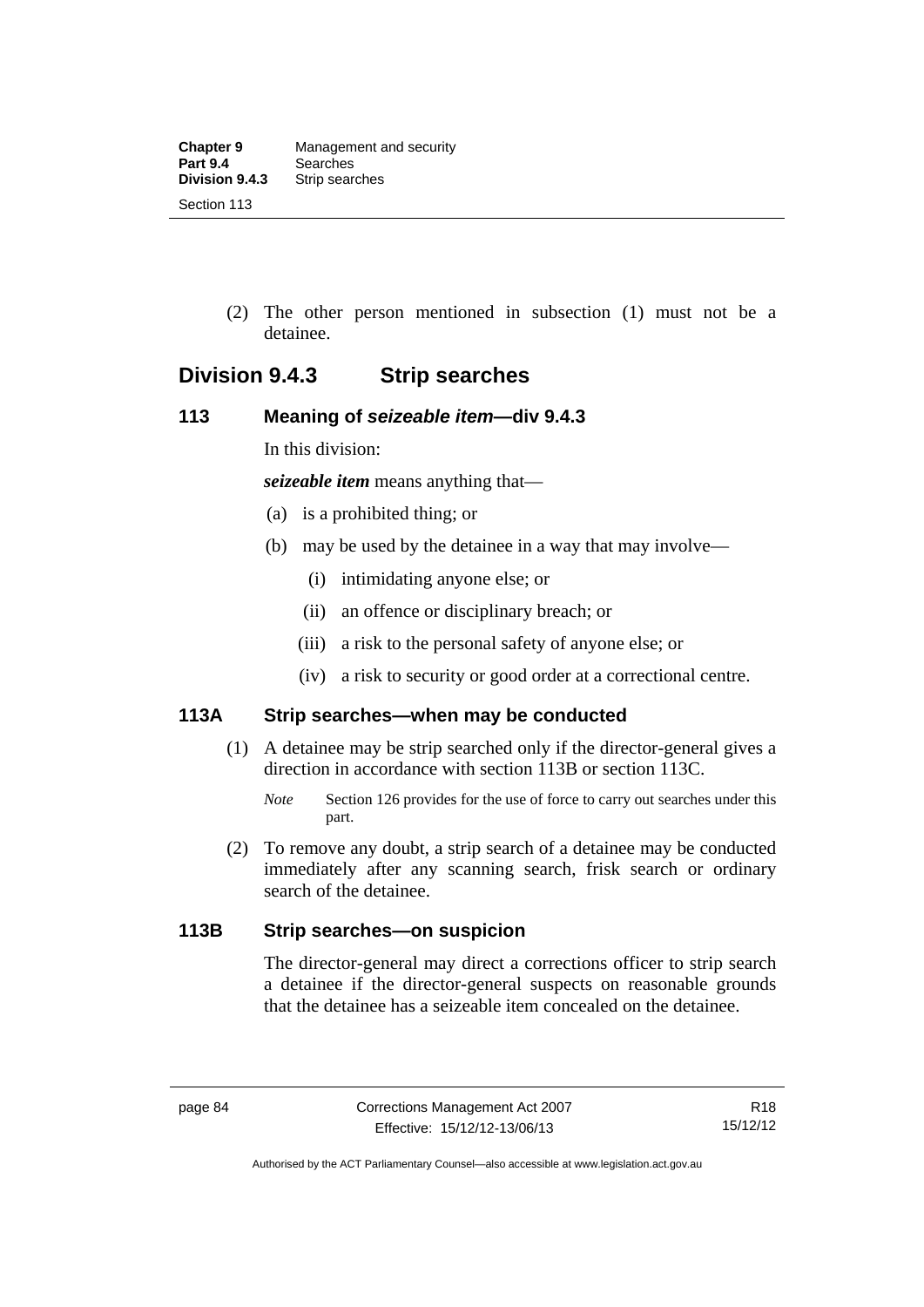#### **113C Strip searches—where prudent**

- (1) The director-general may direct a corrections officer to strip search a detainee at a correctional centre if—
	- (a) the director-general believes on reasonable grounds that it is prudent to search the detainee for a seizeable item that may be concealed on or in the detainee because the detainee—
		- (i) has recently not been under the control or immediate supervision of a corrections officer for a period; and
		- (ii) during the period, may have had an opportunity to obtain a seizeable item; and
	- (b) a scanning search may assist in detecting the item but—
		- (i) the means of conducting the search is not available at the correctional centre; or
		- (ii) if the means of conducting the search is available—the scanning search is not likely to detect more than a limited range of seizeable items; or
		- (iii) the search could only be carried out using force that would be likely to make it ineffectual; and
	- (c) a frisk search or ordinary search is not likely to detect more than a limited range of seizeable items.

#### **Example—par (a) (ii)**

the detainee has had a personal contact visit by someone who is not an accredited person

#### **Example—par (b) (ii)**

a metal detector

*Note* An example is part of the Act, is not exhaustive and may extend, but does not limit, the meaning of the provision in which it appears (see [Legislation Act,](http://www.legislation.act.gov.au/a/2001-14) s 126 and s 132).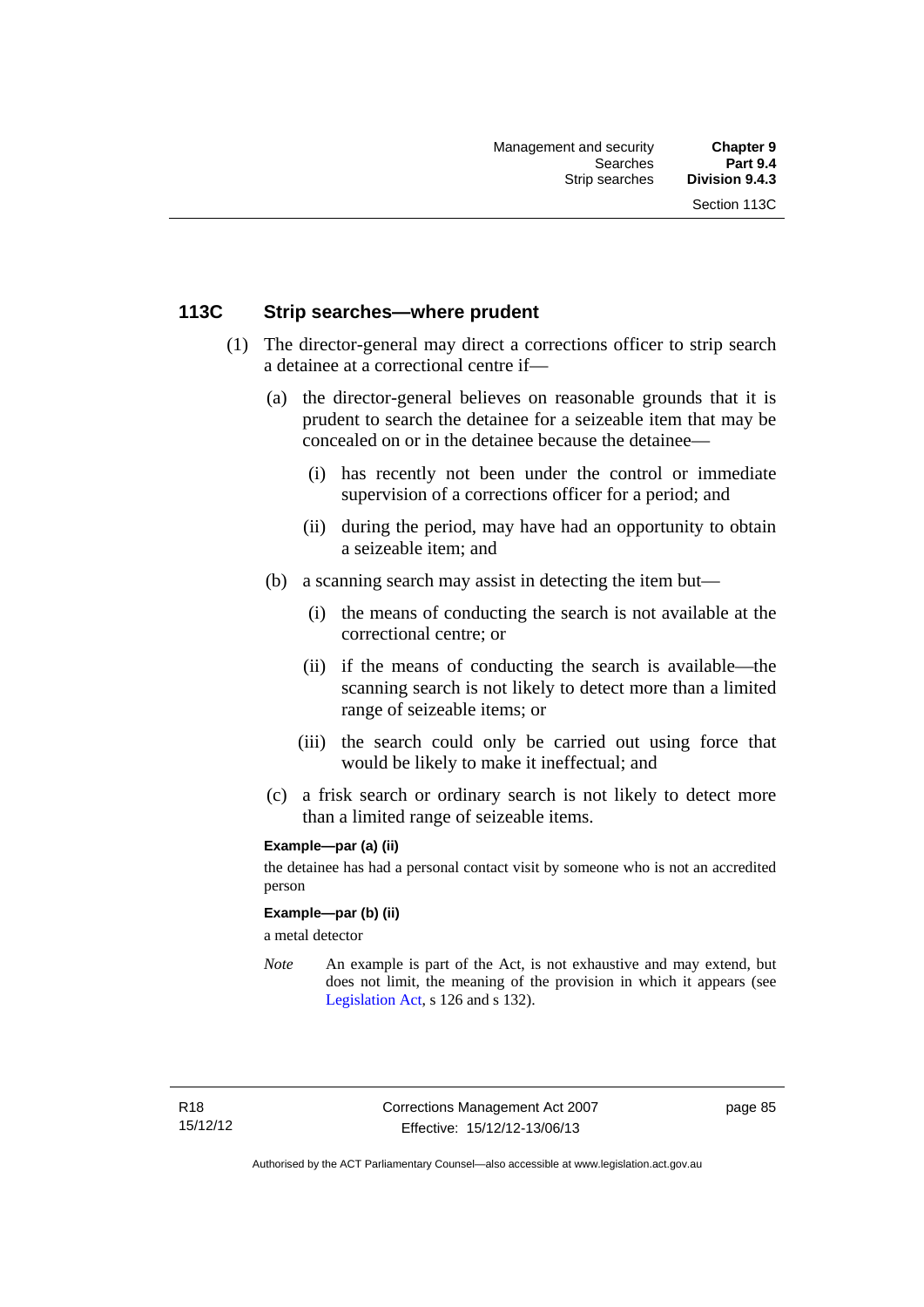(2) Without limiting section 14 (Corrections policies and operating procedures), the director-general must make a corrections policy or operating procedure in relation to strip searches under this section.

#### **114 Strip searches—presence of corrections officers**

- (1) A strip search of a detainee must be done—
	- (a) by a corrections officer of the same sex as the detainee; and
	- (b) in the presence of 1 or more other corrections officers each of whom must be of the same sex as the detainee.
- (2) However, the number of corrections officers present during the search must be no more than necessary and reasonable to ensure the search is carried out as safely and effectively as possible.
- (3) The corrections officer conducting the search may direct another corrections officer present to provide assistance that the conducting officer believes, on reasonable grounds, is necessary and reasonable for the search.
- (4) A corrections officer may give directions to the detainee for the conduct of the search in accordance with this section.

#### **Examples**

directions that the detainee raise 1 or both arms, raise any long hair or turn in a particular direction

*Note* An example is part of the Act, is not exhaustive and may extend, but does not limit, the meaning of the provision in which it appears (see [Legislation Act,](http://www.legislation.act.gov.au/a/2001-14) s 126 and s 132).

#### **115 Strip searches—general rules**

- (1) A strip search must be conducted in a private area or an area that provides reasonable privacy for the detainee being searched.
- (2) The search must not be conducted—
	- (a) in the presence of someone of the opposite sex to the detainee; or

Authorised by the ACT Parliamentary Counsel—also accessible at www.legislation.act.gov.au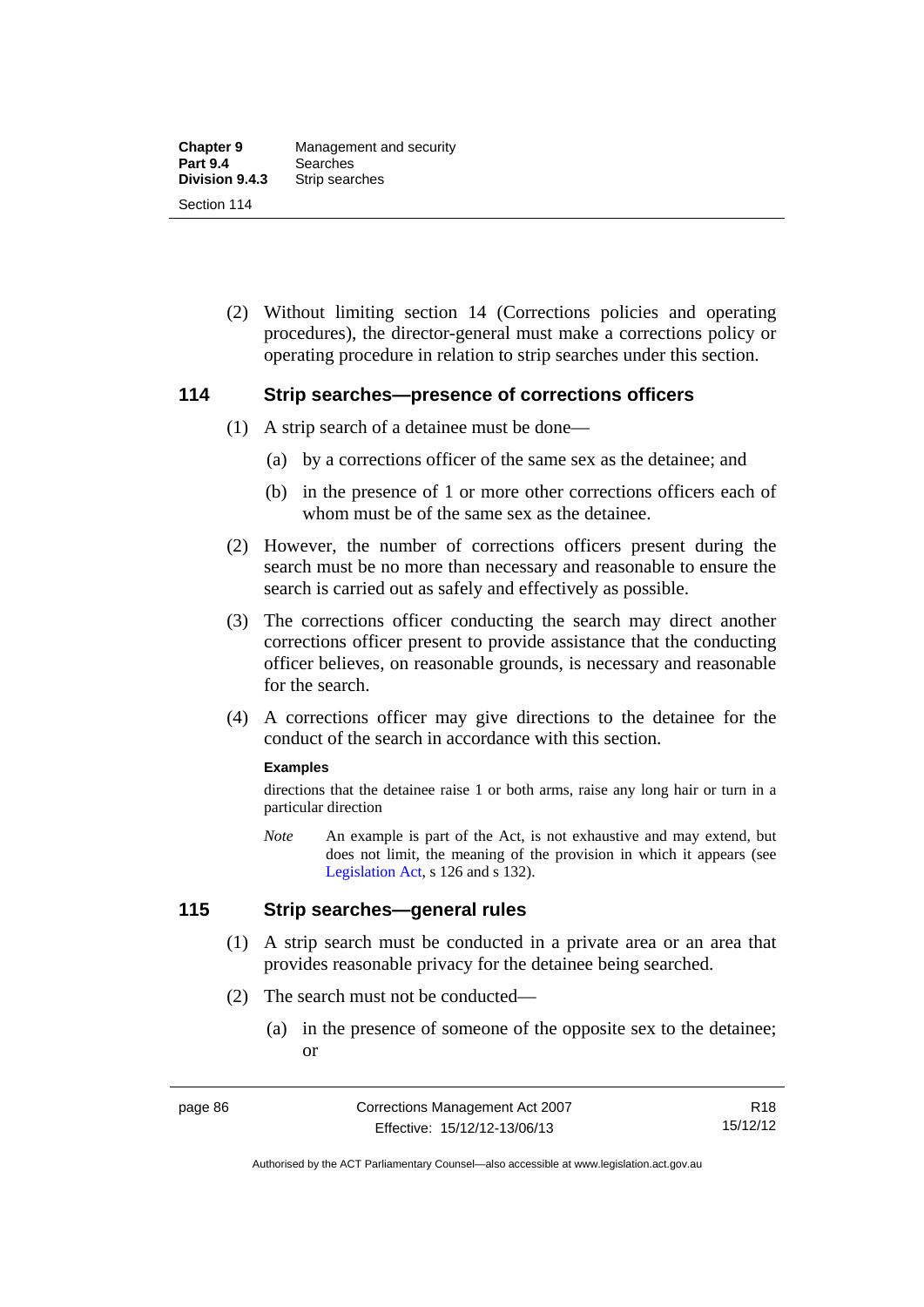- (b) in the presence or sight of someone else whose presence is not necessary for the search or the safety of everyone present.
- (3) The search must not involve—
	- (a) the removal from the detainee of more clothes than is necessary and reasonable to conduct the search; or
	- (b) the removal from the detainee of more clothes at any time than is necessary and reasonable to conduct the search; or
	- (c) without limiting paragraph (b), both the upper and lower parts of the person's body being uncovered at the same time.
- (4) Subject to section 126 (Searches—use of force), the search must not involve any touching of the detainee's body by a corrections officer.
- (5) Each corrections officer present during the search must ensure, as far as practicable, that—
	- (a) the search is done in a way that minimises embarrassment for the detainee; and
	- (b) the search is done quickly; and
	- (c) the detainee is allowed to dress in private immediately after the search is finished.
- (6) If clothing from a detainee is seized during a strip search, the director-general must ensure that the detainee is left with, or given, appropriate clothing to wear.

# **Division 9.4.4 Body searches**

#### **116 Body searches—directions**

The director-general may direct a doctor appointed under section 22 (Health practitioners—non-therapeutic functions) to conduct a body search of a detainee if the director-general suspects, on reasonable grounds, that the detainee—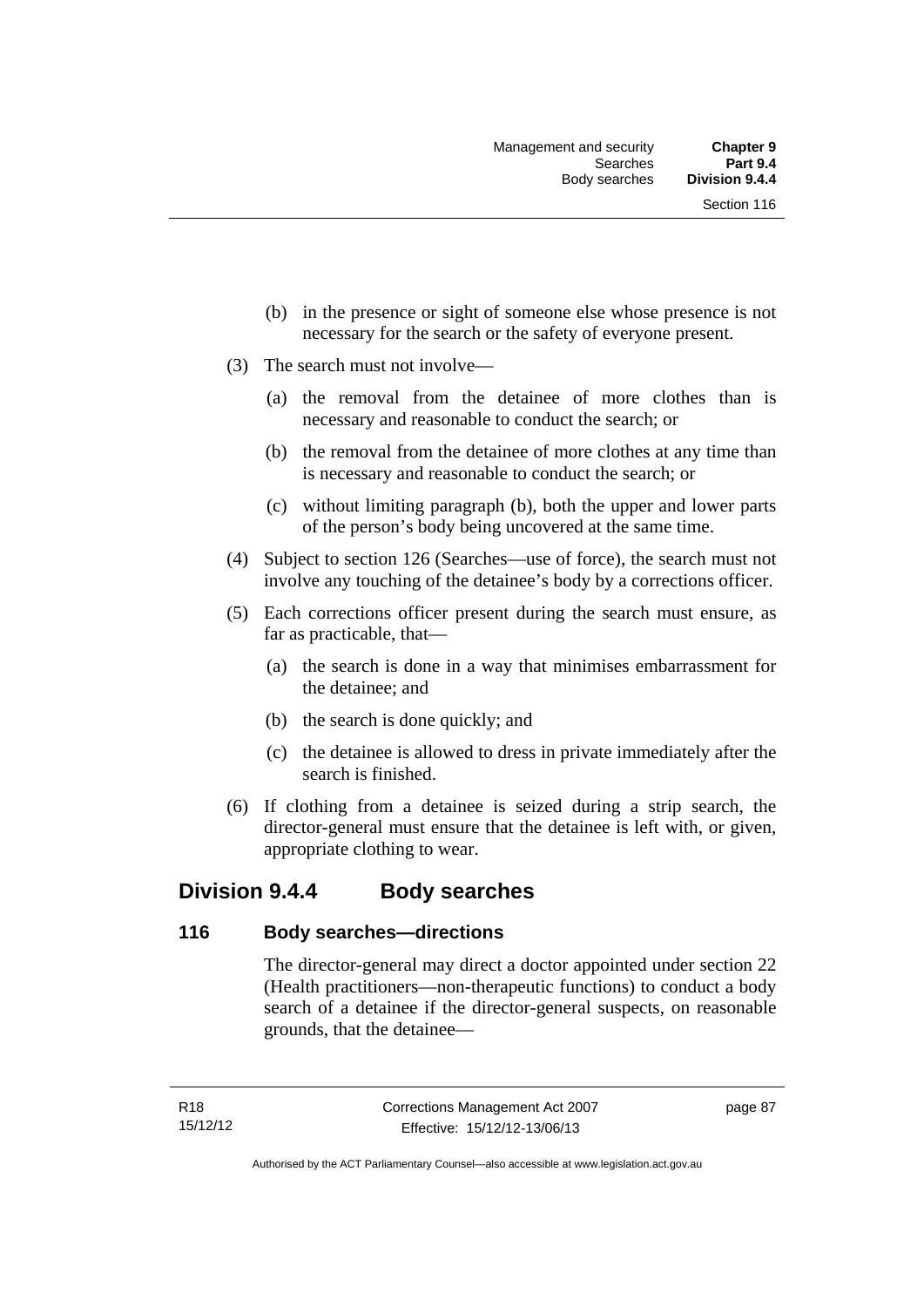- (a) has ingested or inserted something in the detainee's body that may jeopardise the detainee's health or wellbeing; or
- (b) has a prohibited thing concealed in or on the detainee's body that may be used in a way that may pose a risk to the security or good order at a correctional centre; or
- (c) has evidence of the commission of an offence or disciplinary breach concealed in or on the detainee.

#### **117 Body searches—presence of nurse and corrections officers**

- (1) A nurse appointed under section 22 (Health practitioners non-therapeutic functions) must be present during the body search of a detainee.
- (2) If the doctor conducting the body search is not of the same sex as the detainee, the nurse must be of the same sex as the detainee.
- (3) The director-general may direct 1 or more corrections officers to be present during the search, each of whom must be of the same sex as the detainee.
- (4) However, the number of corrections officers present during the search must be no more than is necessary and reasonable to ensure the search is carried out as safely and effectively as possible.
- (5) A body search must be conducted in a private area or an area that provides reasonable privacy for the detainee being searched.

## **118 Body searches—assistance from corrections officer**

- (1) This section applies if the doctor conducting a body search of a detainee asks the director-general for assistance that the doctor believes, on reasonable grounds, is necessary and reasonable for the search.
- (2) The director-general may direct a corrections officer (the *assistant*) to assist in the conduct of the search.

Authorised by the ACT Parliamentary Counsel—also accessible at www.legislation.act.gov.au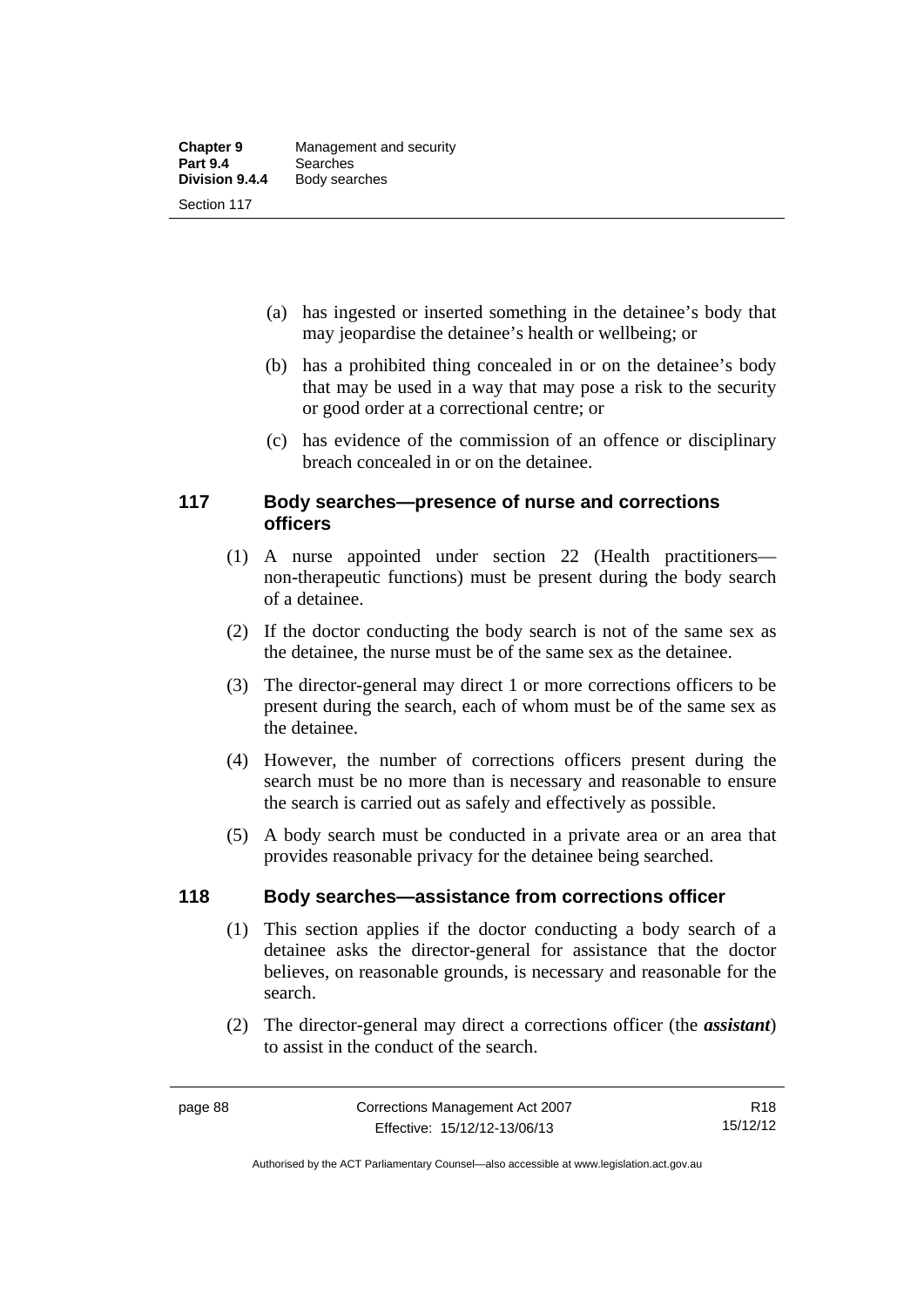(3) However, the assistant must be of the same sex as the detainee.

*Note* Section 126 provides for the use of force to assist at a body search.

### **119 Body searches—rules about detainee's clothing**

- (1) A body search of a detainee must not involve—
	- (a) the removal of more clothes than is necessary and reasonable to conduct the search; or
	- (b) the removal of more clothes at any time than is necessary and reasonable to conduct the search; or
	- (c) without limiting paragraph (b), both the upper and lower parts of the person's body being uncovered at the same time.
- (2) A detainee who has been body searched must be allowed to dress in private immediately after the search is finished.
- (3) If clothing from a detainee is seized during a body search, the director-general must ensure that the detainee is left with, or given, appropriate clothing to wear.

# **120 Body searches—rules about touching detainee**

The doctor conducting the body search of a detainee, and the nurse present at the search, may, for the search, touch the detainee and examine the detainee's orifices and cavities, but only if the doctor or nurse is of the same sex as the detainee.

## **121 Body searches—seizing things**

- (1) The doctor conducting a body search of a detainee may seize anything discovered during the search if—
	- (a) seizing the thing would not be likely to cause injury to the detainee; and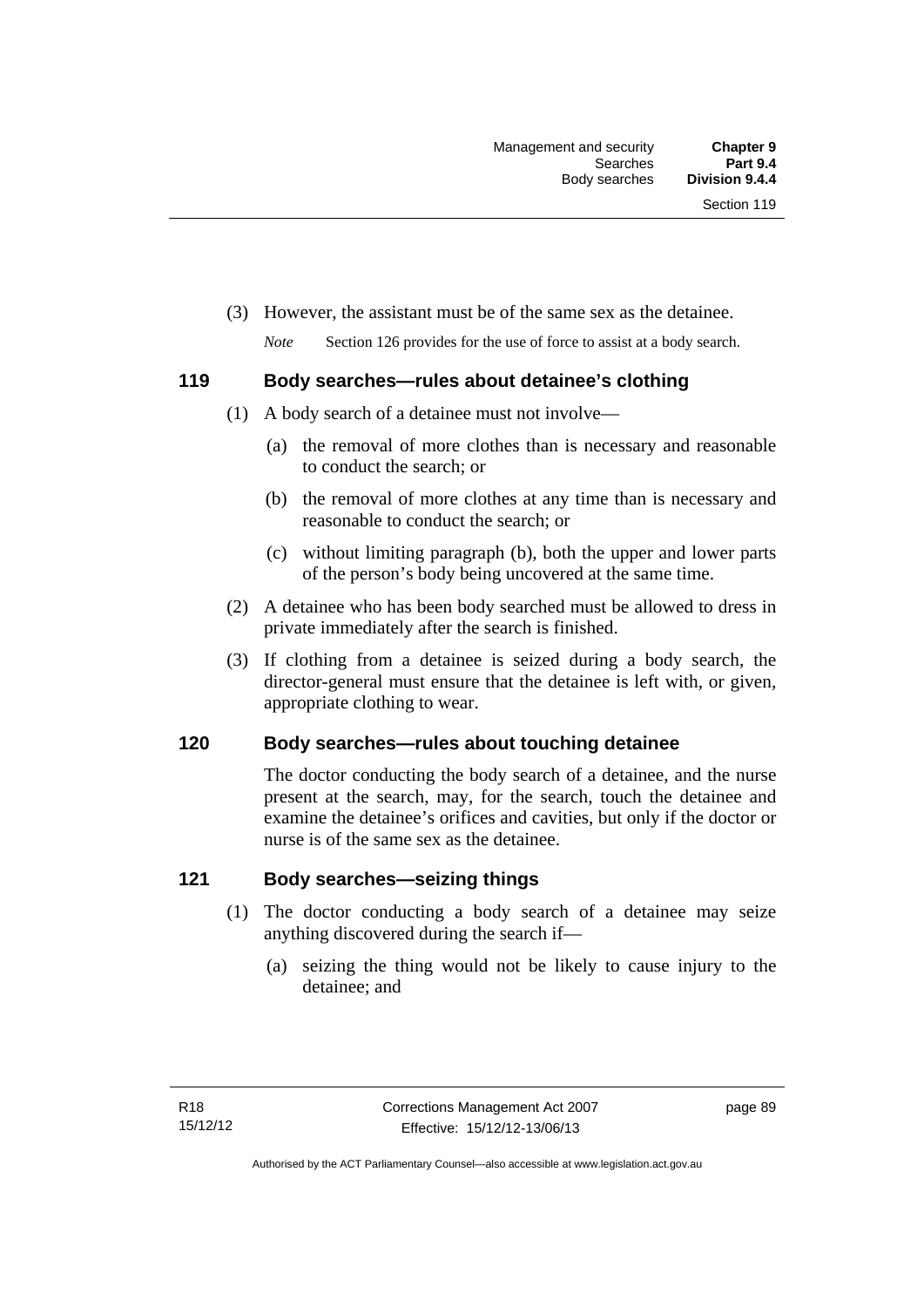- (b) the doctor believes, on reasonable grounds, that the thing may be evidence of the commission of an offence or disciplinary breach by the detainee.
- (2) The doctor must give the thing seized to a corrections officer as soon as practicable.

# **Division 9.4.5 Searches of premises and property**

#### **122 Searches—premises and property**

- (1) The director-general may, at any time, direct a corrections officer to search—
	- (a) any part of a correctional centre; or
	- (b) anything at a correctional centre, including anything in the possession of anyone at a correctional centre; or
	- (c) any vehicle used for transporting a detainee.

#### **Examples of searches under this section**

a search of any of the following for a prohibited thing:

- any area or building or part of a building (including a cell) at a correctional centre
- any storage area, including an area used by detainees or corrections officers, at a correctional centre
- any vehicle, machinery or equipment at a correctional centre
- *Note* An example is part of the Act, is not exhaustive and may extend, but does not limit, the meaning of the provision in which it appears (see [Legislation Act,](http://www.legislation.act.gov.au/a/2001-14) s 126 and s 132).
- (2) However, this section does not authorise—
	- (a) a search of anyone at a correctional centre; or
	- (b) any clothing being worn by anyone at a correctional centre at the time of the search.

Authorised by the ACT Parliamentary Counsel—also accessible at www.legislation.act.gov.au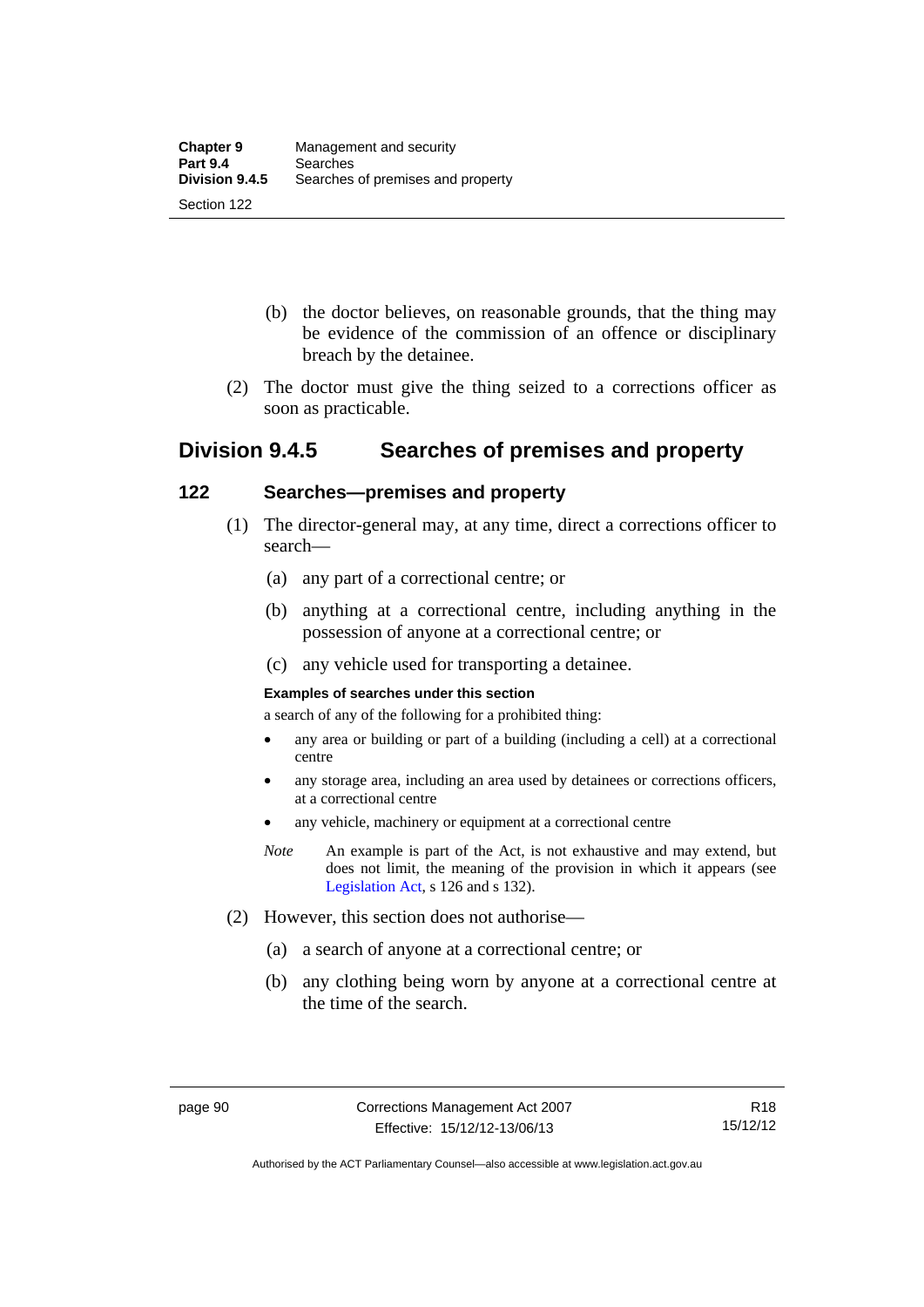(3) In this section:

*search* includes search—

- (a) with any device using electronic or other technology; and
- (b) by physical means; and
- (c) with the assistance of a corrections dog.

### **123 Searches of detainee cells—legally privileged material**

- (1) This section applies if a detainee has legally privileged material at a correctional centre.
- (2) A corrections officer may search the detainee's cell under section 122 in the absence of the detainee if—
	- (a) the detainee removes the legally privileged material from the cell; or
	- (b) the legally privileged material is stored in accordance with a corrections policy or operating procedure made for subsection (3).
- (3) Without limiting section 14 (Corrections policies and operating procedures), a corrections policy or operating procedure may include provision for the secure storage at a correctional centre of legally privileged material for detainees.

# **124 Searches of detainee cells—suspected legally privileged material**

- (1) If a corrections officer suspects, on reasonable grounds, that a detainee's cell contains legally privileged material, the officer may search the cell only if the detainee is present.
- (2) A search under subsection (1) may include an examination of any legally privileged material, and anything containing the material, found in the cell.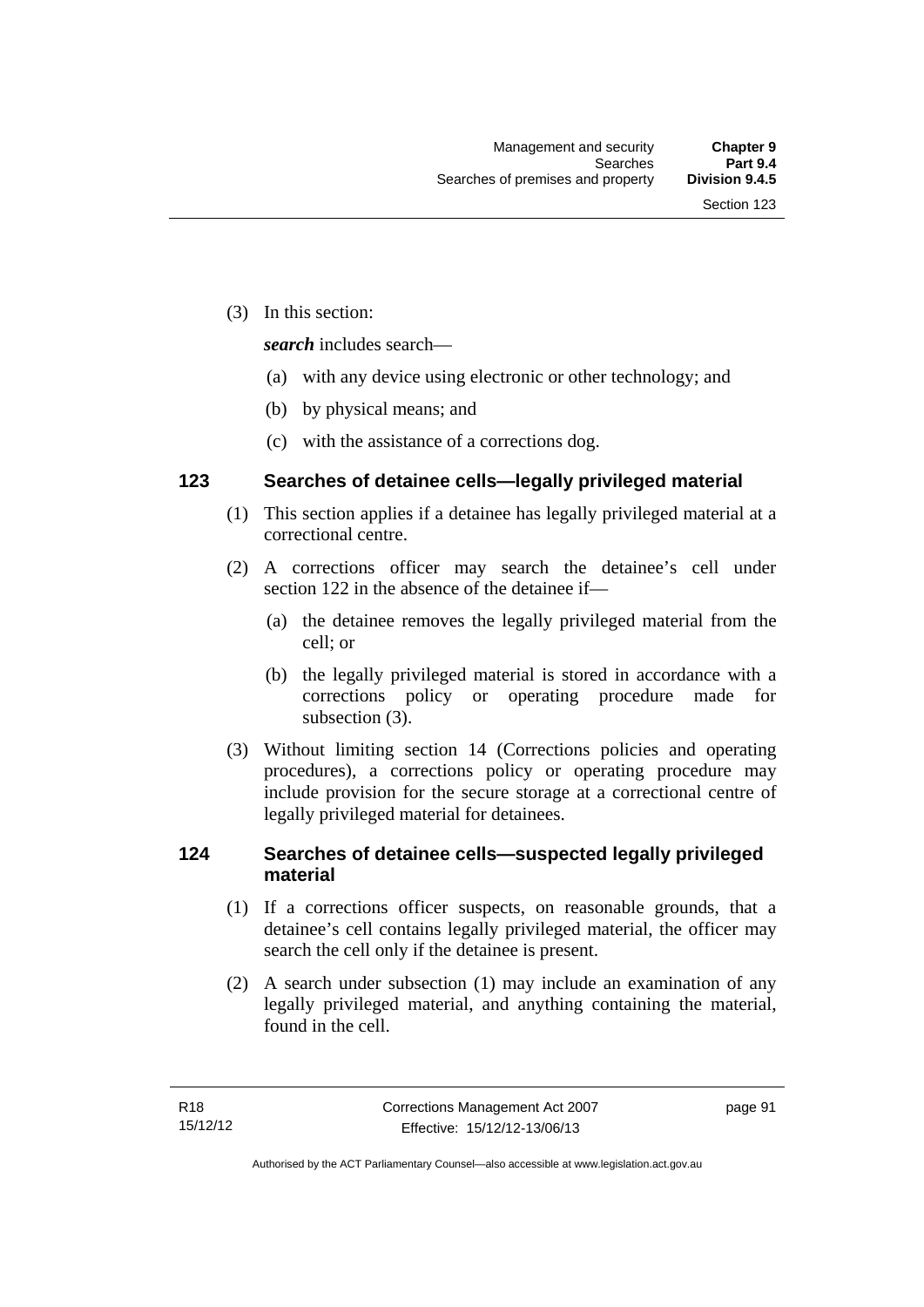- (3) However, the officer may not read any legally privileged material found in the cell unless the detainee is present and—
	- (a) the detainee consents to the officer reading the material; or
	- (b) the officer suspects, on reasonable grounds, that the material contains information that—
		- (i) may threaten security or good order at a correctional centre; or
		- (ii) relates to an offence or disciplinary breach.
- (4) The officer need not comply with subsection (1) or (3) if the officer believes, on reasonable grounds, that urgent circumstances exist and that complying with the subsection would create a risk of injury to the officer, the detainee or anyone else.
- (5) The director-general must ensure that a record of action under subsection (4) is made and entered in the register of detainees.

# **Division 9.4.6 Searches—miscellaneous**

#### **125 Searches—use of corrections dogs**

- (1) The director-general may direct a corrections officer to use a corrections dog to assist the officer in conducting a search under this part.
- (2) Without limiting subsection (1), the director-general may give the direction if the director-general believes, on reasonable grounds, that the assistance of the dog would minimise the intrusiveness of the search of a detainee by the officer.
- (3) The corrections officer and corrections dog may enter, and remain at any place, to assist in the conduct of a search under this part.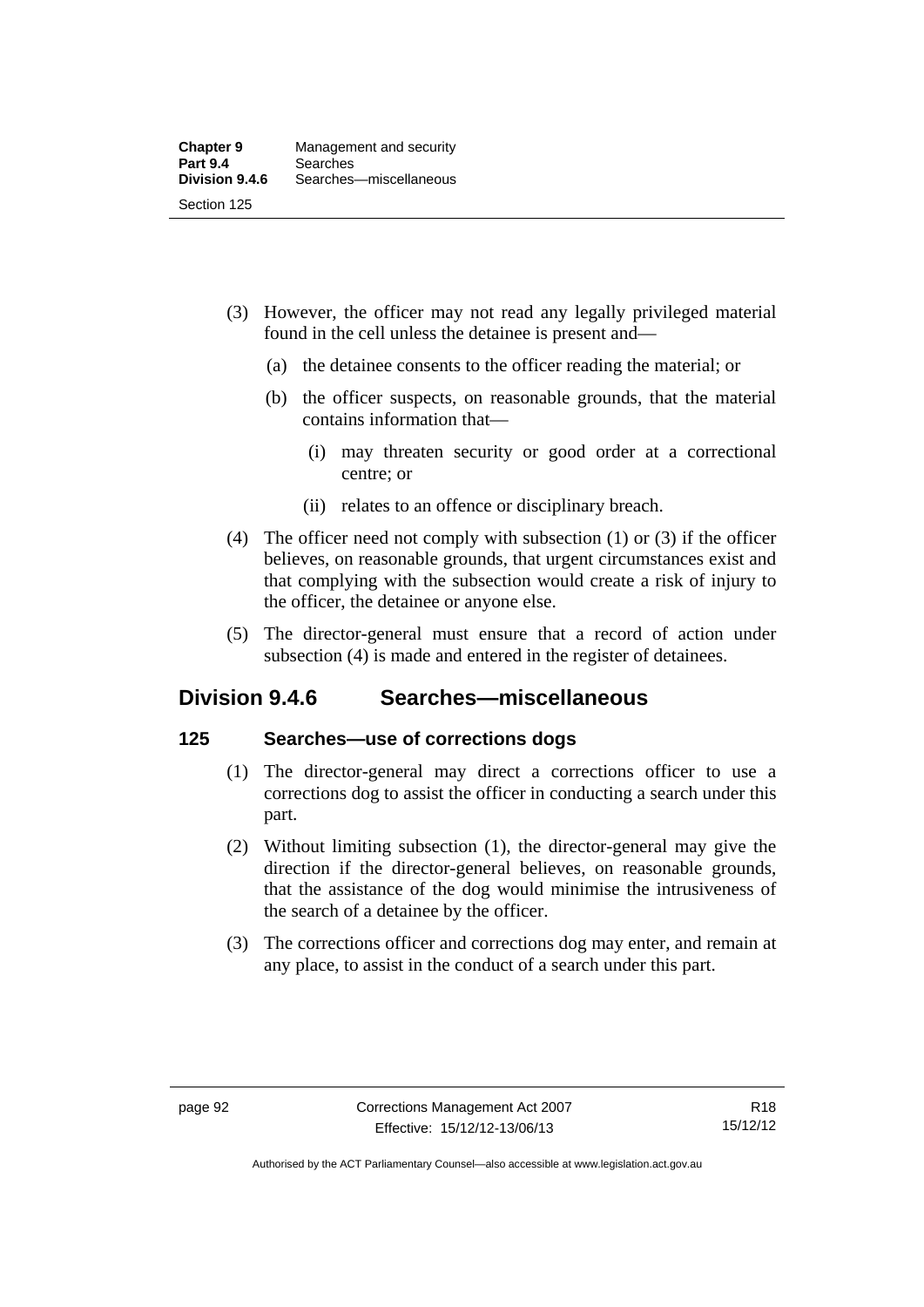### **126 Searches—use of force**

- (1) A corrections officer may use force—
	- (a) to carry out a search under this part; or
	- (b) to assist at a body search under section 118 (Body searches assistance from corrections officer); or
	- (c) to prevent the loss, destruction or contamination of anything seized, or that may be seized, during the search.
- (2) However, the corrections officer may use force only in accordance with part 9.7 (Use of force).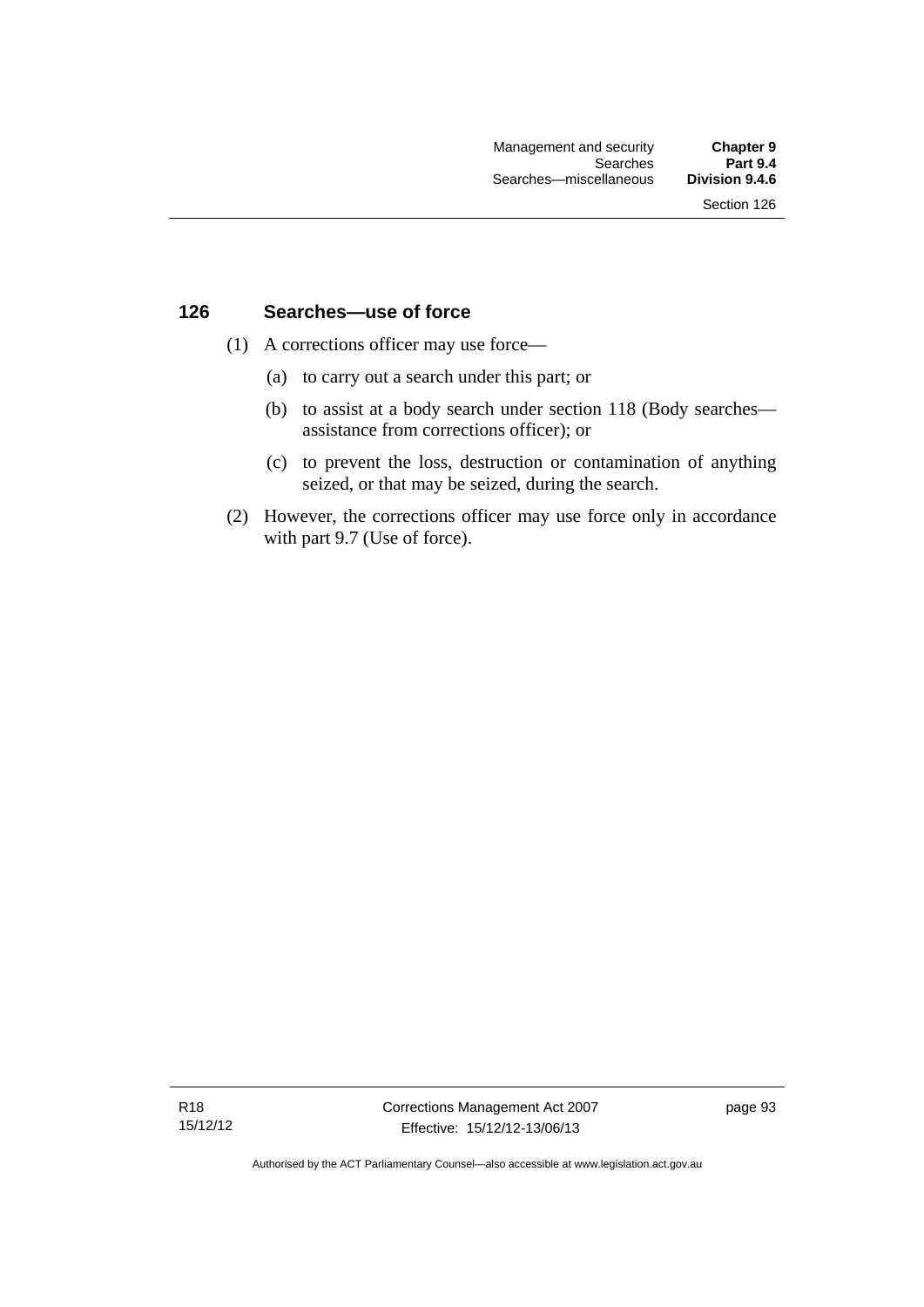**Chapter 9 Management and security**<br>**Part 9.5 Conserved Seizing property Seizing property** 

Section 127

# **Part 9.5 Seizing property**

### **127 Seizing mail etc**

- (1) The director-general may seize anything in a detainee's protected mail if the director-general believes, on reasonable grounds, that the thing—
	- (a) may physically harm the addressee or anyone else; or
	- (b) is a prohibited thing.
- (2) The director-general may seize other mail of a detainee, or anything in the mail, if the director-general suspects, on reasonable grounds, that the seizure is necessary to stop—
	- (a) any of the following entering or leaving a correctional centre:
		- (i) a prohibited thing;
		- (ii) anything that may pose a risk to security or good order at a correctional centre;
		- (iii) anything that appears is being used, or is intended, for the commission of an offence or disciplinary breach; or
	- (b) threatening or otherwise inappropriate correspondence leaving a correctional centre; or
	- (c) a detainee obtaining or buying goods without the director-general's approval.

### **Example of inappropriate correspondence—par (b)**

mail addressed to a person by someone convicted of a sexual offence against the person

*Note* An example is part of the Act, is not exhaustive and may extend, but does not limit, the meaning of the provision in which it appears (see [Legislation Act,](http://www.legislation.act.gov.au/a/2001-14) s 126 and s 132).

Authorised by the ACT Parliamentary Counsel—also accessible at www.legislation.act.gov.au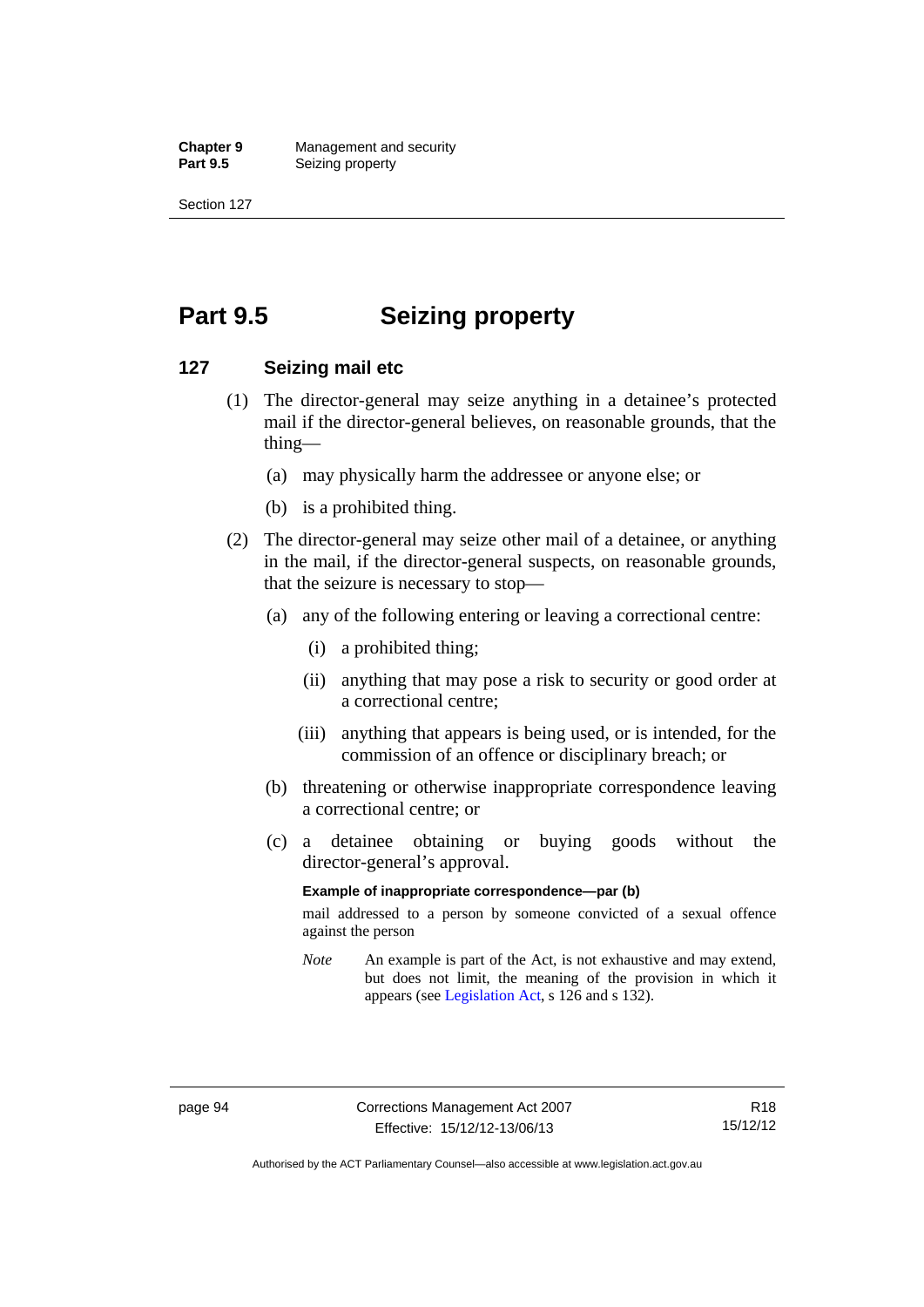(3) The director-general may seize a document only if the director-general believes, on reasonable grounds, that the document is not legally privileged.

### **128 Seizing property—general**

- (1) The director-general may seize—
	- (a) anything found at a correctional centre, whether or not in a person's custody or possession, that the director-general suspects, on reasonable grounds, jeopardises or is likely to jeopardise—
		- (i) security or good order at a correctional centre; or
		- (ii) the safety of anyone at a correctional centre; or
	- (b) anything found at a correctional centre, whether or not in a person's possession, that the director-general suspects, on reasonable grounds, is being used, or is intended, for the commission of an offence or a disciplinary breach; or
	- (c) a prohibited thing found on a detainee or in a detainee's custody or possession, unless the detainee has the written approval of the director-general to possess the thing.
- (2) To remove any doubt, this section extends to anything found in a search under part 9.4 (Searches).
- (3) The director-general may seize a document only if the director-general believes, on reasonable grounds, that the document is not legally privileged.

### **129 Receipt for seizure**

 (1) The director-general must prepare a written receipt for a seizure under section 127 or section 128.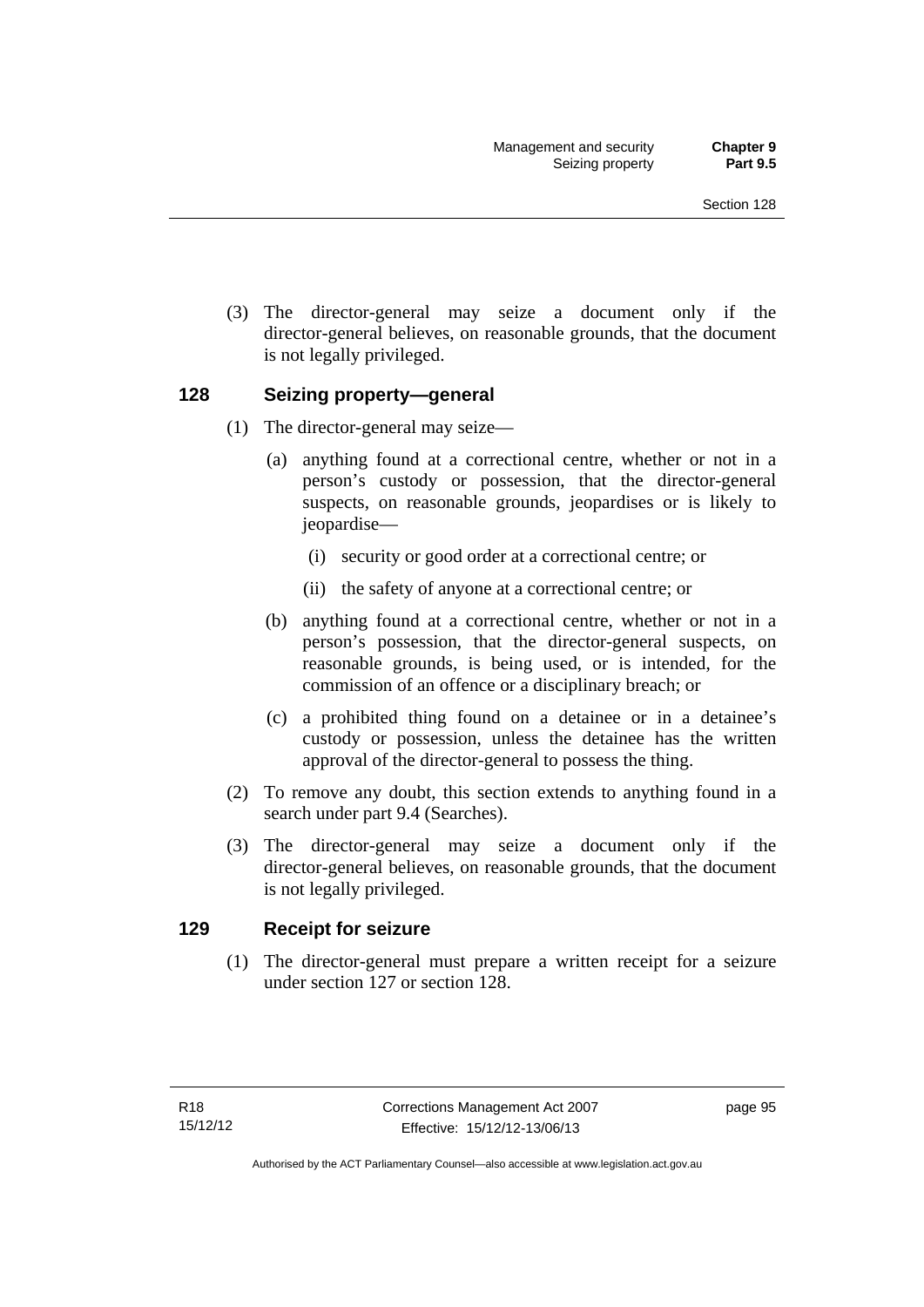#### **Chapter 9** Management and security<br>**Part 9.5** Seizing property **Seizing property**

Section 130

- (2) As soon as practicable after the seizure (but no later than 7 days after the day of the seizure), the director-general must give a copy of the receipt to—
	- (a) the owner of the thing seized; or
	- (b) if the owner cannot be identified after reasonable inquiries (given the thing's apparent value)—the person from whom the thing was seized.
- (3) The receipt must—
	- (a) identify the thing seized; and
	- (b) outline the grounds for the seizure; and
	- (c) include a statement about the effect of section 130; and
	- (d) include anything else prescribed by regulation.
- (4) In this section:

*owner*, of a thing, includes a person entitled to possession of the thing.

### **130 Forfeiture of things seized**

- (1) A thing seized under section 127 or section 128 is forfeited to the Territory if the director-general decides, on reasonable grounds—
	- (a) that—
		- (i) after making reasonable inquiries (given the thing's apparent value), the owner of the thing cannot be found; or
		- (ii) after making reasonable efforts (given the thing's apparent value), the thing cannot be returned to the owner; or

Authorised by the ACT Parliamentary Counsel—also accessible at www.legislation.act.gov.au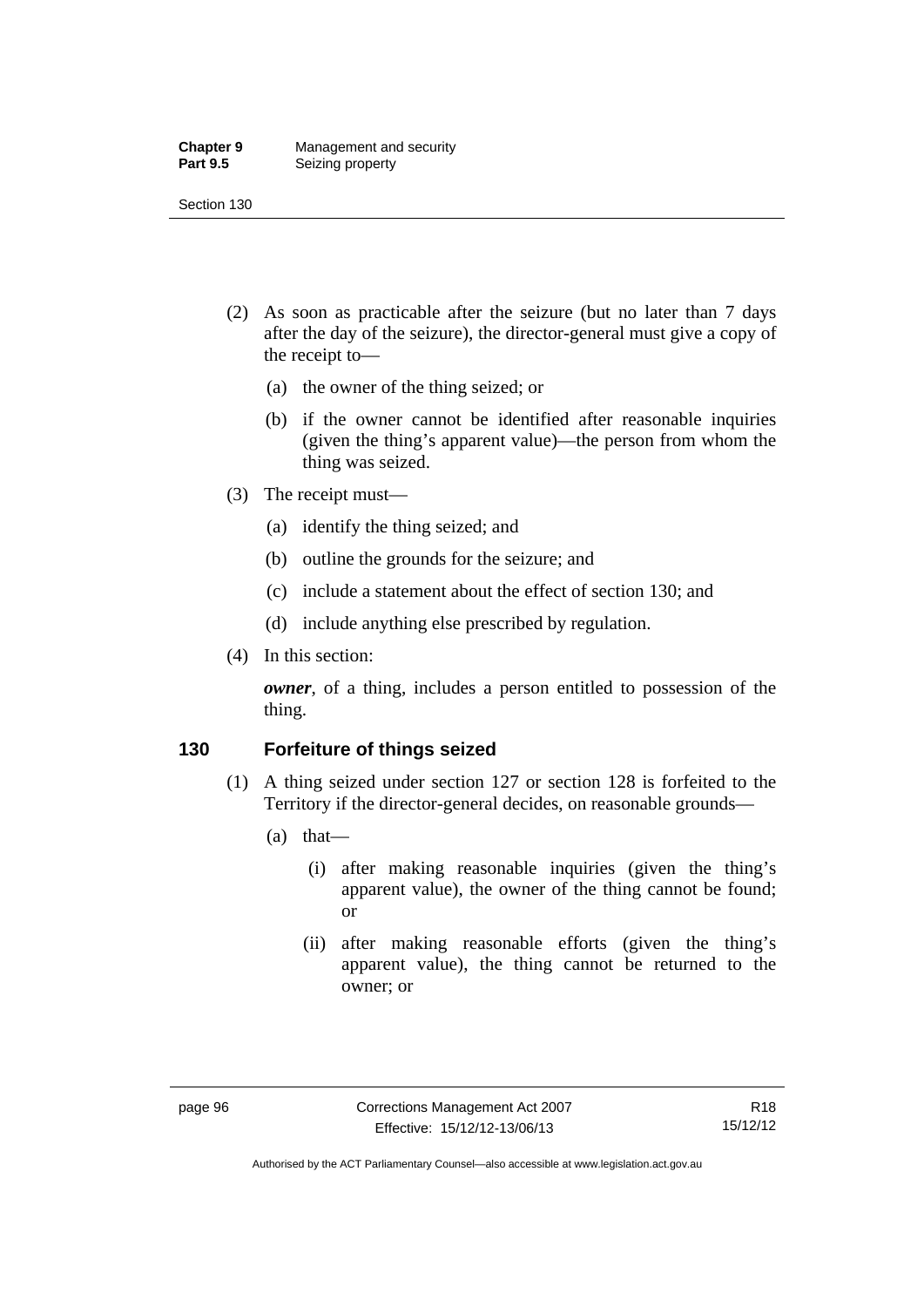- (b) that—
	- (i) possession of the thing by a detainee is an offence or disciplinary breach; or
	- (ii) it is necessary to keep the thing to stop it being used for the commission of an offence or disciplinary breach; or
	- (iii) the thing is inherently unsafe.
- (2) The director-general may deal with a thing forfeited to the Territory under this section, or dispose of it, as the director-general considers, on reasonable grounds, to be appropriate.
- (3) However, subsection (2) is subject to any order under the *[Crimes](http://www.legislation.act.gov.au/a/1900-40)  [Act 1900](http://www.legislation.act.gov.au/a/1900-40),* section 249 (Seizure of forfeited articles).

#### **Examples—s (2)**

- 1 giving a forfeited weapon to a police officer
- 2 keeping a forfeited electrical appliance and using it for the benefit of detainees generally
- 3 dumping a forfeited thing of little value
- *Note 1* An example is part of the Act, is not exhaustive and may extend, but does not limit, the meaning of the provision in which it appears (see [Legislation Act,](http://www.legislation.act.gov.au/a/2001-14) s 126 and s 132).
- *Note 2* The *[Crimes Act 1900](http://www.legislation.act.gov.au/a/1900-40)* also provides for articles forfeited under any law in force in the ACT to be seized by a member of the police force, taken before the Magistrates Court and for the court to order disposal of the article by the public trustee (see that Act, s 249 and s 250).
- *Note 3* The *[Uncollected Goods Act 1996](http://www.legislation.act.gov.au/a/1996-86)* provides generally for the disposal of uncollected goods, including goods abandoned on premises controlled by the Territory.

### **131 Return of things seized but not forfeited**

- (1) If a thing seized under section 127 or section 128 is not forfeited, the director-general must return it to its owner—
	- (a) no later than the end of 6 months after the day it was seized; or

page 97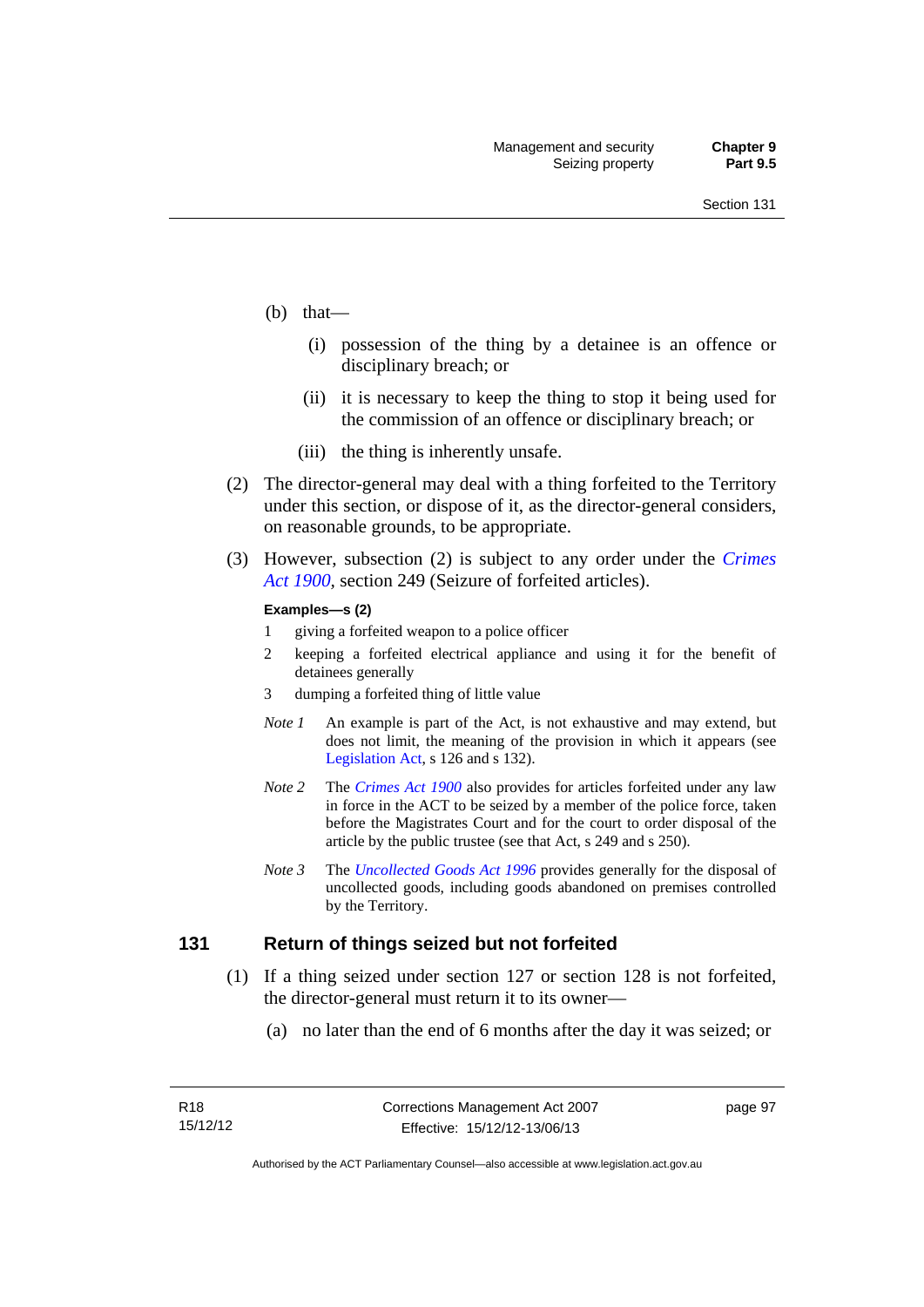| <b>Chapter 9</b> | Management and security |
|------------------|-------------------------|
| <b>Part 9.5</b>  | Seizing property        |

- (b) if a proceeding for an offence or disciplinary breach involving the thing is started within the 6-month period—at the end of the proceeding and any appeal from, or the review of, the proceeding.
- (2) However, if the thing was being retained as evidence of an offence or disciplinary breach and the director-general believes, on reasonable grounds, that its retention as evidence is no longer necessary, the director-general must return it immediately.
- (3) In this section:

*owner*—see section 129 (4).

page 98 Corrections Management Act 2007 Effective: 15/12/12-13/06/13

R18 15/12/12

Authorised by the ACT Parliamentary Counsel—also accessible at www.legislation.act.gov.au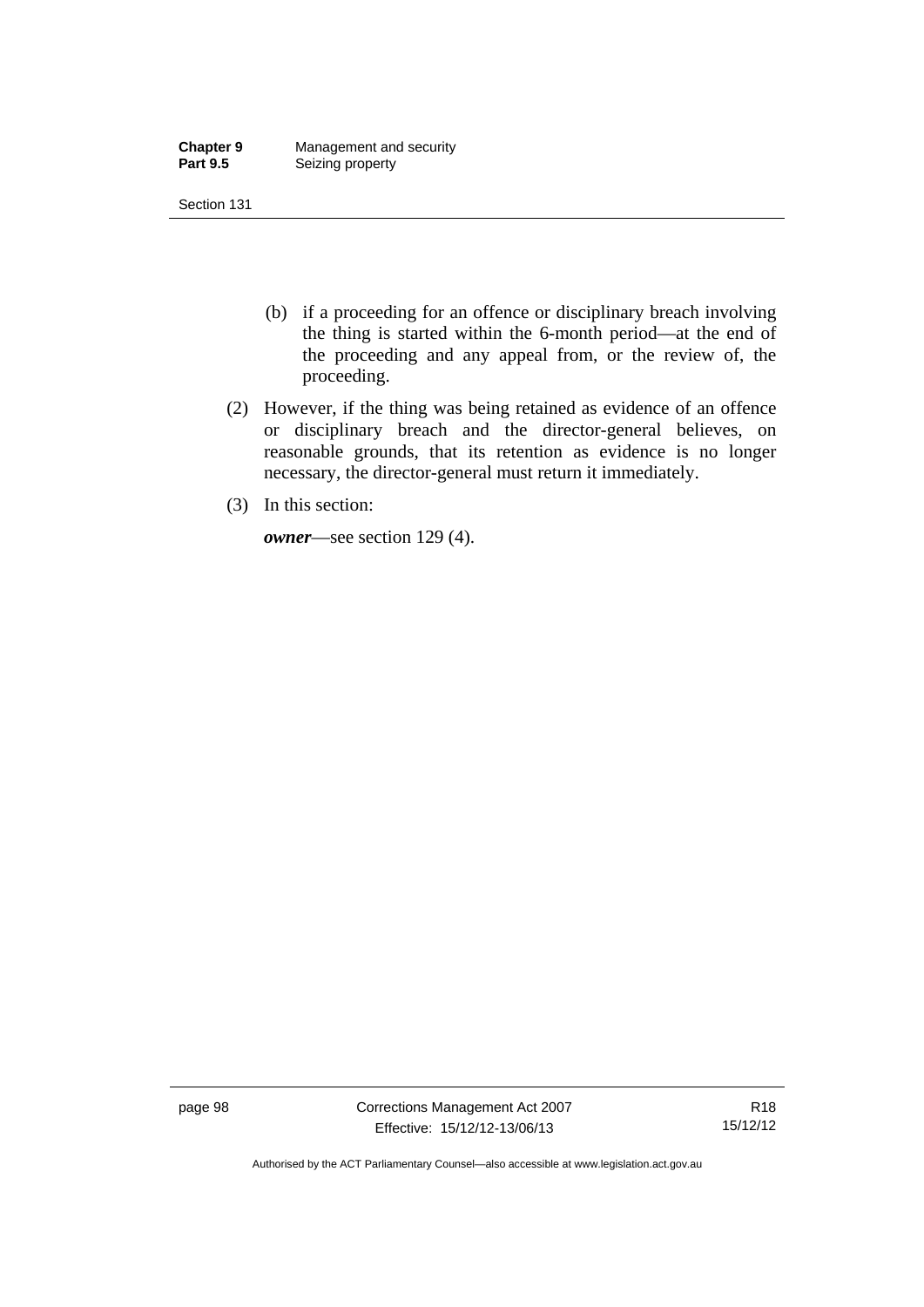# **Part 9.6 Alcohol and drug testing**

# **Division 9.6.1 General**

## **132 Definitions—***drug* **and** *test sample*

In this Act:

### *drug*—

- (a) means—
	- (i) a controlled drug under the [Criminal Code](http://www.legislation.act.gov.au/a/2002-51), section 600; or
	- (ii) a substance prescribed by regulation for this definition; but
- (b) does not include any of the following:
	- (i) a drug lawfully supplied, and taken as prescribed or directed, by a health practitioner;
	- (ii) a drug lawfully supplied and self-administered;
	- (iii) a drug exempted under section 133.

*test sample* means a sample of breath, saliva, urine, hair, blood, or anything else prescribed by regulation.

### **133 When test sample** *positive*

- (1) A person is taken to provide a *positive* test sample for alcohol or a drug if, when directed under this Act or the *[Crimes \(Sentence](http://www.legislation.act.gov.au/a/2005-59)  [Administration\) Act 2005](http://www.legislation.act.gov.au/a/2005-59)*, to provide a test sample—
	- (a) the person fails to provide a test sample in accordance with the direction; or
		- *Note Fail* includes refuse, see the [Legislation Act,](http://www.legislation.act.gov.au/a/2001-14) dict, pt 1.
	- (b) the person provides an invalid test sample; or

page 99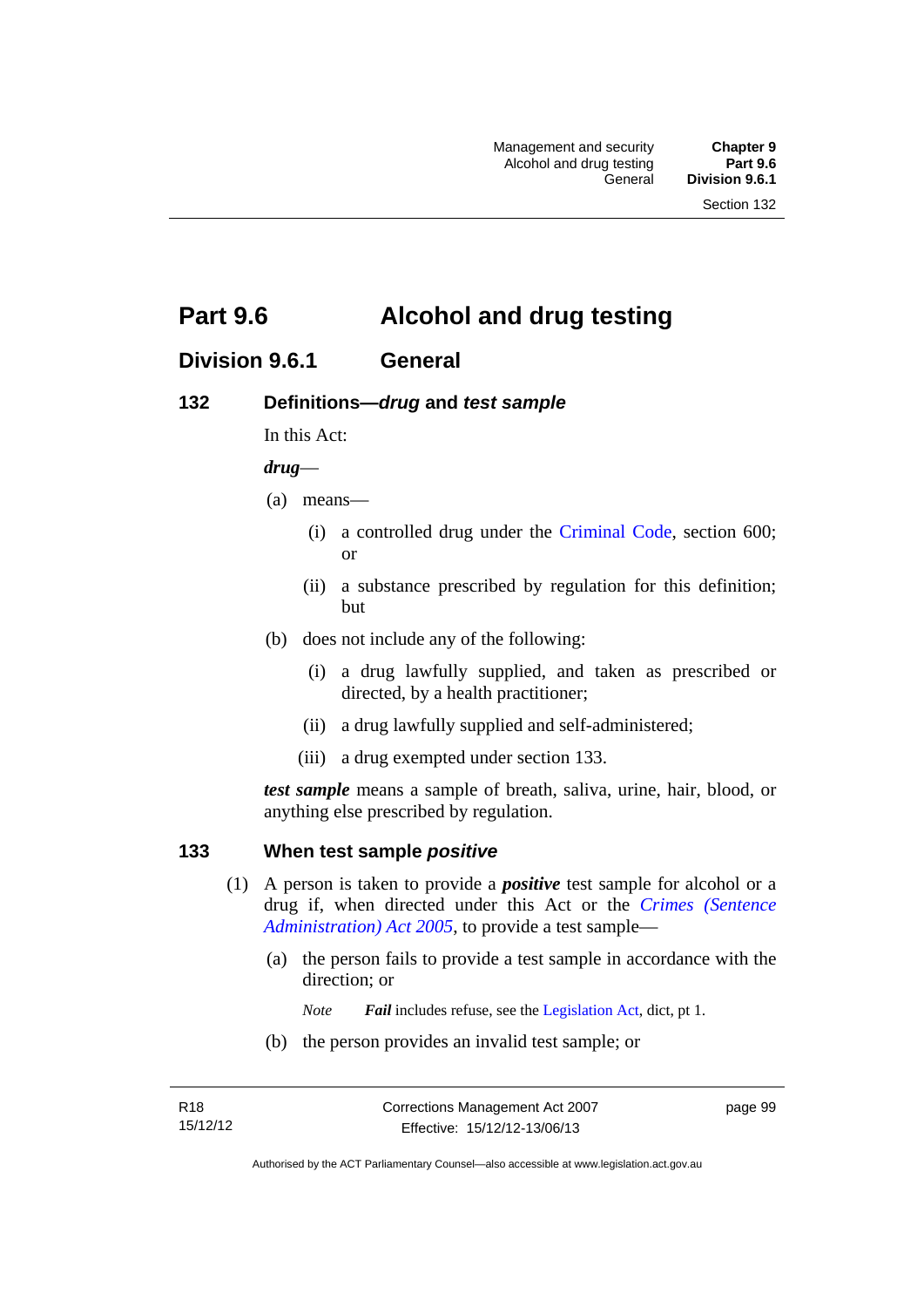- (c) for a full-time detainee—the detainee provides a test sample that shows the detainee has taken alcohol or a drug; or
- (d) for a detainee under periodic detention—the detainee provides a test sample that shows the detainee—
	- (i) has a blood alcohol concentration of the prescribed concentration or more; or
	- (ii) has taken a drug.
- (2) However, subsection (1) (a) does not apply if the person has a reasonable excuse for failing to provide the test sample within a reasonable time of the direction being given.

#### **Examples of reasonable excuse**

- 1 a medical condition that prevents the person from providing a test sample as directed
- 2 prescribed medication that may affect test results
- *Note* An example is part of the Act, is not exhaustive and may extend, but does not limit, the meaning of the provision in which it appears (see [Legislation Act,](http://www.legislation.act.gov.au/a/2001-14) s 126 and s 132).
- (3) The director-general may exempt a drug from the application of this part.
- (4) An exemption is a notifiable instrument.

*Note* A notifiable instrument must be notified under the [Legislation Act](http://www.legislation.act.gov.au/a/2001-14).

(5) In this section:

*invalid*—a test sample provided by a person is *invalid* if—

- (a) the person tampers, or attempts to tamper, with the test sample; or
- (b) the person otherwise changes, or attempts to change, the results of the test sample.

*prescribed concentration*, of alcohol, means—

(a) 0.02g of alcohol per 100mL of blood; or

R18 15/12/12

Authorised by the ACT Parliamentary Counsel—also accessible at www.legislation.act.gov.au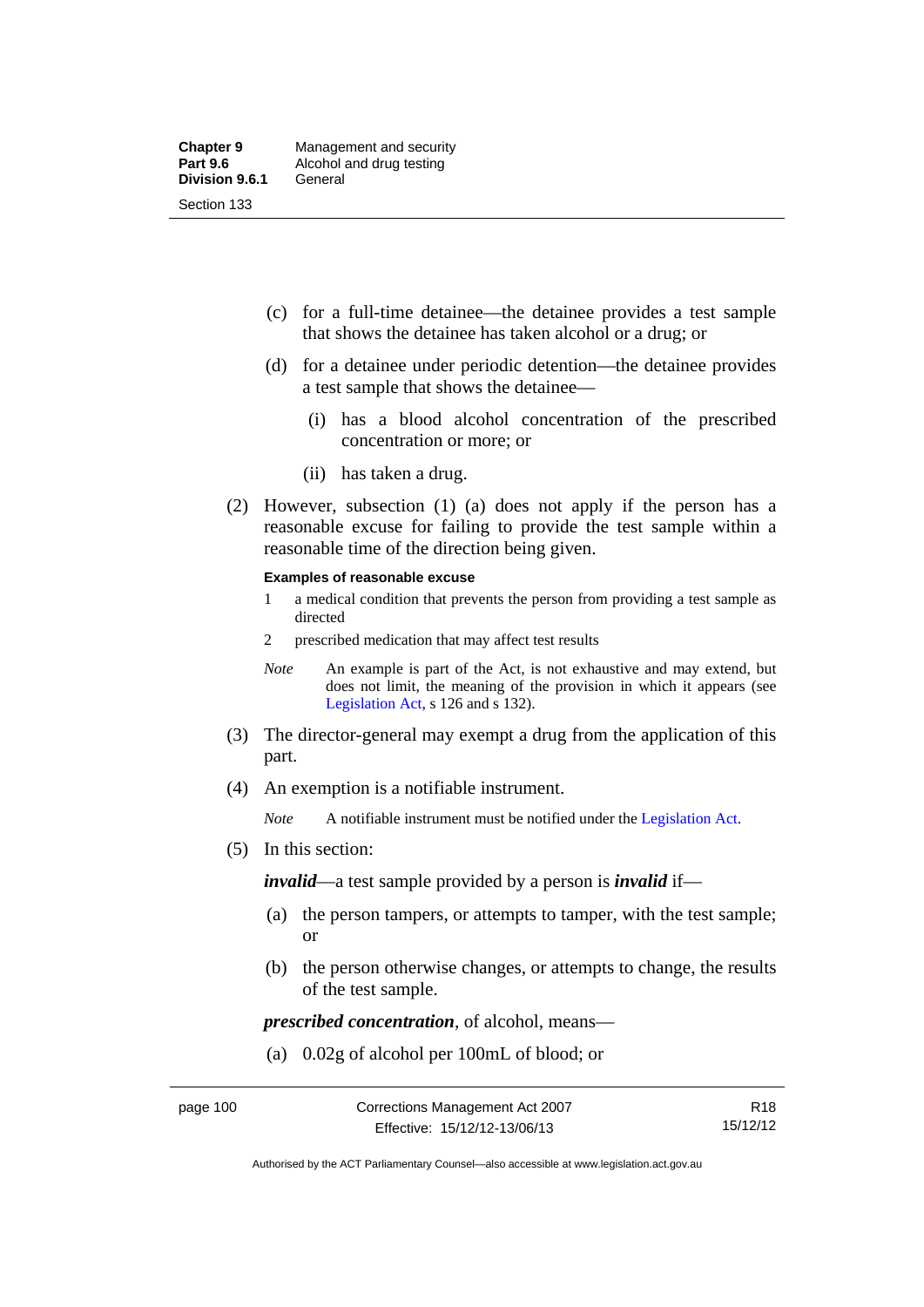(b) if a regulation prescribes another concentration—the prescribed concentration.

## **Division 9.6.2 Alcohol and drug testing—detainees**

### **134 Alcohol and drug testing of detainees**

- (1) The director-general may direct a detainee to provide a stated kind of test sample.
- (2) The director-general, or a doctor, or nurse, appointed under section 22 (Health practitioners—non-therapeutic functions), may give a detainee a direction about the way a detainee must provide the test sample.
- (3) However—
	- (a) a direction under this section must be consistent with any requirement prescribed by an operating procedure for this section; and
	- (b) only a doctor, or nurse, appointed under section 22 (Health practitioners—non-therapeutic functions) may take a blood sample.
- (4) A doctor or nurse who takes a test sample from a detainee must give the sample to a corrections officer.
- (5) The director-general must give the detainee notice of the results of any test conducted on the test sample as soon as practicable after the director-general receives them.

### **135 Effect of positive test sample from detainee**

- (1) This section applies if—
	- (a) a detainee is directed under this Act or the *[Crimes \(Sentence](http://www.legislation.act.gov.au/a/2005-59)  [Administration\) Act 2005](http://www.legislation.act.gov.au/a/2005-59)* to provide a test sample; and
	- (b) the test sample provided by the detainee is positive.

page 101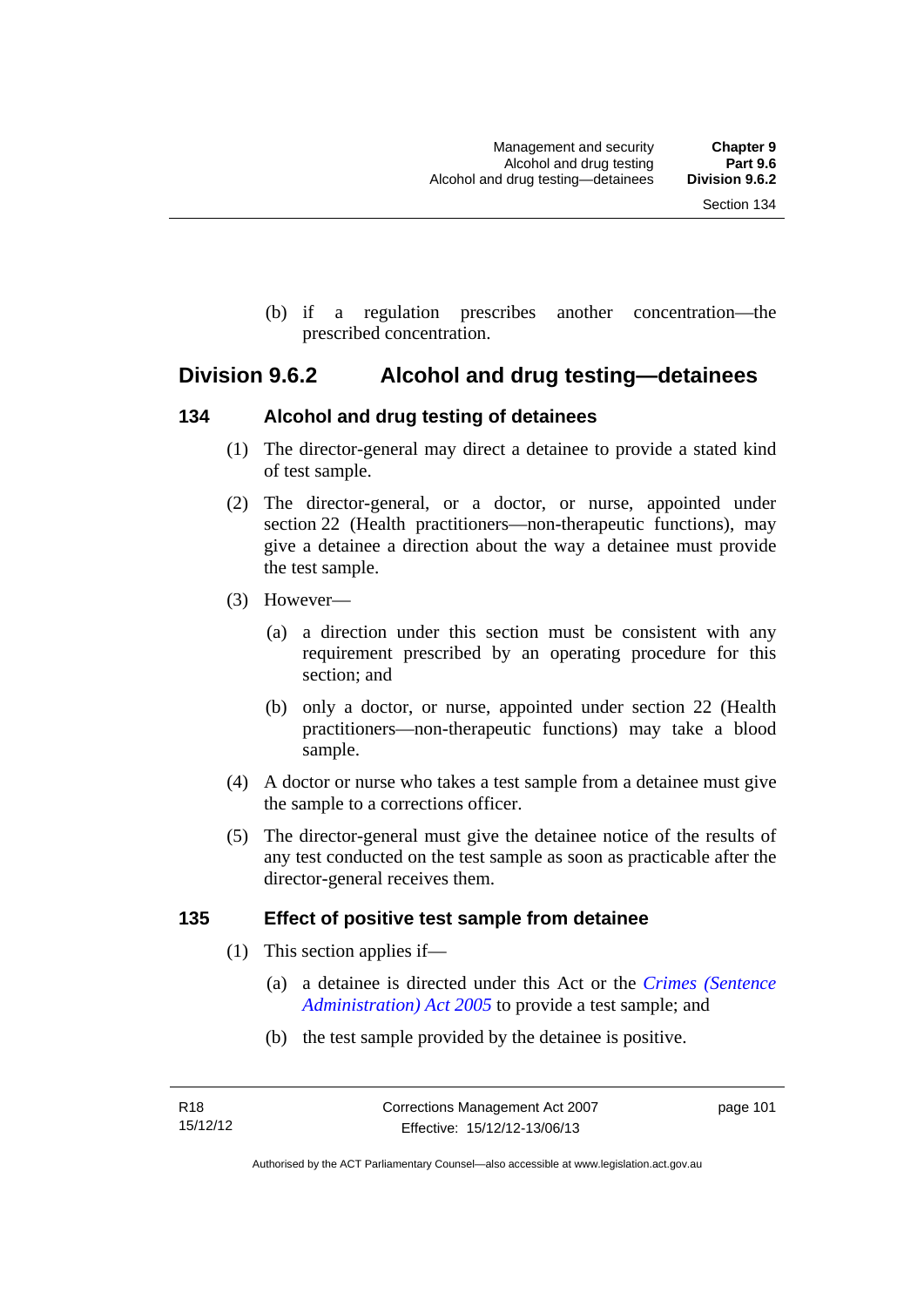(2) The director-general may have regard to the positive test sample in making any decision in relation to the management of the detainee under this Act.

#### **Examples of decisions**

- 1 decisions under section 78 (Case management plans—scope etc) or section 80 (Security classification—basis etc)
- 2 decisions under chapter 10 (Discipline)
- *Note 1* An example is part of the Act, is not exhaustive and may extend, but does not limit, the meaning of the provision in which it appears (see [Legislation Act,](http://www.legislation.act.gov.au/a/2001-14) s 126 and s 132).
- *Note* 2 The taking (in any way) of alcohol or a drug into the body is a disciplinary breach (see s 152 (Meaning of *disciplinary breach*)). The results of the analysis of a substance under this Act, signed by an analyst, is evidence of the facts stated in the certificate (see s 226 (Evidentiary certificates)).

## **Division 9.6.3 Alcohol and drug testing—corrections officers etc**

### **136 Alcohol and drug testing of corrections officers etc**

- (1) A regulation may make provision in relation to alcohol and drug testing of—
	- (a) corrections officers; and
	- (b) public servants and other people who work at or visit correctional centres, whether as employees, contractors, volunteers or otherwise.
- (2) In particular, a regulation may make provision in relation to any of the following:
	- (a) the circumstances for testing, including when and where tests may be conducted;
	- (b) the conduct of the tests.

Authorised by the ACT Parliamentary Counsel—also accessible at www.legislation.act.gov.au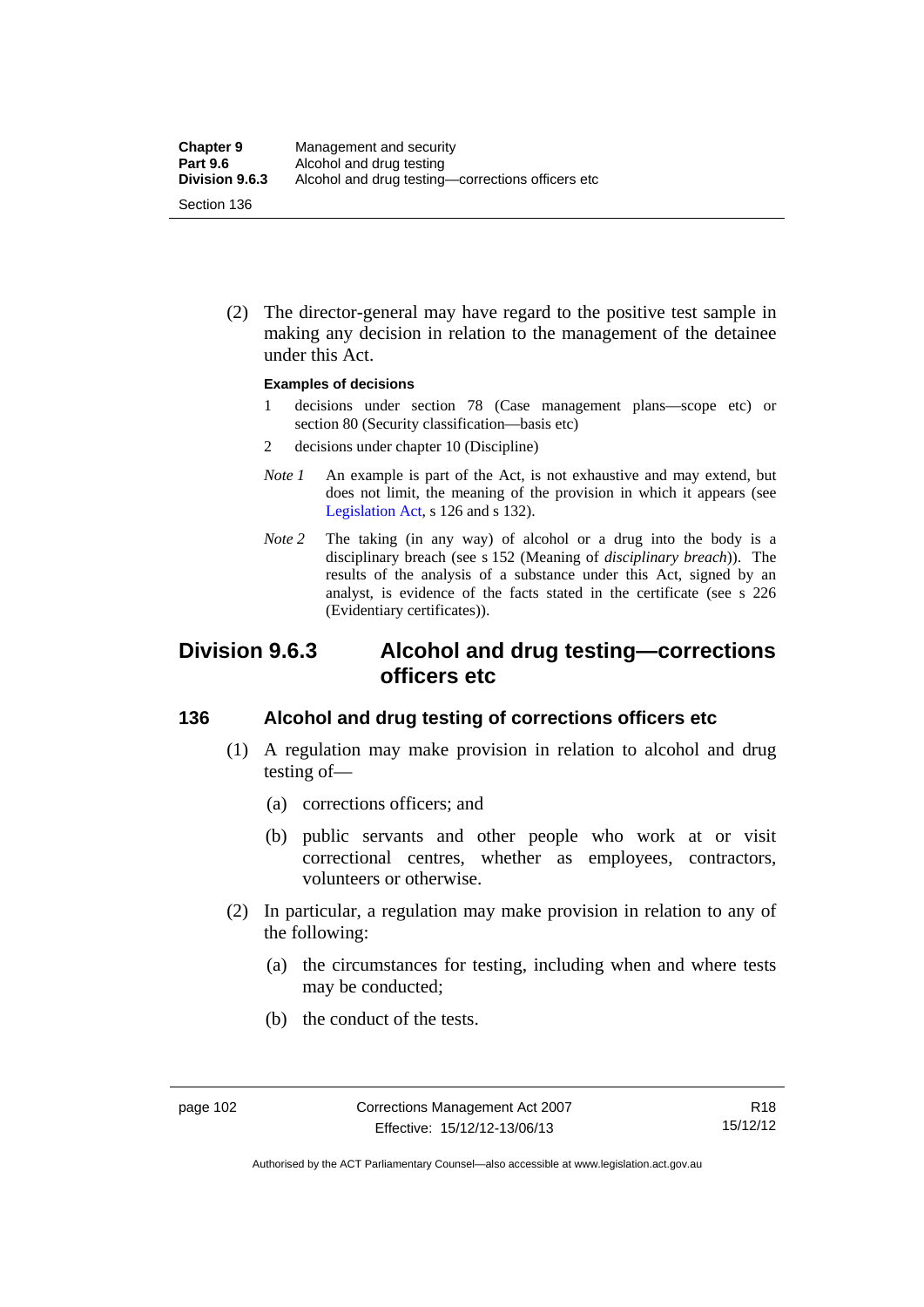# **Part 9.7 Use of force**

### **137 Managing use of force**

- (1) The director-general must ensure, as far as practicable, that the use of force in relation to the management of detainees is always—
	- (a) a last resort; and
	- (b) in accordance with this part.
- (2) Without limiting section 14 (Corrections policies and operating procedures), the director-general must make a corrections policy or operating procedure in relation to the use of force, including provision in relation to the following:
	- (a) the circumstances, and by whom, force may be used;
	- (b) the kinds of force that may be used.
	- *Note* The power to make a corrections policy or operating procedure includes power to make different provisions in relation to different matters or different classes of matters, and provisions that apply differently by reference to stated exceptions or factors (see [Legislation Act](http://www.legislation.act.gov.au/a/2001-14), s 48).

### **138 Authorised use of force**

- (1) A corrections officer may use force that is necessary and reasonable for this Act, including for any of the following:
	- (a) to compel compliance with a direction given in relation to a detainee by the director-general;
	- (b) to act under section 126 (Searches—use of force);
	- (c) to prevent or stop the commission of an offence or disciplinary breach;
	- (d) to prevent the escape of a detainee;
	- (e) to prevent unlawful damage, destruction or interference with property;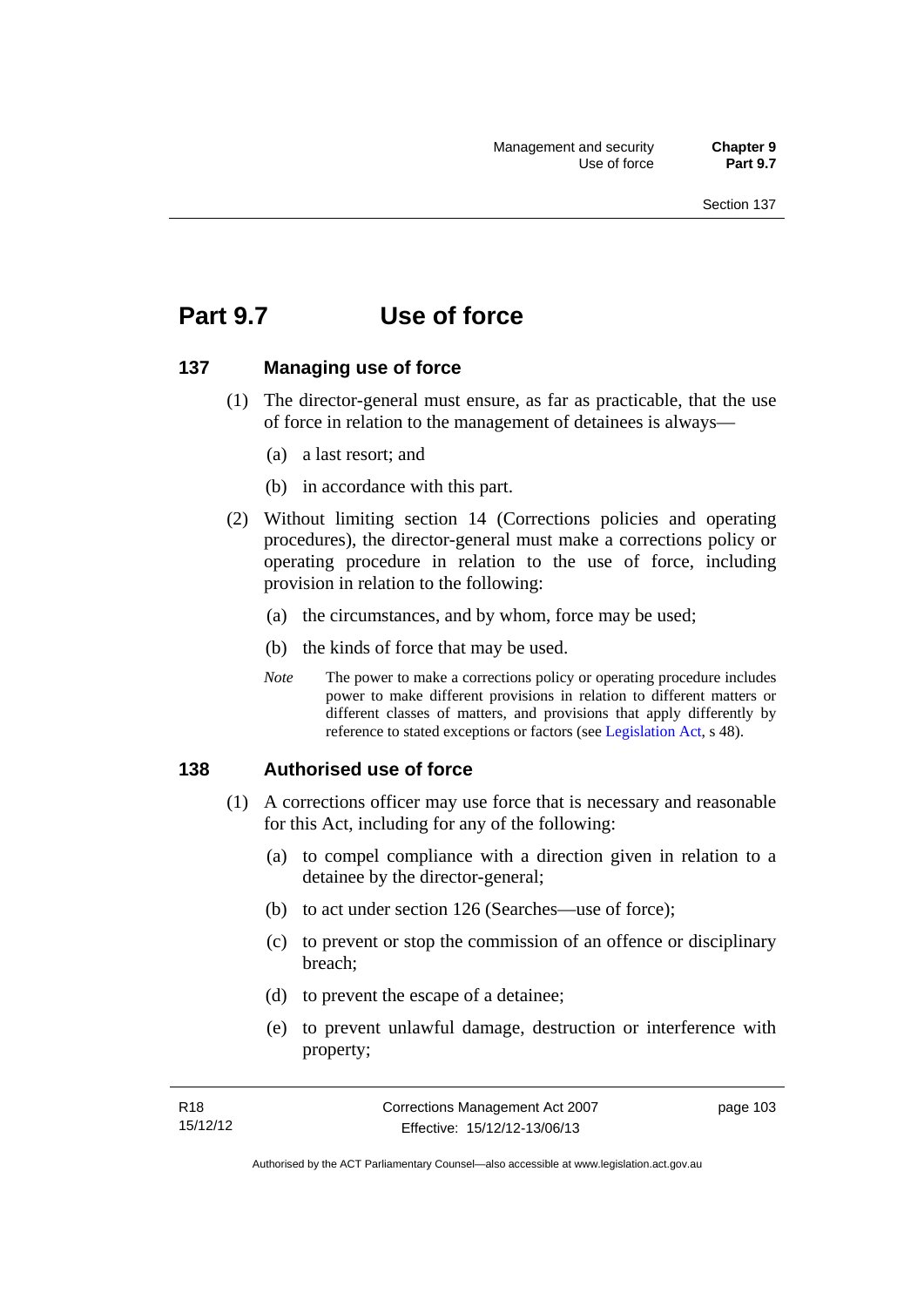- (f) to defend the officer or someone else;
- (g) to prevent a detainee from inflicting self-harm;
- (h) anything else prescribed by regulation.
- (2) However, a corrections officer may use force only if the officer believes, on reasonable grounds, that the purpose for which force may be used cannot be achieved in another way.

## **139 Application of force**

- (1) A corrections officer may use force under this part only if the officer—
	- (a) gives a clear warning of the intended use of force; and
	- (b) allows enough time for the warning to be observed; and
	- (c) uses no more force than is necessary and reasonable in the circumstances; and
	- (d) uses force, as far as practicable, in a way that reduces the risk of causing death or grievous bodily harm.
- (2) However, the corrections officer need not comply with subsection  $(1)$   $(a)$  or  $(b)$  if, in urgent circumstances, the officer believes, on reasonable grounds, that doing so would create a risk of injury to the officer, the detainee or anyone else.

### **Example of urgent circumstances**

the detainee is assaulting someone or engaging in self-harm

*Note* An example is part of the Act, is not exhaustive and may extend, but does not limit, the meaning of the provision in which it appears (see [Legislation Act,](http://www.legislation.act.gov.au/a/2001-14) s 126 and s 132).

### **140 Use of restraints or weapons**

 (1) The use of force under this part includes the use of restraints and weapons.

page 104 Corrections Management Act 2007 Effective: 15/12/12-13/06/13

R18 15/12/12

Authorised by the ACT Parliamentary Counsel—also accessible at www.legislation.act.gov.au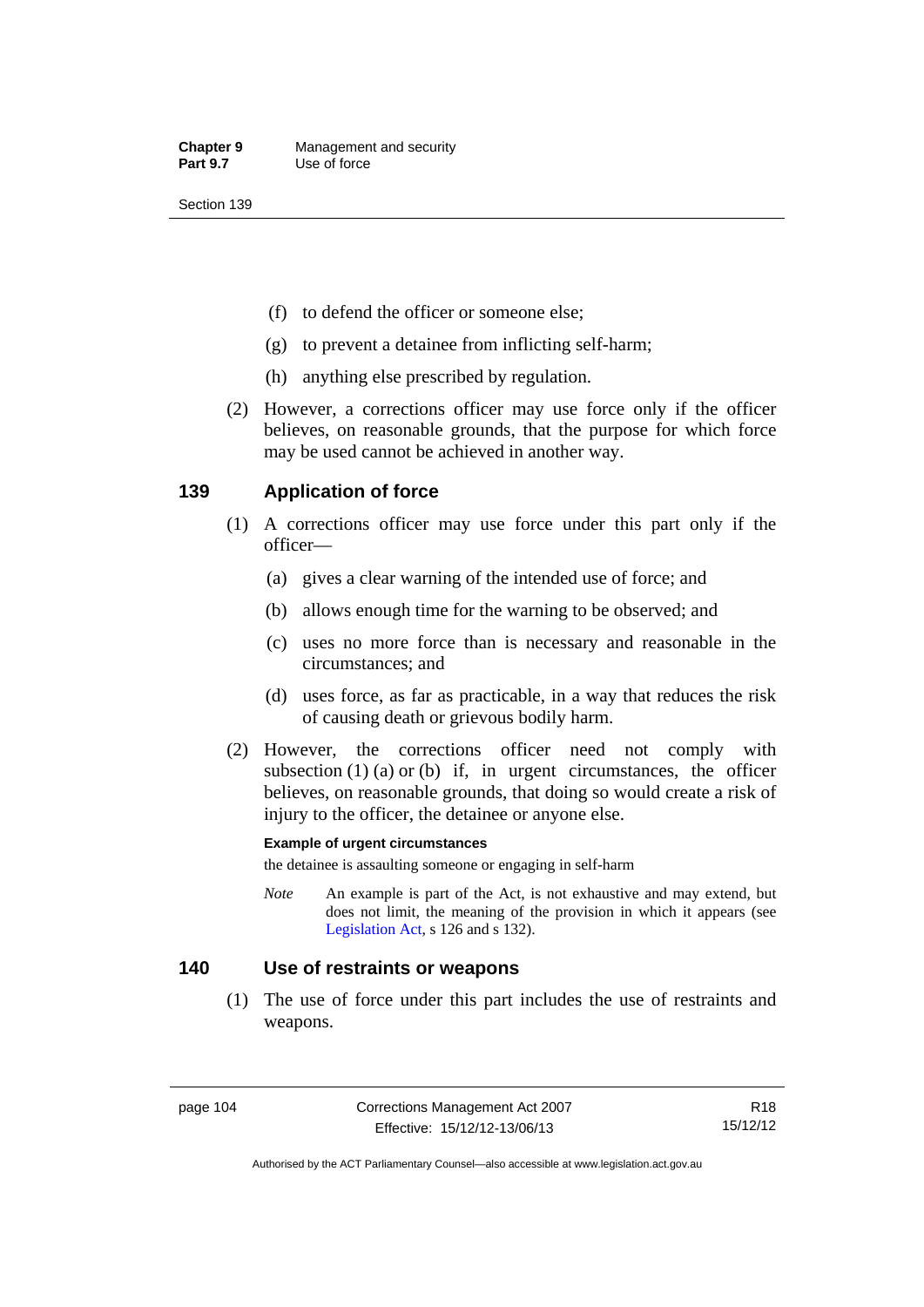- (2) The director-general must ensure, as far as practicable, that the use of force involving a restraint or weapon is proportionate to the circumstances, and in particular that—
	- (a) the circumstances are sufficiently serious to justify the use; and
	- (b) the kind of restraint or weapon is appropriate in the circumstances; and
	- (c) the restraint or weapon is used appropriately in the circumstances.
- (3) The director-general must also ensure that restraints and weapons are only used under this part—
	- (a) by corrections officers trained to use them; and
	- (b) in accordance with a corrections policy or operating procedure that applies to their use.
- (4) A health practitioner appointed under section 22 (Health practitioners—non-therapeutic functions) may administer a drug as a restraint, or direct the use of another form of restraint, if the health practitioner believes, on reasonable grounds, that is necessary and reasonable—
	- (a) to treat a detainee, particularly where the detainee's behaviour cannot be controlled otherwise; or
	- (b) to prevent a detainee inflicting self-harm, or harming someone else, particularly where other forms of restraint are unlikely to be effective; or
	- (c) to prevent the escape of a detainee, particularly while being transferred to or from a correctional centre or other place.
- (5) The director-general must ensure that firearms are not used under this part unless someone's life is under threat or a detainee or other person offers armed resistance to a corrections officer or police officer exercising a function under this Act or another Act.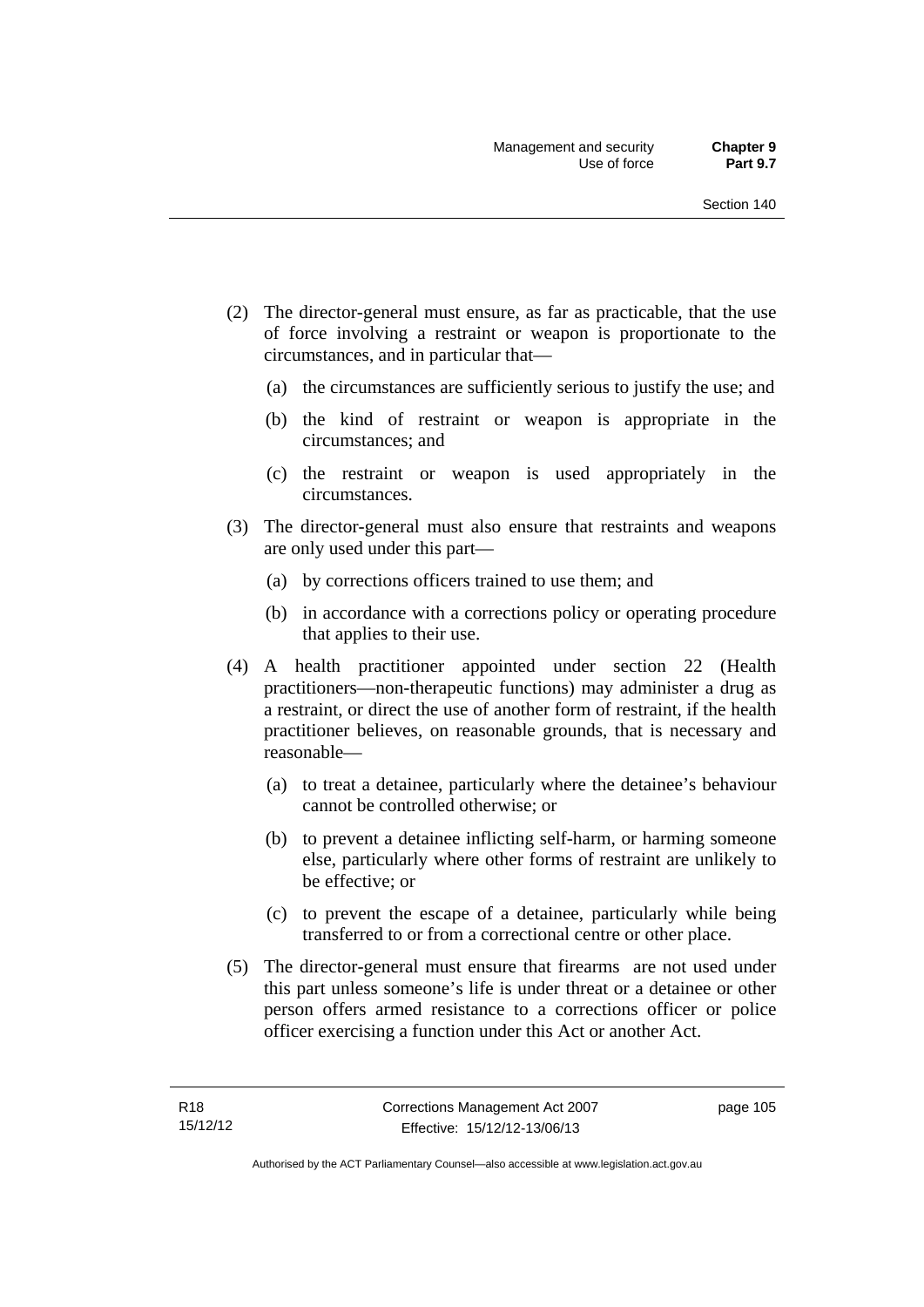| <b>Chapter 9</b> | Management and security |
|------------------|-------------------------|
| <b>Part 9.7</b>  | Use of force            |

- (6) In applying force under this part, a corrections officer may use a restraint or weapon, including any of the following:
	- (a) body contact;
	- (b) handcuffs, restraint jackets and other restraining devices;
	- (c) riot control equipment;
	- (d) a chemical agent;
	- (e) a gas gun;
	- (f) a firearm;
	- (g) anything else prescribed by regulation.

### **141 Medical examination after use of force**

The director-general must ensure that a doctor appointed under section 21 (Doctors—health service appointments) examines a detainee injured by the use of force under this part as soon as practicable and that appropriate health care is available to the detainee.

## **142 Reporting use of force**

- (1) The director-general must keep a record of any incident involving the use of force under this part that causes injury or death to anyone.
- (2) The record must—
	- (a) include details of the incident, including the circumstances, the decision to use force and the force used; and
	- (b) be available for inspection under chapter 7 (Inspection of correctional centres).
- (3) The director-general must give a copy of the record to an official visitor.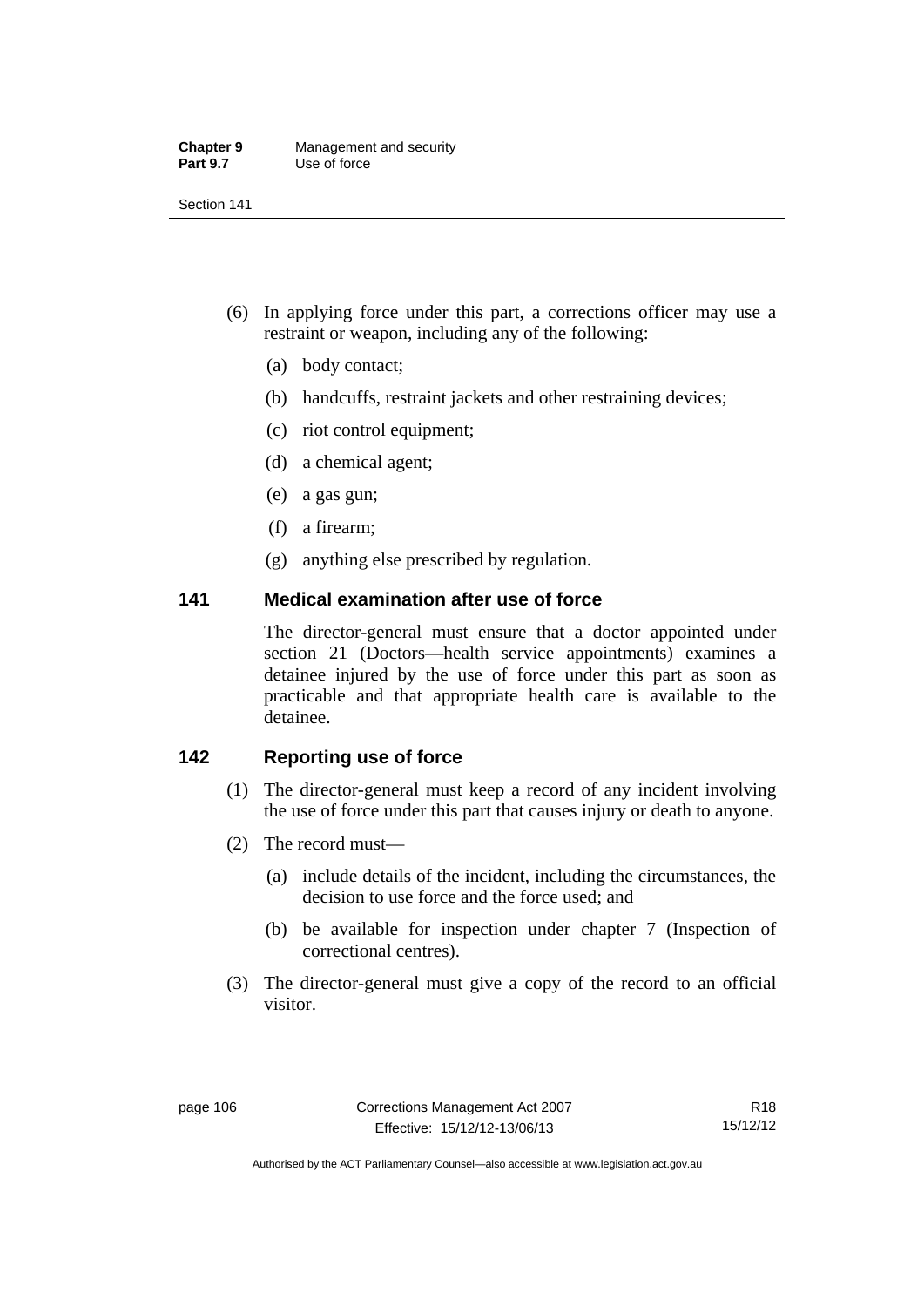# **Part 9.8 Access to correctional centres**

### **143 Visiting conditions**

 (1) The director-general may declare conditions that apply in relation to visits to a correctional centre.

#### **Examples of conditions declared**

- 1 the times and duration of visits
- 2 the number of visitors allowed
- 3 the conditions for conjugal, contact and non-contact visits
- 4 the circumstances in which visitors may be monitored
- 5 a prohibition on smoking in nonsmoking areas
- *Note* An example is part of the Act, is not exhaustive and may extend, but does not limit, the meaning of the provision in which it appears (see [Legislation Act,](http://www.legislation.act.gov.au/a/2001-14) s 126 and s 132).
- (2) A declaration is a disallowable instrument.
	- *Note I* The power to make an instrument includes power to make different provisions in relation to different matters or different classes of matters, and provisions that apply differently by reference to stated exceptions or factors (see [Legislation Act](http://www.legislation.act.gov.au/a/2001-14), s 48).
	- *Note 2* A disallowable instrument must be notified, and presented to the Legislative Assembly, under the [Legislation Act.](http://www.legislation.act.gov.au/a/2001-14)

### **144 Notice of visiting conditions**

- (1) The director-general must take reasonable steps to bring the visiting conditions to the attention of visitors at a correctional centre.
- (2) Without limiting subsection (1), the director-general must ensure that—
	- (a) a notice is prominently displayed at each entrance to the centre open to visitors to the effect that visiting conditions apply at the centre; and
	- (b) a copy of the visiting conditions is available for inspection on request by visitors at the centre.

| R18      | Corrections Management Act 2007 | page 107 |
|----------|---------------------------------|----------|
| 15/12/12 | Effective: 15/12/12-13/06/13    |          |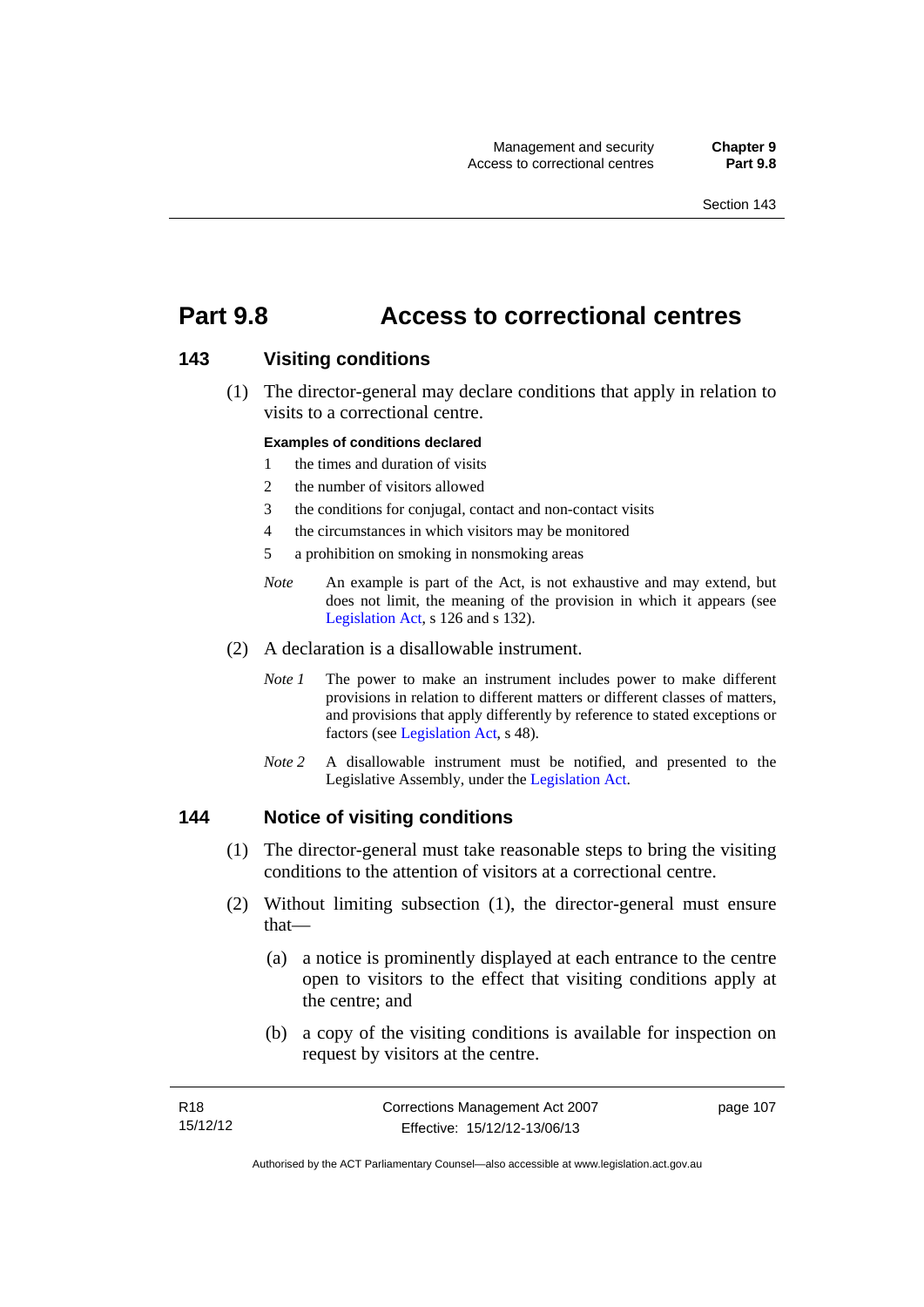### **145 Taking prohibited things etc into correctional centre**

- (1) A person commits an offence if the person—
	- (a) takes a prohibited thing into a correctional centre; or
	- (b) gives a prohibited thing to a detainee; or
	- (c) removes a prohibited thing from a correctional centre.

Maximum penalty: 100 penalty units, imprisonment for 1 year or both.

- (2) Subsection (1) does not apply to any action approved by the director-general.
- (3) In this section:

*give* includes send.

*prohibited thing* includes something the person intends a detainee to use for making a prohibited thing or use otherwise in relation to a prohibited thing.

### **146 Directions to visitors**

- (1) The director-general may, orally or in writing, give a direction to a visitor at a correctional centre to do, or not do, something if the director-general believes, on reasonable grounds, that the direction is necessary and reasonable—
	- (a) to ensure compliance with the visiting conditions; or
	- (b) for security or good order at a correctional centre.
- (2) A person commits an offence if the person fails to comply with a direction given to the person under this section.

Maximum penalty: 50 penalty units, imprisonment for 6 months or both.

(3) An offence against this section is a strict liability offence.

R18 15/12/12

Authorised by the ACT Parliamentary Counsel—also accessible at www.legislation.act.gov.au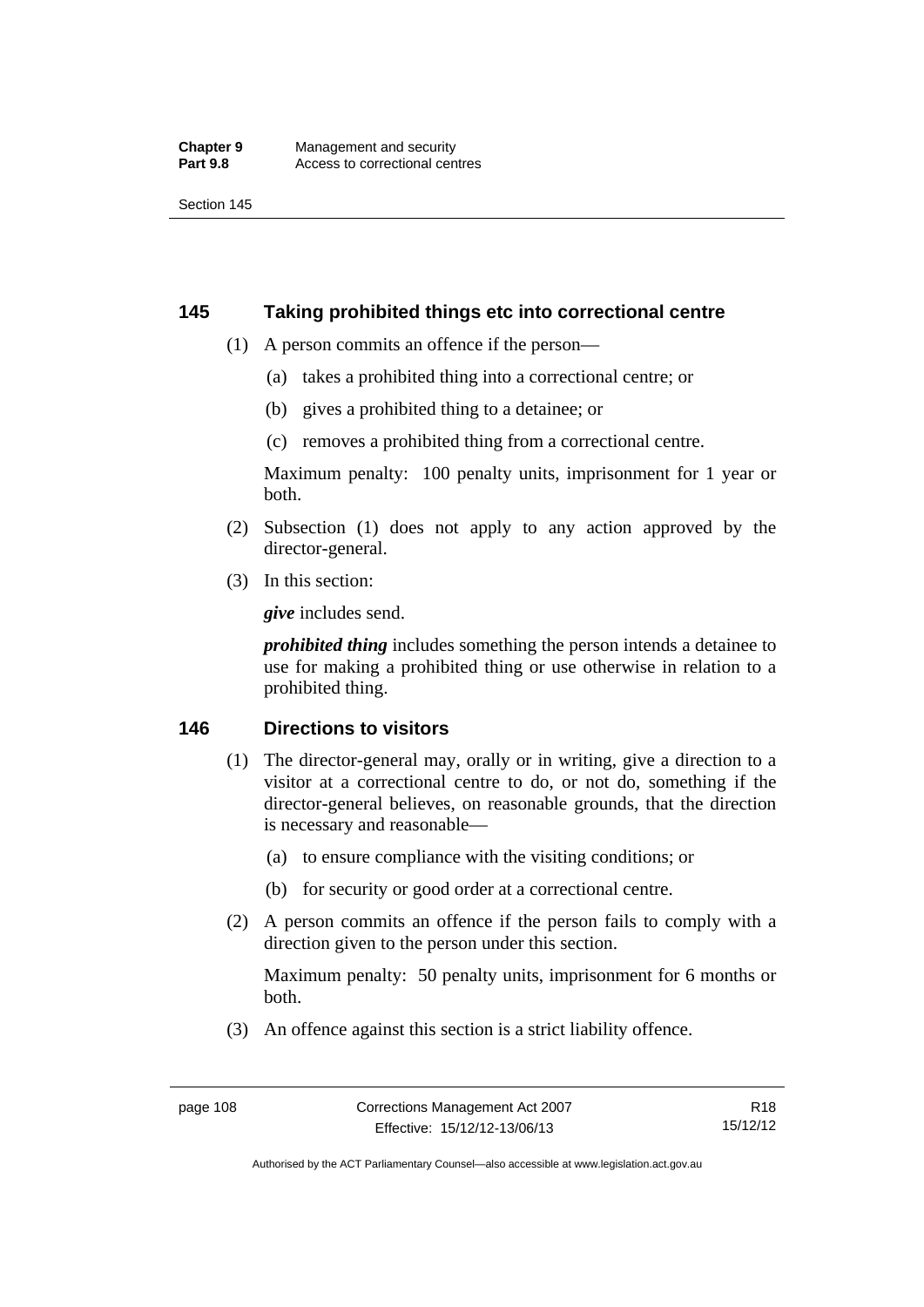(4) Subsection (2) does not apply if the person takes reasonable steps to comply with the direction.

### **147 Searches of visitors**

- (1) The director-general may direct a corrections officer to conduct a scanning search, frisk search or ordinary search of a visitor at a correctional centre if the director-general suspects, on reasonable grounds, that the visitor is carrying—
	- (a) a prohibited thing; or
	- (b) anything else that creates, or is likely to create, a risk to—
		- (i) the personal safety of anyone else; or
		- (ii) security or good order at a correctional centre.
- (2) Part 9.4 (Searches) and part 9.5 (Seizing property) apply as if a direction under this section, any scanning search, frisk search or ordinary search conducted under the direction, and anything found in the search, occurred under the relevant part in relation to a detainee at a correctional centre.
- (3) However, section 126 (Searches—use of force) does not apply in relation to a search of a visitor at a correctional centre.

### **148 Directions to leave correctional centre etc**

- (1) The director-general may direct a person at a correctional centre—
	- (a) not to enter the centre; or
	- (b) if the person is already in the centre—to leave the centre.
- (2) The director-general may give the direction only if—
	- (a) the director-general suspects, on reasonable grounds, that—
		- (i) the person is intoxicated; or
		- (ii) the person has possession of a prohibited thing; or

page 109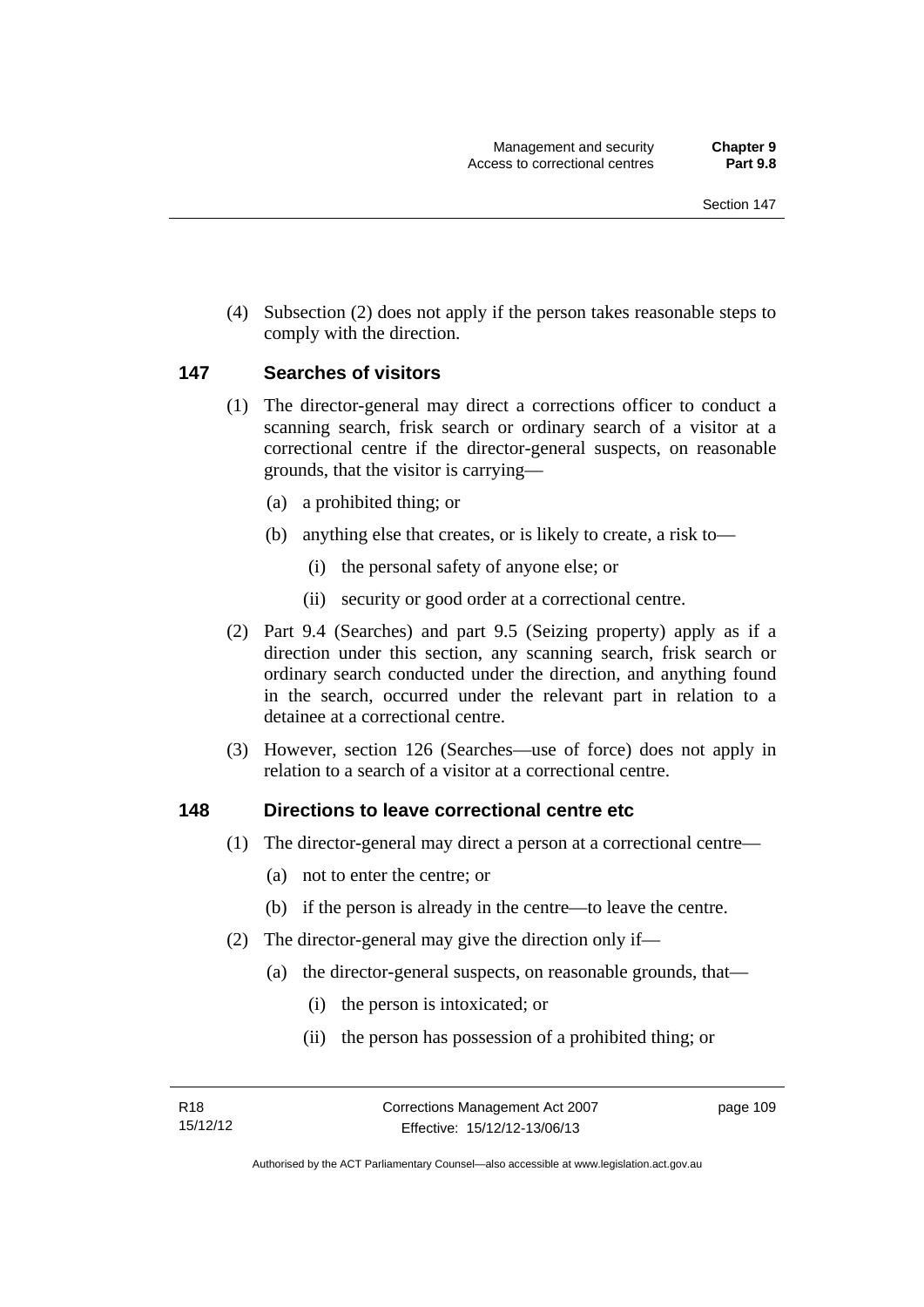- (iii) the direction is necessary and reasonable for security or good order at a correctional centre; or
- (b) the person contravenes a direction given to the person under section 146.
- (3) A person commits an offence if the person fails to comply with a direction given to the person under this section.

Maximum penalty: 50 penalty units, imprisonment for 6 months or both.

- (4) An offence against this section is a strict liability offence.
- (5) Subsection (3) does not apply if the person takes reasonable steps to comply with the direction.
- (6) In this section:

*intoxicated* means under the influence of alcohol, a drug or another substance, or a combination of alcohol, drugs or substances.

#### **Examples of substances**

- 1 glue
- 2 petrol
- 3 another solvent
- *Note* An example is part of the Act, is not exhaustive and may extend, but does not limit, the meaning of the provision in which it appears (see [Legislation Act,](http://www.legislation.act.gov.au/a/2001-14) s 126 and s 132).

*prohibited thing*—see section 145 (3).

### **149 Removing people from correctional centre**

- (1) The director-general may direct a corrections officer to enforce a direction under section 148 if the person given the direction contravenes the direction.
- (2) The corrections officer may use force that is necessary and reasonable to enforce the direction.

R18 15/12/12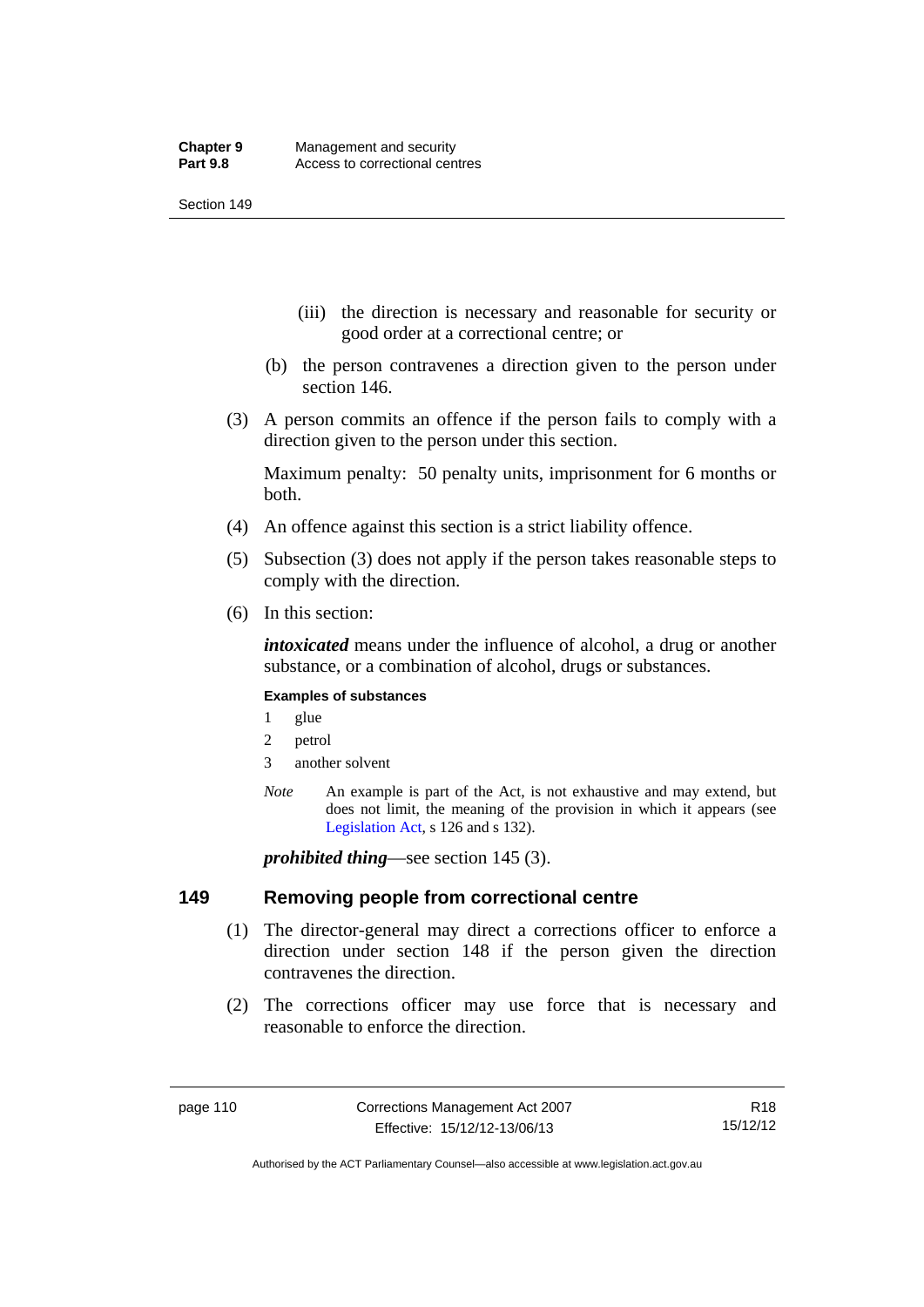# **Chapter 10 Discipline**

# **Part 10.1 General**

## **150 Application—ch 10**

This chapter applies in relation to a disciplinary breach committed, or allegedly committed, by a detainee.

## **151 Definitions—discipline**

In this Act:

*accused* means a detainee charged with a disciplinary breach.

*administrative penalty*—see section 184.

*charge* means a disciplinary charge.

*charge notice*—see section 159.

*disciplinary action*—see section 183.

*disciplinary breach*—see section 152.

*disciplinary charge* means a charge under section 159.

*hearing*, for an inquiry, means a hearing under part 11.3 (Disciplinary hearing procedures).

*initial report*—see section 156 (2) (e).

*inquiry* means an inquiry to which chapter 11 (Disciplinary inquiries) applies.

*investigative segregation* means segregation directed under any of the following:

- (a) section 156 (Report etc by corrections officer);
- (b) section 158 (Action by presiding officer);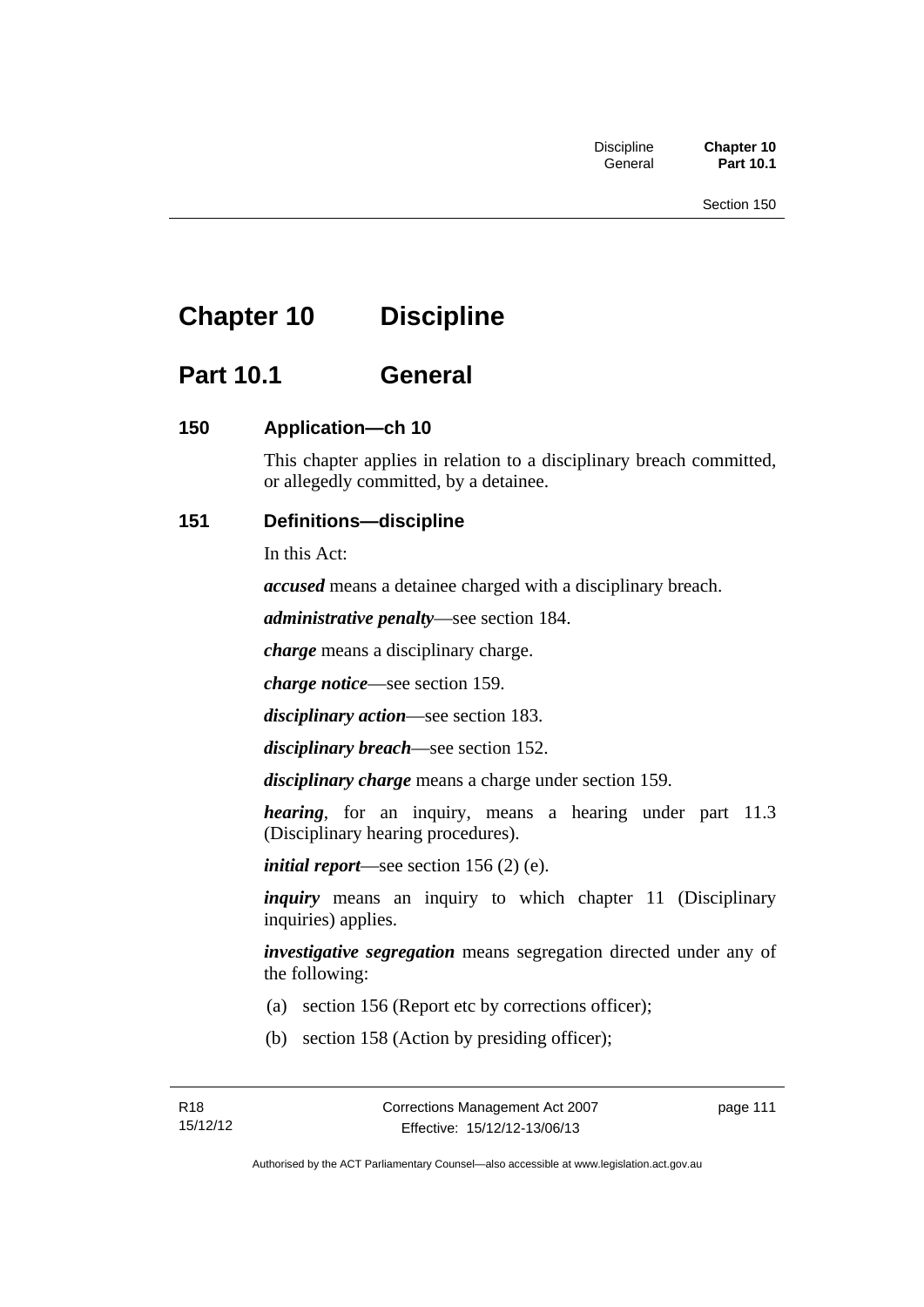| <b>Chapter 10</b> | <b>Discipline</b> |
|-------------------|-------------------|
| <b>Part 10.1</b>  | General           |

 (c) section 160 (Director-general directions—investigative segregation).

*investigator*—see section 153.

*investigator's report*—see section 157 (2) (b).

*presiding officer* means a corrections officer to whom the director-general has given functions of a presiding officer under this Act.

*privilege*, in relation to a detainee—see section 154.

*separate confinement*, of a detainee, means confinement of the detainee in a cell, away from other detainees.

### **152 Meaning of** *disciplinary breach*

For a detainee, each of the following is a *disciplinary breach*:

- (a) contravening a direction given to the detainee by the director-general or a corrections officer under this Act or the *[Crimes \(Sentence Administration\) Act 2005](http://www.legislation.act.gov.au/a/2005-59)*;
	- *Note* A reference to an Act includes a reference to the statutory instruments made or in force under the Act, including any regulation (see [Legislation Act,](http://www.legislation.act.gov.au/a/2001-14) s 104).
- (b) being in a prohibited area, without the director-general's approval;
- (c) smoking in a nonsmoking area at a correctional centre;
- (d) taking (in any way) alcohol or a drug into the detainee's body;
- (e) providing a positive test sample for alcohol or a drug when directed, under this Act or the *[Crimes \(Sentence](http://www.legislation.act.gov.au/a/2005-59)  [Administration\) Act 2005](http://www.legislation.act.gov.au/a/2005-59)*, to provide a test sample;
- (f) making, possessing, concealing, knowingly consuming or dealing with a prohibited thing, without the director-general's approval;

R18 15/12/12

Authorised by the ACT Parliamentary Counsel—also accessible at www.legislation.act.gov.au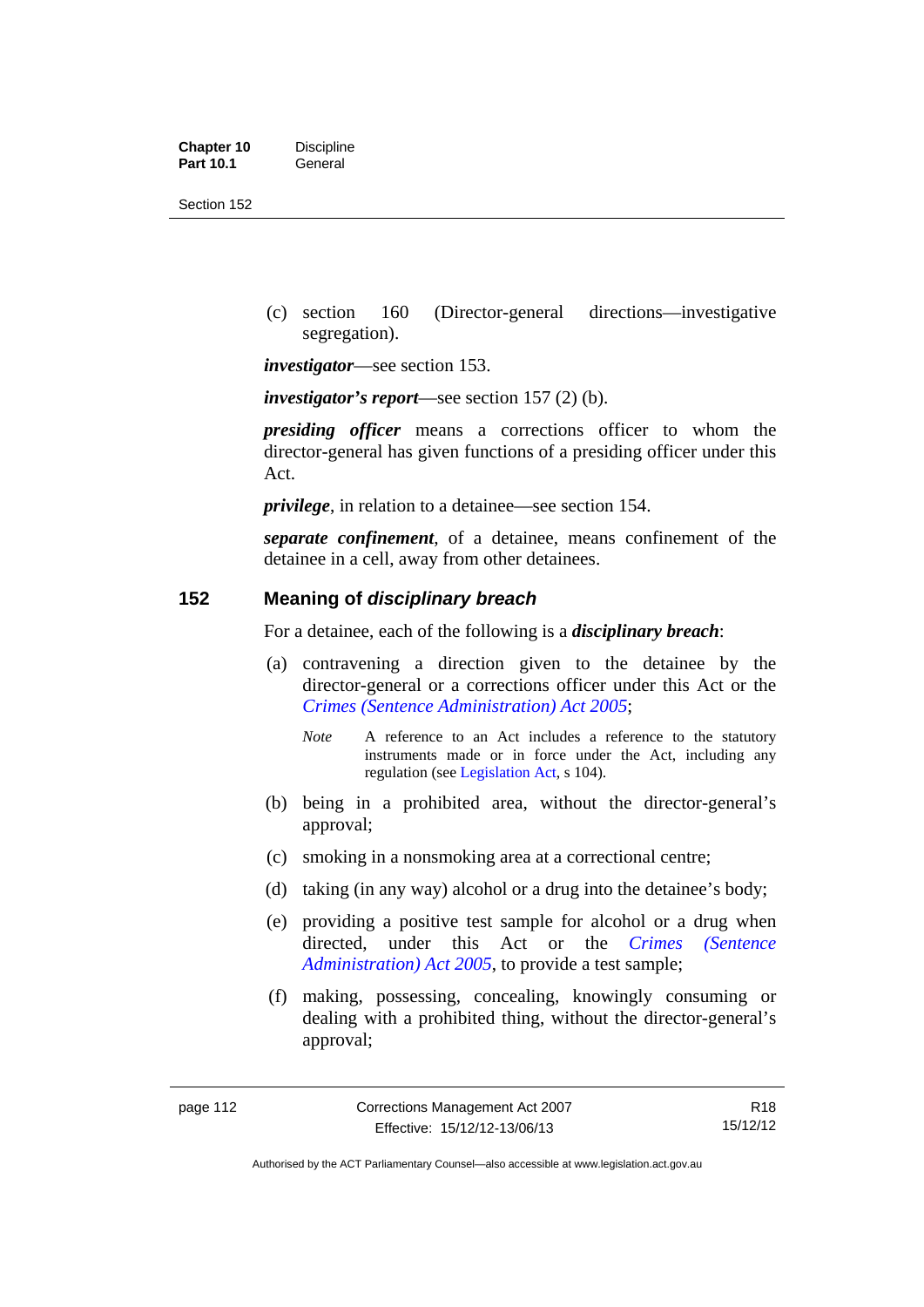- (g) gambling;
- (h) being disrespectful or abusive towards a corrections officer in a way that undermines the officer's authority;
- (i) being disrespectful or abusive towards someone in a way that is likely to provoke a person to be violent;
- (j) intentionally or recklessly engaging in conduct that endangers, or may endanger, the health or safety of the detainee or anyone else;
- (k) fighting;
- (l) assaulting someone else;
- (m) theft;
- (n) possessing stolen property;
- (o) possessing or dealing in things without the director-general's approval;
- (p) intentionally or recklessly damaging or destroying property belonging to someone else;
- (q) interfering with property belonging to someone else, without approval by the owner of the property;
- (r) interfering with anyone's personal monitoring device without the director-general's approval;
- (s) creating or participating in a disturbance, or other activity, likely to endanger security or good order at a correctional centre;
- (t) contravening a condition of any of the following:
	- (i) a direction under section 204 (Local leave directions);
	- (ii) a local leave permit;
	- (iii) an interstate leave permit;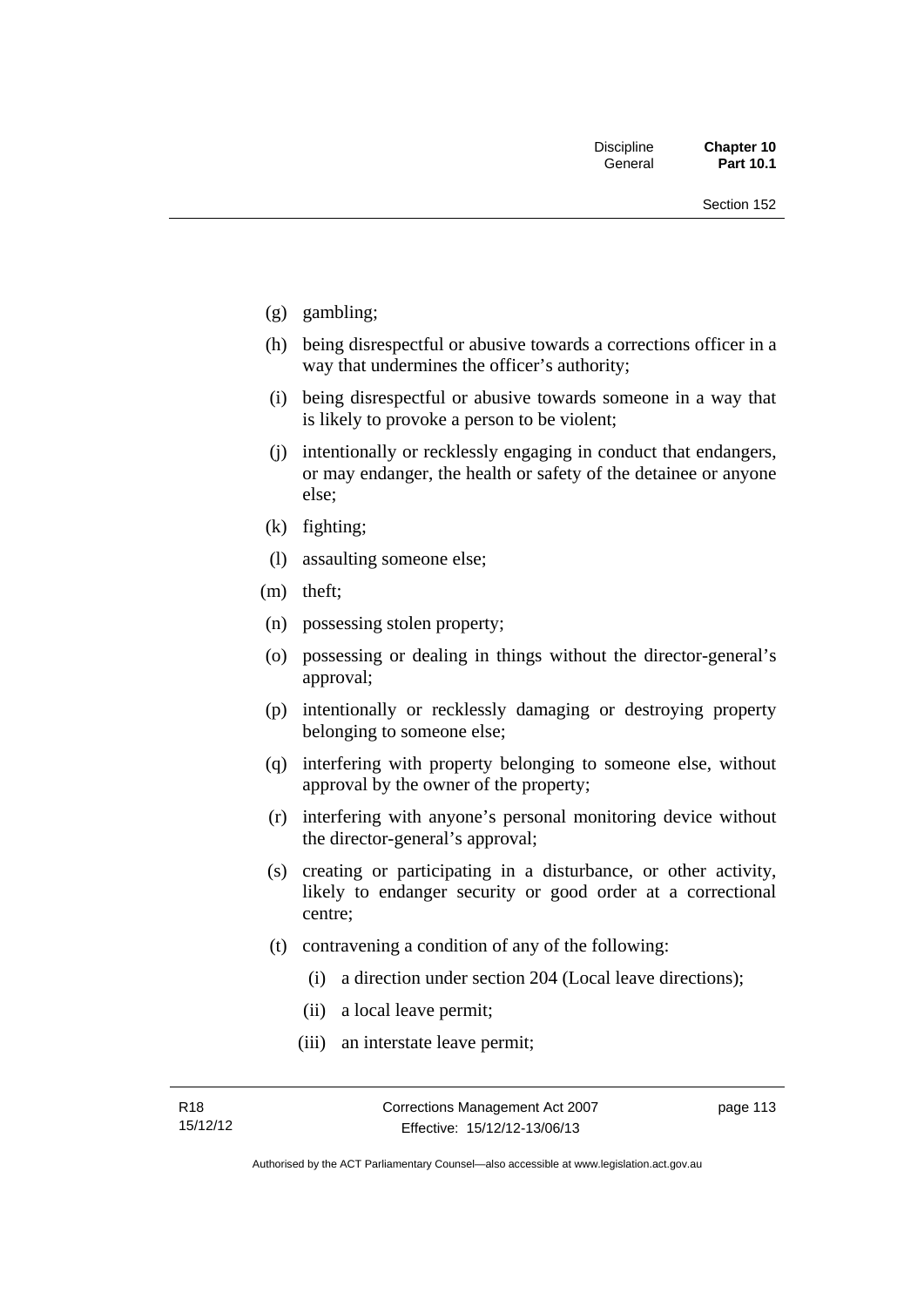| <b>Chapter 10</b> | <b>Discipline</b> |
|-------------------|-------------------|
| <b>Part 10.1</b>  | General           |

- (u) doing anything for the purpose of escaping, or assisting a detainee to escape, from detention;
- (v) offering, giving or taking a bribe;
- (w) attempting, or assisting anyone else attempting, to commit another disciplinary breach;
- $(x)$  threatening to do anything mentioned in paragraphs (j), (k), (l), (p) or (s);
- (y) anything else prescribed by regulation.

# **Examples of contravening director-general directions—par (a)**

failing to comply with a direction by the director-general to provide a test sample or submit to a search under this Act

*Note* An example is part of the Act, is not exhaustive and may extend, but does not limit, the meaning of the provision in which it appears (see [Legislation Act,](http://www.legislation.act.gov.au/a/2001-14) s 126 and s 132).

### **153 Meaning of** *investigator*

- (1) An *investigator* is—
	- (a) a corrections officer to whom the director-general has given functions of an investigator; or
	- (b) a person engaged under subsection (2).
- (2) The director-general may, on behalf of the Territory, engage a person (other than a corrections officer) to exercise the functions of an investigator.
- (3) The director-general may engage a person under subsection (2) only if satisfied the person has appropriate qualifications or experience to exercise the functions of an investigator.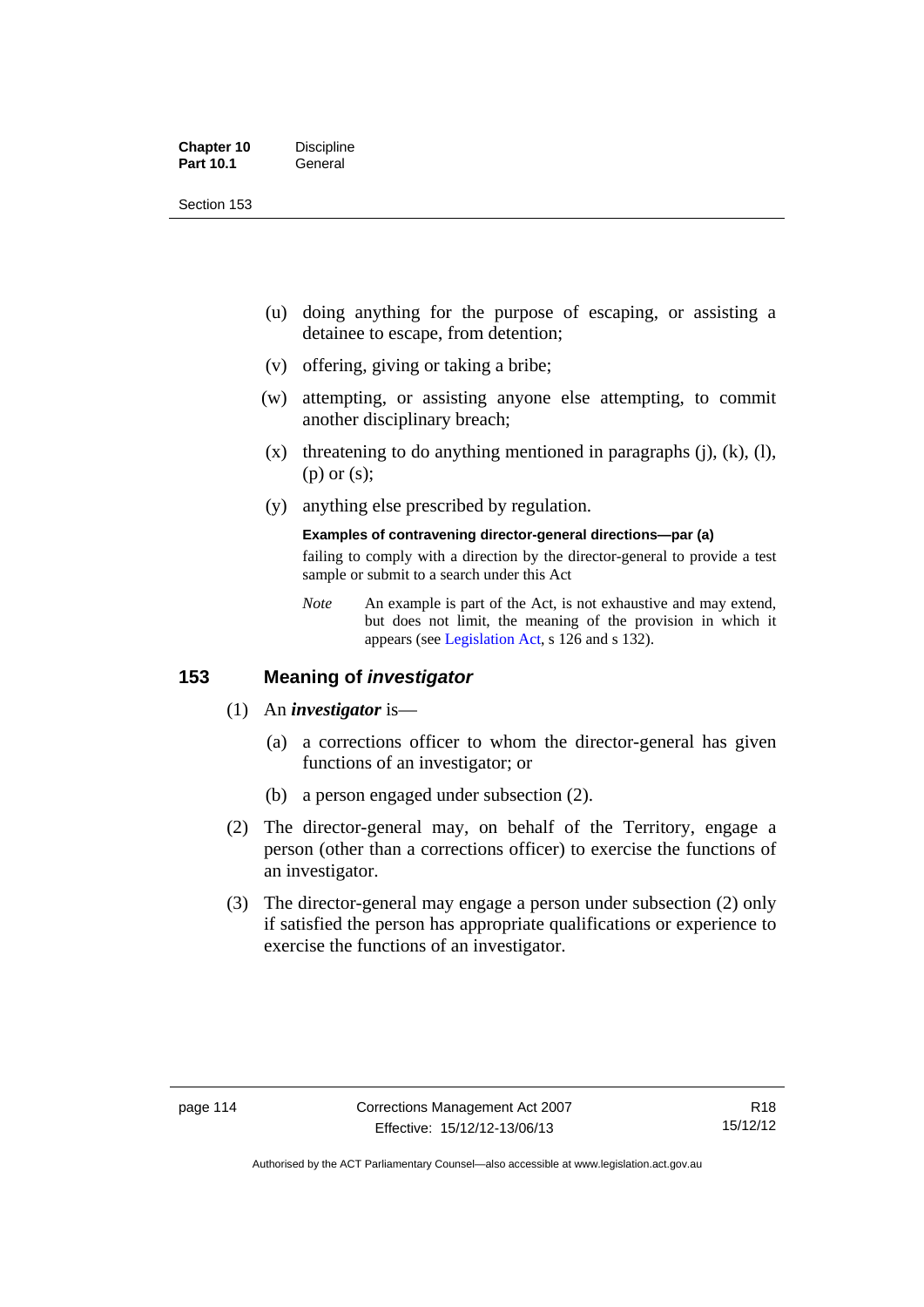## **154 Meaning of** *privilege*

A *privilege*, in relation to a detainee*—*

- (a) is any amenity, facility or opportunity the detainee may have the benefit of in detention; but
- (b) does not include anything that is, for this chapter, an entitlement for the detainee.

### **Examples of privileges**

- 1 using common areas at a correctional centre for mixing with other detainees
- 2 participating in activities other than those forming part of a detainee's case management plan
- 3 using phones, email or the internet other than for entitled usage
- 4 buying non-essential goods from money held in trust for a detainee
- 5 using a radio, television, CD or DVD player or other electronic equipment for recreational purposes
- 6 pursuing hobbies and crafts
- 7 keeping personal property in a cell

#### **Examples of entitlements**

things expressed in chapter 6 (Living conditions at correctional centres) to be entitlements for detainees

*Note* An example is part of the Act, is not exhaustive and may extend, but does not limit, the meaning of the provision in which it appears (see [Legislation Act,](http://www.legislation.act.gov.au/a/2001-14) s 126 and s 132).

## **155 Overlapping disciplinary breaches and criminal offences**

- (1) This section applies if a detainee engages, or is alleged to have engaged, in conduct that is both—
	- (a) a disciplinary breach; and
	- (b) an offence (a *criminal offence*) against a territory law, including this Act.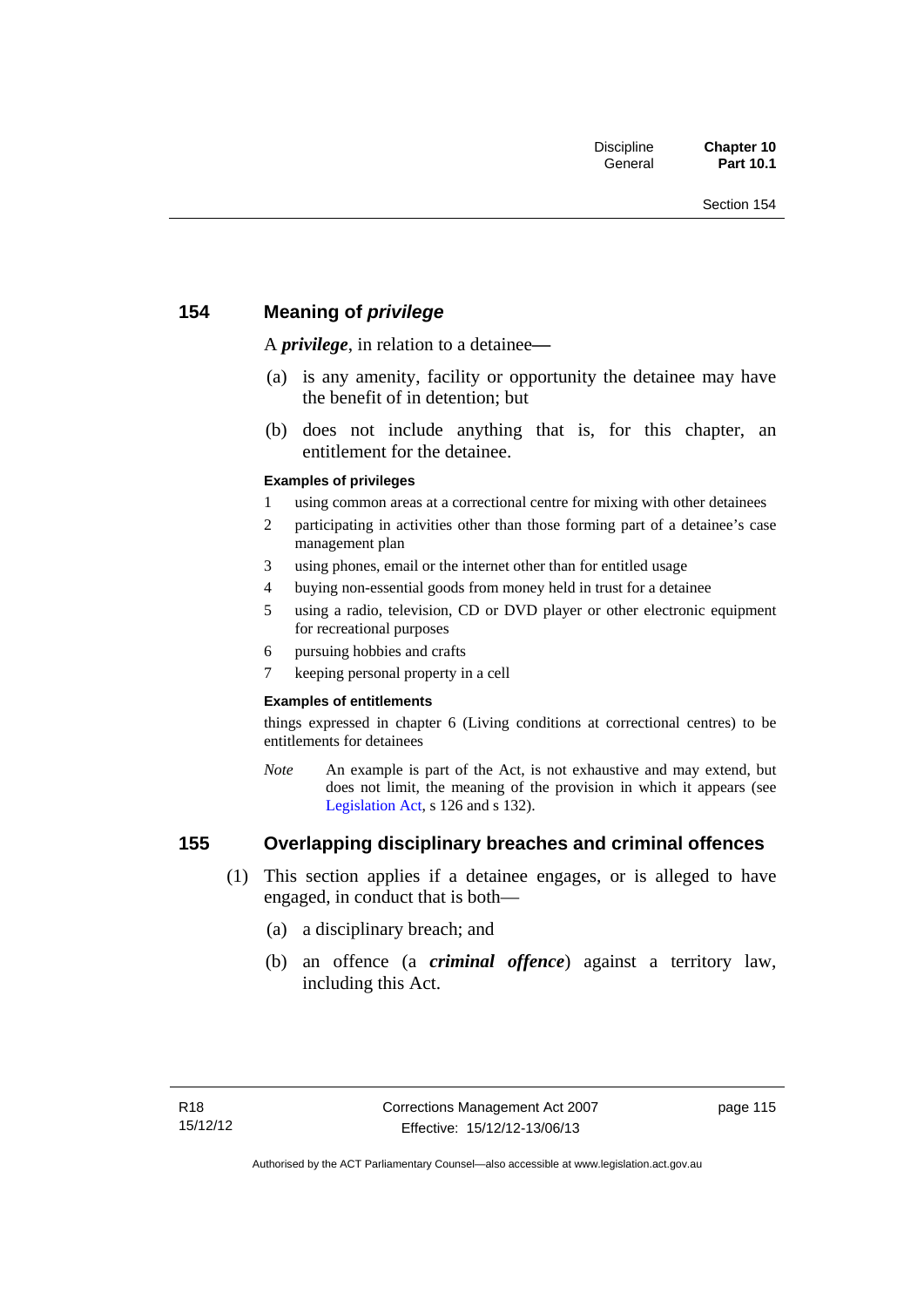| <b>Chapter 10</b> | <b>Discipline</b> |
|-------------------|-------------------|
| <b>Part 10.1</b>  | General           |

- (2) The detainee must not be prosecuted for the criminal offence if an administrative penalty has been imposed on the detainee because of the disciplinary breach.
- (3) A disciplinary charge for the disciplinary breach must not be started, or further dealt with, under this chapter if a prosecution for the criminal offence has been started in a court.
- (4) Disciplinary action for the disciplinary breach must not be taken against the detainee if the detainee has been convicted or found guilty of the criminal offence by a court.

*Note* For the kinds of disciplinary action that may be taken, see s 183.

page 116 Corrections Management Act 2007 Effective: 15/12/12-13/06/13

R18 15/12/12

Authorised by the ACT Parliamentary Counsel—also accessible at www.legislation.act.gov.au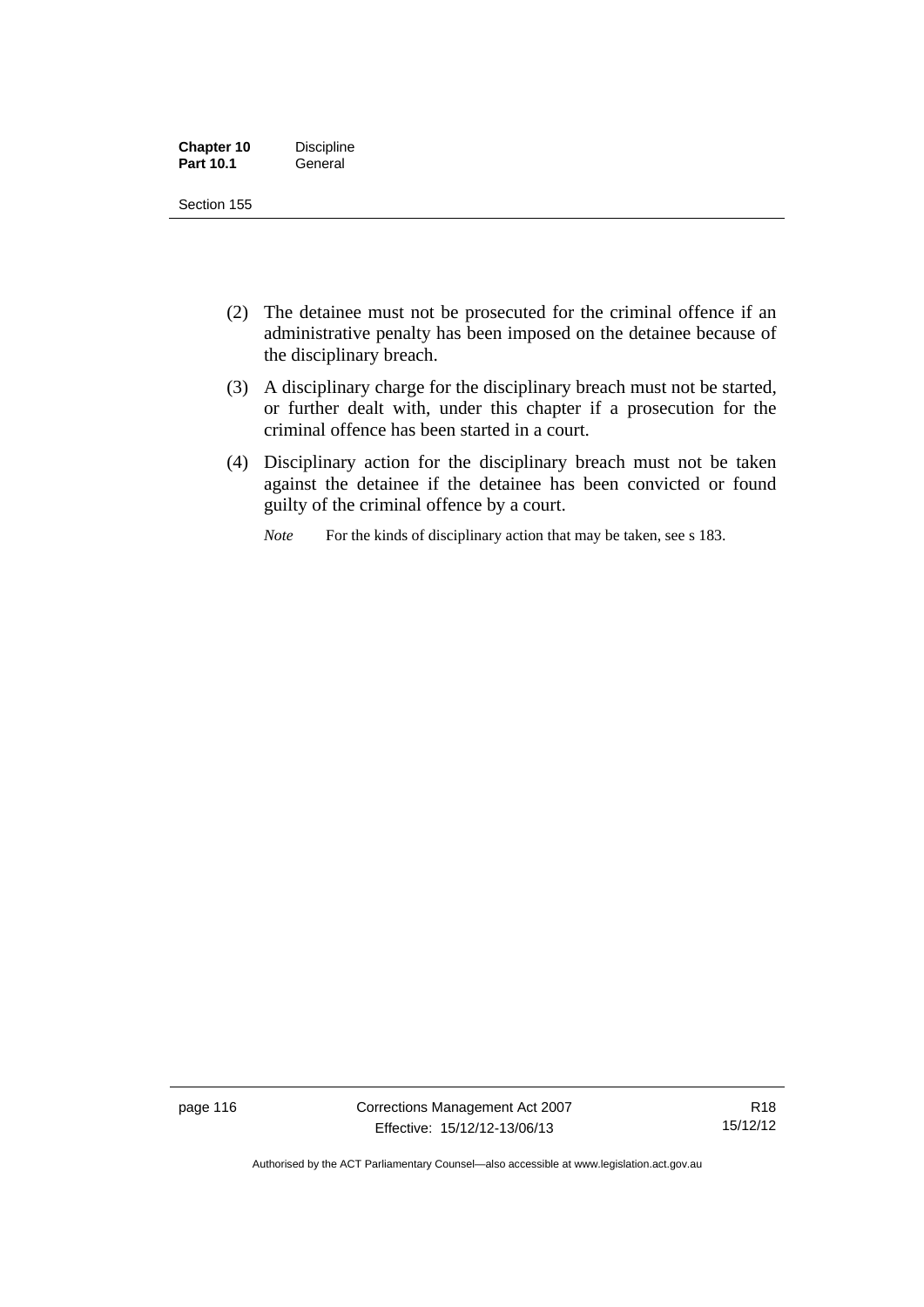# **Part 10.2 Disciplinary investigations**

# **Division 10.2.1 Investigation of disciplinary breaches**

## **156 Report etc by corrections officer**

- (1) This section applies if a corrections officer believes, on reasonable grounds, that a detainee has committed a disciplinary breach.
- (2) The corrections officer may do 1 or more of the following if the officer believes, on reasonable grounds, that it is appropriate in the circumstances:
	- (a) counsel the detainee;
	- (b) warn the detainee about committing a disciplinary breach;
	- (c) reprimand the detainee;
	- (d) subject to section 161 (Grounds for investigative segregation), direct that the detainee be segregated from other detainees for the purposes of this part;
	- (e) give a presiding officer a report (an *initial report*) about the alleged disciplinary breach.
- (3) A report under subsection (2) (e) must be given to the presiding officer as soon as possible, and must set out the following:
	- (a) details of the alleged disciplinary breach;
	- (b) the officer's reasons for believing the detainee has committed the disciplinary breach;
	- (c) if subsection  $(2)$  (d) applies—
		- (i) details of the segregation directed; and
		- (ii) the officer's reasons for the direction; and
		- (iii) a recommendation about the detainee's segregation;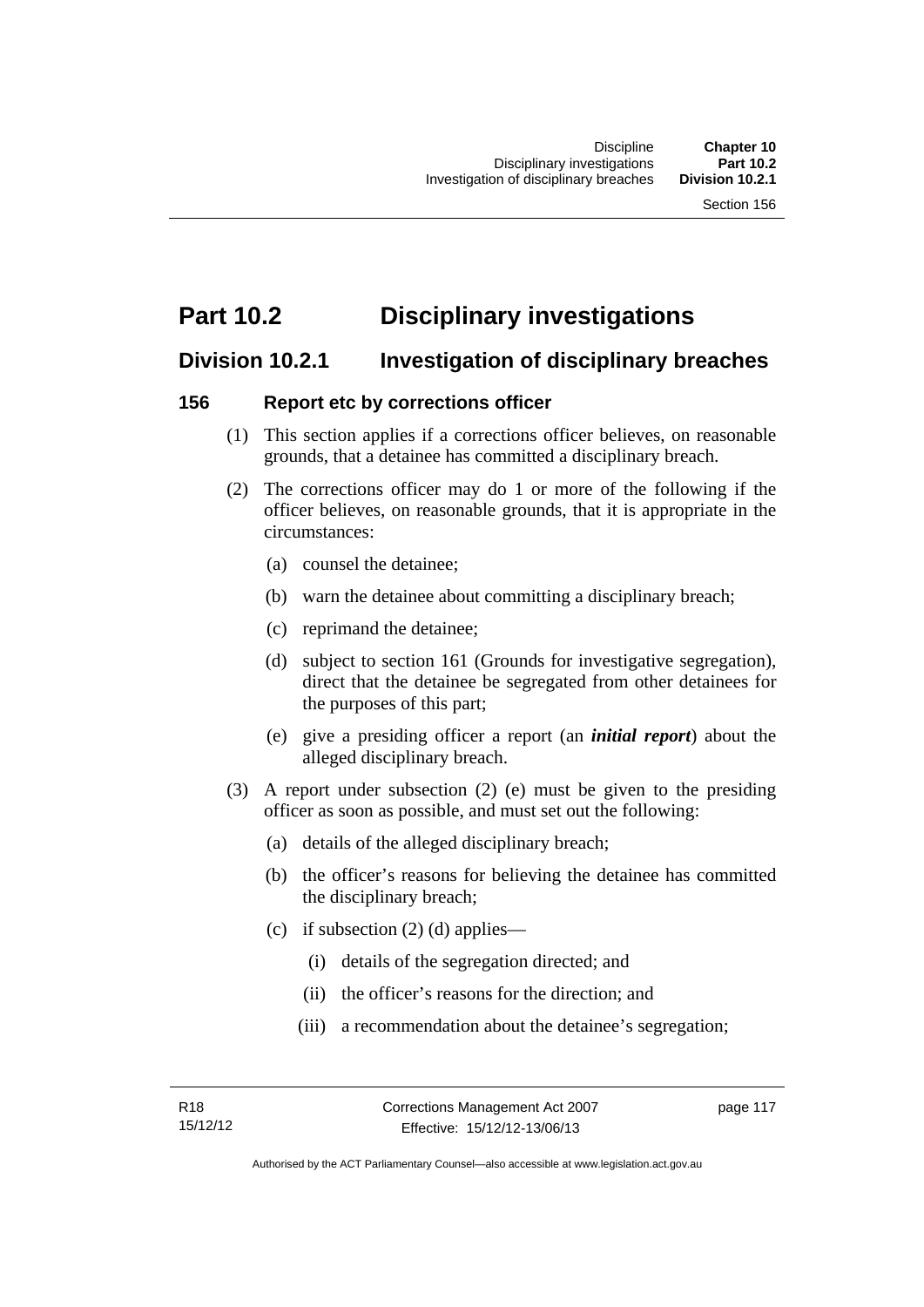(d) anything else prescribed by regulation.

## **157 Investigation by investigator**

- (1) After being given an initial report about an alleged disciplinary breach by a detainee, the presiding officer may, if the presiding officer believes on reasonable grounds it is appropriate, refer the report to an investigator.
- (2) The investigator must—
	- (a) consider the initial report and investigate the alleged disciplinary breach by the detainee; and
	- (b) give the presiding officer a report (an *investigator's report*) about the alleged disciplinary breach.
- (3) The report must include the following:
	- (a) a copy of the initial report;
	- (b) a recommendation for any action by the presiding officer under section 158 (2):
	- (c) the investigator's reasons for the recommendation;
	- (d) anything else prescribed by regulation.
- (4) The report may include any other information the investigator considers is relevant in relation to the alleged disciplinary breach.
- (5) The corrections officer who made the initial report about the alleged disciplinary breach by the detainee must not exercise any function of an investigator in relation to the breach.

## **158 Action by presiding officer**

- (1) This section applies if a presiding officer is given—
	- (a) an initial report about an alleged disciplinary breach by a detainee; or

Authorised by the ACT Parliamentary Counsel—also accessible at www.legislation.act.gov.au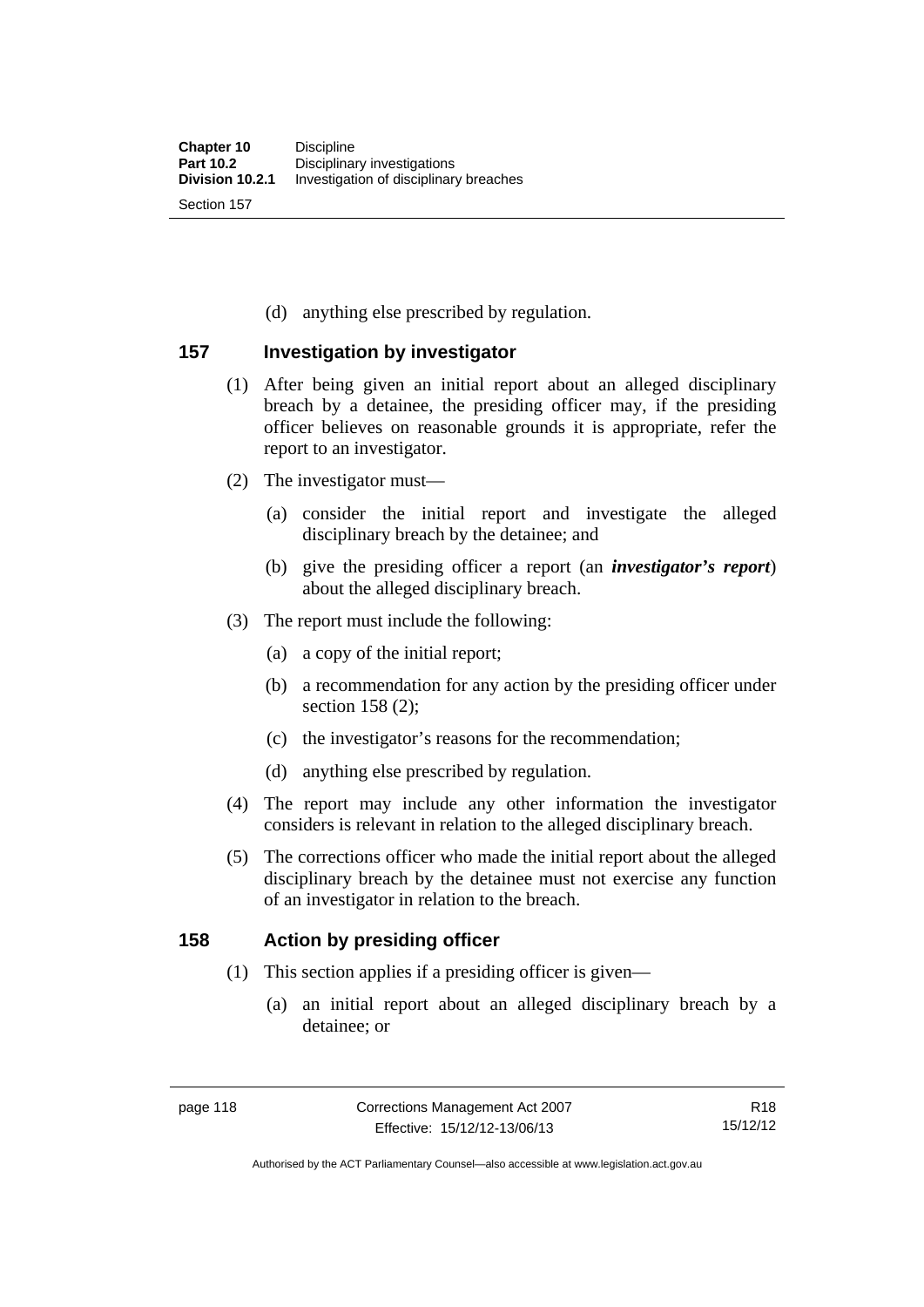- (b) an investigator's report about an alleged disciplinary breach by a detainee.
- (2) After considering the report and making any further investigation the presiding officer considers appropriate, the presiding officer may, if the presiding officer believes on reasonable grounds it is appropriate, do 1 or more of the following:
	- (a) take no further action in relation to the initial report;
	- (b) counsel the detainee;
	- (c) warn the detainee about committing a disciplinary breach;
	- (d) reprimand the detainee;
	- (e) refer the allegation to—
		- (i) the chief police officer; or
		- (ii) the director of public prosecutions;
	- (f) charge the detainee under section 159 (Disciplinary charge);
	- (g) subject to section 161 (Grounds for investigative segregation), direct that the detainee be segregated from other detainees for this part;
	- (h) anything else prescribed by regulation.
- (3) A referral under subsection (2) (e) must be in writing and be accompanied by a report by the presiding officer.
- (4) The corrections officer who made the initial report or investigator's report about the alleged disciplinary breach by the detainee must not exercise any function of a presiding officer under this division in relation to the breach.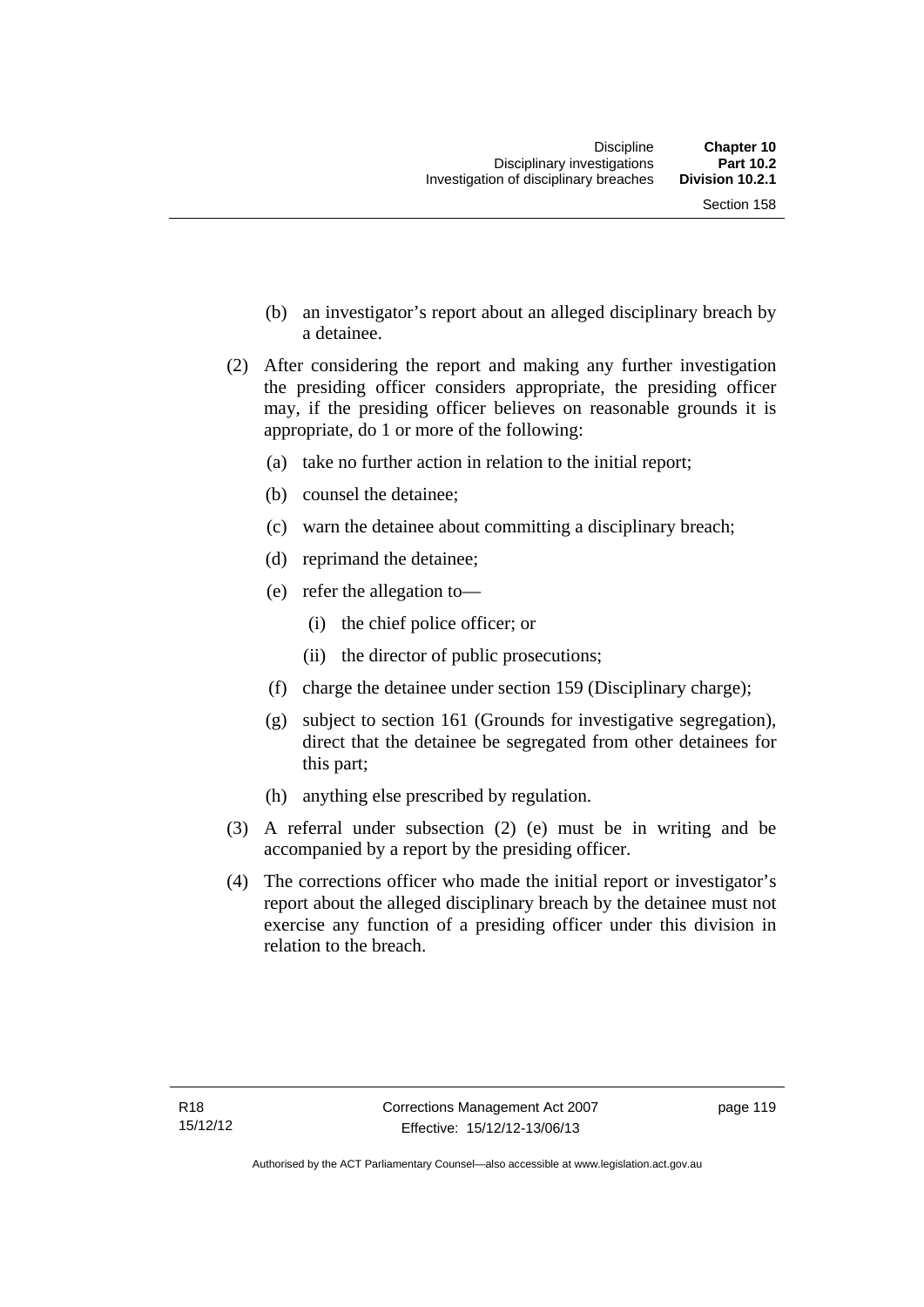### **159 Disciplinary charge**

To charge a detainee with a disciplinary breach, the presiding officer must give the detainee written notice of the charge (a *charge notice*), including details of the following:

- (a) the disciplinary breach charged;
- (b) a brief statement of the conduct to which the charge applies and when, or the period during which, it happened or is alleged to have happened;
- (c) the option of having the charge dealt with by consent under division 10.3.1 (Disciplinary action—with accused's consent);
- (d) the election available under section 167 (Disciplinary breach admitted by accused) to accept the disciplinary action proposed by the presiding officer;
- (e) the disciplinary action the presiding officer believes, on reasonable grounds, would be appropriate if the charge were dealt with under section 168 (Presiding officer's powers breach admitted by accused).
- *Note* If a form is approved under s 228 for a disciplinary charge, the form must be used.

# **Division 10.2.2 Investigative segregation**

### **160 Director-general directions—investigative segregation**

- (1) Subject to section 161, the director-general may direct that a detainee be segregated from other detainees for the purposes of this part.
- (2) To remove any doubt, this section is additional to, and does not limit, the power to direct that a detainee be segregated from other detainees under either of the following:
	- (a) section 156 (Report etc by corrections officer);

Authorised by the ACT Parliamentary Counsel—also accessible at www.legislation.act.gov.au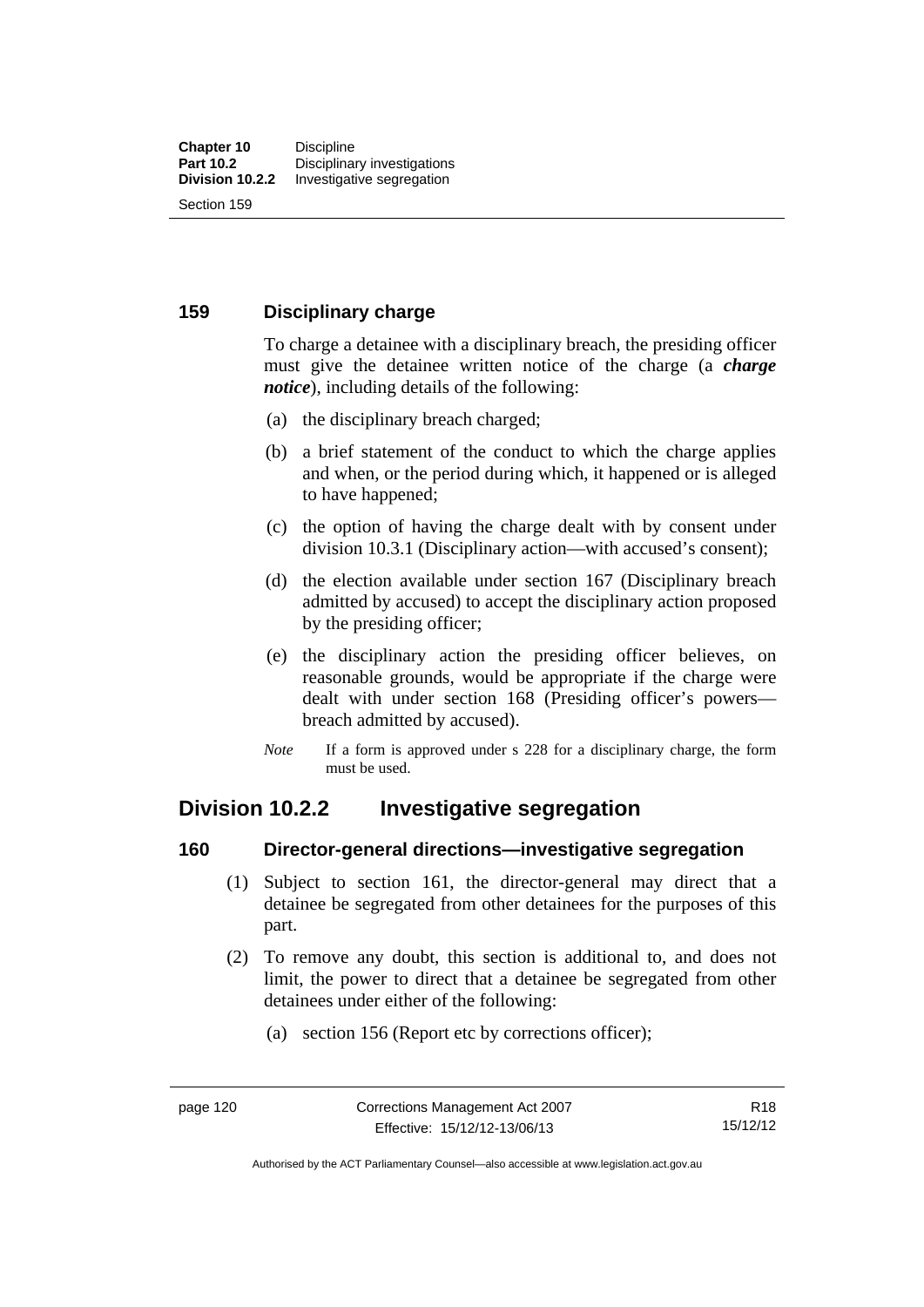(b) section 158 (Action by presiding officer).

## **161 Grounds for investigative segregation**

- (1) This section applies to a direction for investigative segregation.
- (2) The direction may be given only if the person giving the direction believes, on reasonable grounds, that segregation of the detainee is necessary or prudent for the purposes of this part.
- (3) Without limiting subsection (2), the direction may be given if the person giving the direction believes, on reasonable grounds, that the opportunity for the detainee to associate with anyone else creates, or is likely to create, a risk of—
	- (a) harm, or threatened harm, to the detainee or anyone else; or
	- (b) the perverting, or attempted perverting, of an investigation, under this part; or
	- (c) undermining security or good order at a correctional centre.

### **162 Notice of investigative segregation**

The person giving a direction for investigative segregation of a detainee must give the detainee prompt notice of the direction, why it was given, when it takes effect and the provisions for its duration and review under this part.

### **163 Duration of investigative segregation**

- (1) The director-general must revoke a direction for investigative segregation if the director-general believes, on reasonable grounds, that the direction is no longer necessary or prudent.
- (2) The director-general—
	- (a) may review a direction for investigative segregation of a detainee at any time on the director-general's own initiative or on request by the detainee; and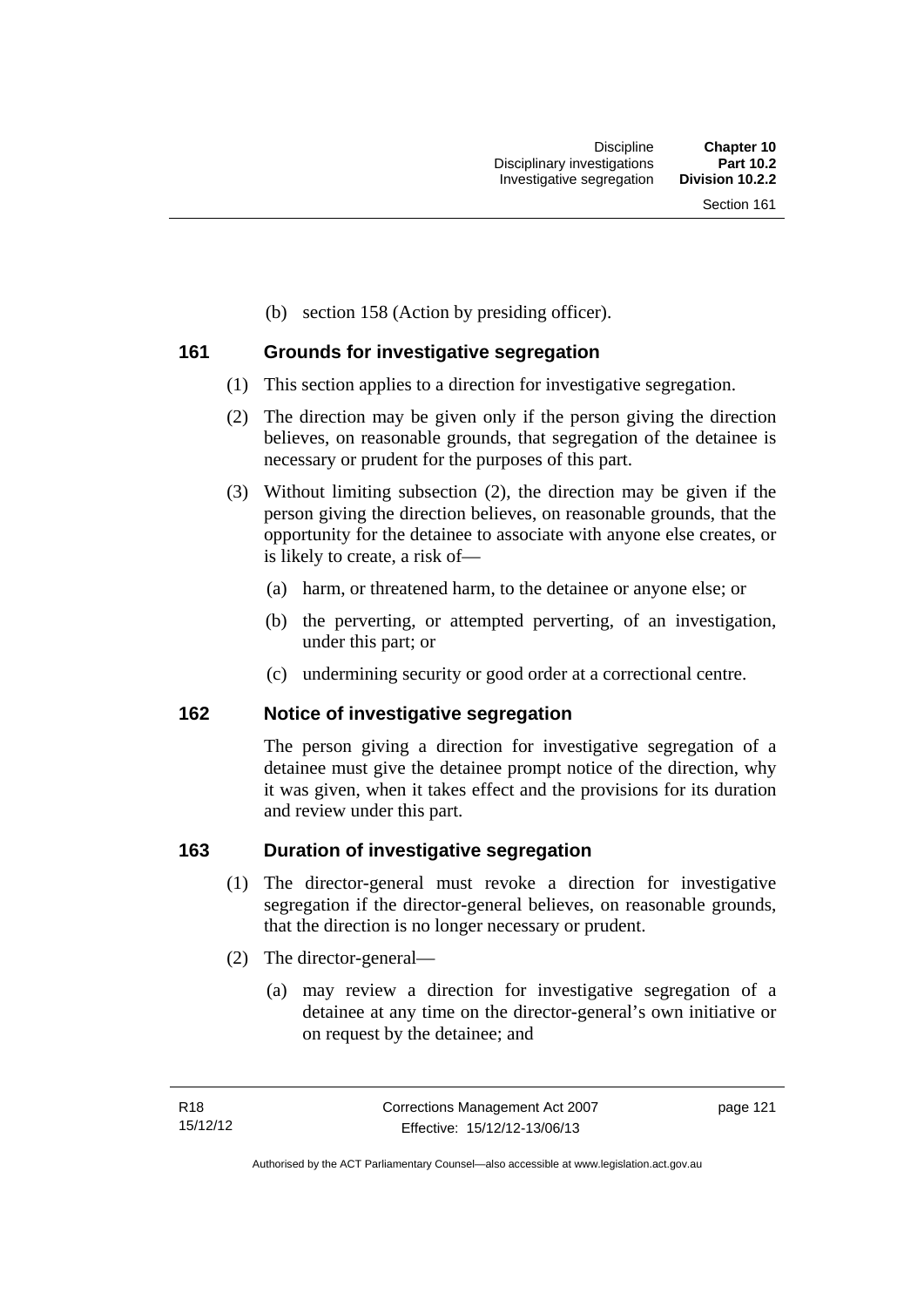- (b) if the detainee is to be transferred to another correctional centre for longer than 1 day—must review the direction before the transfer; and
- (c) must review the direction at least once every 7 days while it remains in force.
- (3) After reviewing a direction for investigative segregation, the director-general may—
	- (a) confirm the direction; or
	- (b) make a direction or further direction under section 160 (1); or
	- (c) revoke the direction under subsection (1).
- (4) To remove any doubt, the director-general may make more than 1 direction under section 160 (1) in relation to a detainee for the same investigation.
- (5) Subject to this section and section 94 (Segregated detainees removed to NSW), a direction, or further direction, for investigative segregation ends at the end of the earlier of the following days:
	- (a) the 7th day after the day the direction is given;
	- (b) the day a presiding officer makes a decision under section 158 (Action by presiding officer) in relation to the alleged disciplinary breach to which the direction applies (other than a decision to direct investigative segregation of the detainee).

### **164 Application for review of investigative segregation directions**

 (1) A detainee may apply to an adjudicator for a review of a direction for investigative segregation of the detainee.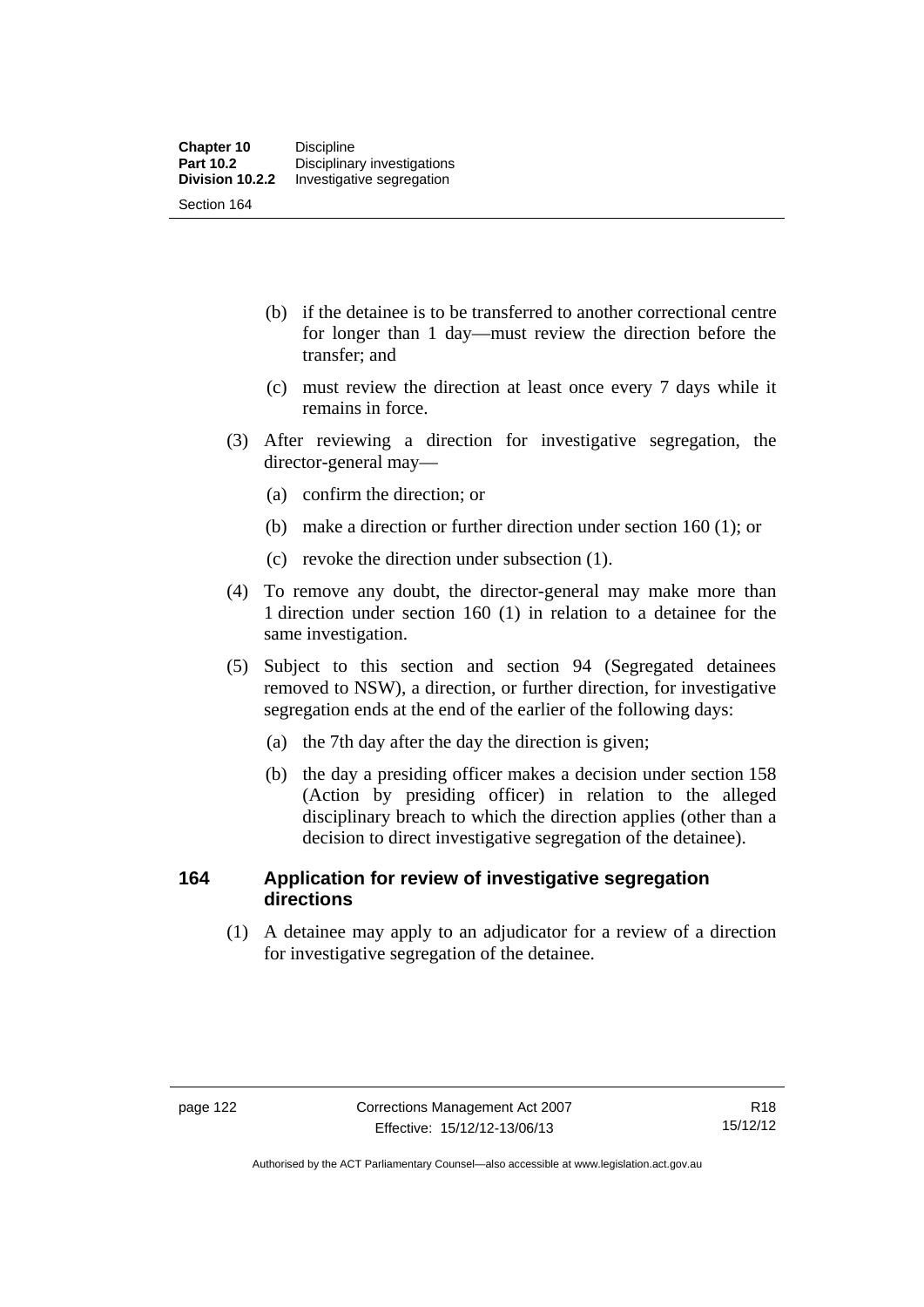- (2) The application must be made no later than 7 days after the day the person making the direction gives the detainee notice under section 162 of the direction.
	- *Note* If a form is approved under s 228 for an application under this section, the form must be used.
- (3) Subject to any decision by the adjudicator under section 165, the making of the application does not affect the segregation of the detainee under the direction.

### **165 Review of investigative segregation directions**

- (1) On application under section 164, an adjudicator may—
	- (a) conduct an inquiry to review the direction for investigative segregation of the detainee; or
	- (b) refuse to review the direction.
- (2) Chapter 11 (Disciplinary inquiries) applies to the inquiry, with any changes prescribed by regulation, as if it were an inquiry under that chapter.
- (3) After completing an inquiry under this section, the adjudicator may—
	- (a) confirm the direction under review; or
	- (b) amend the direction under review; or
	- (c) set aside the direction under review; or
	- (d) set aside the direction under review and make a substitute direction that the detainee be segregated from other detainees for the purposes of this part.
- (4) The adjudicator must give the detainee prompt written notice of the adjudicator's decision under this section.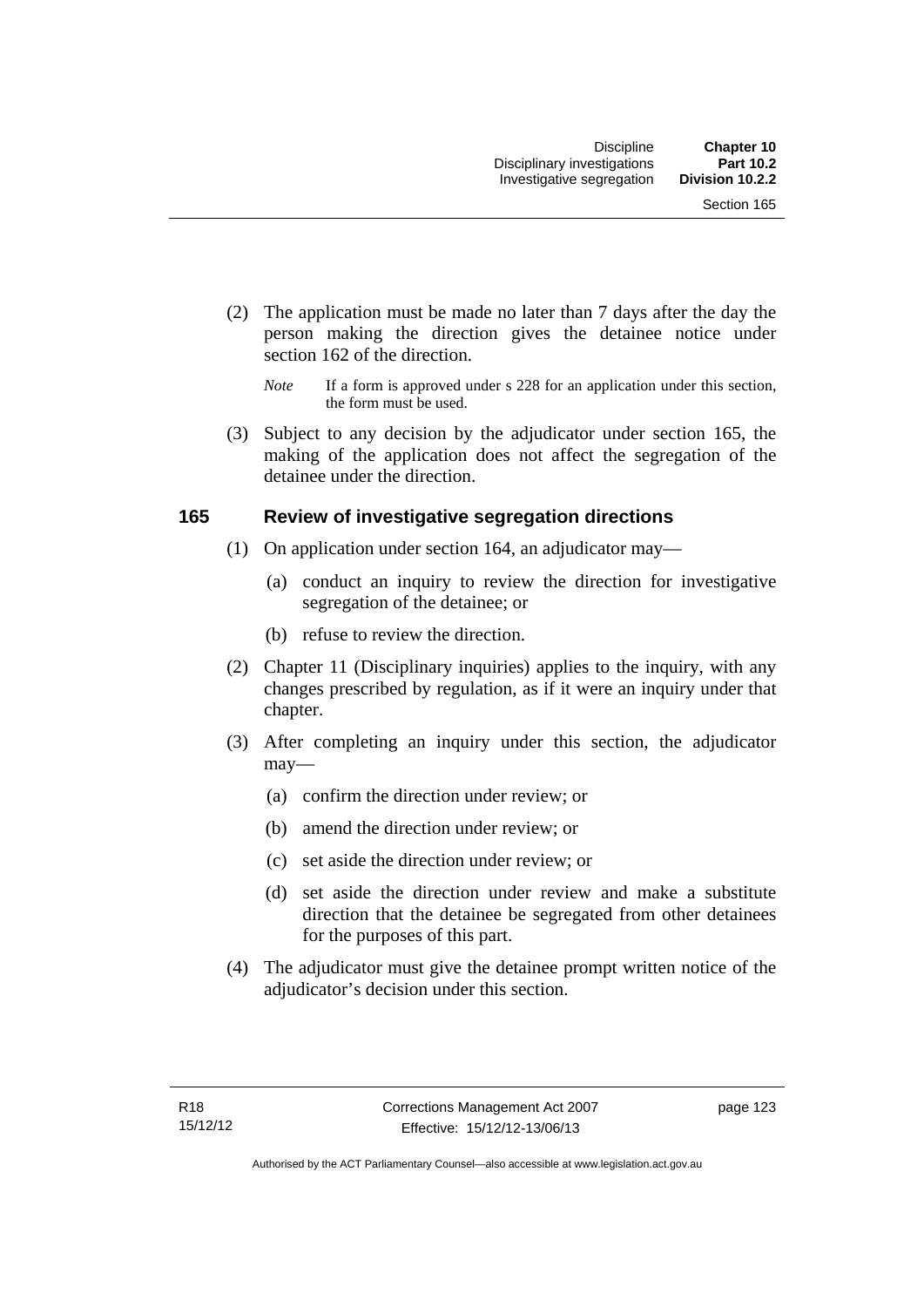- (5) If the adjudicator refuses to review the direction, the notice must include the reasons for the refusal.
	- *Note* Under the *[Administrative Decisions \(Judicial Review\) Act 1989](http://www.legislation.act.gov.au/a/alt_a1989-33co)*, a person aggrieved by an administrative decision made under an enactment may apply to the Supreme Court for a review of the decision. Subject to any order of the court, the making of the application does not affect the operation of the decision or prevent its implementation (see that Act, s 16).

page 124 Corrections Management Act 2007 Effective: 15/12/12-13/06/13

R18 15/12/12

Authorised by the ACT Parliamentary Counsel—also accessible at www.legislation.act.gov.au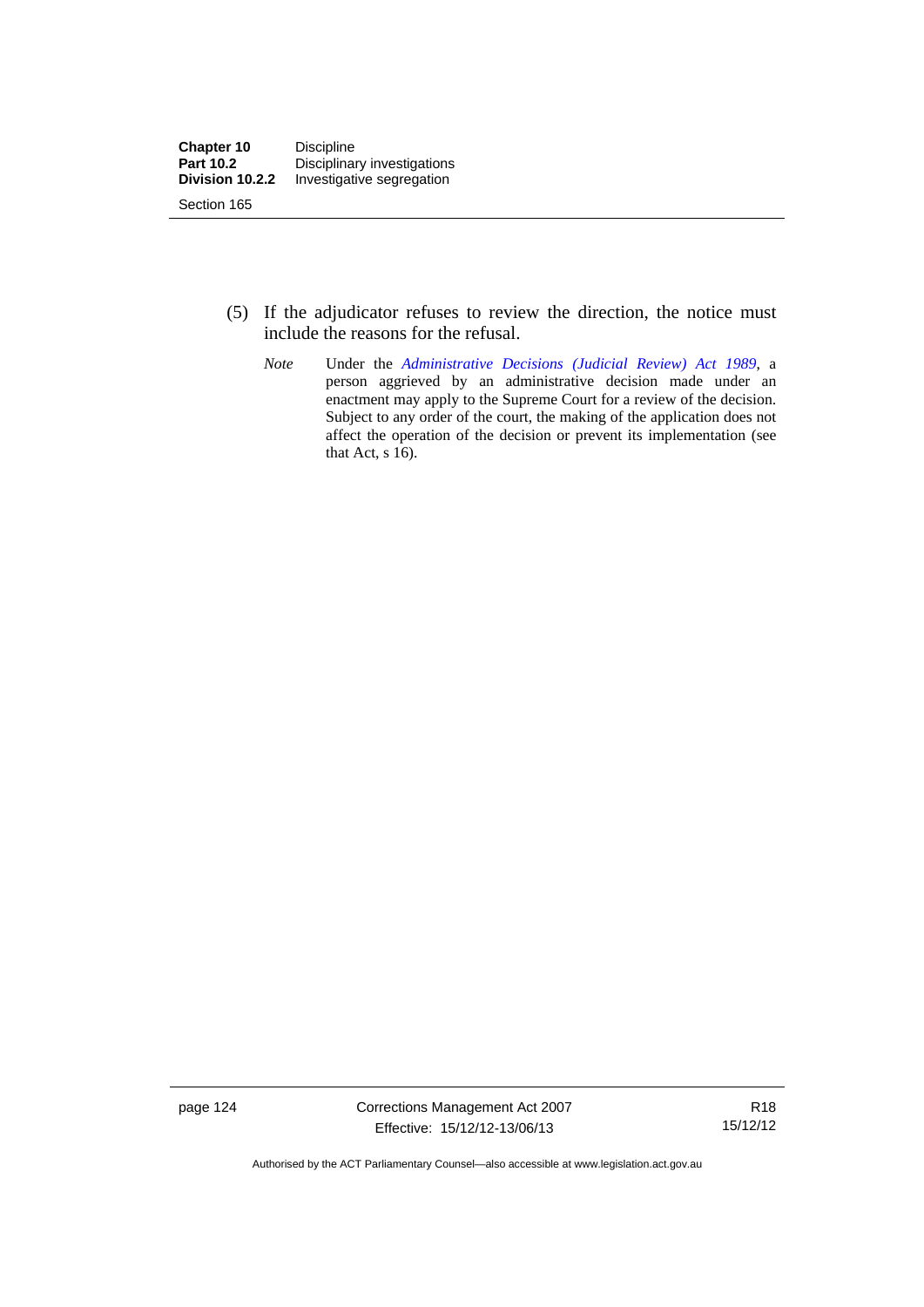# **Part 10.3 Disciplinary action and review**

## **Division 10.3.1 Disciplinary action—with accused's consent**

### **167 Disciplinary breach admitted by accused**

- (1) An accused may elect to have a disciplinary charge against the detainee dealt with under this division by giving a presiding officer a written notice in which the accused-
	- (a) admits the disciplinary breach charged; and
	- (b) accepts the proposed disciplinary action stated in the charge notice.

### **Example of election**

a signed admission and acceptance on the charge notice

- *Note 1* An example is part of the Act, is not exhaustive and may extend, but does not limit, the meaning of the provision in which it appears (see [Legislation Act,](http://www.legislation.act.gov.au/a/2001-14) s 126 and s 132).
- *Note* 2 If a form is approved under s 228 for an election under this section, the form must be used.
- (2) The election must be given to the presiding officer—
	- (a) no later than the day after the day the presiding officer gives the accused the charge notice; or
	- (b) within any extended period allowed under subsection (3).
- (3) For subsection (2) (b), the presiding officer may extend the period within which the election must be made if the presiding officer believes, on reasonable grounds, that is appropriate.
	- *Note* An extension of the time for making an election may be given even though the relevant time has ended (see [Legislation Act](http://www.legislation.act.gov.au/a/2001-14), s 151C (Power to extend time)).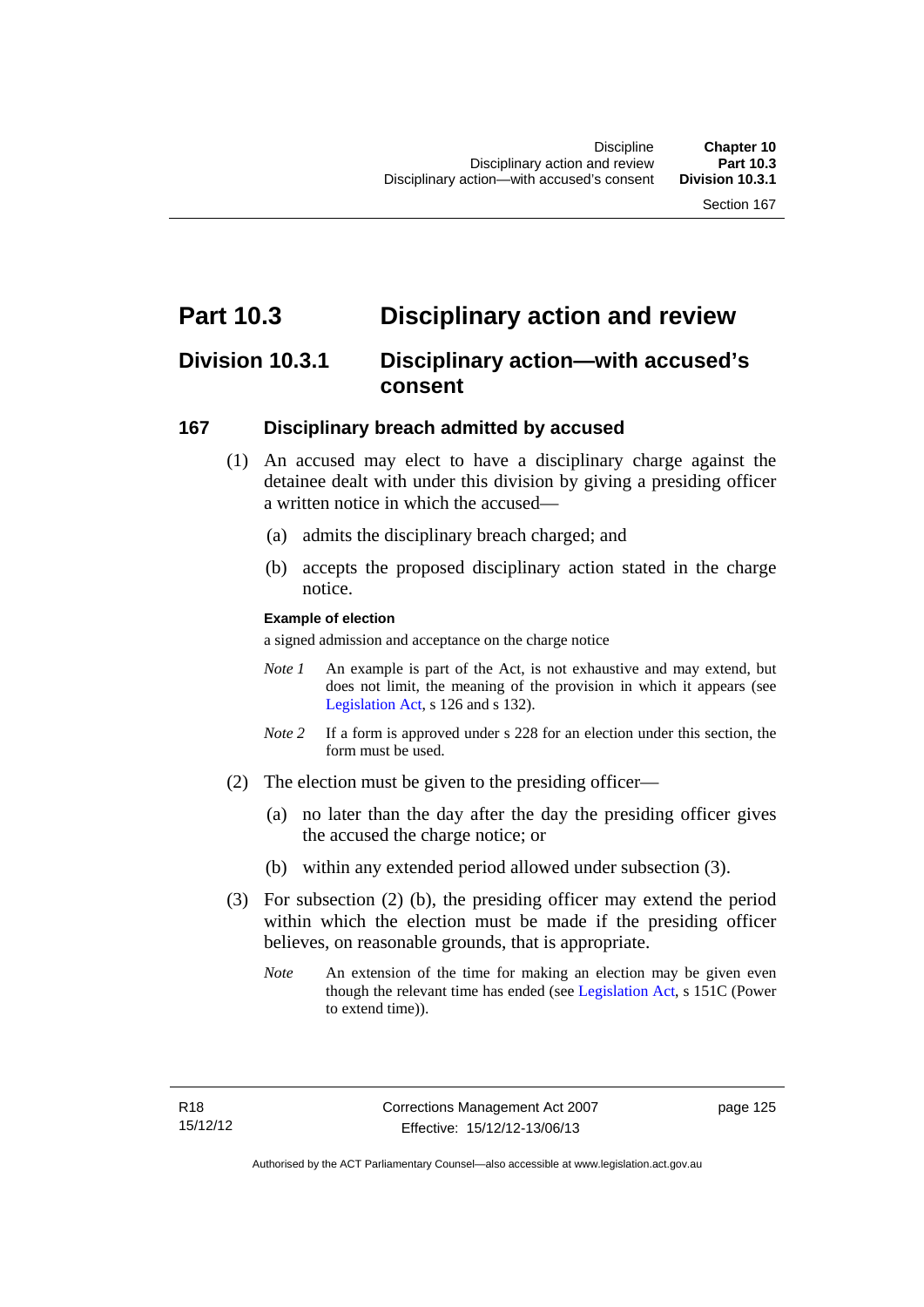(4) The presiding officer must give the accused written notice of a decision under subsection (3).

### **168 Presiding officer's powers—breach admitted by accused**

- (1) This section applies if the accused elects under section 167 to have a disciplinary charge dealt with under this division.
- (2) A presiding officer may, without further investigation or inquiry, counsel the accused and take disciplinary action against the accused in accordance with division 10.3.5 (Disciplinary action).
- (3) However, the only disciplinary action the presiding officer may take under this section is the disciplinary action stated as the appropriate action in the charge notice.
- (4) The presiding officer must give the accused written notice of a decision made under this section.

# **Division 10.3.2 Internal disciplinary inquiry**

### **170 Disciplinary inquiry into charge**

- (1) This section applies if an accused—
	- (a) is given a charge notice; and
	- (b) does not elect under section 167 to have the charge dealt with under division 10.3.1 (Disciplinary action—with accused's consent).
- (2) A presiding officer must conduct an inquiry into the disciplinary breach charged.
- (3) A corrections officer must not exercise any function of a presiding officer under this division in relation to the disciplinary charge if the officer—
	- (a) made a report under either of the following sections in relation to the alleged disciplinary breach to which the charge relates:

Authorised by the ACT Parliamentary Counsel—also accessible at www.legislation.act.gov.au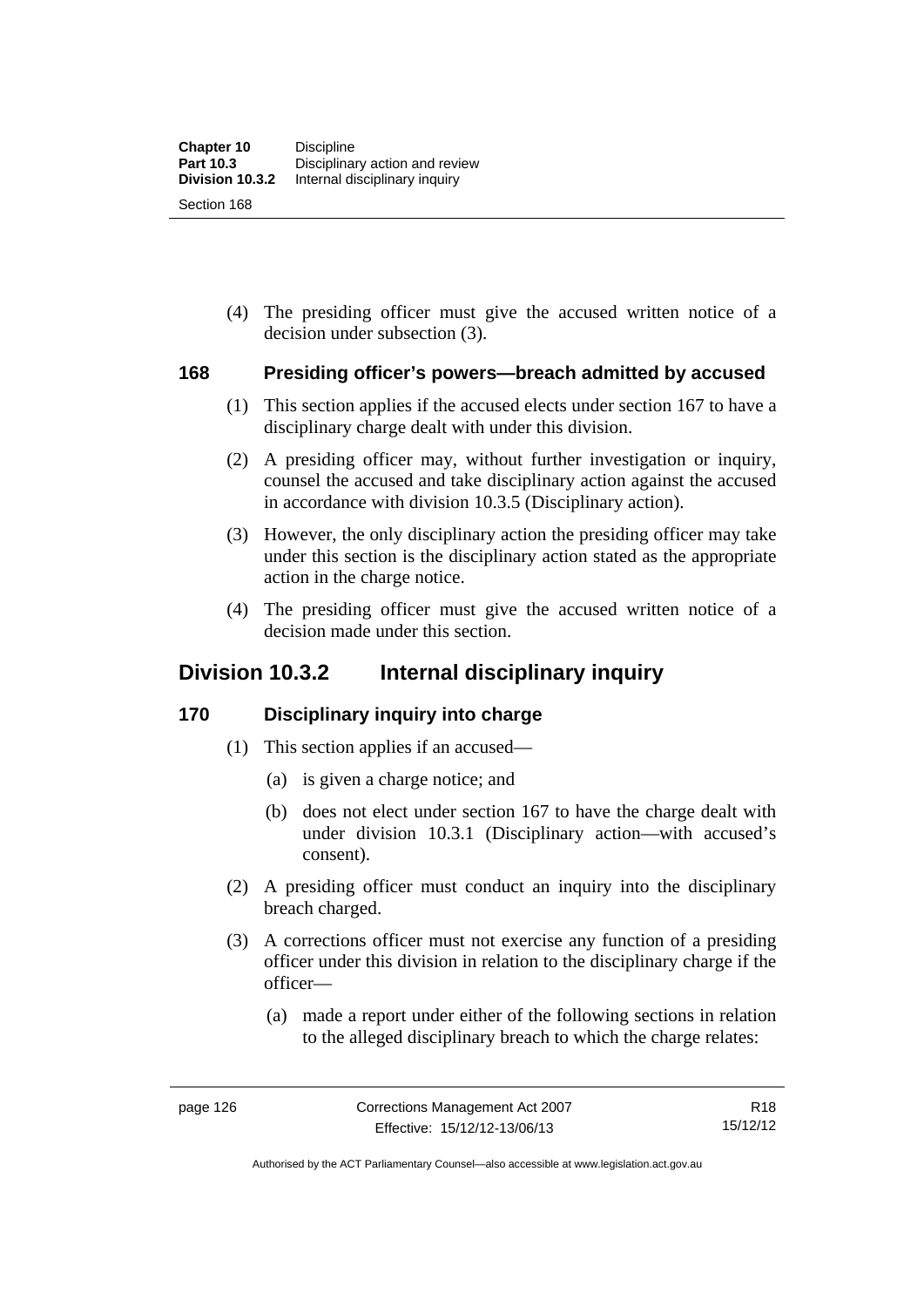- (i) section 156 (Report etc by corrections officer);
- (ii) section 157 (Investigation by investigator); or
- (b) made the charge under section 158 (Action by presiding officer).
- *Note* Ch 11 (Disciplinary inquiries) applies in relation to an inquiry under this division (see s 190).

### **171 Presiding officer's powers after internal inquiry**

- (1) This section applies if a presiding officer has completed an inquiry under section 170.
- (2) If the presiding officer is satisfied, on the balance of probabilities, that a disciplinary breach charged has been proven, the presiding officer may take disciplinary action against the accused in accordance with division 10.3.5 (Disciplinary action).
- (3) The presiding officer must dismiss the charge—
	- (a) if not satisfied, on the balance of probabilities, that the disciplinary breach charged has been proven; or
	- (b) if satisfied, on reasonable grounds, that it would otherwise be appropriate to do so.
- (4) If the presiding officer believes, on reasonable grounds, that it is necessary or desirable to do so, the presiding officer may refer the charge to—
	- (a) the chief police officer; or
	- (b) the director of public prosecutions.
- (5) The presiding officer must give the accused prompt written notice of the presiding officer's decision under this section, including—
	- (a) a statement of the reasons for the decision; and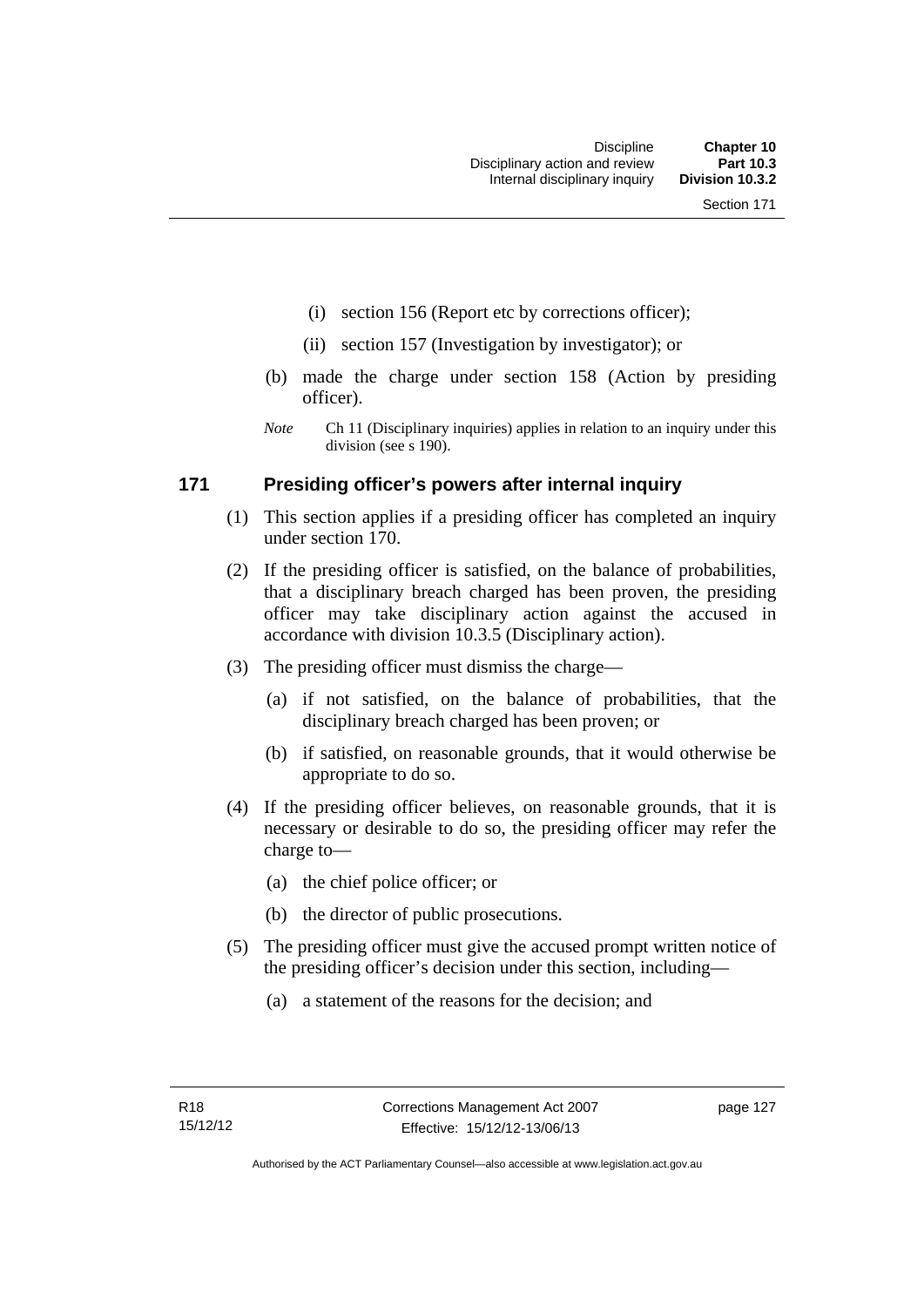(b) a statement about the effect of division 10.3.3.

- *Note 1* If a form is approved under s 228 for the notice, the form must be used.
- *Note 2* For the meaning of a statement of reasons, see the [Legislation Act,](http://www.legislation.act.gov.au/a/2001-14) s 179.
- (6) The presiding officer must give the director-general a copy of the notice under subsection (5).
- (7) A referral under subsection (4) must be in writing and be accompanied by a report by the presiding officer.

## **Division 10.3.3 Internal review of inquiry decision**

### **173 Application for review of inquiry decision**

 (1) An accused may apply to the director-general for a review of a decision by a presiding officer under section 171 in relation to the accused.

#### **Example of application for review**

a signed application on the presiding officer's notice under section 171

- *Note 1* An example is part of the Act, is not exhaustive and may extend, but does not limit, the meaning of the provision in which it appears (see [Legislation Act,](http://www.legislation.act.gov.au/a/2001-14) s 126 and s 132).
- *Note 2* If a form is approved under s 228 for an application under this section, the form must be used.
- (2) The application must be made no later than 7 days after the day the accused is given notice of the decision under section 171.
- (3) Subject to any decision by the director-general under section 176, the making of the application does not affect the taking of disciplinary action under the decision under review.

Authorised by the ACT Parliamentary Counsel—also accessible at www.legislation.act.gov.au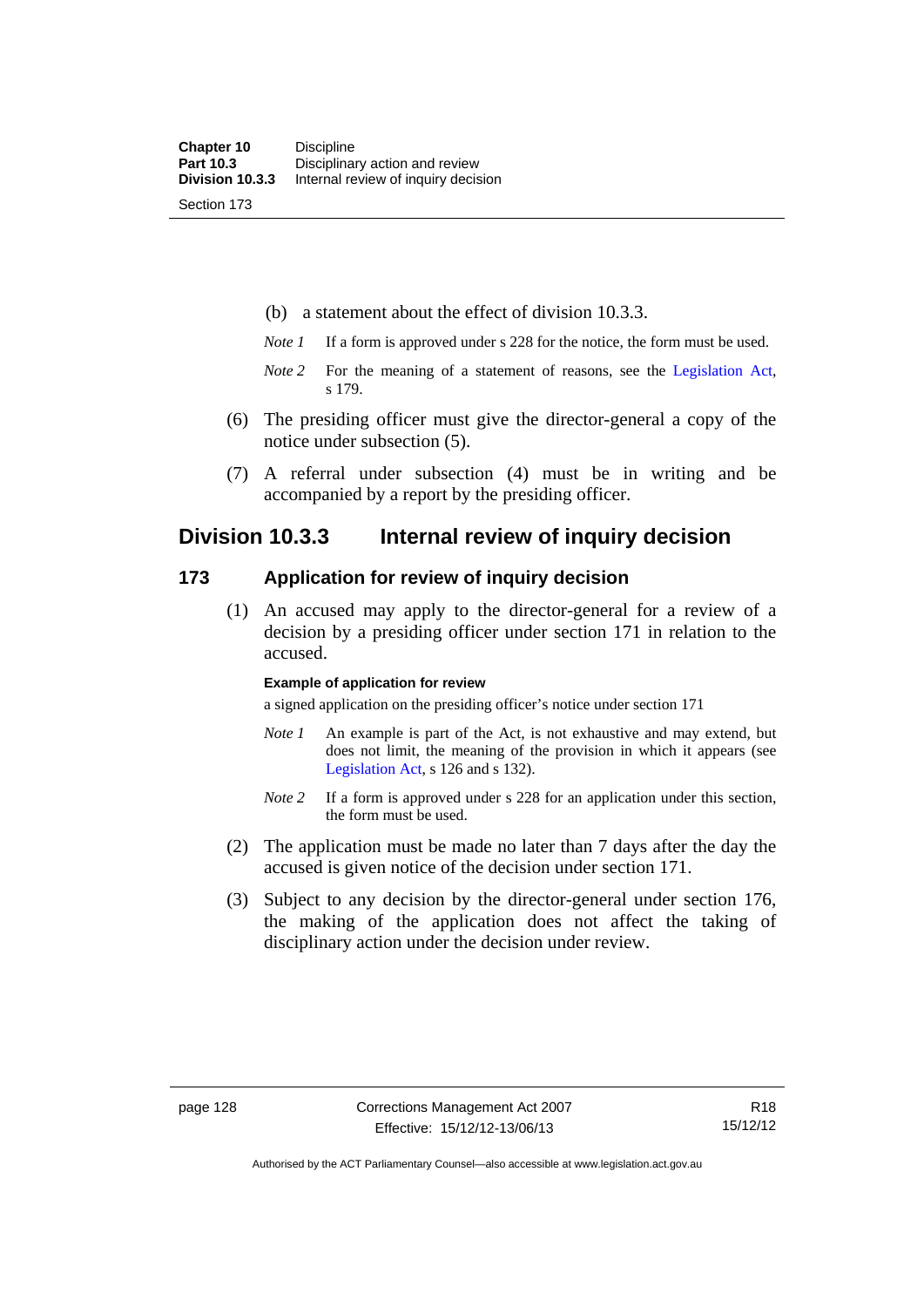### **175 Review of inquiry decision**

- (1) On application under section 173, the director-general must conduct a further inquiry to review the decision to which the application relates.
- (2) The director-general may, on the director-general's own initiative, conduct a further inquiry to review the decision to which the notice under section 171 (5) relates.
	- *Note* Ch 11 (Disciplinary inquiries) applies in relation to an inquiry under this division (see s 190).

### **176 Director-general's powers after further inquiry**

- (1) After completing a review under section 175, the director-general may—
	- (a) confirm the decision under review; or
	- (b) exercise any function of a presiding officer under section 171 in relation to the accused, either by—
		- (i) amending the decision under review; or
		- (ii) setting aside the decision under review and making a decision in substitution for the decision set aside.
- (2) The director-general must give the accused prompt written notice of the director-general's decision under this section, including—
	- (a) a statement of the reasons for the decision; and
	- (b) a statement about the effect of division 10.3.4.
	- *Note 1* If a form is approved under s 228 for the notice, the form must be used.
	- *Note* 2 For the meaning of a statement of reasons, see the [Legislation Act,](http://www.legislation.act.gov.au/a/2001-14) s 179.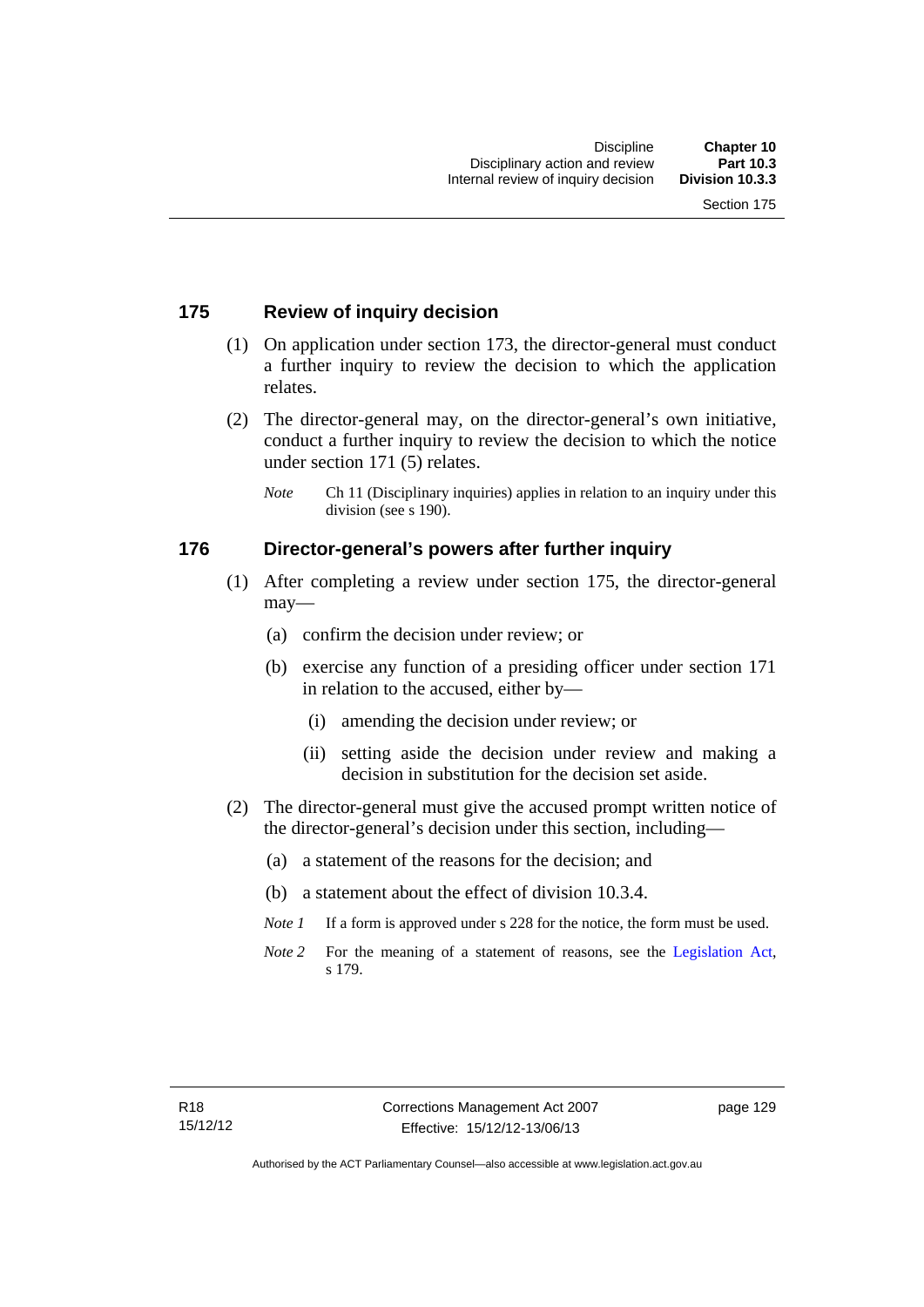Section 177

**Division 10.3.4 External review of inquiry decisions** 

### **177 Appointment of adjudicator**

- (1) The Minister may appoint at least 1 adjudicator.
	- *Note* For the making of appointments (including acting appointments), see the [Legislation Act,](http://www.legislation.act.gov.au/a/2001-14) pt 19.3.
- (2) A person may be appointed as an adjudicator only if the person is a magistrate and consents, in writing, to be appointed as an adjudicator.
	- *Note* The appointment of a magistrate to another position under a law of the Territory requires consultation between the Attorney-General and the Chief Magistrate (see the *[Magistrates Court Act 1930](http://www.legislation.act.gov.au/a/1930-21)*, s 7G (Magistrates not to do other work)).
- (3) The [Legislation Act,](http://www.legislation.act.gov.au/a/2001-14) division 19.3.3 (Appointments—Assembly consultation) does not apply to an appointment of an adjudicator under subsection (1).

### **178 Application for review by adjudicator**

 (1) An accused may apply to an adjudicator for a review of a decision under section 176 (Director-general's powers after further inquiry) in relation to the accused.

#### **Example of application for review**

a signed application on the review officer's notice under section 176

- *Note* An example is part of the Act, is not exhaustive and may extend, but does not limit, the meaning of the provision in which it appears (see [Legislation Act,](http://www.legislation.act.gov.au/a/2001-14) s 126 and s 132).
- (2) The application must be made no later than 7 days after the day the accused is given notice of the director-general's decision under section 176.
- (3) Subject to any decision by the adjudicator under section 180, the making of the application does not affect the taking of disciplinary action under the decision under review.

Authorised by the ACT Parliamentary Counsel—also accessible at www.legislation.act.gov.au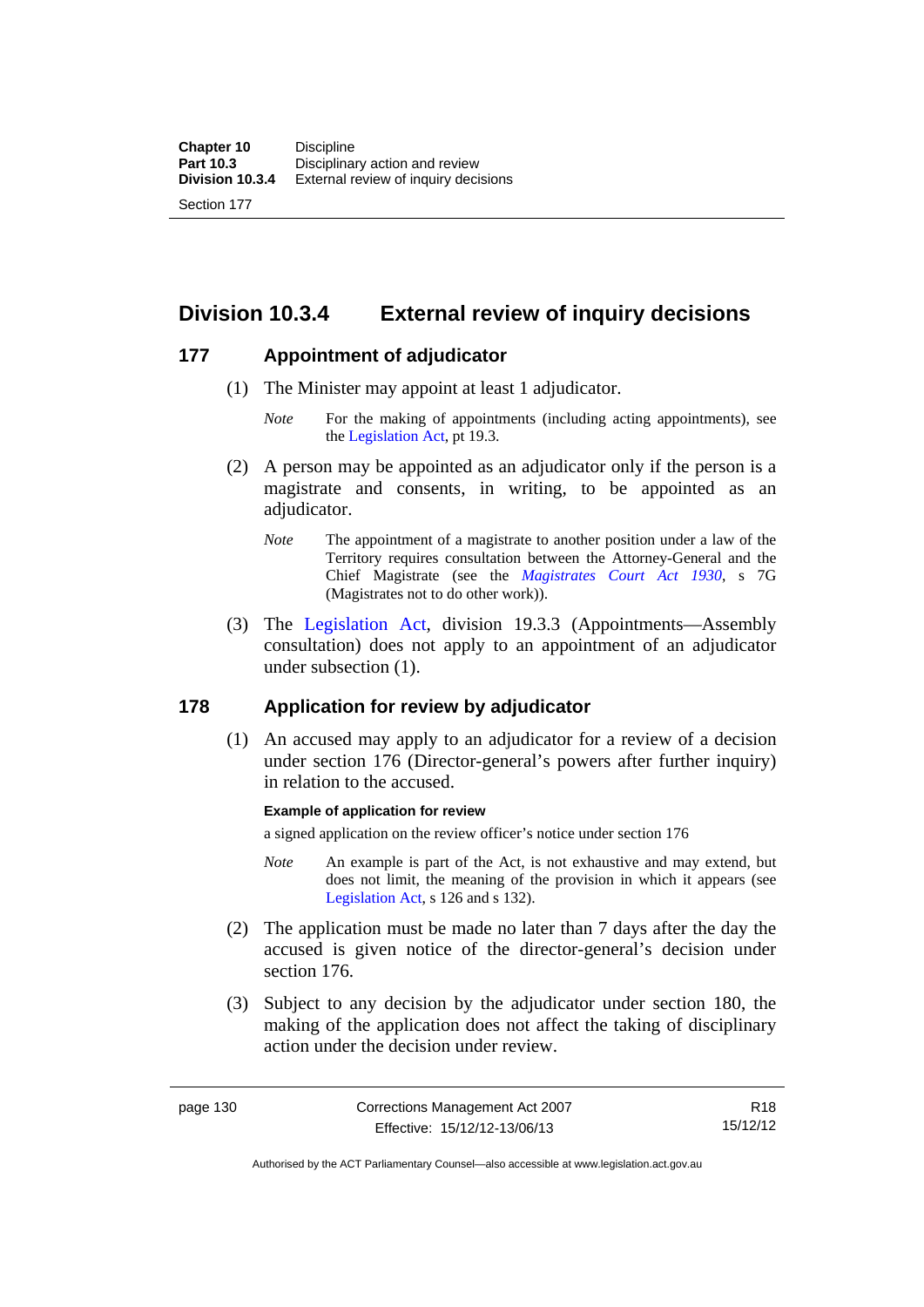### **179 Review by adjudicator**

- (1) On application under section 178, an adjudicator may—
	- (a) conduct an inquiry to review the director-general's decision; or
	- (b) refuse to review the director-general's decision.

- (2) If the adjudicator refuses to review the director-general's decision, the adjudicator must give the accused prompt written notice of the refusal, including—
	- (a) a statement of the reasons for the refusal; and
	- (b) notice that a person aggrieved by the decision may apply for a review of the decision under the *[Administrative Decisions](http://www.legislation.act.gov.au/a/alt_a1989-33co)  [\(Judicial Review\) Act 1989](http://www.legislation.act.gov.au/a/alt_a1989-33co)*.
	- *Note 1* If a form is approved under s 228 for the notice, the form must be used.
	- *Note 2* For the meaning of a statement of reasons, see the [Legislation Act,](http://www.legislation.act.gov.au/a/2001-14) s 179.
	- *Note 3* Under the *[Administrative Decisions \(Judicial Review\) Act 1989](http://www.legislation.act.gov.au/a/alt_a1989-33co)*, a person aggrieved by an administrative decision made under an enactment may apply to the Supreme Court for a review of the decision. Subject to any order of the Court, the making of the application does not affect the operation of the decision or prevent its implementation (see that Act, s 16).

#### **180 Adjudicator's powers after review**

- (1) After completing a review under section 179, the adjudicator may—
	- (a) confirm the decision under review; or
	- (b) exercise any function of the director-general under section 176 in relation to the accused, either by—
		- (i) amending the decision under review; or

*Note* Ch 11 (Disciplinary inquiries) applies in relation to an inquiry under this division (see s 190).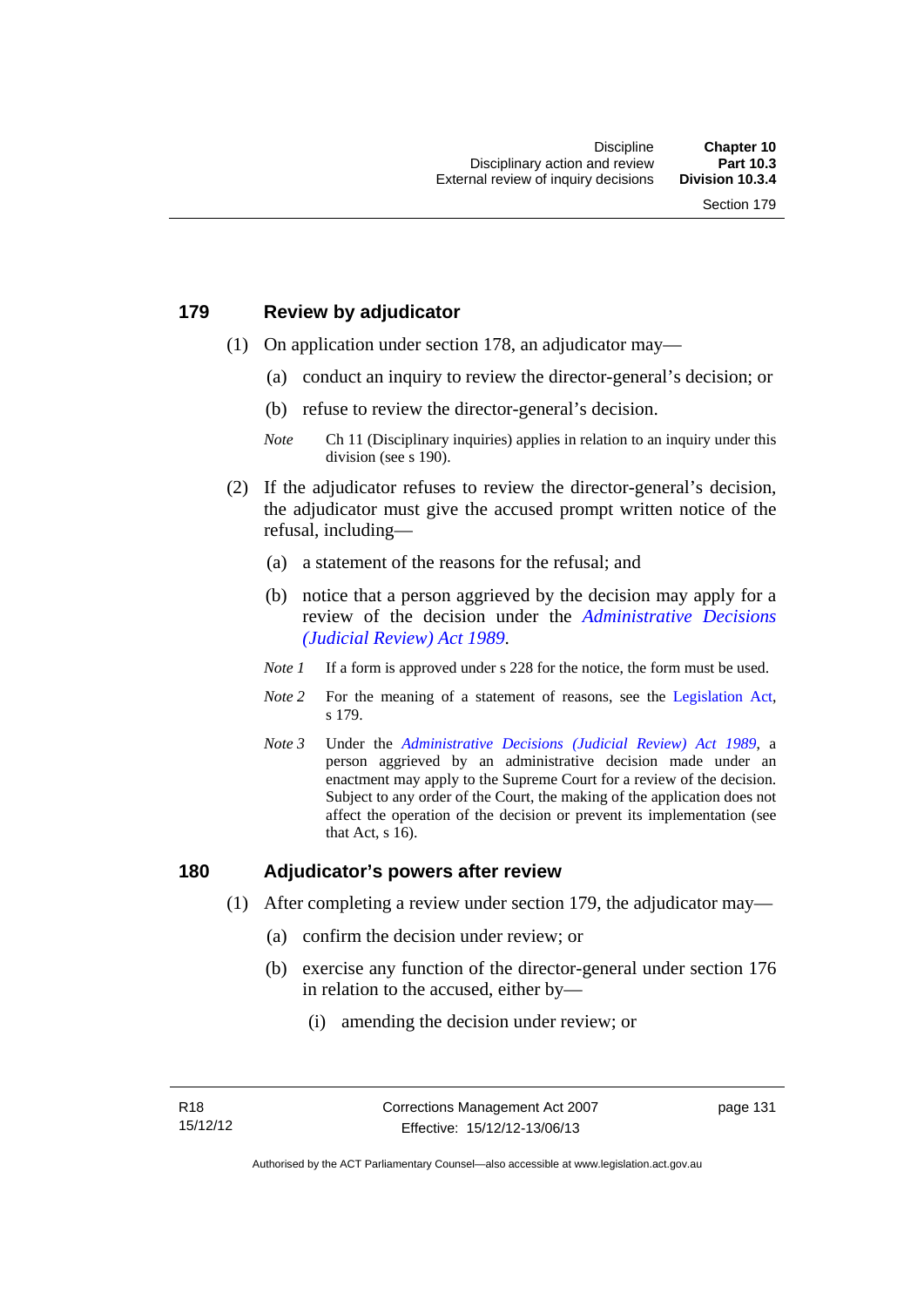- (ii) setting aside the decision under review and making a decision in substitution for the decision set aside.
- (2) The adjudicator must give the accused prompt written notice of the adjudicator's decision under this section, including—
	- (a) a statement of the reasons for the decision; and
	- (b) notice that a person aggrieved by the decision may apply for a review of the decision under the *[Administrative Decisions](http://www.legislation.act.gov.au/a/alt_a1989-33co)  [\(Judicial Review\) Act 1989](http://www.legislation.act.gov.au/a/alt_a1989-33co)*.
	- *Note 1* If a form is approved under s 228 for the notice, the form must be used.
	- *Note* 2 For the meaning of a statement of reasons, see the [Legislation Act,](http://www.legislation.act.gov.au/a/2001-14) s 179.
	- *Note 3* Under the *[Administrative Decisions \(Judicial Review\) Act 1989](http://www.legislation.act.gov.au/a/alt_a1989-33co)*, a person aggrieved by an administrative decision made under an enactment may apply to the Supreme Court for a review of the decision. Subject to any order of the Court, the making of the application does not affect the operation of the decision or prevent its implementation (see that Act, s 16).

## **Division 10.3.5 Disciplinary action**

### **181 Application—div 10.3.5**

This division applies to a detainee against whom disciplinary action may be taken under this chapter.

### **182 Meaning of** *relevant presiding officer***—div 10.3.5**

In this division:

*relevant presiding officer* means any of the following:

- (a) a presiding officer under division 10.3.1 (Disciplinary action with accused's consent);
- (b) a presiding officer under division 10.3.2 (Internal disciplinary inquiry);

Authorised by the ACT Parliamentary Counsel—also accessible at www.legislation.act.gov.au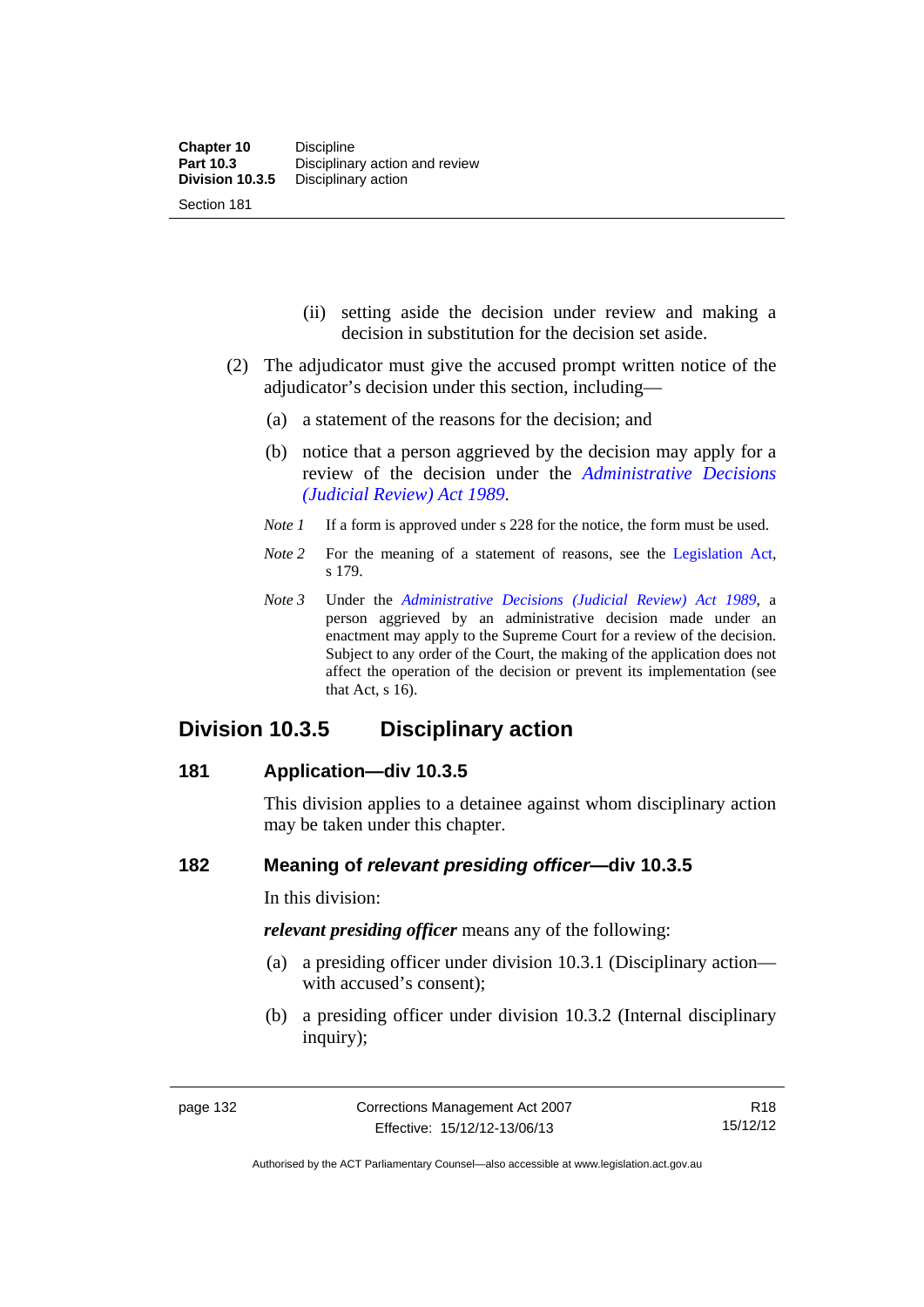- (c) the director-general under division 10.3.3 (Internal review of inquiry decision);
- (d) an adjudicator under division 10.3.4 (External review of inquiry decisions).

### **183 Disciplinary action by relevant presiding officer**

- (1) As disciplinary action against a detainee, a relevant presiding officer may do 1 or more of the following (each of which is *disciplinary action*):
	- (a) warn the detainee about committing a disciplinary breach;
	- (b) reprimand the detainee;
	- (c) impose an administrative penalty, or a combination of administrative penalties, on the detainee;
	- (d) give the detainee a direction under section 185 (Reparation).
- (2) The relevant presiding officer must ensure that the disciplinary action against a detainee for a disciplinary breach is proportionate to the breach.
- (3) Without limiting section 14 (Corrections policies and operating procedures), the director-general must make a corrections policy and operating procedure providing for matters to be considered when deciding whether disciplinary action is proportionate to a disciplinary breach.

#### **184 Administrative penalties**

Each of the following is an *administrative penalty*:

- (a) a financial penalty not exceeding \$500;
- (b) a withdrawal of privileges for not longer than 180 days;
- (c) a requirement to perform extra work;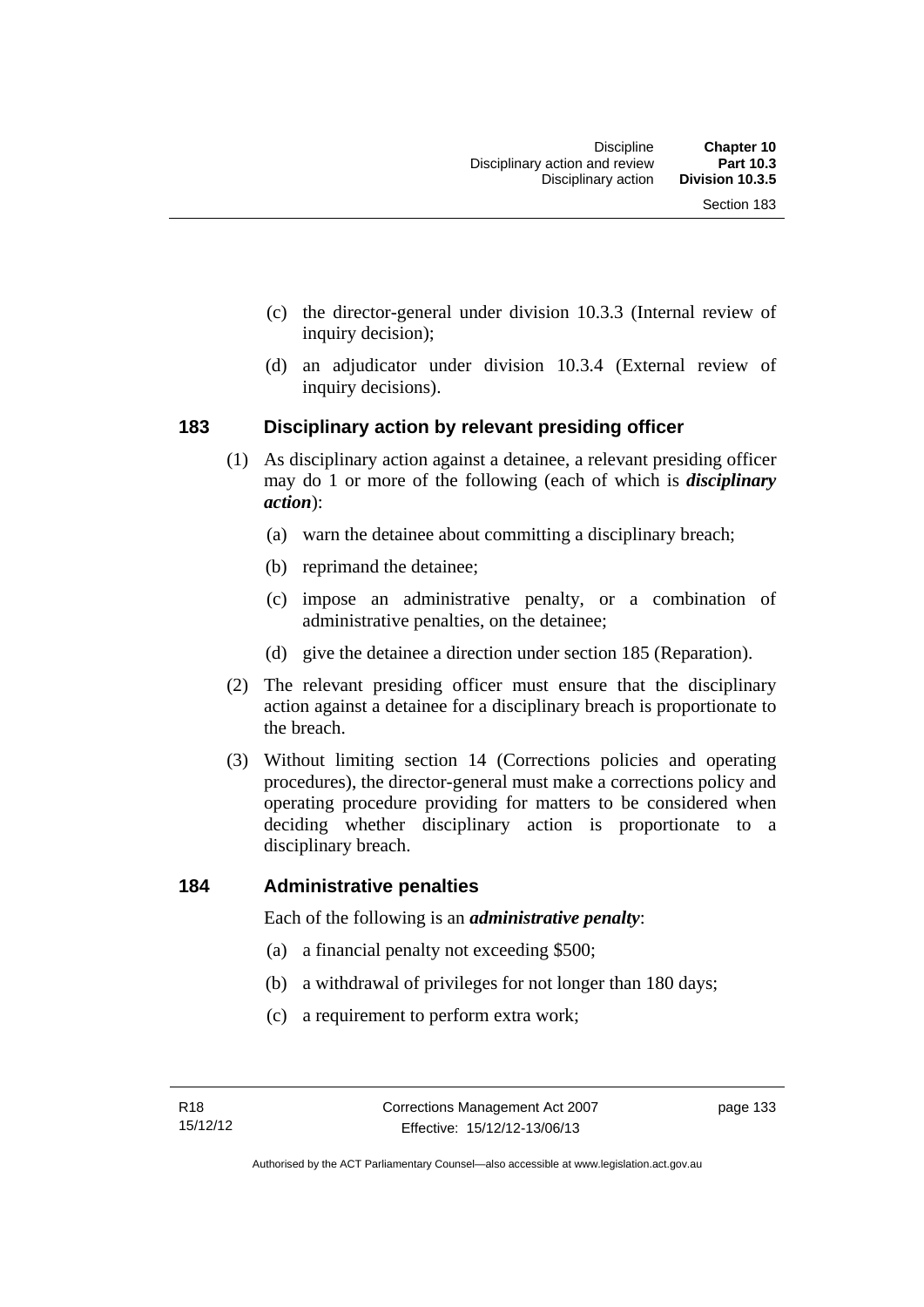(d) separate confinement for 1 of the following:

- $(i)$  3 days;
- $(ii)$  7 days;
- (iii) 28 days;
- (e) anything declared by regulation to be an administrative penalty.

### **185 Reparation**

- (1) This section applies if a relevant presiding officer finds that—
	- (a) a charge for a disciplinary breach by a detainee is proven; and
	- (b) a person (the *injured person*) suffered loss as a direct result of the breach.
- (2) The relevant presiding officer may direct the detainee to make reparation for the injured person's loss by payment of an amount or otherwise.
- (3) An amount directed to be paid must not exceed—
	- (a) \$100; or
	- (b) if a higher amount is prescribed by regulation—the prescribed amount.
- (4) An amount payable under a direction is payable out of any money held by the director-general for the detainee.
- (5) In this section:

*loss*—

- (a) see the [Criminal Code](http://www.legislation.act.gov.au/a/2002-51), section 300; and
- (b) includes out-of-pocket or other expense incurred.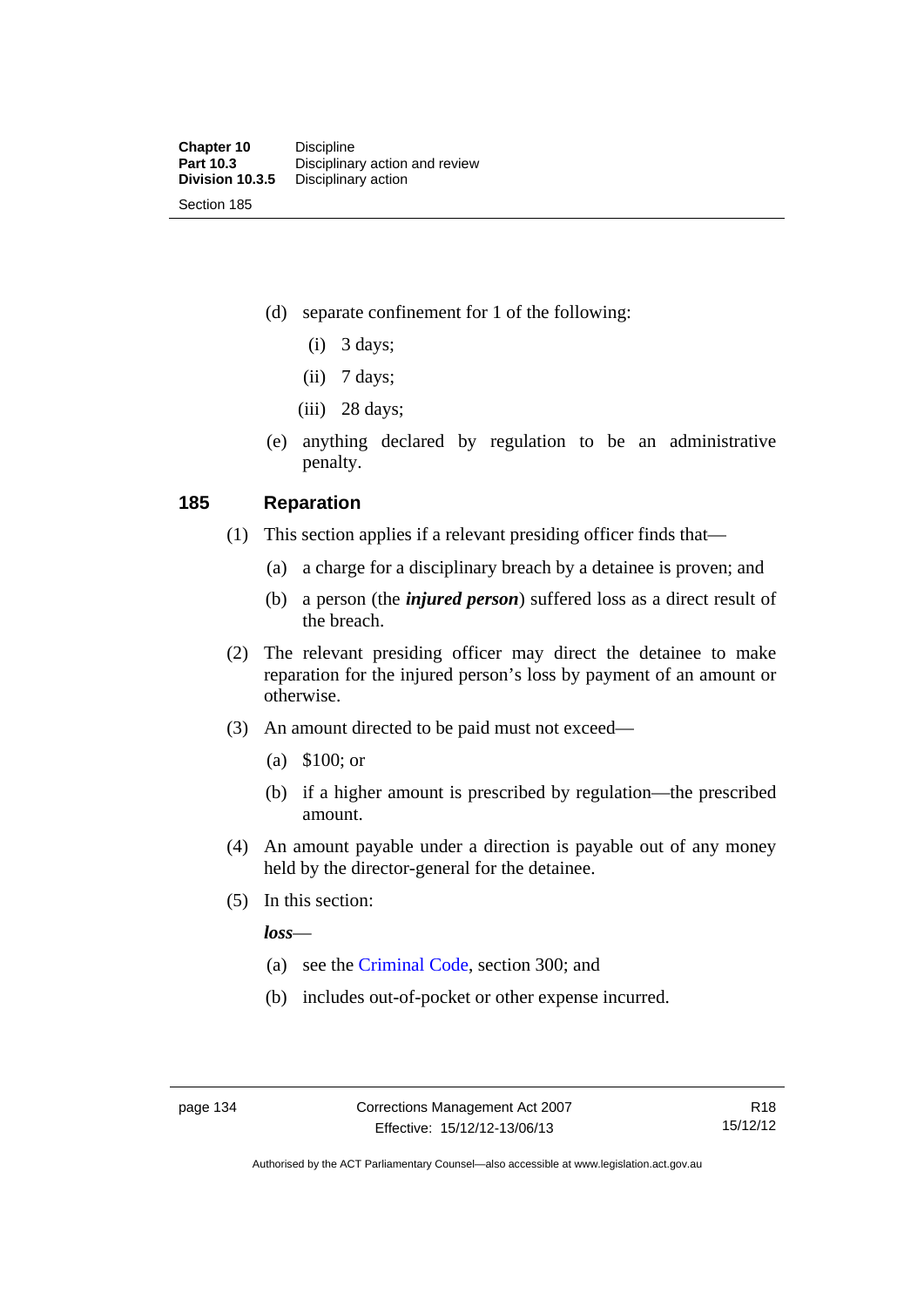### **186 Maximum administrative penalties**

- (1) This section applies if—
	- (a) a detainee is charged with 2 or more disciplinary breaches; and
	- (b) the charges arise out of the same conduct.
- (2) The total of the administrative penalties imposed for the breaches must not, for any particular kind of penalty, be more than the maximum penalty that may be imposed for any 1 of those breaches.

### **187 Separate confinement conditions**

- (1) This section applies if separate confinement is imposed on a detainee as an administrative penalty for a disciplinary breach.
- (2) The director-general must ensure that—
	- (a) a doctor appointed under section 21 (Doctors—health service appointments) examines the detainee as soon as practicable after the separate confinement starts and ends; and
	- (b) a corrections officer monitors the detainee's condition in separate confinement at least daily.

### **188 Privileges and entitlements—impact of discipline**

To remove any doubt—

- (a) anything expressed in chapter 6 (Living conditions at correctional centres) to be an entitlement for this chapter is not affected by anything that happens under this chapter, including—
	- (i) investigative segregation; and
	- (ii) disciplinary action; and
- (b) anything else mentioned in chapter 6 is, for this chapter, a privilege.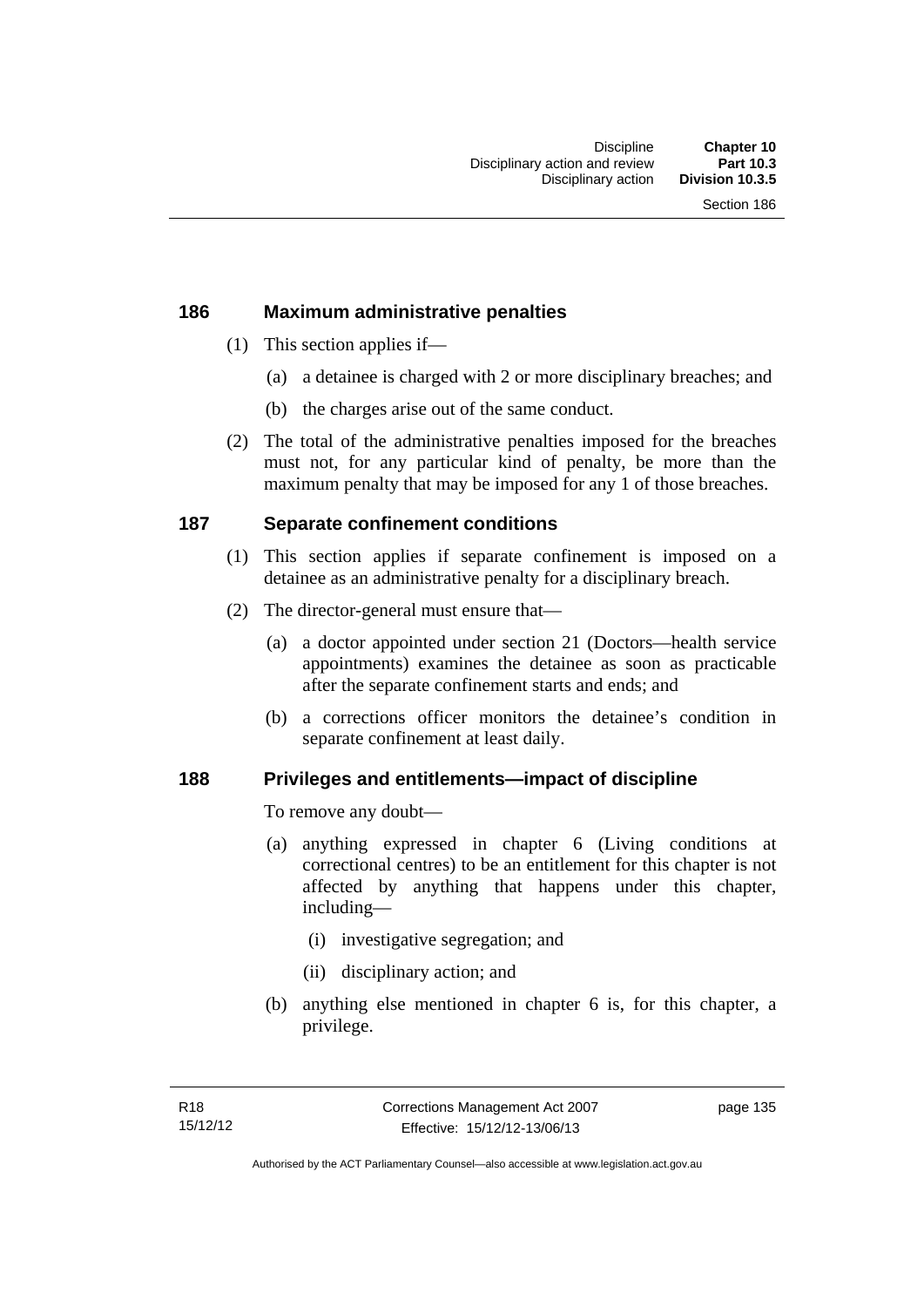### **189 Record of disciplinary action**

- (1) The director-general must keep a record of any disciplinary action taken against a detainee.
- (2) The record must include details of the following:
	- (a) the detainee's name;
	- (b) the disciplinary breach;
	- (c) a brief statement of the conduct to which the disciplinary breach applies and when, or the period during which, it happened;
	- (d) the disciplinary action taken against the detainee;
	- (e) anything else prescribed by regulation.
- (3) The record must also include details of any finding by a relevant presiding officer that a disciplinary breach is proven against the detainee if the relevant presiding officer decides not to take disciplinary action against the detainee.
- (4) The record must be available for inspection under chapter 7 (Inspection of correctional centres).

R18 15/12/12

Authorised by the ACT Parliamentary Counsel—also accessible at www.legislation.act.gov.au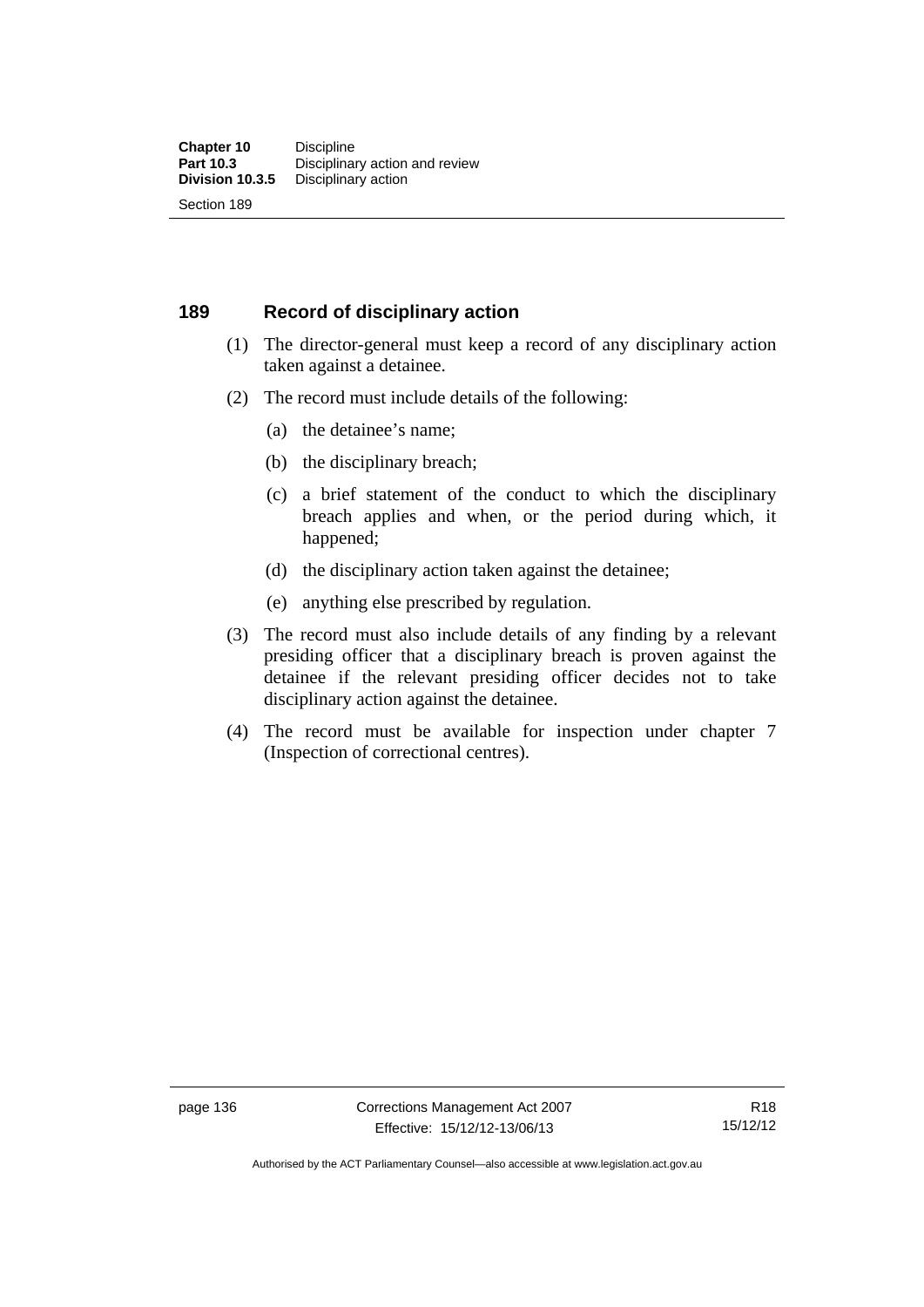# **Chapter 11 Disciplinary inquiries**

# **Part 11.1 Conduct of disciplinary inquiries—general**

### **190 Application—ch 11**

This chapter applies to an inquiry under any of the following:

- (a) division 10.3.2 (Internal disciplinary inquiry);
- (b) division 10.3.3 (Internal review of inquiry decision);
- (c) division 10.3.4 (External review of inquiry decisions).

### **191 Meaning of** *presiding officer—***ch 11**

In this chapter:

*presiding officer*, for an inquiry, means the relevant presiding officer under division 10.3.5 (Disciplinary action) for the inquiry.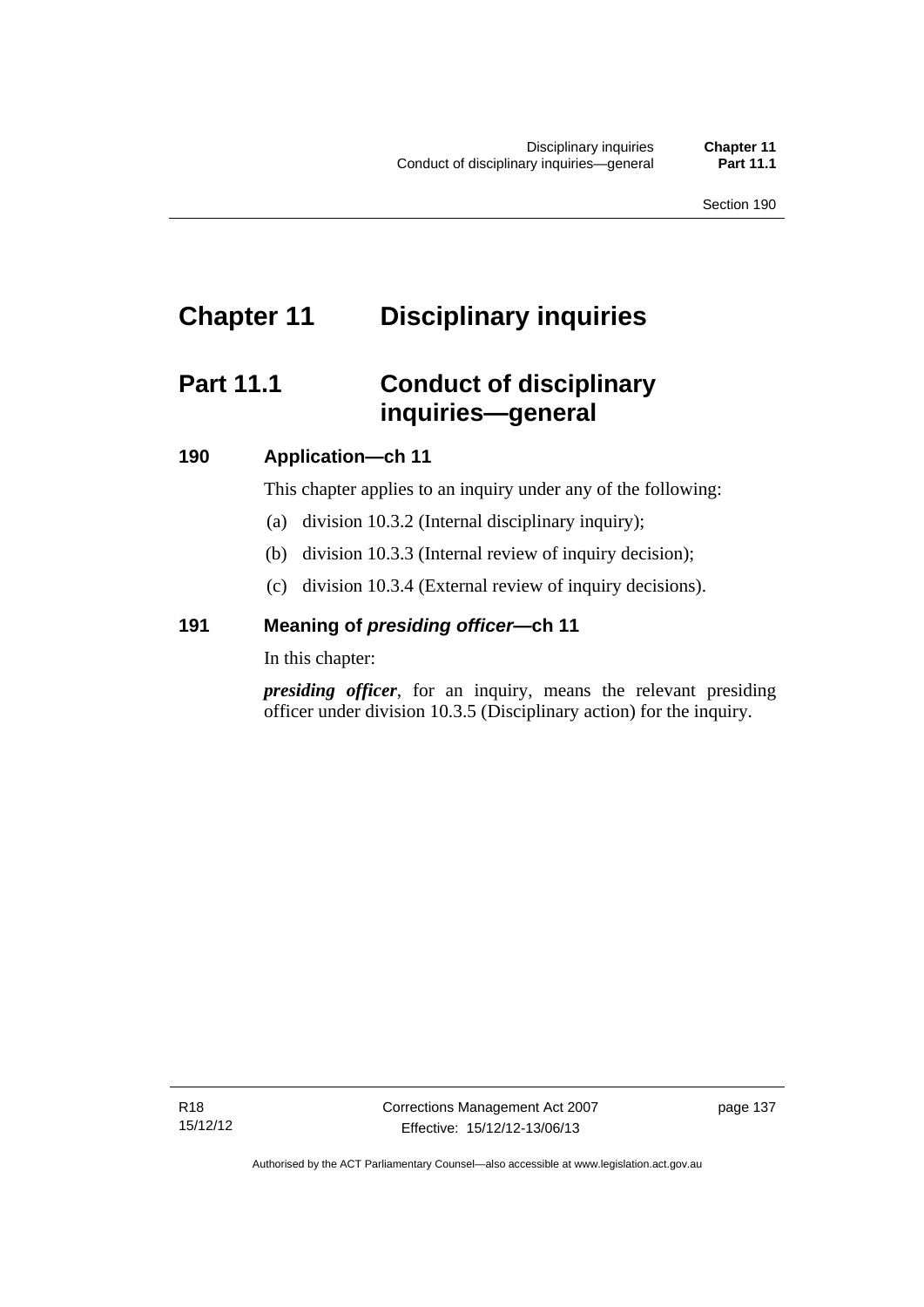Section 192

# **Part 11.2 Disciplinary inquiry procedures**

### **192 Nature of disciplinary inquiries**

- (1) To remove any doubt, an inquiry is an administrative process.
- (2) At an inquiry—
	- (a) the rules of natural justice apply; and
	- (b) the laws of evidence do not apply; and
	- (c) evidence must not be given on oath or by affidavit; and
	- (d) the question whether a detainee has committed a disciplinary breach must be decided on the balance of probabilities.

### **193 Application of Criminal Code, ch 7**

To remove any doubt, an inquiry is not a legal proceeding for the [Criminal Code](http://www.legislation.act.gov.au/a/2002-51), chapter 7 (Administration of justice offences).

*Note* That chapter includes offences (eg perjury, falsifying evidence, failing to attend and refusing to be sworn) applying in relation to an inquiry.

### **194 Notice of disciplinary inquiry etc**

- (1) The presiding officer for an inquiry in relation to an accused must give the accused written notice of the inquiry.
- (2) The notice must include the following:
	- (a) a statement about where and when the inquiry is to start;
	- (b) details of the disciplinary charge or disciplinary action to which the inquiry relates:
	- (c) the closing date for the accused to give the presiding officer submissions to the inquiry;
	- (d) a statement about the effect of section 192 (Nature of disciplinary inquiries);

R18 15/12/12

Authorised by the ACT Parliamentary Counsel—also accessible at www.legislation.act.gov.au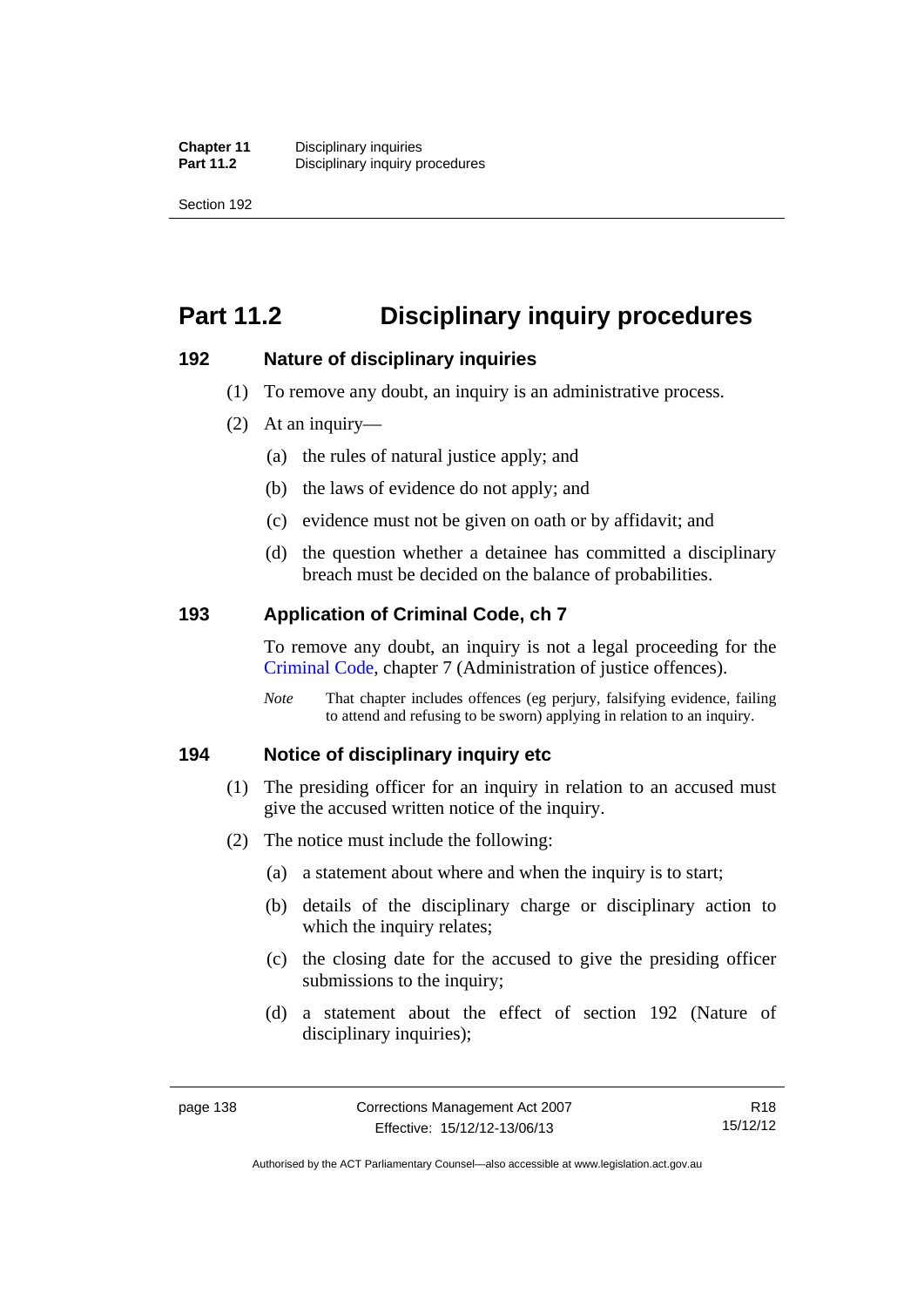- (e) a statement about the effect of subsections (3) and (4);
- (f) a statement to the effect that the presiding officer may hold a hearing for the inquiry in accordance with part 11.3 (Disciplinary hearing procedures).
- (3) The accused may make submissions to the presiding officer for the inquiry in any form acceptable to the presiding officer.

#### **Example of acceptable form**

an audio recording or a document written for a detainee

- *Note* An example is part of the Act, is not exhaustive and may extend, but does not limit, the meaning of the provision in which it appears (see [Legislation Act,](http://www.legislation.act.gov.au/a/2001-14) s 126 and s 132).
- (4) The presiding officer must consider any submission given to the presiding officer by the accused before the closing date for submissions stated in the notice of the inquiry given to the accused.

### **195 Conduct of disciplinary inquiries**

- (1) An inquiry must be conducted with as little formality and technicality, and as quickly as the requirements of this Act and a proper consideration of the charge allow.
- (2) The presiding officer at an inquiry may hold a hearing for the inquiry.
- (3) A hearing for an inquiry must be held in accordance with part 11.3.
- (4) Proceedings at an inquiry are not open to the public, unless the presiding officer decides otherwise in a particular case.
- (5) A decision of the presiding officer at an inquiry is not invalid only because of any informality or lack of form.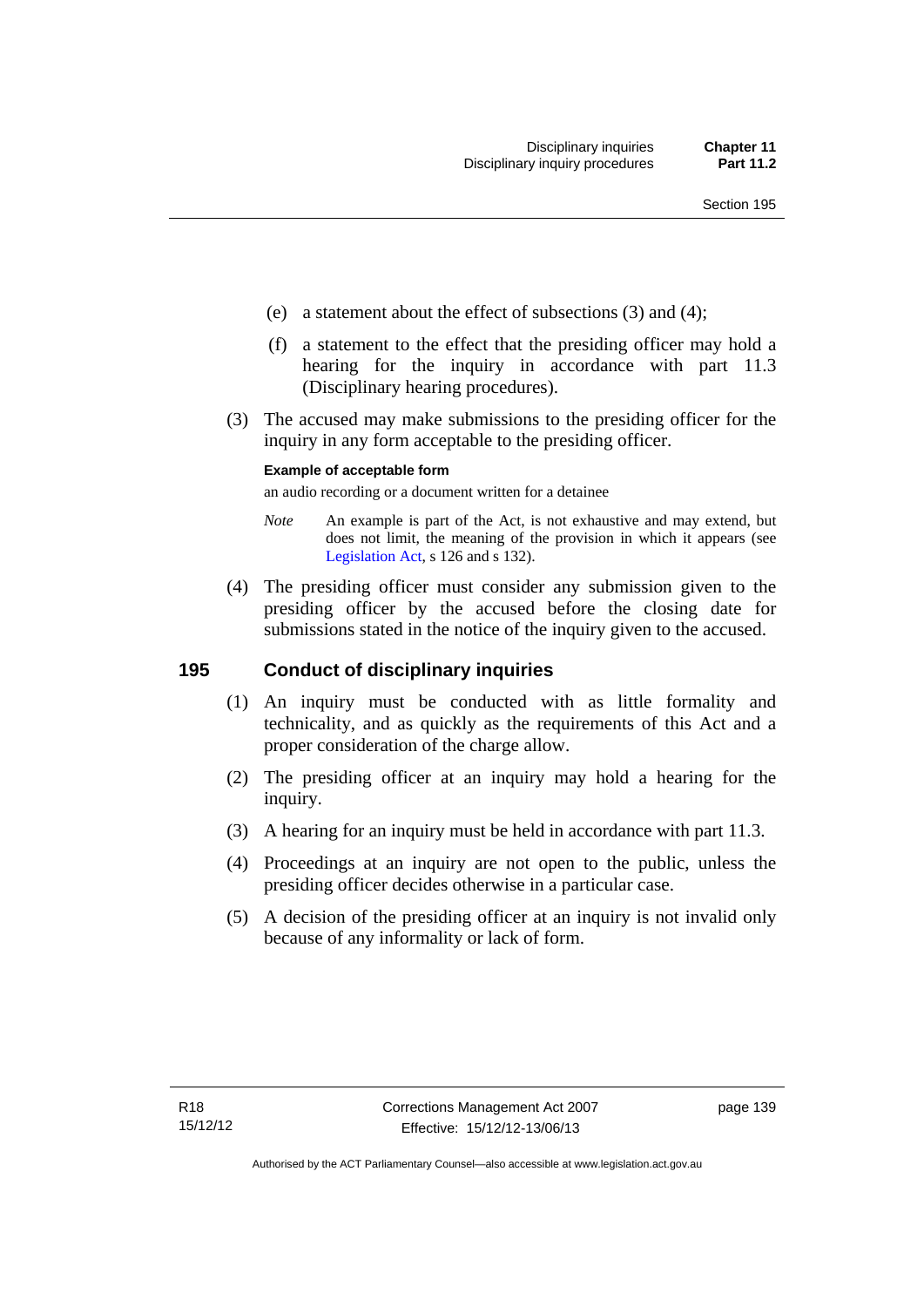Section 196

### **196 Presiding officer may require official reports**

- (1) For an inquiry, the presiding officer may, by written notice given to any of the following, require the person to give the presiding officer a written report about the accused:
	- (a) the director-general;
	- (b) if the accused has been detained at a NSW correctional centre—the commissioner of corrective services under the *[Crimes \(Administration of Sentences\) Act 1999](http://www.legislation.nsw.gov.au/maintop/view/inforce/act+93+1999+cd+0+N)* (NSW);
	- (c) the director of public prosecutions;
	- (d) a corrections officer;
	- (e) a public servant.
- (2) The person given the notice must comply with it.

### **197 Presiding officer may require information and documents**

- (1) For an inquiry, the presiding officer may, by written notice given to a person, require the person—
	- (a) to provide stated information to the presiding officer relevant to the inquiry; or
	- (b) to produce to the presiding officer a stated document or thing relevant to the inquiry.
- (2) This section does not require a person to give information, or produce a document or other thing, to the presiding officer if the Minister certifies in writing that giving the information, or producing the document or other thing—
	- (a) may endanger a detainee or anyone else; or
	- (b) is contrary to the public interest.
	- *Note* The [Legislation Act,](http://www.legislation.act.gov.au/a/2001-14) s 170 and s 171 deal with the application of the privilege against self-incrimination and client legal privilege.

Authorised by the ACT Parliamentary Counsel—also accessible at www.legislation.act.gov.au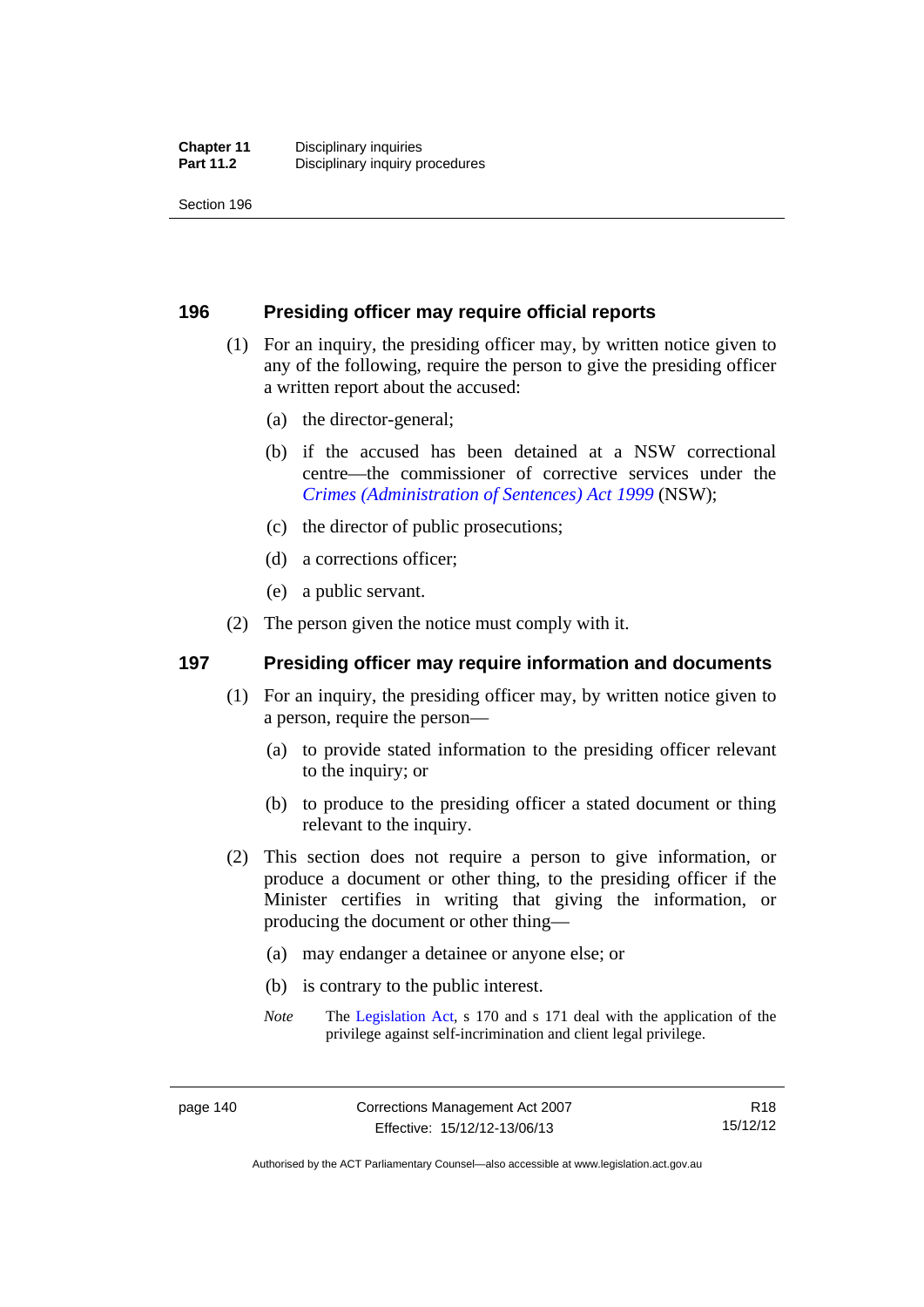### **198 Possession of inquiry documents etc**

The presiding officer may have possession of a document or other thing produced to the presiding officer for an inquiry for as long as the presiding officer considers necessary for the inquiry.

### **199 Record of inquiry**

The presiding officer for an inquiry must keep a written record of proceedings at the inquiry.

R18 15/12/12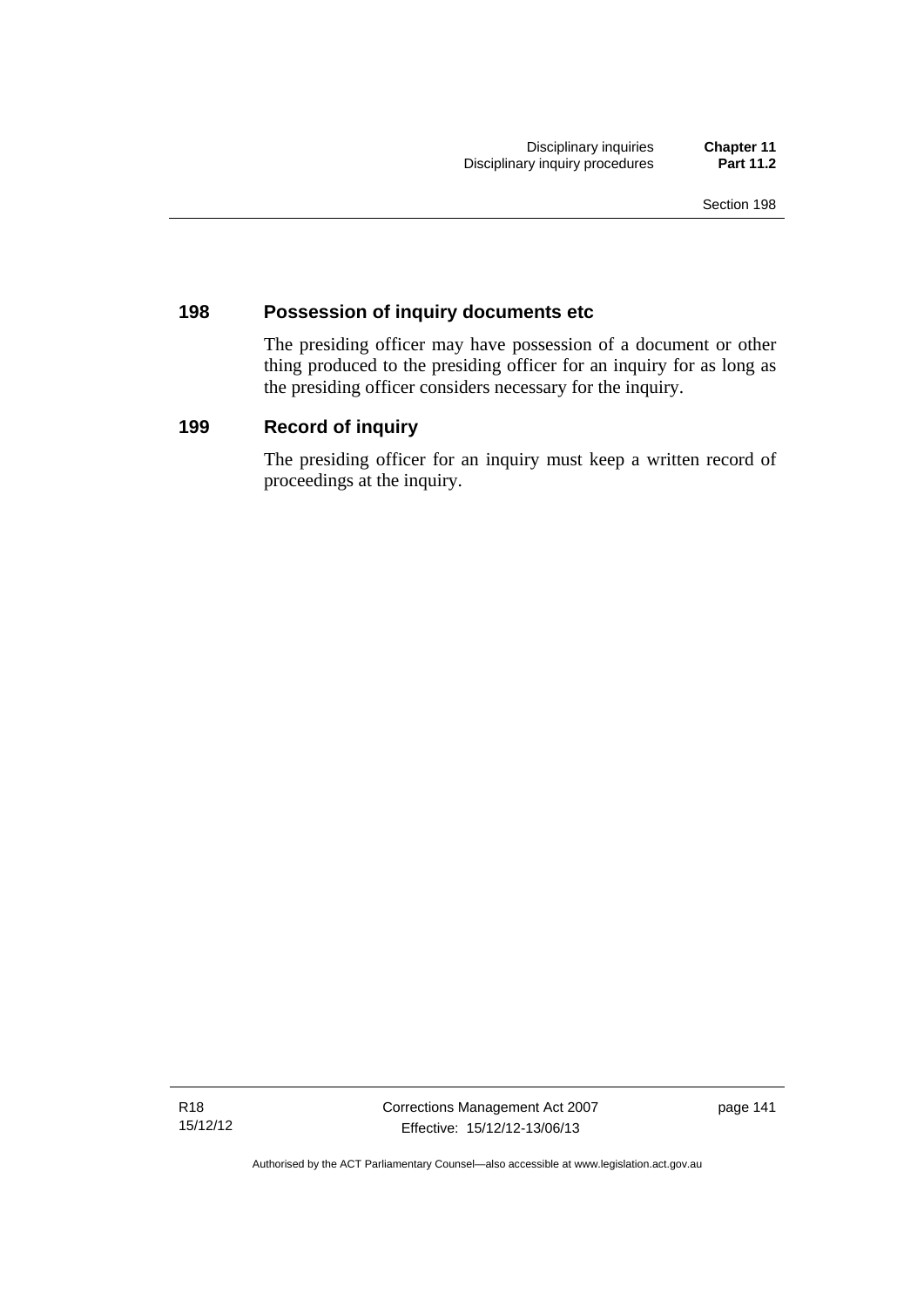Section 200

# **Part 11.3 Disciplinary hearing procedures**

### **200 Notice of disciplinary hearing**

- (1) The presiding officer for an inquiry must give written notice of a hearing for the inquiry to each of the following:
	- (a) the accused to whom the inquiry relates;
	- (b) the director-general.
- (2) The notice must include the following:
	- (a) a statement about where and when the hearing is to be held;
	- (b) a statement about the accused's entitlements under section 201 and section 202.
- (3) To remove any doubt, the hearing may be held at the correctional centre where the accused is detained.

### **201 Appearance at disciplinary hearing**

- (1) The accused is entitled to be present at a hearing for an inquiry in relation to the accused.
- (2) For the hearing, the presiding officer may, by written notice given to the accused or anyone else, require the person to appear before the presiding officer, at a stated time and place, to do either or both of the following:
	- (a) answer questions;
	- (b) produce a stated document or other thing relevant to the inquiry.
- (3) A person is taken to have complied with a notice under subsection (2) (b) if the person gives the document or thing to the presiding officer before the time stated in the notice for its production.

Authorised by the ACT Parliamentary Counsel—also accessible at www.legislation.act.gov.au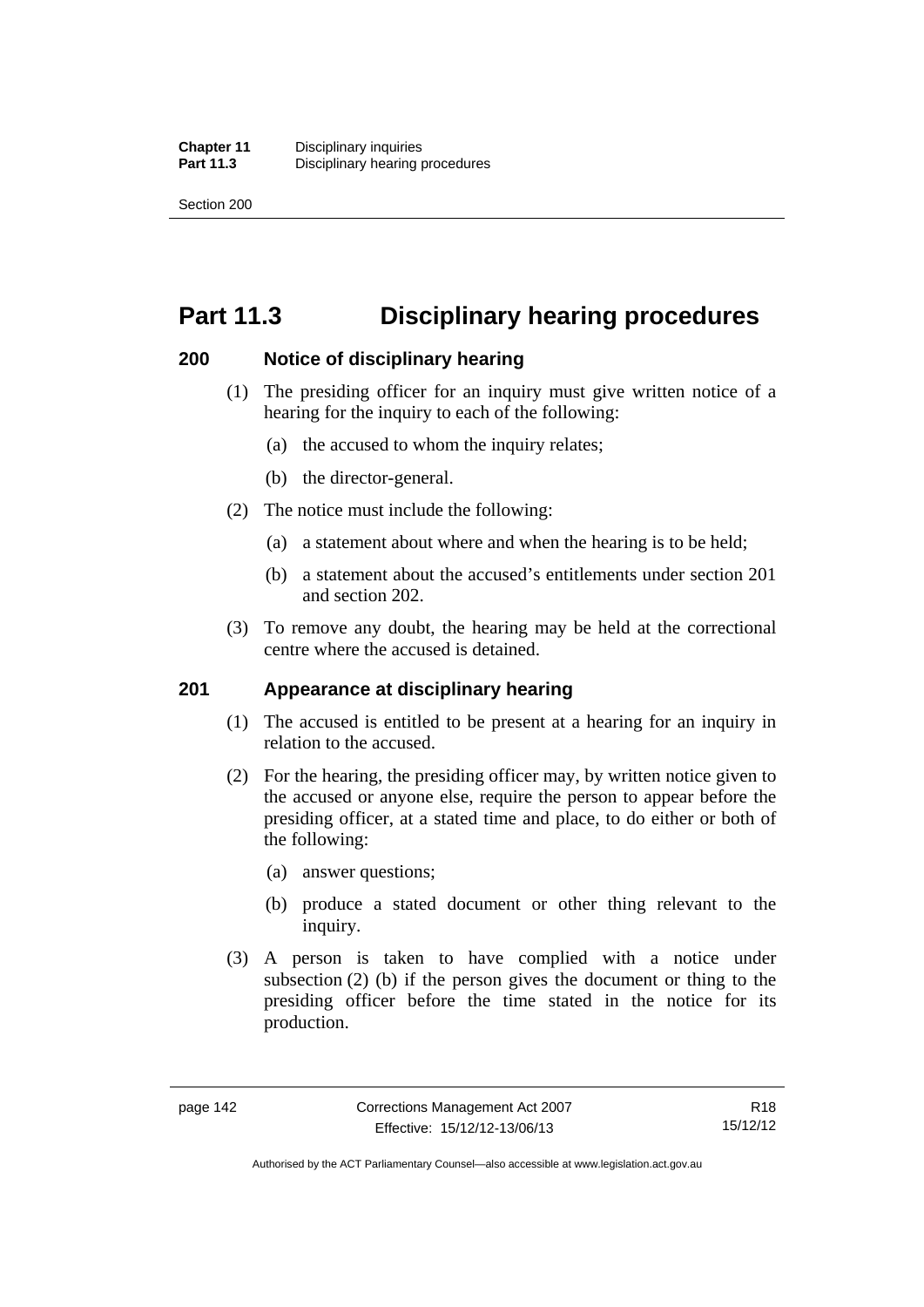- (4) The presiding officer at a hearing for an inquiry may require the accused, or a witness, appearing before the presiding officer to do 1 or more of the following:
	- (a) answer a question relevant to the inquiry;
	- (b) produce a document or other thing relevant to the inquiry.
- (5) The presiding officer at the hearing may disallow a question put to a person if the presiding member considers the question—
	- (a) is unfair, unduly prejudicial or vexatious; or
	- (b) involves an abuse of the inquiry process.
	- *Note* The [Legislation Act,](http://www.legislation.act.gov.au/a/2001-14) s 170 and s 171 deal with the application of the privilege against self-incrimination and client legal privilege.
- (6) The presiding officer may allow a corrections officer or anyone else to be present, and to be heard, at a disciplinary hearing.

### **202 Rights of accused at disciplinary hearing**

- (1) An accused who appears at a hearing for an inquiry in relation to the accused—
	- (a) is entitled to be heard, to examine and cross-examine witnesses, and to make submissions for the inquiry; and
	- (b) is not entitled to be represented by a lawyer or anyone else, without the presiding officer's consent.
- (2) In deciding whether to grant leave for legal representation, the presiding officer must have regard to the following:
	- (a) the seriousness of the disciplinary breach charged;
	- (b) the administrative penalty likely to be imposed for the disciplinary breach charged;
	- (c) the likely procedural complexities;
	- (d) the accused's capacity for selfrepresentation;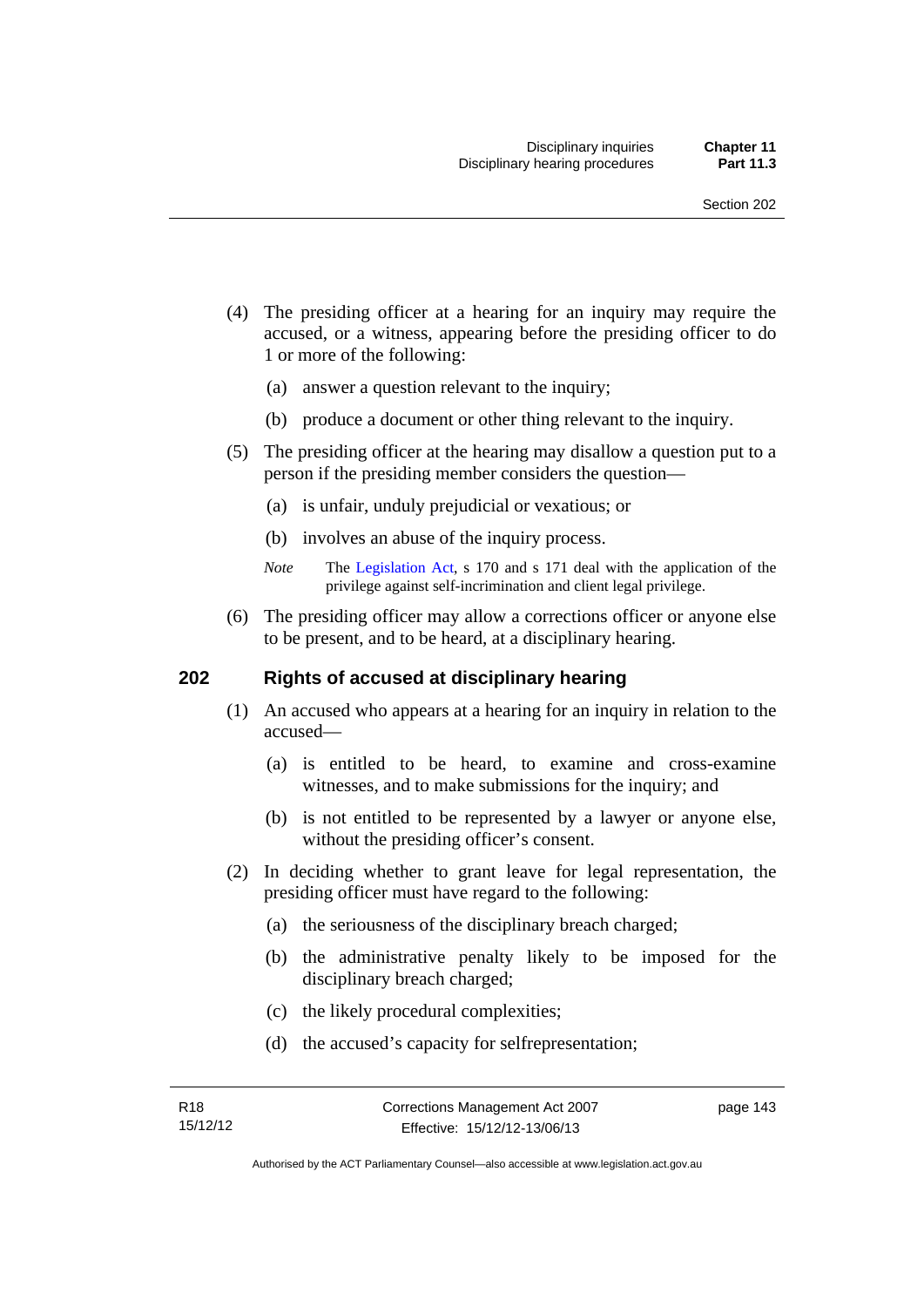Section 203

(e) the need for a fair and prompt resolution of the charge.

#### **Example—par (c)**

the extent of cross-examination that might be required

- *Note* An example is part of the Act, is not exhaustive and may extend, but does not limit, the meaning of the provision in which it appears (see [Legislation Act,](http://www.legislation.act.gov.au/a/2001-14) s 126 and s 132).
- (3) However, the presiding officer may, by written order, exclude the accused from a hearing for the inquiry if the accused—
	- (a) unreasonably interrupts, interferes with or obstructs the hearing; or
	- (b) contravenes a reasonable direction by the presiding officer about the conduct of the hearing.
- (4) If the accused fails to attend a hearing for the inquiry, the presiding officer may conduct the hearing, and make a decision on the charge, in the accused's absence.

### **203 Appearance at disciplinary hearing—audiovisual or audio link**

- (1) This section applies if, in relation to a hearing for an inquiry, or part of the hearing, the presiding officer has given a direction under either of the following sections of the *[Evidence \(Miscellaneous](http://www.legislation.act.gov.au/a/1991-34)  [Provisions\) Act 1991](http://www.legislation.act.gov.au/a/1991-34)*:
	- (a) section 20 (1) (Territory courts may take evidence and submissions from participating States);
	- (b) section 32 (1) (Territory courts may take evidence and submissions from place other than participating State).
- (2) A person may appear and take part in the hearing in accordance with the direction, if the person—
	- (a) is required or entitled to appear personally, whether as the accused or as a witness; or

Authorised by the ACT Parliamentary Counsel—also accessible at www.legislation.act.gov.au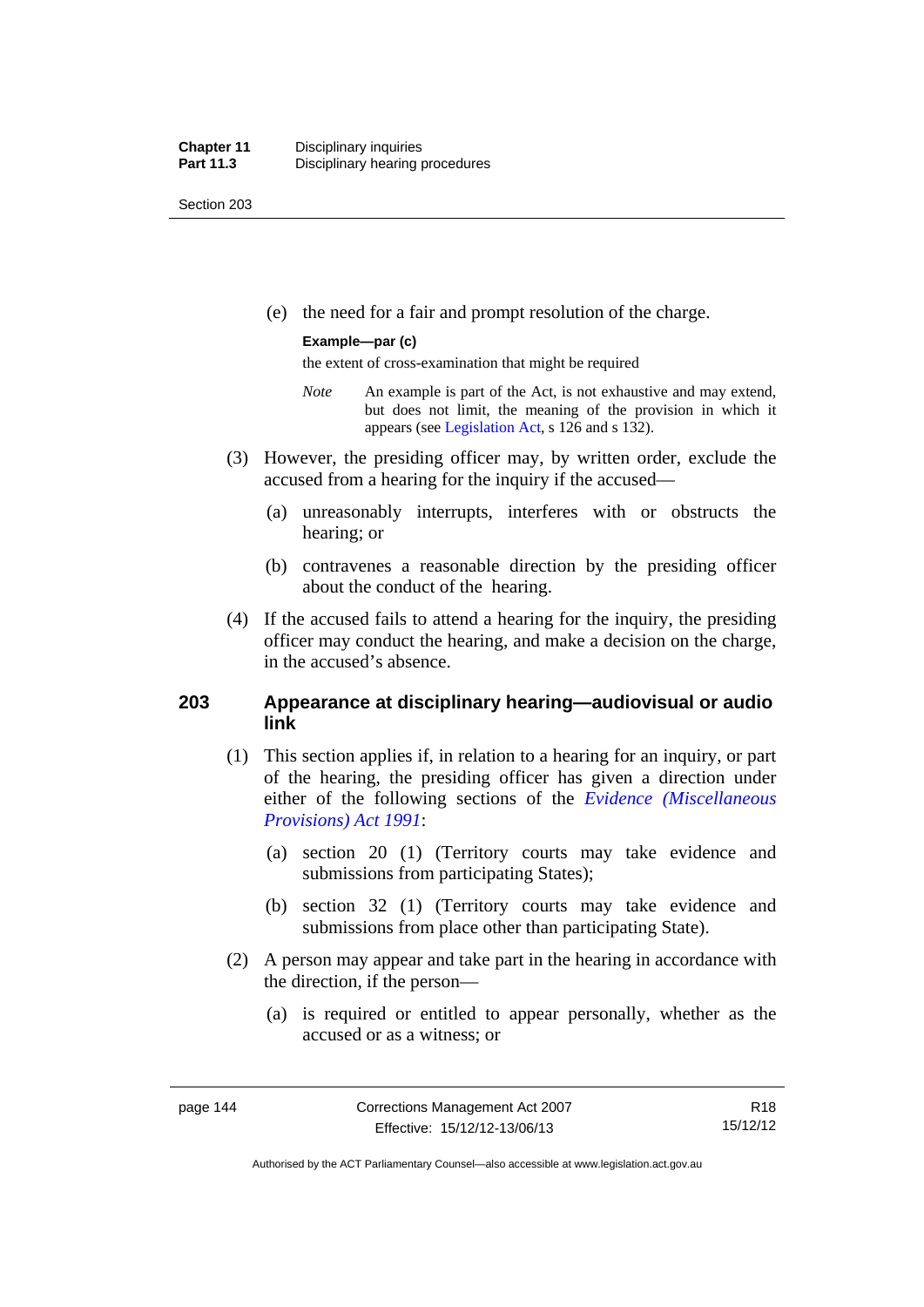- (b) is entitled to appear for someone else.
- (3) A person who appears at the hearing under this section is taken to be before the presiding officer.

R18 15/12/12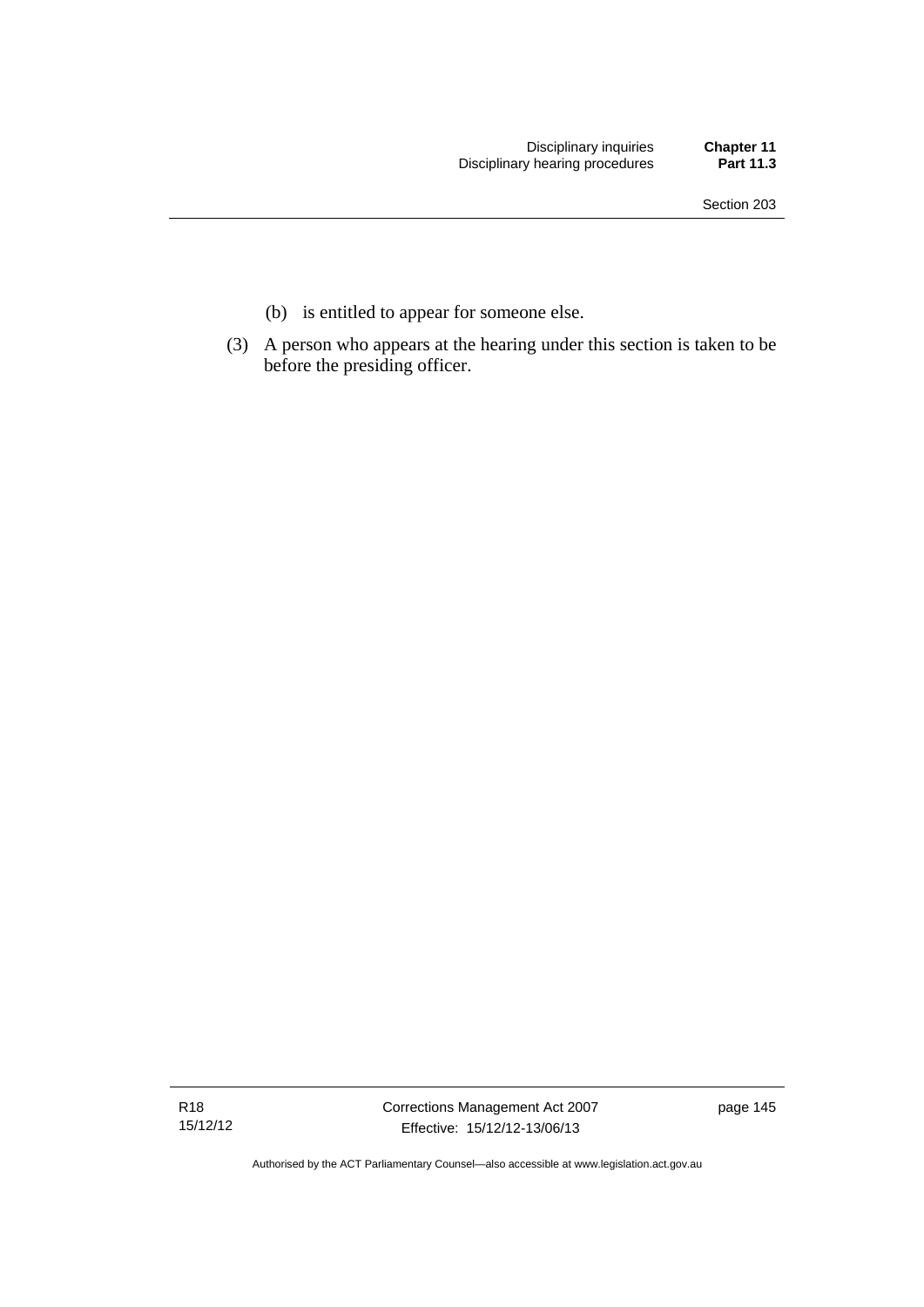**Chapter 12** Full-time detainees—leave<br>**Part 12.1** Local leave **Part 12.1** 

Section 204

## **Chapter 12 Full-time detainees—leave**

## **Part 12.1 Local leave**

#### **204 Local leave directions**

 (1) The director-general may direct that a full-time detainee be taken from a correctional centre to any place in the ACT for any purpose the director-general considers appropriate.

#### **Example**

a direction that a detainee be taken to a place to assist police or a criminal justice entity in relation to the administration of justice

- *Note 1* An example is part of the Act, is not exhaustive and may extend, but does not limit, the meaning of the provision in which it appears (see [Legislation Act,](http://www.legislation.act.gov.au/a/2001-14) s 126 and s 132).
- *Note 2* Power given under an Act to make a statutory instrument (including a direction) includes power to amend or revoke the instrument (see [Legislation Act,](http://www.legislation.act.gov.au/a/2001-14) s 46 (1)).
- (2) The direction is subject to the following conditions:
	- (a) any condition prescribed by regulation;
	- (b) any other condition, consistent with the conditions (if any) prescribed by regulation, that—
		- (i) the director-general believes, on reasonable grounds, is necessary and reasonable; and
		- (ii) is stated in the permit.

#### **Example of condition stated in direction**

a condition that an escort officer escorts the detainee

Authorised by the ACT Parliamentary Counsel—also accessible at www.legislation.act.gov.au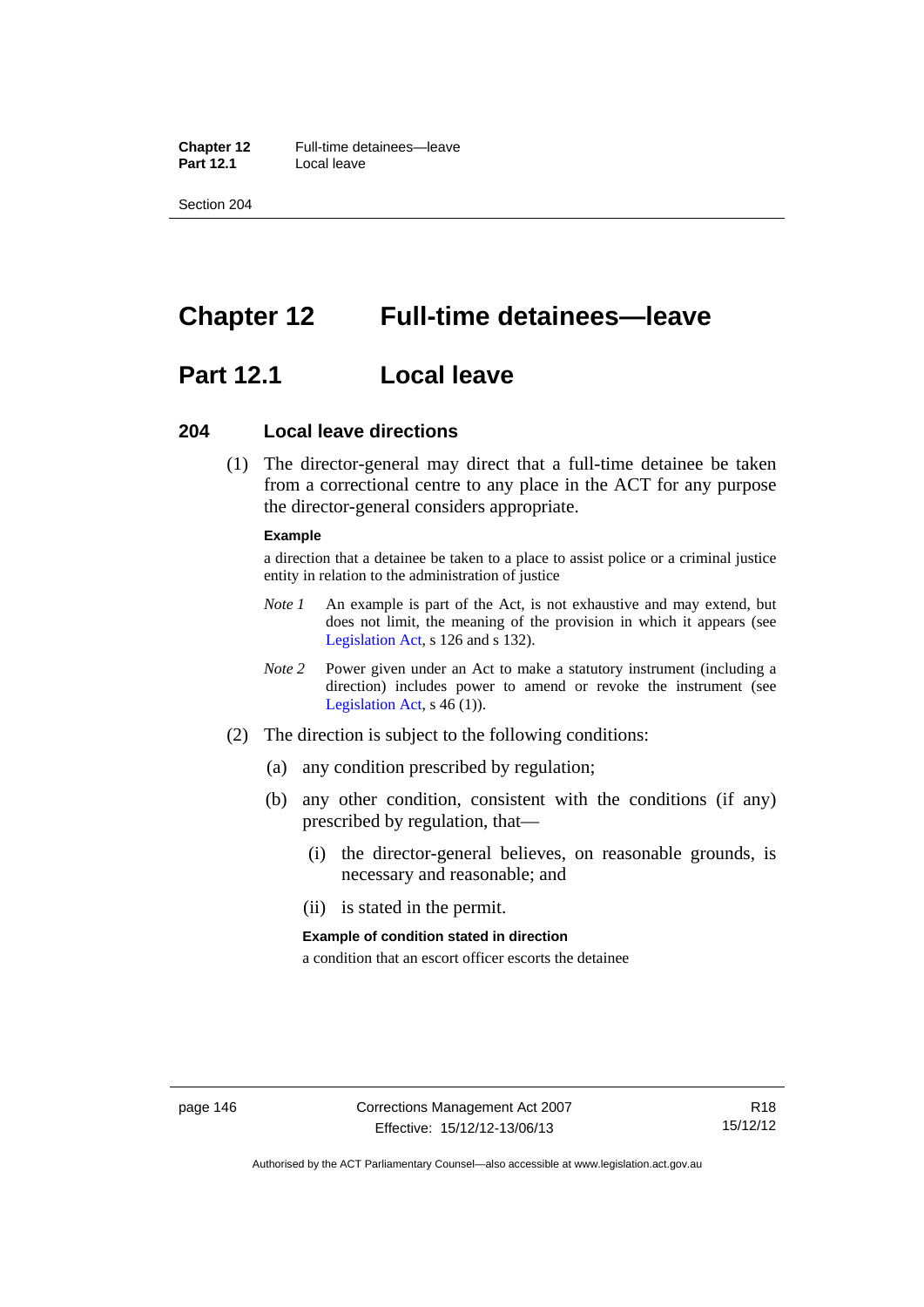### **205 Local leave permits**

 (1) The director-general may give a full-time detainee a written permit (a *local leave permit*) to be absent from a correctional centre for any purpose the director-general considers appropriate.

#### **Examples of purposes**

- 1 to attend a health or rehabilitation service
- 2 to take part in work or work-related activities
- 3 for compassionate reasons
- *Note 1* An example is part of the Act, is not exhaustive and may extend, but does not limit, the meaning of the provision in which it appears (see [Legislation Act,](http://www.legislation.act.gov.au/a/2001-14) s 126 and s 132).
- *Note* 2 If a form is approved under s 228 for this provision, the form must be used.
- *Note 3* Power given under an Act to make a statutory instrument (including a direction) includes power to amend or revoke the instrument (see [Legislation Act,](http://www.legislation.act.gov.au/a/2001-14)  $s$  46 (1)).
- (2) The permit must include the following:
	- (a) the purpose for which the leave is granted;
	- (b) the period, not longer than 7 days, for which leave is granted.
- (3) The permit is subject to the following conditions:
	- (a) any condition prescribed by regulation;
	- (b) any other condition, consistent with the conditions (if any) prescribed by regulation, that—
		- (i) the director-general believes, on reasonable grounds, is necessary and reasonable; and
		- (ii) is stated in the permit.

#### **Example of condition stated in permit**

a condition prohibiting association with a particular person or being near a particular place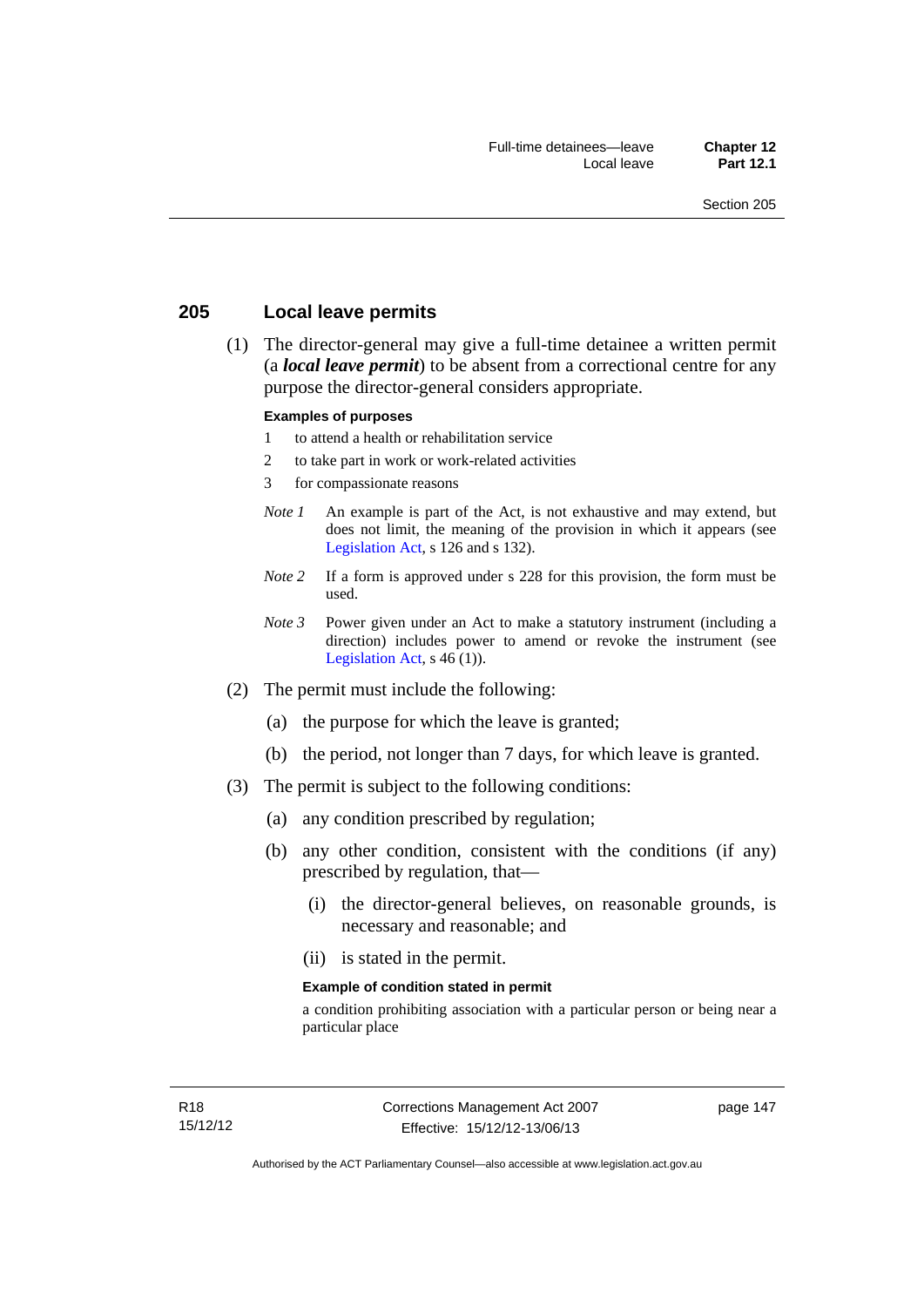**Chapter 12** Full-time detainees—leave<br>**Part 12.2** Interstate leave **Interstate leave**<br>General **Division 12.2.1** Section 206

## **Part 12.2 Interstate leave**

## **Division 12.2.1 General**

### **206 Definitions—pt 12.2**

In this part:

*corresponding director-general*, of a participating State, means the person responsible for the administration of correctional centres (however described) for full-time detention in the participating State.

*corresponding leave law* means a law of a State or another Territory declared to be a corresponding leave law under section 207.

*escape*, in relation to an interstate detainee, includes fail to return to lawful custody at the end of the period to which the detainee's interstate leave permit applies.

*interstate detainee* means a person to whom an interstate leave permit under a corresponding leave law applies.

*participating State* means a State or another Territory where a corresponding leave law is in force.

### **207 Declaration of corresponding leave laws**

- (1) The Minister may declare that a law of a State or another Territory is a corresponding leave law.
- (2) The Minister may make the declaration only if satisfied that the law substantially corresponds to this part.
- (3) A declaration under this section is a notifiable instrument.

*Note* A notifiable instrument must be notified under the [Legislation Act](http://www.legislation.act.gov.au/a/2001-14).

Authorised by the ACT Parliamentary Counsel—also accessible at www.legislation.act.gov.au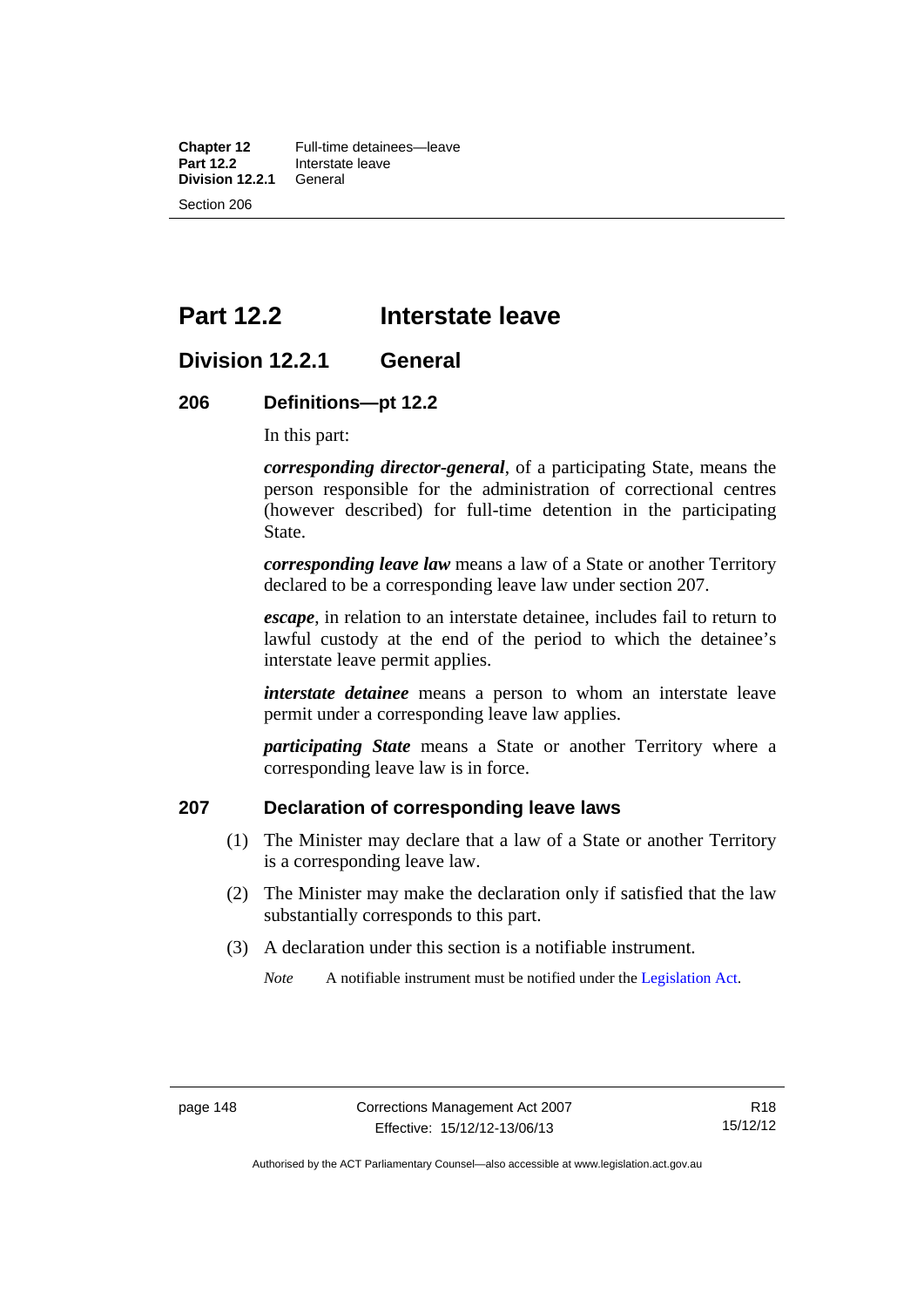## **Division 12.2.2 ACT permits for interstate leave**

### **208 Interstate leave permits**

- (1) The director-general may, by written notice (an *interstate leave permit*) given to a full-time detainee, give the detainee leave to travel to and from, and remain in, a participating State.
- (2) An interstate leave permit must include the following details:
	- (a) the State or Territory to which the permit applies;
	- (b) the purpose for which the leave is granted;
	- (c) the period, not longer than 7 days, for which leave is granted.
	- *Note 1* If a form is approved under s 228 for this provision, the form must be used.
	- *Note 2* Power given under an Act to make a statutory instrument (including an interstate leave permit) includes power to amend or revoke the instrument (see [Legislation Act,](http://www.legislation.act.gov.au/a/2001-14) s 46 (1)).
- (3) An interstate leave permit may be issued—
	- (a) for a full-time detainee with a high security classification only if the leave is to enable the detainee to receive a health service or for a compassionate reason; or
	- (b) in any other case—for any purpose the director-general believes, on reasonable grounds, is appropriate.
- (4) An interstate leave permit is subject to the following conditions:
	- (a) any condition prescribed by regulation;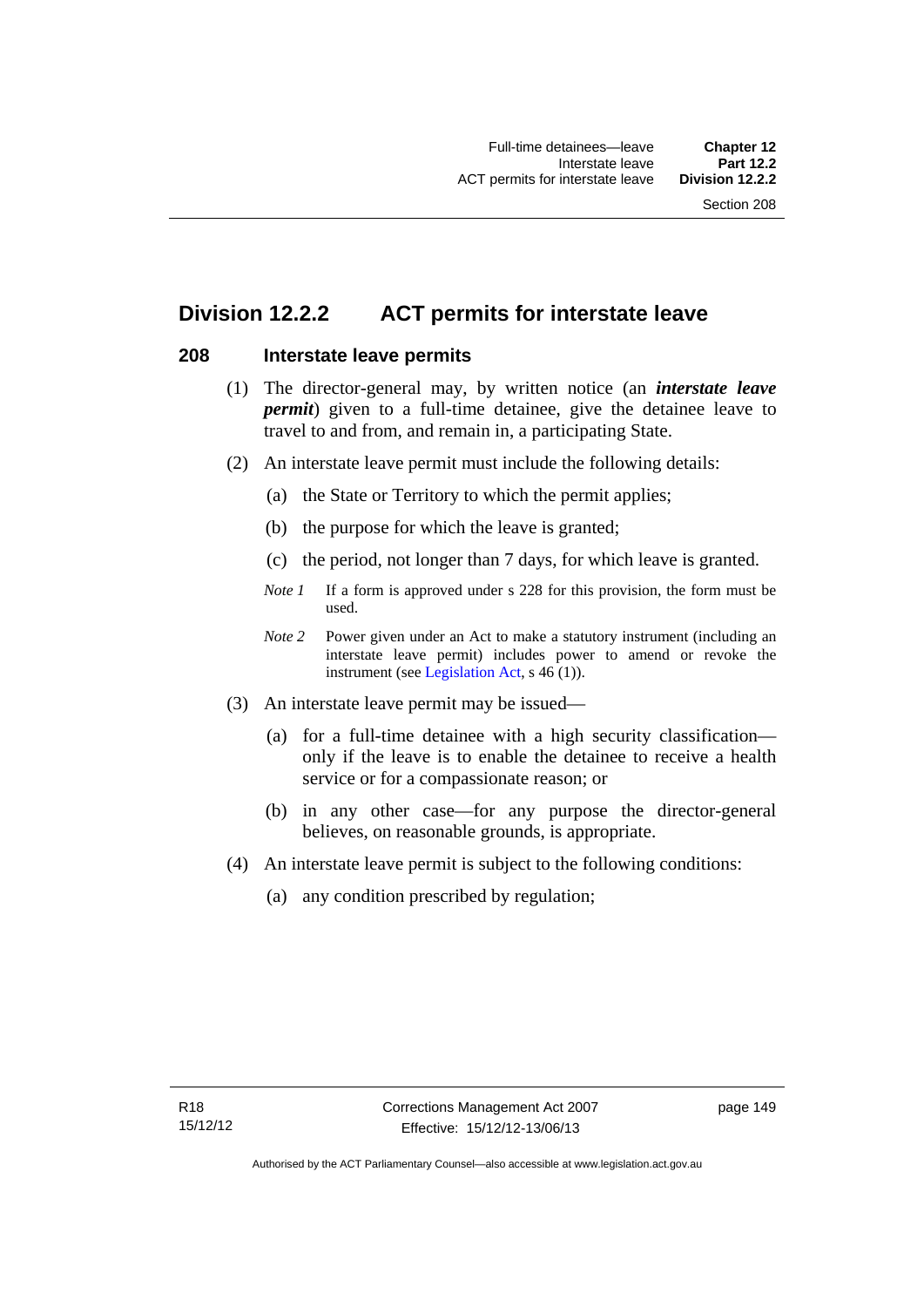- (b) any other condition, consistent with the conditions (if any) prescribed by regulation, that—
	- (i) the director-general believes, on reasonable grounds, is necessary and reasonable; and
	- (ii) is stated in the permit.

#### **Examples of conditions stated in interstate leave permits**

- 1 a condition that an escort officer stated in the permit escort the detainee
- 2 a condition prohibiting association with a particular person or being near a particular place
- 3 a condition that an indigenous detainee travelling interstate to mark the birth or death of a relative be escorted by an indigenous elder or relative
- *Note* An example is part of the Act, is not exhaustive and may extend, but does not limit, the meaning of the provision in which it appears (see [Legislation Act,](http://www.legislation.act.gov.au/a/2001-14) s 126 and s 132).

### **209 Effect of ACT permit for interstate leave**

- (1) An interstate leave permit for a full-time detainee authorises the detainee to be absent from a correctional centre in accordance with the permit—
	- (a) unescorted; or
	- (b) if the permit is subject to a condition that an escort officer must escort the detainee—while under escort by the escort officer.
- (2) If an interstate leave permit is subject to a condition that the full-time detainee be escorted by an escort officer, the permit authorises the escort officer to escort the detainee in accordance with the permit—
	- (a) to and within the participating State stated in the permit (whether or not through any other jurisdiction); and
	- (b) back to the correctional centre.

Authorised by the ACT Parliamentary Counsel—also accessible at www.legislation.act.gov.au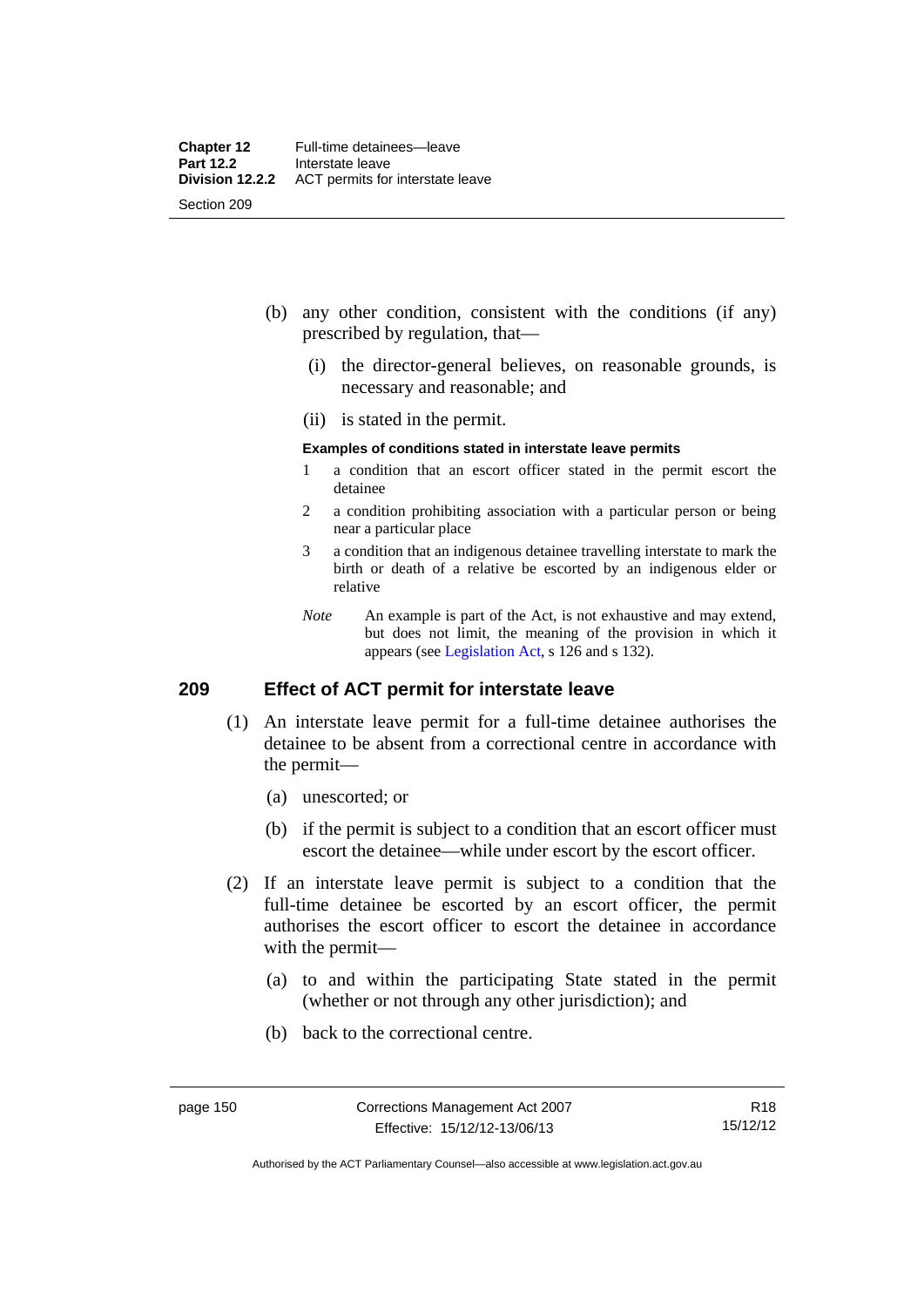### **210 Notice to participating States**

The director-general must give written notice of an interstate leave permit given to a full-time detainee, and the period of the permit, to each of the following:

- (a) the corresponding director-general of the participating State to which the permit applies;
- (b) the chief of police (however described) of the participating State to which the permit applies;
- (c) the chief of police (however described) of any other State or Territory through which the detainee may travel under the permit.

### **211 Powers of escort officers**

- (1) An escort officer escorting a full-time detainee under an interstate leave permit may, to keep custody of the detainee under the permit or to arrest the detainee if the detainee has escaped—
	- (a) give the detainee any direction that the officer believes, on reasonable grounds, is necessary and reasonable; and
	- (b) use force in accordance with part 9.7 (Use of force).
- (2) An escort officer escorting a full-time detainee under an interstate leave permit may conduct a scanning search, frisk search or ordinary search of the detainee if the officer suspects, on reasonable grounds, the detainee may be carrying a prohibited thing.
- (3) Part 9.4 (Searches) and part 9.5 (Seizing property) apply, with any necessary changes and any changes prescribed by regulation, in relation to a search under this section.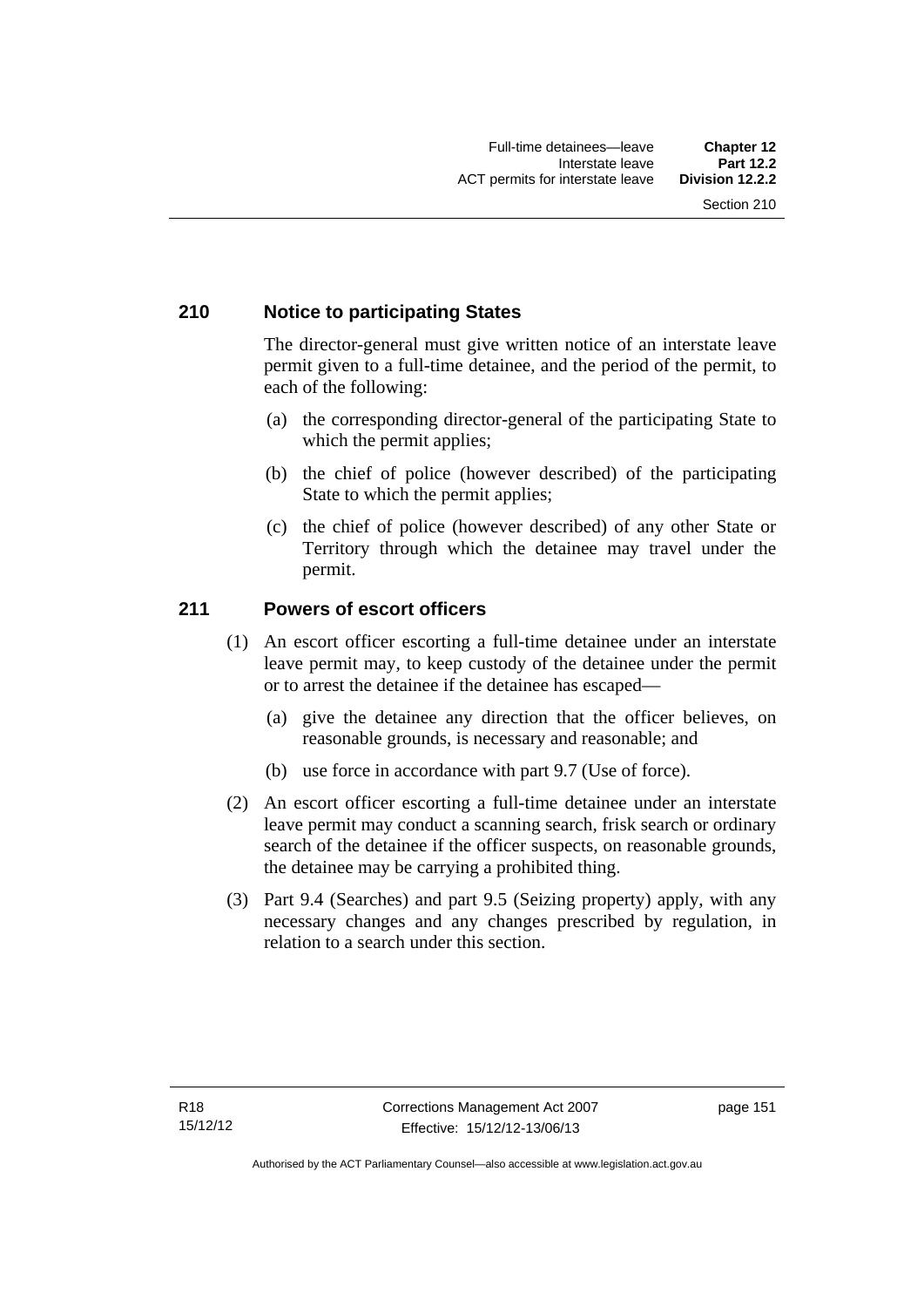### **212 Liability for damage etc**

- (1) The Territory is liable for any damage or loss sustained by anyone in a participating State that is caused by the conduct of a full-time detainee or an escort officer while in the participating State under an interstate leave permit.
- (2) This section does not affect any right the Territory may have against the detainee or escort officer for the damage or loss.

## **Division 12.2.3 Interstate leave under corresponding leave laws**

### **213 Effect in ACT of interstate leave permit under corresponding leave law**

- (1) This section applies to a person (an *interstate escort officer*) who is authorised under an interstate leave permit issued under a corresponding leave law to escort an interstate detainee to or from, or in, the ACT.
- (2) The interstate escort officer is authorised, in the ACT, to escort the interstate detainee in accordance with the interstate leave permit.

### **214 Powers of interstate escort officers**

- (1) This section applies if an interstate escort officer uses force, a weapon, or a means of restraint, in the ACT for—
	- (a) keeping custody of an interstate detainee under an interstate leave permit; or
	- (b) arresting an interstate detainee who has escaped.
- (2) The use of force, weapon or means of restraint is lawful in the ACT if it would have been lawful in the participating State where the interstate permit was issued.

Authorised by the ACT Parliamentary Counsel—also accessible at www.legislation.act.gov.au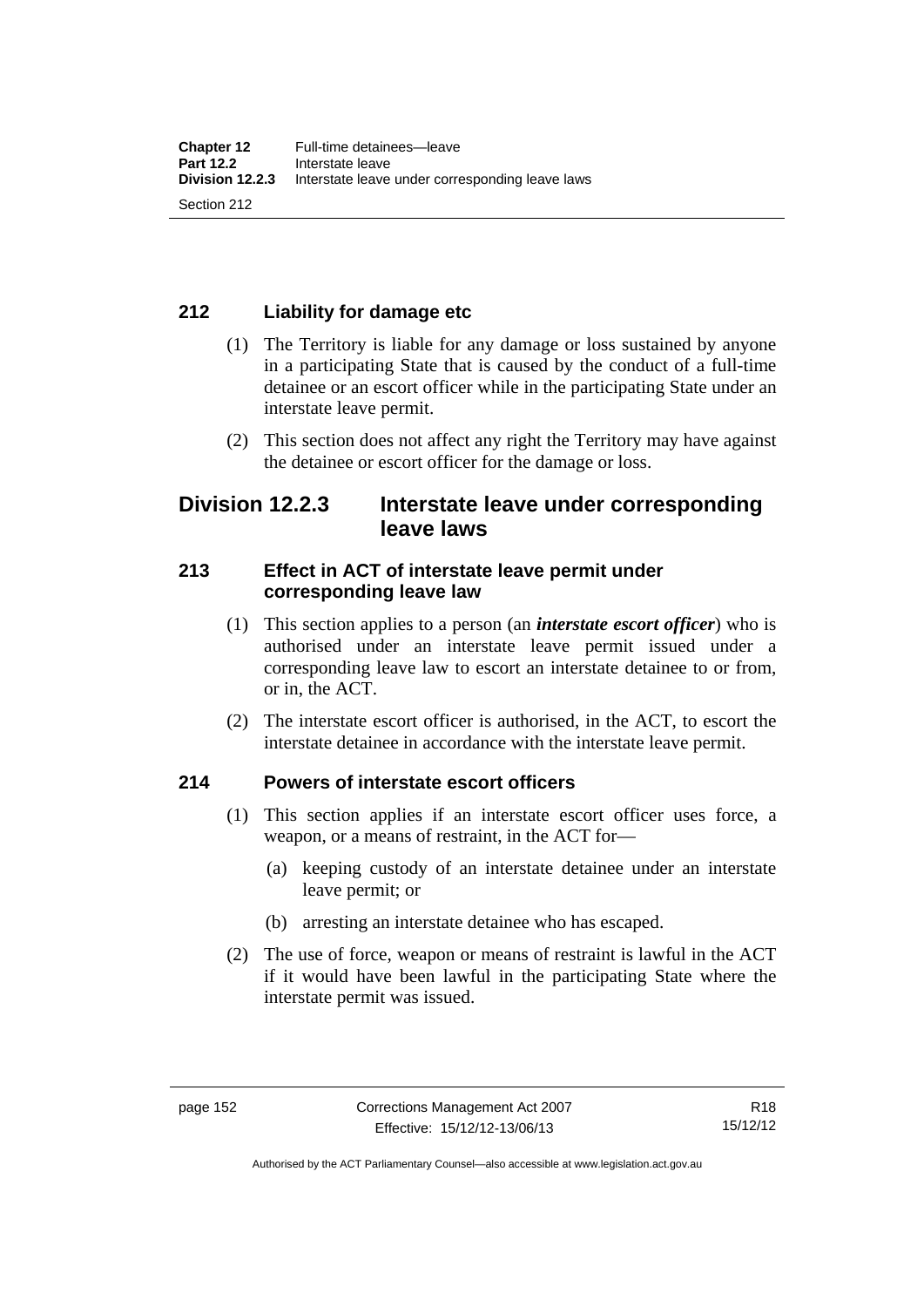### **215 Escape of interstate detainee**

- (1) This section applies to an interstate detainee in the ACT under an interstate leave permit issued under a corresponding leave law.
- (2) If the interstate detainee escapes from lawful custody, the detainee may be arrested without warrant by—
	- (a) an interstate escort officer for the detainee; or
	- (b) a police officer.
- (3) A police officer who arrests the detainee may return the detainee to an interstate escort officer for the detainee.
	- *Note* A police officer may also arrest without a warrant a person who has escaped from lawful custody or who is unlawfully at large (see *[Crimes](http://www.legislation.act.gov.au/a/1900-40)  [Act 1900](http://www.legislation.act.gov.au/a/1900-40)*, s 212 and s 214).

### **216 Return of escaped interstate detainee**

- (1) This section applies if, in the ACT, an interstate detainee attempts to escape or is arrested after an escape.
- (2) The interstate detainee may be taken before a magistrate.
- (3) Despite the terms of the interstate detainee's interstate leave permit, the magistrate may by warrant (a *return warrant*)—
	- (a) order the return of the detainee to the participating State where the permit was issued; and
	- (b) order the interstate detainee to be delivered into the custody of a police officer or interstate escort officer for that purpose.
- (4) If a return warrant is issued for the interstate detainee, the detainee may be kept in detention until the earlier of the following events:
	- (a) the detainee is delivered into the custody of a police officer or interstate escort officer in accordance with the warrant;
	- (b) the end of 14 days after the day the warrant was issued.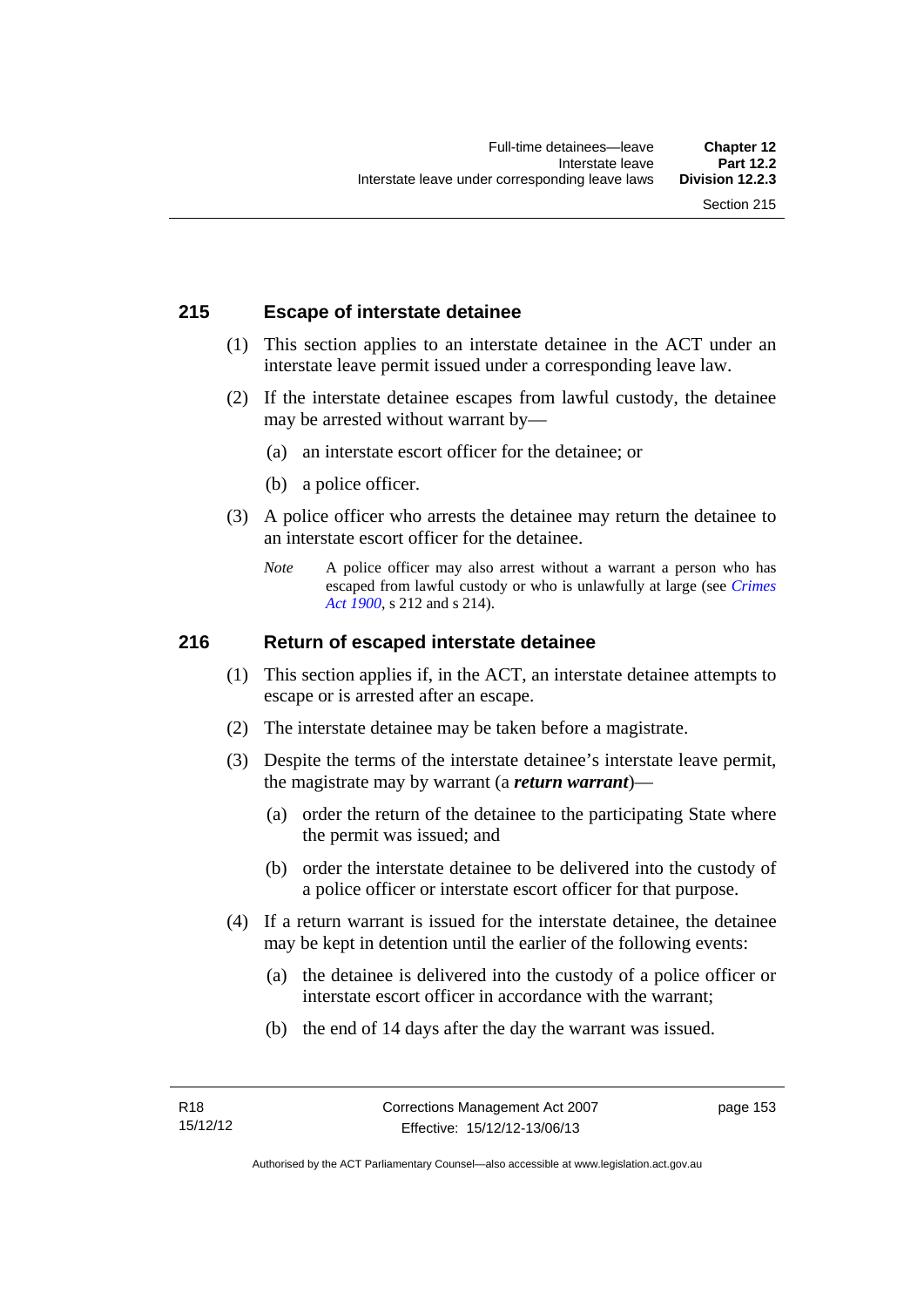| <b>Chapter 12</b><br><b>Part 12.2</b> | Full-time detainees-leave<br>Interstate leave   |
|---------------------------------------|-------------------------------------------------|
| Division 12.2.3                       | Interstate leave under corresponding leave laws |
| Section 216                           |                                                 |

 (5) The return warrant ends if the interstate detainee is not delivered into the custody of a police officer or interstate escort officer, in accordance with the warrant, before the end of 14 days after the day the warrant is issued.

page 154 Corrections Management Act 2007 Effective: 15/12/12-13/06/13

R18 15/12/12

Authorised by the ACT Parliamentary Counsel—also accessible at www.legislation.act.gov.au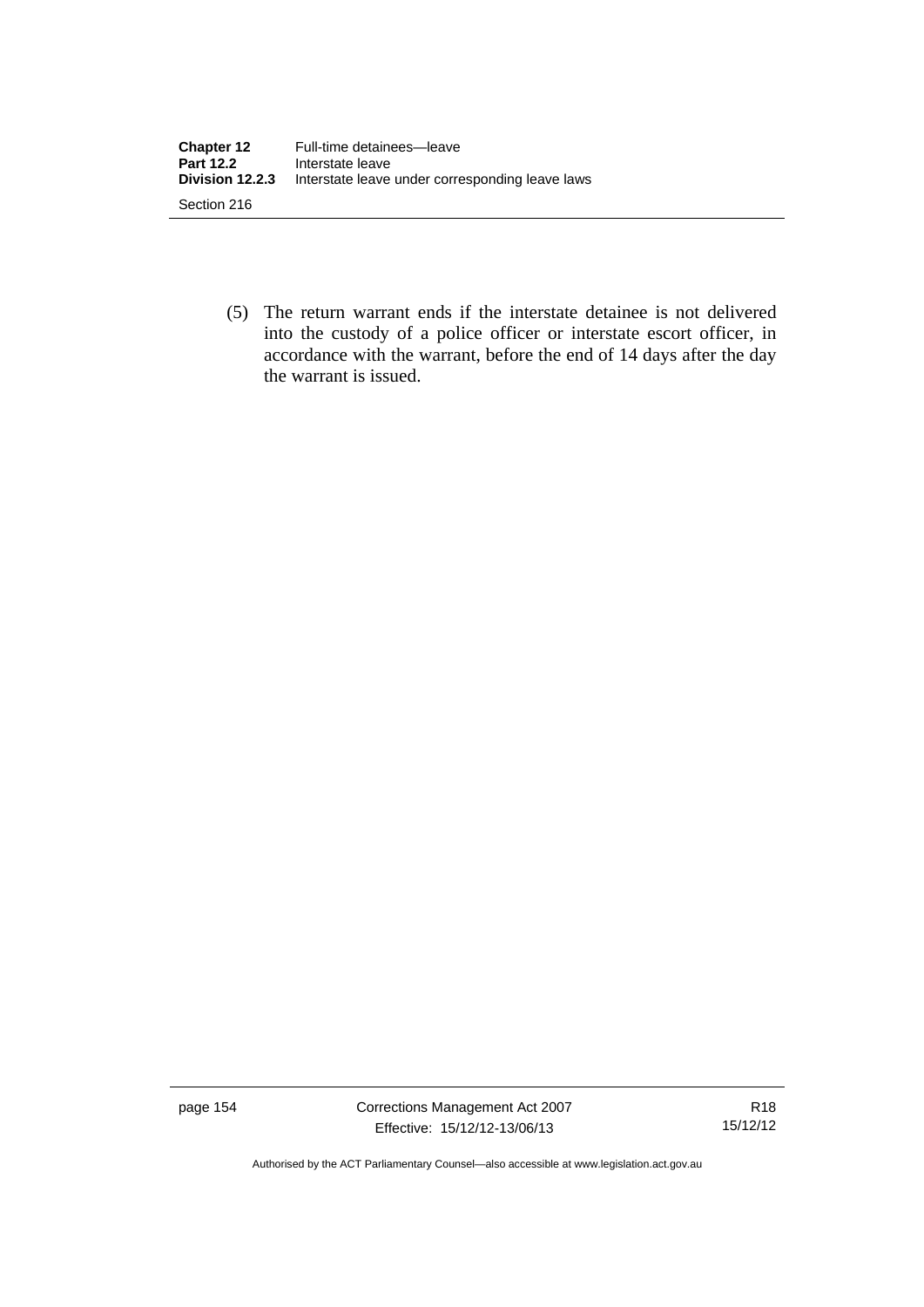# **Chapter 13 Miscellaneous**

### **217 Lawful temporary absence from correctional centre**

- (1) This section applies to a detainee who is absent from a correctional centre under any of the following:
	- (a) a direction by the director-general, including a direction under—
		- (i) section 54 (Transfers to health facilities);
		- (ii) section 204 (Local leave directions);
	- (b) a local leave permit;
	- (c) an interstate leave permit;
	- (d) any other authority (however described) prescribed by regulation.
- (2) To remove any doubt, the detainee is—
	- (a) taken to be in the director-general's custody; and
	- (b) if under escort by an escort officer—also taken to be in the escort officer's custody.

### **218 Detainee's work—no employment contract etc**

- (1) To remove any doubt, any work by a detainee under this Act, whether at a correctional centre or elsewhere, is taken not to create a contract of employment or a contract for services.
- (2) In particular, a contract of employment is taken not to exist between the following in relation to work by a detainee:
	- (a) the detainee and the Territory;
	- (b) the detainee and a person involved in the work;
	- (c) the Territory and a person involved in the work.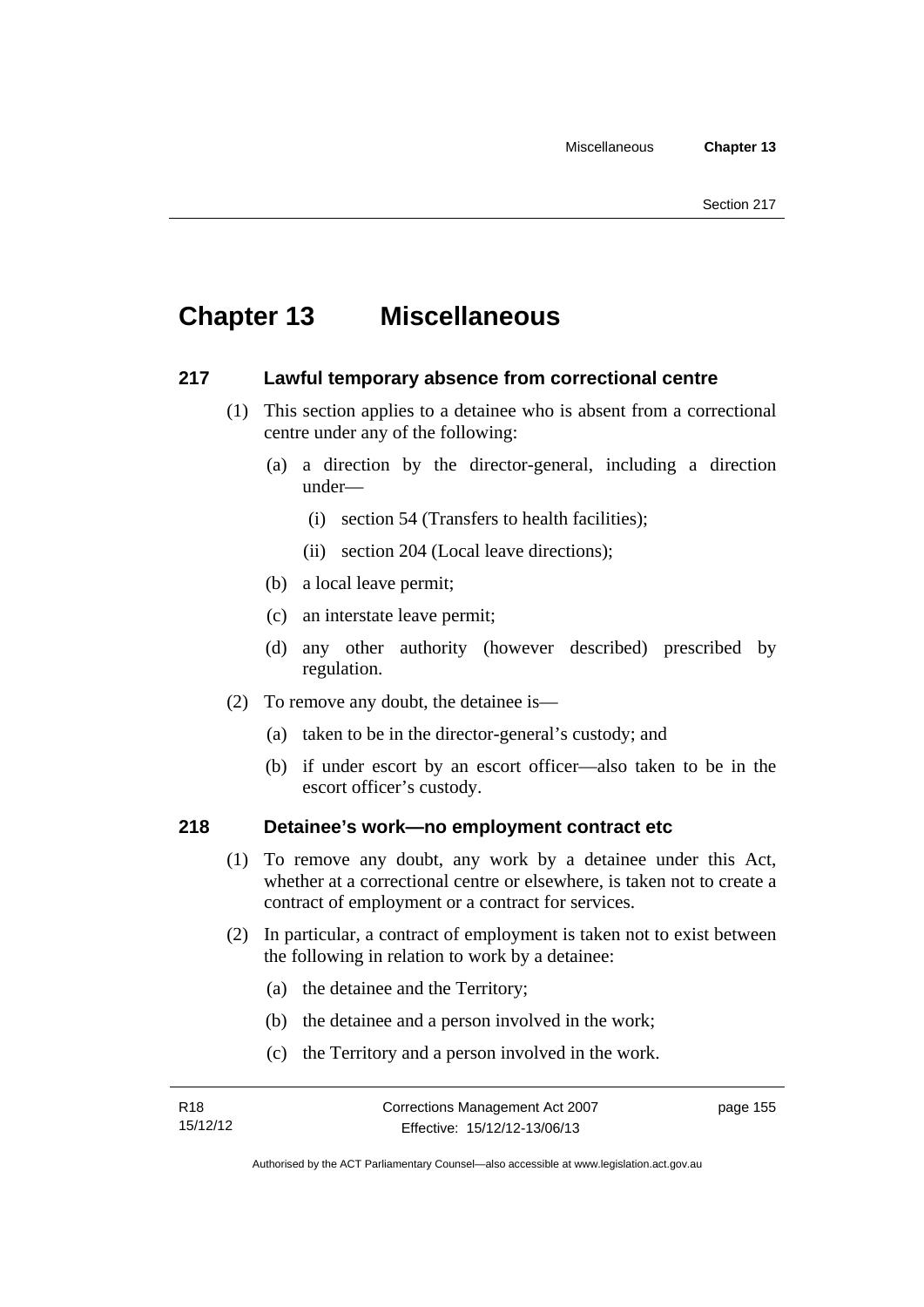#### **Chapter 13** Miscellaneous

### **219 Detainee's work—work health and safety**

- (1) The director-general must ensure, as far as practicable, that the conditions in relation to work by a detainee, whether at a correctional centre or elsewhere, comply with requirements under the *[Work Health and Safety Act 2011](http://www.legislation.act.gov.au/a/2011-35)* in relation to work by workers.
- (2) In particular, the director-general must ensure that arrangements in relation to a detainee's work take account, as far as practicable, of the need—
	- (a) to secure the health, safety and welfare of the detainee; and
	- (b) to protect people at or near the workplace from risks to health or safety arising out of the activities of the detainee.
- (3) A regulation may provide for the application of the *[Work Health](http://www.legislation.act.gov.au/a/2011-35)  [and Safety Act 2011](http://www.legislation.act.gov.au/a/2011-35)* in relation to work by a detainee, including for changes to that Act in its application in relation to the work.

#### **220 Personal injury management—detainees etc**

- (1) This section applies if—
	- (a) a detainee suffers injury that arises out of, or in the course of, the detainee's detention; or
	- (b) an offender, who is directed to do community service work under the *[Crimes \(Sentence Administration\) Act 2005](http://www.legislation.act.gov.au/a/2005-59)*, section 91, suffers injury that arises out of, or in the course of, the work.
- (2) A regulation may make provision in relation to the injury, including provision in relation to the following:
	- (a) injury management;
	- (b) vocational rehabilitation;
	- (c) compensation for a permanent injury;
	- (d) death benefits.

Authorised by the ACT Parliamentary Counsel—also accessible at www.legislation.act.gov.au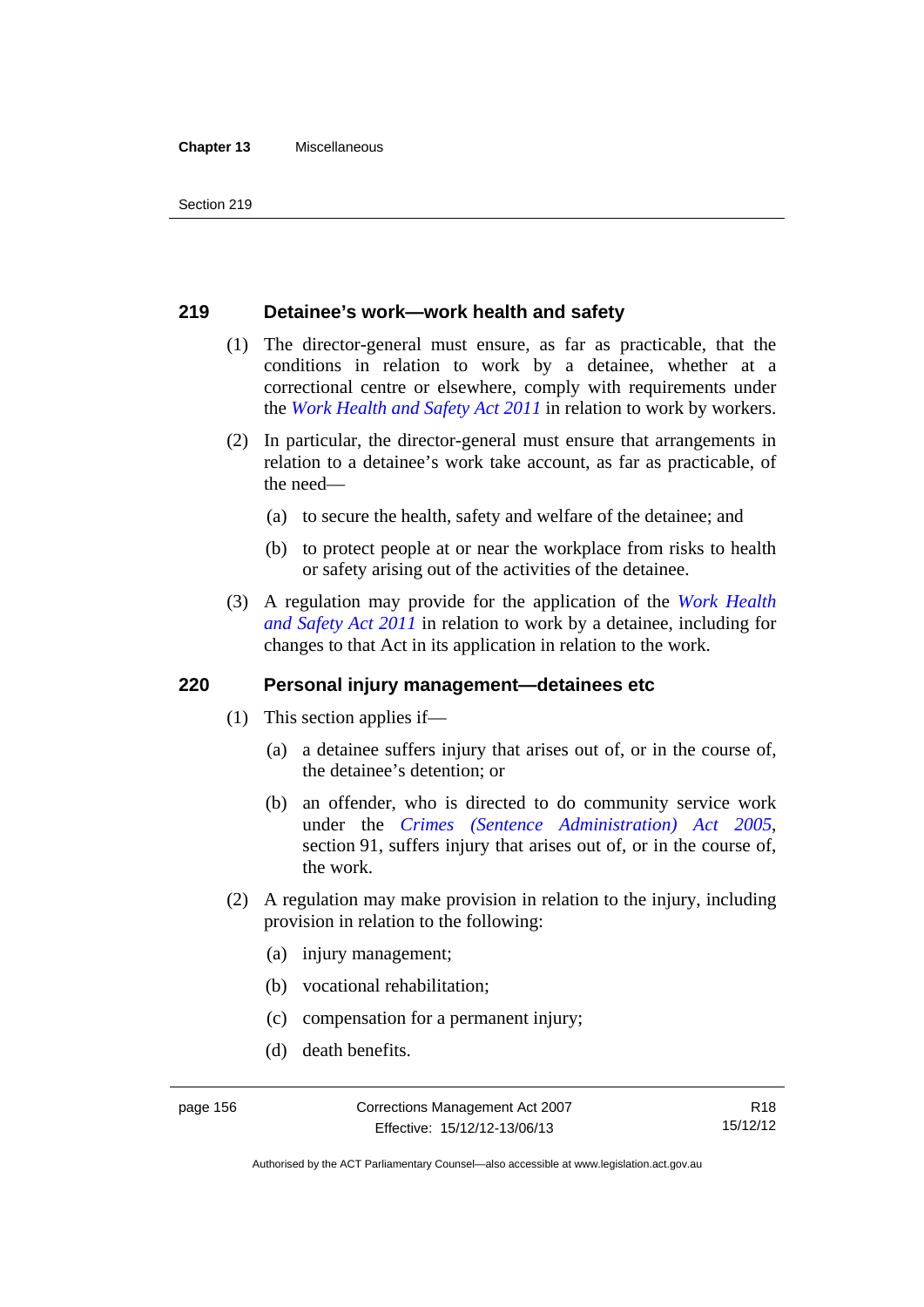(3) In this section:

*injury* includes—

- (a) disease; and
- (b) aggravation, acceleration and recurrence of an injury or disease.

### **221 Random testing of detainees—statistical purposes**

- (1) The director-general may direct a number of randomly selected detainees at a correctional centre to provide test samples for detecting alcohol or drug abuse.
- (2) The director-general must ensure that—
	- (a) no record is made that identifies the donor of a test sample; and
	- (b) the results of any tests conducted on the test samples are used only for statistical purposes.
- (3) In this section:

*random selection* means selection by a computer programmed to select names randomly from the register of detainees.

### **222 Confidentiality**

(1) In this section:

*corresponding corrections law* means a law of a State or another Territory declared to be a corresponding corrections law under section 225.

*court* includes a tribunal.

*Note* A *tribunal* includes any entity authorised to hear, receive and examine evidence (see [Legislation Act,](http://www.legislation.act.gov.au/a/2001-14) dict, pt 1).

*divulge* includes communicate.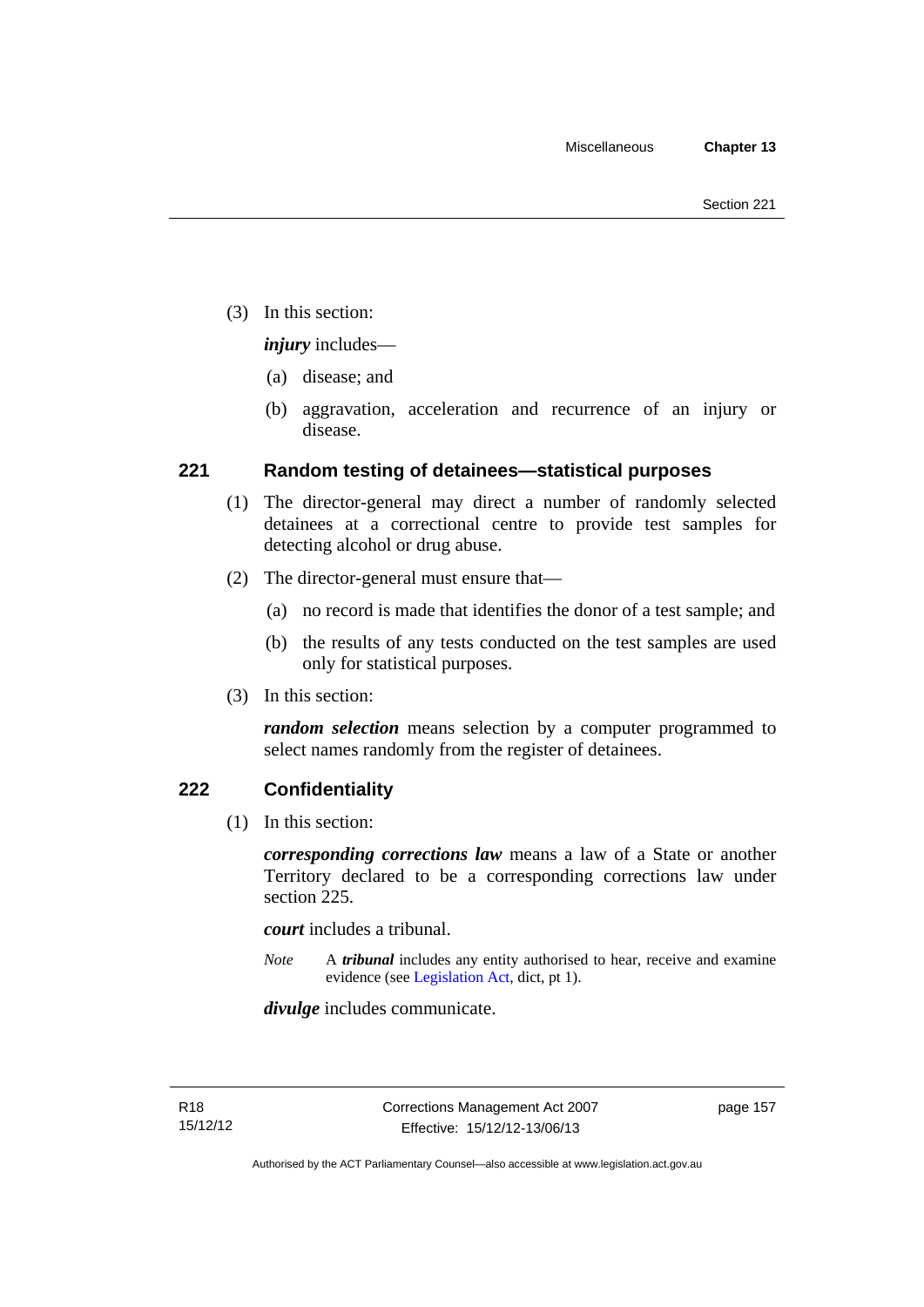### *person to whom this section applies* means a person who—

- (a) exercises, or has exercised, a function under this Act; or
- (b) is, or has been, otherwise involved in the administration of this Act.

*produce* includes allow access to.

*protected information* means information about a person that is disclosed to, or obtained by, a person to whom this section applies because of—

- (a) the exercise of a function under this Act by the person or someone else; or
- (b) the involvement of the person, or someone else, in the administration of this Act.
- (2) A person to whom this section applies commits an offence—
	- (a) if the person—
		- (i) makes a record of protected information about someone else; and
		- (ii) is reckless about whether the information is protected information about someone else; or
	- (b) if the person does something that divulges protected information about someone else and is reckless about whether—
		- (i) the information is protected information about someone else; and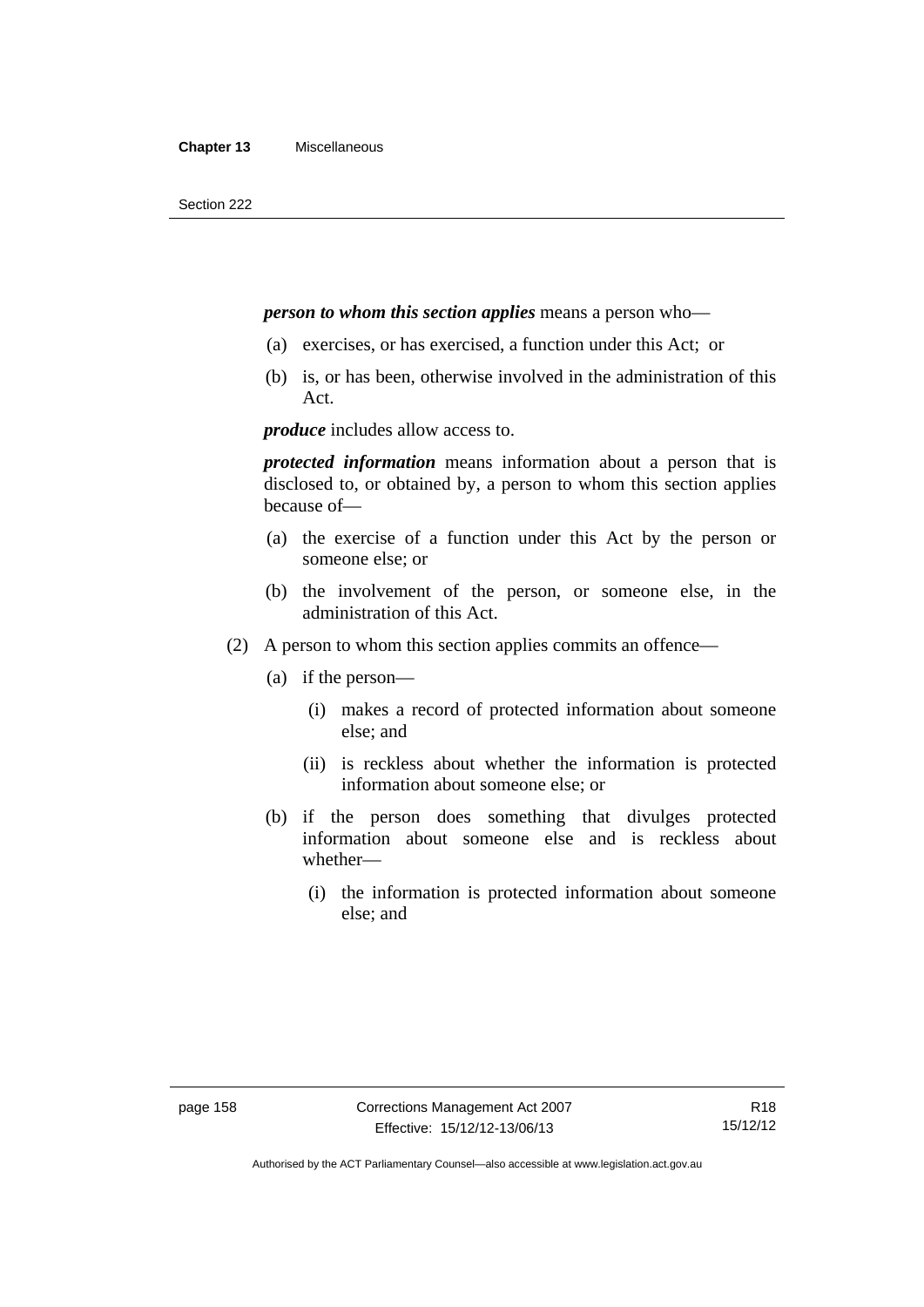(ii) doing the thing would result in the information being divulged to someone else.

Maximum penalty: 50 penalty units, imprisonment for 6 months or both.

- (3) Subsection (2) does not apply if the record is made, or the information is divulged, by the person as follows:
	- (a) under this Act or another territory law;
	- (b) in relation to the exercise of a function under this Act or another territory law;
	- (c) for the *[Crimes \(Sentencing\) Act 2005](http://www.legislation.act.gov.au/a/2005-58)*, section 136 (Information exchanges between criminal justice entities);
	- (d) to a person exercising a function under, or otherwise involved in the administration of, a corresponding corrections law;
	- (e) to a law enforcement agency;

*Note Law enforcement agency* is defined in the dictionary.

- (f) to an entity prescribed by regulation;
- (g) otherwise in relation to the administration of this Act or another territory law.
- (4) Subsection (2) does not apply to the divulging of protected information about someone—
	- (a) with the person's consent; or
	- (b) if authorised by the director-general under subsection (5); or
	- (c) if the information only tells someone of the place where a detainee is held in detention; or
	- (d) if the information is disclosed under a regulation.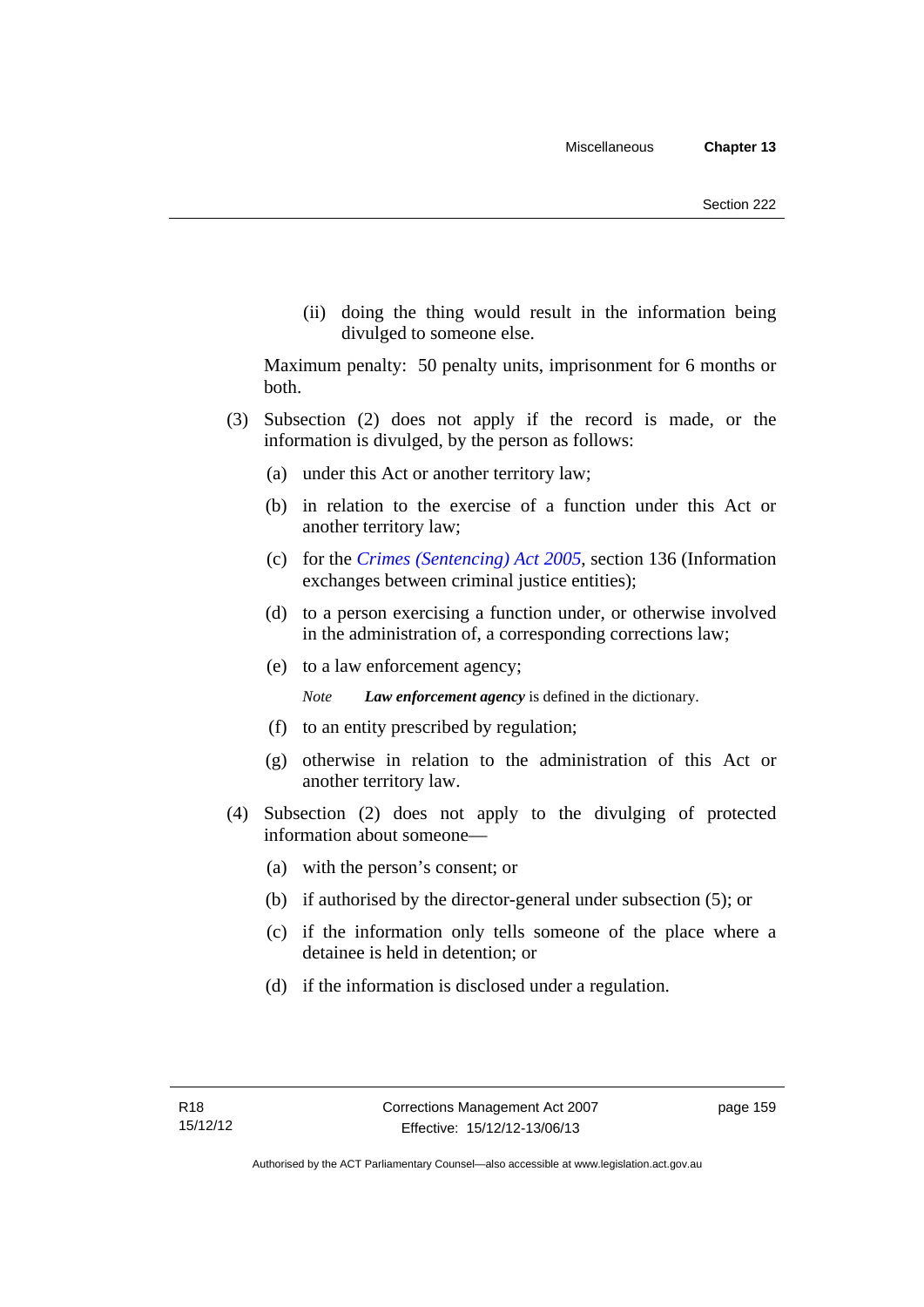#### **Chapter 13** Miscellaneous

- (5) The director-general may, in writing, authorise the divulging of protected information about a person if the director-general believes, on reasonable grounds, that divulging the information is—
	- (a) necessary to protect someone whose life or safety is in danger; or
	- (b) otherwise in the public interest.

### **223 Protection from liability**

- (1) This section applies to a person who—
	- (a) exercises, or has exercised, a function under this Act; or
	- (b) is, or has been, otherwise involved in the administration of this Act.
- (2) The person does not incur civil liability for an act or omission done honestly and without recklessness for this Act.
	- *Note* A reference to an Act includes a reference to the statutory instruments made or in force under the Act, including regulations and the corrections rules (see [Legislation Act,](http://www.legislation.act.gov.au/a/2001-14) s 104).
- (3) Any civil liability that would, apart from this section, attach to the person attaches instead to the Territory.

#### **224 Corrections dogs**

A regulation may make provision in relation to the use of corrections dogs.

#### **Examples of provision made by regulation**

- 1 the training and approval of dogs for exercising functions under this Act
- 2 approvals for corrections officers to use corrections dogs
- *Note* An example is part of the Act, is not exhaustive and may extend, but does not limit, the meaning of the provision in which it appears (see [Legislation Act,](http://www.legislation.act.gov.au/a/2001-14) s 126 and s 132).

Authorised by the ACT Parliamentary Counsel—also accessible at www.legislation.act.gov.au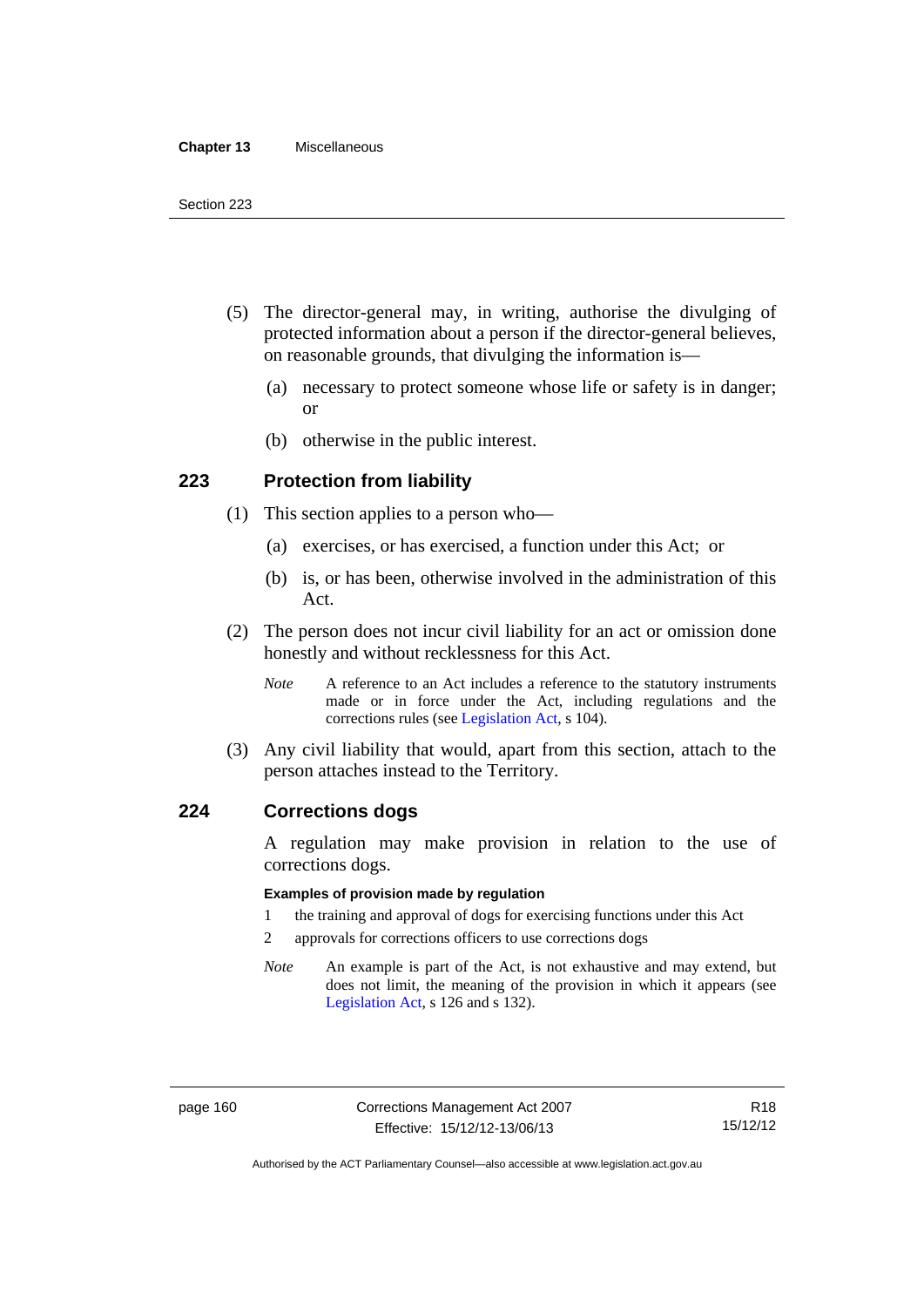### **225 Declaration of corresponding corrections law**

- (1) The Minister may declare that a law of a State or another Territory is a corresponding corrections law.
- (2) The Minister may make the declaration only if satisfied that the law substantially corresponds to this Act or a part of this Act.
- (3) A declaration is a notifiable instrument.

*Note* A notifiable instrument must be notified under the [Legislation Act](http://www.legislation.act.gov.au/a/2001-14).

### **226 Evidentiary certificates**

- (1) A certificate that appears to be signed by or for the director-general, and states any matter relevant to anything done or not done under this Act in relation to a detainee, is evidence of the matter.
- (2) Without limiting subsection (1), a certificate under subsection (1) may state any of the following:
	- (a) that a stated person did, or did not, occupy a position under this Act;
	- (b) that a stated person was, or was not, a detainee;
	- (c) that a stated instrument under this Act was, or was not, in force;
	- (d) that a stated disciplinary breach by a stated detainee was, or was not, admitted by the detainee or found proven at an inquiry for chapter 10 (Discipline);
	- (e) that a stated instrument is a copy of an instrument made, given, issued or received under this Act.
- (3) A certificate that appears to be signed by or for the director-general, and states any matter prescribed by regulation for this section, is evidence of the stated matter.
- (4) A certificate mentioned in subsection (1) or (2) may state a matter by reference to a date or period.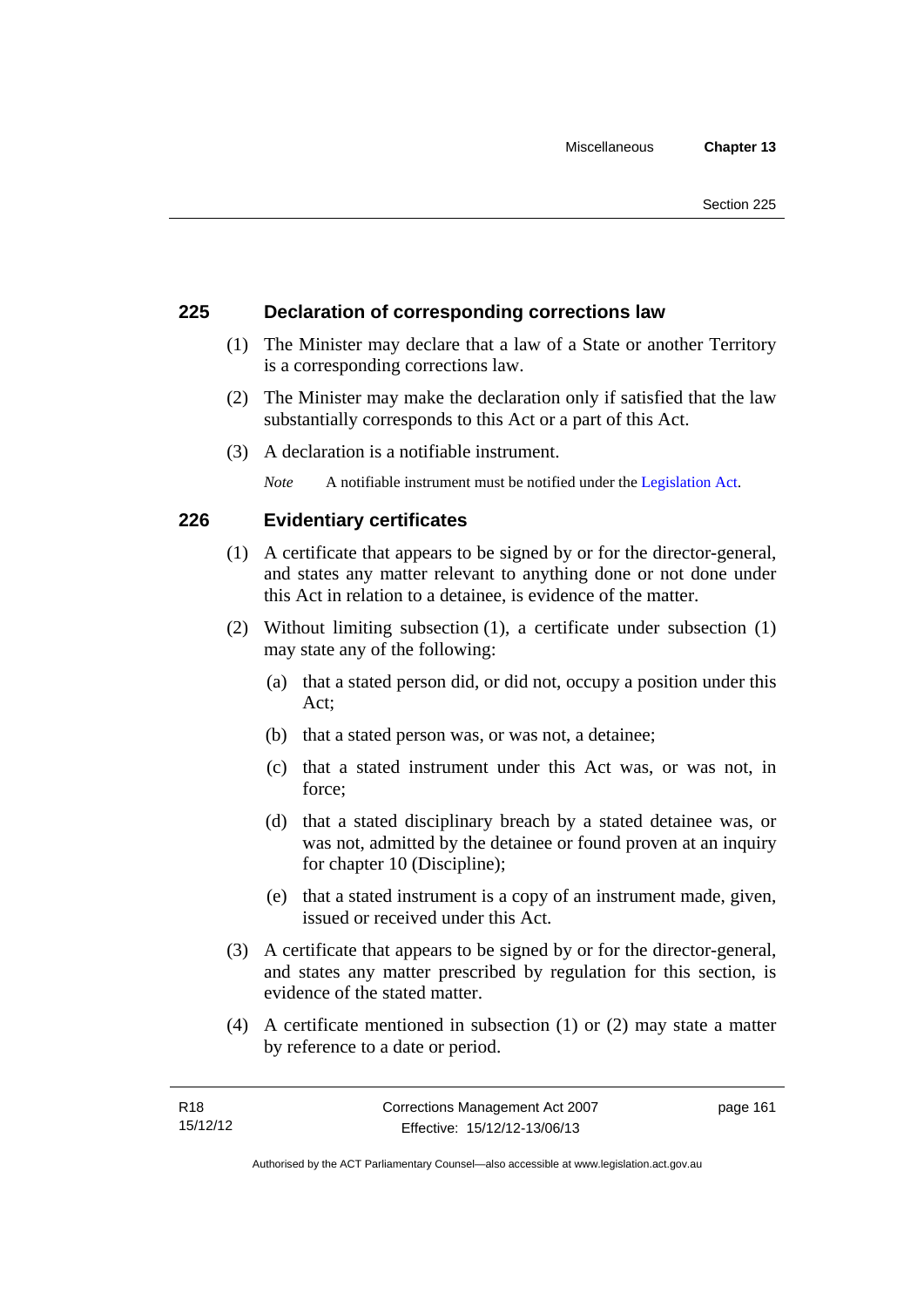#### **Chapter 13** Miscellaneous

- (5) A certificate of the results of the analysis of a substance under this Act, signed by an analyst appointed under subsection (8), is evidence of the facts stated in the certificate.
- (6) A court must accept a certificate or other document mentioned in this section as proof of the matters stated in it if there is no evidence to the contrary.
- (7) However, an instrument mentioned in subsection (2) (c), or certificate mentioned in subsection (5), must not be admitted in evidence by a court unless the court is satisfied that reasonable efforts have been made to serve a copy of the instrument or certificate on the person concerned.
- (8) The director-general may appoint analysts for this Act.
	- *Note 1* For the making of appointments (including acting appointments), see the [Legislation Act,](http://www.legislation.act.gov.au/a/2001-14) pt 19.3.
	- *Note* 2 In particular, a person may be appointed for a particular provision of a law (see [Legislation Act,](http://www.legislation.act.gov.au/a/2001-14) s 7 (3)) and an appointment may be made by naming a person or nominating the occupant of a position (see s 207).
- (9) An appointment under subsection (8) is a notifiable instrument.
	- *Note* A notifiable instrument must be notified under the [Legislation Act](http://www.legislation.act.gov.au/a/2001-14).

### **227 Determination of fees**

- (1) The Minister may determine fees for this Act.
	- *Note* The [Legislation Act](http://www.legislation.act.gov.au/a/2001-14) contains provisions about the making of determinations and regulations relating to fees (see pt 6.3).
- (2) A determination is a disallowable instrument.
	- *Note* A disallowable instrument must be notified, and presented to the Legislative Assembly, under the [Legislation Act.](http://www.legislation.act.gov.au/a/2001-14)

#### **228 Approved forms**

 (1) The Minister may approve forms for this Act (other than forms for use in or in relation to a court).

R18 15/12/12

Authorised by the ACT Parliamentary Counsel—also accessible at www.legislation.act.gov.au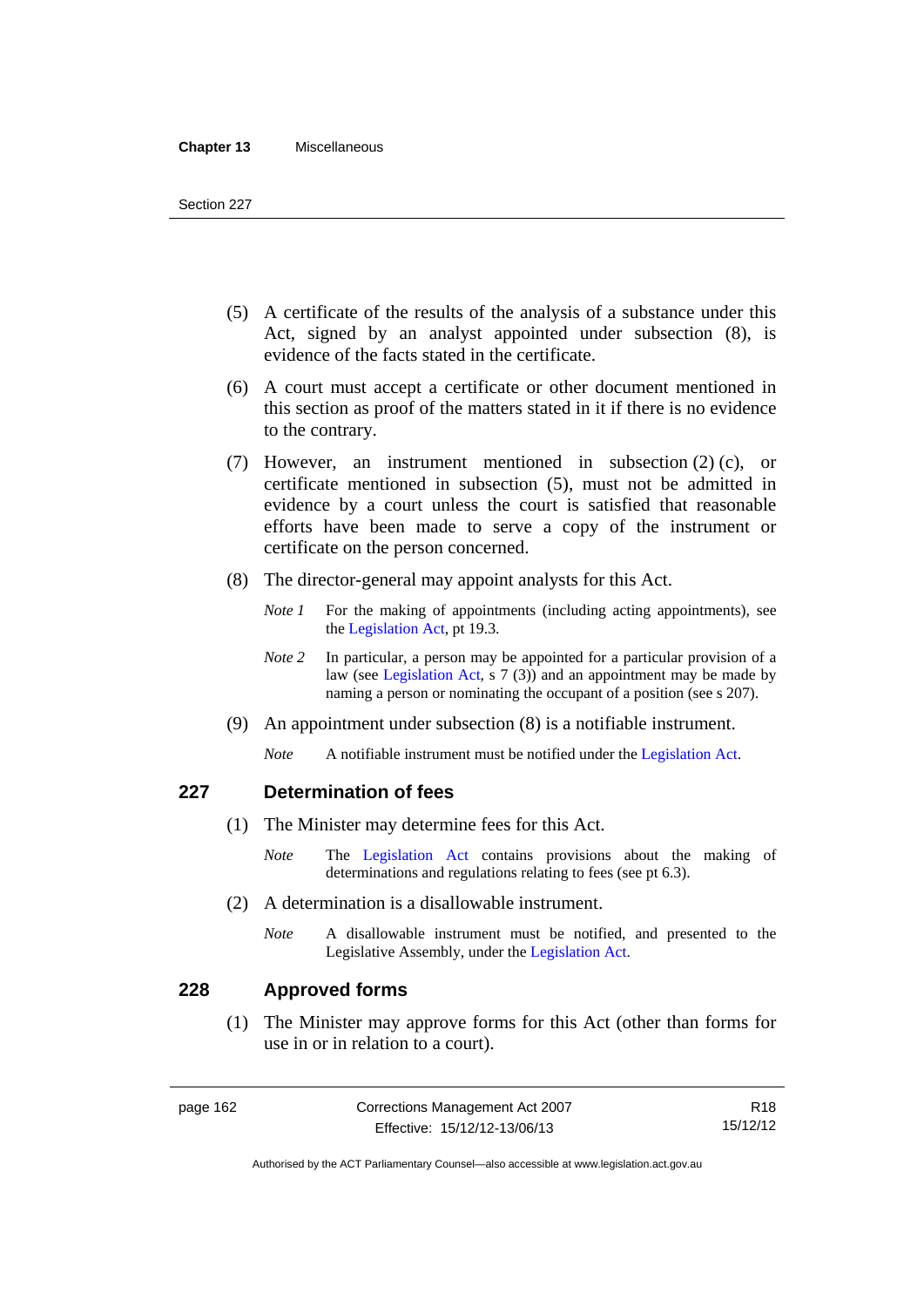(2) If the Minister approves a form for a particular purpose, the approved form must be used for that purpose.

*Note* For other provisions about forms, see the [Legislation Act,](http://www.legislation.act.gov.au/a/2001-14) s 255.

(3) An approved form is a notifiable instrument.

*Note* A notifiable instrument must be notified under the [Legislation Act](http://www.legislation.act.gov.au/a/2001-14).

### **229 Regulation-making power**

- (1) The Executive may make regulations for this Act.
- (2) In particular, a regulation may deal with any of the following:
	- (a) the administration of correctional centres;
	- (b) the detention of people in police and court cells;
	- (c) the escorting of detainees;
	- (d) living conditions at correctional centres, including the treatment of detainees;
	- (e) the inspection of correctional centres and investigation of complaints by detainees;
	- (f) the admission of detainees to correctional centres;
	- (g) the management and security of correctional centres, particularly in relation to any of the following:
		- (i) the assessment of risks and measures to contain risks;
		- (ii) the classification and management of detainees;
		- (iii) work or activities by detainees;
		- (iv) correctional centre routine;
		- (v) detainees' money or property;
		- (vi) communications by detainees with other people, whether by phone or mail or any other means;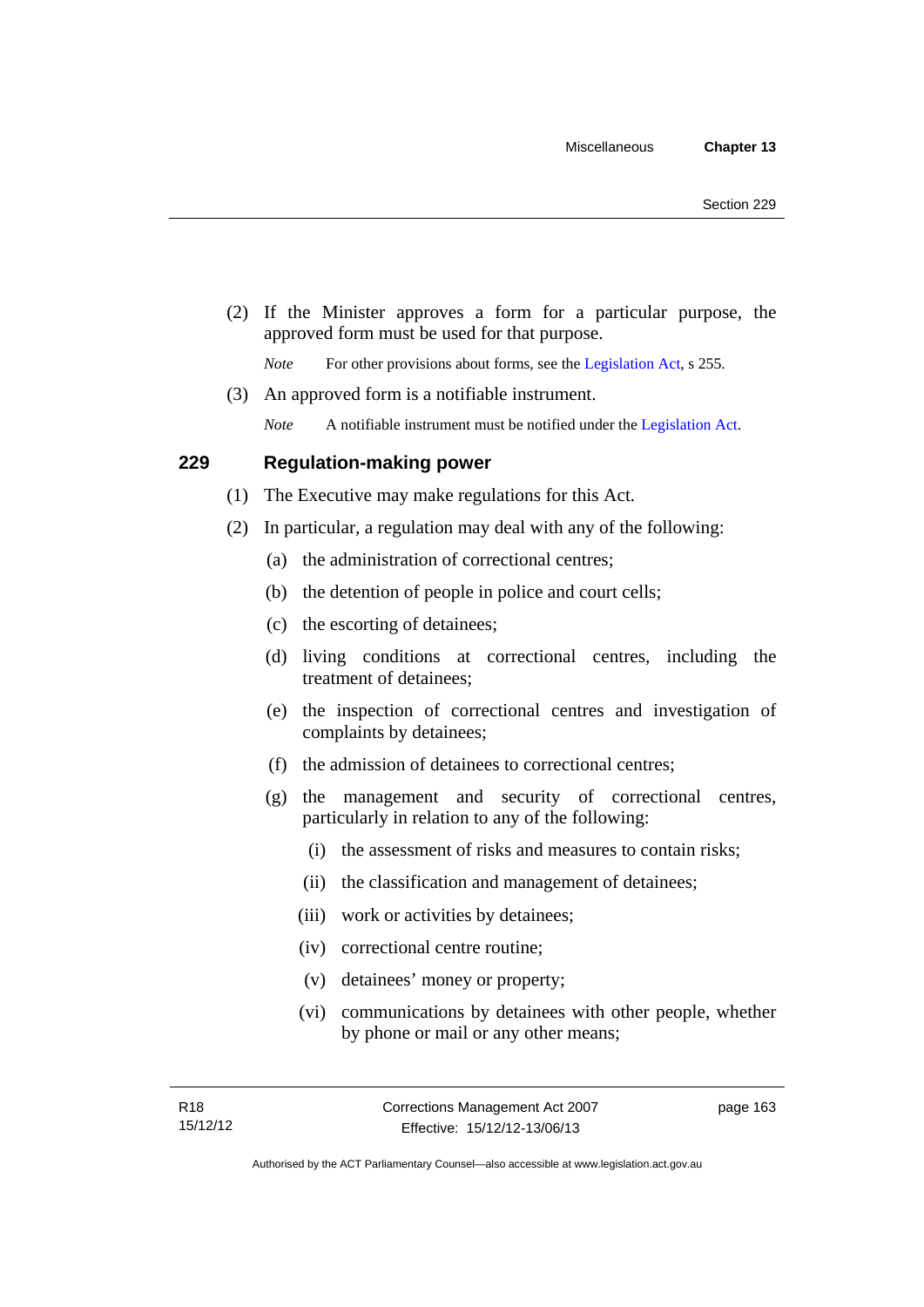- (vii) the movement or segregation of detainees;
- (viii) requirements for the wearing of uniforms by detainees;
	- (ix) searches of people or property and the seizure of property;
	- (x) alcohol or drug testing;
- (xi) the use of force;
- (xii) the analysis of things seized under this Act;
- (xiii) access to correctional centres;
- (xiv) good order and discipline;
- (xv) release procedures;
- (h) leave for detainees to be absent from correctional centres.
- (3) For chapter 10 (Discipline), a detainee's entitlements in relation to chapter 6 (Living conditions at correctional centres) include anything expressed to be an entitlement in a regulation made for a provision of chapter 6.
- (4) A regulation is taken to be consistent with this Act to the extent that it is capable of operating concurrently with this Act.
- (5) A regulation may apply, adopt or incorporate a law of another jurisdiction or an instrument, or a provision of a law of another jurisdiction or instrument, as in force from time to time.
	- *Note 1* The text of an applied, adopted or incorporated law or instrument, whether applied as in force from time to time or at a particular time, is taken to be a notifiable instrument if the operation of the [Legislation](http://www.legislation.act.gov.au/a/2001-14)  [Act,](http://www.legislation.act.gov.au/a/2001-14) s 47 (5) or (6) is not disapplied (see s 47 (7)).
	- *Note 2* A notifiable instrument must be notified under the [Legislation Act](http://www.legislation.act.gov.au/a/2001-14).
- (6) A regulation may create offences and fix maximum penalties of not more than 20 penalty units for the offences.
	- *Note* Regulations must be notified, and presented to the Legislative Assembly, under the [Legislation Act](http://www.legislation.act.gov.au/a/2001-14).

R18 15/12/12

Authorised by the ACT Parliamentary Counsel—also accessible at www.legislation.act.gov.au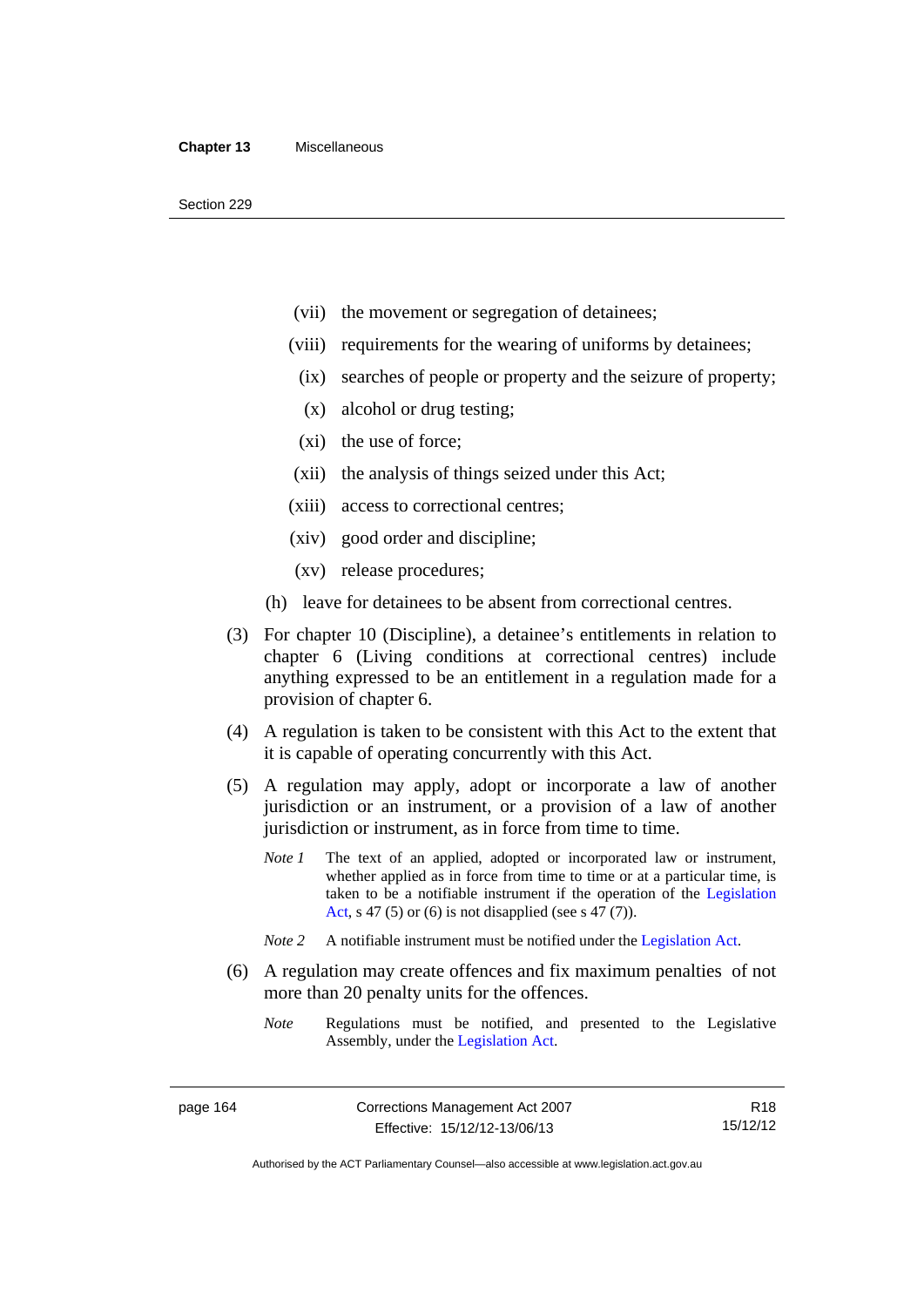# **Chapter 51 Transitional—Corrections and Sentencing Legislation Amendment Act 2012**

# **508 Alleged disciplinary breaches not finally dealt with before commencement day**

- (1) This section applies if—
	- (a) before the commencement day, a report about an alleged disciplinary breach by a detainee was made by a corrections officer under section 156 (2) (e) (Report etc by corrections officer); and
	- (b) immediately before the commencement day, the alleged disciplinary breach had not been finally dealt with.
- (2) Chapter 10 (Discipline) as in force immediately before the commencement day continues to apply to the alleged disciplinary breach.
- (3) In this section:

*commencement day* means the day the *[Corrections and Sentencing](http://www.legislation.act.gov.au/a/2012-34)  [Legislation Amendment Act 2012](http://www.legislation.act.gov.au/a/2012-34)*, part 2 commences.

# **509 Expiry—ch 51**

This chapter expires 1 year after the commencement day.

*Note* Transitional provisions are kept in the Act for a limited time. A transitional provision is repealed on its expiry but continues to have effect after its repeal (see [Legislation Act,](http://www.legislation.act.gov.au/a/2001-14) s 88).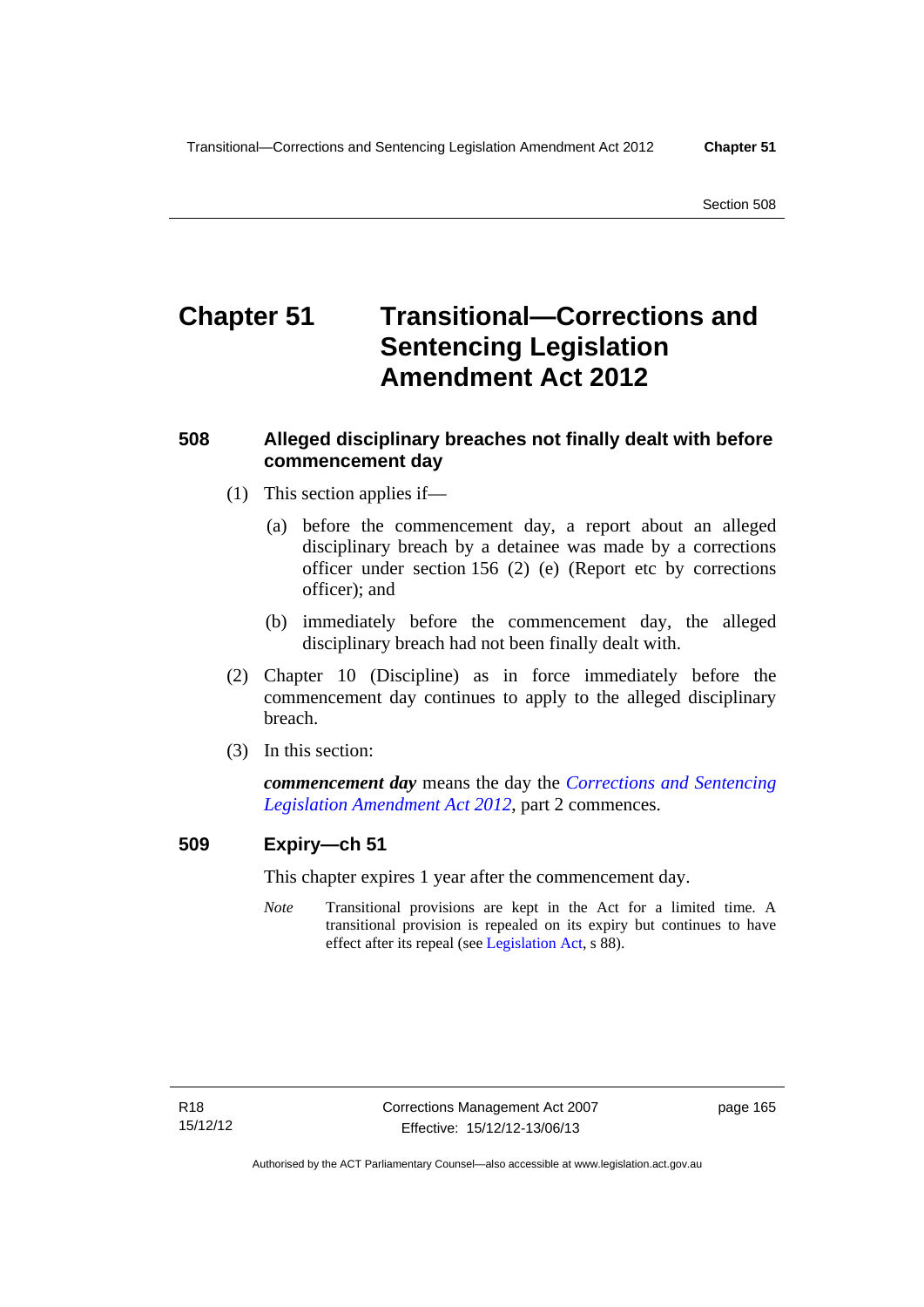**Dictionary** 

# **Dictionary**

(see s 3)

*Note 1* The [Legislation Act](http://www.legislation.act.gov.au/a/2001-14) contains definitions and other provisions relevant to this Act.

*Note 2* For example, the [Legislation Act,](http://www.legislation.act.gov.au/a/2001-14) dict, pt 1, defines the following terms:

- bankrupt or personally insolvent
- chief police officer
- civil partnership
- civil union
- director-general (see s 163)
- doctor
- domestic partner (see s 169 (1))
- Governor
- health practitioner
- human rights commissioner
- in relation to
- intersex person (see s 169B)
- judge
- Legislative Assembly
- magistrate
- NSW correctional centre
- nurse
- ombudsman
- police officer
- public advocate
- public employee
- public servant
- quarter
- sentence administration board
- transgender person (see s 169A (1) and (2))
- tribunal.

page 166 Corrections Management Act 2007 Effective: 15/12/12-13/06/13

R18 15/12/12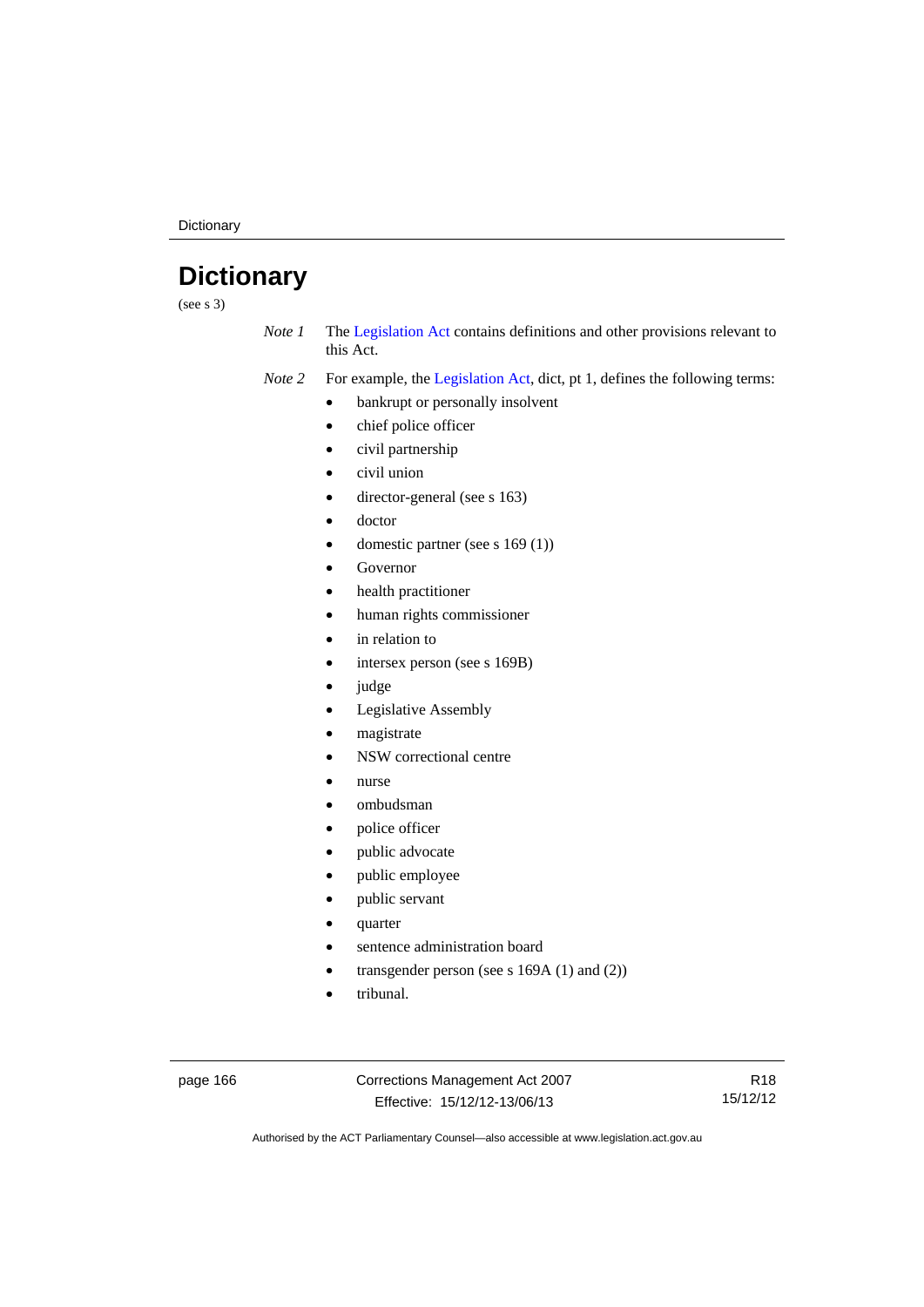*accredited person*, in relation to a detainee, means each of the following:

- (a) if the detainee is a sentenced offender—anyone involved in relation to the administration of the sentence;
- (b) a lawyer representing the detainee;
- (c) an official visitor;
- (d) the human rights commissioner;
- (e) the public advocate;
- (f) the ombudsman;
- (g) a person prescribed by regulation.
- *Note* Territory laws apply to a delegate of a person in the exercise of a delegation as if the delegate were the person who appointed the delegate (see [Legislation Act,](http://www.legislation.act.gov.au/a/2001-14) s 239 (2)).

*accused*—see section 151.

*activity*—see the *[Crimes \(Sentence Administration\) Act 2005](http://www.legislation.act.gov.au/a/2005-59)*, dictionary.

*adjudicator* means a person who is appointed as an adjudicator under section 177.

*administrative penalty*—see section 151.

*admission*, of a detainee to a correctional centre—see section 63.

*body search*, of a detainee—see section 107.

*case management plan*, for a detainee, means the detainee's case management plan maintained under section 78.

*charge*—see section 151.

*charge notice*—see section 151.

*conduct* means an act or omission.

R18 15/12/12 page 167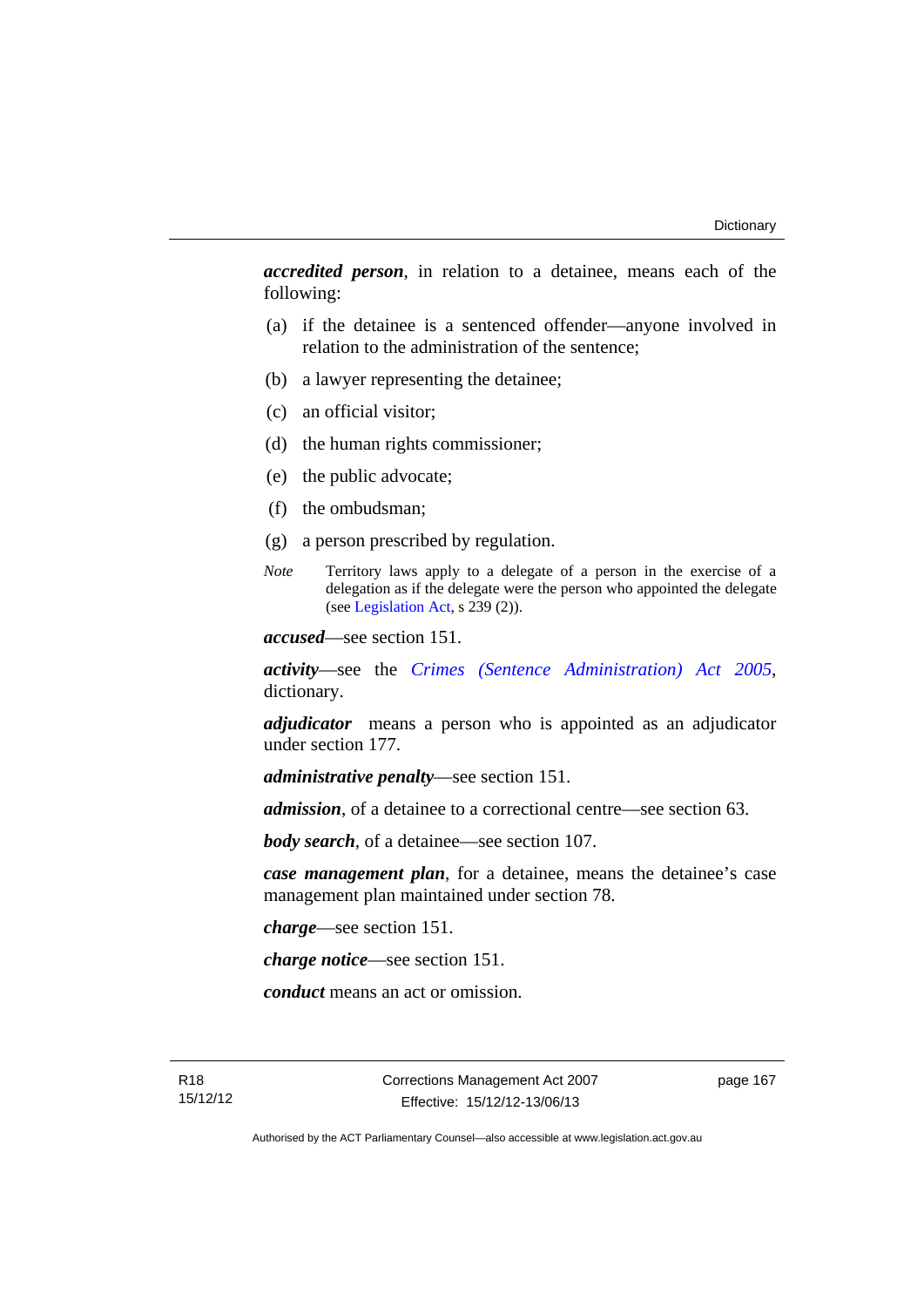*correctional centre* means a place declared to be a correctional centre under section 24.

*corrections dog* means a dog approved under the regulations to exercise functions as a corrections dog under this Act.

*corrections officer* means a person who is appointed as a corrections officer under section 19.

*corrections policy* means a corrections policy under section 14.

*corresponding director-general*, for part 12.2 (Interstate leave) see section 206.

*corresponding corrections law*—see section 225.

*corresponding leave law*, for part 12.2 (Interstate leave)—see section 206.

*court cell*, for chapter 4 (Detention in police and court cells etc) see section 29.

*detainee*—see section 6.

*detention period*, for an offender's periodic detention—see the *[Crimes \(Sentence Administration\) Act 2005](http://www.legislation.act.gov.au/a/2005-59)*, section 41.

*director-general*, for chapter 4 (Detention in police and court cells etc)—see section 29.

*disciplinary action*—see section 151.

*disciplinary breach*—see section 151.

*disciplinary charge*—see section 151.

*drug*—see section 132.

*engage in conduct* means—

- (a) do an act; or
- (b) omit to do an act.

*escape*, for part 12.2 (Interstate leave)—see section 206.

page 168 Corrections Management Act 2007 Effective: 15/12/12-13/06/13

R18 15/12/12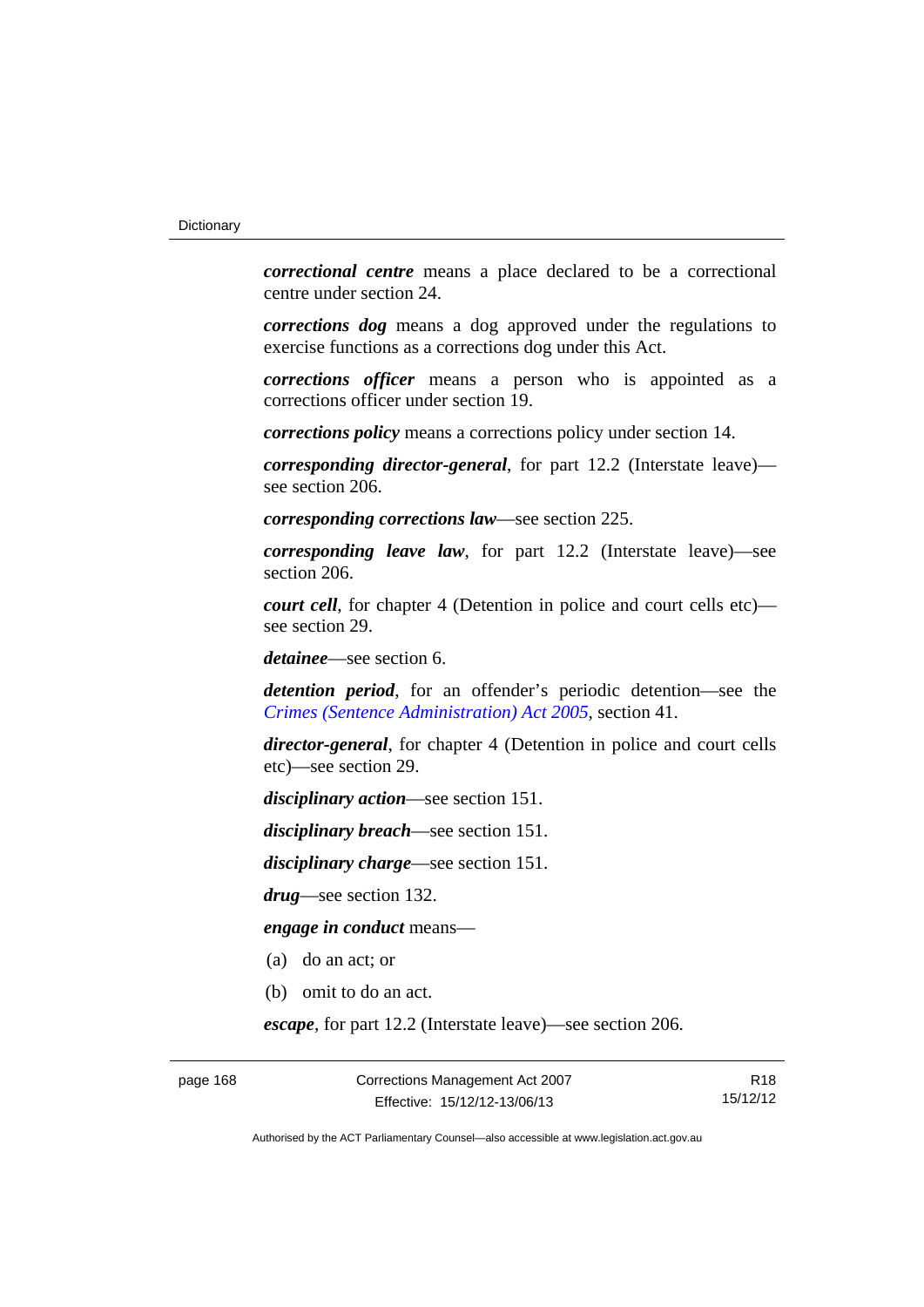*escort officer*, in relation to a person, means—

- (a) a police officer; or
- (b) a corrections officer whose functions including escorting the person.

*family member*, of a detainee, means any of the following:

- (a) the detainee's domestic partner;
- (b) a parent, step-parent or grandparent of the detainee;
- (c) a child, step-child or grandchild of the detainee;
- (d) a brother, sister, step-brother or step-sister of the detainee;
- (e) a guardian or carer of the detainee.

*frisk search*—see section 107.

*full-time detainee*—see the *[Crimes \(Sentence Administration\)](http://www.legislation.act.gov.au/a/2005-59)  [Act 2005](http://www.legislation.act.gov.au/a/2005-59)*, section 22 (1).

*health facility* means a hospital or other facility where health services are provided.

### *health service*—

- (a) means a service provided to someone (the *service user*) for any of the following purposes:
	- (i) assessing, recording, maintaining or improving the physical, mental or emotional health, comfort or wellbeing of the service user;
	- (ii) diagnosing or treating an illness, disability, disorder or condition of the service user; and
- (b) includes a service provided by a health practitioner in the practitioner's capacity as a health practitioner.

*hearing*, for an inquiry—see section 151.

*initial report*—see section 156 (2) (e).

R18 15/12/12 page 169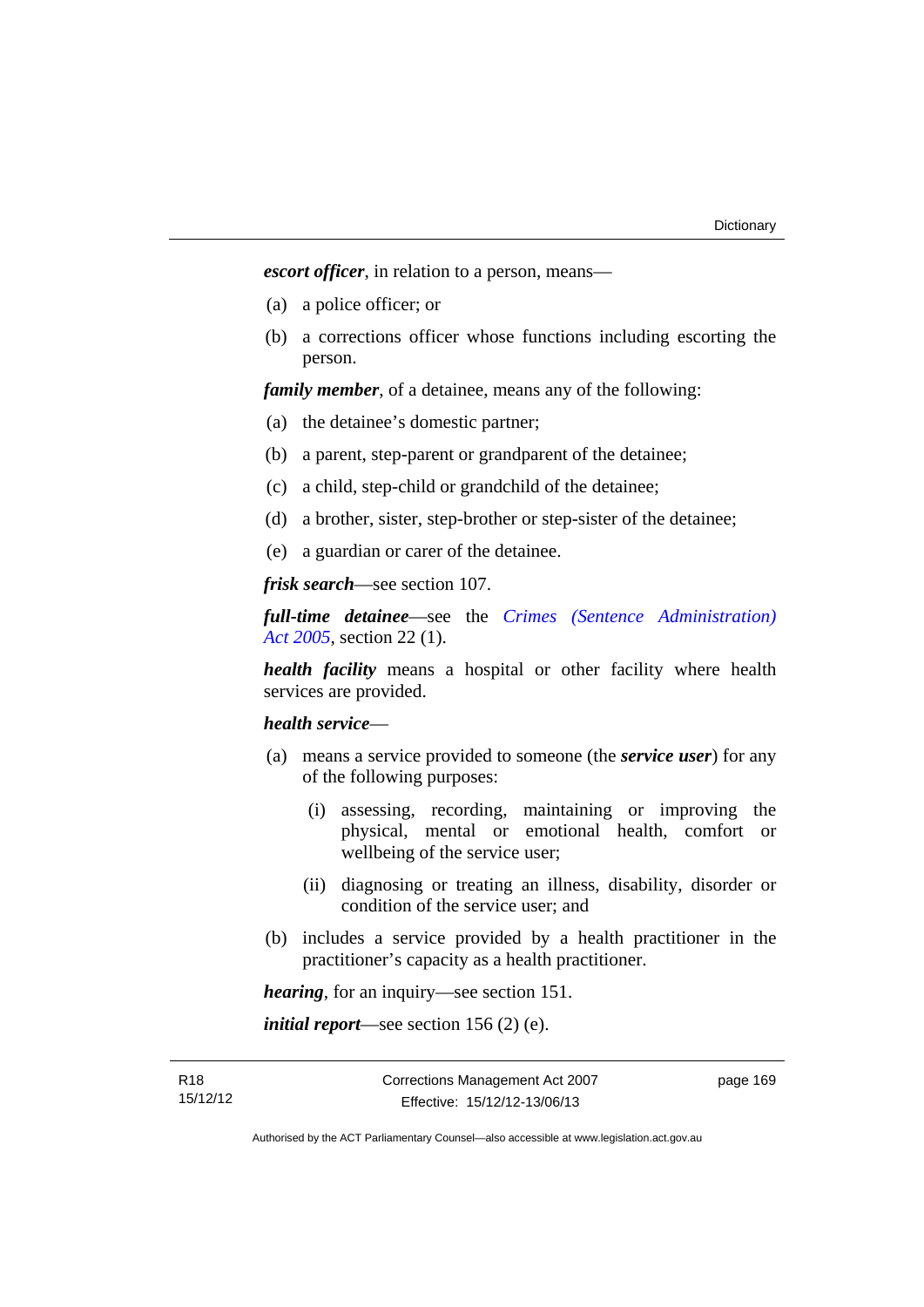*inquiry*—see section 151.

*interstate detainee*, for part 12.2 (Interstate leave)—see section 206.

*interstate escort officer*—see section 213.

*interstate leave permit*—see section 208.

*investigative segregation*—see section 151.

*investigator*—see section 151.

*investigator's report*—see section 157 (2) (b).

*law enforcement agency*—see the *[Spent Convictions Act 2000](http://www.legislation.act.gov.au/a/2000-48)*, dictionary.

*legally privileged—*a thing is *legally privileged* if client legal privilege attaches to the thing.

*local leave permit—*see section 205.

*mail* means postal mail.

*nonsmoking area*, at a correctional centre—see section 86.

*offender*—see the *[Crimes \(Sentence Administration\) Act 2005](http://www.legislation.act.gov.au/a/2005-59)*, dictionary.

*official visitor* means a person who is appointed as an official visitor under section 57.

*operating procedure* means an operating procedure under section 14.

*ordinary search*—see section 107.

*participating State*, for part 12.2 (Interstate leave)—see section 206.

*periodic detention*, for an offender—see the *[Crimes \(Sentence](http://www.legislation.act.gov.au/a/2005-59)  [Administration\) Act 2005](http://www.legislation.act.gov.au/a/2005-59)*, section 40.

*personal monitoring device*—see section 101.

*police cell*, for Chapter 4 (Detention in police and court cells etc) see section 29.

R18 15/12/12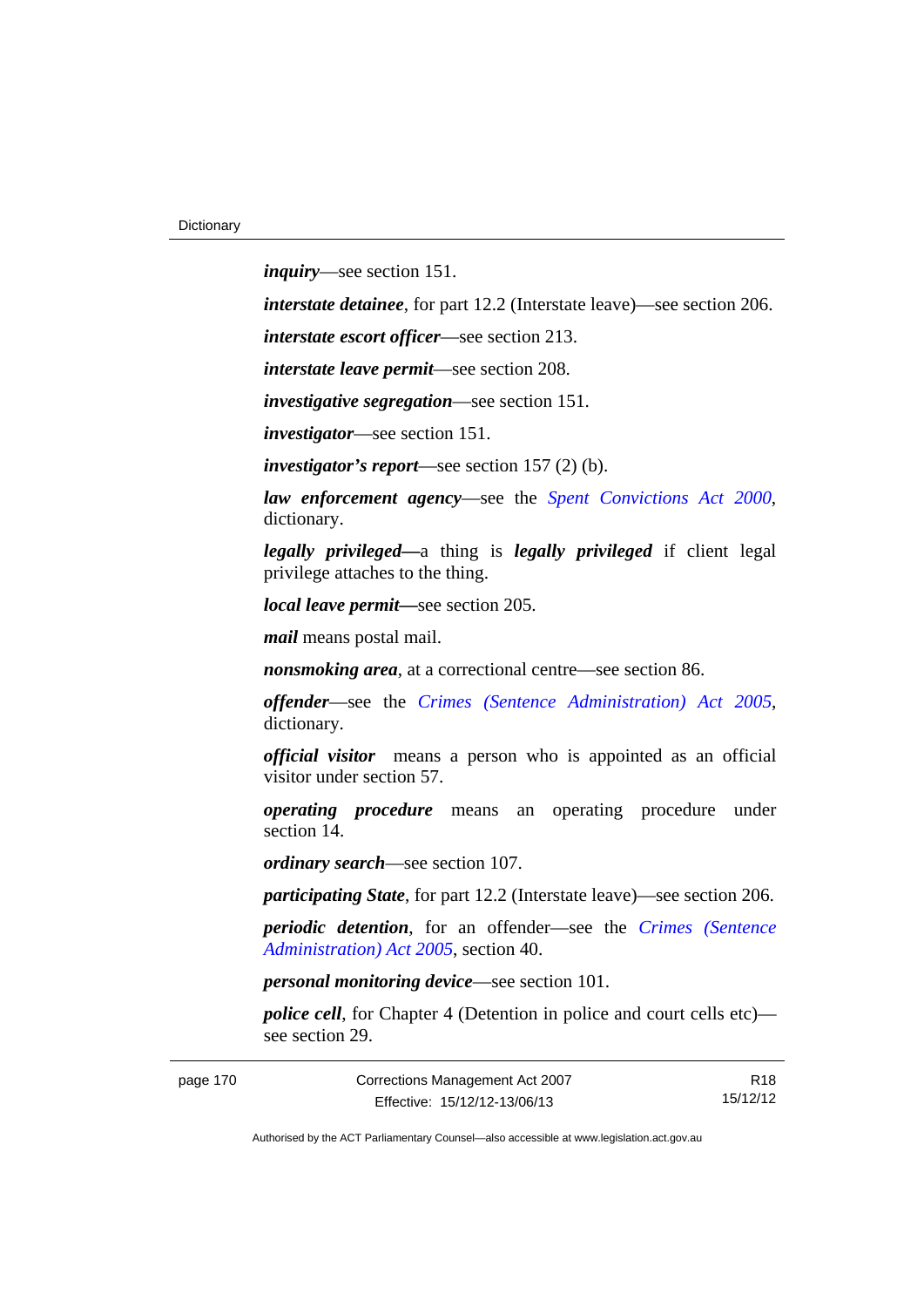*positive*, for a test sample for alcohol or a drug—see section 133.

*possession*, of a thing, includes the following:

- (a) receiving or obtaining possession of the thing;
- (b) having control over the disposition of the thing (whether or not having custody of the thing);
- (c) having joint possession of the thing.

# *presiding officer*—

- (a) for this Act generally—see section 151; and
- (b) for chapter 11 (Disciplinary inquiries)—see section 191.

*privilege*, in relation to a detainee—see section 151.

*prohibited area*, at a correctional centre—see section 85.

*prohibited thing* means a thing declared to be a prohibited thing under section 81.

*protected mail*—see section 104 (4).

*register of detainees* means the register kept under section 76.

*relevant presiding officer*, for division 10.3.5 (Disciplinary action)—see section 182.

*remandee*—see the *[Crimes \(Sentence Administration\) Act 2005](http://www.legislation.act.gov.au/a/2005-59)*, dictionary.

*scanning search*—see section 107.

*security classification*, for a detainee, means the detainee's security classification under section 80.

*segregation*, of a detainee—see section 88.

*seizeable item*, for division 9.4.3 (Strip searches)—see section 113.

*sentence—*see the *[Crimes \(Sentence Administration\) Act 2005](http://www.legislation.act.gov.au/a/2005-59)*, dictionary.

page 171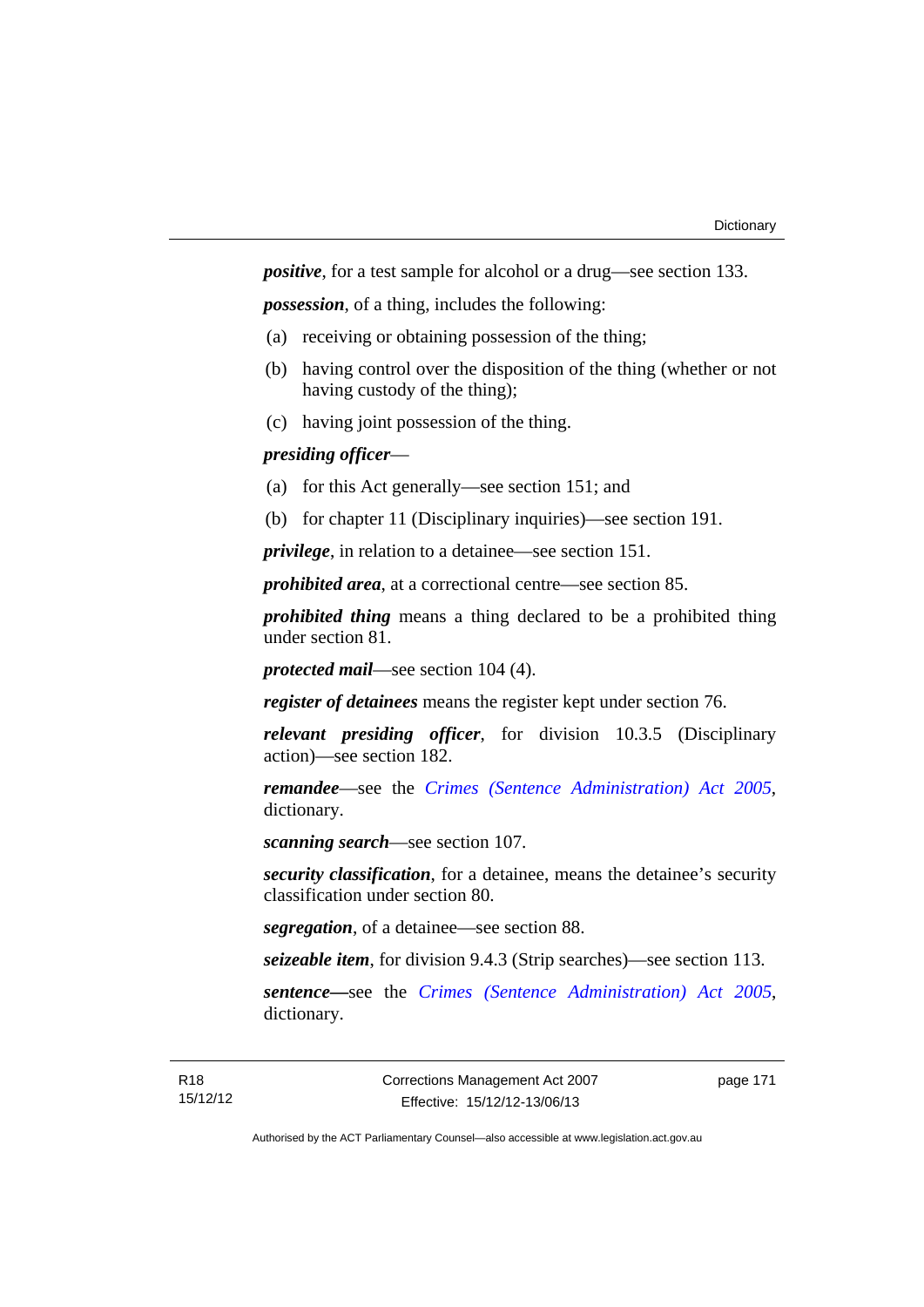*separate confinement*, of a detainee—see section 151.

*strip search*, of a detainee—see section 107.

*test sample*—see section 132.

*visiting conditions*, at a correctional centre, means conditions declared under section 143 (Visiting conditions) in relation to the centre.

*visitor*, in relation to a correctional centre, includes a person wishing to enter the centre as a visitor.

*young detainee*, for chapter 4 (Detention in police and court cells etc)—see the *[Children and Young People Act 2008](http://www.legislation.act.gov.au/a/2008-19)*, section 95.

page 172 Corrections Management Act 2007 Effective: 15/12/12-13/06/13

R18 15/12/12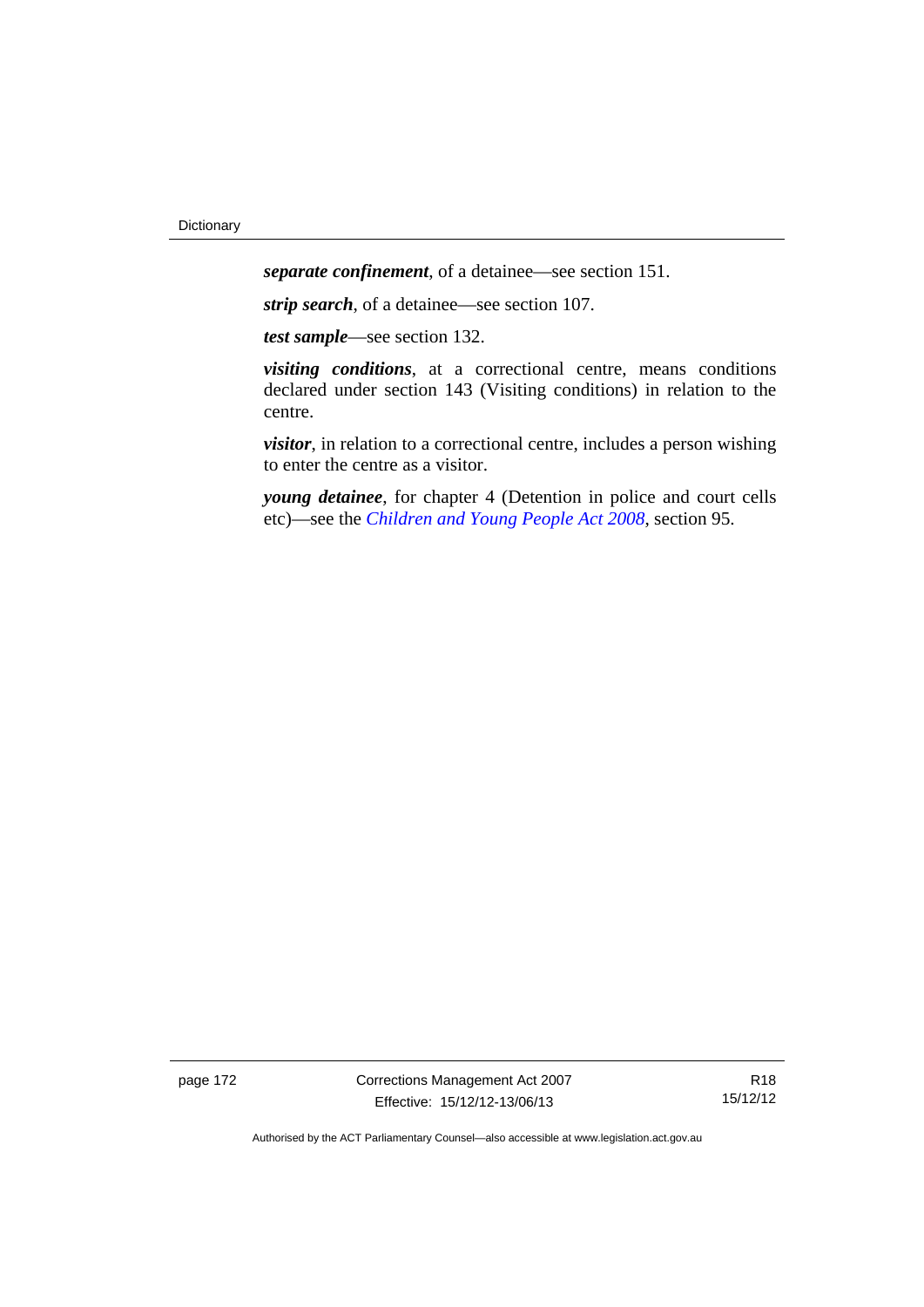# **Endnotes**

# **1 About the endnotes**

Amending and modifying laws are annotated in the legislation history and the amendment history. Current modifications are not included in the republished law but are set out in the endnotes.

Not all editorial amendments made under the *[Legislation Act 2001](http://www.legislation.act.gov.au/a/2001-14)*, part 11.3 are annotated in the amendment history. Full details of any amendments can be obtained from the Parliamentary Counsel's Office.

Uncommenced amending laws are not included in the republished law. The details of these laws are underlined in the legislation history. Uncommenced expiries are underlined in the legislation history and amendment history.

If all the provisions of the law have been renumbered, a table of renumbered provisions gives details of previous and current numbering.

The endnotes also include a table of earlier republications.

| $AF =$ Approved form<br>$am = amended$<br>$amdt = amendment$<br>$AR = Assembly resolution$<br>$ch = chapter$<br>$CN =$ Commencement notice<br>$def = definition$<br>$DI = Disallowable instrument$<br>$dict = dictionary$<br>$disallowed = disallowed by the Legislative$<br>Assembly<br>$div = division$<br>$exp = expires/expired$ | $NI =$ Notifiable instrument<br>$o = order$<br>$om = omitted/repealed$<br>$ord = ordinance$<br>$orig = original$<br>par = paragraph/subparagraph<br>$pres = present$<br>$prev = previous$<br>$(\text{prev}) = \text{previously}$<br>$pt = part$<br>$r = rule/subrule$<br>$reloc = relocated$<br>$renum = renumbered$ |
|--------------------------------------------------------------------------------------------------------------------------------------------------------------------------------------------------------------------------------------------------------------------------------------------------------------------------------------|----------------------------------------------------------------------------------------------------------------------------------------------------------------------------------------------------------------------------------------------------------------------------------------------------------------------|
|                                                                                                                                                                                                                                                                                                                                      |                                                                                                                                                                                                                                                                                                                      |
|                                                                                                                                                                                                                                                                                                                                      |                                                                                                                                                                                                                                                                                                                      |
|                                                                                                                                                                                                                                                                                                                                      |                                                                                                                                                                                                                                                                                                                      |
|                                                                                                                                                                                                                                                                                                                                      |                                                                                                                                                                                                                                                                                                                      |
|                                                                                                                                                                                                                                                                                                                                      |                                                                                                                                                                                                                                                                                                                      |
|                                                                                                                                                                                                                                                                                                                                      |                                                                                                                                                                                                                                                                                                                      |
|                                                                                                                                                                                                                                                                                                                                      |                                                                                                                                                                                                                                                                                                                      |
|                                                                                                                                                                                                                                                                                                                                      |                                                                                                                                                                                                                                                                                                                      |
|                                                                                                                                                                                                                                                                                                                                      | $R[X]$ = Republication No                                                                                                                                                                                                                                                                                            |
| $Gaz = gazette$                                                                                                                                                                                                                                                                                                                      | $RI = reissue$                                                                                                                                                                                                                                                                                                       |
| $hdg = heading$                                                                                                                                                                                                                                                                                                                      | $s = section/subsection$                                                                                                                                                                                                                                                                                             |
| $IA = Interpretation Act 1967$                                                                                                                                                                                                                                                                                                       | $sch = schedule$                                                                                                                                                                                                                                                                                                     |
| $ins = inserted/added$                                                                                                                                                                                                                                                                                                               | $sdiv = subdivision$                                                                                                                                                                                                                                                                                                 |
| $LA =$ Legislation Act 2001                                                                                                                                                                                                                                                                                                          | $SL = Subordinate$ law                                                                                                                                                                                                                                                                                               |
| $LR =$ legislation register                                                                                                                                                                                                                                                                                                          | $sub =$ substituted                                                                                                                                                                                                                                                                                                  |
| $LRA =$ Legislation (Republication) Act 1996                                                                                                                                                                                                                                                                                         | $underlining = whole or part not commenced$                                                                                                                                                                                                                                                                          |
| $mod = modified/modification$                                                                                                                                                                                                                                                                                                        | or to be expired                                                                                                                                                                                                                                                                                                     |

# **2 Abbreviation key**

R18 15/12/12 Corrections Management Act 2007 Effective: 15/12/12-13/06/13

page 173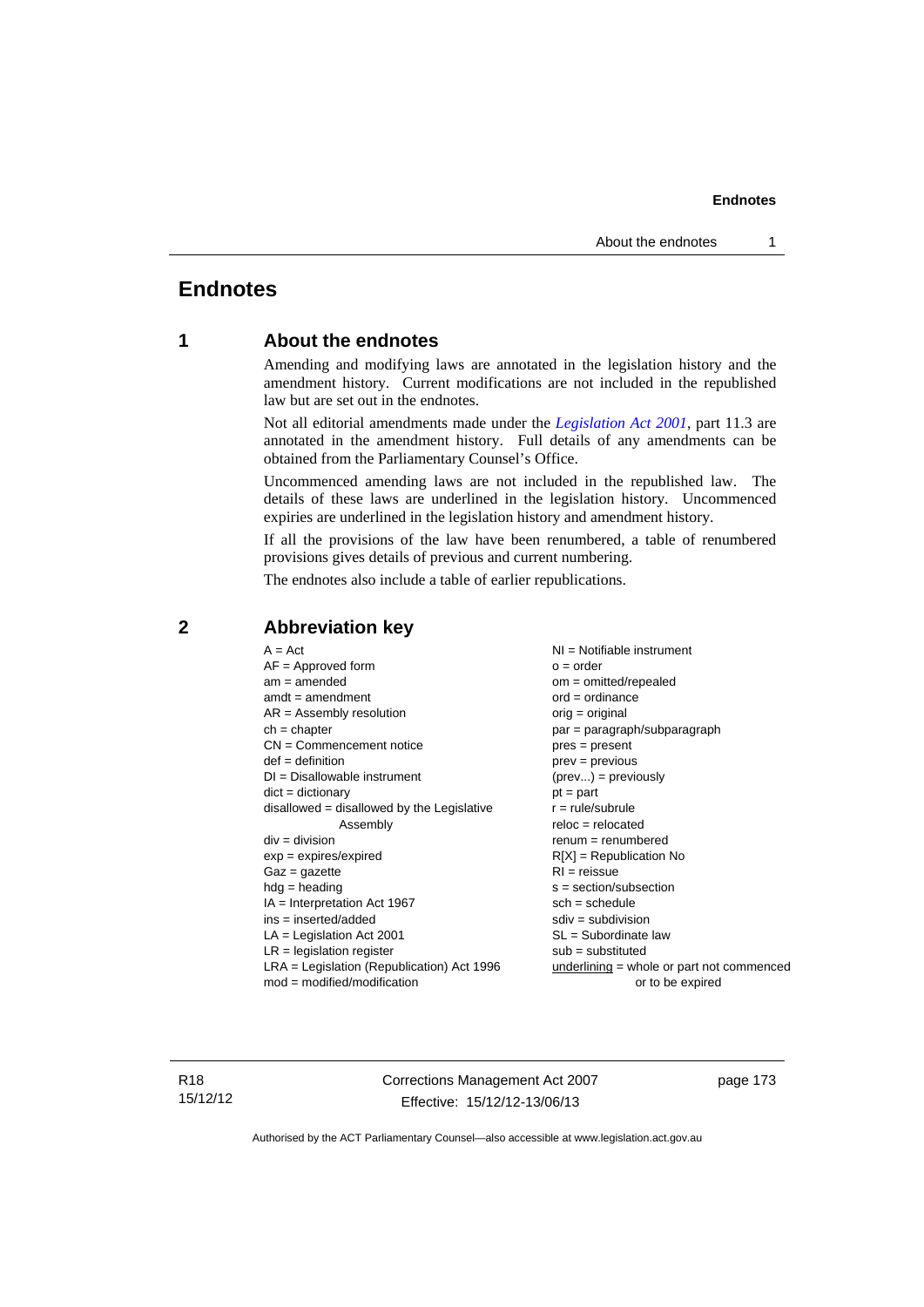3 Legislation history

# **3 Legislation history**

# **Corrections Management Act 2007 A2007-15**

notified LR 18 June 2007

s 1, s 2 commenced 18 June 2007 (LA s 75 (1)) s 230 commenced 1 August 2007 (LA s 75AA) sch 1 pt 1.2, pt 1.3 commenced 1 August 2007 (s 2 and [CN2007-6](http://www.legislation.act.gov.au/cn/2007-6/default.asp)) remainder commenced 18 December 2007 (s 2 and LA s 79)

as amended by

#### **[Civil Partnerships Act 2008](http://www.legislation.act.gov.au/a/2008-14) A2008-14 sch 1 pt 1.6**

notified LR 15 May 2008

s 1, s 2 commenced 15 May 2008 (LA s 75 (1))

sch 1 pt 1.6 commenced 19 May 2008 (s 2 and [CN2008-8\)](http://www.legislation.act.gov.au/cn/2008-8/default.asp)

# **[Children and Young People Act 2008](http://www.legislation.act.gov.au/a/2008-19) A2008-19 sch 1 pt 1.1**

notified LR 17 July 2008 s 1, s 2 commenced 17 July 2008 (LA s 75 (1)) sch 1 pt 1.1 commenced 9 September 2008 (s 2 and [CN2008-13\)](http://www.legislation.act.gov.au/cn/2008-13/default.asp)

# **[Children and Young People \(Consequential Amendments\) Act 2008](http://www.legislation.act.gov.au/a/2008-20) A2008-20 sch 2 pt 2.4**

notified LR 17 July 2008 s 1, s 2 commenced 17 July 2008 (LA s 75 (1)) s 3 commenced 18 July 2008 (s 2 (1)) sch 2 pt 2.4 commenced 9 September 2008 (s 2 (3) and see Children [and Young People Act 2008](http://www.legislation.act.gov.au/a/2008-19) A2008-19, s 2 and [CN2008-13](http://www.legislation.act.gov.au/cn/2008-13/default.asp))

### **[Crimes Legislation Amendment Act 2008](http://www.legislation.act.gov.au/a/2008-44) A2008-44 sch 1 pt 1.2**

notified LR 9 September 2008 s 1, s 2 commenced 9 September 2008 (LA s 75 (1)) sch 1 pt 1.2 commenced 30 May 2009 (s 2 and [CN2009-4\)](http://www.legislation.act.gov.au/cn/2009-4/default.asp)

# **[Corrections Management Amendment Act 2008](http://www.legislation.act.gov.au/a/2008-49) A2008-49**

notified LR 15 September 2008 s 1, s 2 commenced 15 September (LA s 75 (1)) remainder commenced 16 September 2008 (s 2)

page 174 Corrections Management Act 2007 Effective: 15/12/12-13/06/13

R18 15/12/12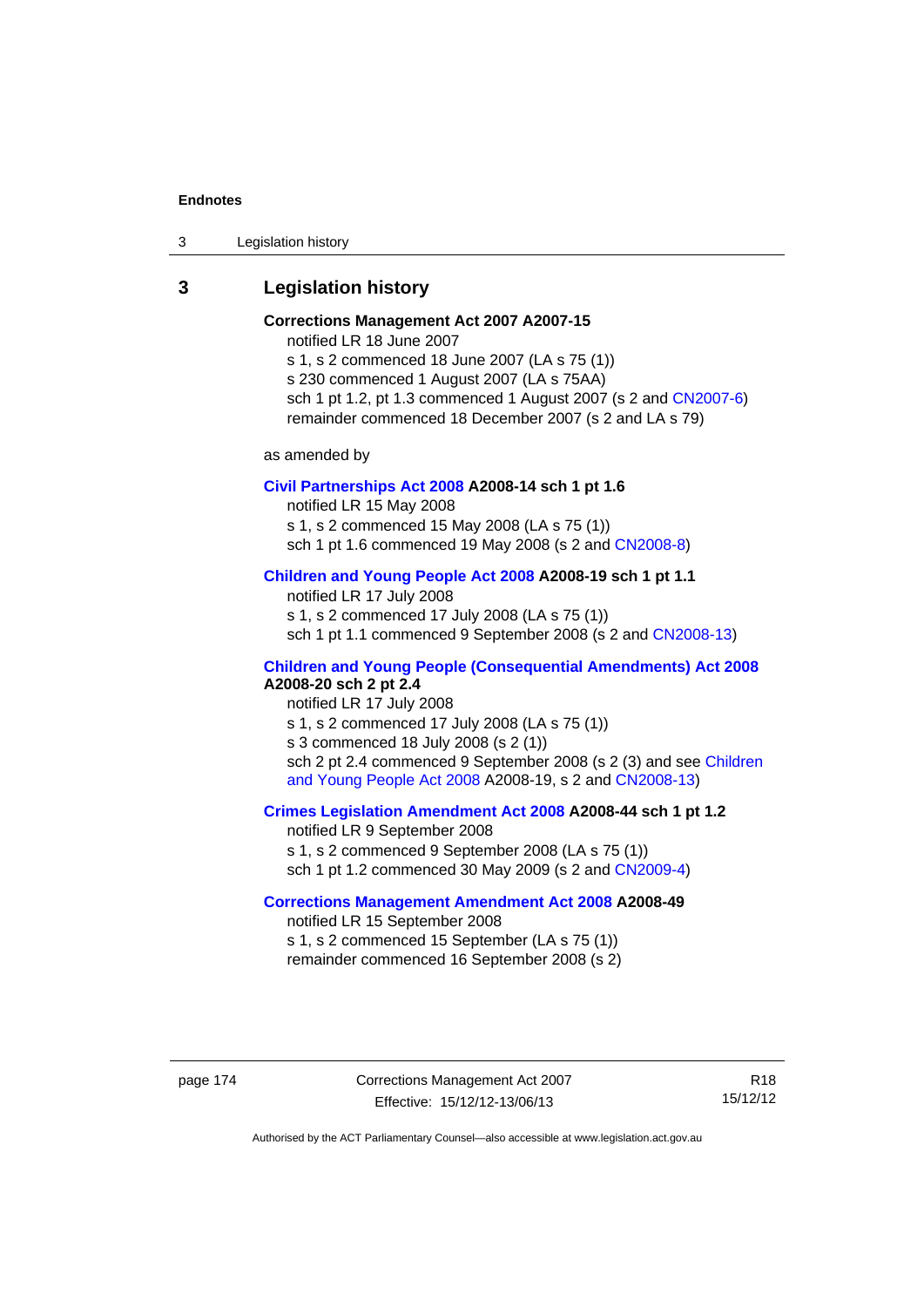# **[Work Safety Legislation Amendment Act 2009](http://www.legislation.act.gov.au/a/2009-28) A2009-28 sch 2 pt 2.2**

notified LR 9 September 2009

s 1, s 2 commenced 9 September 2009 (LA s 75 (1))

sch 2 pt 2.2 commenced 1 October 2009 (s 2 and see [Work Safety Act](http://www.legislation.act.gov.au/a/2008-51)  [2008](http://www.legislation.act.gov.au/a/2008-51) A2008-51, s 2 (1) (b) and [CN2009-11\)](http://www.legislation.act.gov.au/cn/2009-11/default.asp)

### **[Smoking \(Prohibition in Enclosed Public Places\) Amendment](http://www.legislation.act.gov.au/a/2009-51)  [Act 2009](http://www.legislation.act.gov.au/a/2009-51) A2009-51 sch 1 pt 1.1**

notified LR 18 December 2009

s 1, s 2 commenced 18 December 2009 (LA s 75 (1))

sch 1 pt 1.1 commenced 9 December 2010 (s 2 (1) (b) and [CN2010-4\)](http://www.legislation.act.gov.au/cn/2010-4/default.asp)

### **[Health Practitioner Regulation National Law \(ACT\) Act 2010](http://www.legislation.act.gov.au/a/2010-10) A2010-10 sch 2 pt 2.4**

notified LR 31 March 2010 s 1, s 2 commenced 31 March 2010 (LA s 75 (1)) sch 2 pt 2.4 commenced 1 July 2010 (s 2 (1) (a))

#### **[Justice and Community Safety Legislation Amendment Act 2010](http://www.legislation.act.gov.au/a/2010-30)**

# **[\(No 2\)](http://www.legislation.act.gov.au/a/2010-30) A2010-30 sch 1 pt 1.5**

notified LR 31 August 2010 s 1, s 2 commenced 31 August 2010 (LA s 75 (1)) s 3 commenced 1 September 2010 (s 2 (1)) sch 1 pt 1.5 commenced 28 September 2010 (s 2 (2))

#### **[Justice and Community Safety Legislation Amendment Act 2010](http://www.legislation.act.gov.au/a/2010-40)  [\(No 3\)](http://www.legislation.act.gov.au/a/2010-40) A2010-40 sch 2 pt 2.4**

notified LR 5 October 2010

s 1, s 2 commenced 5 October 2010 (LA s 75 (1))

s 3 commenced 6 October 2010 (s 2 (1))

sch 2 pt 2.4 commenced 2 November 2010 (s 2 (2))

### **[Administrative \(One ACT Public Service Miscellaneous Amendments\)](http://www.legislation.act.gov.au/a/2011-22)  [Act 2011](http://www.legislation.act.gov.au/a/2011-22) A2011-22 sch 1 pt 1.37**

notified LR 30 June 2011

s 1, s 2 commenced 30 June 2011 (LA s 75 (1)) sch 1 pt 1.37 commenced 1 July 2011 (s 2 (1))

page 175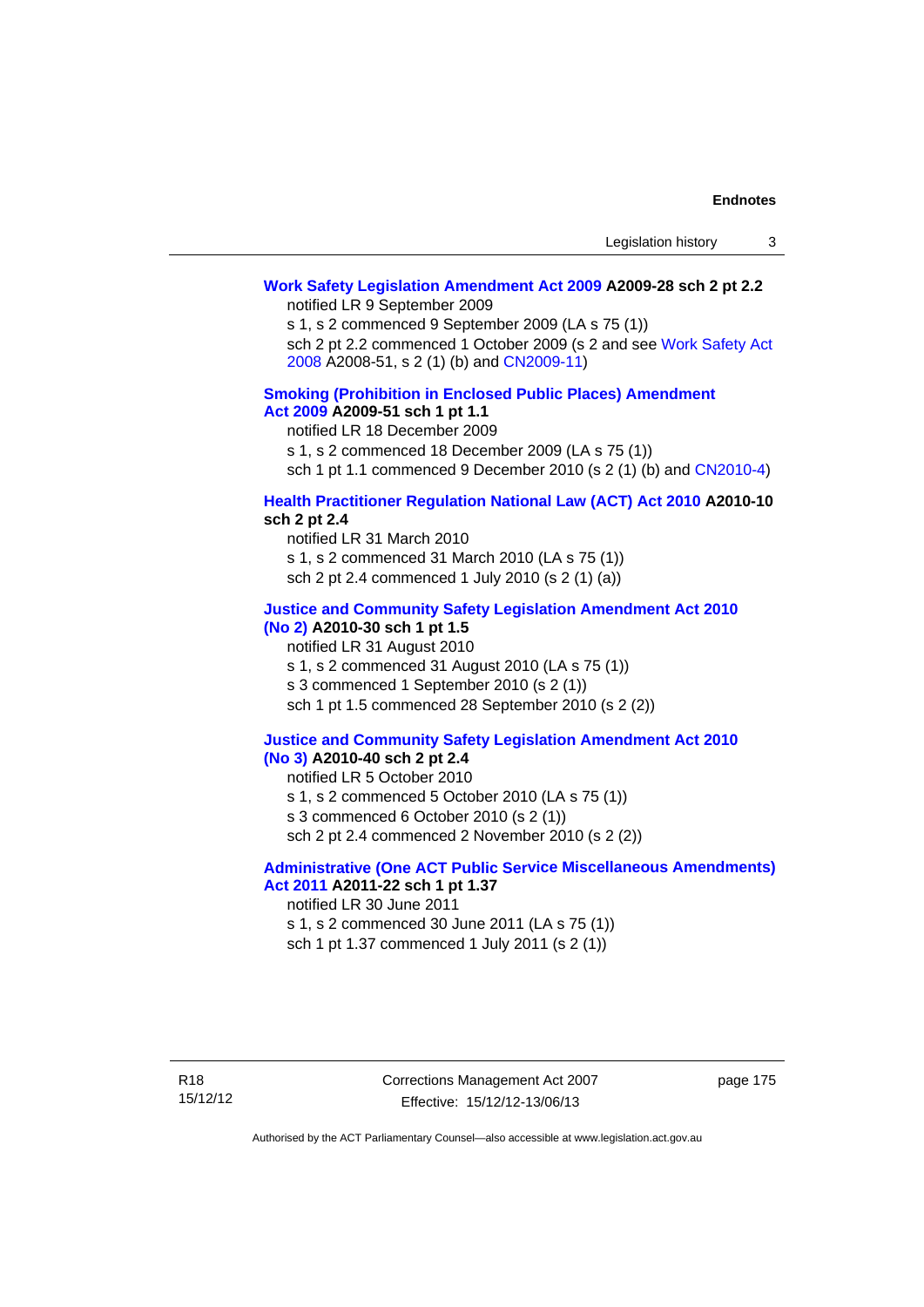| -3 | Legislation history |  |
|----|---------------------|--|
|----|---------------------|--|

## **[Statute Law Amendment Act 2011 \(No 3\)](http://www.legislation.act.gov.au/a/2011-52) A2011-52 sch 3 pt 3.13**

notified LR 28 November 2011

s 1, s 2 commenced 28 November 2011 (LA s 75 (1)) sch 3 pt 3.13 commenced 12 December 2011 (s 2)

#### **[Work Health and Safety \(Consequential Amendments\) Act 2011](http://www.legislation.act.gov.au/a/2011-55) A2011-55 sch 1 pt 1.3**

notified LR 14 December 2011

s 1, s 2 commenced 14 December 2011 (LA s 75 (1))

sch 1 pt 1.3 commenced 1 January 2012 (s 2 and see Work Health [and Safety Act 2011](http://www.legislation.act.gov.au/a/2011-35) A2011-35, s 2 and [CN2011-12\)](http://www.legislation.act.gov.au/cn/2011-12/default.asp)

#### **[Corrections and Sentencing Legislation Amendment Act 2011](http://www.legislation.act.gov.au/a/2011-57) A2011-57 pt 2**

notified LR 14 December 2011 s 1, s 2 commenced 14 December 2011 (LA s 75 (1)) pt 2 commenced 15 December 2011 (s 2)

#### **[Official Visitor Act 2012](http://www.legislation.act.gov.au/a/2012-33) A2012-33 sch 1 pt 1.2**

notified LR 15 June 2012 s 1, s 2 commenced 15 June 2012 (LA s 75 (1)) sch 1 pt 1.2 commences 1 July 2013 (s 2 (2))

## **[Corrections and Sentencing Legislation Amendment Act 2012](http://www.legislation.act.gov.au/a/2012-34) A2012-34 pt 2**

notified LR 15 June 2012 s 1, s 2 commenced 15 June 2012 (LA s 75 (1)) pt 2 commenced 15 December 2012 (s 2 (2))

# **[Civil Unions Act 2012](http://www.legislation.act.gov.au/a/2012-40) A2012-40 sch 3 pt 3.7**

notified LR 4 September 2012 s 1, s 2 commenced 4 September 2012 (LA s 75 (1)) sch 3 pt 3.7 commenced 11 September 2012 (s 2)

page 176 Corrections Management Act 2007 Effective: 15/12/12-13/06/13

R18 15/12/12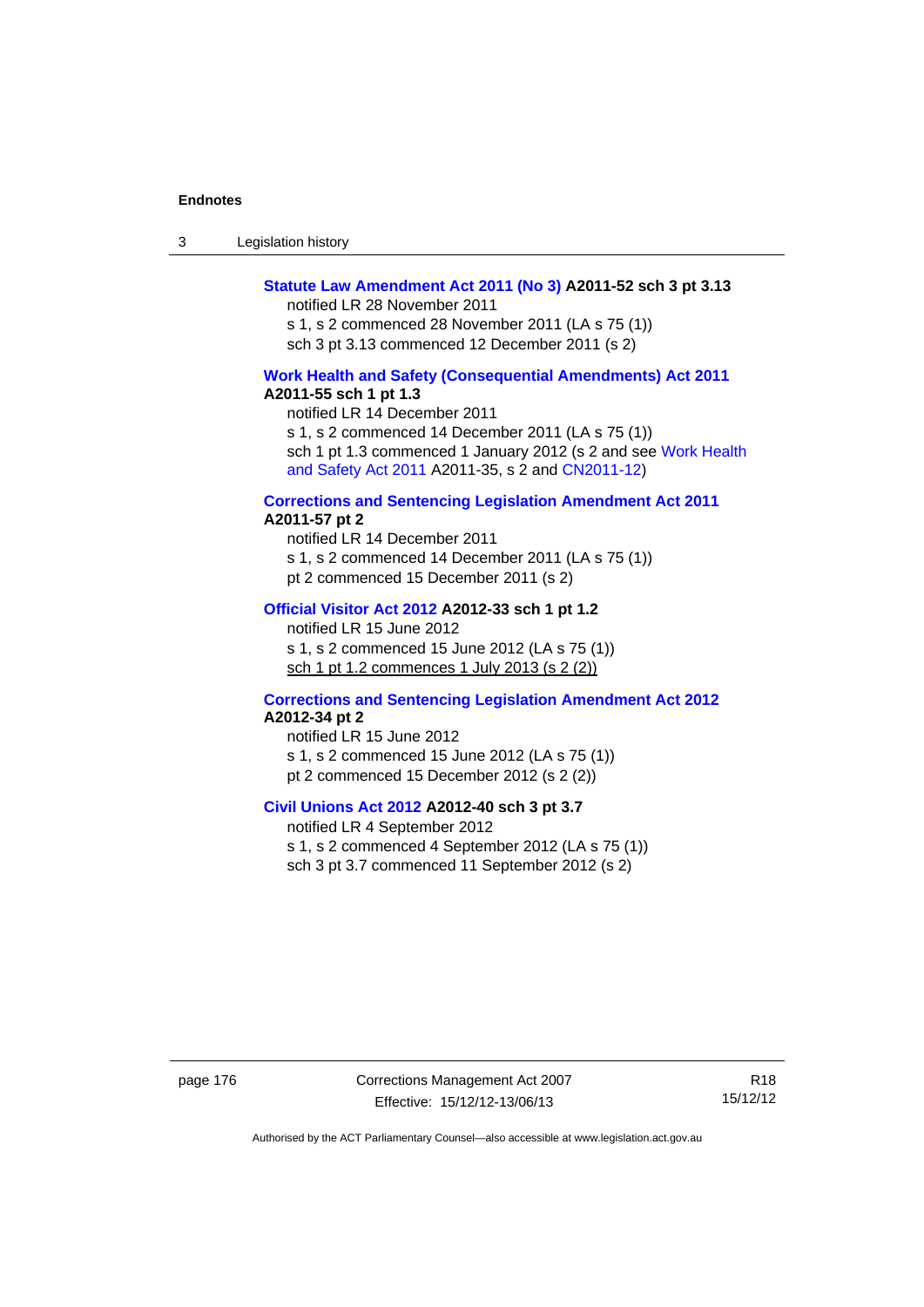# **4 Amendment history Commencement**  s 2 om LA s 89 (4) **Application of Act—***detainees* s 6 am [A2008-19](http://www.legislation.act.gov.au/a/2008-19) amdt 1.1 (1) note 2 exp 2 June 2011 (s 501 (2), (4) (LA s 88 declaration applies)) **Correctional centres—minimum living conditions**  s 12 am [A2011-22](http://www.legislation.act.gov.au/a/2011-22) amdt 1.113 **Ministerial directions to director-general**  s 13 hdg am [A2011-22](http://www.legislation.act.gov.au/a/2011-22) amdt 1.113 s 13 am [A2011-22](http://www.legislation.act.gov.au/a/2011-22) amdt 1.113 **Corrections policies and operating procedures**  s 14 am [A2011-22](http://www.legislation.act.gov.au/a/2011-22) amdt 1.113 **Exclusions from notified corrections policies and operating procedures**  s 15 am [A2011-22](http://www.legislation.act.gov.au/a/2011-22) amdt 1.113 **Director-general directions**  s 16 hdg am [A2011-22](http://www.legislation.act.gov.au/a/2011-22) amdt 1.113 s 16 am [A2011-22](http://www.legislation.act.gov.au/a/2011-22) amdt 1.113 **Director-general directions**  s 17 hdg am [A2011-22](http://www.legislation.act.gov.au/a/2011-22) amdt 1.113 s 17 am [A2011-22](http://www.legislation.act.gov.au/a/2011-22) amdt 1.113, amdt 1.114 **Corrections officers—appointment**  s 19 am [A2011-22](http://www.legislation.act.gov.au/a/2011-22) amdt 1.113 **Corrections officers—functions**  s 20 am [A2011-22](http://www.legislation.act.gov.au/a/2011-22) amdt 1.113 **Doctors—health service appointments**  s 21 am [A2011-22](http://www.legislation.act.gov.au/a/2011-22) amdt 1.113 **Health practitioners—non-therapeutic functions**  s 22 hdg sub [A2010-10](http://www.legislation.act.gov.au/a/2010-10) amdt 2.15 s 22 am [A2010-10](http://www.legislation.act.gov.au/a/2010-10) amdt 2.15; [A2011-22](http://www.legislation.act.gov.au/a/2011-22) amdt 1.113 **Identity cards**  s 23 am [A2010-10](http://www.legislation.act.gov.au/a/2010-10) amdt 2.20; [A2011-22](http://www.legislation.act.gov.au/a/2011-22) amdt 1.113 **Declaration of emergency**  s 26 am [A2011-22](http://www.legislation.act.gov.au/a/2011-22) amdt 1.113 **Emergency powers**  s 27 am [A2011-22](http://www.legislation.act.gov.au/a/2011-22) amdt 1.113

R18 15/12/12 Corrections Management Act 2007 Effective: 15/12/12-13/06/13

page 177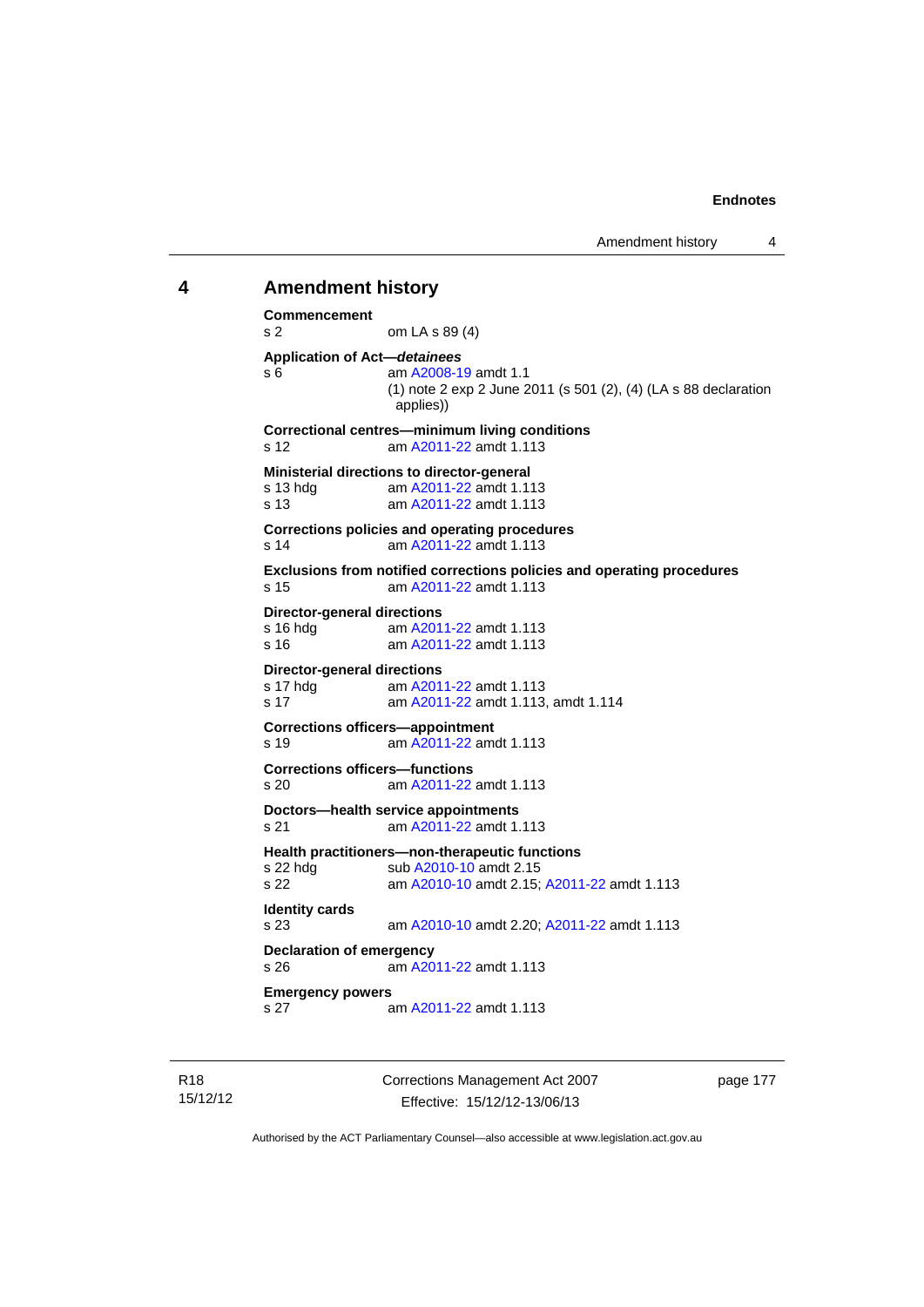4 Amendment history

```
Arrangements with police 
s 28 am A2011-22 amdt 1.113
Definitions—ch 4 
s 29 am A2008-19 amdt 1.3
                def chief executive ins A2008-19 amdt 1.2 
                    om A2011-22 amdt 1.109
                 def director-general ins A2011-22 amdt 1.110 
                 def young detainee ins A2008-19 amdt 1.2 
Detention in police cells 
s 30 am A2008-19 amdt 1.4, amdt 1.5; A2011-22 amdt 1.113
Detention in police cells—search powers etc 
s 31 am A2008-19 amdt 1.6, amdt 1.7 
Detention in police cells—additional provisions for young detainees 
s 31A ins A2008-19 amdt 1.8 
                am A2008-44 amdt 1.14
Detention in court cells 
s 33 am A2008-19 amdts 1.9-1.12; A2011-22 amdt 1.113, 
                amdt 1.114 
Detention in court cells—additional provisions for young detainees 
s 33A ins A2008-19 amdt 1.13 
                 am A2011-22 amdt 1.113
Detainees accommodated away from correctional centre 
s 34 am A2008-19 amdt 1.14; A2011-22 amdt 1.113 
Escort officer functions etc 
s 35 am A2011-22 amdt 1.113, amdt 1.114 
Executing warrants of imprisonment or remand etc 
s 38 am A2011-22 amdt 1.113
Food and drink 
s 40 am A2010-10 amdt 2.20; A2011-22 amdt 1.113 
Clothing 
s 41 A2011-22 amdt 1.113
Personal hygiene 
s 42  A2011-22 amdt 1.113
Sleeping areas 
s 43  A2011-22 amdt 1.113
Treatment of convicted and non-convicted detainees 
s 44 am A2011-22 amdt 1.113
Access to open air and exercise 
s 45 am A2011-22 amdt 1.113
```
page 178 Corrections Management Act 2007 Effective: 15/12/12-13/06/13

R18 15/12/12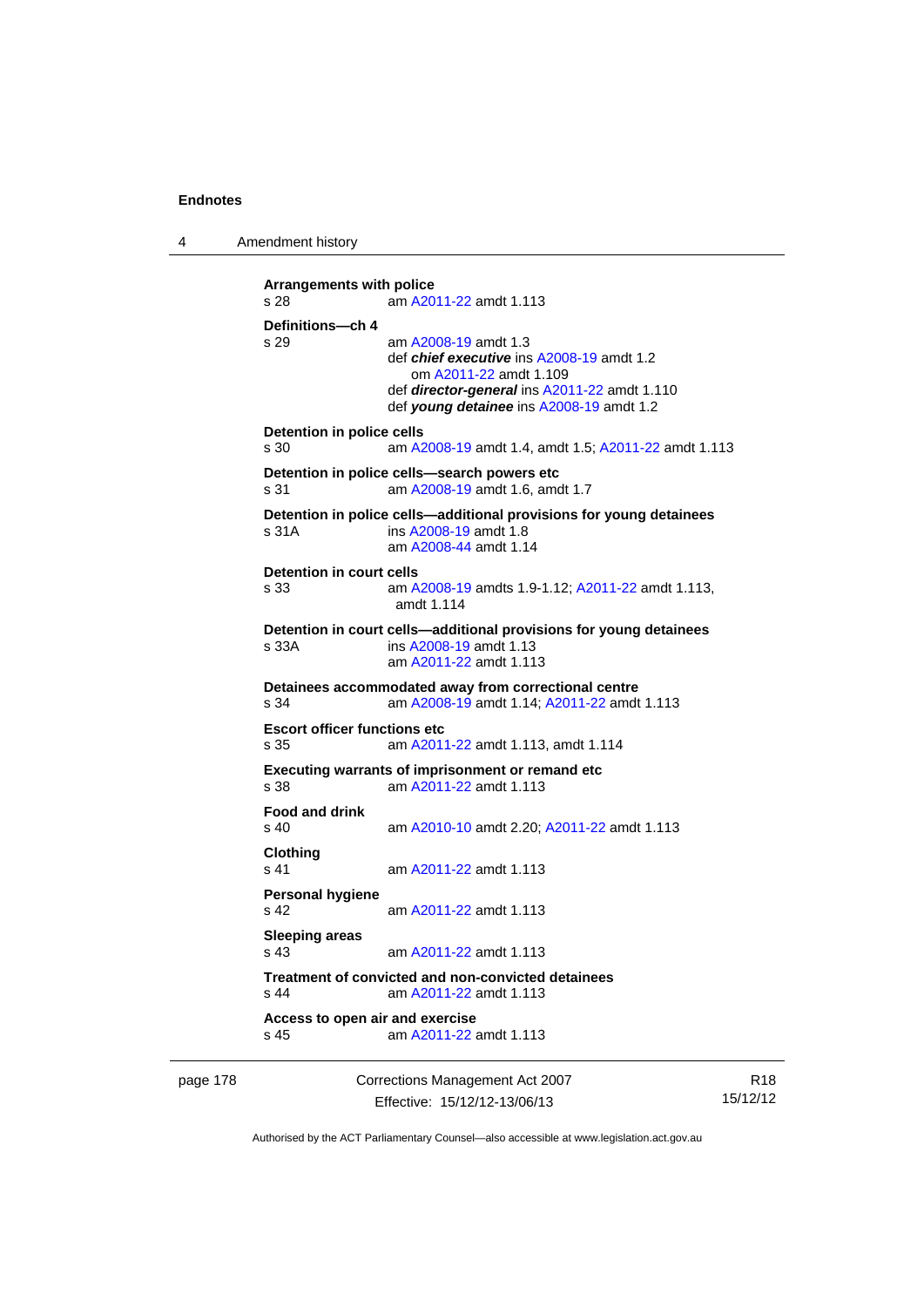Amendment history 4

```
Communication with family and others<br>s 46 am A2011-22 amdt 1.
               A2011-22 amdt 1.113
Telephone calls 
                 A2011-22 amdt 1.113
Mail 
                A2011-22 amdt 1.113
Visits by family members etc 
s 49 am A2011-22 amdt 1.113
Contact with accredited people 
s 50 am A2011-22 amdt 1.113
Visits—protected communications 
s 51 am A2011-22 amdt 1.113
News and educational services 
s 52 am A2011-22 amdt 1.113
Health care 
s 53 am A2010-10 amdt 2.20; A2011-22 amdt 1.113 
Transfers to health facilities 
s 54 am A2010-10 amdt 2.20; A2011-22 amdt 1.113 
Religious, spiritual and cultural needs 
s 55 am A2011-22 amdt 1.113
Complaints to official visitors 
s 59 am A2011-22 amdt 1.113
Investigation etc by official visitors 
s 60 am A2011-22 amdt 1.113
Official visitors—ending appointments 
 A2010-30 amdt 1.19
Relationship with other inspection laws 
s 62 am A2011-22 amdt 1.113
Authority for detention 
s 64 am A2011-22 amdt 1.113
Identification of detainees 
s 65 am A2010-10 amdt 2.16; A2011-22 amdt 1.113 
Information about entitlements and obligations 
s 66 am A2011-22 amdt 1.113, amdt 1.114 
Initial assessment 
s 67 am A2011-22 amdt 1.113
```
R18 15/12/12 Corrections Management Act 2007 Effective: 15/12/12-13/06/13

page 179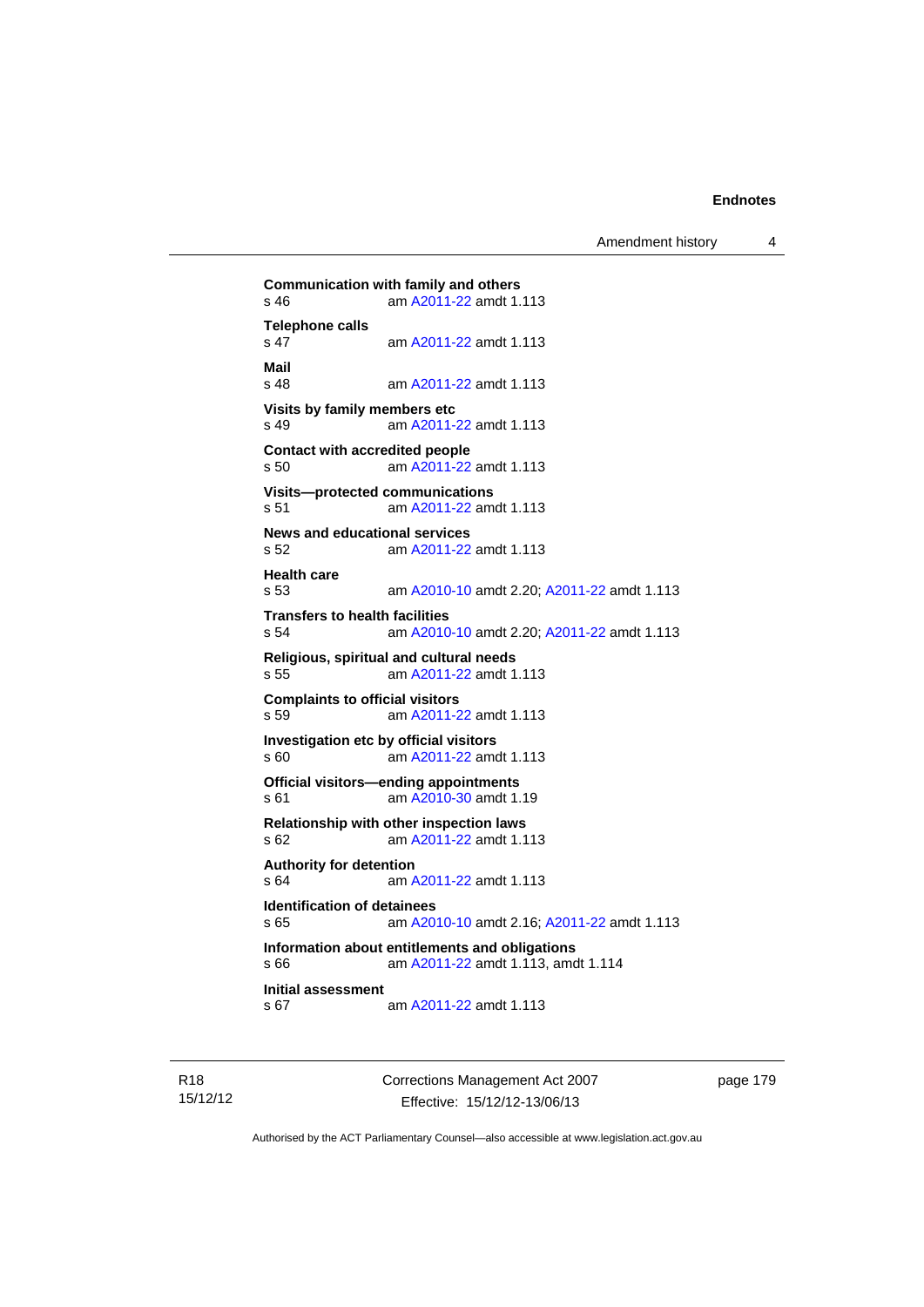4 Amendment history

```
Alcohol and drug tests on admission 
s 69 am A2011-22 amdt 1.113
Strip search on admission 
s 70 am A2011-22 amdt 1.113
Property of detainees 
 A2011-22 amdt 1.113
Security classification 
s 72 am A2011-22 amdt 1.113
Case management plan 
s 73 am A2011-22 amdt 1.113
Entries in register of detainees 
s 74 am A2011-22 amdt 1.113
Compliance with director-general's directions 
s 75 hdg am A2011-22 amdt 1.114
s 75 am A2011-22 amdt 1.113, amdt 1.114 
Register of detainees 
s 76 am A2011-22 amdt 1.113
Health reports 
s 77 am A2008-20 amdt 2.14; A2011-22 amdt 1.113, amdt 1.114 
Case management plans—scope etc 
s 78 am A2011-22 amdt 1.113
Transgender and intersex detainees—sexual identity 
s 79 am A2010-10 amdt 2.20; A2011-22 amdt 1.113 
Security classification—basis etc 
s 80 A2011-22 amdt 1.113
Prohibited things 
s 81 am A2011-22 amdt 1.113
Possession of prohibited things 
s 82 am A2011-22 amdt 1.113
Trust accounts for detainees 
s 84 am A2011-22 amdt 1.113
Prohibited areas 
s 85 am A2011-22 amdt 1.113
Nonsmoking areas 
s 86 am A2009-51 amdt 1.1; A2011-22 amdt 1.113 
Management and security—corrections policies and operating procedures 
s 87 am A2008-14 amdt 1.17; A2011-22 amdt 1.113; A2012-40
                amdt 3.25
```
page 180 Corrections Management Act 2007 Effective: 15/12/12-13/06/13

R18 15/12/12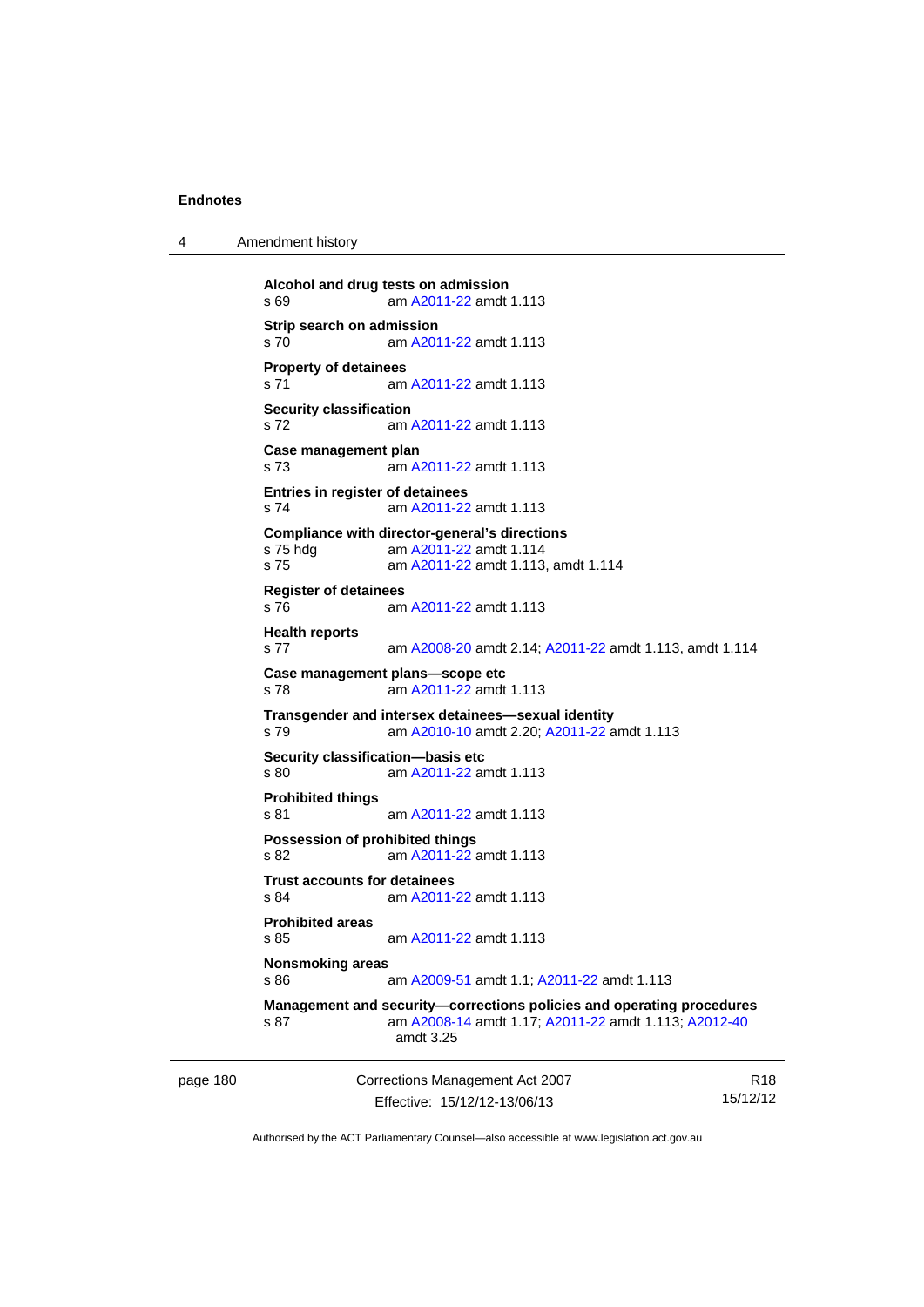```
Segregation—safety and security 
s 90 am A2011-22 amdt 1.113, amdt 1.114; A2011-57 s 4 
Segregation—protective custody 
s 91 am A2011-22 amdt 1.113, amdt 1.114; A2011-57 s 5 
Segregation—health 
s 92  A2011-22A2011-57 s 6
Application for review of segregation directions 
s 96 am A2011-22 amdt 1.113, amdt 1.114 
Review of segregation directions 
s 97 am A2011-22 amdt 1.113, amdt 1.114 
Other separation of detainees 
s 98 am A2011-22 amdt 1.113
Monitoring—general considerations 
s 99 am A2011-22 amdt 1.113
Monitoring at correctional centres 
s 100 am A2011-22 amdt 1.113
Personal monitoring devices 
s 101 am A2011-22 amdt 1.113
Interfering with personal monitoring devices 
s 102 am A2011-22 amdt 1.113
Monitoring telephone calls etc 
s 103 am A2011-22 amdt 1.113
Monitoring ordinary mail 
s 104 am A2011-22 amdt 1.113
Monitoring protected mail 
s 105 am A2011-22 amdt 1.113
Mail searches—consequences 
s 106 am A2011-22 amdt 1.113
Register of strip and body searches 
s 110 am A2011-22 amdt 1.113
Scanning, frisk and ordinary searches—directions 
s 111 am A2011-22 amdt 1.113
Meaning of seizeable item—div 9.4.3 
A2008-49 s 4
Strip searches—when may be conducted 
s 113A  A2008-49 s 4
                am A2011-22 amdt 1.113
```
R18 15/12/12 Corrections Management Act 2007 Effective: 15/12/12-13/06/13

page 181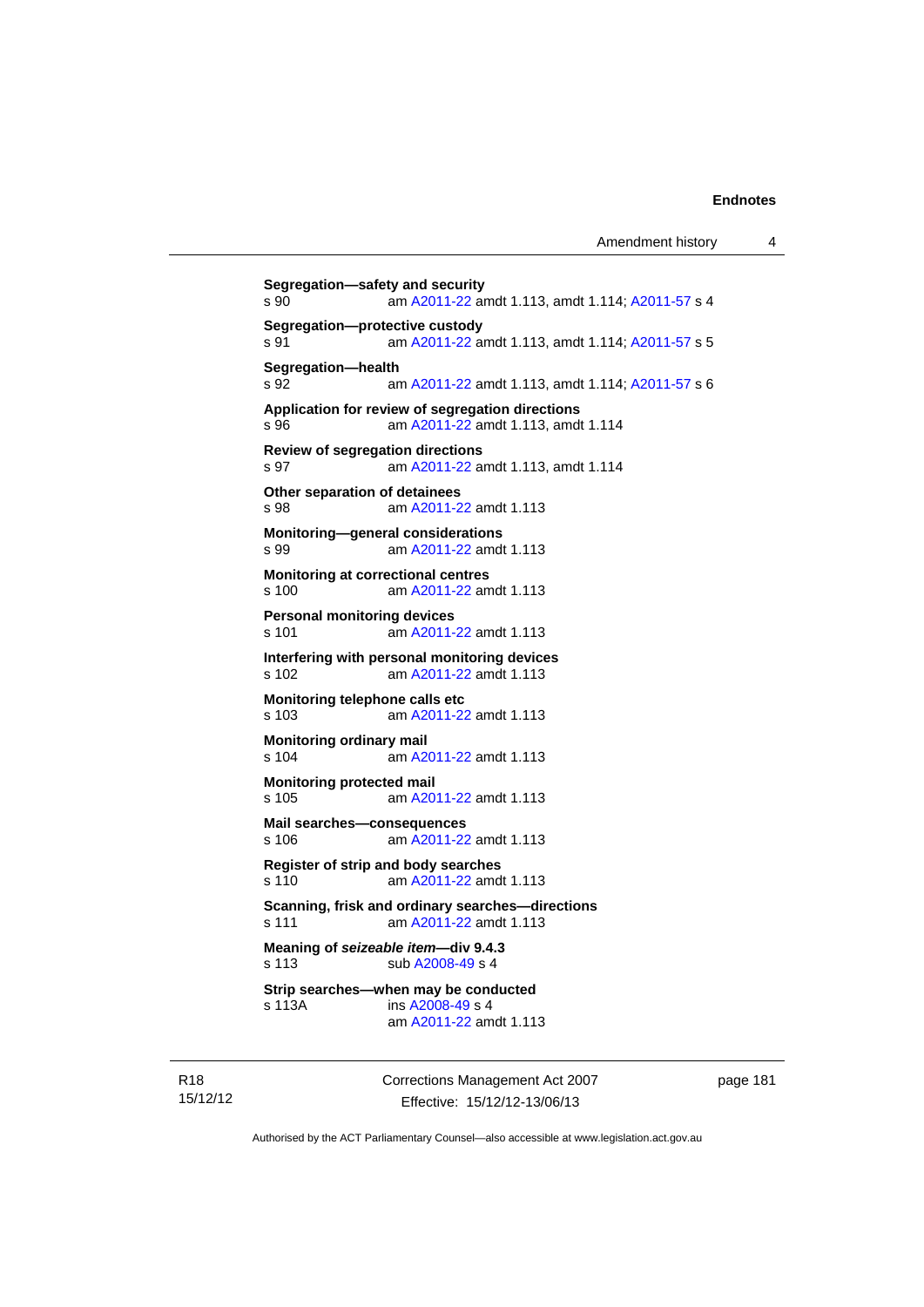4 Amendment history

```
Strip searches—on suspicion 
s 113B ins A2008-49 s 4
                am A2011-22 amdt 1.113
Strip searches—where prudent 
s 113C ins A2008-49 s 4
                am A2011-22 amdt 1.113
Strip searches—general rules 
s 115 am A2011-22 amdt 1.113
Body searches—directions 
s 116 am A2010-10 amdt 2.20; A2011-22 amdt 1.113 
Body searches—presence of nurse and corrections officers 
s 117 am A2010-10 amdt 2.20; A2011-22 amdt 1.113 
Body searches—assistance from corrections officer 
s 118 am A2011-22 amdt 1.113
Body searches—rules about detainee's clothing 
s 119 am A2011-22 amdt 1.113
Searches—premises and property 
s 122 am A2011-22 amdt 1.113
Searches of detainee cells—suspected legally privileged material 
s 124 am A2011-22 amdt 1.113
Searches—use of corrections dogs 
s 125 am A2011-22 amdt 1.113
Seizing mail etc 
s 127 am A2011-22 amdt 1.113, amdt 1.114 
Seizing property—general 
s 128 am A2011-22 amdt 1.113
Receipt for seizure 
s 129 am A2011-22 amdt 1.113
Forfeiture of things seized 
s 130 am A2011-22 amdt 1.113
Return of things seized but not forfeited 
s 131 am A2011-22 amdt 1.113
Definitions—drug and test sample
s 132 am A2010-10 amdt 2.20
When test sample positive
s 133 am A2011-22 amdt 1.113
Alcohol and drug testing of detainees 
s 134 am A2010-10 amdt 2.20; A2011-22 amdt 1.113
```
page 182 Corrections Management Act 2007 Effective: 15/12/12-13/06/13

R18 15/12/12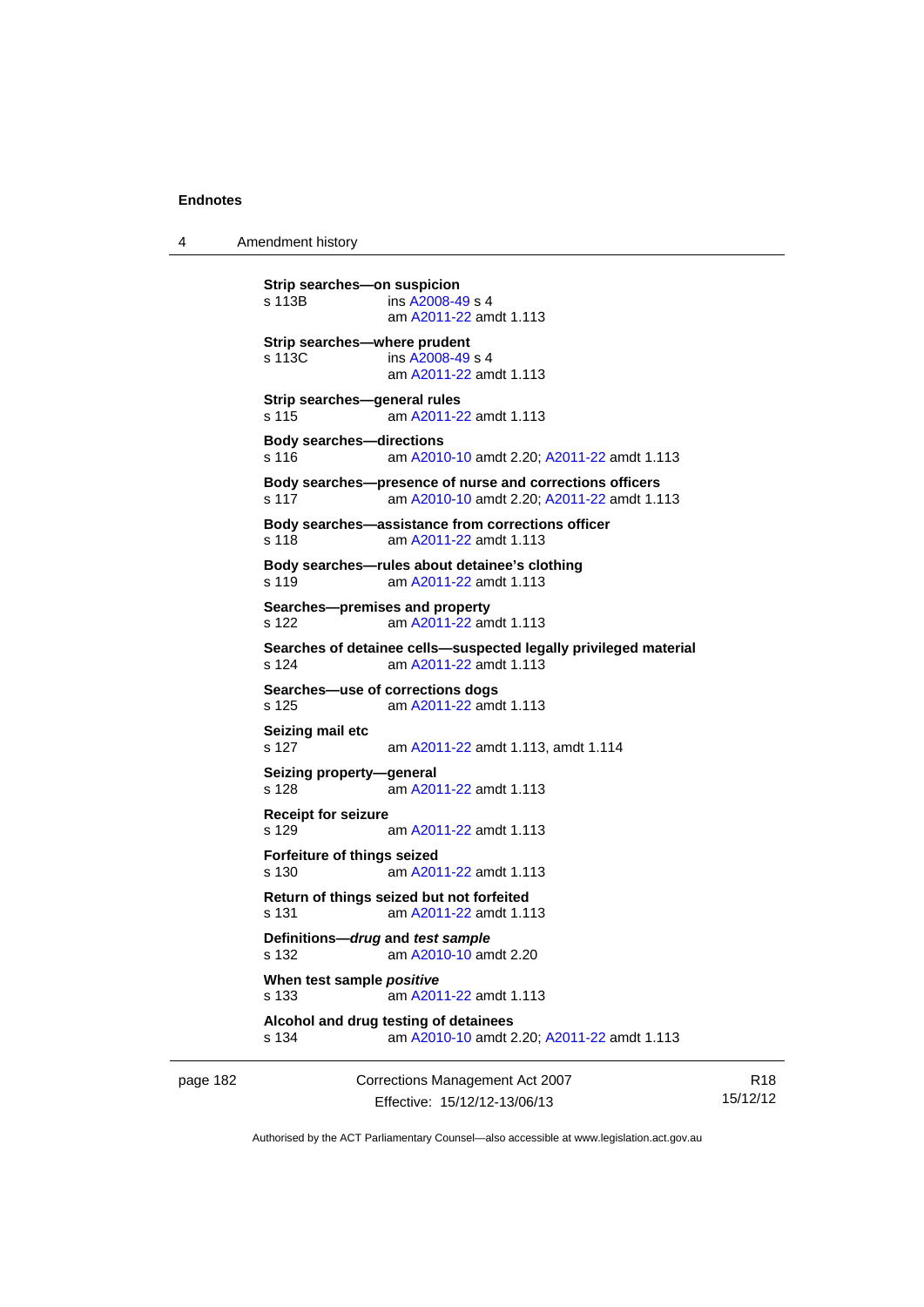```
Effect of positive test sample from detainee 
s 135 am A2011-22 amdt 1.113
Managing use of force<br>s 137 am
                 A2011-22 amdt 1.113
Authorised use of force 
s 138 am A2011-22 amdt 1.113
Use of restraints or weapons 
s 140 am A2010-10 amdt 2.17; A2011-22 amdt 1.113 
Medical examination after use of force 
s 141 am A2011-22 amdt 1.113
Reporting use of force 
s 142 am A2011-22 amdt 1.113
Visiting conditions 
s 143 am A2011-22 amdt 1.113
Notice of visiting conditions 
s 144 am A2011-22 amdt 1.113
Taking prohibited things etc into correctional centre 
s 145 am A2011-22 amdt 1.113
Directions to visitors<br>s 146 am
                 A2011-22 amdt 1.113
Searches of visitors 
s 147 am A2011-22 amdt 1.113
Directions to leave correctional centre etc 
s 148 am A2011-22 amdt 1.113
Removing people from correctional centre 
s 149 am A2011-22 amdt 1.113
Definitions—discipline 
s 151 def administrator am A2011-22 amdt 1.113 
                    om A2012-34 s 4 
                 def initial report ins A2012-34 s 5 
                 def investigative segregation am A2011-22 amdt 1.113 
                    sub A2012-34 s 6 
                 def investigator's report sub A2012-34 s 6 
                 def presiding officer ins A2012-34 s 7 
Meaning of disciplinary breach
s 152 am A2011-22 amdt 1.113, amdt 1.114 
Meaning of investigator
s 153 am A2011-22 amdt 1.113
```
R18 15/12/12 Corrections Management Act 2007 Effective: 15/12/12-13/06/13

page 183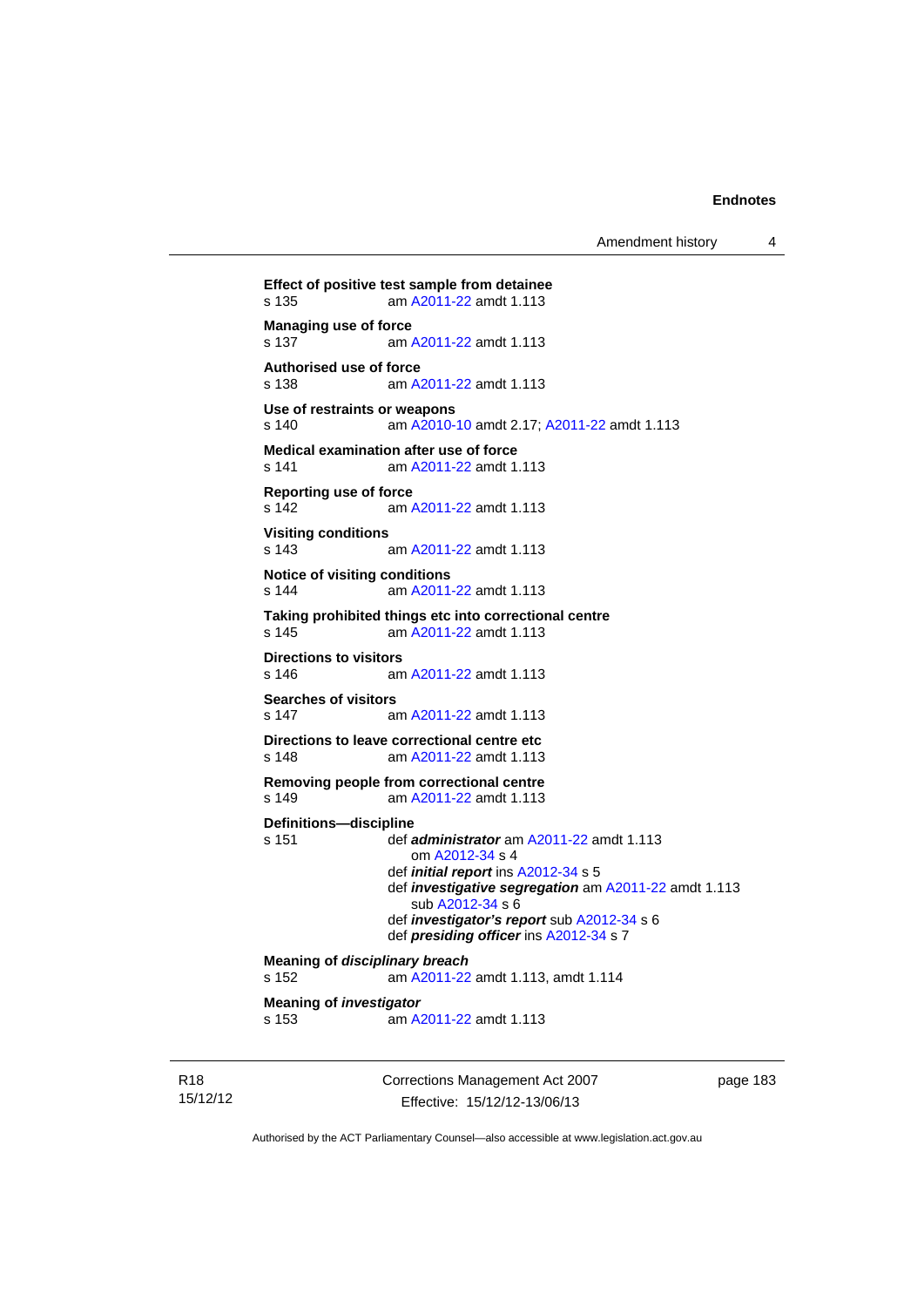4 Amendment history

```
Report etc by corrections officer 
A2012-34 s 8, s 9
Investigation by investigator 
A2012-34 s 10
Action by presiding officer 
A2012-34 s 10
Disciplinary charge 
s 159 am A2012-34 s 11 
Director-general directions—investigative segregation 
s 160 hdg am A2011-22 amdt 1.113
s 160 am A2011-22 amdt 1.113; A2012-34 s 12, s 13
Duration of investigative segregation 
s 163 am A2011-22 amdt 1.113, amdt 1.114; A2011-57 s 7; 
                 A2012-34 s 14 
Meaning of presiding officer—div 10.3.1 
s 166 A2011-22 amdt 1.113
                 om A2012-34 s 15 
Disciplinary breach admitted by accused 
s 167  A2012-34 s 16, s 17
Meaning of presiding officer—div 10.3.2 
s 169 am A2011-22 amdt 1.113
                 om A2012-34 s 18 
Disciplinary inquiry into charge 
s 170 am A2012-34 s 19 
Presiding officer's powers after internal inquiry 
s 171  A2012-34 s 20; ss renum R18 LA
Meaning of review officer—div 10.3.3 
s 172 am A2011-22 amdt 1.113
                 om A2012-34 s 21 
Application for review of inquiry decision 
s 173 am A2011-22 amdt 1.113; A2012-34 s 22 
Director-general to assign review officer<br>s 174 hdg am A2011-22 amdt 1.11
                 A2011-22 amdt 1.113
 A2011-22 amdt 1.113
                 om A2012-34 s 23 
Review of inquiry decision<br>s 175 b sub A20
                A2012-34 s 23
```
page 184 Corrections Management Act 2007 Effective: 15/12/12-13/06/13

R18 15/12/12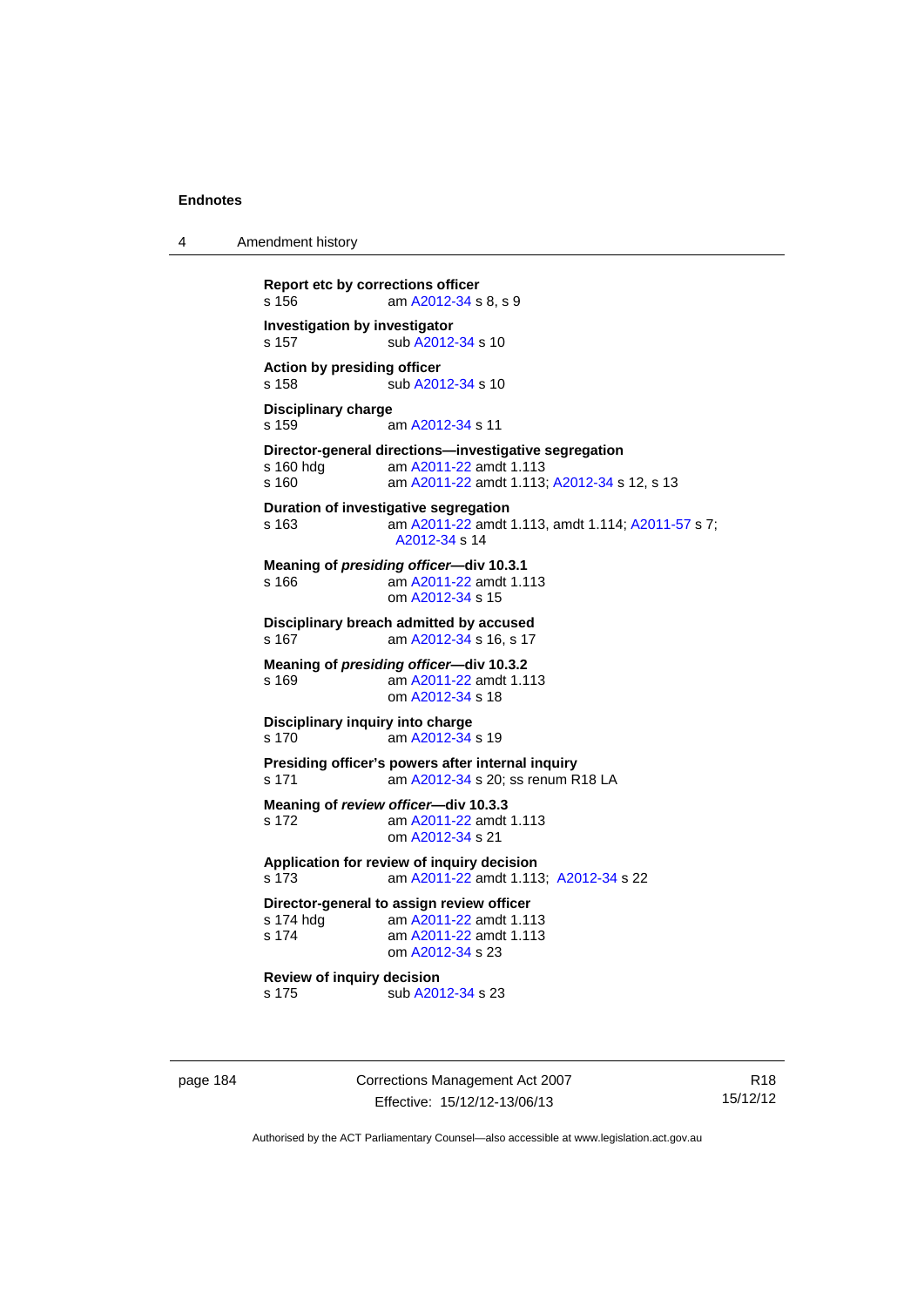Amendment history 4

```
Director-general's powers after further inquiry 
 A2012-34 s 24
 A2012-34 s 25, s 26
Application for review by adjudicator 
s 178 am A2012-34 s 26 
Review by adjudicator 
s 179 am A2012-34 s 26 
Adjudicator's powers after review 
s 180 am A2012-34 s 27 
Meaning of relevant presiding officer—div 10.3.5 
s 182 am A2012-34 s 28 
Disciplinary action by relevant presiding officer 
s 183 am A2011-22 amdt 1.113
Reparation 
s 185 am A2011-22 amdt 1.113
Separate confinement conditions 
s 187 am A2011-22 amdt 1.113
Record of disciplinary action 
s 189 am A2011-22 amdt 1.113
Presiding officer may require official reports<br>s 196 am A2011-22 amdt 1.113
                 A2011-22 amdt 1.113
Notice of disciplinary hearing 
s 200 am A2011-22 amdt 1.113
Appearance at disciplinary hearing—audiovisual or audio link 
s 203 am A2010-40 amdt 2.4
Local leave directions 
s 204 am A2011-22 amdt 1.113
Local leave permits 
s 205 am A2011-22 amdt 1.113
Definitions—pt 12.2 
s 206 def corresponding chief executive om A2011-22 amdt 1.113 
                 def corresponding director-general ins A2011-22
                 amdt 1.113
Interstate leave permits 
s 208 am A2011-22 amdt 1.113
Notice to participating States<br>s 210 am A2011-2
                 A2011-22 amdt 1.113
```
R18 15/12/12 Corrections Management Act 2007 Effective: 15/12/12-13/06/13

page 185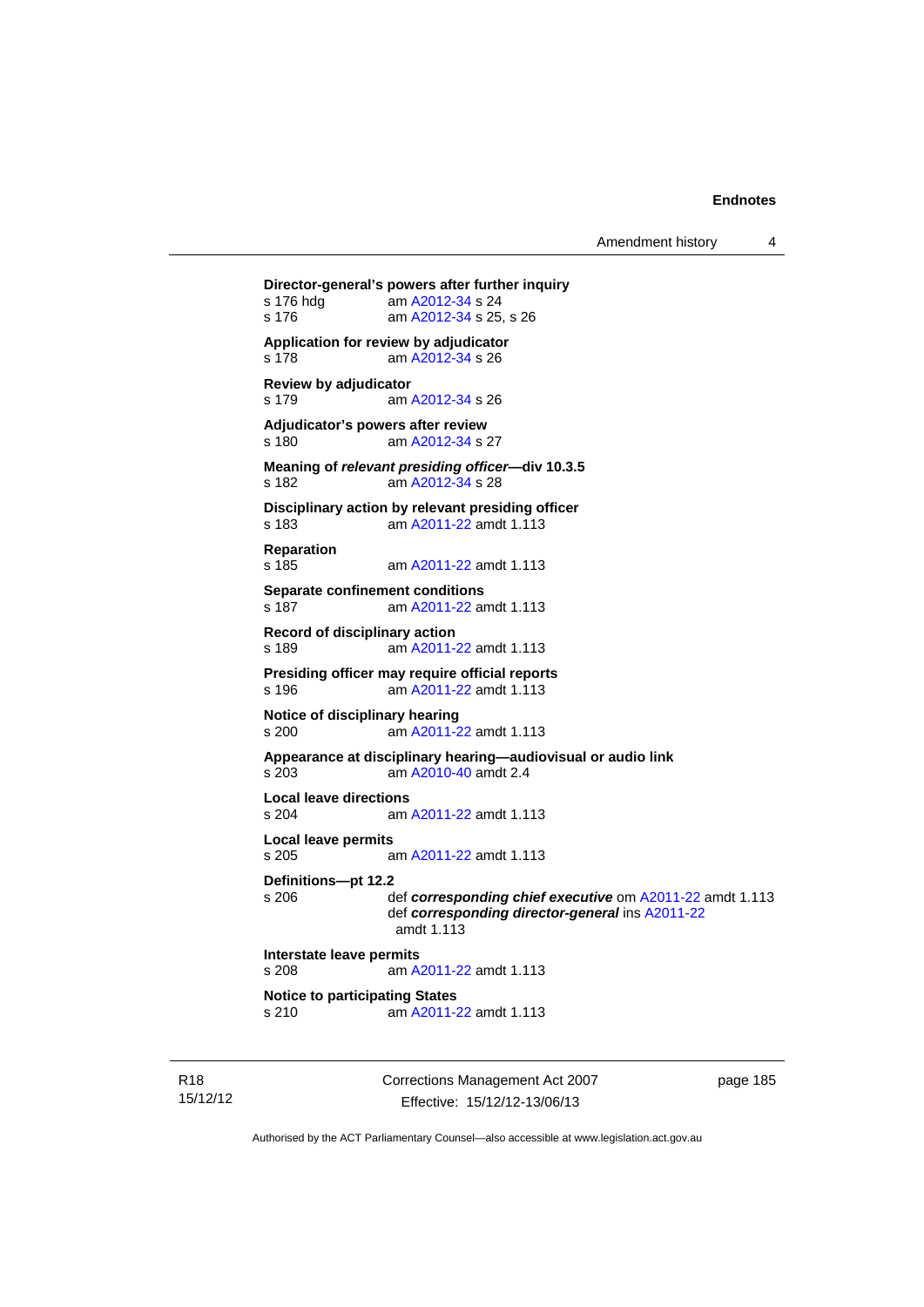| 4 | Amendment history |
|---|-------------------|
|---|-------------------|

```
Lawful temporary absence from correctional centre 
s 217 am A2011-22 amdt 1.113, amdt 1.114 
Detainee's work—work health and safety<br>s 219 hdg sub A2009-28 amdt 2.3
                A2009-28A2011-55 amdt 1.4
s 219 am A2009-28 amdt 2.4, amdt 2.5; A2011-22 amdt 1.113; 
                  A2011-55 amdt 1.5 
Random testing of detainees—statistical purposes 
s 221 am A2011-22 amdt 1.113
Confidentiality 
s 222 am A2011-22 amdt 1.113
Evidentiary certificates 
s 226 am A2011-22 amdt 1.113
Legislation amended—sch 1 
s 230 om LA s 89 (3) 
Transitional 
ch 50 hdg om A2011-52 amdt 3.57
Meaning of commencement day—ch 50 
s 500 om A2011-52 amdt 3.57
Application of Act to transitional detainees 
s 501 exp 2 June 2011 (s 501 (4) (LA s 88 declaration applies)) 
Application of Act to transitional interstate leave permits 
s 502 exp 2 June 2011 (s 502 (3) (LA s 88 declaration applies)) 
Application of Act to certain transitional remandees 
s 503 exp 18 December 2009 (s 503 (6) (LA s 88 declaration 
                  applies)) 
Transitional arrangements with NSW—Rehabilitation of Offenders (Interim) 
Act, s 94 
s 504 exp 18 December 2009 (s 504 (4) (LA s 88 declaration 
                  applies)) 
Construction of outdated references 
s 505 om A2011-52 amdt 3.57
Crimes (Sentence Administration) Act 2005, ch 17 (Transitional—interim 
custody arrangements)—definition of Corrections Management Act 2007
s 506 exp 18 December 2009 (s 506 (4) (LA s 88 declaration 
                  applies)) 
Transitional regulations 
s 507 exp 18 December 2009 (s 507 (4) (LA s 88 declaration 
                  applies))
```
page 186 Corrections Management Act 2007 Effective: 15/12/12-13/06/13

R18 15/12/12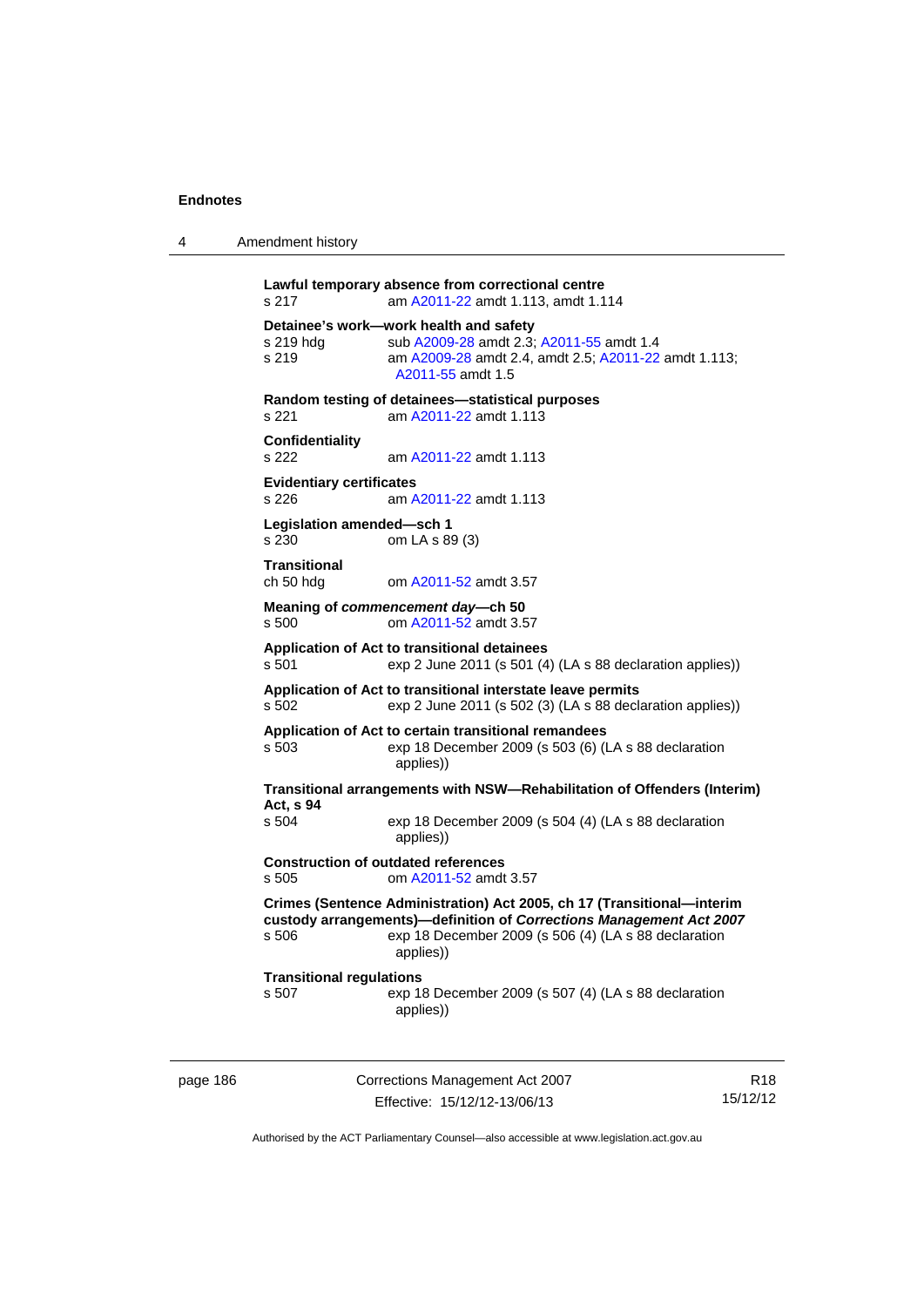|                                                    | Transitional—Corrections and Sentencing Legislation Amendment Act 2012<br>ins A2012-34 s 29<br>ch 51 hdg |                                                                                                                            |  |
|----------------------------------------------------|----------------------------------------------------------------------------------------------------------|----------------------------------------------------------------------------------------------------------------------------|--|
|                                                    |                                                                                                          | <u>exp 15 December 2013 (s 509)</u>                                                                                        |  |
|                                                    | Alleged disciplinary breaches not finally dealt with before commencement<br>day                          |                                                                                                                            |  |
|                                                    | s 508                                                                                                    | ins A2012-34 s 29                                                                                                          |  |
|                                                    |                                                                                                          | exp 15 December 2013 (s 509)                                                                                               |  |
|                                                    | Expiry-ch 51                                                                                             |                                                                                                                            |  |
|                                                    | s 509                                                                                                    | ins A2012-34 s 29                                                                                                          |  |
|                                                    |                                                                                                          | exp 15 December 2013 (s 509)                                                                                               |  |
|                                                    | <b>Consequential amendments</b>                                                                          |                                                                                                                            |  |
|                                                    | sch 1                                                                                                    | om LA s 89 (3)                                                                                                             |  |
|                                                    | <b>Dictionary</b>                                                                                        |                                                                                                                            |  |
|                                                    | dict                                                                                                     | am A2008-14 amdt 1.18; A2010-10 amdt 2.18; A2010-30<br>amdt 1.20; A2011-22 amdt 1.111, amdt 1.112; A2012-40<br>amdt $3.26$ |  |
| def <i>administrator</i> om A2012-34 s 30          |                                                                                                          |                                                                                                                            |  |
|                                                    |                                                                                                          | def corresponding chief executive om A2011-22 amdt 1.113                                                                   |  |
|                                                    |                                                                                                          | def corresponding director-general ins A2011-22<br>amdt 1.113                                                              |  |
| def <i>director-general</i> ins A2011-52 amdt 3.58 |                                                                                                          |                                                                                                                            |  |
| def health professional om A2010-10 amdt 2.19      |                                                                                                          |                                                                                                                            |  |
|                                                    |                                                                                                          | def health service sub A2010-10 amdt 2.19                                                                                  |  |
|                                                    |                                                                                                          | def <i>initial report</i> ins A2012-34 s 31                                                                                |  |
|                                                    |                                                                                                          | def <i>investigator's report</i> sub A2012-34 s 32<br>def presiding officer sub A2012-34 s 33                              |  |
|                                                    |                                                                                                          | def review officer om A2012-34 s 34                                                                                        |  |
|                                                    |                                                                                                          | def seizable item ins A2008-49 s 5                                                                                         |  |
|                                                    |                                                                                                          | def young detainee ins A2011-52 amdt 3.58                                                                                  |  |
|                                                    |                                                                                                          |                                                                                                                            |  |

Corrections Management Act 2007 Effective: 15/12/12-13/06/13

page 187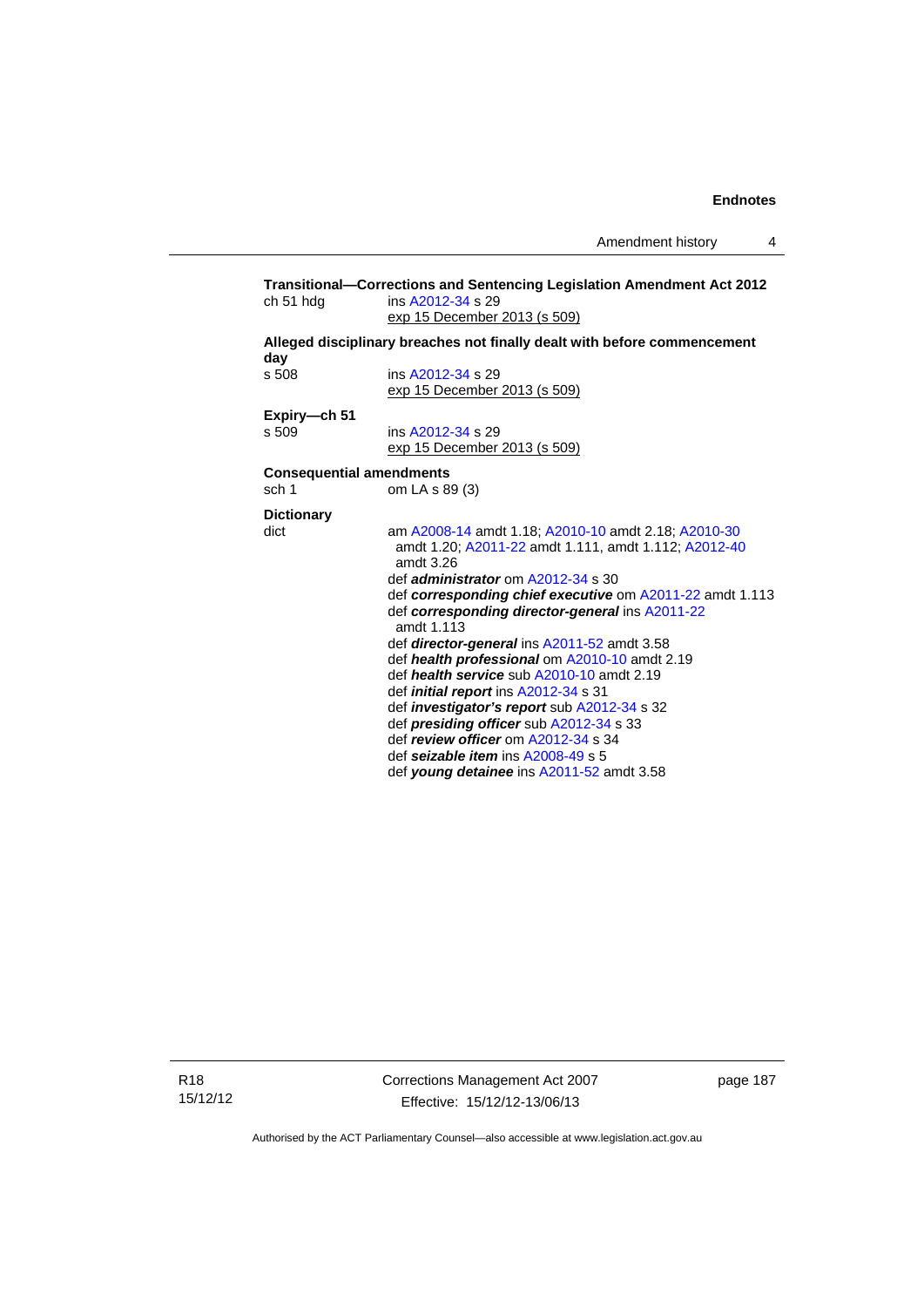5 Earlier republications

# **5 Earlier republications**

Some earlier republications were not numbered. The number in column 1 refers to the publication order.

Since 12 September 2001 every authorised republication has been published in electronic pdf format on the ACT legislation register. A selection of authorised republications have also been published in printed format. These republications are marked with an asterisk (\*) in column 1. Electronic and printed versions of an authorised republication are identical.

| <b>Republication</b><br>No and date | <b>Effective</b>             | Last<br>amendment<br>made by | <b>Republication</b><br>for               |
|-------------------------------------|------------------------------|------------------------------|-------------------------------------------|
| R <sub>1</sub><br>18 Dec 2007       | 18 Dec 2007-<br>18 May 2008  | not amended                  | new Act                                   |
| R <sub>2</sub>                      | 19 May 2008-                 | A2008-14                     | amendments by                             |
| 19 May 2008                         | 8 Sept 2008                  |                              | A2008-14                                  |
| R <sub>3</sub><br>9 Sept 2008       | 9 Sept 2008-<br>15 Sept 2008 | A2008-44                     | amendments by<br>A2008-19 and<br>A2008-20 |
| R4                                  | 16 Sept 2008-                | A2008-49                     | amendments by                             |
| 16 Sept 2008                        | 29 May 2009                  |                              | A2008-49                                  |
| R <sub>5</sub>                      | 30 May 2009-                 | A2008-49                     | amendments by                             |
| 30 May 2009                         | 30 Sept 2009                 |                              | A2008-44                                  |
| R <sub>6</sub>                      | 1 Oct 2009-                  | A2009-28                     | amendments by                             |
| 1 Oct 2009                          | 18 Dec 2009                  |                              | A2009-28                                  |
| R7<br>19 Dec 2009                   | 19 Dec 2009-<br>30 June 2010 | A2009-51                     | commenced expiry                          |
| R <sub>8</sub>                      | 1 July 2010-                 | A2010-10                     | amendments by                             |
| 1 July 2010                         | 27 Sept 2010                 |                              | A2010-10                                  |
| R <sub>9</sub>                      | 28 Sept 2010-                | A2010-30                     | amendments by                             |
| 28 Sept 2010                        | 1 Nov 2010                   |                              | A2010-30                                  |
| R <sub>10</sub>                     | 2 Nov 2010-                  | A2010-40                     | amendments by                             |
| 2 Nov 2010                          | 8 Dec 2010                   |                              | A2010-40                                  |
| R <sub>11</sub>                     | 9 Dec 2010-                  | A2010-40                     | amendments by                             |
| 9 Dec 2010                          | 2 June 2011                  |                              | A2009-51                                  |

page 188 Corrections Management Act 2007 Effective: 15/12/12-13/06/13

R18 15/12/12